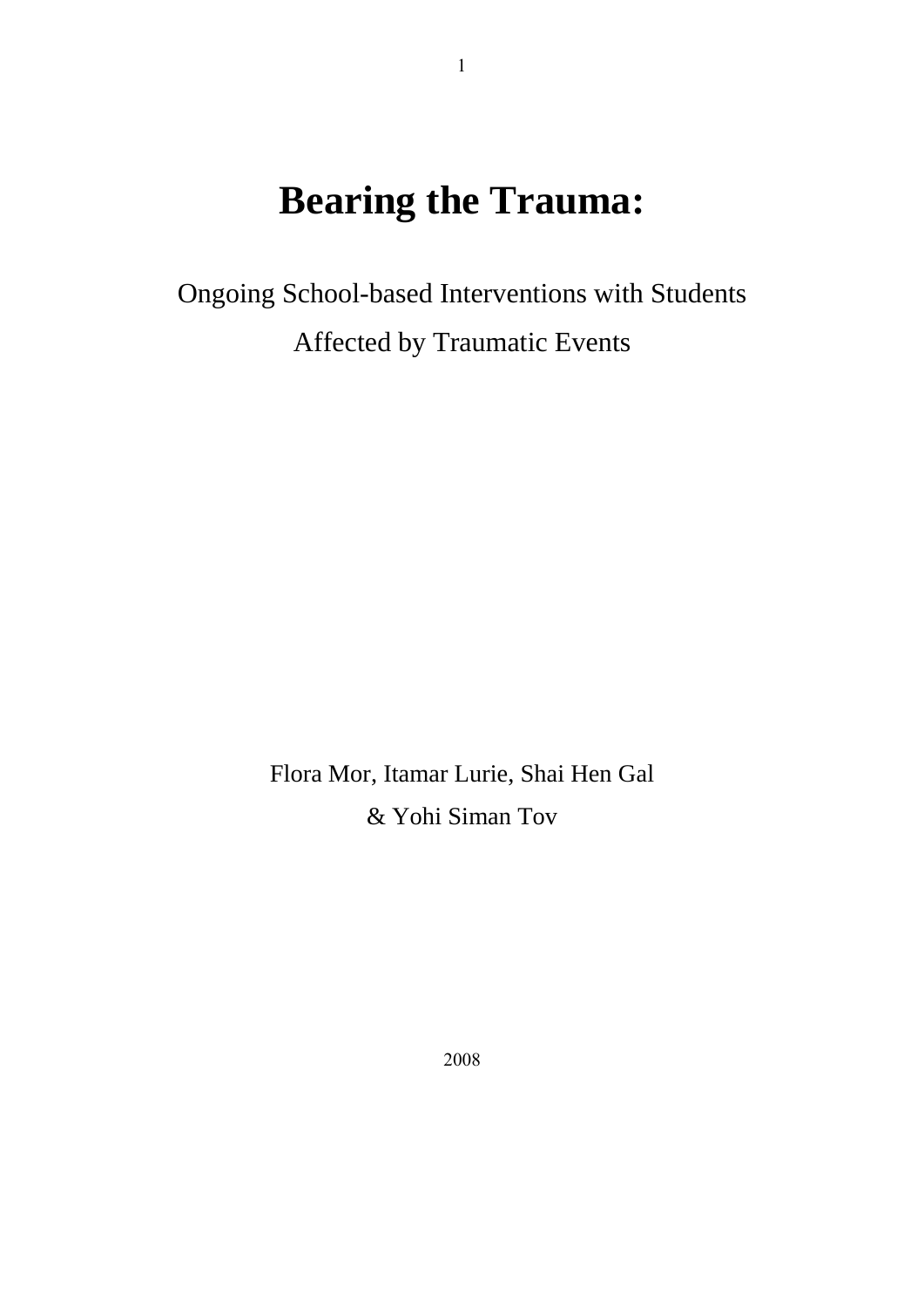### **Acknowledgments**

The present book would not have reached publication without the generous help of those whose job it is to provide assistance for trauma victims in the schools – the homeroom teachers, counselors and principals. These professionals were partners in a joint effort of making school staff central meeting the needs of children who experienced traumatic events.

Our work was carried out due the unending support of three organizations which initiated the formation of study and intervention groups dealing with trauma and risk in schools: SHEFI - The Psychological Counseling Service of the Israel Ministry of Education, Ashalim – Association for Planning and Developing Services for Children at Risk and their Families, and to the Joint Distribution Committee – Israel. Special thanks are extended to Dr. Bilha Noy – director of the Psychological Counseling Division, Dr. Rami Sulimani – Executive Director of Ashalim, and to Mr. Arnon Mantver, Executive Director of JDC-Israel, for their tremendous support.

We are greatly indebted to the New York and San Francisco Jewish Federations, whose trust and support were critical in developing the applied knowledge presented in this publication.

Of the many people who assisted us, we would like to extend our special gratitude to the following experts who gave of their expertise, professionalism and rich experience, and contributed their comments and insights to the present book (in alphabetical order):

Ms. Orit Shani, senior counselor

Ms. Judy Ben-Ezra, director of the Educational Counseling Division, SHEFI, Ministry of Education, Culture and Sport

Dr. Dani Brom, The Center for Psychotrauma, Jerusalem

Ms. Michal Zaksenberg, senior counselor, SHEFI.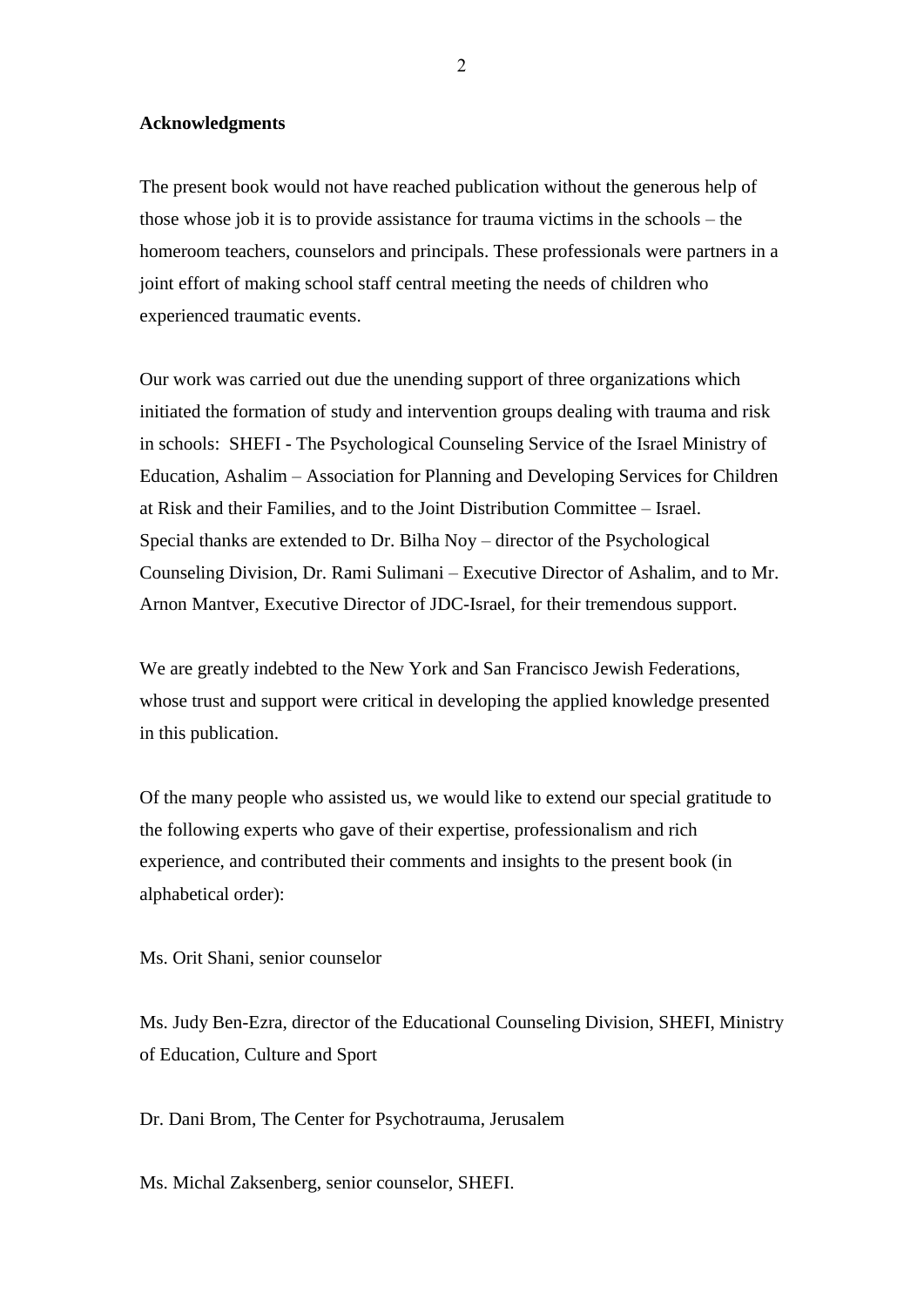Ms. Miriam Shapira, Director of the Center for Coping with Emergencies.

Dr. Naomi Baum, The Center for Psychostrauma, Jerusalem

Dr. Naftali Halberstadt, Trauma Response Program in JDC-Israel and in Ashalim

Mr. Amos Halfon, National Supervisor for Treatment Staffs, Ministry of Industry, Trade and Labor

Dr. Roni Berger, NATAL – Israeli Trauma Center for Victims of Terror and War, Tel Aviv

Dr. Rachel Erhard, Educational Counseling Department, Tel Aviv University

We extend special thanks to Professor Avigdor Klingman, of the Counseling Department at Haifa University.; Prof. Amiram Raviv – Head of the Department of Psychology, Tel Aviv University; Prof. Muli Lahad – Director of the Kiryat Shmonah Center for the Development of Coping Resources, for their important contribution to this volume.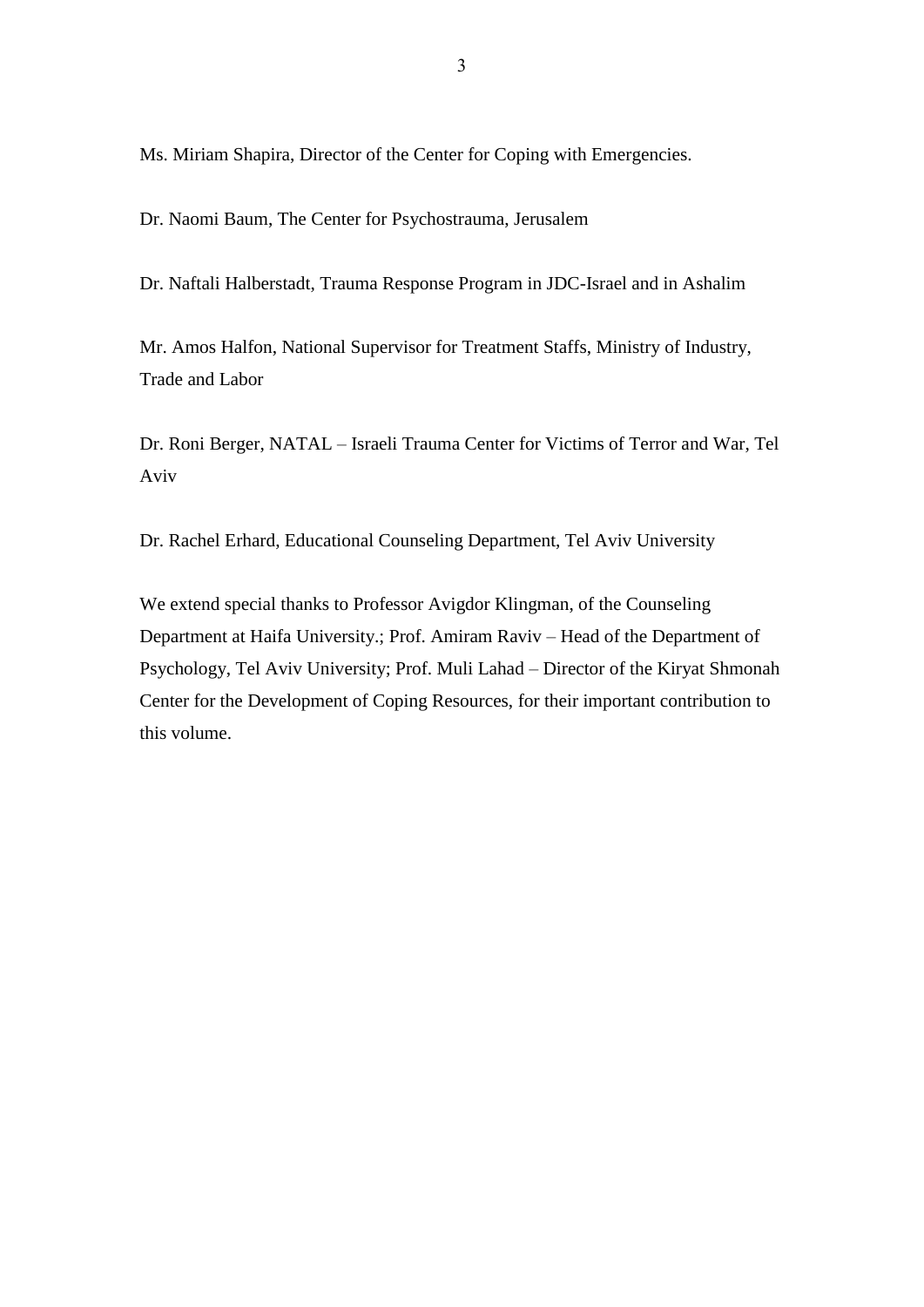#### **Preface by Hana Shadmi and Dr. Rami Sulimani**

This is the fifth year that the education system is dealing with the detrimental effects of the Israeli-Palestinian conflict, and ongoing terrorism whose goal is to erode the social fabric, to sow fear, and to bring about demoralization. During these difficult years over 150 Israeli children were killed in terror attacks, and hundreds injured. Even when adults are the primary victims who are killed or injured, there are always children connected to them through family or acquaintanceship, causing an outward radiation of the devastation into countless realms.

As educators and mental health workers, we are aware that it is difficult to measure the many ways in which trauma affects children and young people. While few exhibit clear symptoms of PTSD, many others have subtle reactions that weighs on their daily living, returning in occasional flashbacks and affecting their ability to engage in various social and academic tasks. There is an expectation from professionals – teachers, counselors and psychologists – to provide the requisite support, but often, the burden of "cases" also creates a need in the professionals for such support, in order to enable them to contain themselves and others.

The ongoing threat of one's safety has a detrimental effect on the proper development of many children; indeed, we see how trauma creates a wide range of related symptoms, from various risk-taking behaviors, to various patterns of avoidance, and with some students, to a presentation of post-traumatic disorder. It is precisely during this period that the education system has a unique job, since leadership and social support are both very important factors in restoring the sense of safety that is needed after the disruption caused by the traumatic incidents. Professionals have the ability and the opportunity not only to limit the damage, but also to build resiliency and turn the school into a meaningful place for students. At the present time, although it presents many challenges, following the trauma the school has an opportunity to create a meaningful connection of another sort with children, a relationship of containment, of compassion – a relationship that addresses and heals the pain.

In recent years, many resources have been invested in the realm of preparing for, and coping with, disasters in Israel. Psychological and counseling staffs have participated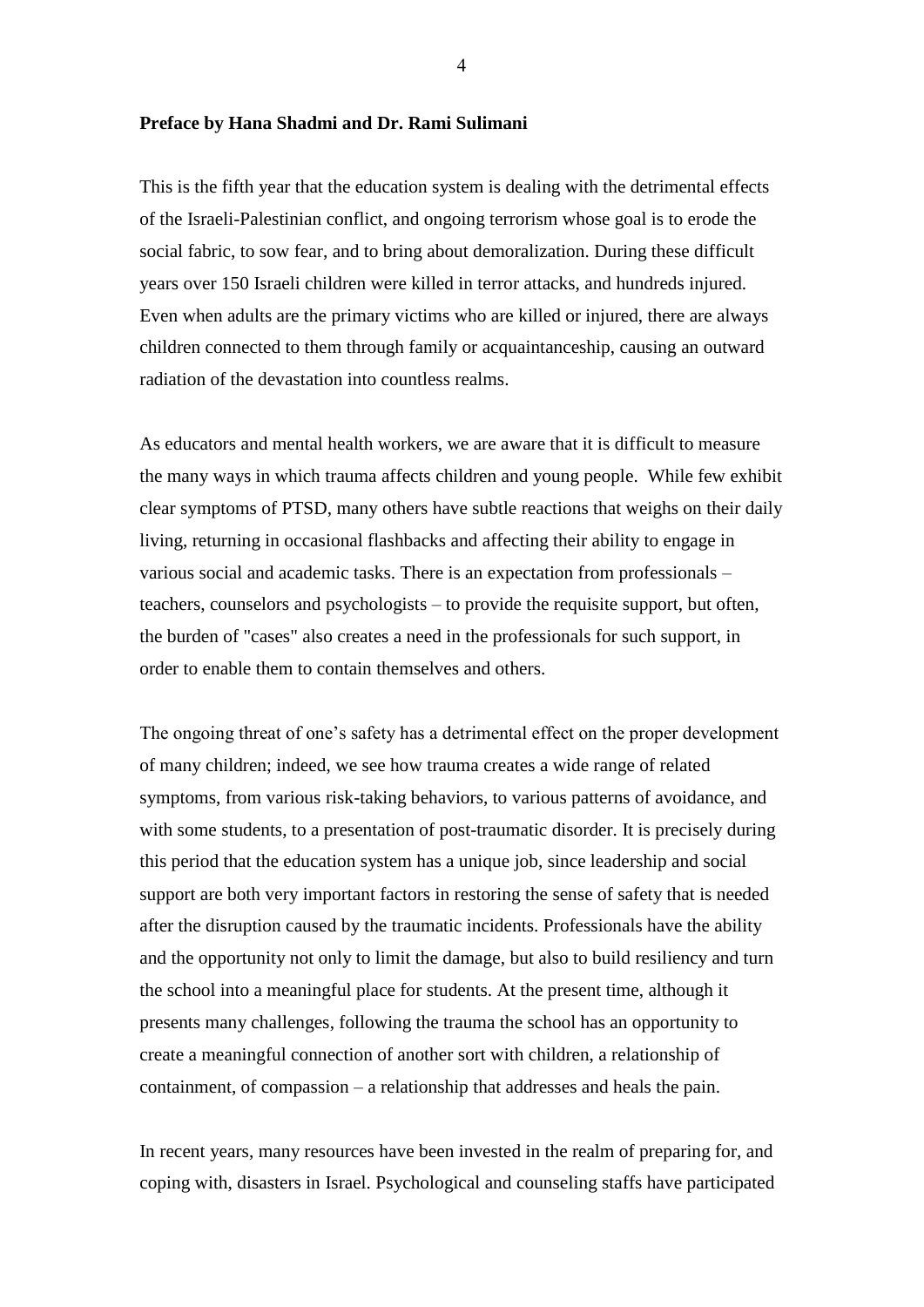in trainings and professional conferences, and professionals have developed programs, all as a direct result of the need to cope with a new reality. In addition, the collaboration between SHEFI - The Psychological Counseling Service of the Israel Ministry of Education, the Joint Distribution Committee (JDC), and Ashalim – the Association for Planning and Developing Services for Children at Risk and their Families, founded by the JDC, has yielded the publication of a number of professional publications, including the booklet "Children in Stressful and Emergency Situations," as well as a kit for pre-school teachers and staff for coping with stressful situations.

The present volume is based on the vast experience accumulated during the development and operation of programs by SHEFI, JDC Israel, and Ashalim, with the support of the government of Israel and the New York Federation, aimed at advancing the ability of professionals in education, mental health and the welfare system to cope with victims of trauma, abuse and neglect. Among the materials developed are system-wide programs for turning schools into institutions that nurture resistance and resiliency among students at risk, institutions that effectively treat student victims of violence, abuse, neglect and trauma. These programs have made it possible to develop applied knowledge that significantly contributes to the increased efficiency of education and welfare workers in treating at-risk students. The book presents a "psychosocial educational working perspective," based on knowledge and professional experience that has accumulated among experts who have gained experience in meaningful work with educational systems. The accompanying case descriptions and analysis constitute an important source of knowledge from which one can learn how to help many others who deal with this very complex and sensitive issue in Israeli society.

In the realm of counselor training, a two-year training program was developed for educational counselors, which has now completed over ten cycles, on the topic of inschool treatment of children and adolescents at risk (Mor and Lurie, 2006, Mor, 2005, Mor and Mendelson, 2006; Flashman and Avnet, 2005; Rosenthal, 2005). Despite the intensive nature of the program, almost 100% of the participants persisted in their studies, due to the high suitability of the learning to the acute needs of the school counselors. In these groups, less attention was given to theoretical knowledge, and instead, a greater emphasis was placed on work with the inner world of the counselor,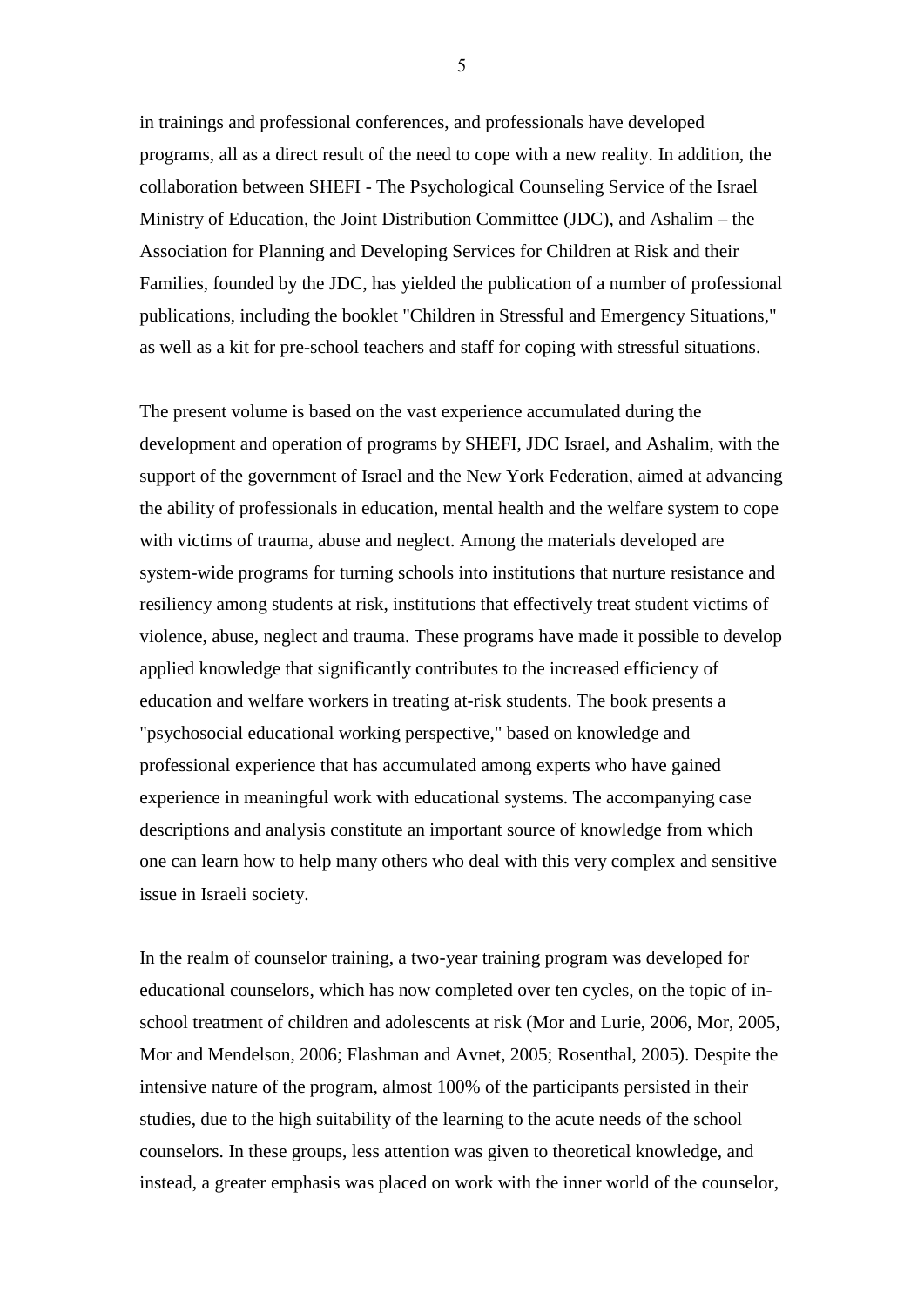and on the importance of the school's ongoing treatment of trauma victims and risk in general. Parallel programs are operated today for principals of educational institutions and educational and clinical psychologists. The accumulated experience shows the unique contribution of these programs in turning the school into an institution that nurtures resiliency and resistance among at-risk students.

The partnership between SHEFI and Ashalim is a welcome alliance that only grows deeper. We joined together in the belief that the essence of the training is in developing the professional presence and capacities of counselors and other professionals who intervene in schools, and that the main therapy tool is the therapist's personality at every level: his personal and professional experience, his beliefs, his values, theoretical knowledge, etc. The professional's access to his inner world is a necessary condition for his ability to influence individuals and systems.

We would like to thank the authors of the book: Dr. Flora Mor, Dr. Itamar Lurie, Mr. Shai Chen-Gal, and Ms. Yochi Siman-Tov, for their tremendous effort and impressive professionalism in all that relates to this fascinating and important book. This investment makes it possible for us to expand and improve our professionalism and the assistance provided our students.

**Dr. Rami Sulimani Director, Ashalim**

#### **Hanna Shadmi**

**Director, The Psychological Counseling Service of the Israel Ministry of Education,**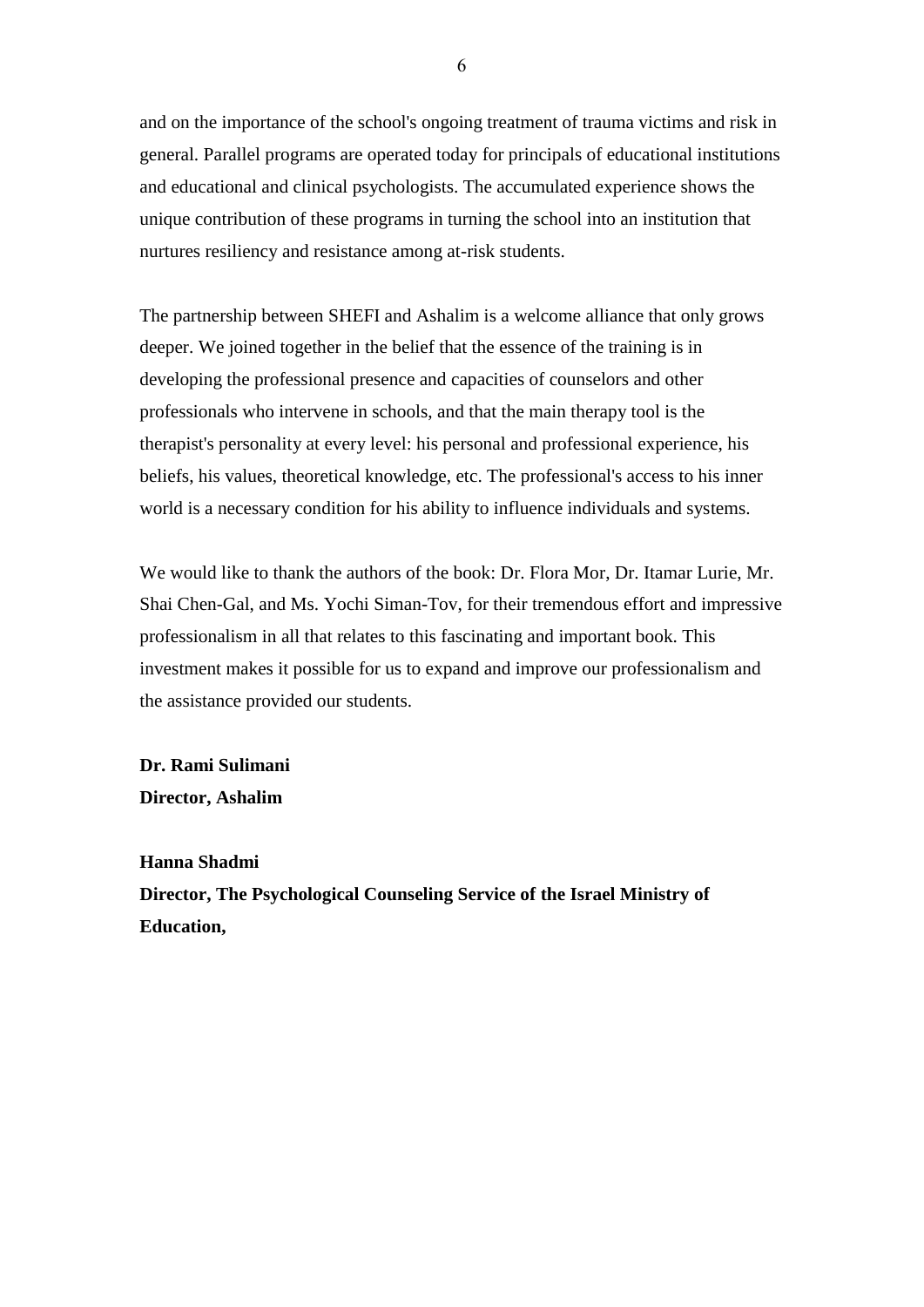#### **Introduction**

In recent years, members of the education system have been exposed to ongoing situations of stress and trauma of great intensity. Dealing with traumatic situations and meeting the needs of traumatized students and staff members is complicated and taxing. We have seen, time and again, that the greatest difficulty of the Israeli schools, is not with the immediate affects of the trauma, but rather in being able to support a traumatized child in the long recovery and readjustment process that follows the event. Stressful situations, disasters and traumatic events such as exposure to violence and terrorism are part of life for children in Israel and elsewhere. The child who suffered a personal trauma, also needs, according to our view, school-based assistance over time. We concern ourselves in this book, with the personal and professional aspects of counselors" ability to intervene effectively with traumatized students. We also discuss the specific needs that traumatized children have. These needs are viewed with a special focus on the role that the school can take in the recovery process.

This book addresses coping over time with trauma of any kind, whether due to national conflict, or to disasters at the personal, familial or social levels. The examples chosen in the first part of the book describe trauma caused by terrorist attacks inside the state of Israel. In the latter part of the book, the examples are drawn from traumatic experiences that were caused by sources that are unrelated to national conflict.

Since the outbreak of the Second Intifada in September 2000, the lives of civilians in both sides of the Israeli-Palestinian conflict were radically affected by the ensuing violence. In Israel, many schools have confronted difficult events, and the members of the school community became, against their will, "experts" in the field of coping with trauma. It is rare to find a school community that was not affected by traumatic events and personal loses due to terrorism. Many students who live in certain risk areas are exposed to threats on a daily basis, and as a result their basic sense of safety is undermined. In addition, the difficult sights on television following every violent assault intensify the feeling of fear even among children and adolescents who are not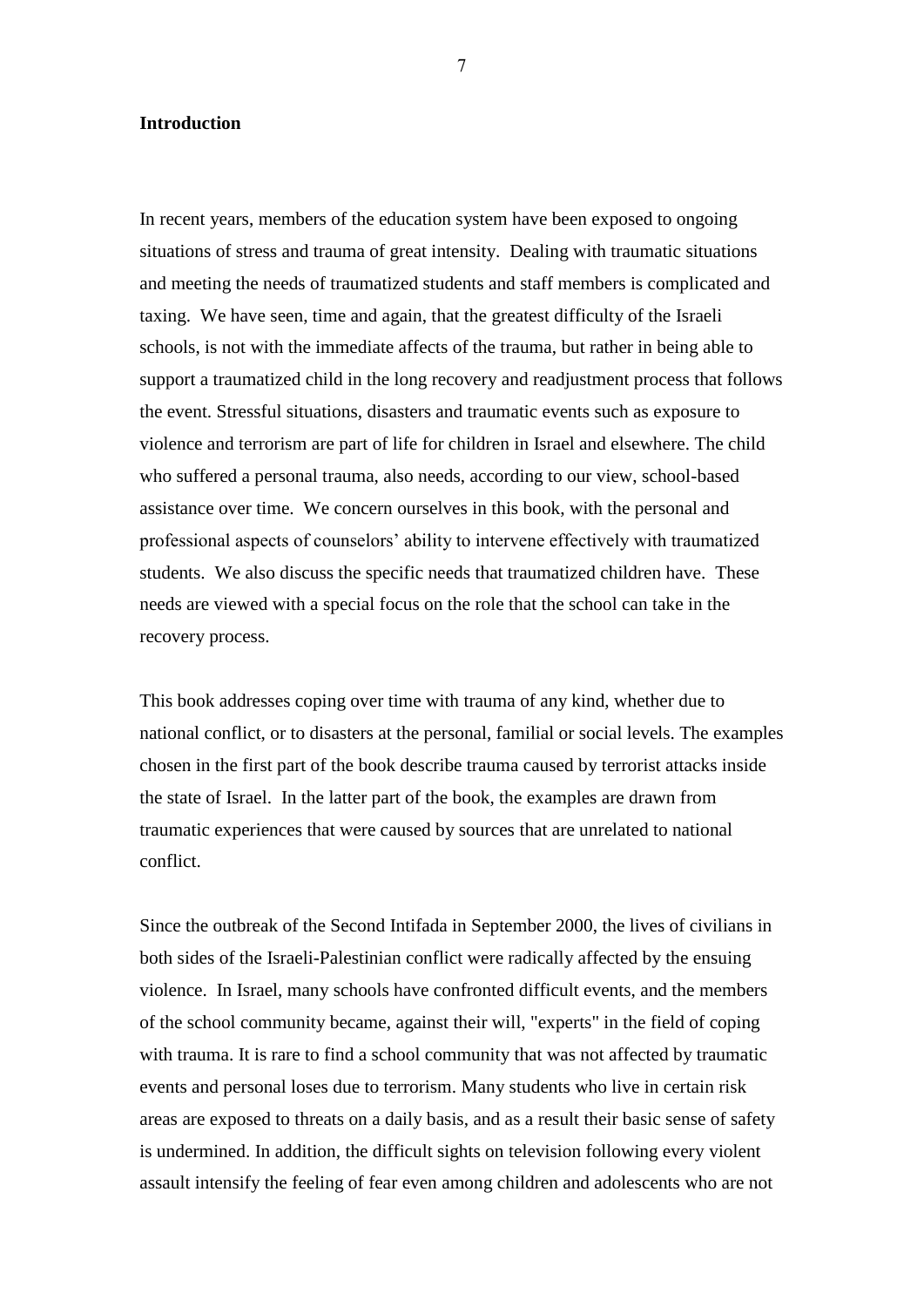affected directly, and accordingly are labeled "indirect exposure". This situation poses many challenges to the school staff and the school counselor. It is difficult to identify the students in need, as some students manifest their difficulties in a masked way. Also, proximity and physical exposure to the event is related to difficulties in the post traumatic period, yet affective factors such as the emotional ties to victims, and past personal trauma may also be central in determining the strength of the post traumatic reaction.

The counselor has a leading role in identifying students in need and in finding an appropriate school based intervention that can assist the traumatized student"s recovery process. Counselors face the personal challenge of being emotionally available to meet students in distress and in despair. One of the difficulties that counselors face involves the wish to avoid difficult emotions that are evoked by the close work with trauma and loss. The counselors" sensitivities, past losses, and personal traumas may bring to the surface inner experiences from which they would like to take distance. As we will show, counselors' personal reaction can facilitate and deepen the intervention. This internal task of the counselor is a prerequisite for effective intervention with traumatized youth since it exemplifies the psychological work that other members of the school staff needs to go through in order to work with affected students. We discuss some of the central difficulties in the opening chapter.

As in other crisis situations, in states of emergency and trauma school involvement is usually rapid and intensive in the first days, but with time, it fades and disappears. The initial experience of community support is replaced by neglect and oversight. Within few days of the traumatic event, the school returns to its routine, and the affected students are often left to deal with their difficulties on their own. It is important to note that for 5-10% of the students exposed to a traumatic event, the feelings of distress do not disappear over time, but rather persist. These students often find themselves struggling over time with the strong feelings of distress (referring to reactions that do not meet the criteria for PTSD), and some suffer from the debilitating symptoms of post-traumatic stress disorder (PTSD).

Traumatic events are painful and they scar the souls of students who are affected by it. We have seen how different schools reacted and developed in the face of dealing with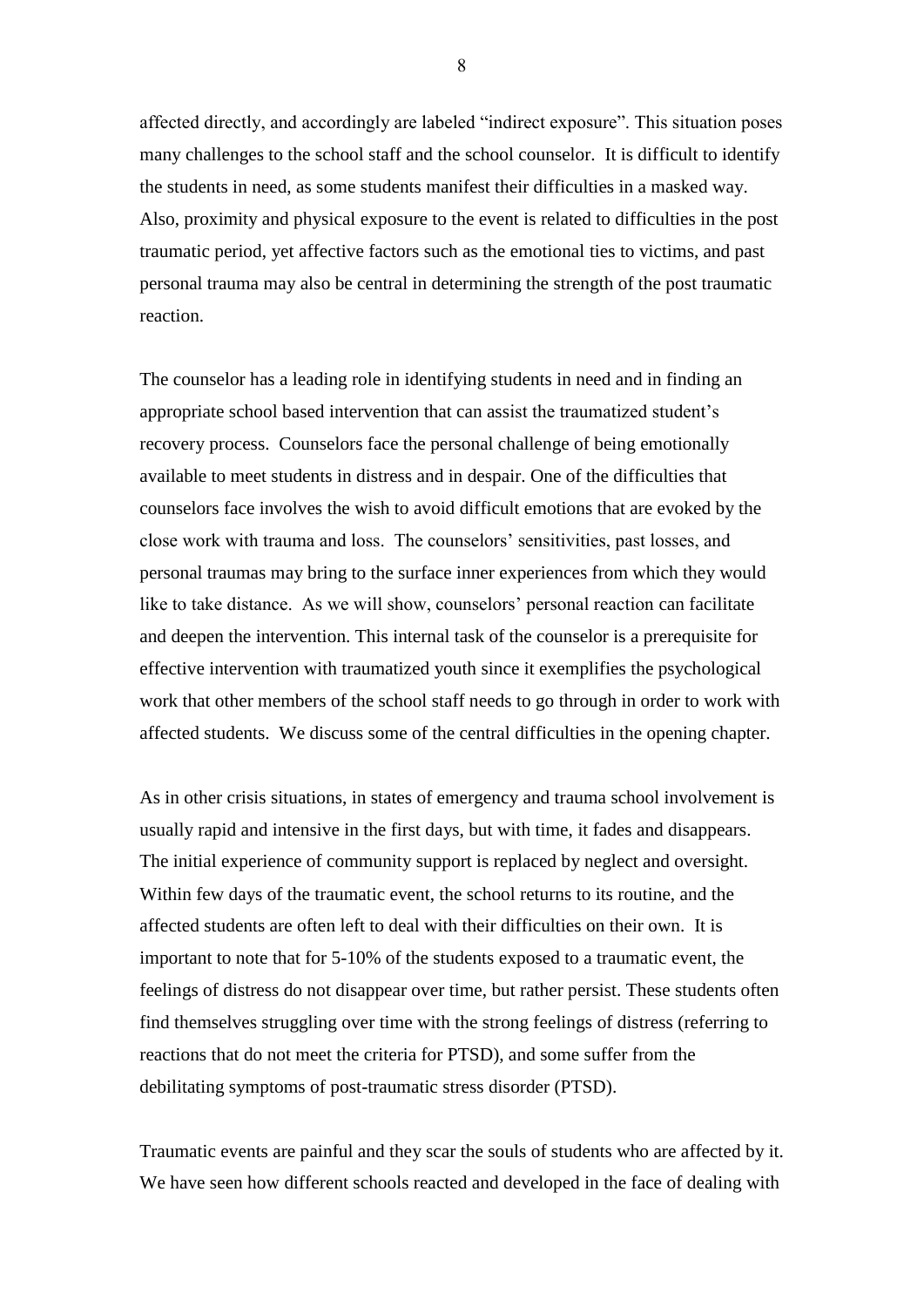such events. The existence of crises in the school can create an opportunity for growth and development, for both staff and students. This becomes possible where the staff and its leadership hone on the students" educational and personal needs, and construct a sense of community that offers support and commitment to its members. For the leadership of the school the crisis serve as a critical period to offer direction. For the staff members, meeting traumatized students can strengthen the capacity to enter an empathic dialogue, preserve students" educational and personal goals, and consider what educational approach can best fit the student"s specific needs. These processes are greatly aided by the counselors" interventions prior and during the crisis. The counselors" professional leadership, ability to see the needs of students and staff, and their ability to see what the school can do for the traumatized child, assist the professional and personal development of counselors and their educational staff.

This book is based on ongoing experience in dealing with situations involving crisis, trauma and risk within the school context. Over recent years, we were involved in trauma in the educational systems through direct involvement with students, parents and staff members, through supervision of school counselors and school principals, and through training groups that we conducted regarding trauma and youth-at-risk. We have met over the years with hundreds of school counselors and mental health workers who have dealt with traumatic events. On the one hand, these counselors and mental health workers demonstrated their great expertise in their work with students with traumatic events. On the other hand, accompanying these counselors pointed out that as the crisis recedes, avoidant tendencies become more dominant and interfere with meeting the students' needs.

The supervisory and support groups that were created for the counselors served to widen the counselors' awareness of their personal reactions to the work with trauma. These groups proved to be helpful to the counselors, who used the group support in order to carry on interventions with affected students. The nature of these groups is reflected in the examples that we bring later on. There were common issues that arose in the various supervisory groups: What happens to me when I am confronted with a difficult event? What is my place and job within the school staff? How do my personality and past experiences influence the way I cope? Where do I 'get stuck' in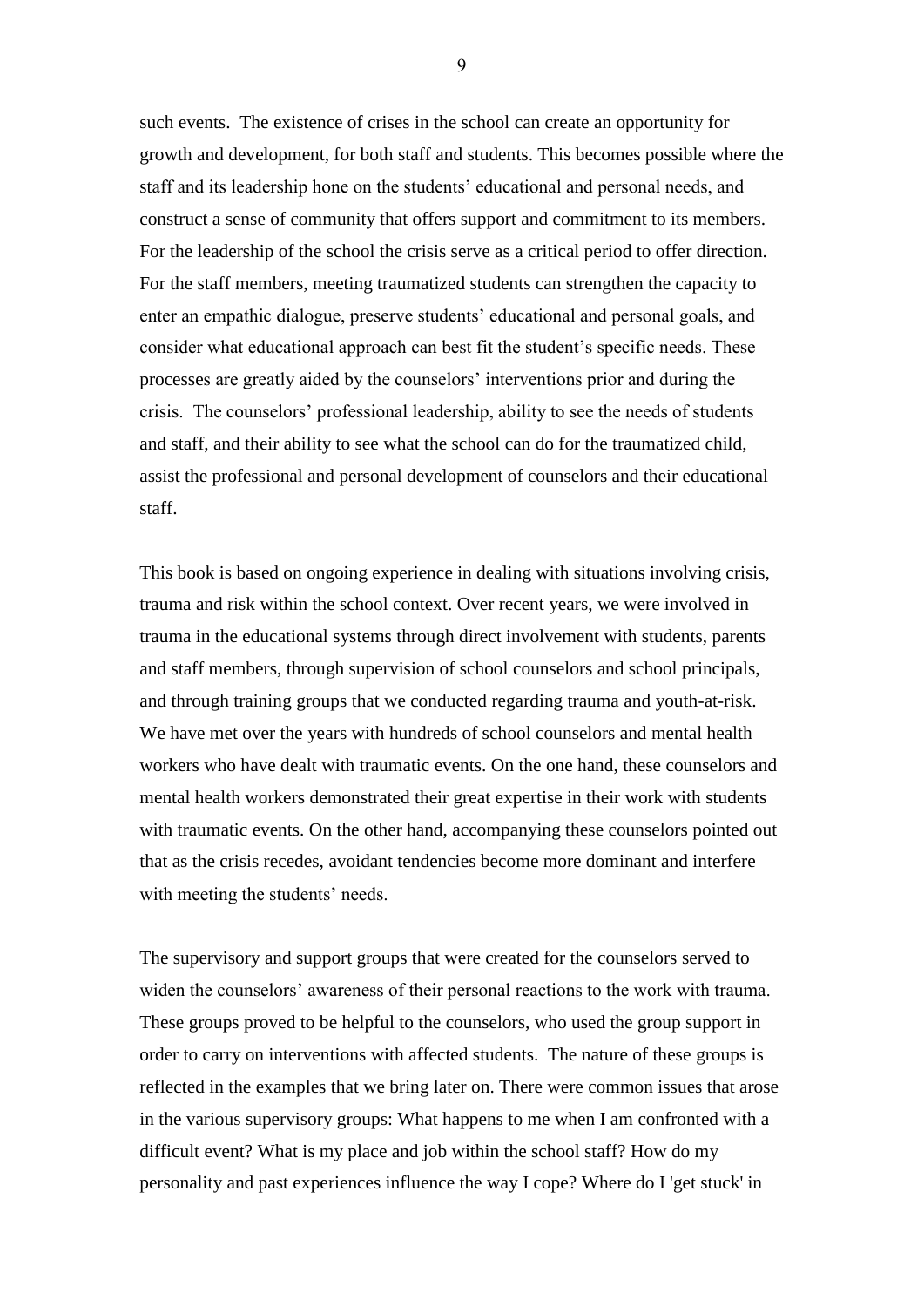the encounter with a particular student? Etc. The exploration of these questions proved to be personally and professionally meaningful, often touching on painful areas, and often bringing forth an appreciation of the great human effort that is involved in coping and healing oneself from traumatic experiences. Sometimes, the contact with various cases caused tremendous pain, frustration and despair to surface. And yet, the gratification from meaningful interventions, and the sense that one"s own needs are recognized, led the counselors to seek those students that they tended to avoid and leave untreated.

There are two central principles that are central in the present book:

- 1. The tremendous importance of the inner world of the counselor in coping with traumatic events both in aiding students in need, and in assisting staff members to intervene.
- 2. The important role of the school setting in caring for the academic and personal development and growth of all students. When dealing with traumatized youngsters, the school has the unique potential to identify students' needs and to engage in valuable school-based interventions.

In Israel, many received specialized training in crisis intervention and in intervention in traumatic events. The emphasis of these training is on interventional skills and in relevant psychological findings regarding trauma and its aftermath. Perhaps the long years of repeated exposure to crisis situations, led to the gradual recognition that the psychological variables that relate to the person of the counselor are critical in determining his ability to intervene effectively in times of crisis and with students affected by traumatic events. The omission of the counselors" inner world may have stemmed from a latent assumption that the school counselor and other clinicians receive regular supervision that attends to the professionals' needs. Unfortunately, the reality is different. There is an absence of fixed support system for educational staff and counselors, and they are often left alone in coping with the most difficult situations that are professionally and personally taxing. We believe that there is insufficient emphasis in current training programs on the internal development of the therapist and counselors. We suggest that training in the area of trauma focuses on the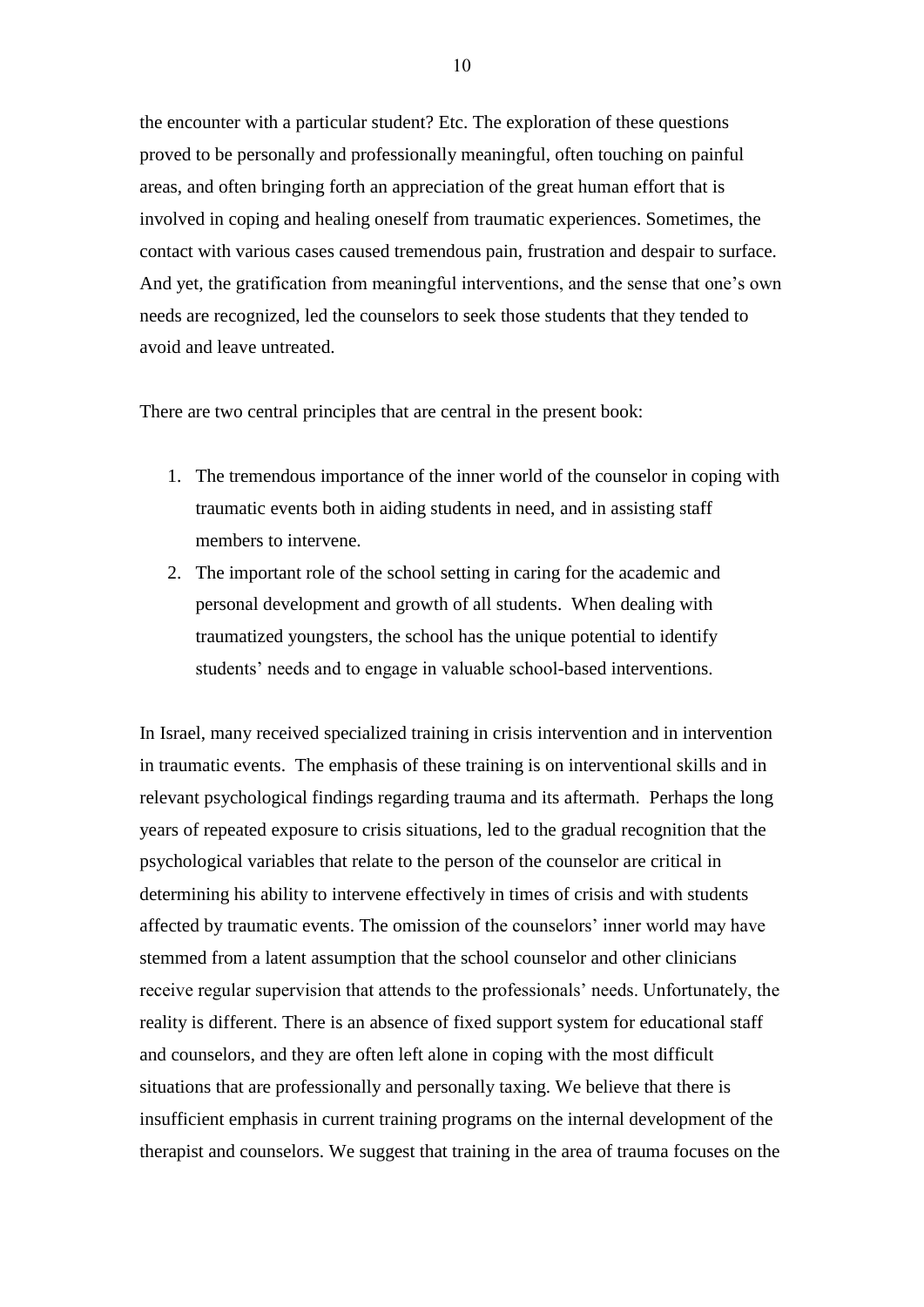psychological processes in the person who intervenes, as well as, on the relevant professional content and theoretical knowledge

This book is specifically addressed to school counselors, but we see its relevance to other mental health professional that works in the schools. The school-based orientation that is proposed here, can serve as a basis for fruitful collaboration between various clinicians who are involved with the school system, including educational psychologists, social workers, branches of the public welfare system, and others.

Integrated into the book are case descriptions that emphasize the centrality of the inner world of the educator and clinician in dealing with traumatic events. All the examples are based on real cases, but names and identifying details have been altered to maintain confidentiality. Some of the examples are heartwarming and describe successful interventions, while others raise difficult questions. It is not our intention to criticize the functioning of one clinician or another, but rather to examine real situations and decipher what were the needs of the student or adult in the case, and in what way did the intervention meet or miss these needs.

This book is divided into three chapters:

**Chapter One** focuses on organizational and personal processes that hamper effective intervention in schools following a traumatic event. We focus on two types of obstacles:

a. Organizational obstacles: This section discusses the following topics: staff avoidance and burnout, organizational process that limit the counselor's efficacy, difficulties in the interaction between authority figures and the school counselor. In the latter, we include the counselor"s difficulty in relating to the professional and emotional needs of authority figures in the school.

b. Personal-emotional obstacles: This section examines emotional factors within the counselor that interfere with the intervention processes. These emotional processes cause avoidance of the student"s pain. Among the topics discussed: The posttraumatic counselor, the conscious and unconscious fear of meeting traumatic and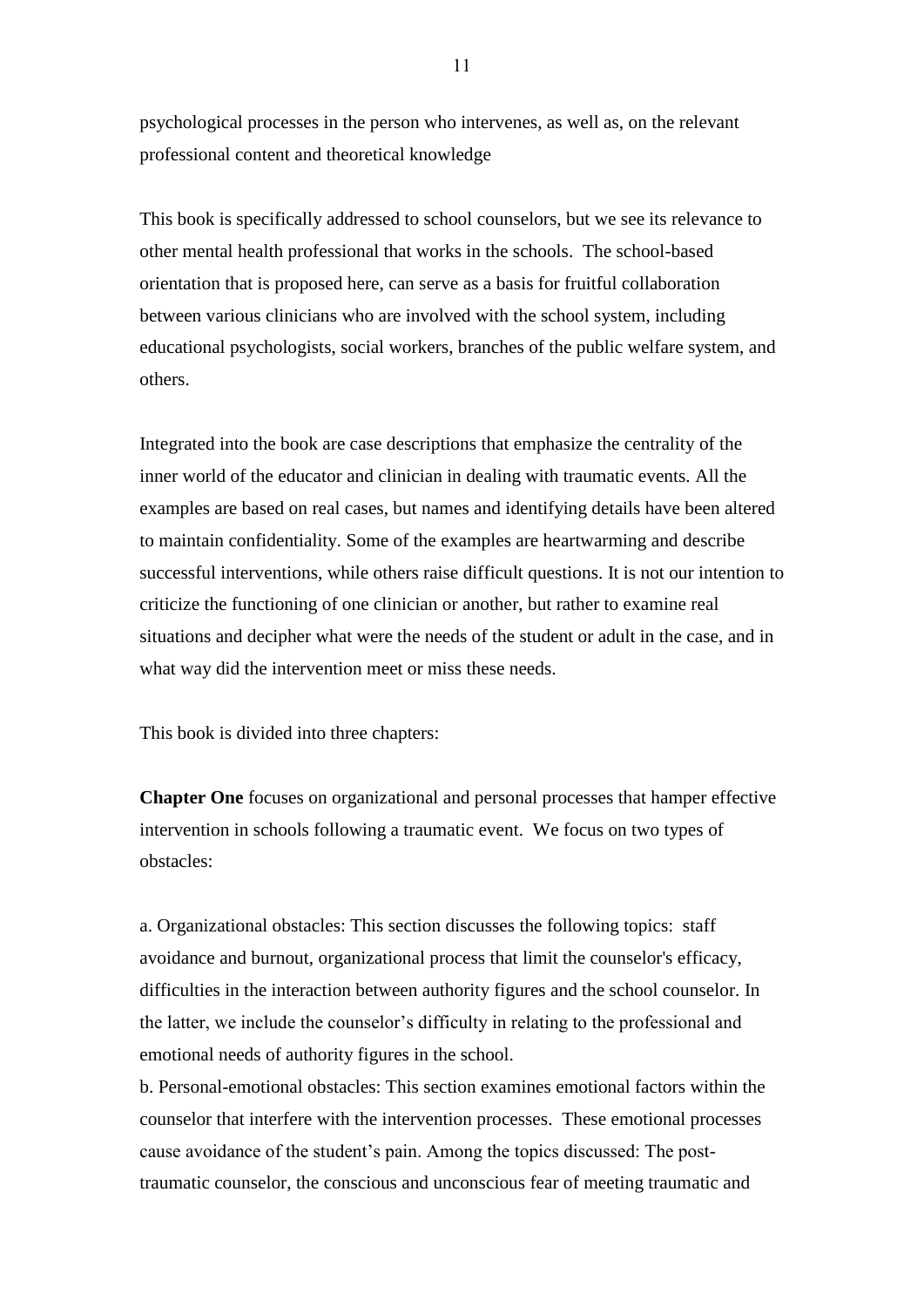painful experiences, the tendency to avoid vague situations, and over-identification with the affected student.

**Chapter Two** centers on two important perspectives that accompany school intervention with trauma victims:

- 1 Promoting resilience among at-risk children and youth who have experienced situations of stress and trauma. This section discusses the concept of resilience, and suggests that the school environment and the staff-students interactions can strengthen psychological factors that promote resilience among the victims of trauma.
- 2 Clarifying the central difficulties that affect the particular student and devising school-based focused intervention. In the service of creating a suitable focused intervention we created a "typology" – a diagnostic tool that presents main categories that are relevant for basing the intervention in the school. Stated briefly, we suggest three foci that need to be re-evaluated through the intervention: (a) learning difficulties and on-going academic failure, (b) emotional-existential crisis, (c) defiance of rules and authority figures and antisocial behavior.

We present case examples where we discuss problematic as well as successful growth-promoting interventions by the school counselor and staff. These examples serve also to clarify the use of our typology, and to show how resiliency in the post-traumatic phase can be facilitated.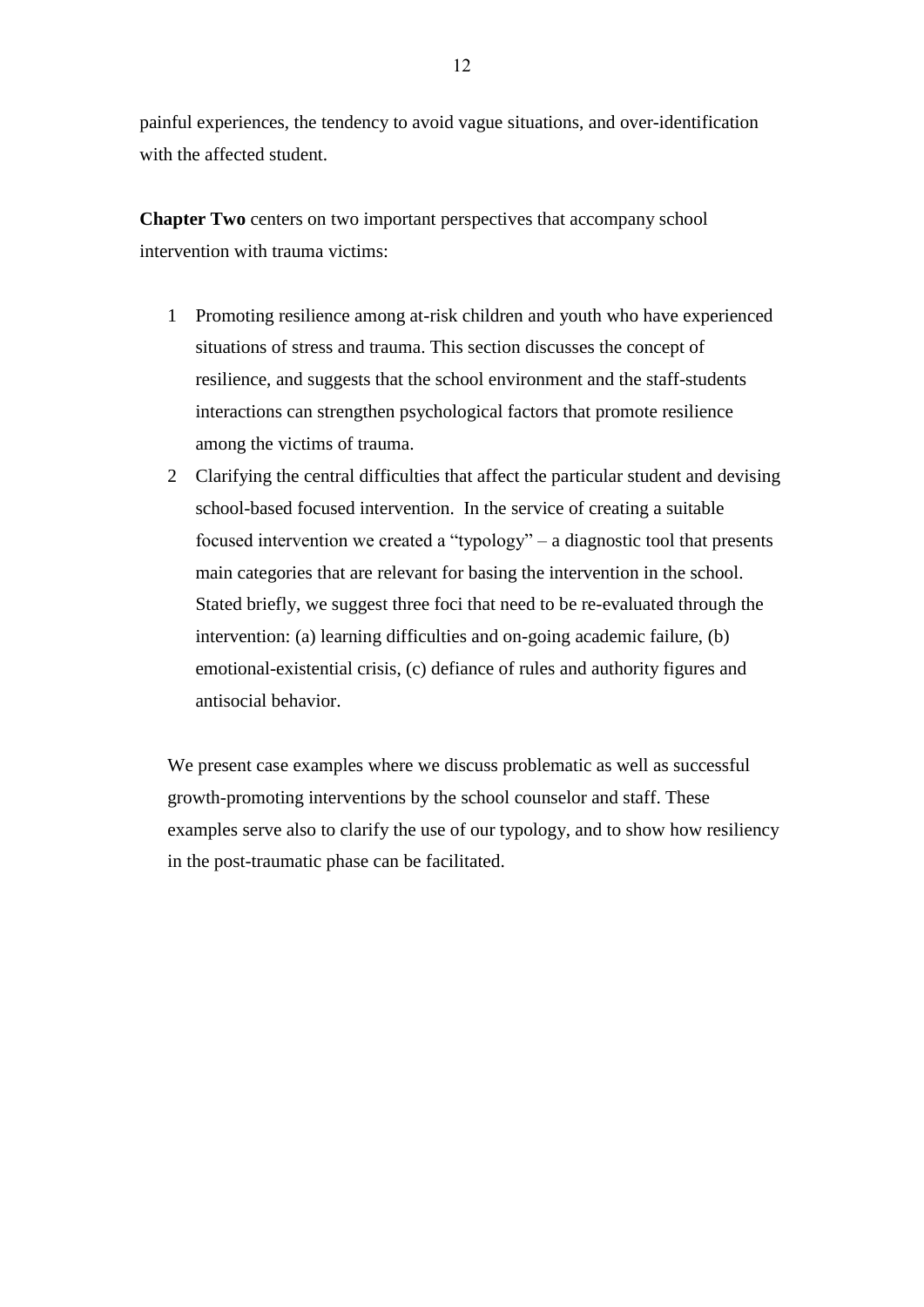**Chapter Three** discusses issues that are in central in constructing effective interventions. The examples in this chapter focus on trauma that is unrelated to

national conflict. We divided the discussion into two sections:

- 1. Psychological processes affecting survivors of trauma. Here we discuss the following topics: the loss of a parent and the resulting loss of the sense of safety; catastrophes and the loss of self efficacy and control; the close link between trauma and loneliness; and the long term affective and cognitive effects of trauma.
- 2. Key considerations in intervention planning. In this section we discuss: attunement to students' subjective needs; issues related to the qualities of adult involvement that facilitate recovery; and key elements in the art of intervention with students who experienced trauma.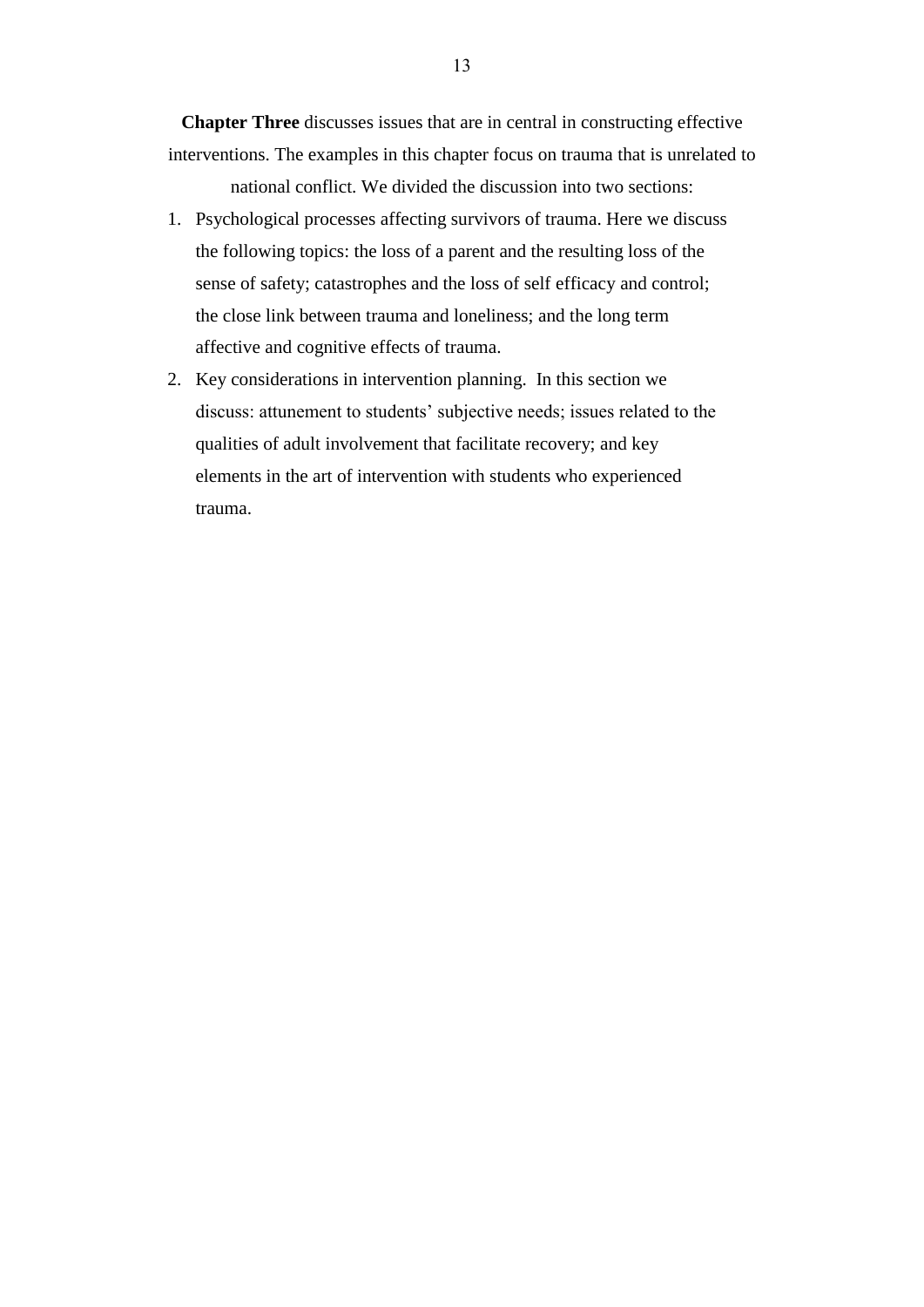### **CHAPTER ONE**

#### **Trauma, the Inner World of the School Counselor and the School Setting**

### **Abstract**

The present chapter discusses the effects of continued exposure among children and adolescents to traumatic events, and considers the main factors that compromise the school counselor's ability to respond effectively. The chapter is divided into three sections. The first examines the systemic-organizational obstacles related to the school counselor's identity and role in the school. This section sets out to show that the difficulties of the counselor stems from his/her attempt to lighten the staff's burden, to deal with the staff's avoidance of traumatic situations, and his/her problems in working together with authority figures in the school. The second section explores the range of personal-emotional issues arising from the counselor's inner world that interfere with the handling of traumatic events. This section focuses on the post-traumatic counselor who avoids contact with post-traumatic students, on the threat posed by emotionally charged situations to the counselor's sense of professional competence, and on the counselor"s sense that he/she is facing the traumatic situation alone. The third section considers the counselor's unique role in enhancing the school's ability to encourage normal growth and development in the traumatized child.

### **Introduction**

In emergency situations, a school is meant to serve as a setting that both acknowledges the traumatic situation and serves as a buffer zone vis-á vis feelings of loss of control and insecurity. The counselor and the principal have a leading role in processing the traumatic events for the school community and in assisting both adults and children in coping with the unsettling impact of such events. (Kleinman 1990; Chen-Gal, 2003).

When a series of traumatic events occurs in succession, the question arises as to how the principal and the counselor can maintain an appropriate level of professionalism;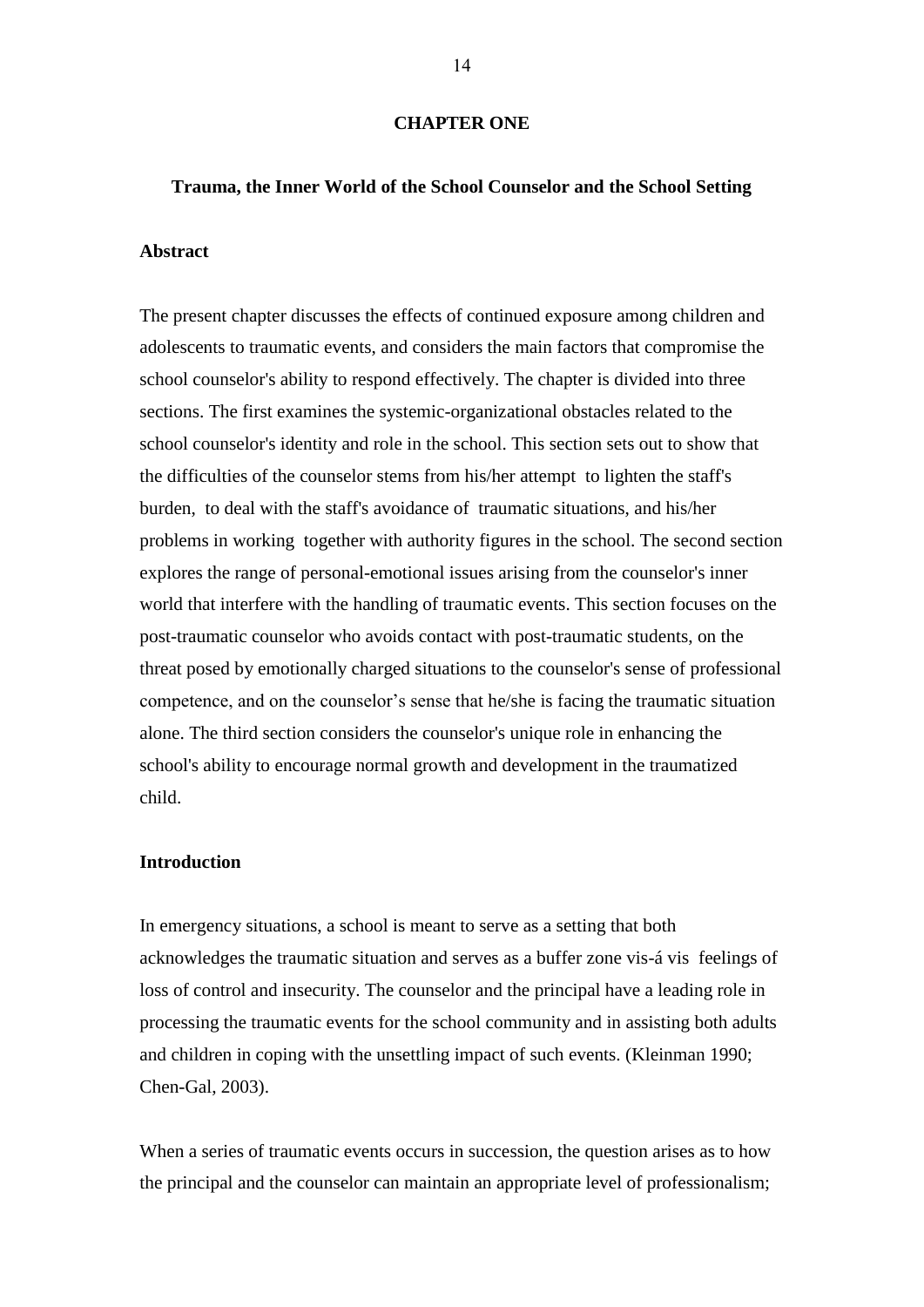how can they create for themselves an optimal psychological space for enabling better handling of the situation, even when they themselves are experiencing stress, and confusion Preparation and preemptive planning for dealing with a traumatic event are undoubtedly essential.

Normative crisis-intervention protocols often fail to take into account both factors relating to the person who intervenes and the victims, and the specific problems that are relevant to a given traumatic situation. Our book calls for self-reflection and invites mental health professionals to construct modes of response that would be more attentive to the complexities of the child's needs in such moments of crisis.

The school community's encounter with traumatic losses poses an emotional and functional challenge to all members of the school system, including faculty, students and parents. In such a situation, the counselor and clinical staff at the school are called upon to take a leading role. The counselor's leadership is required at many levels, among them: guiding the activity of the school at the systemic level, providing supervision and support for staff and homeroom teachers, identifying students whose response arouses concern, and providing assistance to their parents.

Recent studies on catastrophic events in educational settings (Klingman, Raviv and Stein, 2000; Chen-Gal, 2003 , Ayalon and Lahad, 200; Klingman and Cohen, 2004) have shed much light on crisis intervention strategies but have not gone far enough, we believe, in exploring ways to improve the counselor's impact under such circumstances.

# **A. Systemic-Organizational Obstacles: Difficulties for Counselor and the School in Providing Ongoing Treatment for Students following a Traumatic Event**

The effect of traumatic events is ongoing and deep. Studies point to significant rates of emotional dysfunction and post-traumatic disturbance among students exposed to such events. And yet, the overwhelming majority of these students do not receive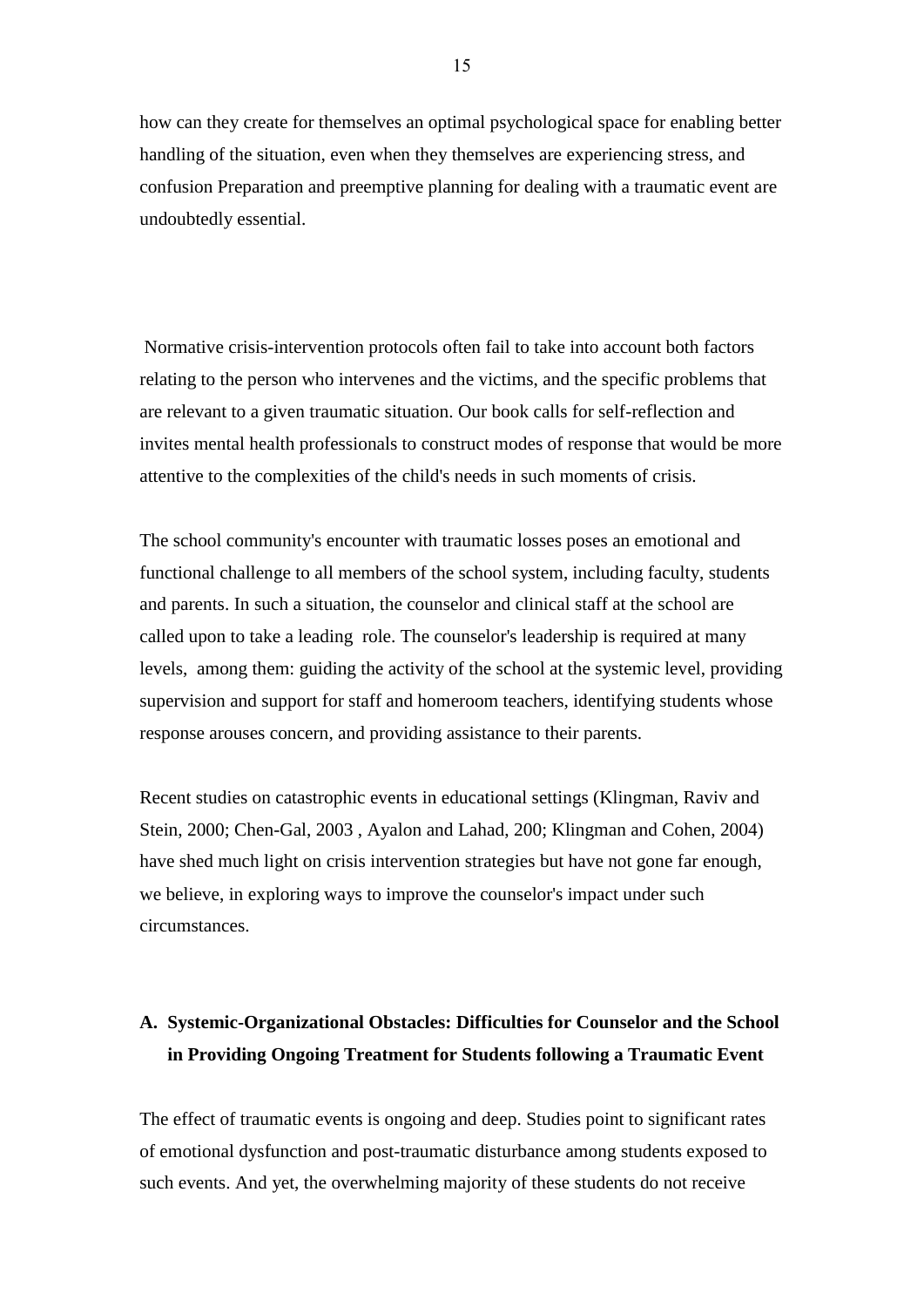follow-up treatment in any framework, for a number of reasons: students' desire to resume normal functioning; difficulties in expressing the need for help; sense of isolation and hopelessly inescapable traumatic scars; the school's difficulty in coping over time with ongoing hardship; absence of professional assistance for each of the various stages of coping with trauma; and emotional unavailability of the staff and other relevant adults which "turns off" students who yearn for emotional support.

It is common for the educational staff to avoid dealing with affected students, leaving the counselor, often against his will, the solely responsible for treatment of traumatized students. Yet even the counselor himself, for various reasons discussed below, can experience difficulty in providing long-term care for students undergoing hardship.

# **B. Personal-Emotional Obstacles: The Effect of the Counselor's Inner World on His Functioning**

The demand on the counselor coping with events involving loss and trauma is extremely draining emotionally, and often touches on internal wounds that were processed only in part or not at all. The internal work done by the counselor serves other staff members as well. It enables the counselor to tackle his own difficulties, it enables him to empathically relate to difficulties of other staff members, and identify the deeper needs of the traumatized student.

The counselor's coping with his own responses to the loss and trauma experienced by his clients is critical to his ability to intervene meaningfully (Dalenberg, 200; Pearlman & Saalvitai, 1995). Sometimes, there are internal factors that motivate the counselor to avoid affected students: For example, a counselor with a post-traumatic condition, who himself experienced difficult events, is likely to try and block out any contact with experiences of loss and trauma in his clients. Some professionals tend to avoid processes of mourning or ambiguous situations that threaten their feeling of professional competence. Some counselors find themselves in a process of overidentification with staff members, students and their families. All of these situations can lead the counselor to avoidant patterns. The avoidance of contact is often not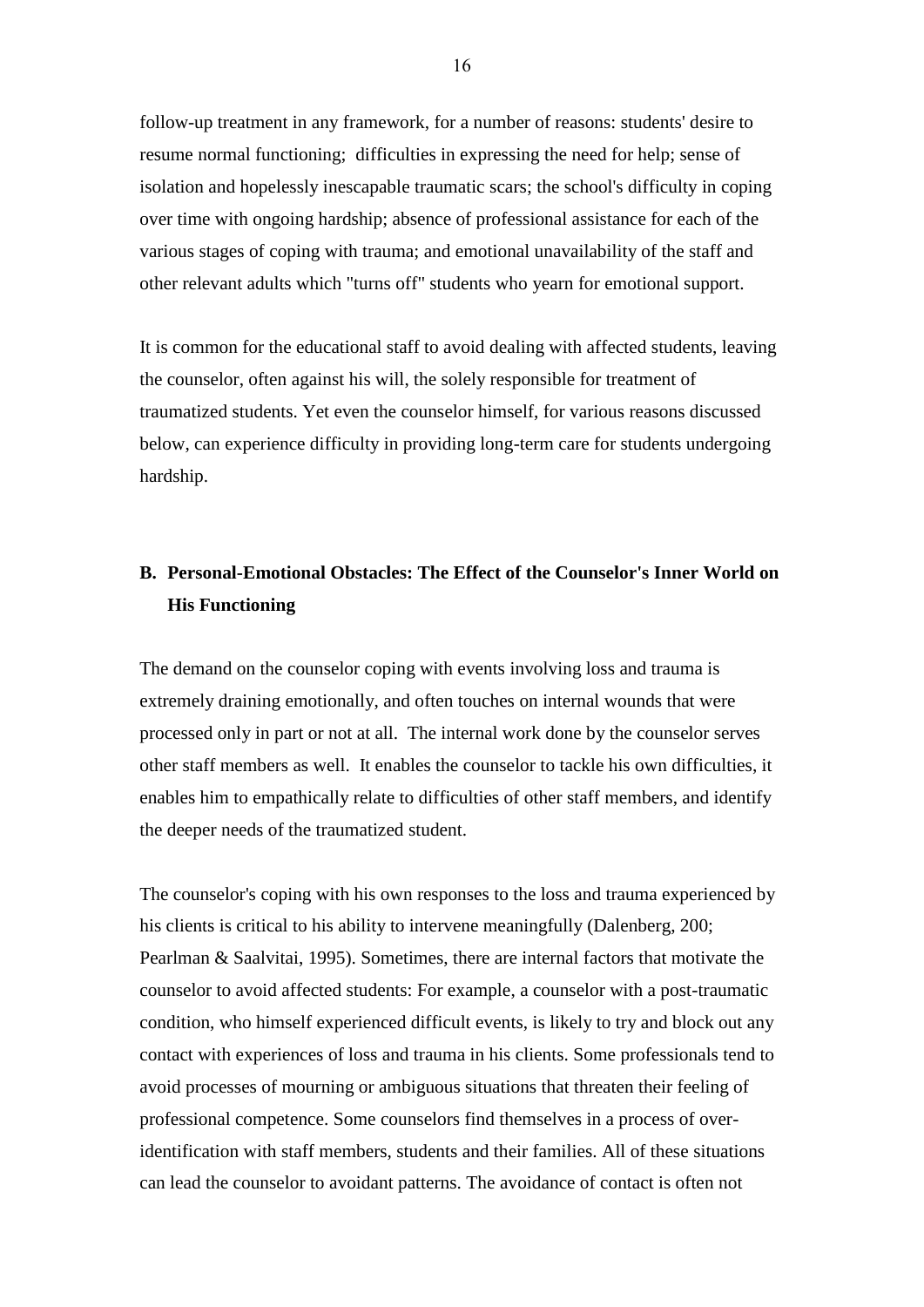discerned by the counselor, because is may be masked either by many worthy activities (coordinating interventions of various professionals, organizing data, etc.) accompanied by emotional withdrawal, or by forming dialogues that circumvent the emotional pain.

The cutting-off of painful emotional parts from the self in the work process leads to a reduction in the personal and internal resources available to the counselor in his personal-professional contacts. Often, we find that the same feelings that the counselor tries to avoid are the very much reflect the most essential feelings and needs of the students and the school system. The possibility of broadening the counselor's professional ability to process his inners reactions is related to his willingness to listen, identify and intervene in the turmoil caused by the trauma.

### **C. Hidden Opportunities in the Role of the Educational Counselor**

Given the lack of therapeutic attention outside the school, and the reluctance of traumatized youth to seek help from mental health professionals, the school has critical significance in caring for students exposed to traumatic events. Moreover, there are a number of unique therapeutic advantages inherent in the school context. The counselor and educational staff have the relative advantage of viewing student and in a range of social, educational and emotional situations. Familiarity with various aspects of the students functioning and needs is critical to providing responses tailored to the individual. Interventions in the school can be implemented in a number of settings – in the classroom, in counseling sessions with the school counselor, through the peer group, and by involving parents.

The present chapter therefore focuses chiefly on the encounter between two worlds: the internal world of the school counselor, and the world of the school. The chapter considers how this meeting of worlds relates intricately to the school's response to traumatic events, and exemplifies the salient aspects of this encounter through carefully selected case descriptions. The case descriptions very much reflect the way they were told to us by counselors that we supervised or trained. We present them with minor alterations in order to protect the confidentiality of the participants. We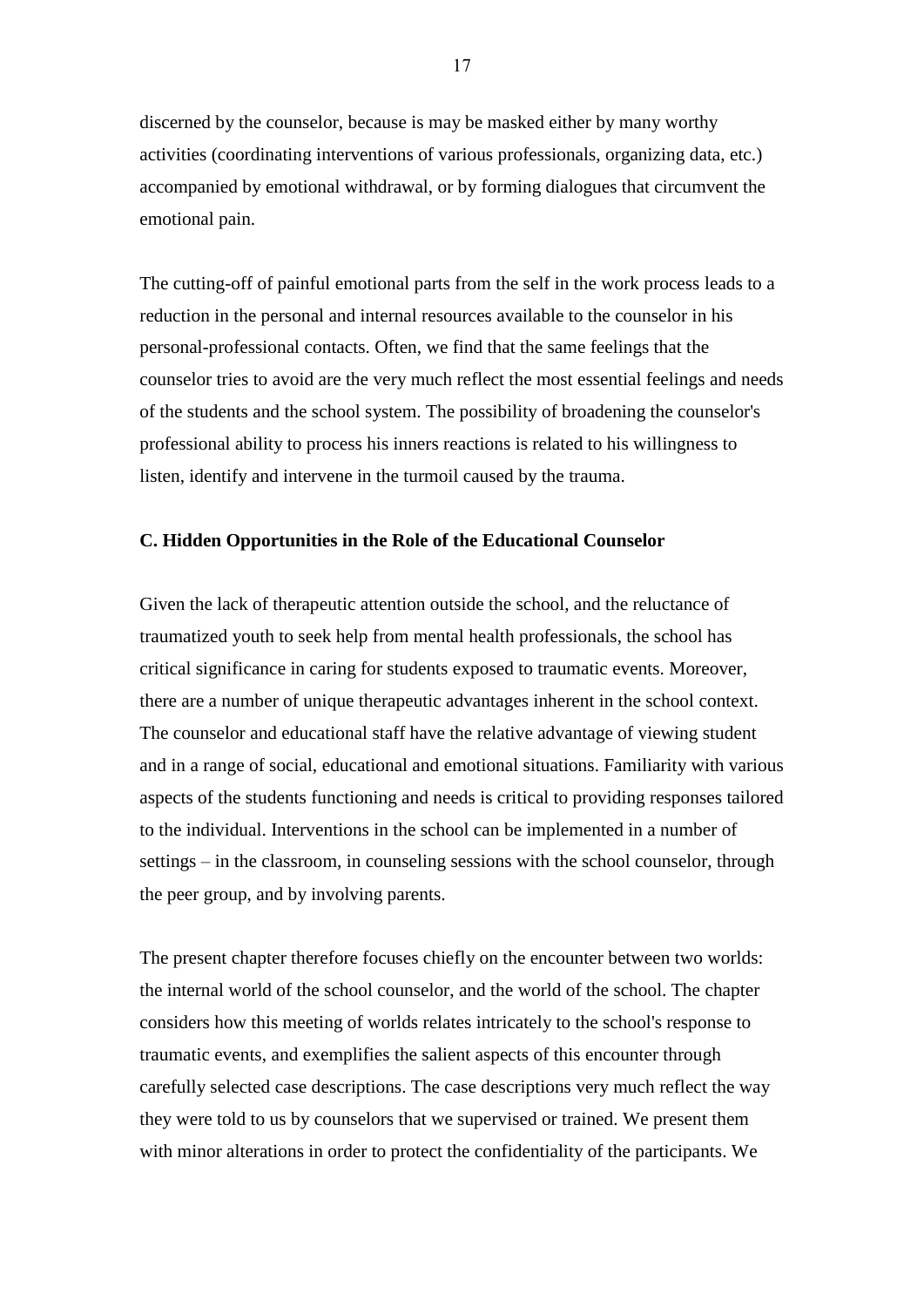believe that these descriptions persuasively highlight how the inner world of the counselor may enhance or block interventions with traumatized students.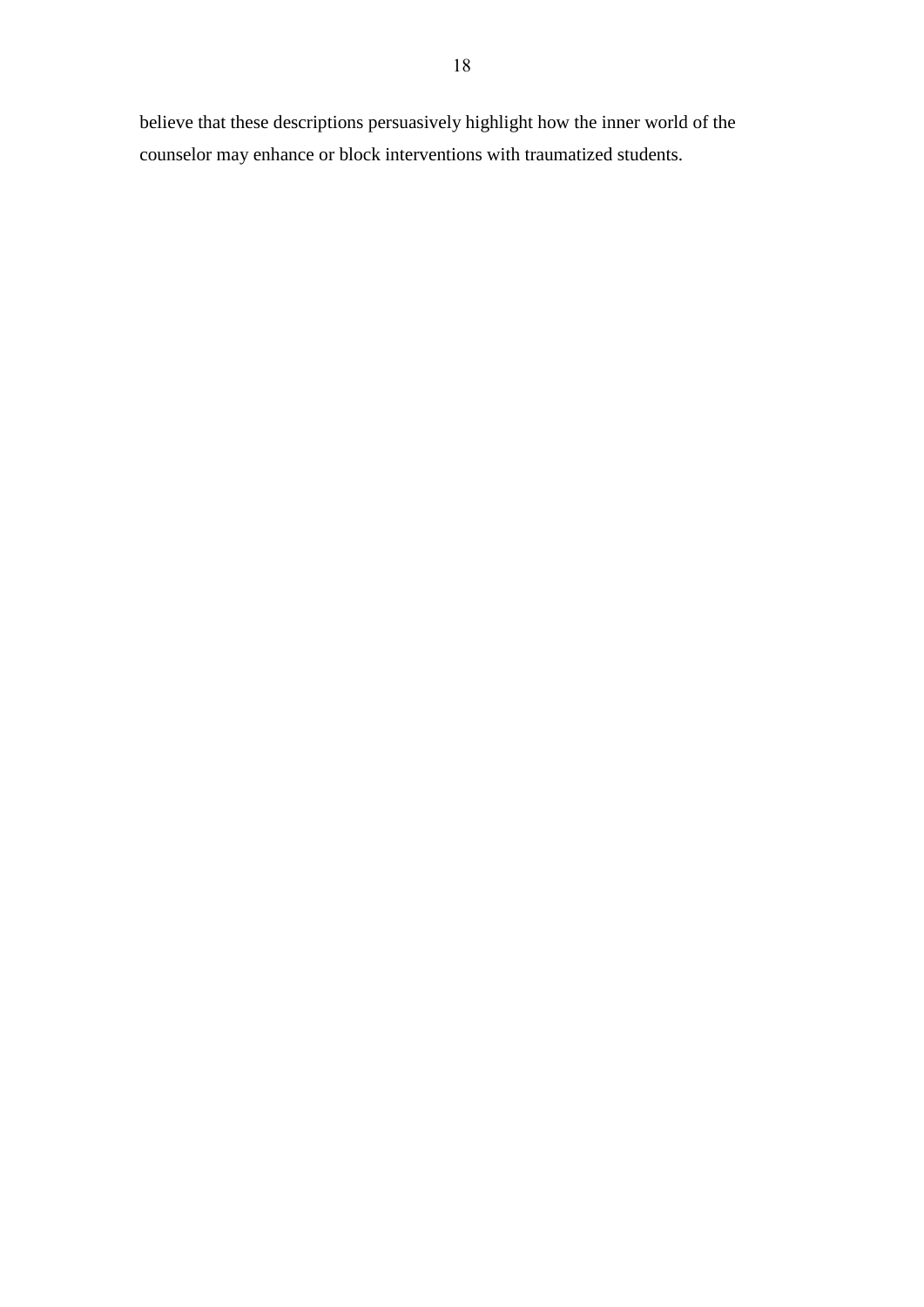# **Systemic-Organizational Obstacles Limiting the Work of the Counselor and the School**

Due to the broad definition of his role, the school counselor often encounters a wide range of expectations harbored by the actors in his immediate environment (principal, teaching staff, students, superintendents, parents, and the like). These expectations may hinder the counselor's work if they are not clarified and formulated. Preferably the clarification process is done through a dialogue with the relevant parties. Still, we have found that the counselor's awareness can allow him to identify the manner in which others prompt his acts so he could exercise larger degrees of professional freedom.

When the school is affected by a traumatic event, the administration tends to relate to the counselor as the professional figure responsible for coping with the event, with the expectation that he will apply his knowledge and skills to help restore normalcy to the school with maximum speed. The educational staff, for its part, refers to the counselor those students and parents who appear to suffering emotionally often unconsciously wishing to direct to the mental health professional their students' anguish. In parallel, the counselor himself works within his own system of expectations and values, which affect his daily work and may limit his interventional repertoire.

Due to the multiplicity of expectations of one kind or another conveyed to the counselors from a variety of sources, counselors are often forced to cope with contradictory expectations. It often occurs that counselors internalize positions that limit their functioning and role due to an error in their interpretation the system's expectations of them. From our experience with school counselors and education systems, one can point to a number of types of self-limiting positions in the counselor's perception of his role:

### **1. Counselor Takes on Role of Lightening Others' Burdens**

Many school counselors, who perceive it as their role to offer interventions in order to lessen the burden of other staff members, limit the effectiveness of their work and bring about the compartmentalization of the counseling work by reducing it to the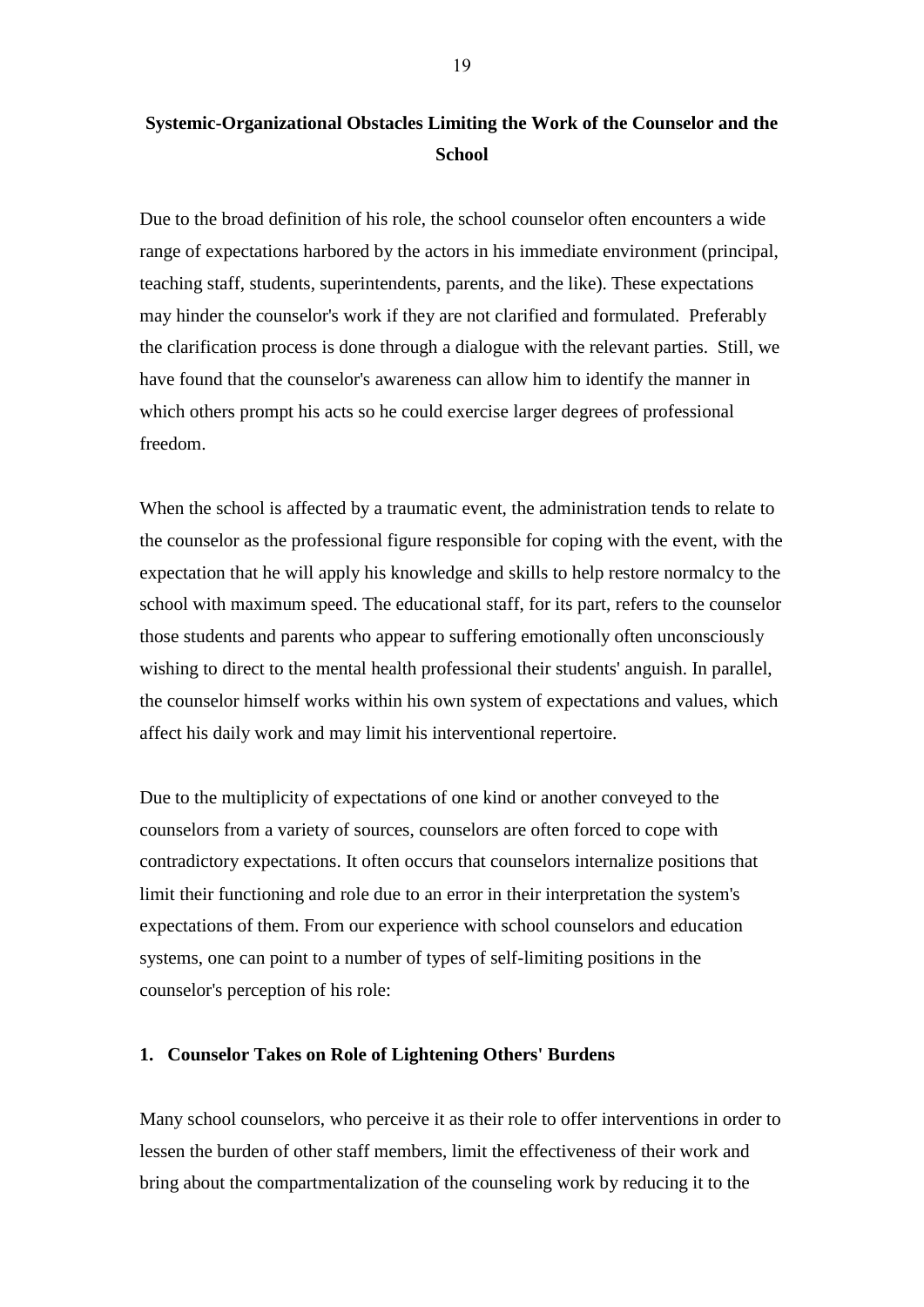confines of their office. In such situations, the counselor is faced with the challenge of helping troubled students on his own, but without enlisting the staff's aid in the intervention process, missing out critical diagnostic data and the engagement of other significant educators in the student's healing process. This compartmentalized role is likely to exact a heavy price, both in terms of the treatment the students receive, and in the counselor's contribution to the development of the school's resilience and endurance in coping with difficult events.

We would like to list three organizational-systemic processes that limit the counselor"s effectiveness:

#### **a. Over-Professionalization**

Many schools have an unspoken cultural norm that narrows the roles of the professional staff, limiting the responsibility of the counselors and creating a practical split between teaching staff and counseling staff. This school culture emphasizes the responsibility of the teachers for "knowledge of subject matter" and leaves the emotional world of the student to the counselor and to a lesser extent to the homeroom teacher. Often accompanying this approach is an expectation on the part of the teachers that the treatment provided by the experts at some distance, including the counselor, will enable the traumatized student to quickly return to routine life. This "over-professionalization" neutralizes the significant involvement of the teacher the recovery process, an involvement that we see as critical in preventing maladaptive processes.

### **b. Educational Staff: Avoidance and Burnout**

Processes of burnout and loss of motivation affect precisely those staff members who are highly motivated and aspire to provide help. In the wake of traumatic events, members of the educational staff are usually pushed by necessity to treat a relatively large number of students. In addition, they are forced to deal with students in crisis, and these encounters are demanding both emotionally and cognitively. If the coping process is not sufficiently effective, or if the counselor's inner resources are unreplenished, a gradual depletion of the therapists' coping resources is likely to occur.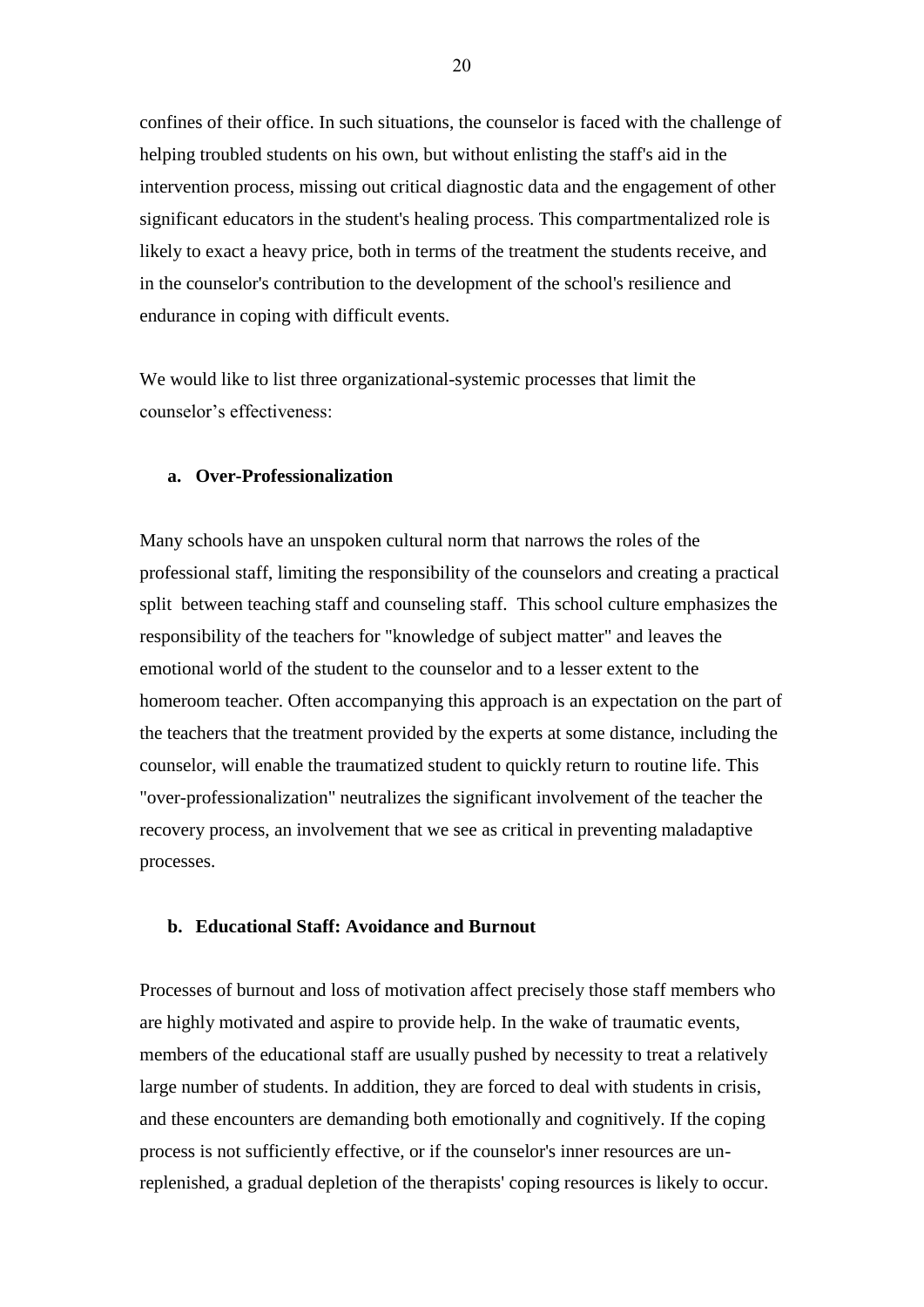The characterizing features of depletion correspond to the characteristics of burnout as described by Maslach (1982). Maslach (Ibid) notes that burnout has three components: emotional exhaustion defined in terms of fatigue, lack of energy and a feeling of excessive burden at work; a negative-critical rather than empathic relation to others; and lack of a feeling of personal accomplishment at work.

The process of burnout affects motivated staff members that turn avoidant. In addition, there are many staff members who attempt to disengage, wish to refrain from taxing involvement with the students. Counselors, often shy away from dealing with the avoidant processes. In the period that follows the crisis situation, staff's avoidance blocks the counselors" ability to identify students' needs as basis for ongoing evaluation. We suggest that counselors should deal with staff avoidance as part of the intervention process.

The cycle of avoidance by the educational staff, which ostensibly preserves time and energy resources in the short run, serves, over time, to intensify the burnout, helplessness, bureaucratic impediments, and frustration of staff members. In other words, in the short term, there is an apparent benefit derived from preserving the energy of the educational staff. Over the long term, however, this very avoidance leads to a decrease in the teachers' involvement in the emotional lives of students, severely curtailing the potential beneficial effect of the educational staff on the student.

#### For example:

In one school, one of the female students was involved in a serious terror attack that occurred on the bus on her way to school. The student herself was uninjured, but a close friend of hers was killed, and she herself saw horrific sights. Following the event, the girl stopped functioning almost completely in school: she was frequently late, did not prepare homework assignments, failed tests, arrived poorly groomed and exhibited great apathy. Initially, the homeroom teacher responded to this behavior with forgiveness and understanding. But as time passed, the homeroom teacher became progressively angrier over the student's lack of functioning, and began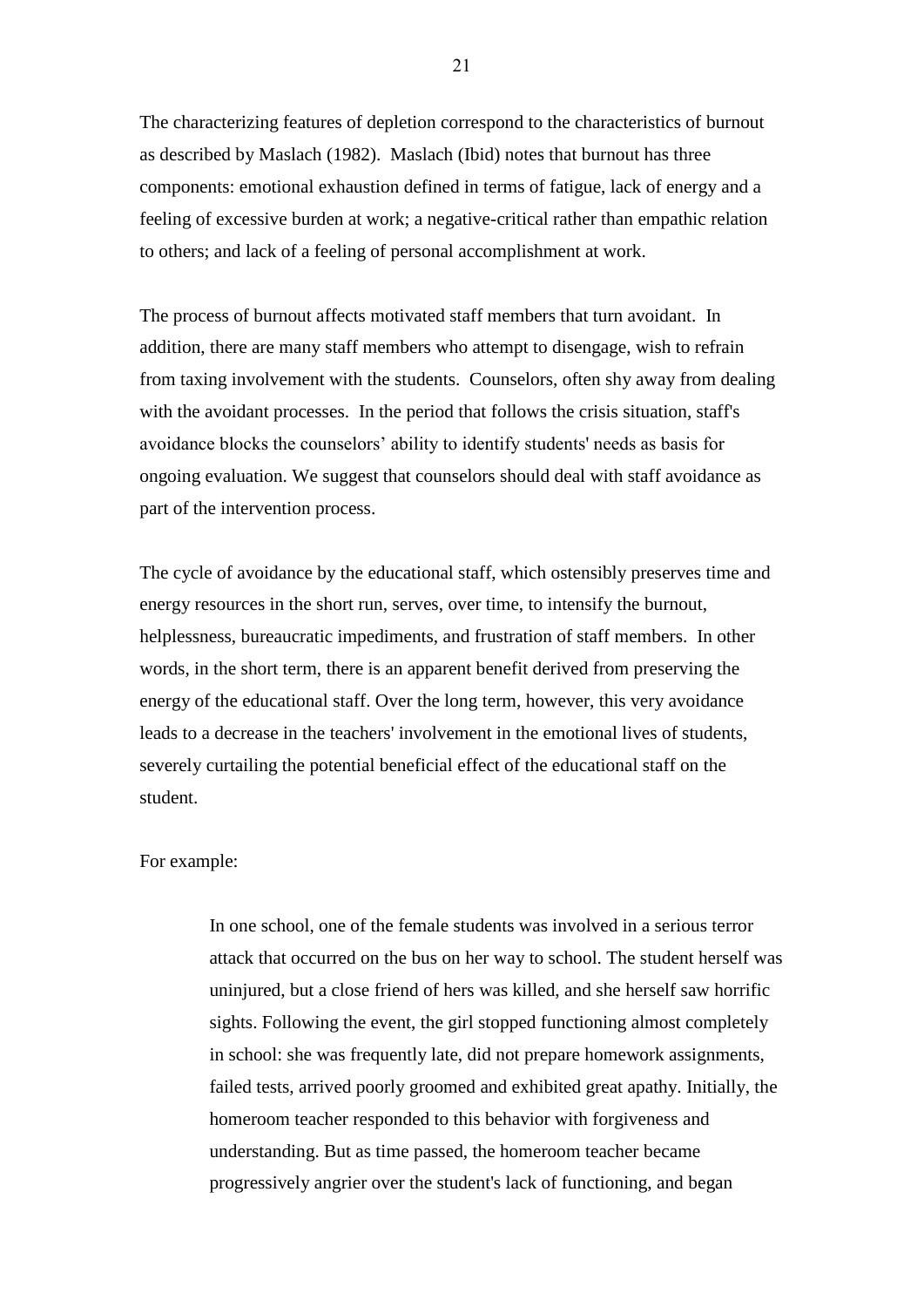accusing her of laziness and lack of motivation. The teacher's anger continued to increase, and the counselor realized that the teacher was completely unable to connect with or understand the student's emotional state. The counselor, who knew the teacher to be a very dominant educational figure, understood that if she could succeed in arousing her empathy towards the student's situation, then the teacher would turn to be an important resource for the student. On one occasion, after the teacher again complained about the student, the counselor approached her and told the homeroom teacher that she was the most significant figure for this student in the school. She described the student's emotional distress, and her difficulties at home. The counselor used her familiarity with the student's difficulties and described how the student feels overwhelmed since the trauma, with no resources to care for her own interests without assistance... The counselor succeeded in arousing the teacher's empathy. The teacher became determined to intervene herself, and to prevent further deterioration. She began sitting with the student during recess periods in order to help her with homework, she offered encouragement and support, assigned her various tasks, called her during after-school hours, and the like. The teacher's massive presence and support, which was accompanied by consultations with the counselor, ultimately enabled the student to gradually return to full functioning.

This example places in a concrete context the importance and potential contribution of a process by which the counselor offers the teacher consolation which is passed on to the student: the counselor, identifying that the homeroom teacher was experiencing burnout and a sense of helplessness, and as a result was unable to find the strength to try and understand and help the student, succeeded in neutralizing the teacher's accumulated anger at the student, and ultimately, in recruiting her to support the student and respond empathically to the student's emotional crisis. Often, we find that an informed description of the emotional state of affected students, intended to arouse empathy, succeeds in mobilizing the educational staff to come to the student's aid.

### **c. Compartmentalizing by the Counselor**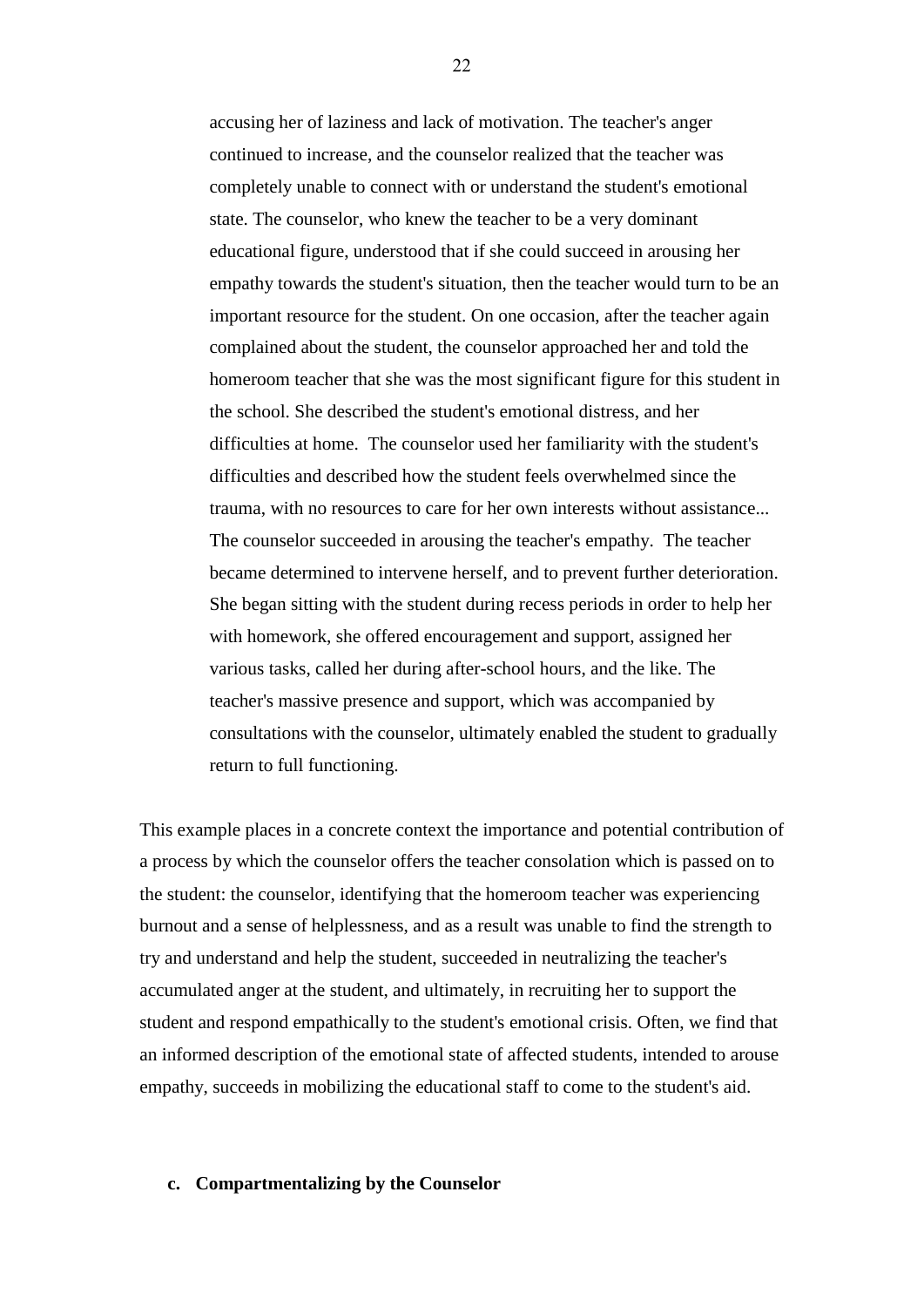Protection of confidentiality and discretion constitutes one of the central ethical principles in the work of the mental health professional. At the same time, the preservation of confidentiality sometimes counteracts the work towards therapeutic goals. How can confidentiality be maintained while allowing the school to act, when needed, as a synchronized system that aims to responsibly care for the students? We suggest that confidentiality should be maintained within the school, with a continuous examination of the cooperative work of the school's staff. Cooperative work may suffer from negative instances of compartmentalization. Compartmentalization refers to the delegation of different tasks and emotions to different compartments, where the contents are separated from each other. In the individual, experiences and emotions can be kept apart from each other in order to reduce psychic pain. In the school as an organization these boundaries clarify roles and minimize cooperation between staff members.

Three processes contribute to the counselor's need for compartmentalization:

- a. Lack of faith in staff members and a fear that they will use information about students in a hurtful and insensitive manner.
- b. Conflict of loyalties where the counselor senses that loyalty to the student entails viewing the adults in the school as standing in opposition to the student. This confusion involves an over-identification with the student as one who suffers at the hands of adults (parents and teachers) and a difficulty in maintaining a nurturing stance.
- c. Counselor's protection of his professional territory from critique. Preservation of the secrecy and mystery surrounding the counseling work is a defense against possible criticism, and often occurs in tandem with an avoidance of collaborating with staff members regarding the therapeutic goals. A common secondary result is a reduction in the counselor's expectations regarding his own contribution.

The following case illustrates the problematic outcome that can result when the counselor compartmentalizes in an extreme manner: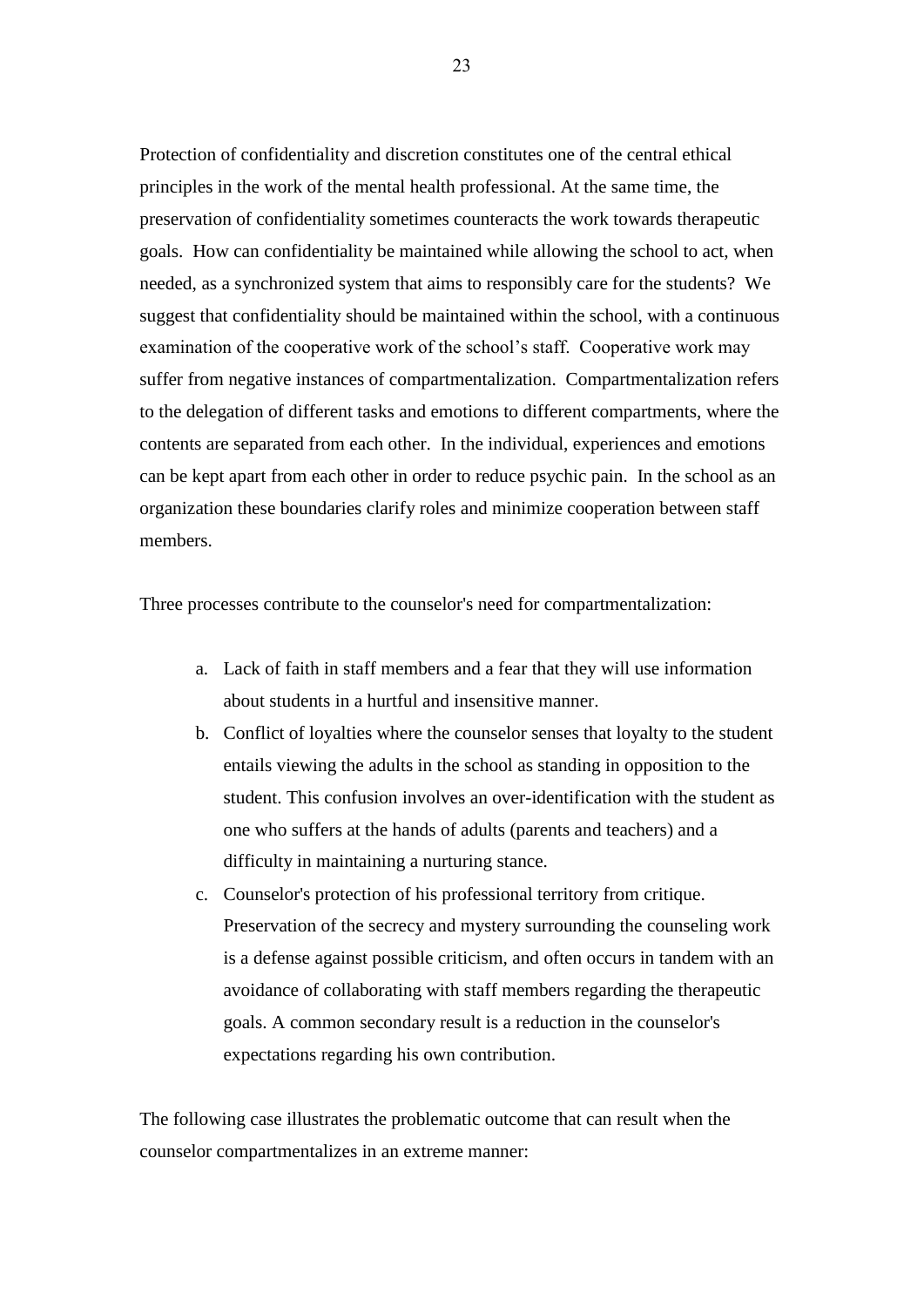In a particular school there was a counselor known for her talent in creating intimate ties with the students, including those who usually had difficulty relying on adults and trusting them. She believed the warm therapeutic alliance that she created with young people enabled her to cause them to take greater responsibility to act on their own behalf. The counselor invested a tremendous effort in individual sessions with students in crisis, but was very strict about maintaining absolute confidentiality and not sharing her work with other staff members. The change in her position occurred surrounding a student who dropped out of school abruptly. In one of the staff meetings, the counselor made clear to those present that she had been working with the young female student, but for reasons of confidentiality, she could not share with the staff details regarding the student's suffering, which began following her exposure to horrific scenes at a terror attack in the mall. Lacking treatment tools for working with the student – whose academic and physical withdrawal from the school had increased – the educational staff had resorted to a system of contracts and ultimatums in their effort to induce her to function. Staff members also approached the counselor charging that the girl was being manipulative, lying, and fabricating stories and demanded a real change in the student's functioning. The counselor ignored the teachers' recurring demands to share with them her process with the student, and continued supporting the student in her office, all the while under the impression that her work was beneficial and paying off. When the student was informed at the end of the school year that she was being expelled, the counselor was confronted with the missed opportunity, and understood the price exacted by the compartmentalization of her work and her failure to protect the interests of the young woman, who had all but dropped out of school in the period prior to her expulsion.

There is no doubt that preservation of confidentiality and discretion, grounded even in the laws of professional ethics, constitutes one of the bases of therapeutic work. And yet, even rules of professional ethics (such as the Rights of the Patient, 1996) stipulate that information can be reported to another professional in cases in which the primary caregiver deems it therapeutically expedient. Most often, when the counselor is convinced of the benefit of involving other staff members in the situation, the student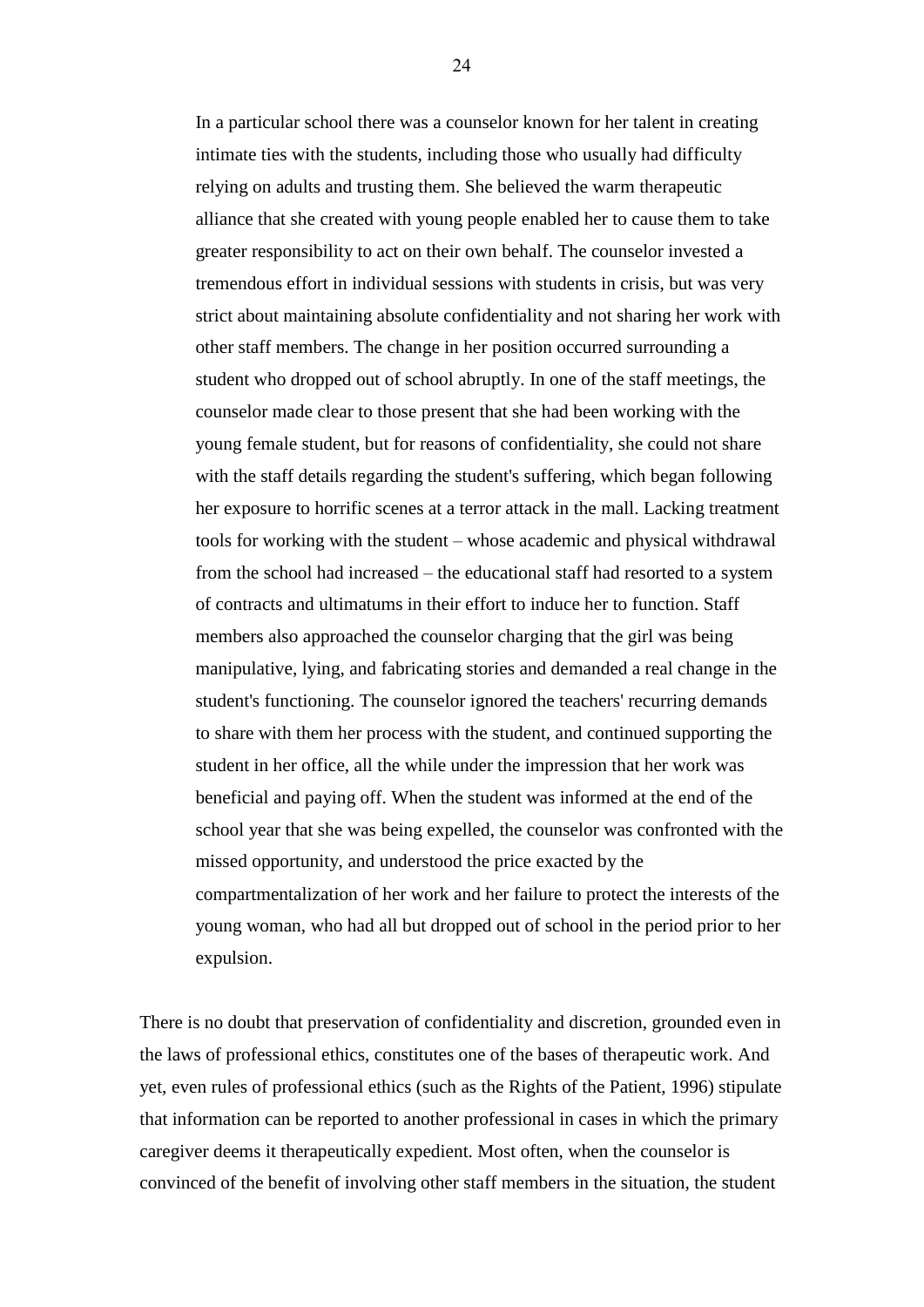also finds merit in sharing particular data with relevant staff. The ability to form a dialogue about opening the circle of informed staff is especially important in the follow-up care of traumatized students. This process should be done openly, and attempt to clarify the kind of information that is shared between the people involved in caring for the student. We maintain that preservation of confidentiality notwithstanding, there are cases in which the counselor must try to find a way to partially or completely involve other staff members in the overall picture, based on the informed belief that collaboration constitutes part of the student's treatment.

In the above example, the counselor could probably have involved the other staff members in a general manner aimed at recruiting them to the cause. For example, she could have said: "As you know, the student was exposed to horrific sights at the terror attack in the mall. You can surely imagine how hard it is for her to handle with the difficult things that she saw. Since the terror attack, it has been hard for her to deal with various situations, and as you know, she is having a rough time coping in school. In addition, she is also suffering from signs characteristic of people who have witnessed horrific sites, such as difficulties in concentrating, sleep disturbances, a low tolerance level, and the like. Since the attack, we have been meeting once a week with the goal of helping her cope and return to a routine. It's not a simple process. We have some very difficult sessions. But I believe that ultimately, she will succeed in overcoming. I need your patience, assistance and understanding of her situation, because without your understanding and help, it will be very difficult for her to recover." In addition, the counselor could have tried to obtain the student's consent to fully share relevant information with the other staff members by explaining to her why the involvement of the rest of the staff was important, and to show her what she stood to gain from this sharing (understanding, consideration of her situation, enlisting support, and the like).

In the above case, the counselor did not think to rally the other members of the educational staff around the young student's cause, and instead acted unilaterally. When a counselor acts in isolation from other authority figures in the school, he is often left with strong feelings of loneliness and the burden of bearing the memory of the loss and the pain alone. In such a situation, the student in need senses alienation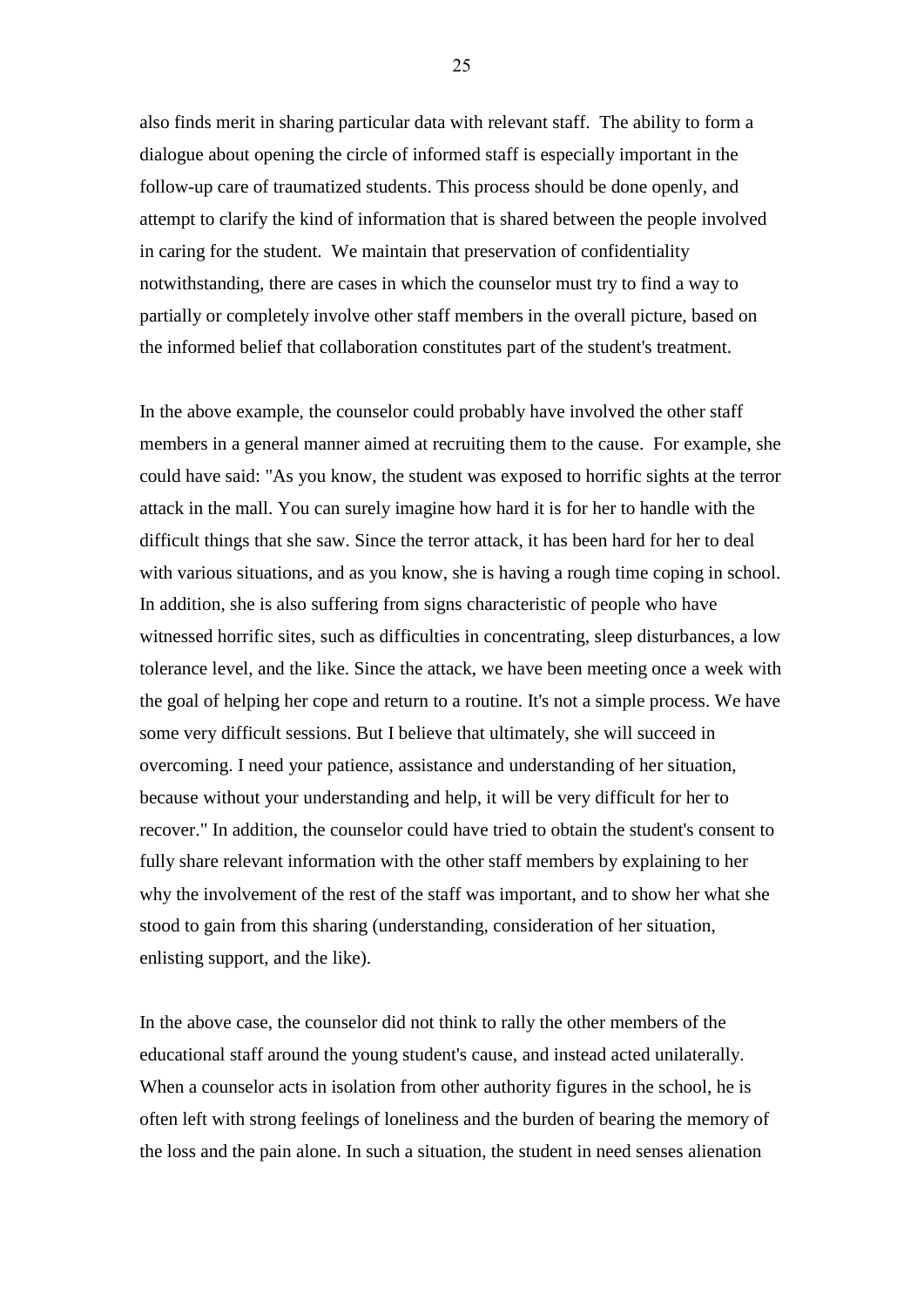from all the staff members who fail to recognize or recall the trauma that occupies the student's daily existence.

A counselor from northern Israel, who adds her efforts of combating compartmentalization in none-crisis times in order to deal more optimally with stressful times, discusses these themes:

That year the incidents came on one after another: There was a chain of terror attacks in which teenagers were killed, foremost among them a terrible attack in Tel Aviv at 'The Dolphinarium' nightclub. In addition, one of the students at the school tried to commit suicide, and I felt how the presence of potential death became part of the school's atmosphere. It was as if we were anticipating a catastrophe with victims from among the students or staff. Towards the end of the year, in the last week of school, it really happened. There was a terrible attack on a bus. One student from the school was killed and two were injured. The student who was killed was very well loved and accepted. She had many friends, and the students took her death very hard. During the first days, the entire school came together and supported the family and the students. We followed all the emergency procedures that we prepared in advance. But as the days went by, I felt that I was coping with the event alone. The student's homeroom teacher really "ran away" from coping or from any activity associated with the incident. It is hard for me to blame her. I know that her husband was killed in the Lebanon war and she was unable to deal with the incident at an emotional level. But the rest of the educational staff also disappeared. It was at the end of the year, and it was very difficult to deal with the student's death. Faculty members preferred to go on vacation and not be involved with follow-up activity with the students. I felt that I was alone in the battle. People ran away because it was very upsetting for them. They felt that they didn't know what to do, that they didn't have the skills to cope… that they didn't want to get involved. The administrative staff, although physically present at school, avoided anything that had to do with the event. The underlying message was: You're the school counselor. You have to deal with this. This is your job, it belongs to you. It was very difficult. I felt that I had to be at school every day, and to speak with the students who came by. I knew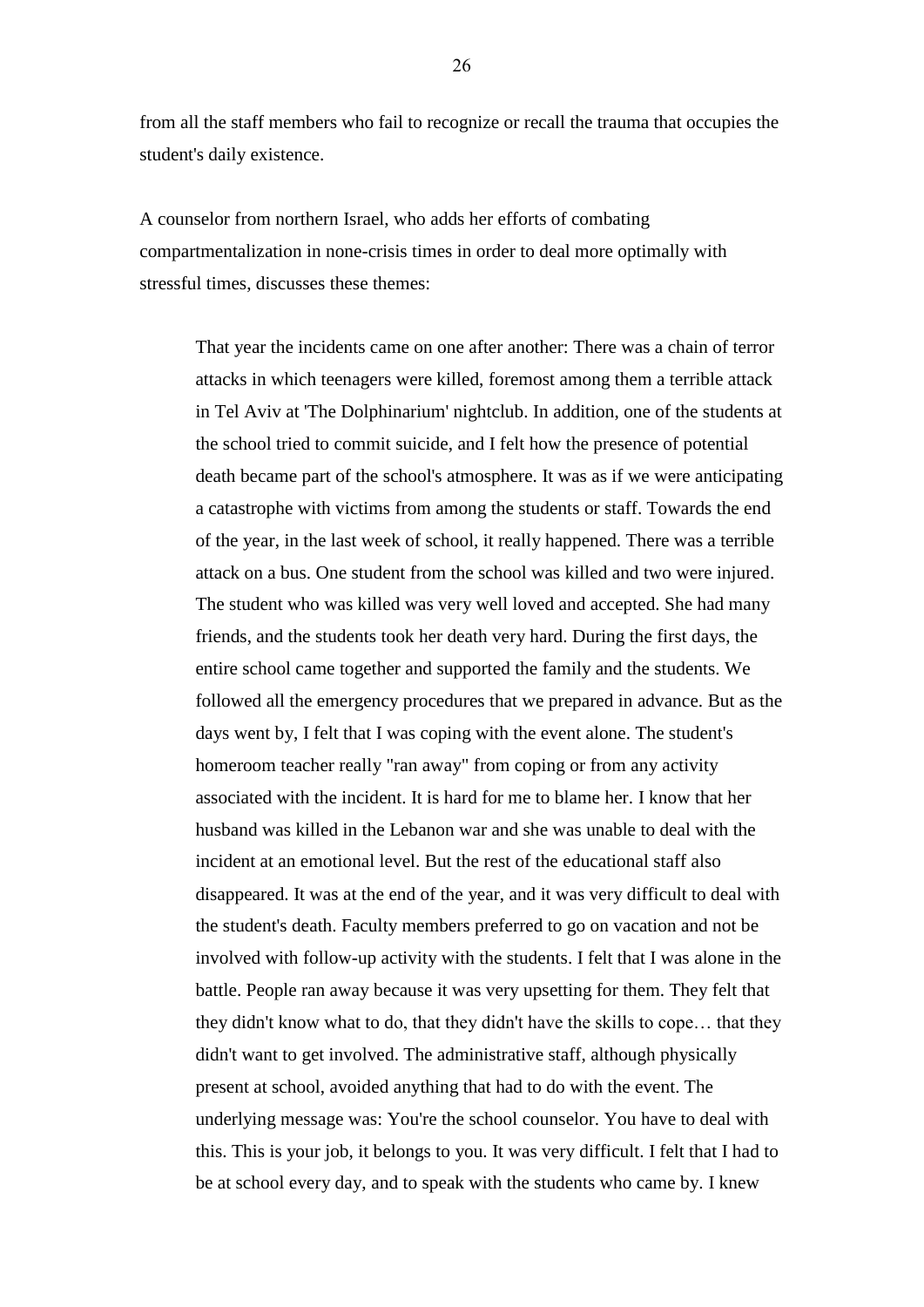that no one would do it unless I did, and I couldn't leave the students on their own.

As time passed, I felt how I was drowning in the event. I was spending all my time dealing with what was going on - I couldn't think about anything else. My husband and children told me that they felt that I was investing too much, and that even when I was home, I wasn't really with them.

I knew that they were right, but I felt that I had no choice. I felt how all the weight of the responsibility of the suffering and distress of affect students and their families was falling on me. After approximately one month, most of the students succeeded in recovering and returning to their routine, but I felt that I was unable to go on. I was angry with the school, which had left me to cope alone, and I decided to take an unpaid leave. From my point of view at that moment, that was the only thing that could contribute to stopping me from being preoccupied by the event – to totally disengage from the school.

Only during my break from the school did I manage to process what had happened – the feelings of loneliness that had led to my anger at the educational staff, which had opted for the easy solution and left me to cope on my own. In retrospect, I understand that at a certain level, the specter of loneliness was always present at school. There was no sense of staff cohesion – many of the teachers felt that they were alone. There was no sense of faith in one another, no mutual support or containment on the part of the school all year long. My loneliness and that of other staff members did not originate in the event – but it did become dramatically worse. There is no doubt that if there is no containment of the school staff, the staff is in turn unable to contain the students' distress. It's a kind of a chain reaction. Ultimately, I decided to return to the school. After I returned, the first thing I did was to make sure that the staff felt contained and supported. Today, the staff meets regularly once every two weeks to raise different topics. There is a feeling of a shared undertaking. I have personal meetings with the principal in which we raise professional and personal topics. We have even developed a friendship. None of this existed previously.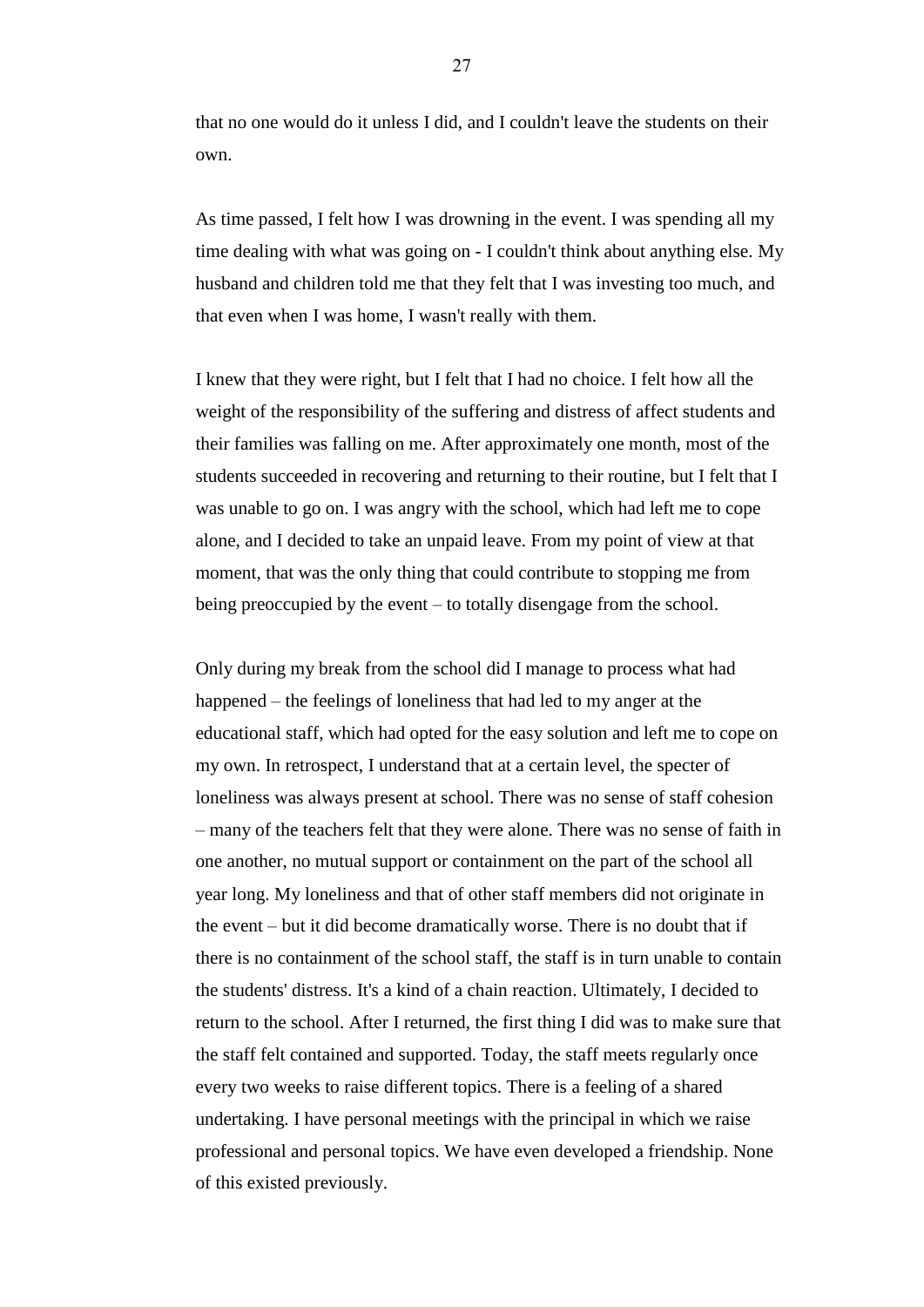Togetherness and support on the part of the educational staff is a critical condition in my view for proper coping with difficult events. Looking back on all my activity during the past year towards team-building and creating support and a sense of staff cohesion, I know today that should there be another traumatic event, I will not have to cope alone. After everything that I have been through, my sense is that without this feeling of support, I would be unable to continue working in the school.

# **2. Detracting from the Counselor's Standing vis-à-vis Authority Figures in the School**

The school is fundamentally a hierarchical institution. A principal, together with an administrative staff and other officers, runs it. In some cases the counselor's role is circumscribed due to his view of the authority figures, their influence on his functioning in the system. We see the joint work of counselors and authority figures particularly important in periods of crisis. The demands on the leadership of the authority figures are taxing, as the school community is in dire need for the full presence of its leaders. The counselor potentially serves to support, encourage and facilitate the authority figures' work during the traumatic period and in the recovery process that ensues. We would like to discuss in depth two of the most common psychological obstacles that depend solely on the counselor:

# **a. Difficulty in maintaining an open dialogue with authority figures.**

In order to create a climate that leaves room for growth and development in the school, the counselor must be capable of speaking openly and comfortably with the school's authority figures, whose influence trickles down to the entire educational staff. A counselor's avoidance of open dialogue with members of the staff compromises the school's ability to form a coherent and consistent involvement in the student's recovery process. A wide variety of internal experiences, on the part of the counselor, can limit his openness to dialogue, such as feelings of inferiority and hostility when confronted with authority, or a perception that any independent thinking challenges and threatens the authority figures. These difficulties are likely to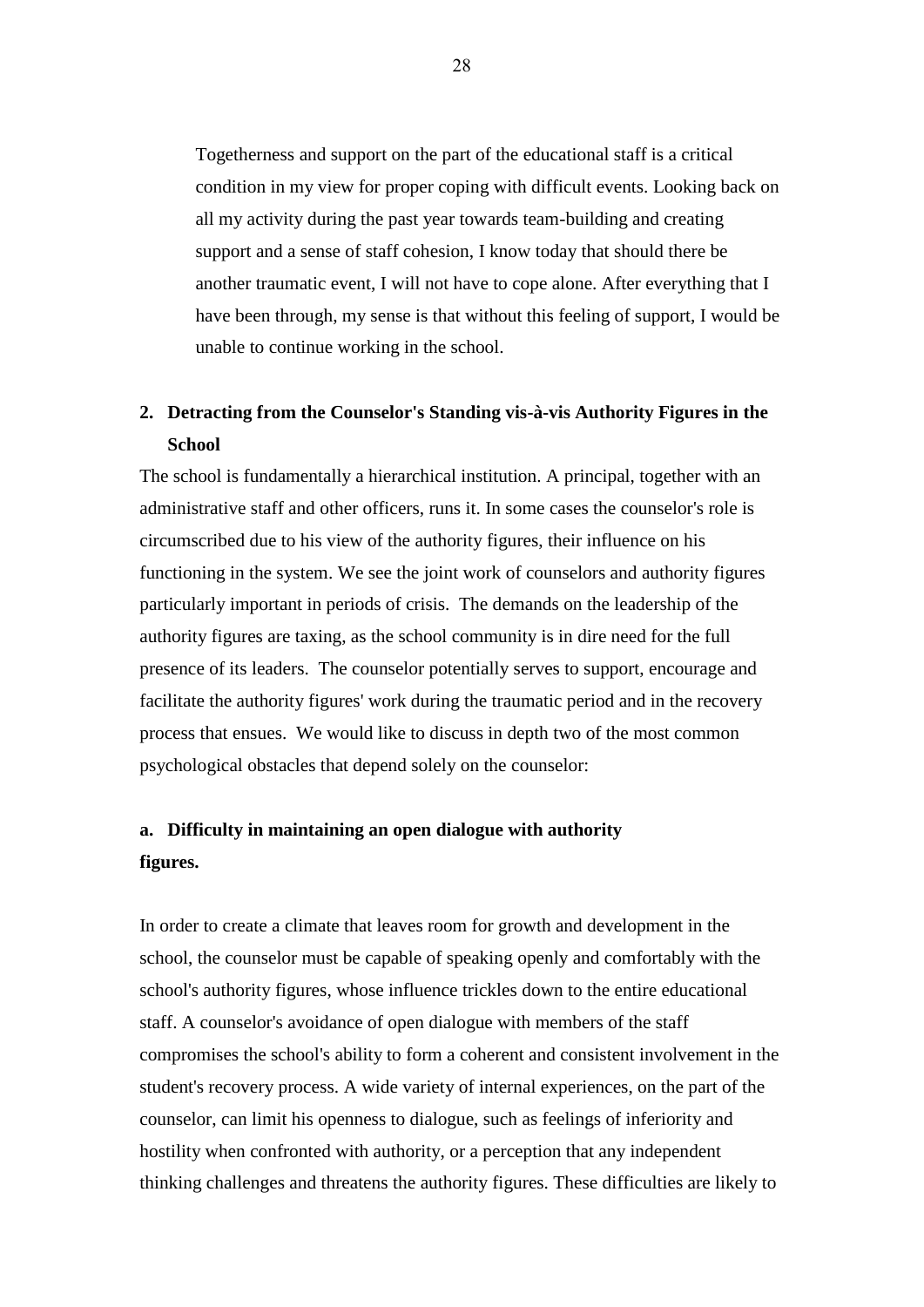impinge on any interventional approach that makes use of the natural relationships between educators, and students and their parents. Staff members who are unsupported by the counselors and left out of the intervention process are more likely to avoid contact with students affected by stress and trauma. This leaves children unprotected, isolated and less likely to receive help from adults whom they encounter on a daily basis.

In what follows, an experienced counselor from a city in central Israel describes the difficulty she encountered in creating open dialogue with the authority figures in the school:

In the most recent terror attack, I again encountered difficulty in holding on to my beliefs when the principal challenged me. On the way to the school, I heard about the terror attack, which was not far from the area of the school, and then the 'automatic pilot' went into effect: locating the injured, prioritizing interventions based on risk assessment, – all of the standard autonomic actions. But when I arrived at the school, the administrative staff did not want to have anything to do with what had happened, to deal with it, to be in touch with the pain. The principal approached me and said to me: don't mention that there was a terror attack. I don't want you to do anything special – business as usual – and that was despite the fact that the attack had been very close to the school, and I know that it would touch all of us and affect us. I wanted to tell her that it wasn't a regular day - that something had happened, but she and the entire environment wanted to suppress it and to go on as usual. I didn't know what to do. I felt hopeless when confronting her: she's the principal and she's the one who makes the decisions, and I didn't feel that I had the space to explain what I believed and to stick with it. I feel that I need a magical fountain of authority-potion so I can function in this situation.. Not professional authority - that's not enough. That I should have enough selfassurance to say: guys, we can't just go about the day as if nothing happened, it's not OK. We have to relate to it. That I should have the strength to stick with what I believe even if everyone around me wants to go on with the usual routine and ignore things… I feel sometimes that the system is tired of accepting our professional statements. Sometimes I get sick of being the one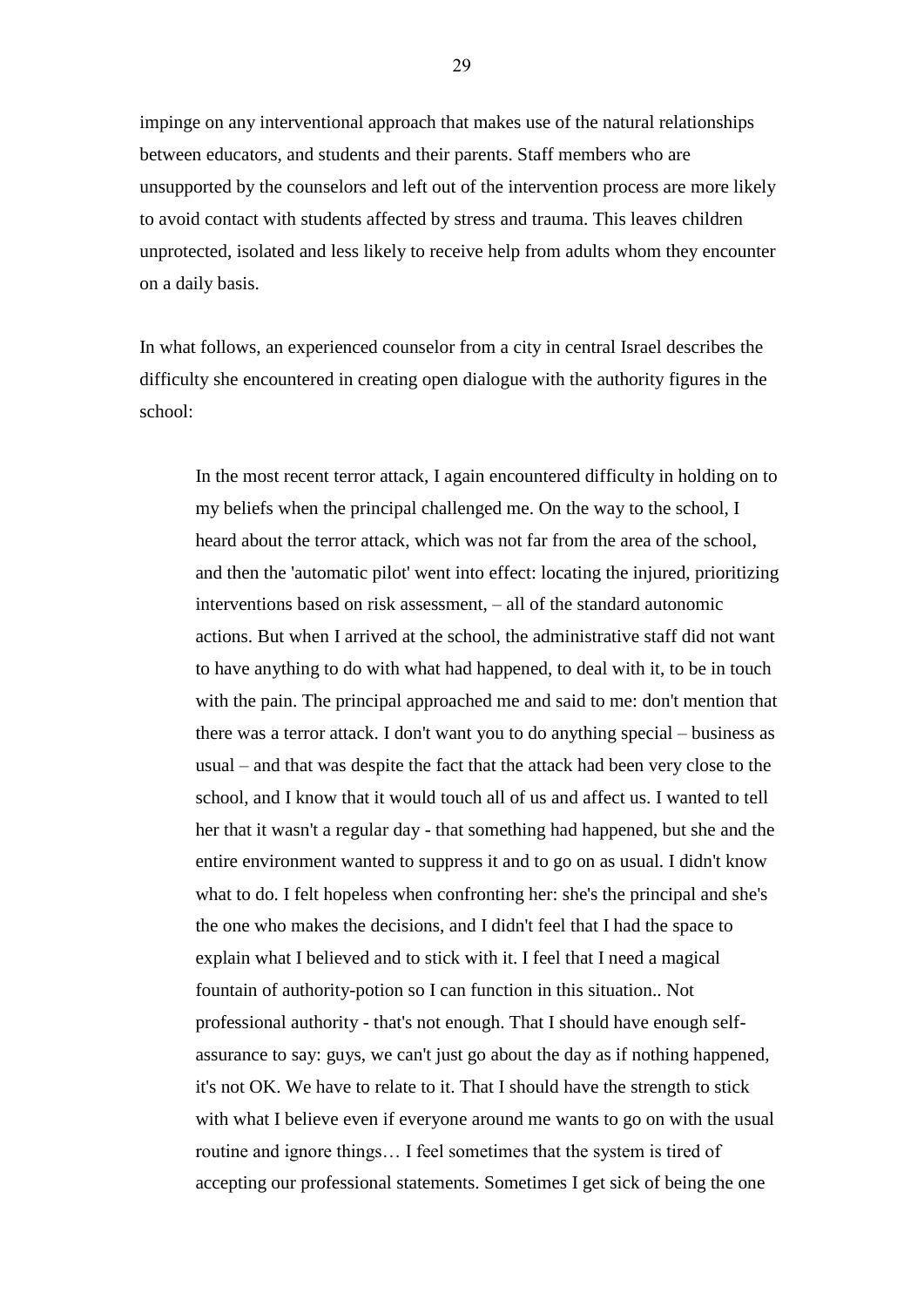who always says: We have to stop and say that this isn't a regular day, that it needs special attention. And the principal, from her perspective, wants to carry on with the routine… I feel like a 'bad guy' who destroys the pastoral atmosphere at the school… I am the 'bearer of bad news,' I am the disturbing element in the system, compelled by my professional viewpoint to call the system to order and not to go along with the routine…

The above example makes clear how important it is to create a climate in the school based on cooperation and openness between the counselor and authority figures in the school. In n the above example, where there was an explosion next to the school, clearly audible, but without casualties from the school community, the principal's responsibility is to define the nature of the event for the school. Here the decision to ignore the bombing did not take into account the professional considerations of the counselor. It is possible that students who are vulnerable due to past personal trauma, or students who were concerned whether their family members were hurt by the explosion, were left unattended during the school hours. In the present example, it is likely that an open conversation between the counselor and the principal would have created an atmosphere of cooperation between them. In other words, true dialogue can create a climate where there is room to clarify and expand the professional roles of all actors, in order to enable growth and development.

### **b. Difficulty in relating to the professional and personal needs of the school leaders.**

Part of the school counselor's role is to support members of the educational staff and help them to communicate with their students. One aspect of this role requires the counselor to develop an intimate acquaintance with the leading figures in the school, in order to attend to their professional and personal needs. In situations in which the counselor does not readily see himself in a helping role vis-a-vis individuals who constitute authority figures for him, he will find it difficult to fulfill this aspect of his job.

Sometimes, the counselor finds it difficult to maintain a "bifocal angle" on the leading figure, where the leading figure is both a competent authority figure, as well as one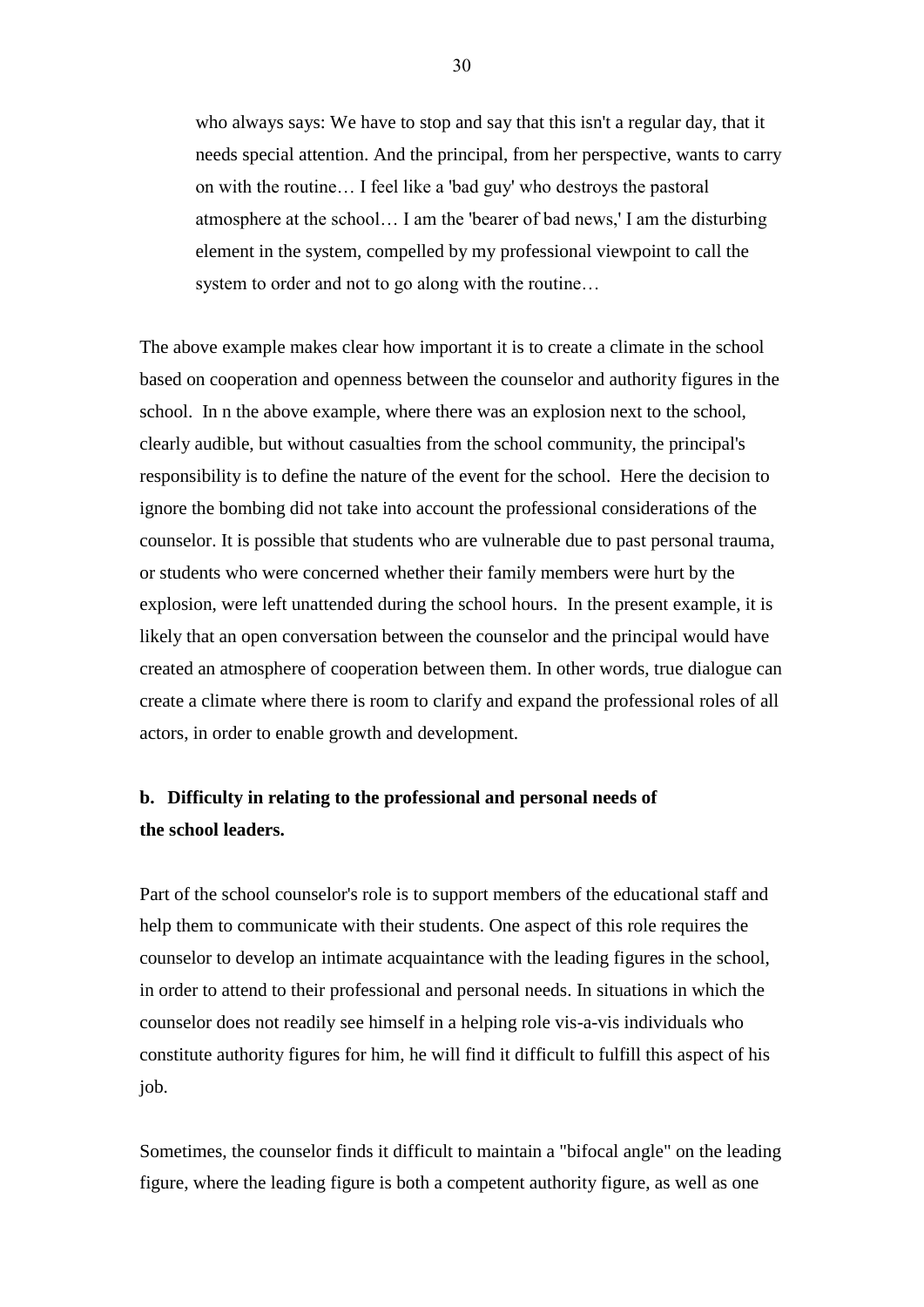who himself needs help and support. Often, authority figures tend to obscure their own needs. The gap between the authoritative appearance and the authority figure's need for help and support, leaves many counselors with a sense that it is not their role to approach the leader's vulnerable side. We have found in practice, that most school principals welcome the counselors' involvement in their work. Obviously, the basis for crisis-time cooperation is optimally founded on cooperation during non-crisis periods.

In other words, in his work with authority figures, the counselor is faced with a particularly difficult task: on the one hand, he is subordinate to the principal, the vice principal, and the grade level coordinators, but at the same time, he must develop a wide therapeutic view that takes into account the needs of all the relevant individuals and their contribution to the advancement of struggling students; this even includes figures who constitute authority figures for the counselor himself.

### For example:

In one of the cases, the principal instructed the counselor to immediately conduct a simulated workshop on the topic of coping with a terror attack within the school, since in recent months there had been a wave of terror attacks that had affected a number of students in neighboring schools. Usually, such decisions were made in consultation and collaboration with the counselor and the administrative staff. In this case, the principal made the decision unilaterally, without any consultation. The authoritative and rigid tone the principal used, and her attempt to dictate the content of the workshop, angered the counselor who responded, like the other staff members, with a lack of enthusiasm. In this case, the counselor responded to the principal's manifest and authoritative message, rather than to the latent and unspoken message that had motivated her to assume this rigid position, namely, the tremendous anxiety she was experiencing as the principal of a school facing a threatening wave of terror, her inability to protect the students from such assaults, and her need to work towards feeling prepared in face of this situation. The counselor did not succeed in creating a space for thinking together with the principal, and lost the ability to view the principal as a person acting and directing the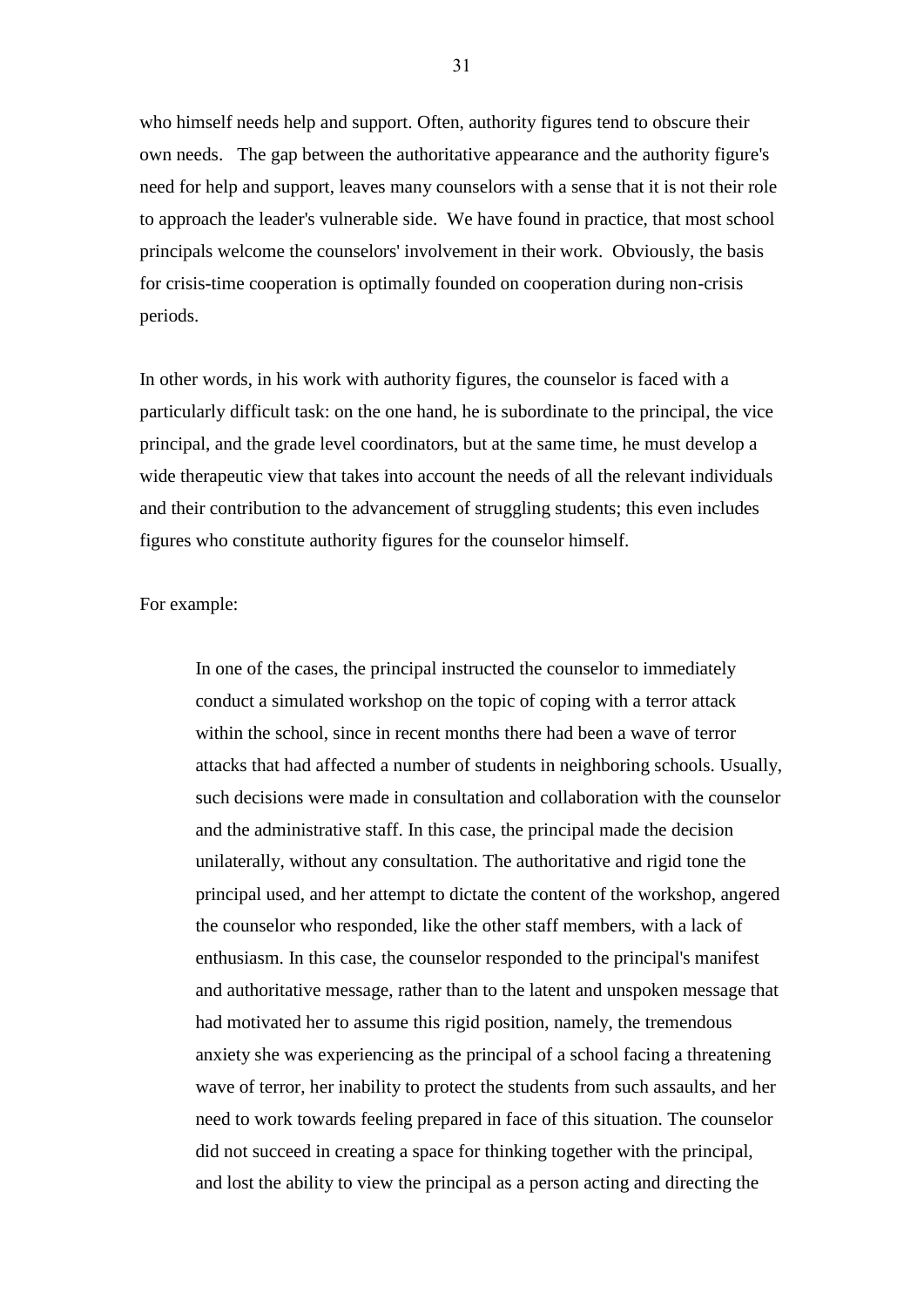school ("doing" mode), and at the same time, as a person struggling to find a place for her feelings and her anxiety ("being" mode). Ultimately, after consulting with a colleague, the counselor succeeded in seeing the principal's emotional distress and her state of anxiety. This position enabled the counselor to initiate a conversation in which she related to the principal's feelings and emotional state. Over time, these encounters allowed the principal to consult with her staff and to create innovative educational plans for dealing with the threat of terrorism. The change in reference initiated by the counselor led to a different understanding of the principal's motives and to the creation of a more collaborative atmosphere.

Many principals step in with full force to lead initiatives and activities in the school, but few allow themselves to be in touch with their doubts, fears and anxieties. The counselor can help expand the principal's emotional awareness as long as he is attentive to the professional and functional needs of the leading figures of the school and the central impact of emotions on their decision making process (Sulimani, 2003). The counselor must legitimize feelings of fear and anxiety, realizing that as long as these feelings remain guarded and unprocessed, they can impede on the school's responses and ability to cope. In the above example, by attending to the principal's feelings and emotional state, the counselor created an opportunity for cooperative decision-making processes in the school.

# **Personal-Emotional Obstacles: Influence of the Counselor's Inner World on His Functioning**

The counselor's activity focuses entirely on human factors. The business of coping with loss and trauma challenges all the personal resources of both victims and helpers- it is emotionally demanding and touches on internal wounds. While the avoidance of direct coping with painful feelings is almost impossible during the crisis period itself, we have repeatedly witnessed that within few days or weeks, avoidance becomes the natural response in the case of most staff members. This avoidance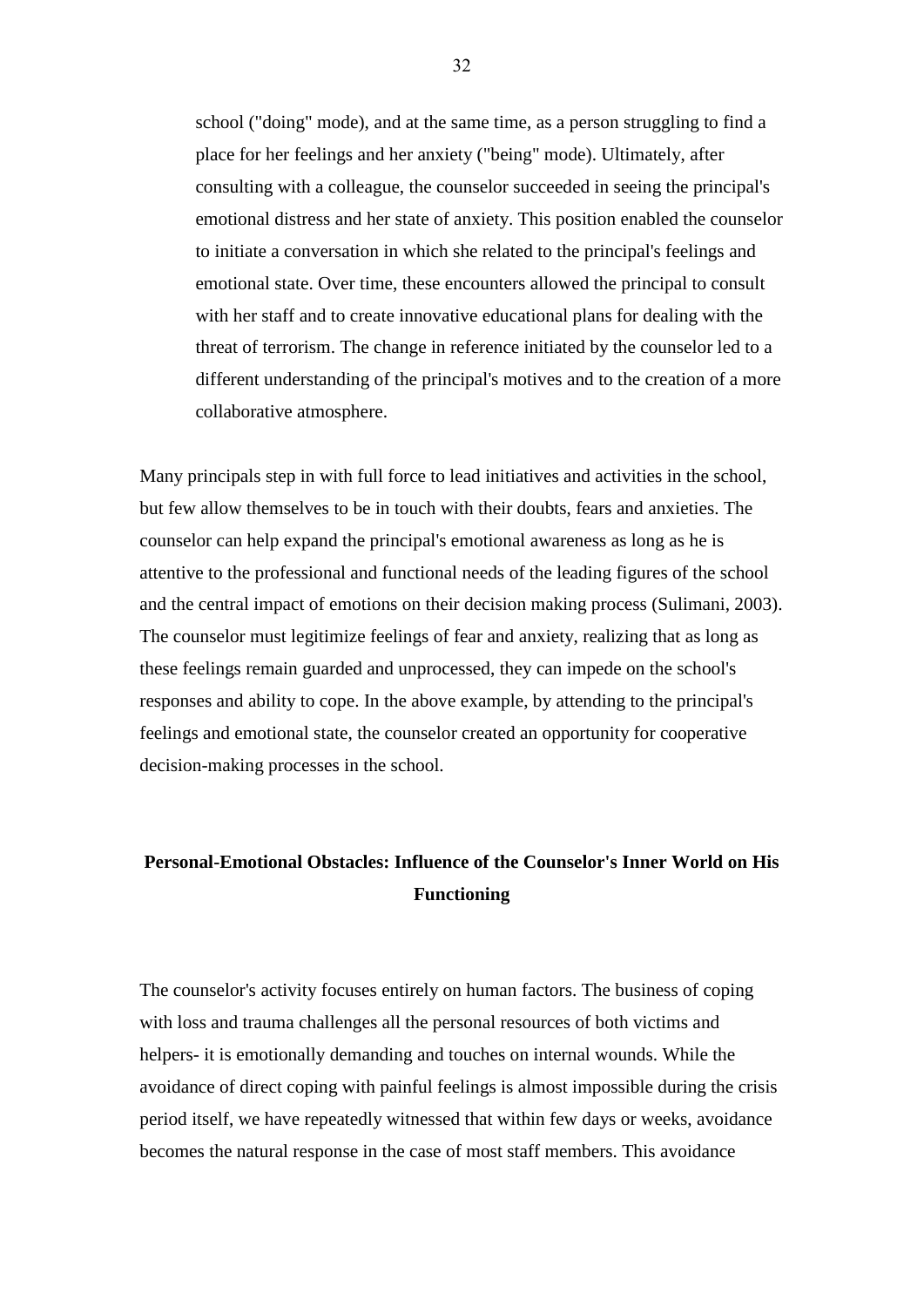usually leaves young people alone with their difficulties and dependent on the internal emotional resources they have, i.e. students use their ego-resiliency in order to cope.

Paradoxically, we find that the feelings that the counselor tries to avoid are the same feelings that are germane to his ability to understand the needs of the students and the school, and to respond more appropriately to the situation at hand (Dalenberg, 2000). The expansion of the counselor's professional ability to cope with trauma and loss depends on his willingness to expand his internal space and to be in contact with his own vulnerabilities. Avoidance on the counselor's part is sometimes an expression of anxiety towards the encounter with feelings he may experience should he allow himself to enter realms that threaten his emotional stability.

There are a number of characteristic obstacles on the personal-emotional plane that are likely to detract from the effectiveness of the counselor's coping or contribute to his avoidance during situations of recurring acute trauma and ongoing treatment of traumatic symptoms:

# **1. The post traumatic counselor avoids emotional contact with the posttraumatic student.**

Many counselors experienced themselves traumatic events that weigh on them and make it difficult to come close to the traumatic experiences of students. Avoidance of contact is sometimes not discerned by the counselor himself, and can be masked by being overly functional and active while being emotionally detached.(Steele, Van der Hart & Nijenhuis, 2001).

An experienced counselor managed to avoid emotional involvement by moving through the intervention followed a traumatic event which involved the loss of lives in the school by "not missing a beat- like clockwork". He efficiently set goals, directed the staff, and the like, while he himself avoided any close emotional contact with the significance of the events he is confronting. This process of functioning while neutralizing emotion includes defensive characteristics such as intellectualization and internal isolation. The cutting off of painful emotional aspects of the self during the work process leads to a reduction of the personal and internal resources available to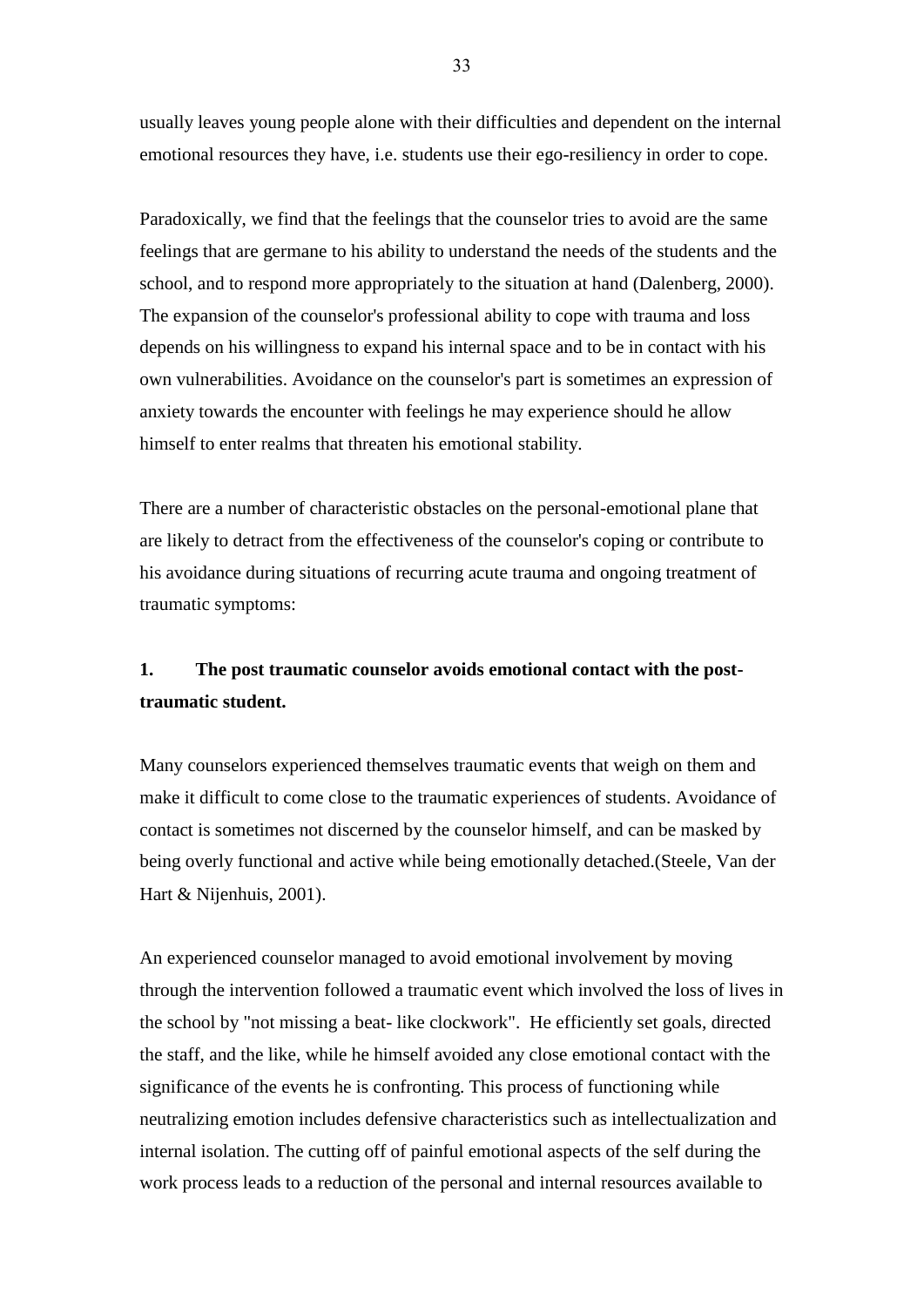the counselor in his personal-professional contacts. It should be noted that this occurs not only among post-traumatic counselors, but also among clinicians who have not experienced trauma and are threatened by the inner turmoil of those who are suffering.

Emotional withdrawal often presents in school faculty who have experienced multiple traumatic events, as in the following example:

One of the schools in central Israel was exposed to a most difficult terror attack: two students were killed, a number of students were critically injured, and one teacher suffered light injuries. The school had experienced a serious terror attack in the past, in which a student and a member of the educational staff, who was very close to the principal, were killed. During the initial period of coping with the second incident, the principal described how he was handling the event mechanically operating according to all of the instructions and emergency plans, assigning tasks and at the same time trying to maintain control, with a certain distance. The principal was rigid in his adherence to the emergency plan, and avoided any attempt to relate to his emotional world and his feelings. When one of the staff members asked him how he felt, he answered: "I don't have time for feelings. They only get in the way. I have work to do." This avoidance by the principal of contact with emotional aspects of the situation persisted even after the acute-crisis period.

The counselor, on the other hand, was preoccupied with the event, as it was the first time she had to deal with such a massive loss of lives and injuries of people she knew. She realized that the school as a community was in the midst of a traumatic experience. She assessed the situation by comparing the incident with the previous attack involving members of the school community, referred to the emergency files that she had prepared during the first attack, and operated accordingly. In general, it appeared that the counselor did almost everything she could. But from an emotional standpoint, she felt that she was unable to create a space for herself and to experience her painful feelings following the attack. The first incident had been so traumatic for her that relating now to her emotions was simply not an option. The counselor had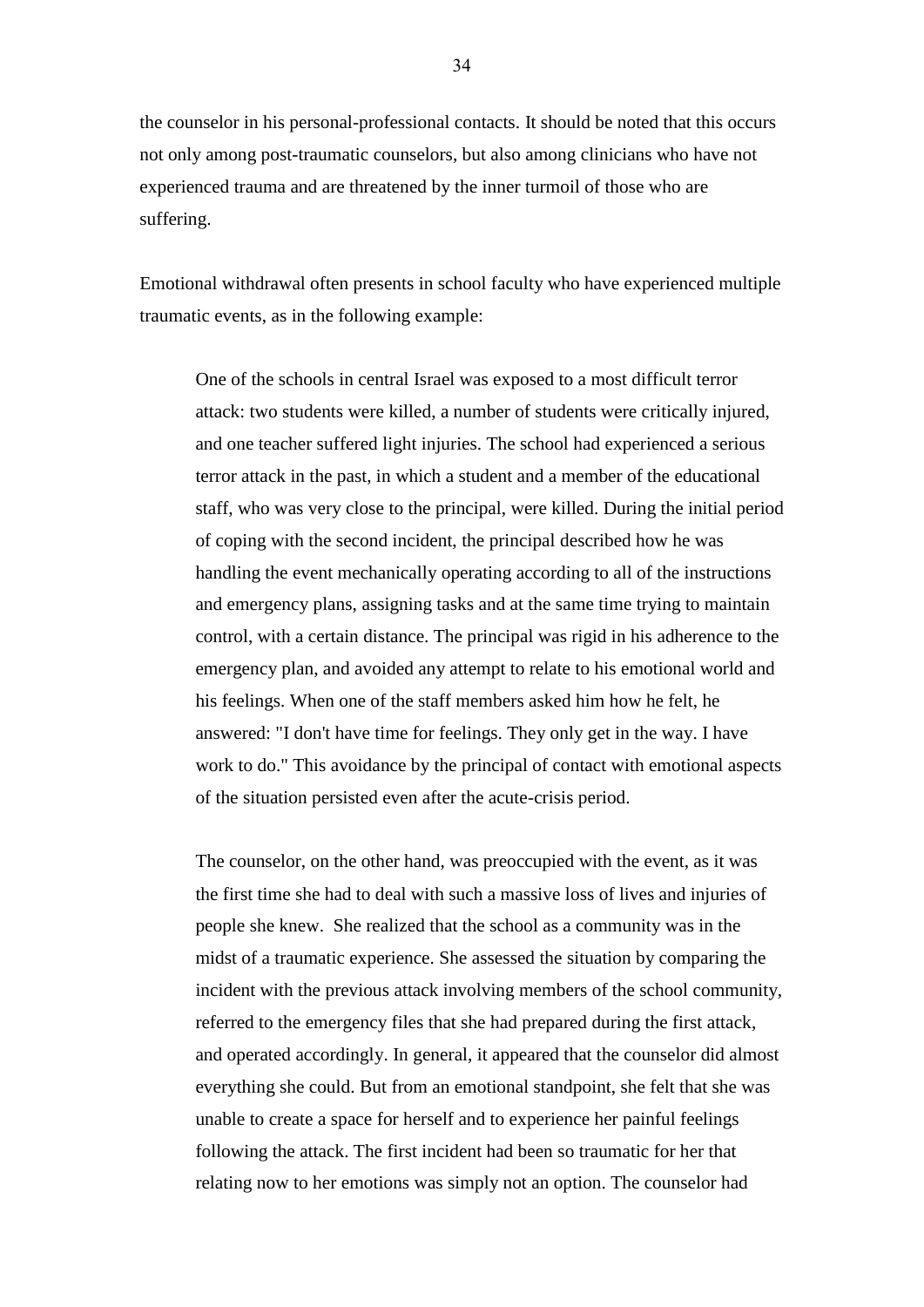broad theoretical knowledge regarding coping with disaster and had acted according to all the plans and instructions, but during the entire period of dealing with the event, she was emotionally withdrawn and defensive. As a result, she felt that it was difficult for her to be emotionally available for affected students. Only during her participation in a professional peer support group did she share with those present that a year earlier, in a separate incident, her only daughter had been spared by a miracle from an attack carried by a suicide-bomber. The counselor told the group that her daughter came home from school every day by bus. One day, she got off the bus one stop early in order to continue talking with her schoolmates. After she descended, the bus continued traveling, and twenty seconds later; a suicide bomber blew himself up on the bus. The bomb was particularly large and every passenger on the bus was injured; some were killed. The counselor endured hours of terrible anxiety before determining with certainty that her daughter was not on the bus. She related that coping with two attacks involving student victims from the school reawakened in her the feeling of anxiety and terror that she had felt with such intensity surrounding the incident with her daughter. She began feeling overwhelmed by a wave of emotions that she feared could debilitate her. She recalled deciding that she is not going to panic, and from now on will try to cut herself off and not make a place for these feelings. In the discussion with her peers, she realized that she had consistently avoided painful and difficult feelings since the incident when her daughter was spared from the attack, but in dealing with the most recent terror attack at the school, her avoidance had reached a peak. She sadly added that she did not realize that in fact she herself has some post-traumatic reactions. Returning to her functioning during the second attack, the counselor saw that while neutralization of her emotional world made it ostensibly easier for her during the initial period of coping, it impaired her ability to connect with the students in need and to be with them during their time of distress. During the group meetings, the counselor processed her difficult feelings, received much support from participants, and gradually increased her emotional availability and her ability to relate to difficult feelings.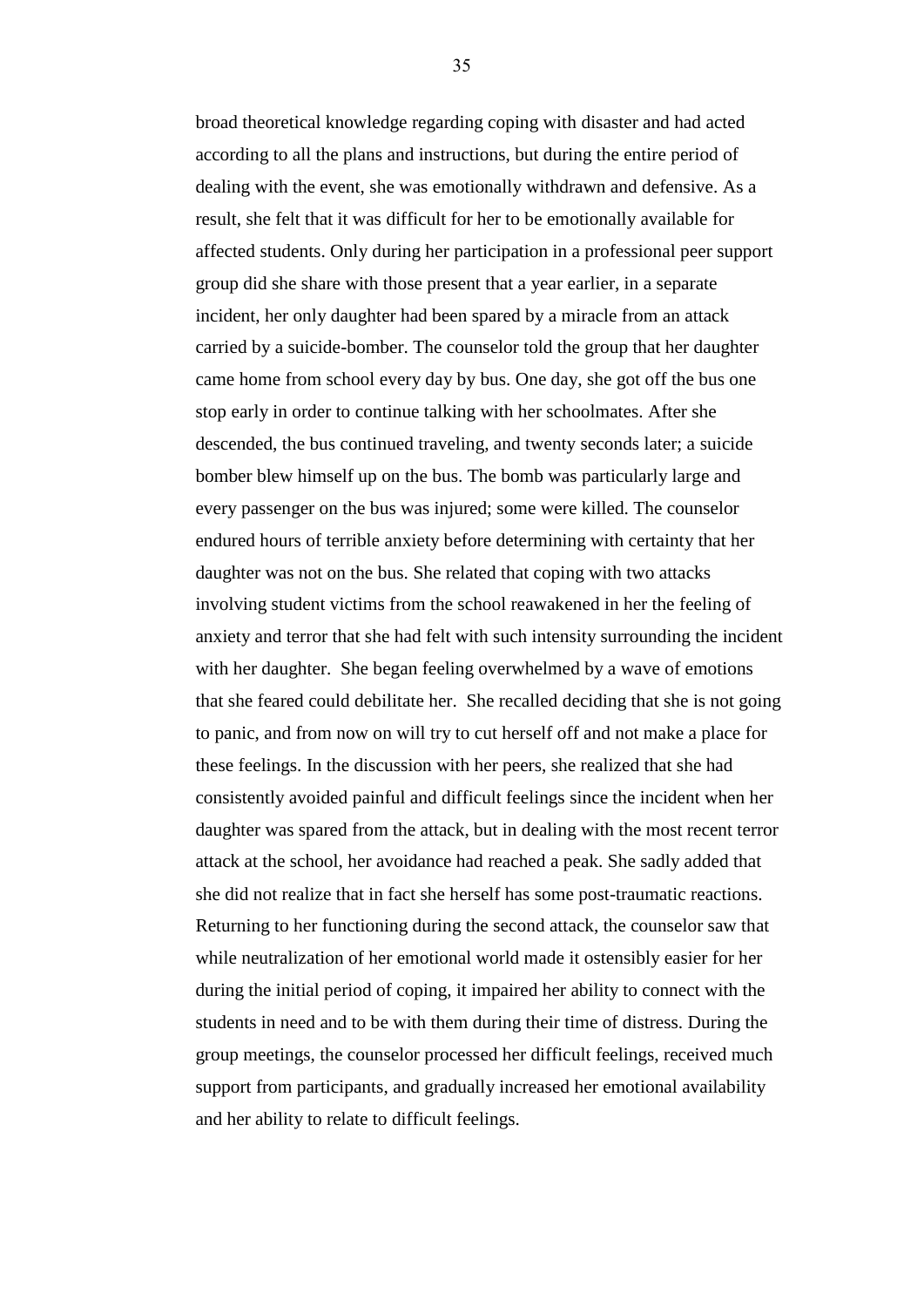Coping with a traumatic event often evokes events from the past in which we were personally involved, and this influences our behavior. Sometimes, difficult events that we experienced and the difficult, unprocessed feelings surrounding them, leave us with a scar that interferes with the way we relate to the emotional aspects of similar events. There are, however, situations where it is important to preserve a certain level of emotional distance in order to facilitate the coping effort and gain a sense of control. At the same time, particularly in the case of a therapeutic interaction with students, emotional withdrawal can exact a very high price.

Another way of avoiding emotional contact is by unconscious rejection of the student in need. For the post-traumatic professional, the student-in-need poses an immediate emotional threat, and as a result, he acts unconsciously to distance the student from his environment. Distancing can assume the form of silent acceptance of the student's attrition process, and rationalization of the avoidance of intervention.

#### For example:

One of the counselors, who participated in the peer-support group that was mentioned in the previous example, was troubled by one of his students who seemed withdrawn and detached. He told of a high school student, an attractive young man, who was afraid of taking the bus to school. This student had been through an attack during which – among other things – shots were fired at the bus he was riding. Following the event, the student became fearful of riding the bus, and began skipping school. In one of the conversations the counselor, who thought that he was joking with the student, said to him, "You can go with a spoon in your school bag, and if the bus blows up, you can scrape up the [body] parts." From that point on, the student began avoiding his meetings with the counselor, using the excuse that his parents objected to them. The spontaneous, harsh statement he had made to the student disturbed the counselor. The counselor understood, after carefully looking into the matter, that it was difficult for him to talk with the student due to a trauma that he had undergone himself, when he was the victim of a terror attack that occurred in similar circumstances, and that had left a still open and painful wound. The counselor's inappropriate statement stemmed, it appeared from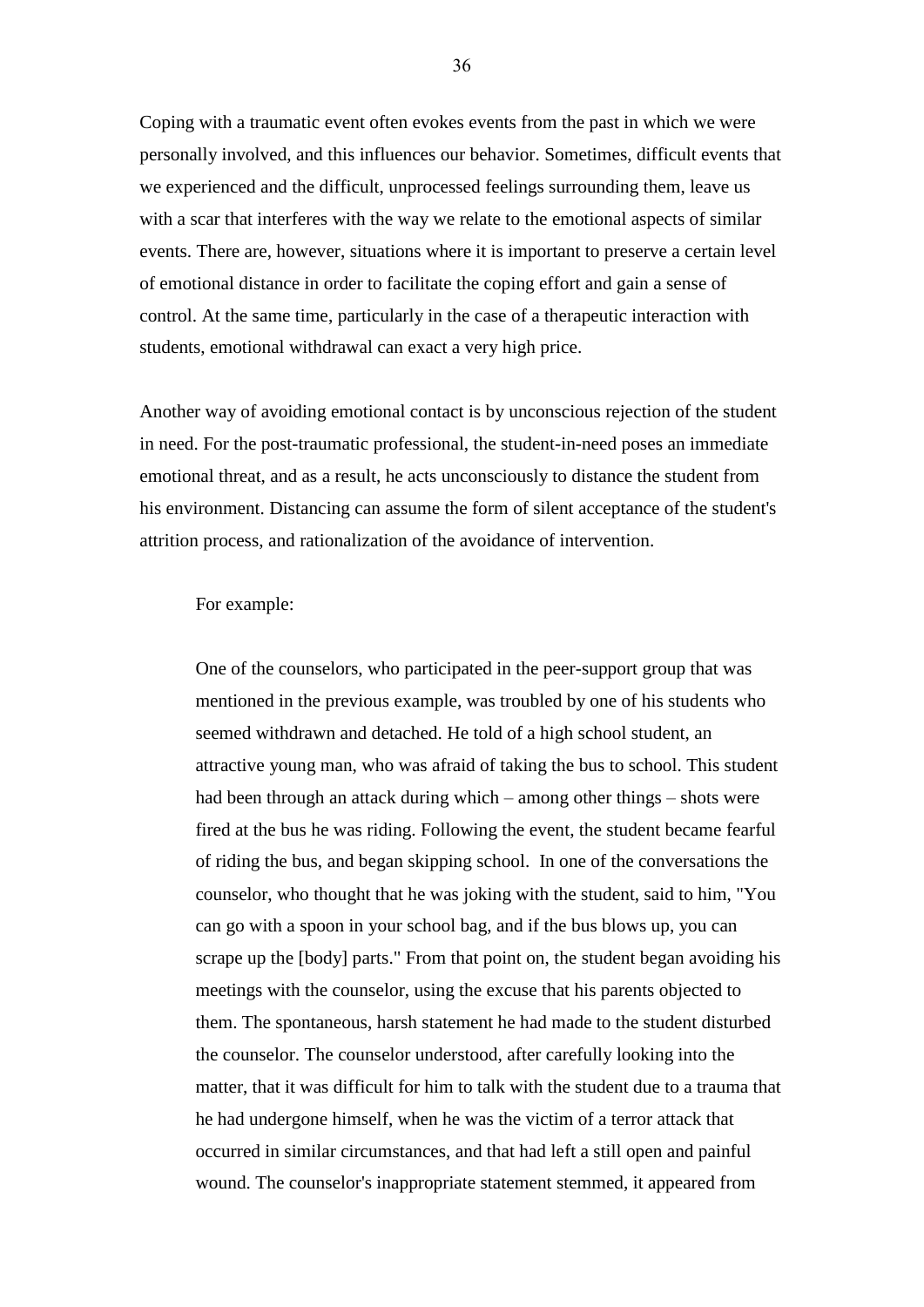two separate experiences. It related to the work of a volunteer of a religious organization that collects body parts in order to bring them to burial- a scene he witnessed in the past. And it also echoed the dark-humor of injured soldiers in rehabilitation centers. Only through the supervision process did the counselor succeed in getting in touch with these unresolved parts of himself, later enabling him to come into a true, more direct and sincere relationship with students suffering from post-traumatic distress.

# **2. Fear of painful contact with parts of the inner world causing the counselor to constrict and limit his professional contacts.**

Professional contact with loss and trauma touches, naturally, on painful places in the person carrying out the intervention, such as difficulty in bearing pain, experiences of loneliness, feelings of uncertainty, lack of control, and lack of confidence in one's very being. The avoidance of these unprocessed emotional components and emotional barriers makes it difficult to approach feelings of hardship and distress in others. This inner response comes into play every time one truly comes close to the experience of distress. Herman (1994), who recognized this phenomenon, explicitly recommended that mental health professional dealing with trauma and losses receive support in order to deal also with internal difficulties that are evoked when dealing with the pain and loss of others.

#### For example:

One of the counselors in group-supervision shared the difficulty she had in coping with the feeling of being rejected by a female student. The counselor related that the sister of this student was killed in an attack by a Palestinian gunman, and since then, the student had trouble functioning at school. The girl, who had admired her sister, became a very avoidant student who cut classes while remaining in the school's confines, and was very cut-off and disconnected socially and academically. Despite all of the counselor's efforts and attempts to get close to her, the girl refused to accept help and rejected anyone intent on offering her support.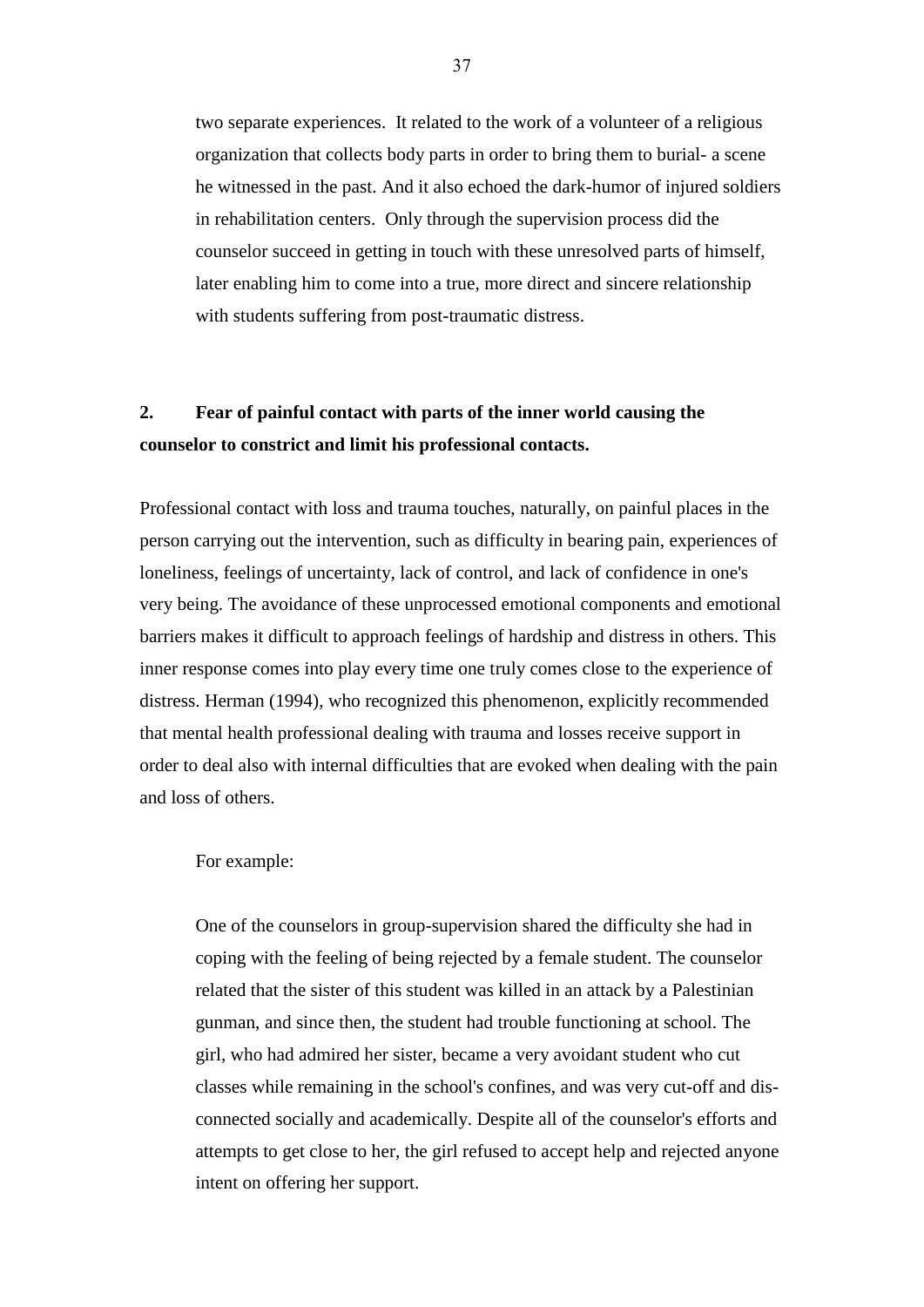The counselor related that she herself felt stuck and paralyzed in face of the feeling that her help was being rejected. The tears that appeared surprised her in her eyes. She said she could not explain this wave of feelings. She knew that she was frustrated that the child did not let her come near her, hurt by the girl's rejection, and wondered whether her work really helps those in need. When the facilitator of the supervisory group asked her if she could try to remember events in the past relating to her coping with feelings of rejection, the counselor burst into tears, and told the following story:

"When I was in the  $9<sup>th</sup>$  grade, they told me that my sister had given birth. I wanted to go to the circumcision ceremony. I got ready, put on a new dress, and then, just before I went out, I was told that my mother was in the hospital and that I wasn't going to the ceremony, but rather to my mother. I was very upset and worried. I didn't know what the matter was with my mother – they didn't tell me. And so I went. I bought my mother flowers and a present to make her happy. I entered the room, full of emotion. But my mother, the moment she saw me, turned to me quickly and said to me 'Why on earth have you come here? What are you doing here? I don't want you here! Who told you to come? Leave the room immediately.' She showed so much anger to me, and rejection of my visit. I think now that she didn't want me to see her weak in bed. I dared to ask her how is she. She flatly told me that don"t want to tell me, that these are issues that adults are concerned with, and that I should worry about things that concern me. And so I returned home on the bus, crying all the way. I felt confused and hurt; I didn't know what had happened to mother. But the worst feeling was that mother didn't trust me to be worthy enough to hear of her distress. Later, I learned that mother was sick with a lifethreatening disease. That event stayed with me for many years. Well into my adult years, I felt that I was not relevant. This is a difficult experience that is closely related to that place of rejection."

Supervisor: "You might look at it as an open wound. The rejection of your offers of help by the student whose sister was killed touches you on that open wound. The story you told about how you're traveling with the present and the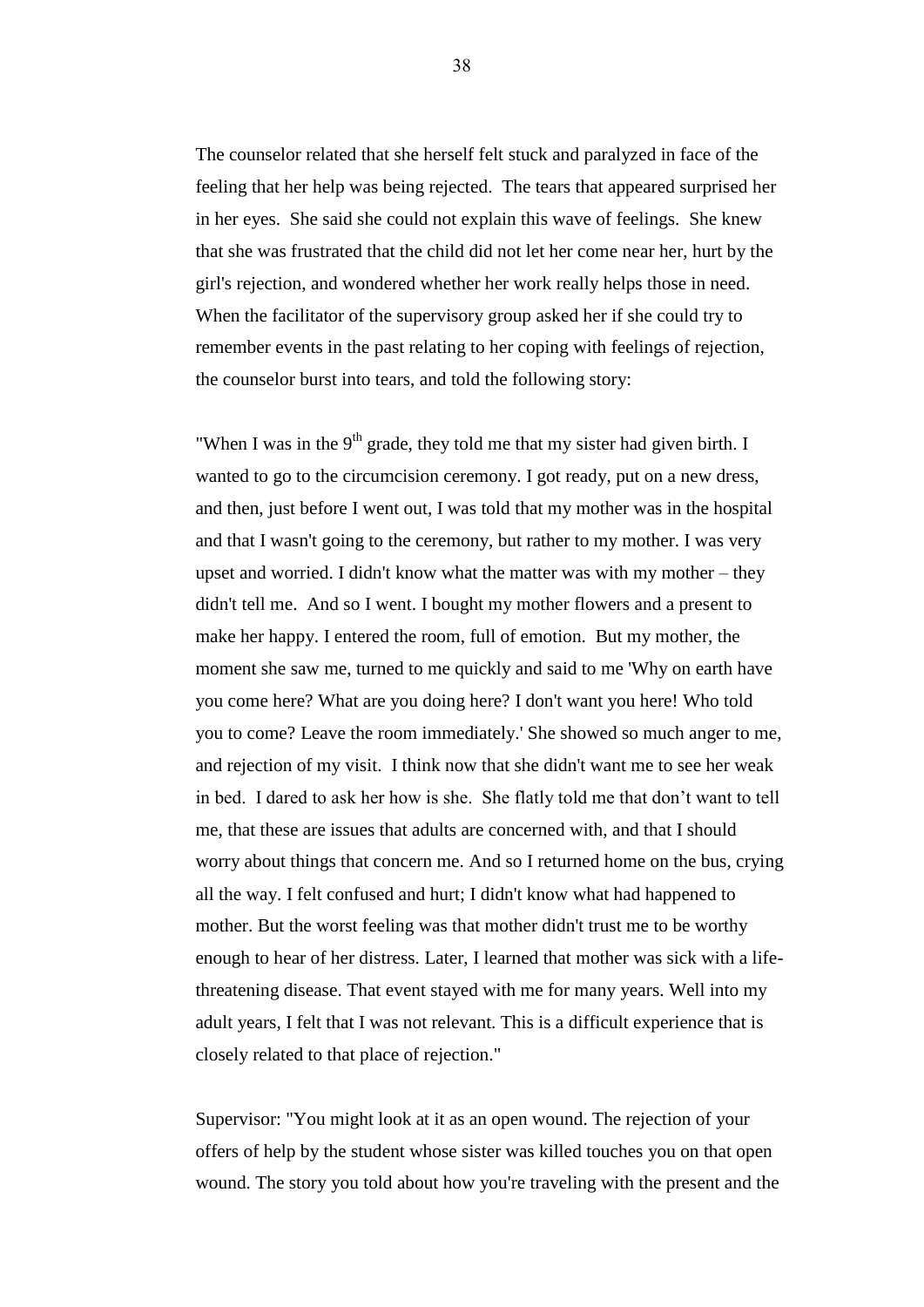desire to make your mother happy is very moving. What also stands out is that already as a young girl, you had a soul that wanted to do good. There's something in that story that teaches much about your therapeutic soul as a child... the concept of the wounded healer… the sensitivity that helps you so much in understanding the pain of people close to you also leaves you vulnerable. The sensitive heart is easily hurt… But if that place and the experience of it become accessible and processed, then it can follow the path that a poet takes with her poem: the poem turns the experience of pain into something else, that articulates and perhaps transform hurtful experiences and perceptions, but her poetry also has the power to enrich us. The child who makes the effort and shows up, but whose mother doesn't see her – and all her various coping experiences throughout her life from that point on arouse the feeling of initial rejection – it's so human. And I think that for you it becomes risky to insist despite the rejection that your place is in the hospital room, or next to the student you told us about..."

The notion of the "wounded healer" is particularly relevant for those who work with traumatized people, since the experience of some trauma is, unfortunately, part of the human condition. The "wounded healer" may have a deeper perspective into the experience of trauma. As a veteran of his own journey, he may be able to appreciate, support and empathize with trauma victims in a way that can be beneficial to their recovery process. At the same time, helpers often carry emotional scars and painful experiences that unconsciously influenced their motivation to help others. Our awareness of sensitivities and experiences from our past is particularly important when they interfere with our professional presence.

In providing supervision for counselors and the education system, we have encountered two prominent difficulties relating to the unconscious fear of painful contact with parts of one's inner world: avoidance of one's own mourning processes and the avoidance of ambiguous situations that threaten professional competence.

#### **2a. The Impact of Counselor's Avoidance of his own Mourning Processes.**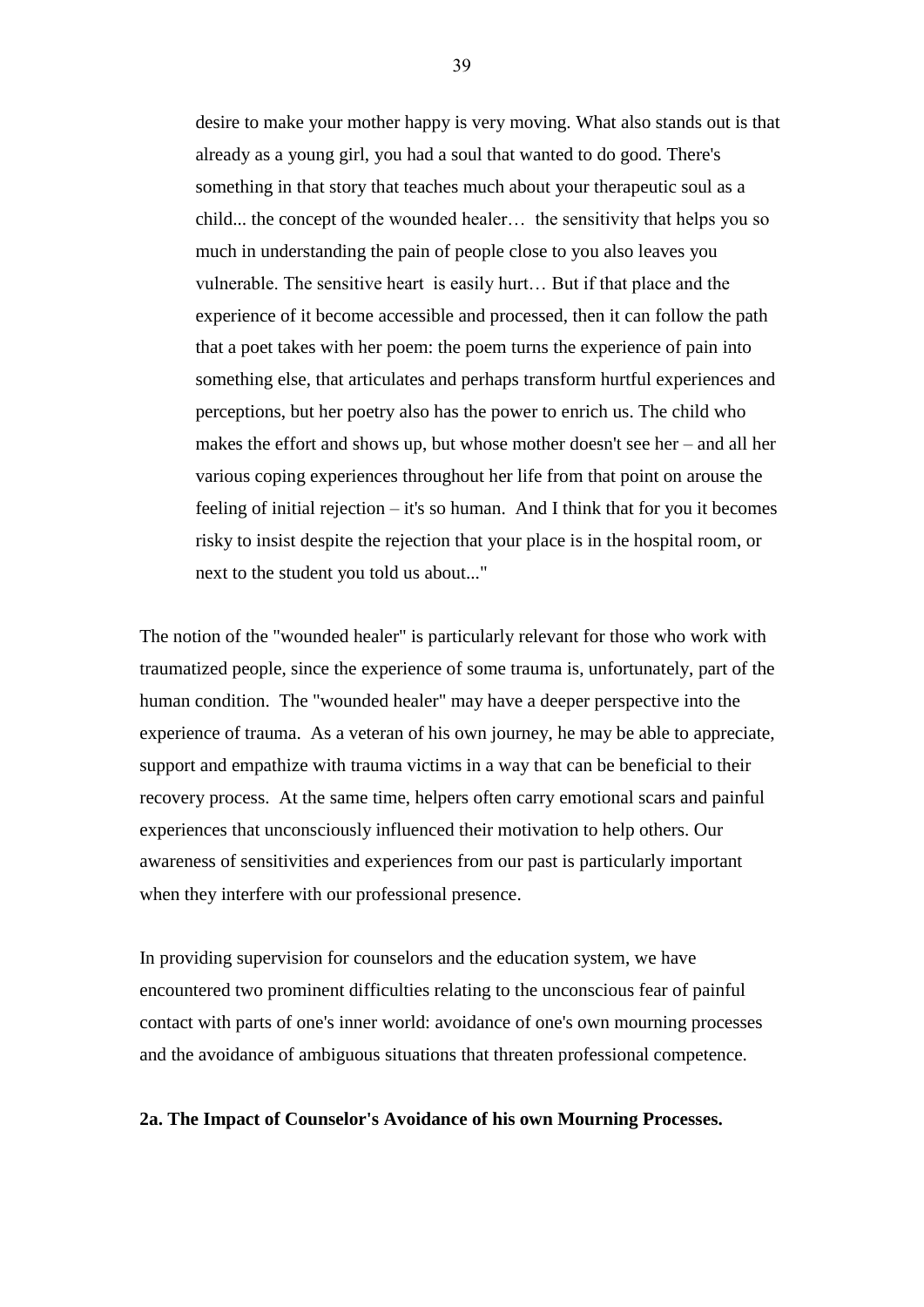Many counselors themselves have undergone traumatic experiences including the loss of someone close to them. A natural and rather common reaction is to avoid situations that evoke one's own loss. And yet, since a central part of the counselor's role following a disaster is to help and support students experiencing difficult losses, such avoidance may interfere with the counselor's ability to truly 'connect' with those who need him most.

#### For example:

A counselor described her difficulty in approaching a student in the school who had closed himself off into his own world and rejected any help that others offered him. This young man had lost his brother in a terrorist attack approximately one year earlier, and the school staff viewed his lack of functioning as a temporary and expectable part of his mourning processes. A deeper look into the matter revealed that even prior to his brother's death, this young man had experienced difficulty in his educational and social functioning, and soon after the tragedy he was abandoned, both by the friends who had supported him during the initial period following the loss, and by his parents, who were immersed in their own grief. The counselor was able to identify that she avoided the student. He, on his own part, ceased functioning both in his studies and socially. She was concerned about her passive approach towards the student. When asked about the internal sources of her passive behavior, she related that a year ago, her mother-in-law, with whom she had a very close relationship, passed away. Her husband, who was very close to his mother, found it difficult to deal with the loss, and pressured her not to dwell on it and to go on with life as usual. The counselor honored the request, even though she felt that it denied her the possibility of mourning, and she felt that she was paying a high emotional price for blocking off her feelings. She saw her passivity with the student as connected with her selfless loyal vow to her husband not to express any signs of grief at home. Keeping this unspoken vow was possible, in her mind, only if she restricts her emotional world.. Working through these unresolved mourning processes enabled the counselor, ultimately, to truly get close to the student and help him cope in a meaningful way with his difficulties.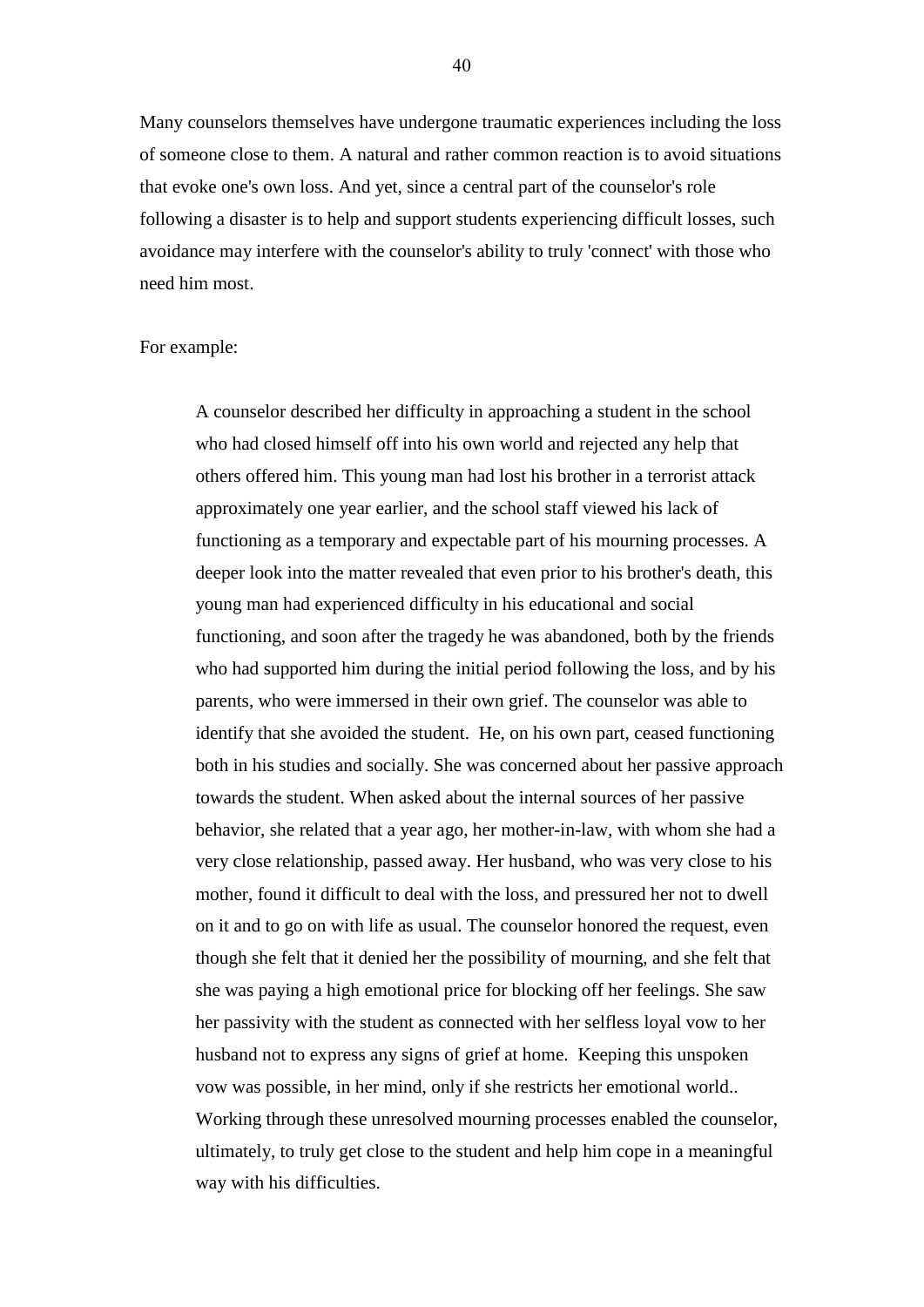Following the process that she went through, the counselor shared her feelings with us: "It is impossible to be present for a person in his mourning if you are running away from your own mourning. It is critical for me to understand what goes on here for me. You cannot give up on yourself. You must try to understand, despite all the difficulty and aversion… otherwise, you cannot really get close and help."

### An additional example:

In another case, a counselor avoided close contact with a young woman who had lost her mother in an attack by a suicide bomber, even though prior to the disaster, the student found the counselor helpful and they had several meetings on the student's academic and personal difficulties. The counselor shared with a group of colleagues that the student was now avoiding her "stretched-out hand". At the same time, during the description, there was a growing feeling among those listening that in the encounter between the counselor and the young woman, the counselor was unconsciously pushing the student away. The counselor was covertly signaling to the student that she could not tolerate her misfortune and suffering, and that she was unable to help her deal with the loss and the pain. The unconscious message conveyed to the young woman caused her to keep a distance out of a distrust of the counselor's ability and willingness to help her. A look into the internal sources of this behavior revealed that the counselor was engulfed by strong emotions. She said that she realized that she has pent up grief inside her over the loss of her husband in a car accident many years ago. She noted that she did not received permission at the time from her relatives to focus on her personal misfortune. Rather, she was required to quickly adjust to her situation as a widow; and indeed, she remarried shortly after the loss. The counselor's ability to get in touch with her difficult memories of loss, brought forth a new ability to work with the young woman in a way that enabled the student to rely on her.

# **2b. The Impact of Avoiding Ambiguous and Vague Situations that Threaten the Sense of Professional Competence.**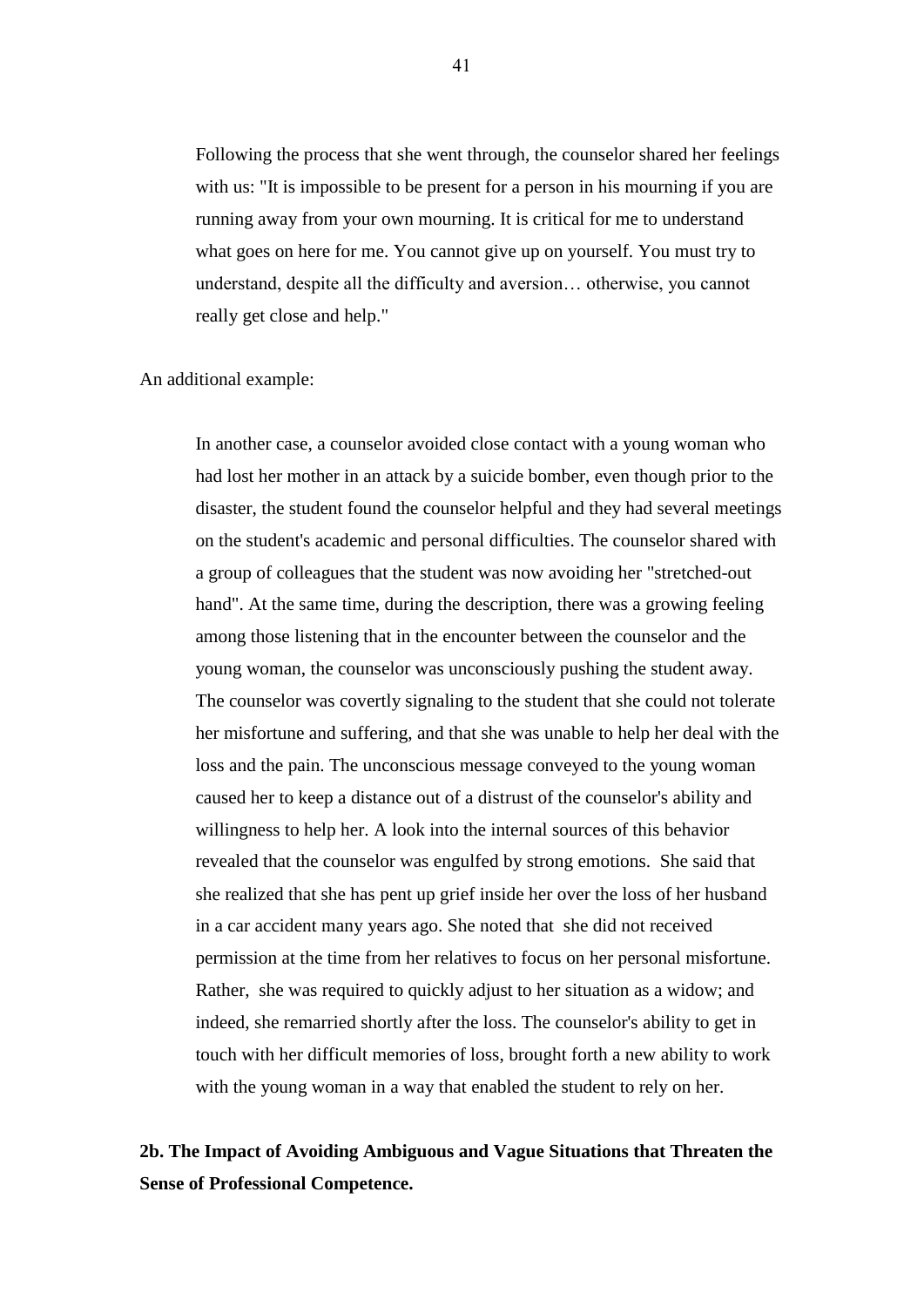The fear that one will be exposed as personally and professionally incompetent can lead to avoidance where intervention is required. The counselor who needs to feel in control and knowledgeable is likely to avoid the unknown and the undefined. In some cases, counselors seek certainty by pursuing a course of action according to some preconceived protocol, or haphazardly designed and then rigidly adhered to. While this approach may help the counselor to feel able and skilled, it is also an expression of unacknowledged fears. This approach becomes problematic when the anxiety of meeting challenging new data, blinds the counselors vision. In this case, along side the intervention-process, many unmet needs surface. These needs tend to threaten the counselor who yearns for control over the intervention. The reality, hence, can become threatening, and the intervention becomes irrelevant to many of the needs that surface in the school. We have encountered two salient aspects of this phenomenon:

**Feeling of insecurity in the quality of professional training – this feeling is often** related to the fact that counselors are exposed to a wide variety of treatment realms, and find it difficult to solidify an intervention plan. To a large degree, the heterogeneous training of school counselors can leave them confused when confronted by multiple needs, without having the experience of prioritizing needs in emergency situations. Some complain of being "jack of all trades and master of none". The counselor is called upon to intervene at the level of the individual, the system and the family. In each of these realms, he acquires knowledge and tools, but may feel that he lacks the combination of breadth and depth necessary for operating confidently in any one of these realms. Some counselors feel that they have insufficient knowledge in therapeutic contact with children and their families. Paradoxically, many a time, the more the counselor learns, the less qualified he feels. When called upon to intervene in emergency situations involving trauma, the threat to his sense of competency is exacerbated in light of the complexity, ambiguity and incomprehensible injustices inherent in these situations.

For example:

One school counselor who had students who were injured in a serious attack by a gunman, related that her initial feeling was that she was unable to deal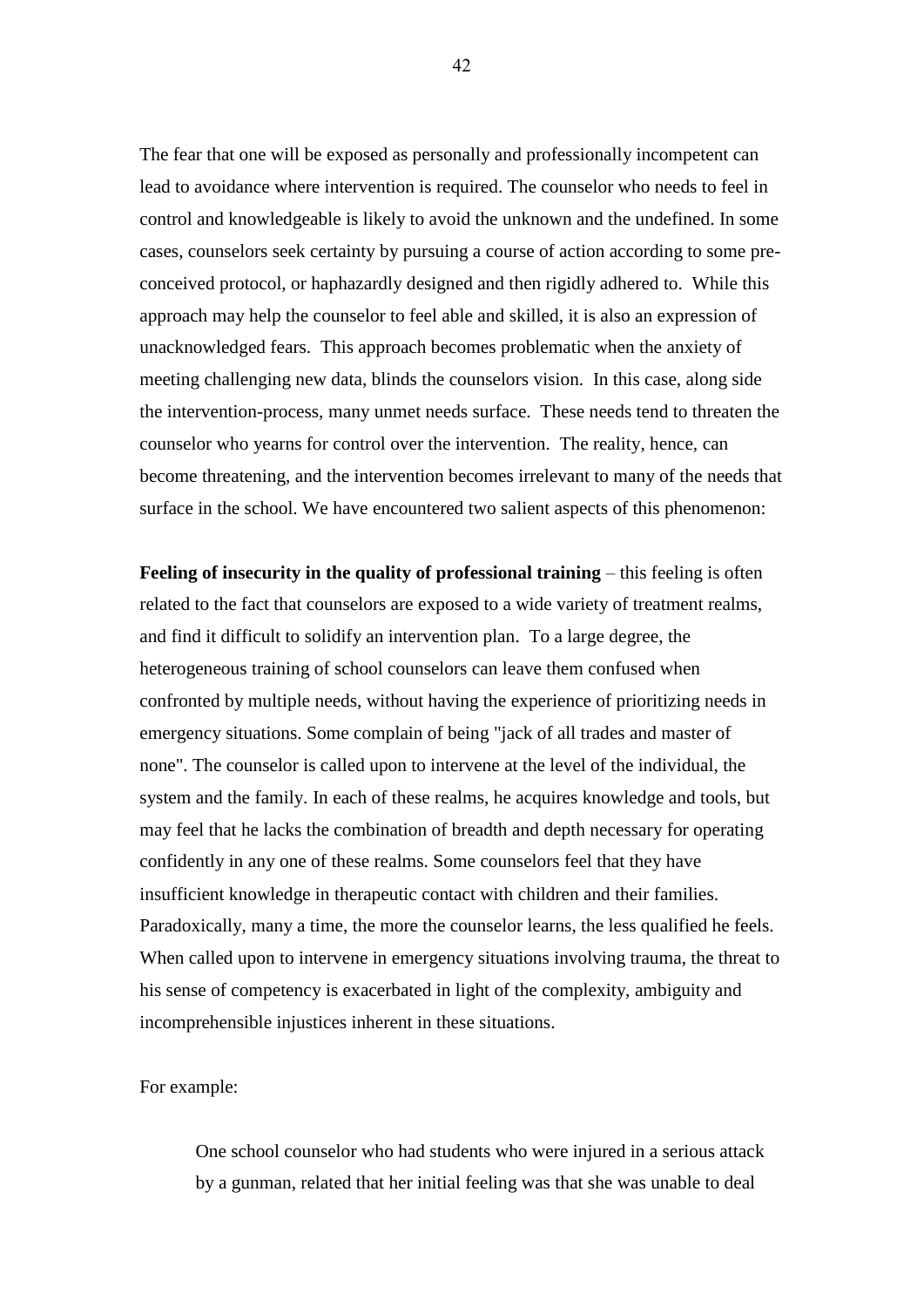with the event, that she lacked the necessary skills, that she was not an expert in the field of trauma, and that other professionals were urgently needed to come to the school to handle the matter. The counselor experienced herself as helpless and incapable to the point that she believed that she had no significant contribution to offer the school in this state of emergency. This counselor had attended a number of trainings on dealing with emergency situations and was considered an experienced and skilled counselor who had been at the forefront of many highly esteemed projects in the school. Those projects were well defined, were at her initiative and each related to her areas of proved competence. The school after the attack had multiple needs- staff, students, leadership figures, those close to the victims, vulnerable pupils etc. She was afraid to decide where to intervene. It was unclear what was "the right thing to do". Although the counselor's response was partly a result of the initial confusion characteristic of the period immediately following a difficult event, this insecurity teamed up with pre-existing feelings of professional insecurity. Only after a conversation with a supervisor did the counselor succeed in restoring her sense of professional competence, and most importantly, in her significant and unique role in the lives of the students. As the coping process continued, the counselor took upon herself a leadership role and became a key resource for the staff and students, who felt that they could depend on her.

## **Existential threat resulting from the encounter with the unknown and the incomprehensible**

Traumatic events force one to confront painful, unclear, and sometimes unknown realms of human experience. Simply venturing near the victim's experience can be threatening. Ogden (1980) addresses the intensity of this threat, describing the depth of the existential fear that arises from the lack of control and the inability to create meaning out of the experience.

The threat posed by the incomprehensible not only undermines the possibility of true dialogue, but also impairs the counselor's ability to adapt the therapeutic intervention both to the student's individual characteristics, and to the characteristics of the entire school environment. This difficulty is more pronounced in protracted situations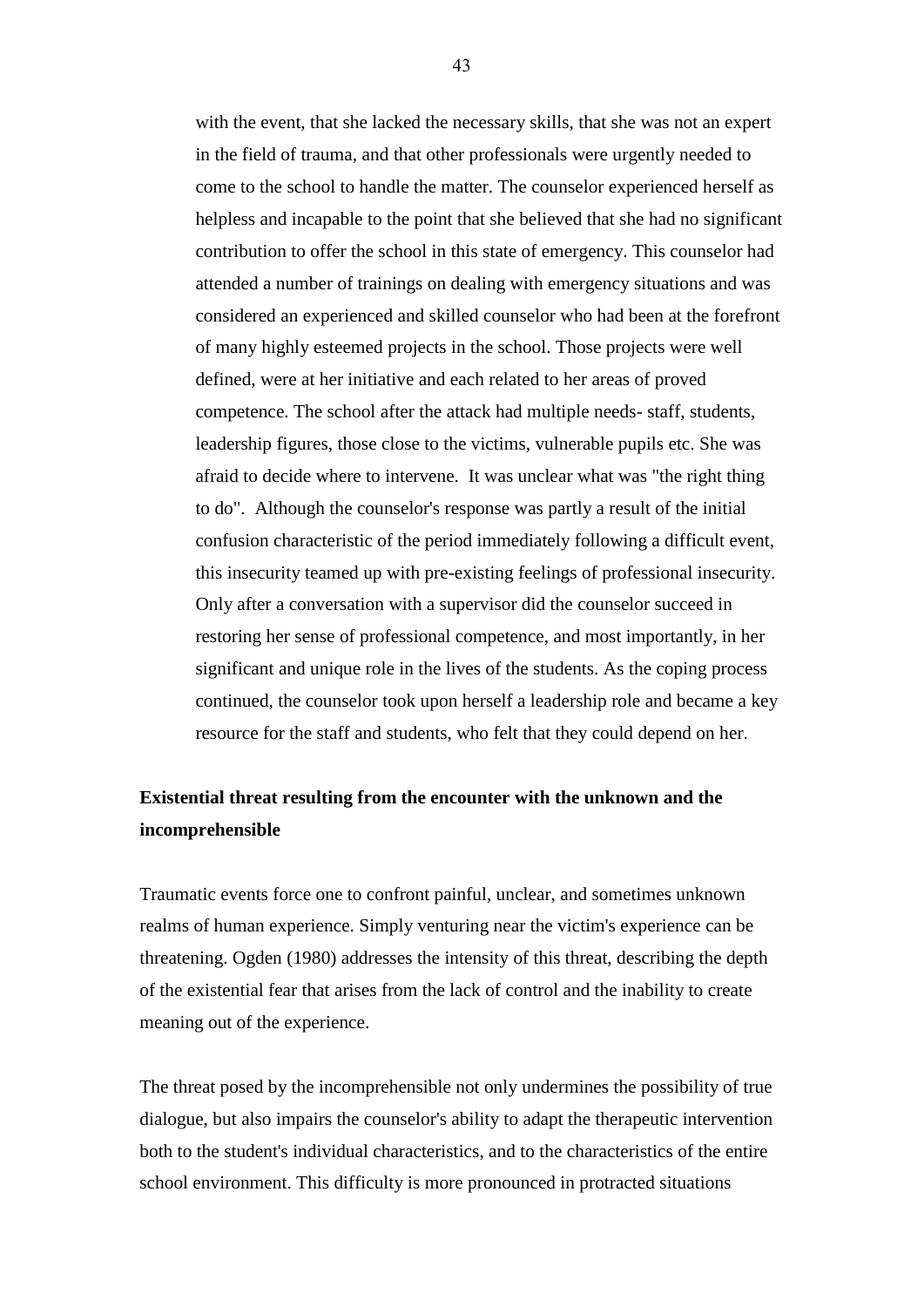involving loss and trauma, since at the systemic level, the staff, having learned the emergency procedures by rote, copes with the trauma by simply 'going through the motions.' The identification of unique, individual needs of particular students and specific circumstances is perhaps the greatest challenge, requiring close contact with the students and staff. It also requires the ability to think flexibly during stressful hours.

#### For example:

One counselor, who dealt in supervision with his difficulty in individual work with students, related the following conflict he had with the principal. Following a serious attack that had occurred in the area, the principal wanted to hold classroom discussions on the topic even though it appeared at the time that none of the casualties in the incident were related to the student body and school staff. The counselor's position was that the school was suffering from over-involvement with trauma and loss, and in fact needed to work on the goal of maintaining the routine. A deeper look into the matter revealed that the principal was acting on his belief that such an event resonates deeply in the inner world of each child, and that maintaining an ongoing dialogue about difficult events fosters growth and development, as well as resilience in the face of the ongoing threat. The counselor said that he felt comfortable in a leadership role during an initial period following a traumatic event, such as discussions involving cognitive and emotional reconstruction, but that he felt less comfortable in intimate encounters touching on the pain felt by students. In the course of the supervision, it became increasingly clear that the counselor's difficulty with the principal's policy arose from the principal's demand for an ongoing and personal dialogue. The counselor looked into his inner world to try to discover the root of his position that 'life must go on' without exception, that acknowledging pain and loss openly is weakening and better be avoided. He related that his family had dealt with the very difficult losses, including the loss of most of the family in the Holocaust. His childhood was marked by a feeling of existential terror sensing that one has to be strong and alert in order to survive. His parents educated him to 'look straight ahead and not give in to weakness and self-pity.' This biographical information was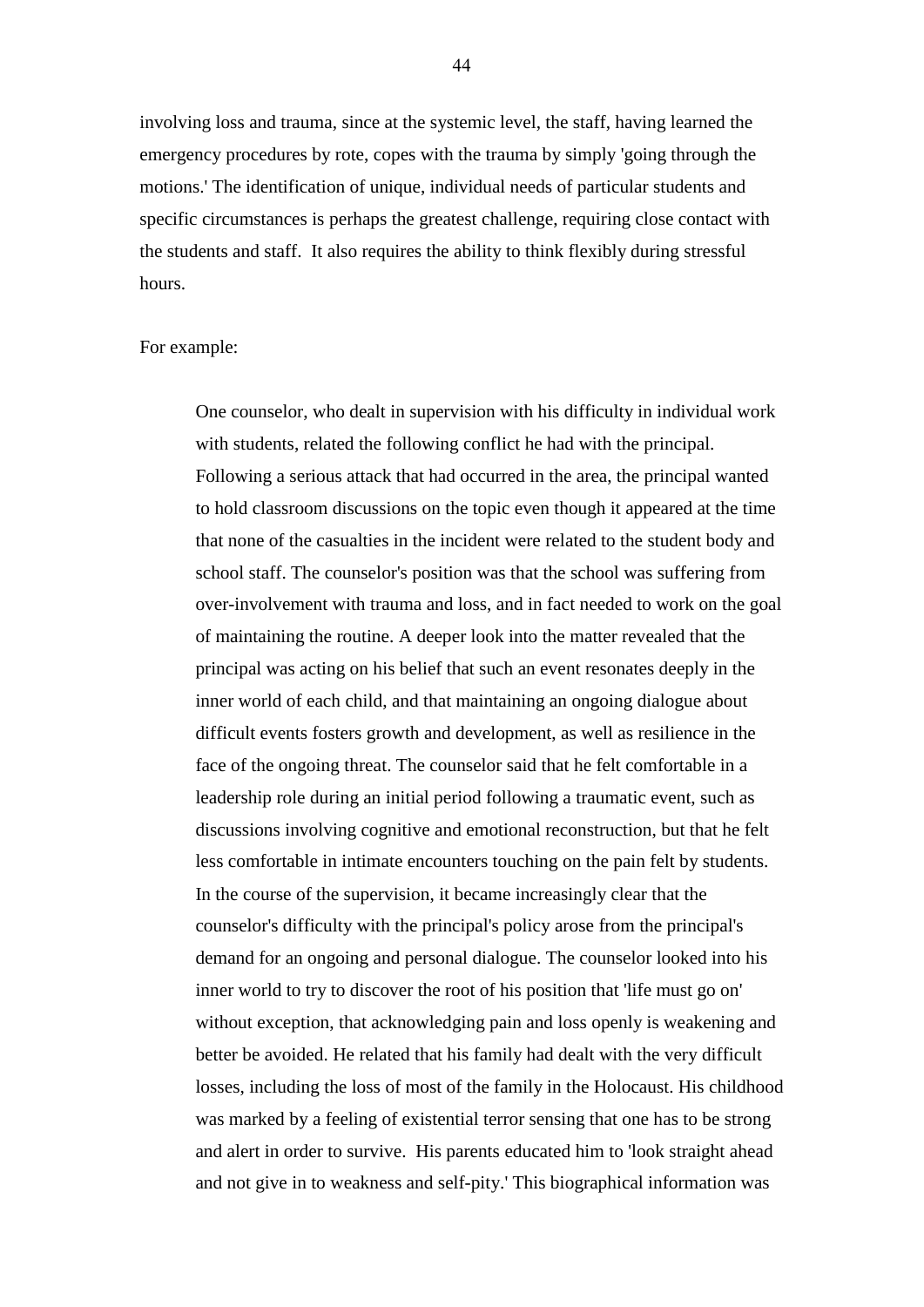seen as extremely relevant in understanding the counselor's tendency to shun away from troubling feelings, and to emphasize the need to resume routine functioning. He excelled at his practical approach and constant equanimity, which were valued by the school staff, but felt helpless and threatened when called upon to confront pain and fear. In our view, the support he received in supervision, focused also on his personal development. His association to his family's Holocaust experiences was unconsciously tied to his avoidance of painful affects. Often, as it occurred in this situation, the willingness to openly examine personal dynamics reflects a wish to broaden the counselor's professional presence. Here, following the discussion in supervision, he was able to see how the students and staff are threatened by their fears and losses. This newfound empathic ability, made him seek out those students who seemed to avoid help. He realized that the experience he had in supervision could be similar to many counseling sessions: i.e. opening fears regarding affective reactions to losses may not result in a flood of overwhelming emotions. Rather, someone's willingness to listen and support, can open an emotional area that seemed closed. His own history now assisted him in understanding and supporting affected students. With the same spirit, the dialogues he had with the principal were focused on the school's needs and were not bound by the old need to adhere to a doctrine of "when the going gets tough the tough get going.

The lack of confidence in the adequacy of one's professional training and the existential threat imposed by the unknown, threaten the coherence and the efficacy of the counselor's intervention, since his efforts may be misplaced or unable to counter the anxieties that surface.. It should be noted that the desire to carry on with routine is not always detrimental to clinical work. The regular setting of the school provides a sense of safety for the students and staff. In this section we stress that it is important to be aware of the internal process of the leading figures in the school, since unprocessed experienced may lead to decisions that are insensitive to the school's needs.

### **3. Over-identification with the student and his family**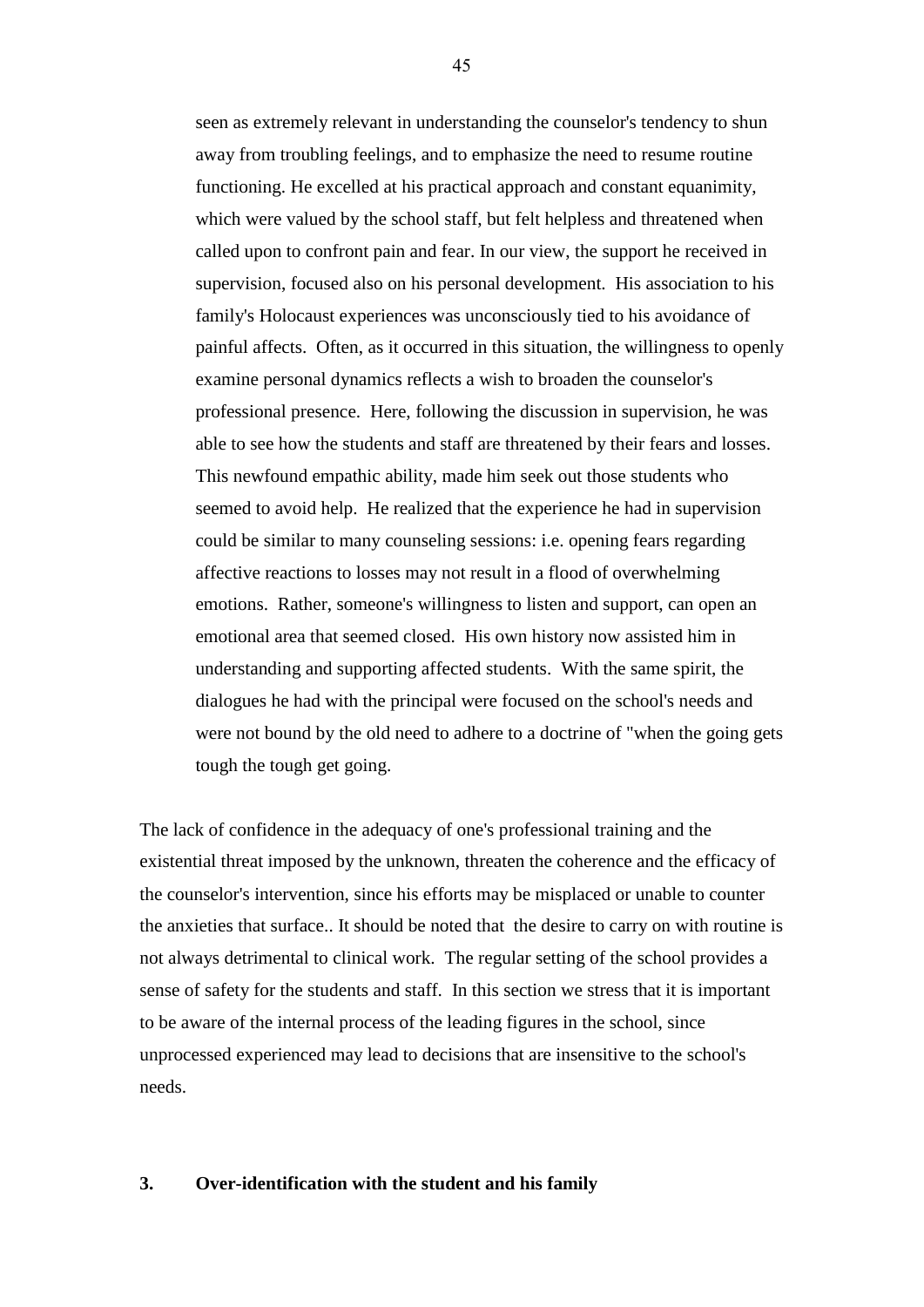In approaching the pain and losses of another person, difficult emotions and troubling thoughts tend to surface in the person who intervenes. We understand this process as an inevitable part of the containing function of the intervention. In containing we refer to the process in which "undigested" emotional and cognitive elements of the student in need are processed within the person who intervenes. Through this process the counselor can articulate and define experiences that the traumatized person is unable to do. This inner work is taxing and is done unconsciously. In this process, resonance of the counselor's internal world with that of the student, teacher or principal is a necessary part of the intervention process. The intimate resonance of the traumatized experience may sometimes expose the counselor to overidentification with the students and their families.

The following account was described by an experienced counselor who dealt with an adolescent boy who lost his mother:

I keep thinking about how two days ago at school I was with an adolescent boy who said to me: 'Tell me, why go on living?' He had lost his mother when he was three, and this week he lost two good friends in a terrorist attack. When a child goes through that, he doesn't have perspective on the life cycle. He's young, and I felt that I was holding him like a baby. I asked myself – where does the strength come from? The helplessness I felt was very powerful. The level of my identification upsets me. I've never experienced anything like this before – my identification with him is tremendous. It disturbs me that I wasn't able to answer his question 'why go on living?' I felt that he was right, that there really isn't any reason to live. I wasn't able to move on from where I was and to answer him, to calm him…it frightened me. I thought about my children, how they would get along without me or without their father… if there would be a purpose to life… I felt paralyzed… my strong identification with the student left me despondent and I couldn't find any way that I could give him hope.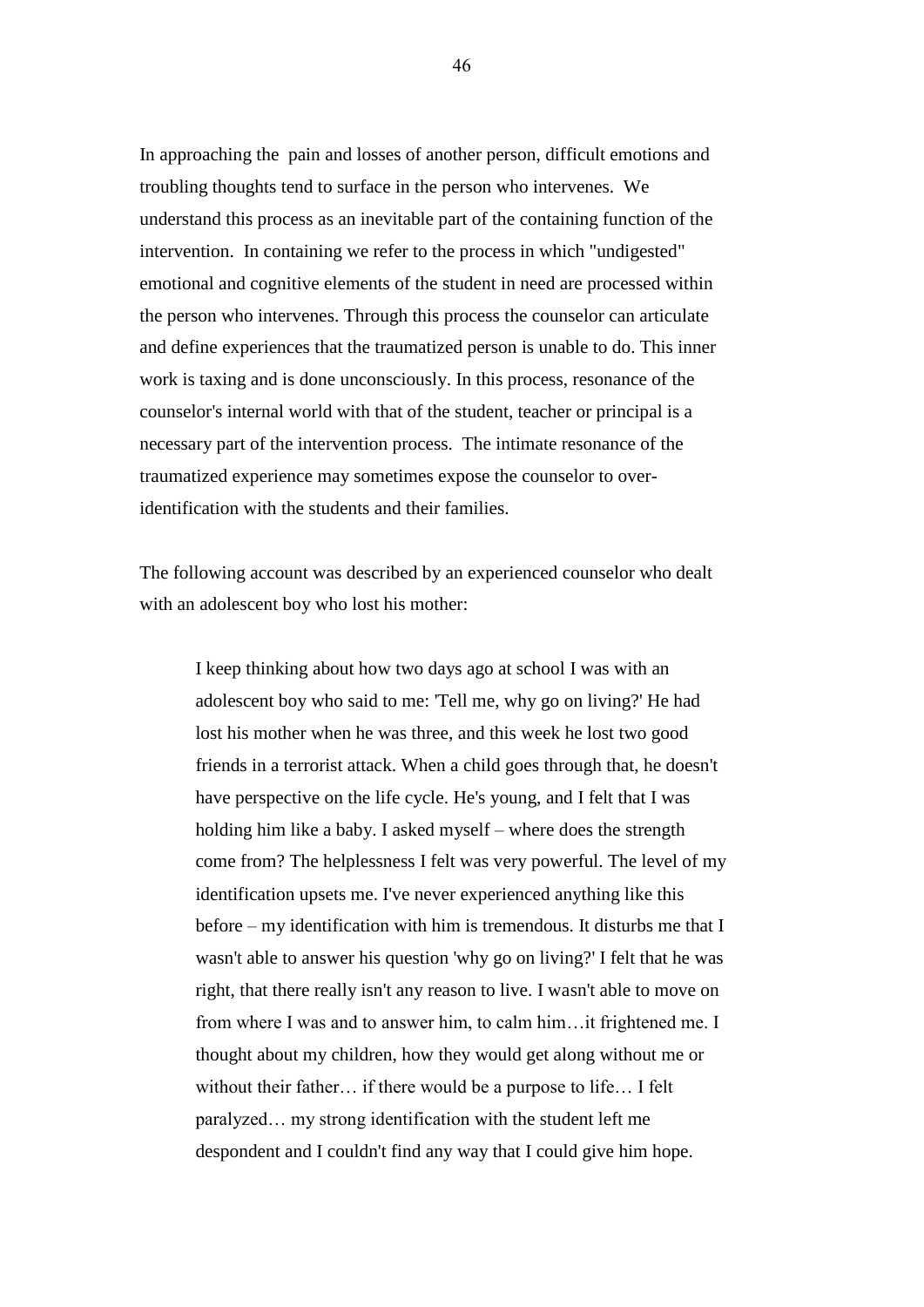Over-identification carries the emotional world of the clinician over into the experience of the client in a manner that restricts his view. In this process, there is a good chance that the counselor will lose the professional and objective perspective so important to his ability to provide help in dealing with difficult events.

The strong emotional responses of the counselor relate to **past personal and professional experiences,** and/or **current fears for oneself and one's family**:

# **Traumatic Resonance of Past Personal and Professional Experiences in the Present**

Many counselors are negatively affected by certain work experiences. We have encountered several instances were counselors felt emotionally scarred in a way that is similar to traumatic scars, i.e. having avoidant behaviors that can alternate with detailed reliving of the experiences, and threatening "fissures" in the sense of personal and professional confidence. As we have seen, difficult emotional experiences over the years can create a cautious internal stance that function to decrease one's degree of presence and personal involvement. One example is a counselor whose world was shaken by working with a student with a terminal illness, who subsequently reduced her involvement with students with emotional pain.

In some instances, counselors who work with great dedication and assume great professional responsibility end up feeling disappointed, exposed and hurt. In one situation the counselor decided to speak with the student's parents regarding an escalation of their son's anti-social behaviors. The parents became irate with the counselor for "pushing her nose into things that shouldn't concern her". They yelled at her and at one point she feared that the father might physically assault her. This counselor felt later that the school did not back her up, did not join in setting limits with the parents and their son, an felt she was (in her words) "a sacrificial lamb". Both examples cited describe a situation in which lack of containment of the counselor by the school depletes the personal resources in future difficult situations. A supportive and containing space for the professional himself is thus an important condition for deep and ongoing work.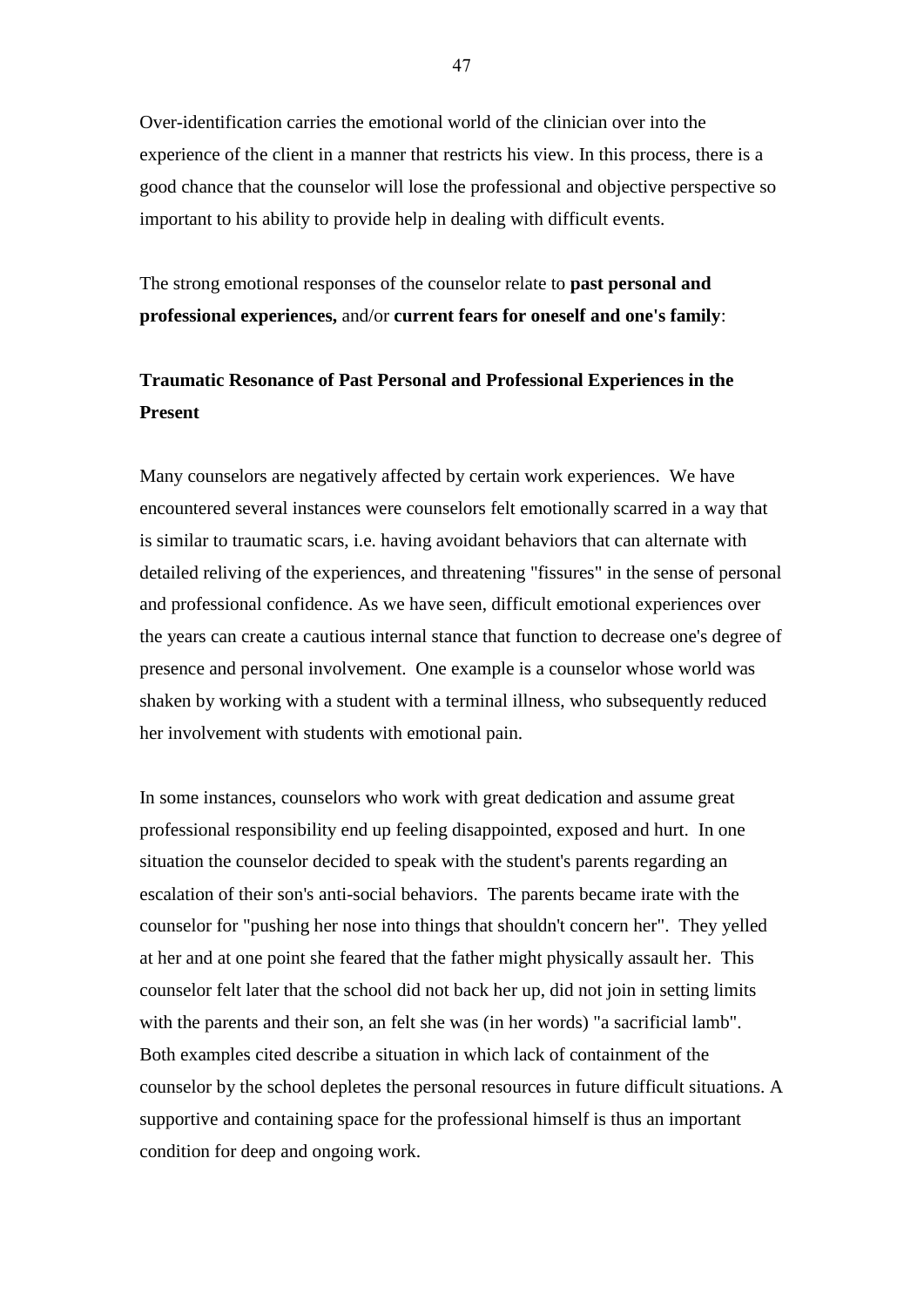#### **Fear for Oneself and One's Family**

A disaster that touches us in an intimate way arouses existential fears regarding our loved ones and ourselves. The similarity between the details of the disaster and our lives – the place, age of those affected, and the way in which they were affected – influences the intensity of the anxiety and the vulnerability we feel for ourselves or those close to us. When danger becomes tangible, the arousing fears and anxieties can limit one's ability to make room in us for the pain of the other. These situations often evade our awareness, reducing our ability to be attentive to the needs of others.

The following excerpt was presented by one of the counselors in supervision:

I want to talk about the process of separating from difficult situations from the past. Is there something subjective that I carry with me that complicates my reaction? Why am I always thinking about what happened? The attack in the restaurant where the parents of my student were murdered – to this day I feel that I haven't put it behind me. I feel that I'm still there. I always think – how are the orphaned children getting along? What are they going through? It percolates inside me. I feel that the two parents who were murdered were a personal loss and trauma for me. I didn't know them so intimately, yet, their death constantly goes with me, and I'm always relating to it. I'm always thinking about how to separate from it.

I promised myself that one Saturday every month I'd sent the children a dish that I cooked. And I've been doing this for a year and a half now. The children asked me why I bother  $-$  I told them that this is my way to show them that I'm still in it, still with them. And through the dish, I talk to them. This wasn't my first encounter with a difficult event. But most difficult for me is the loss of both parents. I found myself thinking what my children would do if such a thing happened to me. That same day, I came home and was on the phone all the time dealing with the emergency. And then my children asked – Mom, who would raise us if this happened to us? How can children bear such a thing? I feel that in order to stay sane, I need someone to tell me with certainty that I'm going to live until my children grow up, get married, and stand on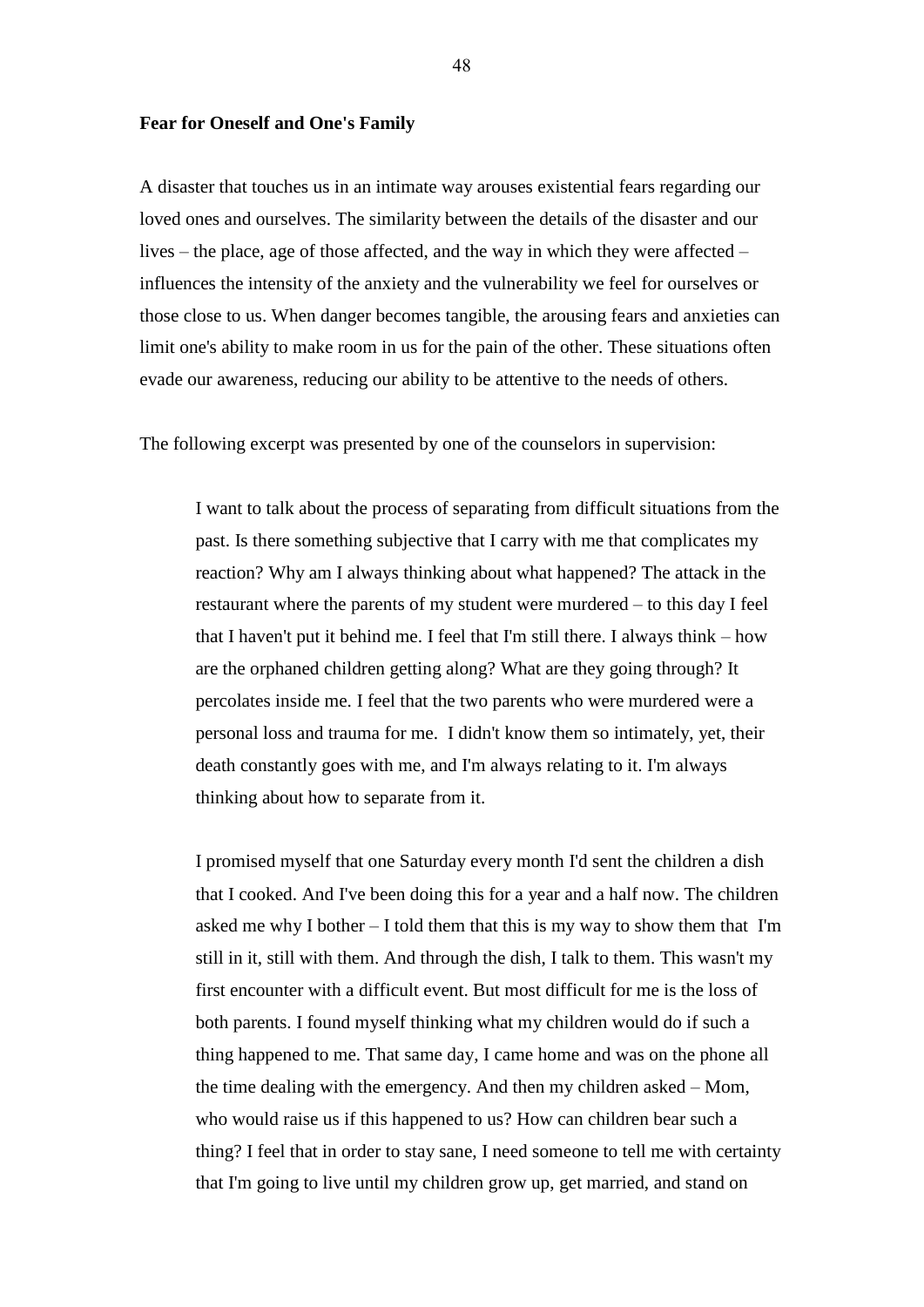their own feet. As long as there is no one who can reassure me, I can't deal with all the concerns that trouble me inside. These kinds of events remind us of our children – how could they survive? In what ways would they be damaged? What would help them? … You know, many times I find myself organizing the house before going out to school in the morning, and the thought motivating me is the thought that should something happen to me, I don't want someone to come and find the house a mess…

Sometimes, I feel like going out into the street and screaming… I don't understand how we talk about everything calmly… rationally… sometimes I feel like I'm going crazy from so much fear… the distinction between the personal and the professional has really been eroded… I feel that we need to get up and scream. How could it be that so many terrible things are happening and we remain silent: children dying, entire families destroyed, injuries, so much suffering… how can we stay silent and accept this?... I don't understand… I'm afraid…

The anxiety and fears that the counselor has for her family and herself are understandable and realistic in the context of her life in a terror-inflicted area. She described how these concerns compromise her emotional availability in her counseling work: she does what is necessary, but tries to stay untouched. When she had the opportunity to reflect on her experiences, she identified how frightful it was for her to be re-exposed to personal tragedies. Her ability to articulate these fears and anxieties, in a safe supervisory context, proved very important in allowing her to process her own feelings and to find emotional strength to subsequently work with affected students.

### **Hidden Opportunities in the Role of the Educational Counselor**

**What Makes the Educational Counselor a Central Figure in the Treatment of Adolescents Suffering from Distress Due to Exposure to Traumatic Events?**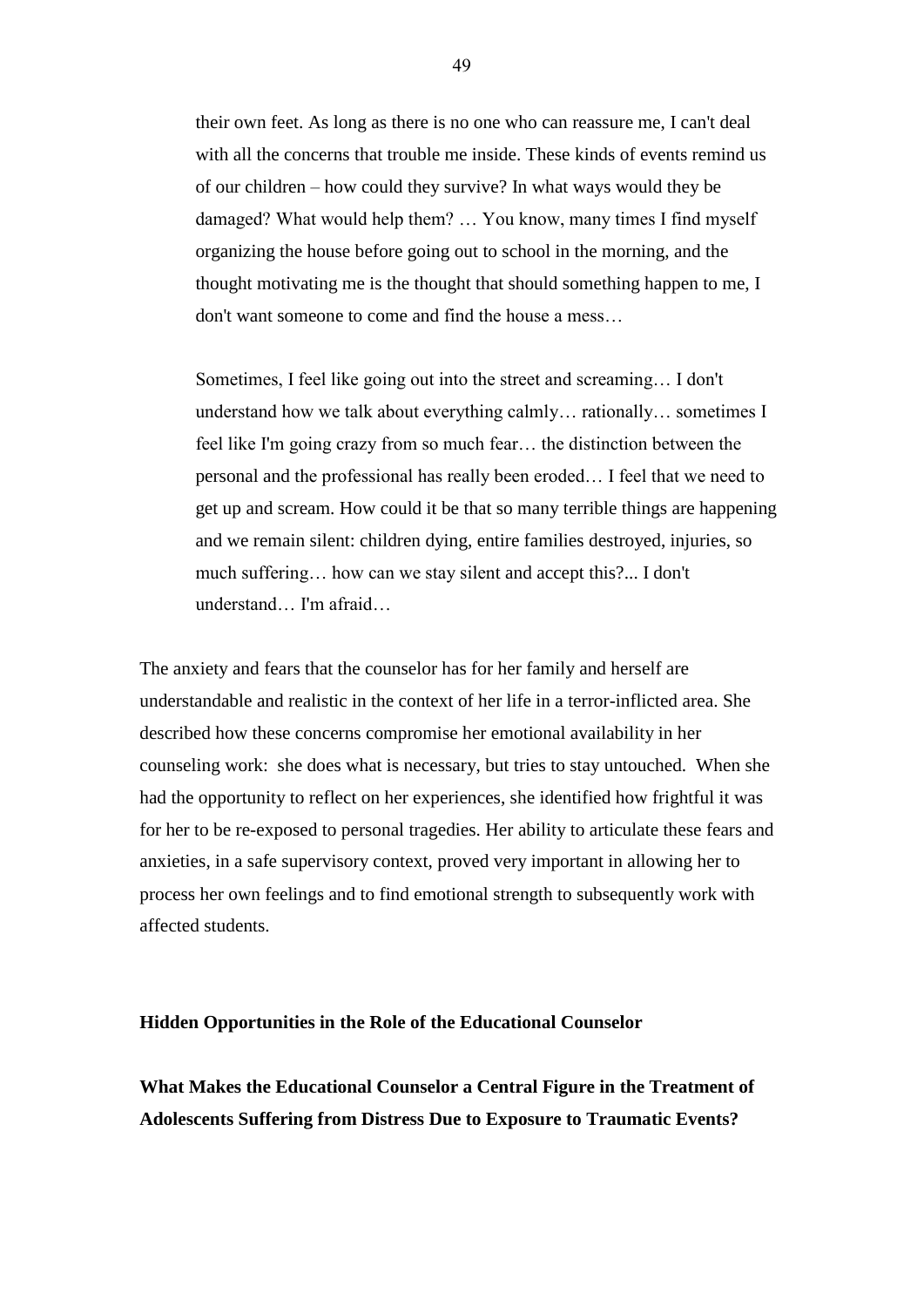The school constitutes one of the main resources available to adolescents as part of their natural path of development. The school counselor, as a member of the school staff, is part of a teenager's natural environment. The counselor's office is the place where the young person's educational and personal needs are personally attended to.

Youth at-risk who experienced traumatic events are likely both to respond more strongly to the trauma, and to avoid available help offered. Often there is a gradual process of withdrawal from, and dropping-out of, normative frameworks. This makes it difficult for relevant professionals to reach them and to provide them with the appropriate assistance. The educational school counselor is in a position that gives him greater access to these young people, both due to his physical proximity to the student, and to his being part of the same school community. The counselor, and possibly, other members of the school staff as well, can identify and approach students in need, and take a significant role in the recovery process.

Sometimes, children who experienced traumatic events are likely to act-out or create for themselves acute situations of risk, necessitating an immediate response. Adult intervention counteracts the youngster's sense that he faces his difficulties alone, without relevant assistance. Often, there is the conscious realization of emotional needs, and the adults are perceived as neglectful and irrelevant. The concerned presence of the counselor or a staff member is important in establishing the possibility that there can be outside assistance during this period of turmoil. The counselor's immediate response following the event increases the willingness of the student to receive psychotherapeutic intervention later on. In other words, the close relationship with an adult in the school environment can create a basis for a future connection with therapeutic figures in the wider community.

Delay of intervention leaves the youngster alone with his difficulties. There is the risk that the inner resources are insufficient in facing the destabilizing impact of the trauma. The difficulties may be expressed externally or be internalized through apathy, withdrawal and depression. Adolescents may be particular at risk because:

• The emotional ability of adolescents to tolerate frustration and hardship and to deal with the increasing and developing life challenges decreases under stress.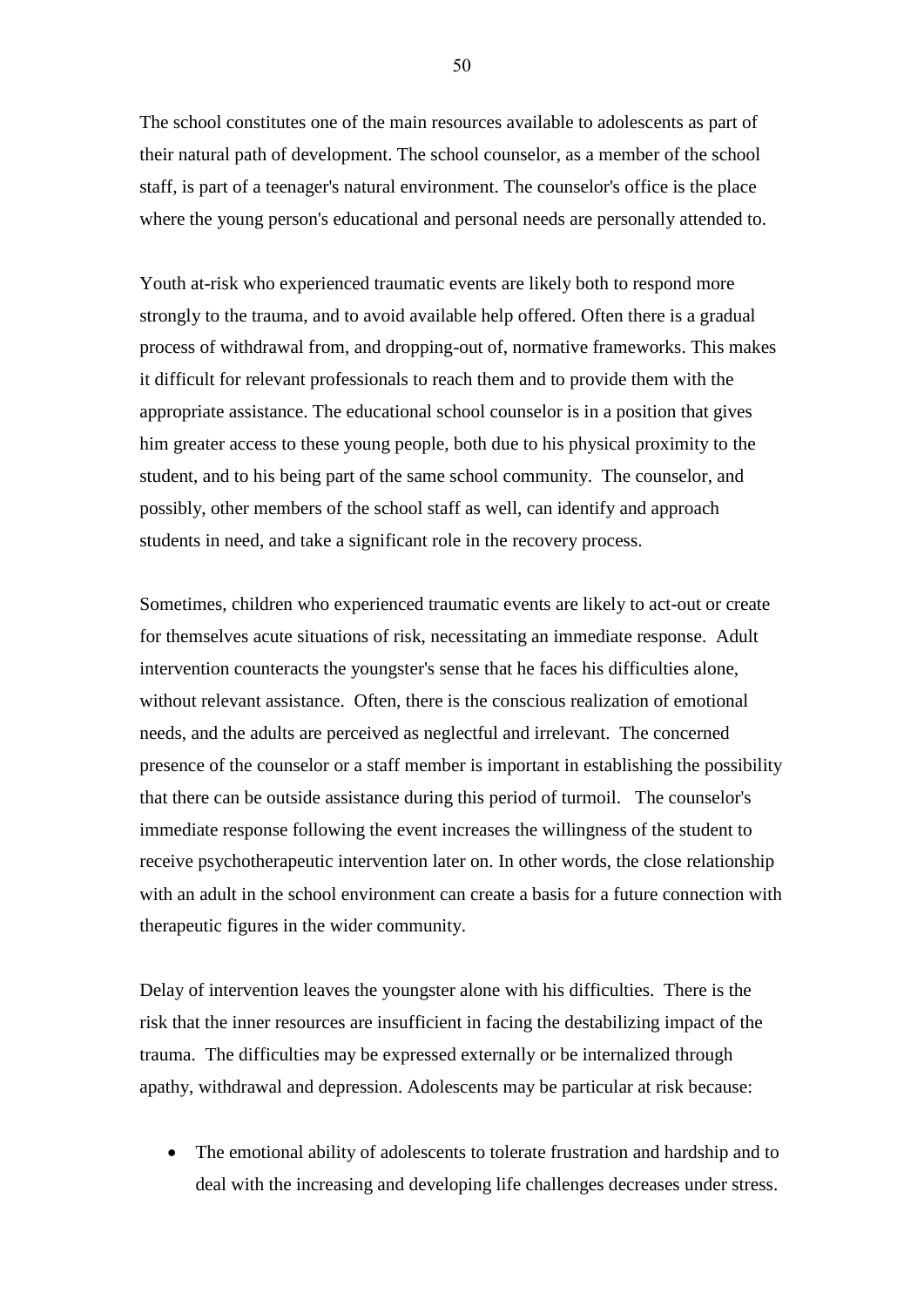- The adolescent rejects help by adults due to earlier disappointments from them, and tests them in ways that easily undermine the assistance.
- The adolescent has difficulty in maintaining hope about the future in the face of immediate distress and cumulative failure.

Work with adolescents in a therapeutic framework enables the counselor to foster a nurturing relationship with the adolescent while involving additional persons and organizations both inside and outside the school that know the young person, his family, and his behavioral patterns. As a result, processes of intervention are often combined with the intake process already in the first session. This mode of crisis intervention can enlist the relevant support system of the pupil while aiming to address his internal distress. This may enable the child to have a sense that he is cared for, giving room for other forms of intervention.

Providing therapeutic guidance for the parents to help their child is a legitimate and expected intervention within the school context, and can be significant in meeting and understanding the students" needs. This dialogue typically stays focused on the student's functioning, and does not turn into ordinary family therapy. On the other hand, it does not preclude the possibility that the parents may engage in significant and deep personal processes that are relevant to their functioning as parents within this situation. The educational counselor can help parents go through such processes, or prepare them for receiving help from other mental health professionals.

The contact with the counselor is often the only ongoing therapeutic experience that most young people who experienced trauma will have. The counselor's intervention is more effective when it is based on the recognition of the uniqueness of this encounter in the student's life.

Dropping out of therapy – whether in a hidden or manifest way – is particularly typical of adolescents undergoing emotional turmoil, and can have short and long term detrimental effects. A skilled school counselor can help decrease the chances of dropping out. The needs of young people in stressful situations are numerous and varied, and are not limited to the trauma-related needs. The stressful situation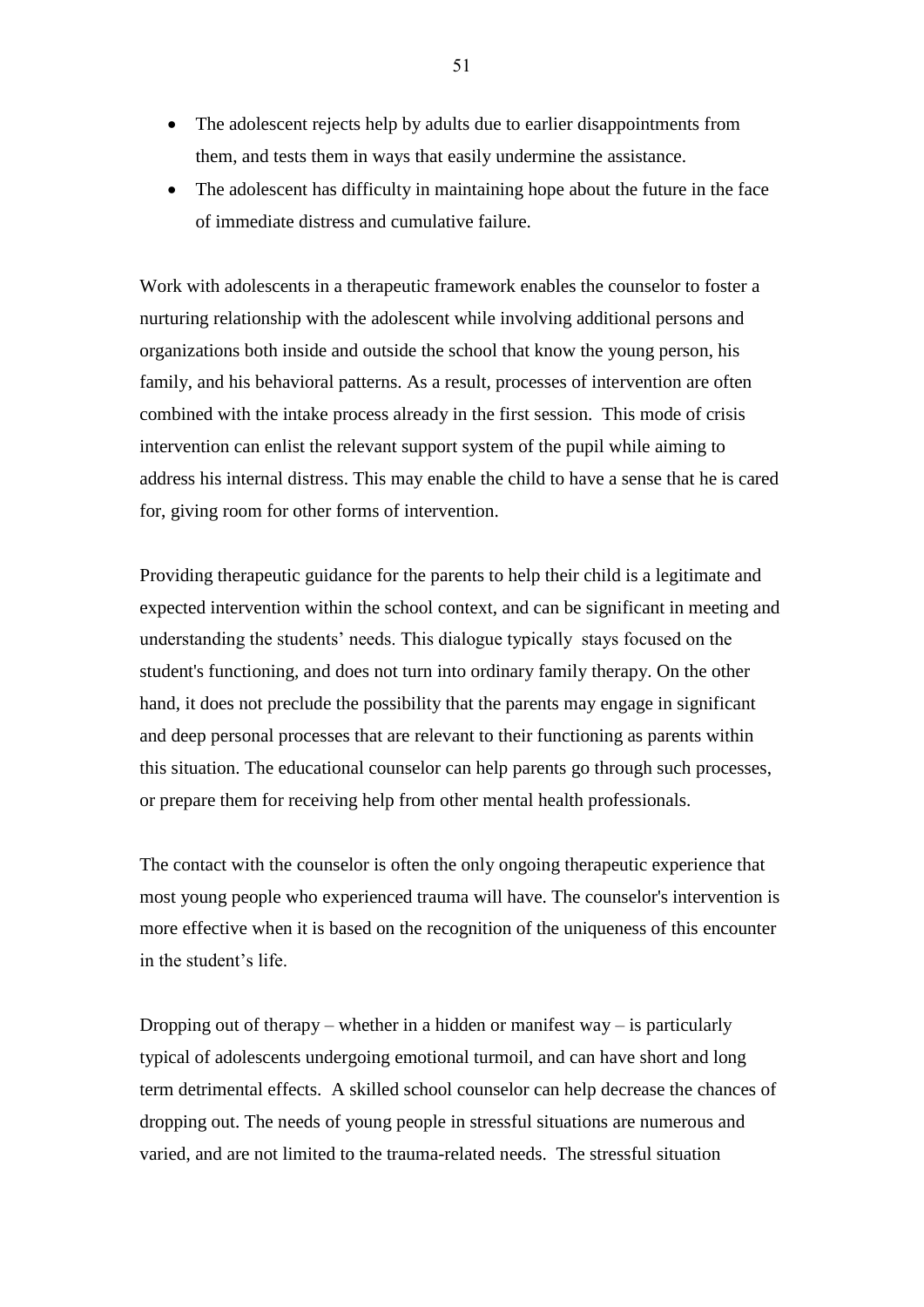activates and highlights other needs that surface and can be overwhelming. The educational counselor has a mandate to advocate within the school for the unique personal needs of students that at present impede them in realizing personal and educational goals. This act of advocacy also involves educating the staff regarding the needs of the traumatized child and the role of the school in the recovery process. The counselor encourage early identification of students in needs in order to intervene immediately in order to gradually get the student 'back on track,' so his difficulties are attended to prior to a deterioration in functioning.

The expectations from the counselor change as the school changes its perception of its role in attending to students if distress and trauma. The traditional counseling model maintained, for the most part and for good reasons, that the counselor should recognize his limitations, both in terms of his therapeutic training and in terms of his ability to deal with a large number of students for whom he is responsible. He should identify the boundaries of his professional responsibility, and beyond those boundaries, he should refer students out for therapy. The psychosocial educational approach relates to this question in a slightly different manner. According to this approach, few young people, if any, receive the privilege of a therapeutic relationship with a counselor, and most youth in need do not follow a recommendation to meet a therapist in the community. Given this, the counselor is expected to view the schoolbased intervention as critical and as probably the only treatment that youngster will receive. In order to meet this challenge it is important to identify the young person's needs and to ensure that additional "forces" within the school or in the community treat him. The bond between a student and an involved staff member is the best basis for a referral to a professional in the community. However, the role of the counselor and the school should not end with recruiting the therapists. He continues to be a significant figure for the student, accompanying him and ensuring that he indeed receives the treatment that he needs, and that the decisions made in his regard continue to be valid.

### **Summary**

In this chapter, we touched upon a number of key difficulties in the role of the school counselor coping with ongoing and recurring situations of stress and trauma. We attempted to bring into focus issues that until now have not received much attention,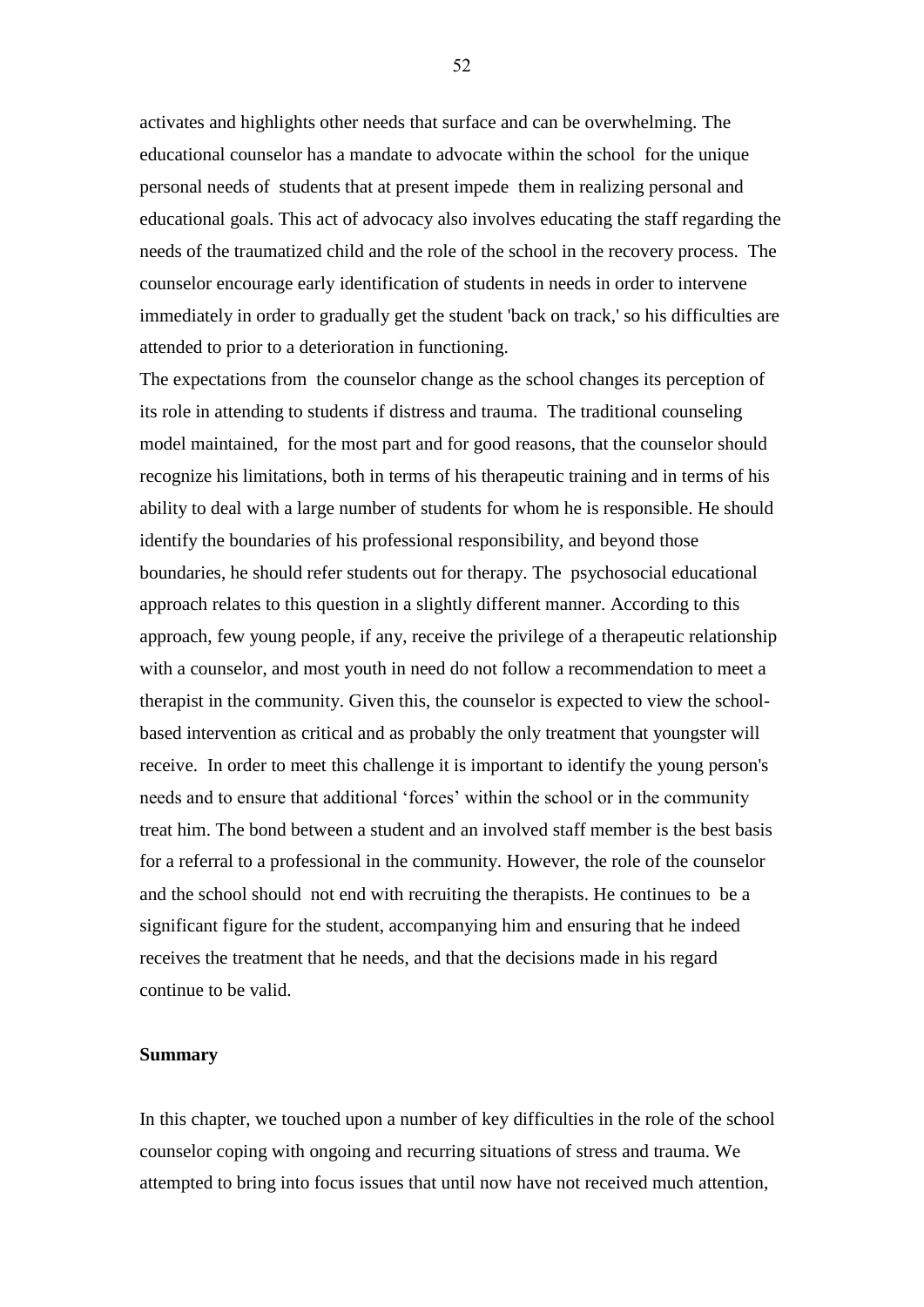and that, in our opinion constitute key points in the counselor's ability to cope with ongoing traumas. They include: the school"s view of its ongoing role in assisting traumatized students and children at risk, the counselor"s ability to work with the leading figures in the school, the effect of the counselor's inner world on his functioning including the fear of painful contact with unprocessed parts of his inner world, and over-identification with the student and his family.

The school has the potential to assist children who experienced traumatic events. This potential can be realized if the school and its educators become mindful of, and involved in, the long process of readjustment and recovery following trauma. Overcoming obstacles that block the involvement of counselors, principals and educators is critical in becoming available and open to meet and help these distressed students.

A close examination of the examples presented points conclusively to the great importance of supervision and support for counselors and educators dealing with terrorist attacks and traumatic incidents. In addition, we have found that "peer supervision," working groups, or personal can offer the supervision and support needed. In recent years, a number of publications relating to this question were published. Ayalon and Shaham (2000) describe a health promoting approach for helping therapists deal with trauma from war; Chen-Gal (2003) suggests a number of characteristics and guidelines for running support groups for clinicians who have experienced secondary traumatization; and Klingman (2202) describes a short-term intervention model used with Israeli school counselors during the Intifada aimed at reducing burnout and reinforcing the feeling of capability. All of these publications come up with the assertions that it is vital that the counselor does not cope alone, but rather receive the assistance, support and supervision necessary for effective coping with these difficult situations. We believe that by addressing the possible difficulties discussed in the present chapter and attempting to respond to them in some way, the counselor and the school environment can improve their ability to respond effectively to the needs of children who underwent traumatic experiences.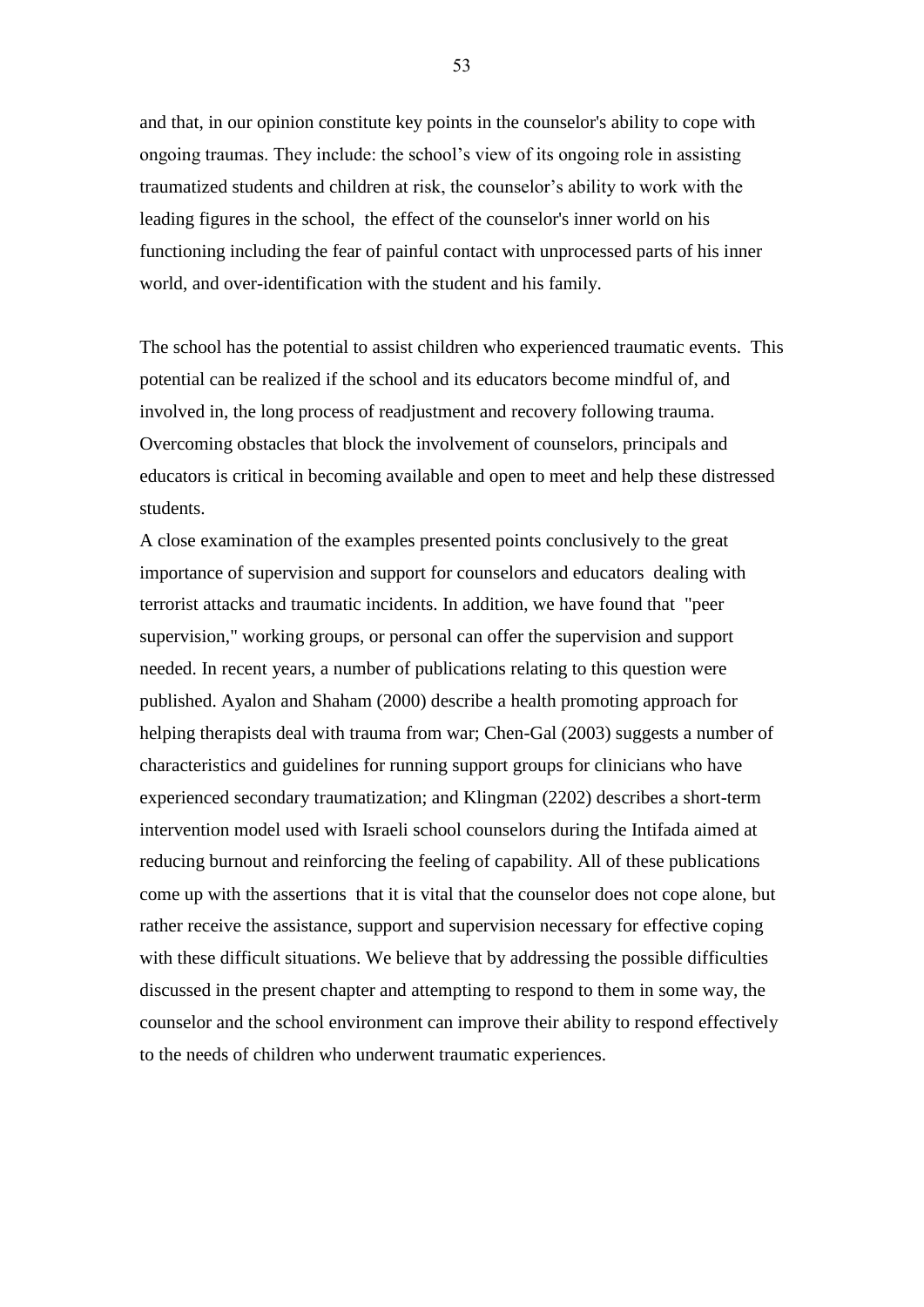### **CHAPTER TWO**

# **The Role of the School in Promoting Resilience in Situations of Ongoing Stress and Trauma**

### **Abstract**

The present chapter examines how school interventions can be suited to the developmental needs of children coping with traumatic experiences. The first section discusses risk factors and resilience, with special attention to characteristics of the educational environment. The second section analyzes case descriptions from the school setting. We claim that the efficacy of the posttraumatic intervention is dependent upon the degree of personal attention and attunement to students' needs prior to and following the event. The third section presents a typology (Mor, 1997; 2005) that distinguishes between three riskcausing factors: ongoing educational difficulties; emotional and relational difficulties; and anti-social behavioral patterns. The typology enables the staff to tailor meaningful interventions that are suited for each case.

Children exposed to traumatic events are at risk for developing various degrees of post-traumatic reaction. Klingman & Cohen (2004) noted that events involving intentional violence have a more damaging impact than those caused by a natural disaster or accident, eliciting more intensive feelings of insecurity and lack of control. A traumatic reaction can also occur following indirect exposure to the traumatic event through connection with family members or friends who were affected, or from exposure to the events through the media.

The reaction of a given child or young adult to a traumatic event cannot be predicted with certainty based on personal characteristics or the intensity of the event. At the same time, it is agreed that certain personal, familial and social variables correlate positively the kind of adaptive reaction the person might have to stressful conditions (Yehuda & McFarlane, 1993). In our discussion we will repeatedly relate to the terms of risk, protective factors and resilience. We first succinctly present the way we use these terms: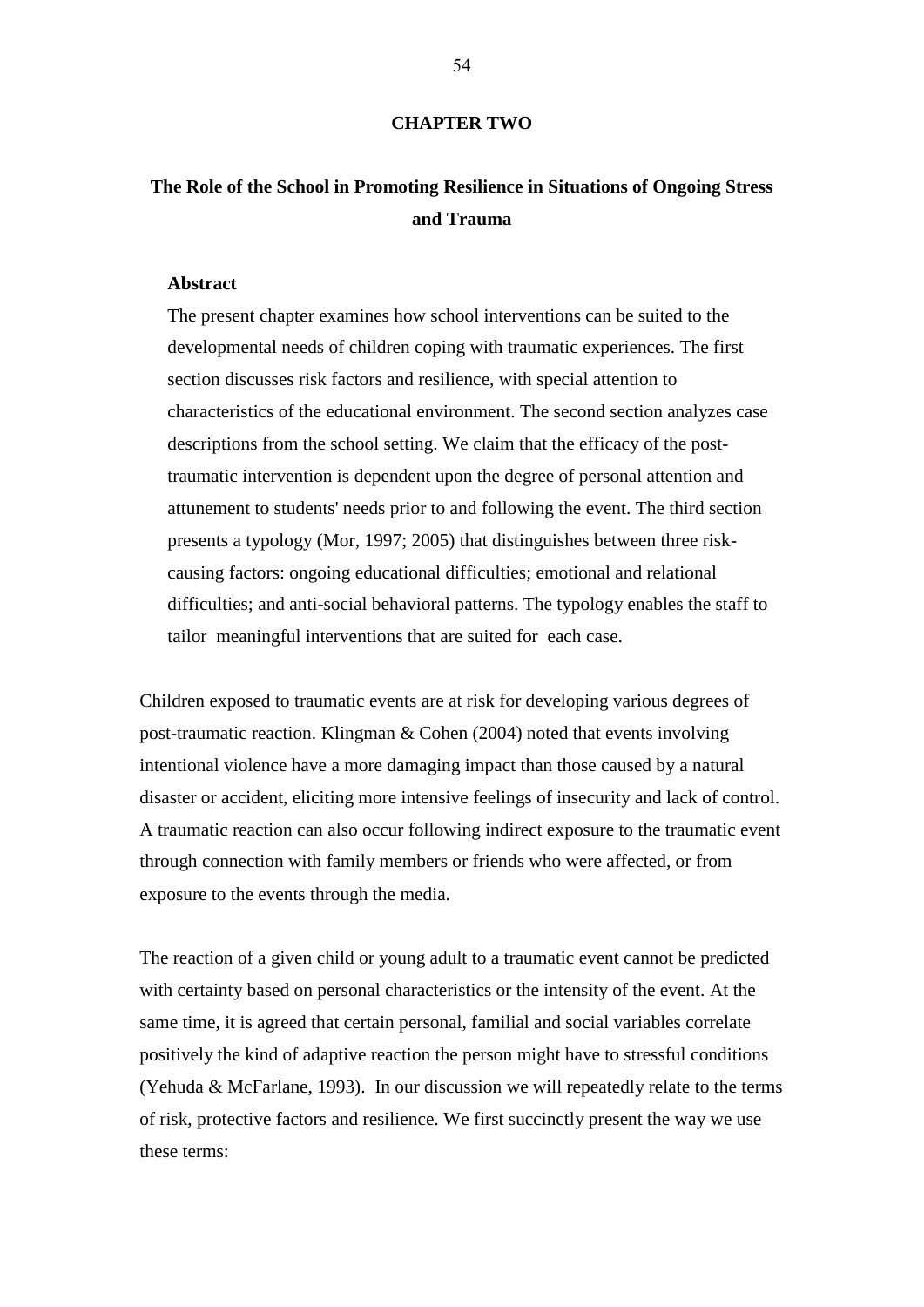#### **Risk, Protective Factors and Resilience**

The concept of risk relates to the probability of a significant threat to hamper a person's proper development and functioning. There are many studies in the educational literature dealing with the concepts of "risk," "defense" and "resilience." These studies are based on the assumption that a better understanding of both risk factors and protective factors facilitates the development of efficient ways of assisting at-risk children and adults (Werner & Smith, 1992; Werner, 2000). . .

**Risk factors** – For our purposes, this term refers to factors that are likely to interfere with normal developmental processes. These include: on the personal level – difficulties in modulating affects,, developmental problems, difficulty in forming social relationships; in the familial sphere– poverty, deficient parenting, emotional problems of parents; and in the community context – failure in school, attrition, drug use, alienation in school or in the community.

**Protective factors** – Under 'good enough" developmental circumstances, one's adaptive and functional abilities are strengthened. Intra-personal factors such as flexible adaptive strategies, ability to problem solve, capacity for modulation of strong affects in novel situations, all develop during the various stages of childhood. Also associated with protective factors are personal resources such as positive selfperception and a strong communicative ability; family resources such as a supportive extended family; and the conditions and resources in the in the school setting, including the child's sense of affiliation with the school and the personal connection to staff and students (Rutter, 1987; 1991).

**Resilience** – The concept of resilience is borrowed from the realm of physics, and describes the ability of a material to return to its original state after it has been subjected to stress. For example, a spring coils under stress, and has the resilience to return to its original state after the stress is removed. Resilience in its psychological sense relates to the ability of the individual to deal with changing conditions that are potentially stress provoking by using effective problem solving behaviors that enables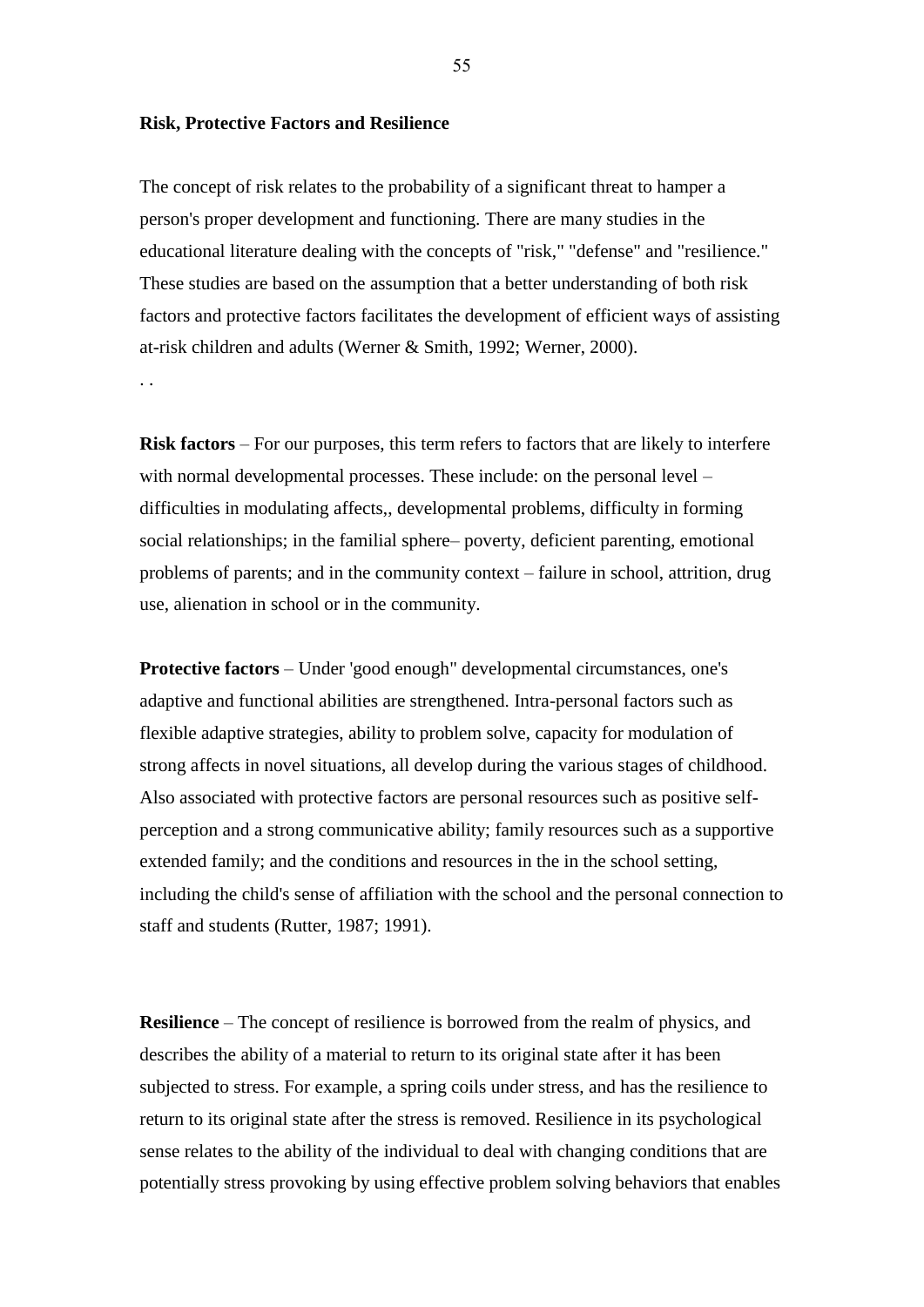the person to function optimally. Resilience does not imply the existence of a single trait. Rather, it might be perceived as a synthesis of a several factors that ultimately assist the individual in adjusting to society and pursue personal goals, despite exposure to situations of stress and trauma (Brooks, 1994, Rutter, 1991; Werner, 2000).

## **Characteristics of Resilient Individuals**

In the 1960s, Block & Block coined the concept of "ego resiliency." Ego resiliency (to which we will refer as 'resilience') represents the capacity to form a creative and functional goodness of fit between the demands of a situation and a person's behavior (Wolin & Wolin, 1995). A person with good ego resiliency has a rich repertoire of strategies for solving social, personal and cognitive problems, and an ability to use this repertoire in a flexible manner. At the other end of the continuum is the concept of ego brittleness, namely a difficulty in coping with anxiety-inducing problems due to rigidity in ego functioning and inflexible problem solving (Klohnen, 1996; Block & Kremen, 1996). Ego resiliency enables a person, at various periods of life, to successfully cope with adversity, and to adjust in a sound and effective manner to the environment despite the existence of difficult or threatening circumstances.

The main goal of an intervention program in an educational environment is to enhance the staff's ability to hone in on the educational and personal needs of the students in order to provide the students with the appropriate conditions for developing resilience. I what follows, we would like to examine the ways in which the work of the school can promote resilience and support the proper development of students.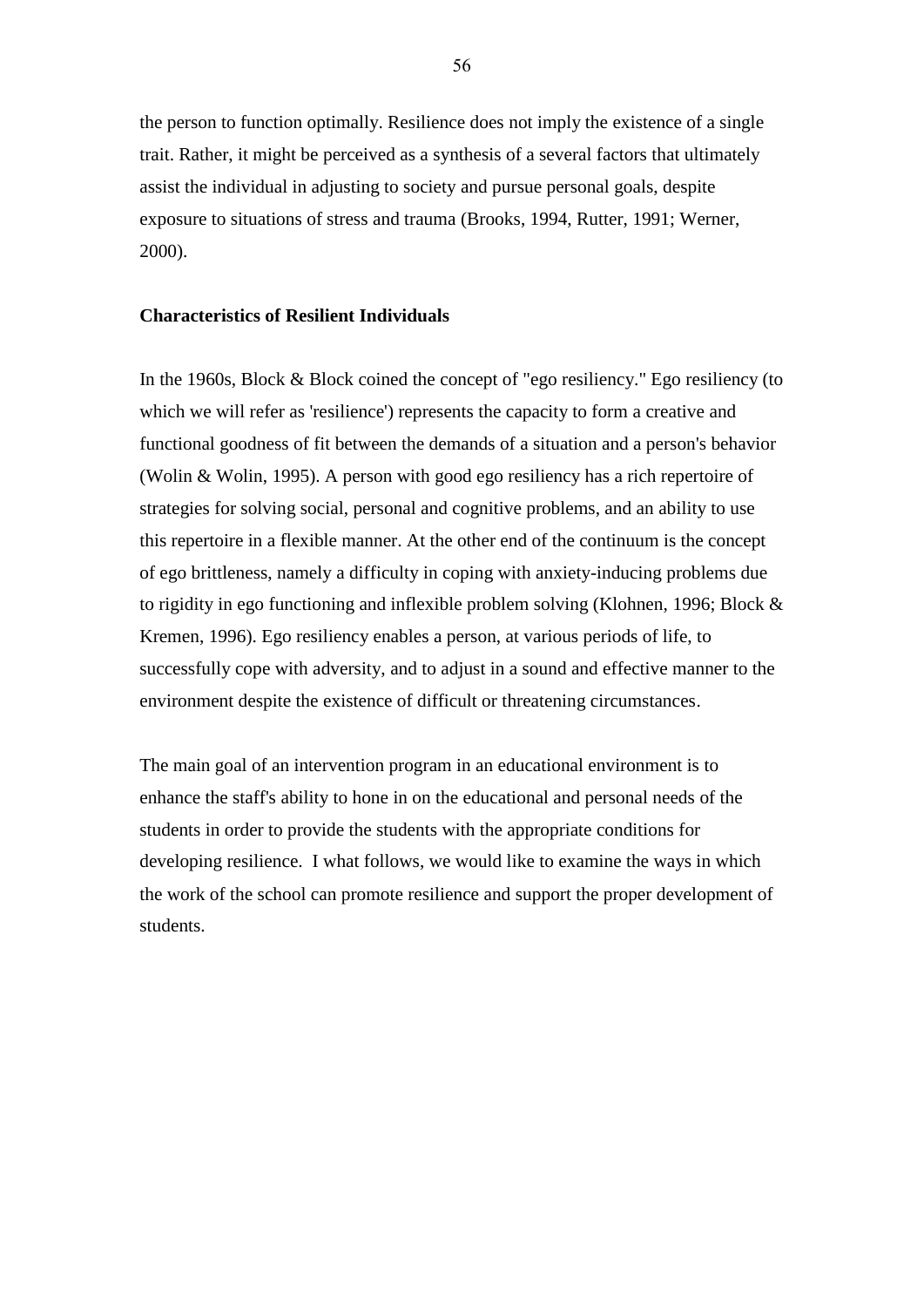### **Resilience among Children and Adolescents Growing Up in Conflict Zones**

In their book, No Place to be a Child: Growing Up in a War Zone, Garbarino et al. (1991) discuss coping among children who live in a number of conflict-ridden zones around the world: Cambodia, Mozambique, Nicaragua, Chicago, and the Gaza Strip. The authors examine, through interviews with children the psychological mechanisms involved in coping with such circumstances. Garbarino et. al. observed a number of factors that promote resilience and lead to pro-social behaviors and healthy adaptation among children who live in conflict zones:

**Active Coping** - In emergency and crisis situations, active coping strategies that combine efficient problem-solving with social engagement proved particularly helpful to the individual's adjustment. In contrast, less helpful are passive tendencies that lead to disengagement and withdrawal. Those who despair experience a heightened psychological vulnerability, while those who continue to struggle in order to preserve a sense of purpose, and who tend to others' needs, are more resilient. Differences in temperament are likely to have an effect. Some children are born more active and extroverted than others. Many studies have found that children, who managed to survive by adapting, had unique endowments that enabled them to find the sources of social and personal assistance that they needed. It is suggested that active coping styles can be learned and adopted by children who are not born with such endowments.

**Ability to Understand the Reality and Positive Sense of Self** – Here we relate to the ability to understand, to 'read' situations and people, and to see alternatives. For a child who lives in a war zone, every ounce of intelligence increases his chances for survival. Intelligence, as manifested in deciphering significant environmental cues, constructing effective understanding social situations, and the speed of executing these operations, helps the child to establish the minimal sense of order in order to make the best possible decisions for the circumstances. This sense of self volition and cognitive understanding leads to a feeling of self-efficacy and self-confidence that counters the ongoing erosion of the sense of competence that is affected by the lack of personal control over the situation.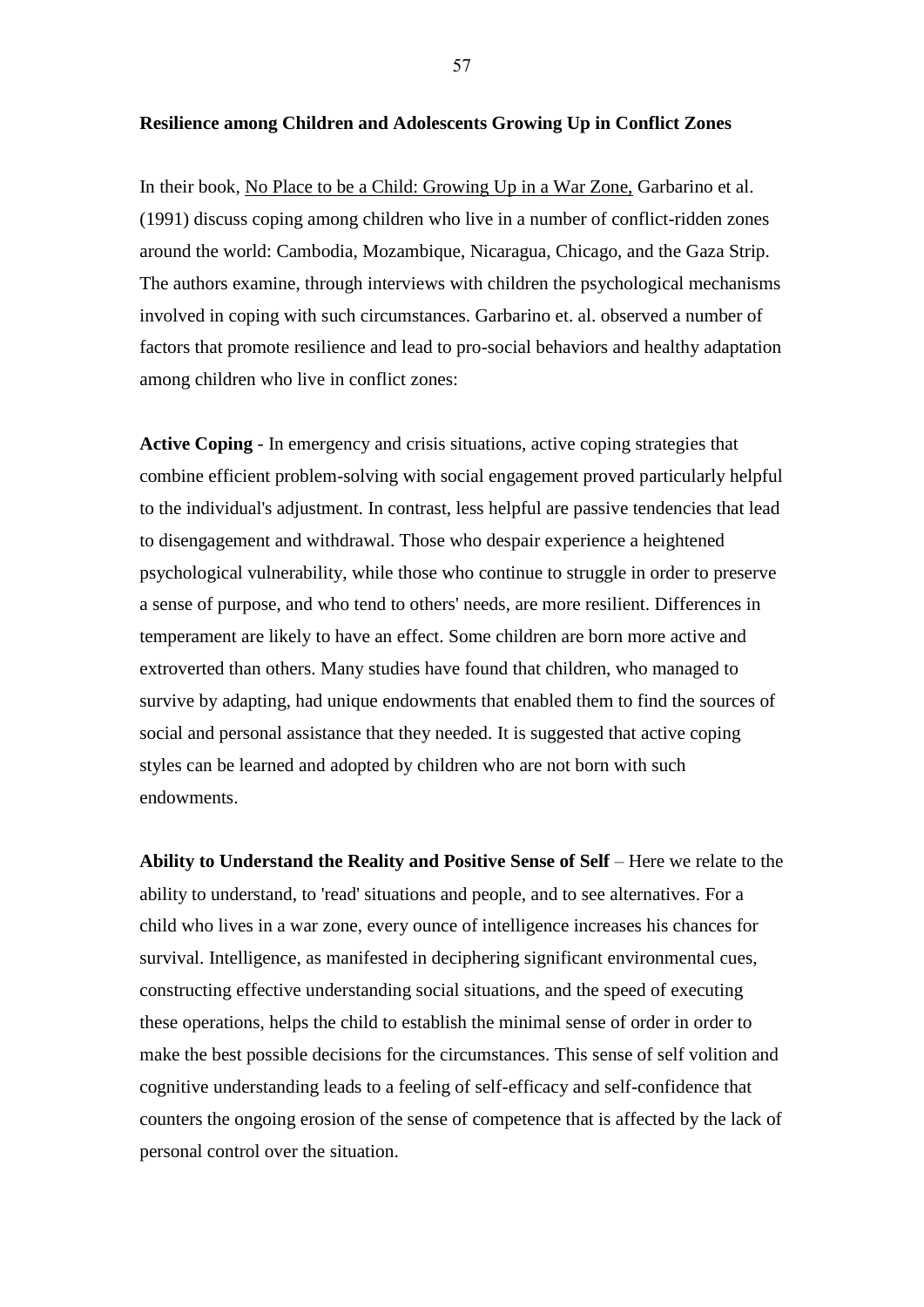**Stable emotional ties with a parent or another person** are an important for the child's coping with difficult circumstances. Children who benefited from warm and positive relations with their parents develop an internal blueprint of what it means to "be a person," on which they rely in difficult times. Recent studies demonstrate both physiological and psychological evidence that secure parent-child attachment promotes resilience. Feldman & Halleq (2005) who studied "mother-child synchrony" in mothers and children, who experienced trauma together, noted that the quality of synchrony determines how the child experiences the traumatic event. A similar result was found in a psycho-neurological study by Schore (2001) citing evidence suggesting that secure mother-child attachment is critical in forming the ability to process both novel events and stressful situations.

**Open and supportive educational climate** – The school context serves as a significant protective factor. A child who grows up under difficult circumstances is in greater need for the social support and care that is provided by the school environment. An education system that is tuned to the child's needs provides a path for personal and normative achievements, and strengthens active coping skills.

**Support from individuals outside the family** – Children are not just part of a family; they are also part of the community. The way in which the community offers a child and his parents help and guidance plays a decisive role in his adjustment. Community agencies, such as the particular religious community and the youth movement, have multiple ways to be of help to a child who experienced trauma. For the purposes of our present discussion, it is important to recognize that these agencies have difficulty in approaching trauma survivors who withdraw or refrain from community settings. Perhaps the community"s role is the clearest in dealing with orphans and children whose parents are unable to assume the full parental role (e.g. due to emotional handicaps, involvement in demanding post-injury physical rehabilitation, etc.). Here the community has a role in offering orphans and abandoned children a second chance through substitute providers of care (adoptive and foster families, appropriate group homes, etc.). It is important to preserve the understanding that appropriate placement of a child is not enough, since at the child needs an opportunity to process his multiple losses- the loss of his parents, and of the home and social environment.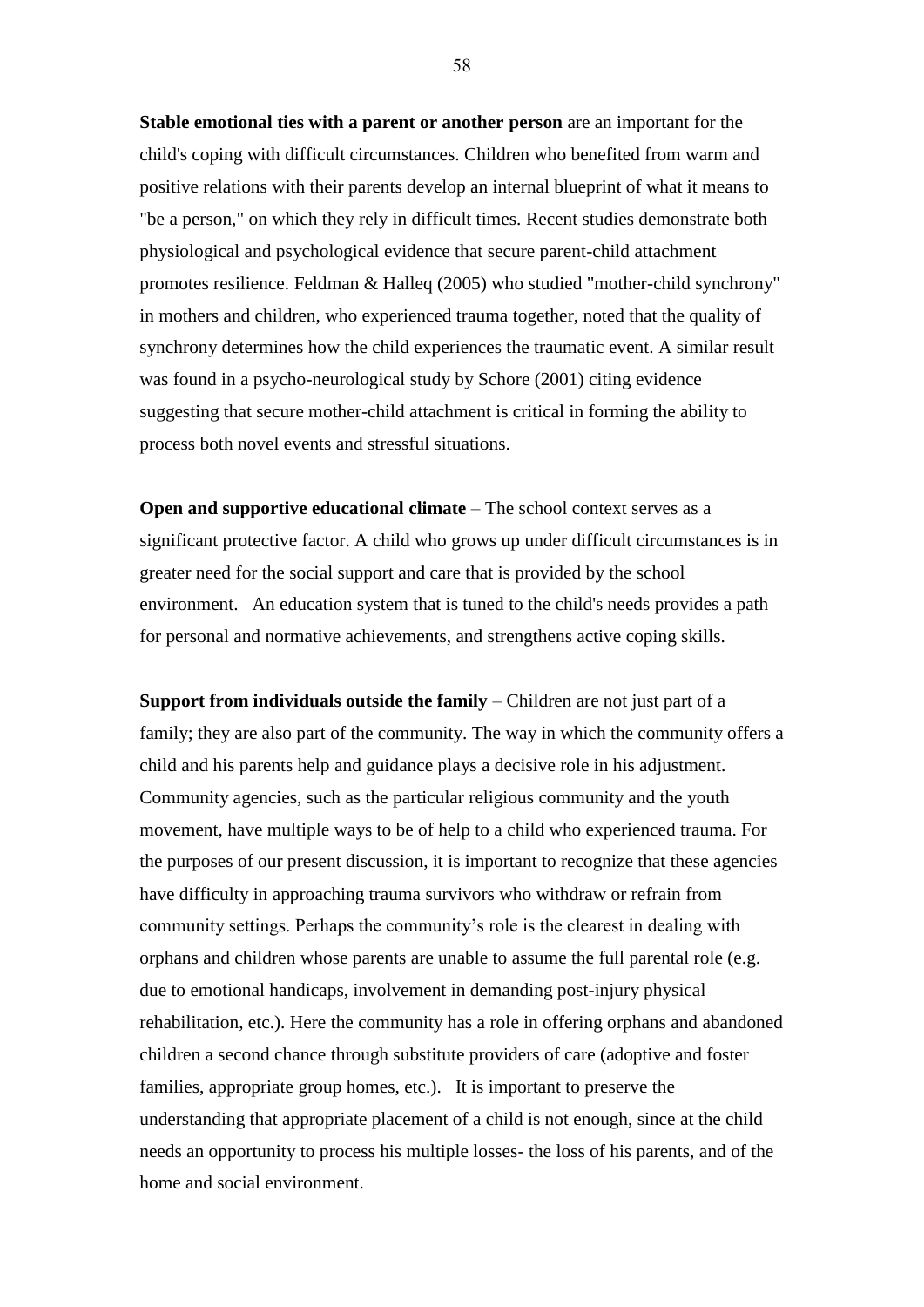#### **The School Environment and the Promotion of Resilience**

Studies on resilience and effective education have spawned an examination of the school environment as potentially contributing to protective factors. Garbarino (Garbarino & Kostelny) found that despite environmental pressures, 75-80% of the children in their study were able to benefit from school activity aimed at healthy adaptation when the schools were sensitive to them and their difficulties. Bernard (1997) claims that successful development is a function of the quality of the personal relationships and the opportunities that these relationships offer for self-actualization.

A number of characteristics were found to be common to environmental systems supporting growth and development. The central ones are:

- a. **Caring relationships support, regular and stable presence of the adult mentor for the child or adolescent** based on trust and unconditional care, arising from the adult's ability to see what underlies the external behavior. The adult recognizes the underlying emotions and needs, such as, confusion, guilt, loss of confidence, sorrow, and mourning, which account for the child's actions. Stated in existential terms, Bernard (1997) states that the helping adult"s approach to the child should be authentic accompanied by personal involvement, recognition of the child as a person, active listening, shared discovery and affirmation of his strengths and talents, and the joint construction of the child"s life narrative (Bernard, 1997). In Israel, Tahel Ran staged an autobiographical play entitled "Ishonim Medabrim", 1998 (Pupils Speak). In this play she describes experiences of sexual and physical abuse. She depicts how the presence of a caring and involved adult was critical for her in preventing self destructive behaviors, in being able to get support during hard times, and in moving on to explore creative venues.
- b. **An adult who takes an interest in, and recognizes the child's difficult experience.** Alice Miller (1990), studied resilient children who had undergone trauma and abuse, and demonstrated the healing power of the adult who believes in the coping ability of children, and who is willing to listen openly to the child's personal story. She found that in every case of successful outcome, there was a significant adult who helped affirm the child's perceptions, and in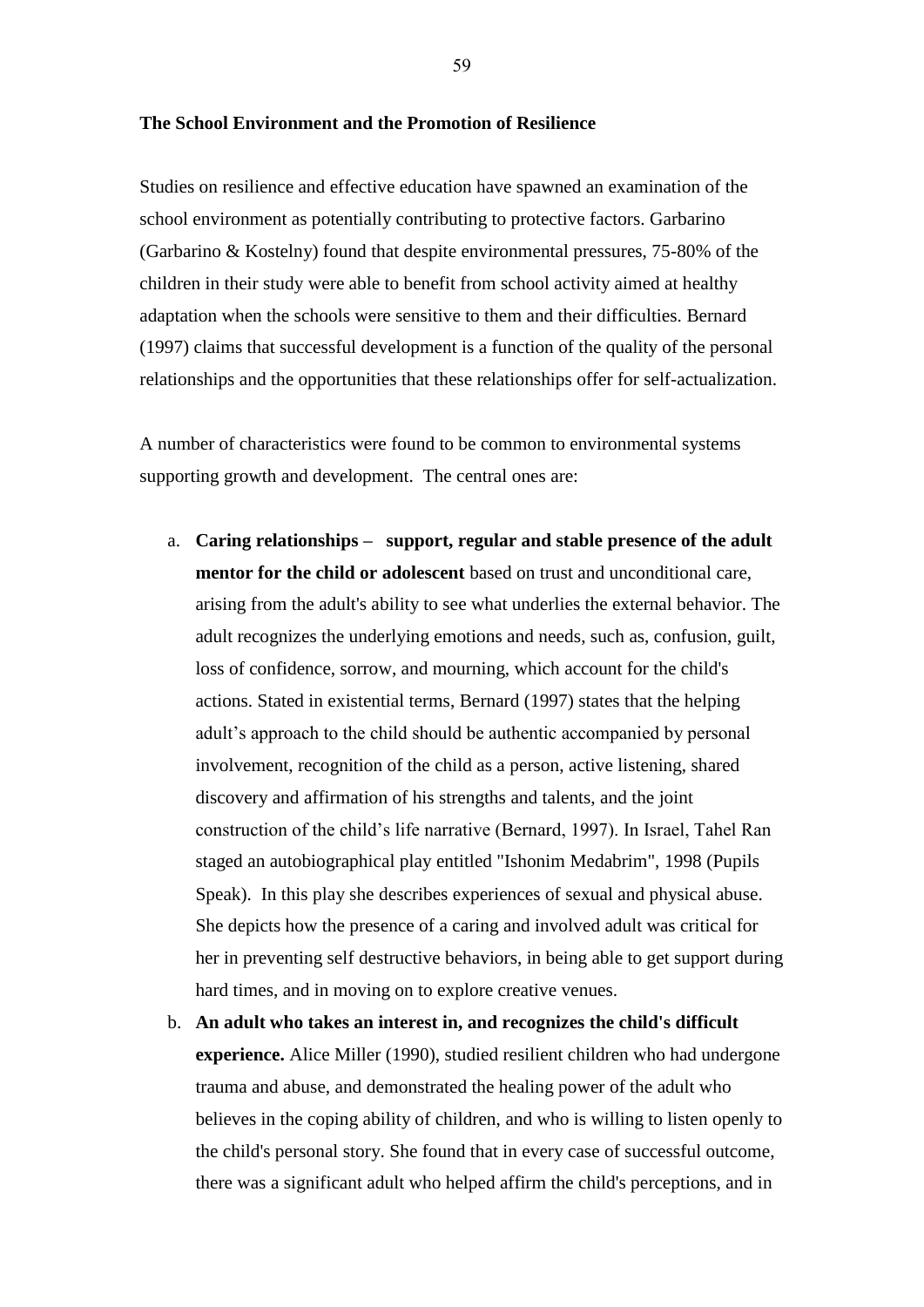so doing enabled him to recognize the fact that he had been wronged. The significant adult has a role in helping the child make sense of overwhelming experiences. At times the child assumes responsibility for occurrences that were beyond his control. The child needs the recognition and the articulation of his inner experience by the adult on whom he relies upon in the recovery process. In addition, the adult"s role is strengthened by the capacity to identify potential positive outcomes for the child in the future. Ogden (2004) in very similar words describes Winnicott's concept of parental holding. Parental holding assures the child of his continuity, of a hopeful resolution, of an end to overwhelming anxiety. This kind of presence may be present also in the school setting. A teacher, a counselor, or another staff member may be able to recognize the child's hidden potential, and understand that the current status quo is not an immutable reality.

- c. **Expectations of achievement and optimal functioning, while providing appropriate support.** Conveying expectations and demands for achievement while maintaining clear boundaries in the educational framework, creates a feeling of security and makes it possible to look ahead. A similar effect is achieved by introducing rituals. These serve as significant milestones in the child's educational process helping the child to organize the internal confusion and uncertainty that accompany situations of risk and exposure to ongoing states of emergency. Children who were exposed to traumatic events are particularly in need for a reliable guiding hand. They long for adults who can assist them in comprehending themselves and their environment, adults whose caring eye gives a sense of belonging.
- d. **Opportunities for active participation** Proper development of children and adolescents is facilitated by opportunities for taking responsibility and experiencing one's own volition. A framework that provides a young person with a genuine opportunity to be active and productive encourages development and growth. Interventions that are helpful for children at risk are those that enable children to develop at their own pace, encourage them to ask questions, encourage critical thinking and learning by experimentation and experience. Such interventions are characterized by a particularly high level of student participation. They include real choices, allow participants to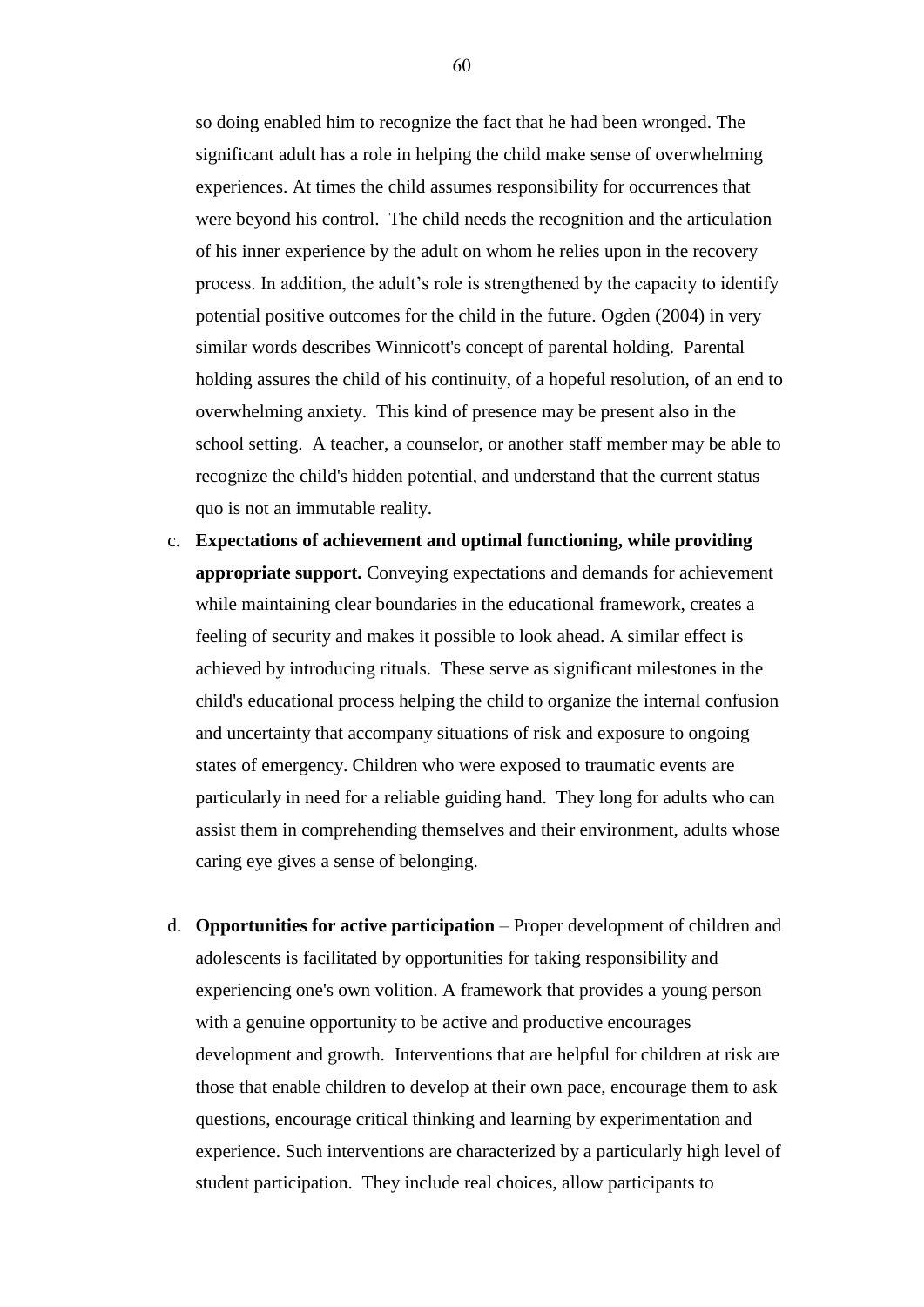determine the content, and enable each student to determine for himself the behavioral norms (Johnson & Johnson, 1989, Slavin, 1990).

A comprehensive study regarding the characteristics of resilience-promoting educational activity among at-risk students (Mor, 2003), suggests that there are recurring aspects that characterize educational systems that nurture resilience and resistance:

1. Educational systems that place the person in the center – According to Glasser (1998) the teacher himself in his personal beliefs, involvement, and pedagogic stance, is the" main educational tool" for creating positive developments in students who face situations involving risk. Glasser maintains that teachers, in order to advance their atrisk students, need not only educational training, but also expertise in processes of development. In understanding child development they can identify the particular child"s needs. In their willingness to learn about themselves, their personalities, and their behavioral and thought patterns they avail themselves in a fuller way to respond the child"s needs. Accordingly, self-awareness is vitally important to teachers as they work to 'reach' the souls of young people.

Growth-enhancing processes for students exposed to risk (including trauma) are made possible when educators and therapists know how to learn from their own relevant personal experience. Educators can learn from their lives about failures and successes, their adolescent experiences, the risk factors and protective factors in their lives, and about the way they deal with risk, distress, and trauma, including the various paths that enable development and growth. The awareness of educators and therapists regarding their own coping processes enables them to understand more deeply the tools necessary for fostering growth and development among students exposed to risk. The effective utilization of parallel processes between teacher and student and the adults' ability to recognize the affective echo of the student's experience in their own internal world are seen by us as critical for promoting growth. Being in tune to one"s own internal experience, allows for a more accurate use of the relevant theories and intervention techniques. It affects all aspects of the intervention: the understanding of the student, an appreciation of his experience through the adult's self examination, the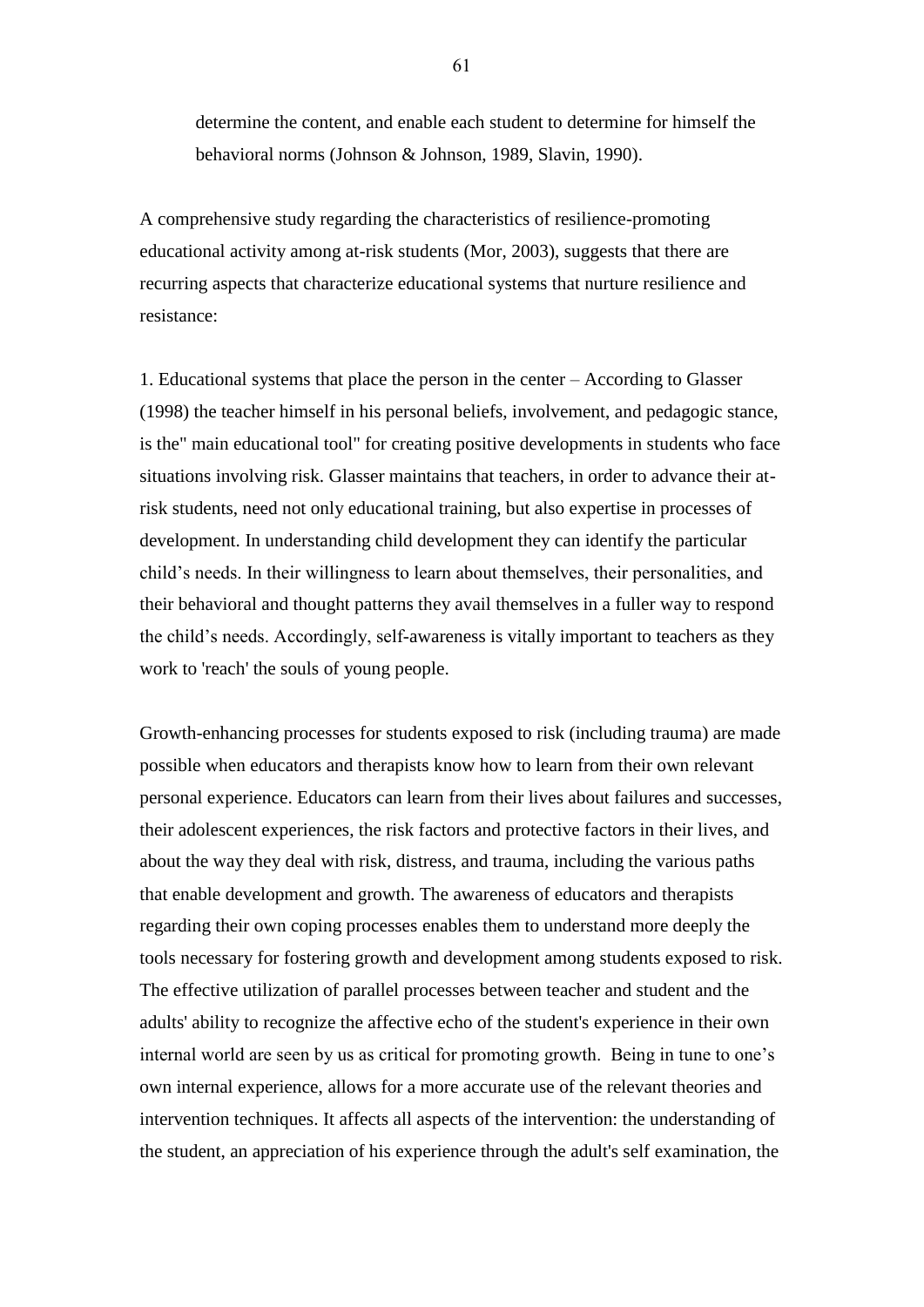selection of the intervention, and an interpersonal presence that communicates a deeper understanding and a personal connection.

Cohen (1999) emphasizes that the developmental path of teachers expands as their social and emotional abilities expand. Self-knowledge makes a significant difference. It augments teachers' teaching tools, and impacts everything they do with students. It is important that teachers immersed in understanding the emotional and social lives of their students give the time to do the same process for themselves. Social-emotional learning can be viewed as an essential aspect in the education of children, and as a vital characteristic of all successful educational reforms, particularly in the case of students at risk. The more an educator focuses on developmental changes in his students, the more supportive and empathic he can be. As we have noted, teachers' empathy and understanding, are broadened in a corresponding way by self study.

2. Education systems that cultivate optimal relationships between teachers and students – the importance of interpersonal relationships in the school context are particularly critical in allowing teachers to take a mentoring function. In times of crisis and acute need, students often seek an adult mentoring figure that recognizes their subjective experience, helps in offering an optimistic coping course of action, and gives meaning and order to an incomprehensible situation.

A sense appropriate closeness is that which enables the teacher or therapist to recognize his students personally and from up close, and at the same time, enables the students to relate to him as a significant adult who is able attend to their needs while relating to their entire world –personal, educational, social and familial. Optimally, such closeness is based on a holistic perspective that reflects a broad view of the entire person of the student. It seeks out the subjective viewpoint based on an assumption that the closer the teacher is able to approximate the actual experience of the student, the greater the therapeutic potential of the interaction between them, and the greater the student's experience of "being understood and contained." Staff collaboration increases the likelihood that staff members would enter the subjective world of the student, since it forms an integrating context for the unique potential contribution of various staff members who see different aspects of the same student.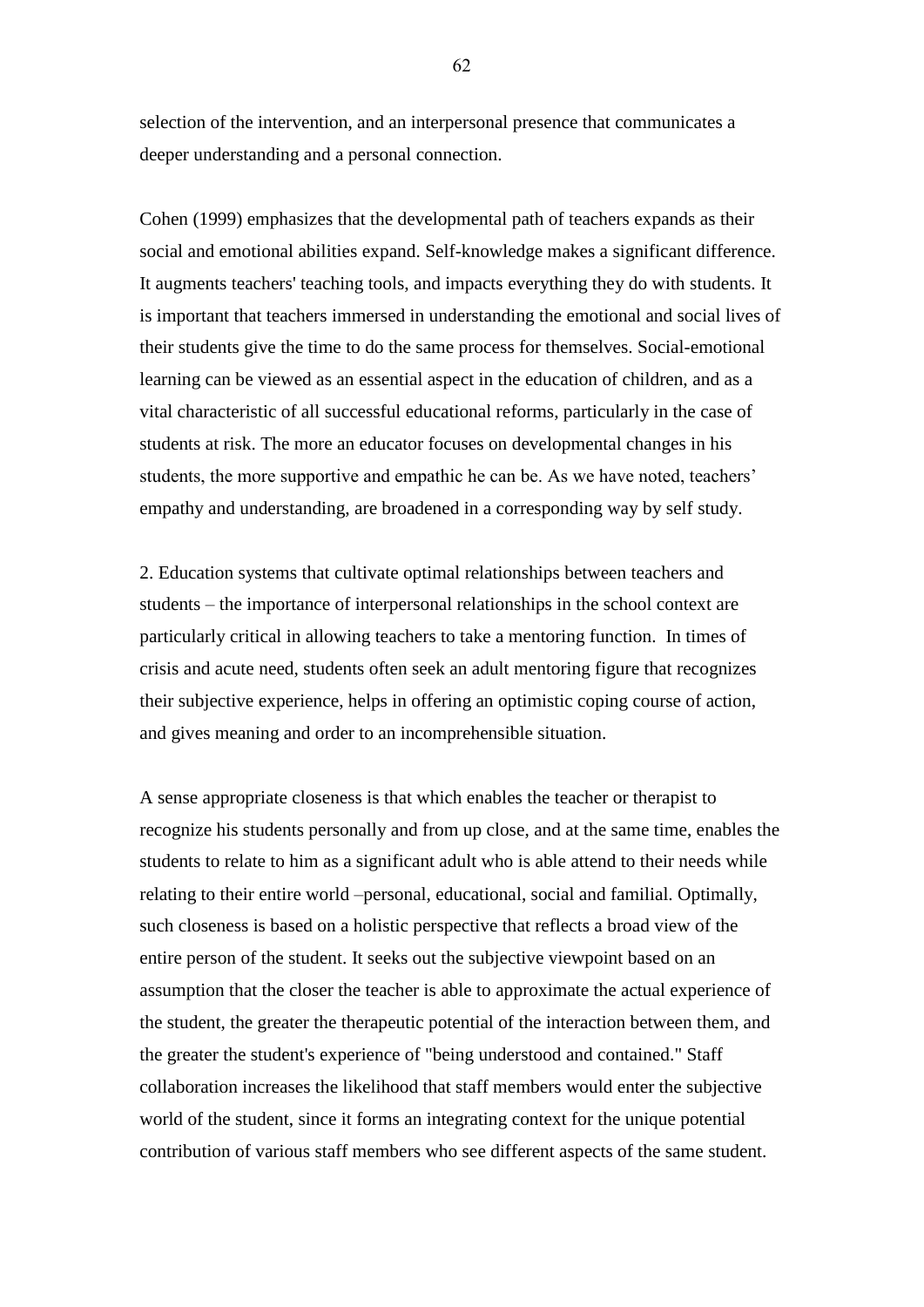Bernard (1996; 1997) notes the determinative effect of a supportive, trust-based mentor-student relationship in cultivating resilience among at-risk children and adolescents. She claims that this can be achieved when the adult's interest in the young person is authentic and personal. Rhodes (1994) claims that compared to ties created between professional service providers and their clients, the relationship between natural mentors (including teachers) and those under their charge are characterized by a greater intensity, greater affective involvement, and a closer connection.

3. Educational systems that search for teacher-student pedagogic relations– The school curriculum must be sufficiently flexible to enable individual development and successful mastery of scholastic tasks. Kronik & Hargis (1990) suggest that often it is critical to adjust the curriculum, rather than expecting students to adjust themselves to the requirements of the curriculum. Following this perspective, it is important that the teacher learns to follow and understand the developmental process of the students and to seek the key that leads to their hearts. The teacher learns, each time anew, to overcome the small and large disappointments that arise from the child's acts, and preserve the long term goals for the student. This long term perspective helps tackling the obstacles that arise time and again in the intervention- process.

Effective coping with situations of risk within the school occurs when the school-staff know how to provide students with an educational setting that is appropriate to their developmental needs. A setting that relies on an ongoing dialogue is central in devising creative responses that lead to significant development and to personal, educational and social mobility among students exposed to risk (Mor, 1997). Creating such a setting depends on a deep understanding of the sphere of student risk, and on the motivation to create protective conditions for the students

The extensive activity in the educational system initiated by 'Ahshalim,' JDC (Israel) and the Ministry of Education, has led to the formulation of an approach for nurturing the resilience and strength of at-risk students, labeled as "the psychosocial educational perspective" (Mor, 1977). This perspective was created with the aim of directing the personal and professional development of those educators and clinicians interested in expanding their ability to promote growth among at-risk children, and to assist them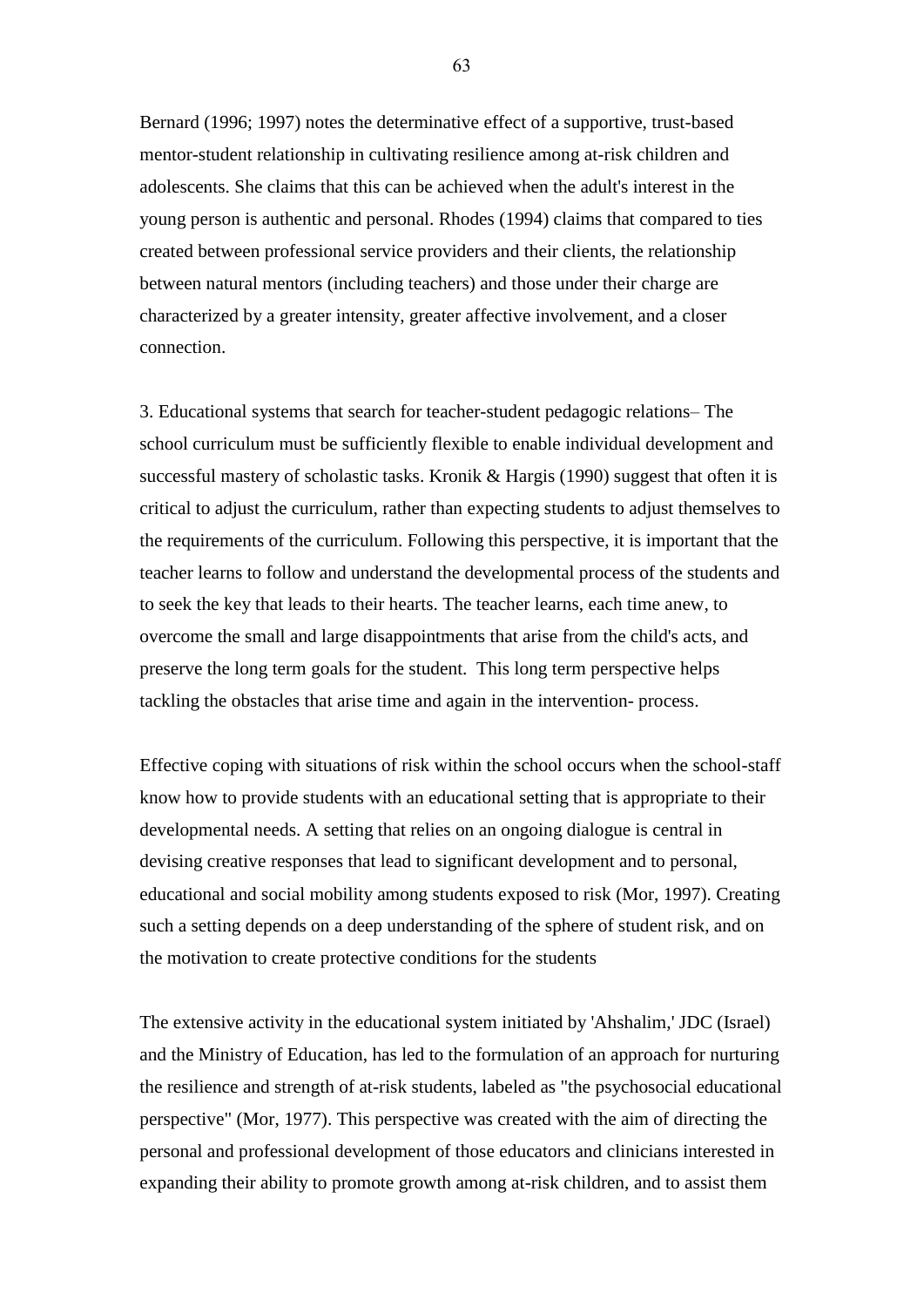in overcoming the various obstacles that inhibit whole-self development (Mor and Lurie, 2005; Mor and Mendelson, 2005, Razer, Friedman and Sulimani, 2003).

# **The Psychosocial Educational Perspective for Work with Children in Distress - Theoretical Foundations**

The psychosocial educational perspective relies on a combination of three theoretical sources: existentialism and humanistic psychology with their center on the person as a subject; psychoanalytic theory and its important insights regarding the relationship between development and the facilitating context; and cultural critique that deals with processes of marginalization that defines groups who are unattended to or discriminated. (Mor, 2003)

Existentialist-Phenomenological Philosophy and Humanistic Psychology

### **A: Existentialism and Sartre**

In this brief outline, we point out key elements in existentialism that influenced the formation of the psychosocial educational viewpoint. Whereas schools deal with groups of students, and tends to examine the needs of the "student body", existentialism hones on the experiences of the individual, of the subject. Some of the central terms in existentialism were introduced by Jean Paul Sartre who is perhaps its most well known spokesperson. His writings dealt largely with the question of existence, suffering, despair, one's own mortality, and with the terror of death. This interest in existential terror and despair is relevant to the understanding trauma survivors of all ages, who experience such existential questions and sense how the trauma shook what was previously seen as stable characteristics within oneself and within the immediate environment. The suffering that results from trauma is imposed on the individual. Sartre, as we will outline, looks at suffering with the relationship of this experience to meaning making and choices.

Sartre (1946) does not believe that suffering is a dimension of existence that must be overcome in order to turn a miserable reality into one that is rich and significant. Suffering is embodied in the meaning of freedom. Lack of confidence, alienation and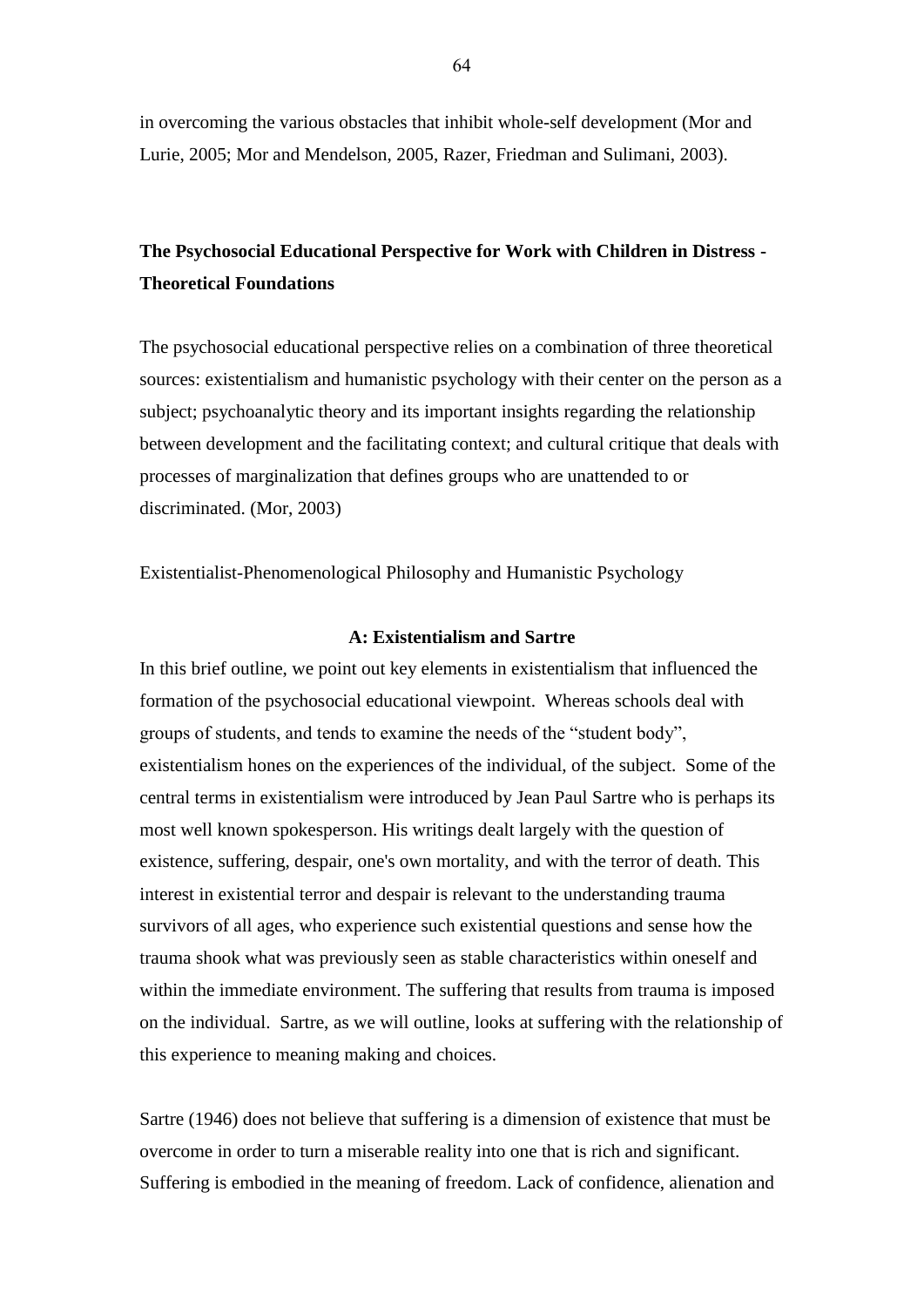arbitrariness are all unavoidable elements of the human condition. Man suffers because he also has choices that pronounce his personal freedom. The freedom that is embodied in the act of choice is what makes him responsible to himself and to his world. Man, according to Sartre, is a free agent who constructs meaning out of infinite array of possible choices. His future does not arise from his past, but rather from his choices.

The concepts "freedom," "responsibility" and "choice" are central concepts in existential philosophy. They are interrelated dialectically, since the existence of any one depends on the other two. Freedom is not a static state that is given, but rather an experience that has a life of its own. A person is born dependent and constrained, and his very progress along the path of life entails the possibility of greater freedom. Growth and emotional expansion enable a person to increase his degrees of freedom, and by the increased scope of choices, the experience of suffering is altered. Responsibility takes expression in understanding that the expansion of my freedom at the expense of my fellow will ultimately increase the suffering of us both, since there is a connection between myself and the other (Wertz, 1994).

Experiencing a traumatic event places a stumbling block in the child's developmental path. There is a direct relationship between the child's ability to recognize the arbitrary context of his life not as a binding destiny depriving him of choices, and his ability to feel free to make choices. Whether the traumatic event occurred completely out of the child"s control, or in connection with a choice the child made, it is likely to affect every decision in the period following the trauma. "Can I guide my own life?" "Do my decisions really matter?"" Would I cause damage to myself and others by taking responsibility and make choices?"

On the affective level, the emotional reactions and the post-traumatic hardship themselves are experienced as imposed and unwanted. In this context, it is a challenge to the child to sense ownership and responsibility over his/her own emotions, and to view inner choices as possible. Similarly, it is a challenge to accept one"s difficult feelings and reactions, since deciphering them is an alternative to being repeatedly tormented by feelings that are dealt with by avoidance. These concepts are useful in approximating the subjective experience and the inner struggles of the child or adolescent in distress. The challenge confronting professionals is to help the young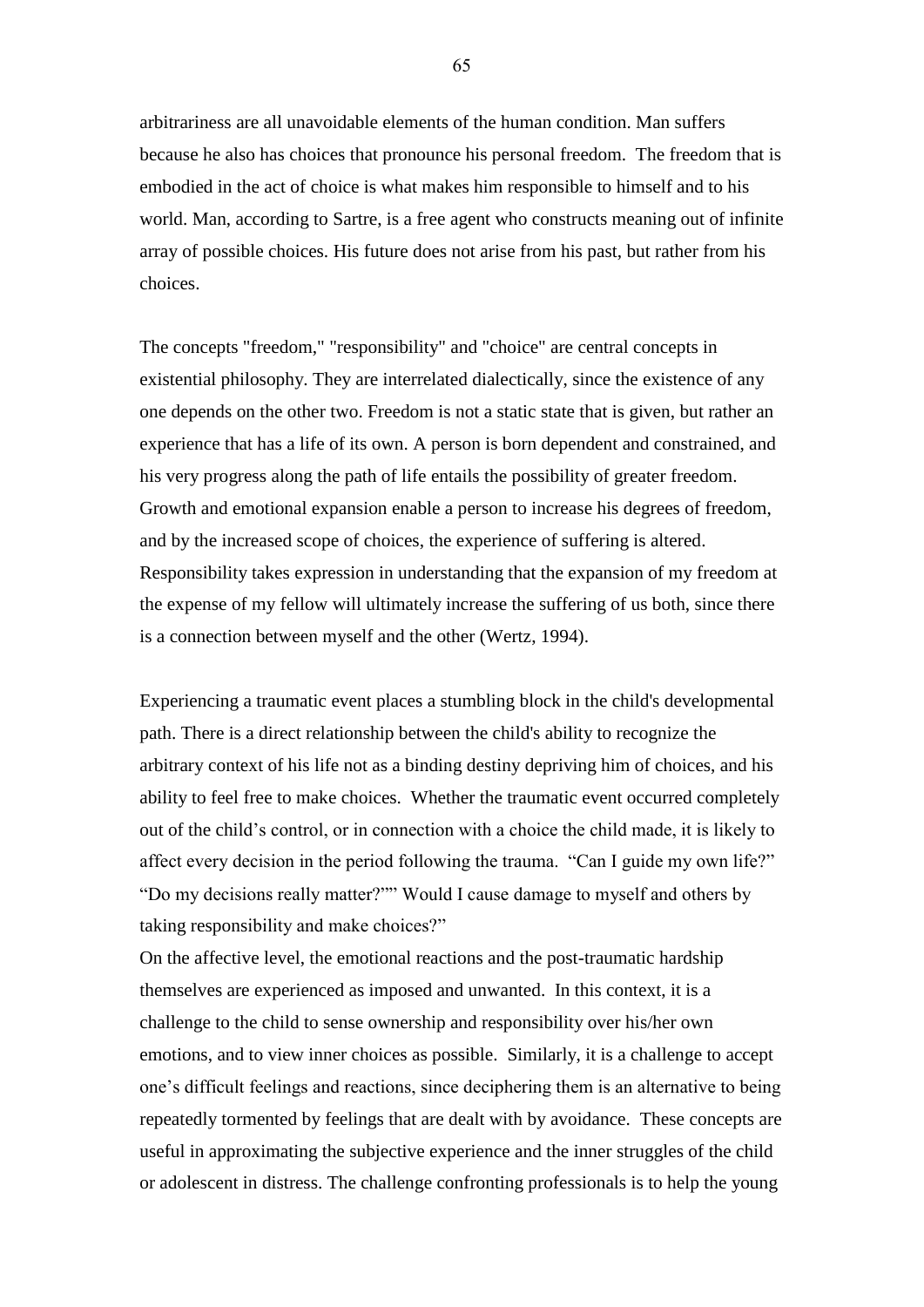person expand his degrees of freedom. A student confronting an authentic situation of choice in the posttraumatic phase is presented with a potential opportunity for growth, in which he can learn about his decisions and their ramifications and gain a sense of ownership and responsibility over his life.

An existential-phenomenological orientation is appropriate for trauma work that considers students" individual experiences, since it offers a real focus on the particular experience of every student, whatever his family and cultural background. Although the feeling of helplessness is common to children and adolescents who experienced trauma, each student has his own subjective experience that should be recognized and related to differently. In other words, in order to understand the student and to work with him in a manner suited to his subjective needs, it is imperative to understand his subjective situation, and not to relate to everyone who underwent a traumatic experience in the same manner. This gives room for recognizing and understanding, to name few examples, the student who does not show up at school and is in danger of dropping out, the student who actively opposes the school's dominant culture, and the student who is not 'available' for studies due to the powerful feelings of upheaval that overwhelm him.

We can contrast our approach to a standardized educational approach that focuses of age-norms, normative responses and collective needs of the students. Within this approach many beneficial interventions can occur immediately following the trauma. For example, if a trauma occurred within the school's context, various group interventions, a memorial ceremonies and a timed return to the school"s routine are a likely course of action. If an individual child suffers from a personal loss or trauma, the school is mainly involved in re-integrating him in the school tasks. It is likely that in this context, the long-term impact of traumatic events on students would go unrecognized. The responses on the part of the "standardized" school address the group, and are therefore relatively blind to individual differences and non-normative posttraumatic reactions. This emphasis on normative processes reflect the view that education, in essence, is a process of socialization that tries to inculcate in young people the rules and laws governing society, and in so doing prepares them to be functioning and productive members of the community. This process includes "socialization of affect" where the forms of appropriate and adequate affective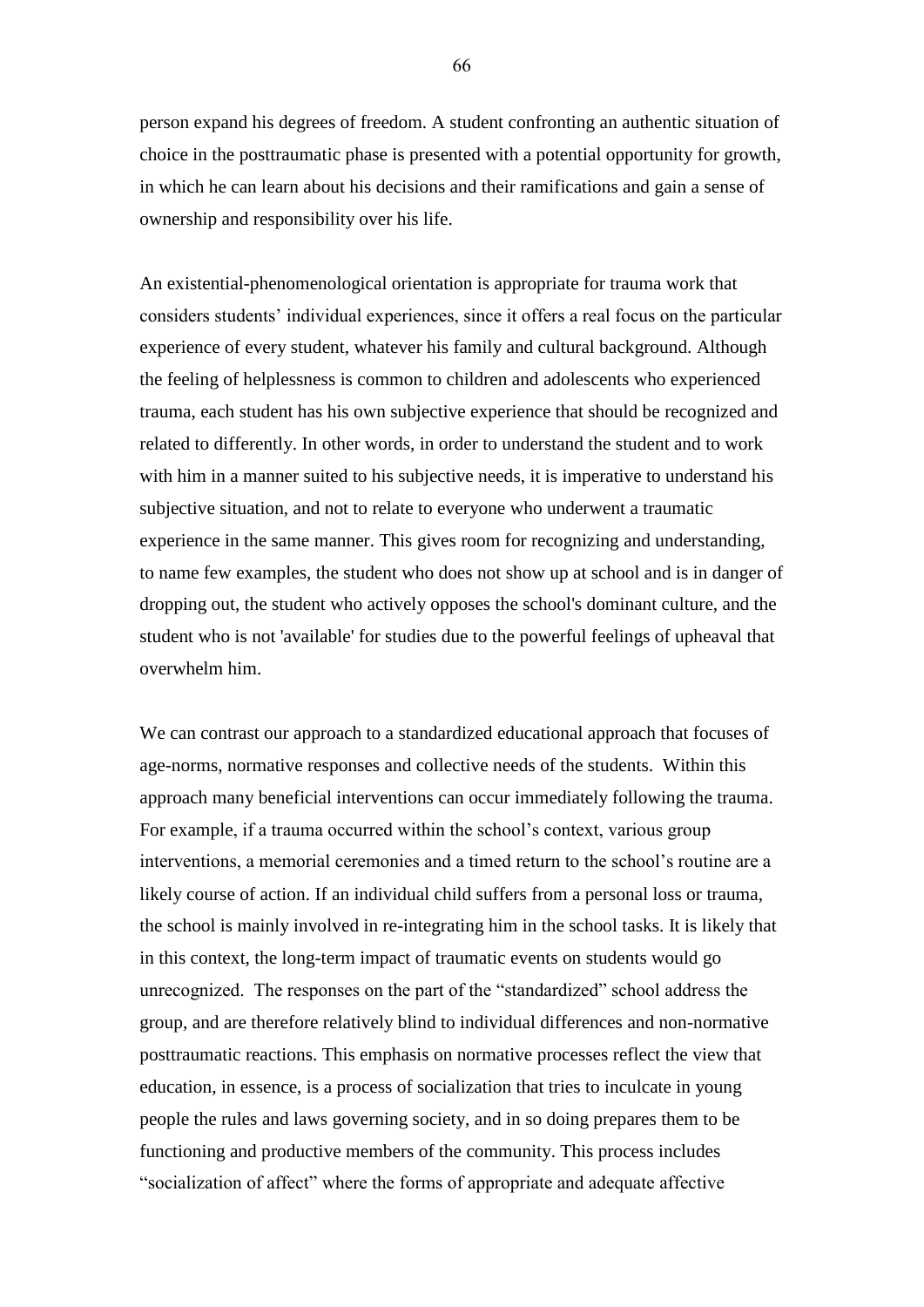expressions are also mediated by the education system. The psychosocial educational approach, in contrast, is based on a phenomenological, subjective understanding, according to which in education there is no uniform truth; rather, there is a place for varying viewpoints and the individual subjective experience needs to be appreciated. In our view, when the subjective needs of the student at risk are not addressed, then there is a grave risk of escalation in subjective distress and symptoms.

### **B: Humanistic Psychology**

In the 1960s, humanistic psychology appeared as a third "force" located between psychoanalytic psychology and behaviorism. Humanistic psychology is rooted in existential-phenomenological philosophy, and incorporates four key principles:

- 1. **The person having the experience is at the center,** and therefore, a person must be studied from his actual life circumstances, and not in a contrived laboratory setting. This relates to a basic premise that people are subjects and not objects, and that psychology, as the study of the human species, is a human and not a natural science. In order to understand people, a holistic. People should be viewed and described in terms of personal awareness, including their subjective experience and the way in which they perceive and understand themselves.
- 2. **Human choice, creativity and self-fulfillment are preferred topics for study.** Humanistic psychology claims that it is important to learn from healthy and creative people. Underlying humanistic psychology is the belief that people have an internal drive to progress and develop their potential and seek self-fulfillment. Pathology arises from a disturbance in these natural processes.
- 3. **Emphasis on qualitative research that aims to study subjective meanings and processes.** At a time where quantitative research monopolized psychological research, humanistic psychology stressed the value of searching for methodology that investigates human meaning and experience. It is possible to see the burgeoning of qualitative and quantitative methods aimed at deciphering intra-personal subjective processes, as a response to the humanistic psychology challenge of the early 1960's.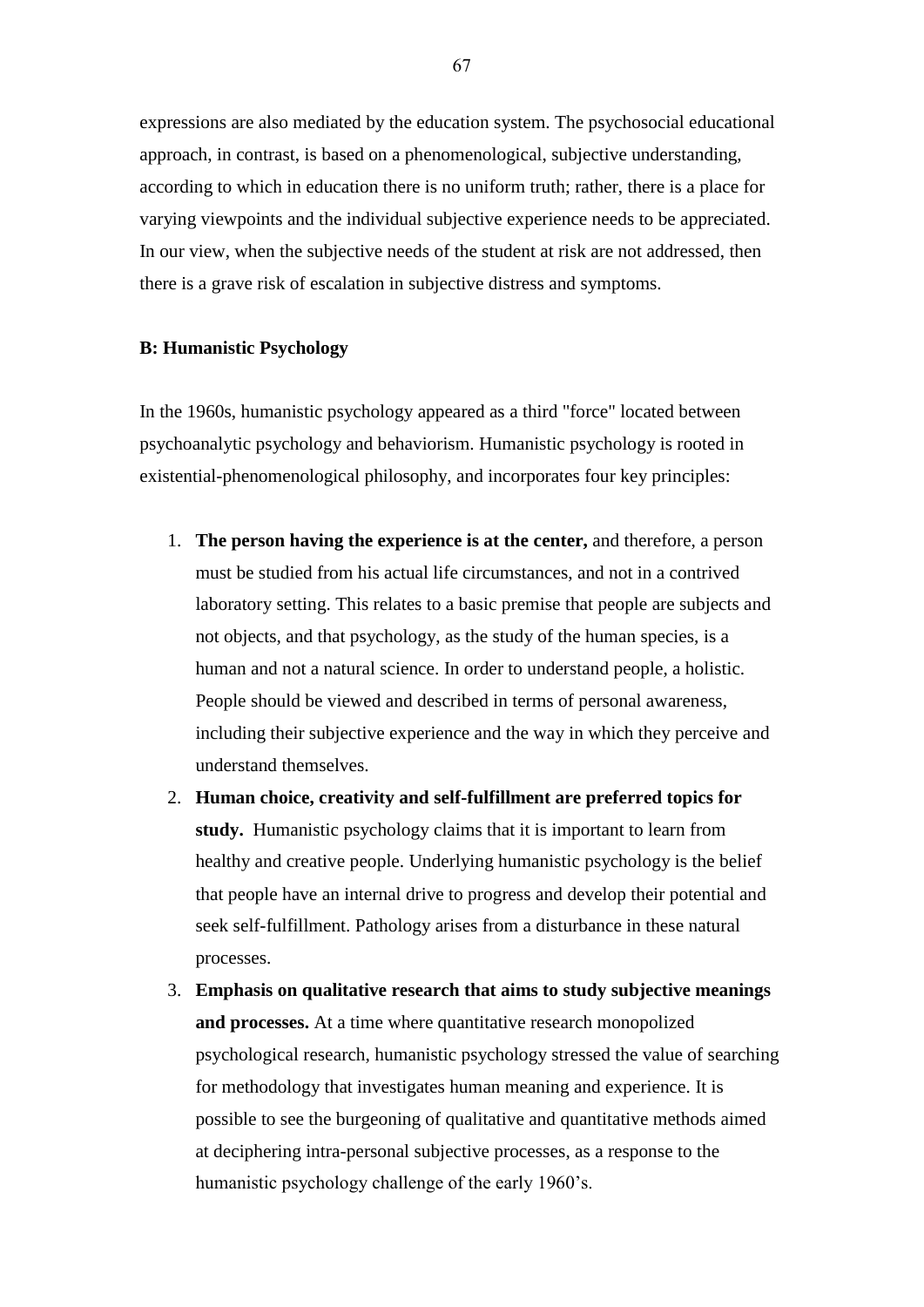**4. Human dignity is a supreme value**. Humanist psychology stresses the uniqueness of the person and his/hers potential for a meaningful existence. It is part of human nature to aspire to meaningful achievements, responsibility, and the opportunity for creative expression.

Karl Rogers is a key figure in the humanistic approach. His theory places people at the center, and emphasizes the concepts of "self-fulfillment" and "self actualization".(Cohen, 1997). This concept implies that there is an internal, innate, perhaps even biological force, propelling a person to develop his abilities and talents to their fullest expression. The main motivation of the individual is to learn and grow. Growth occurs when the individual confronts problems, struggles with them, and through these challenges develops new facets of his skills, abilities, and viewpoints on his life.

Rogers's underlying assumption is that people have a resilient inner force that helps them overcome adversity. Such resilience is most likely to develop with the help of others- self-actualization, although it is a natural process, requires the nurturing of a parent or caregiver. Central to his approach is the viewpoint that every individual possesses internal resources that enable him to achieve selfunderstanding, to formulate a coherent self and adopt concomitant behaviors, and that these sources can be cultivated with the help of an enabling educationaltherapeutic climate.

### **B: Psychoanalytic Conception of Growth-promoting Relationships**

From its early years, psychoanalysis was concerned with the facilitating environment and its impact on the person and on the therapeutic process. Development occurs in context. Psychoanalysis studies in depth the complex and highly personal ways in which the subjective experience and one's personal attitude towards the surrounding environment are formed. The interaction between intra-subjective processes and the surrounding context were already highlighted in Freud's early writing (Freud & Breuer, 1897). Focusing on unconscious processes, he noted in detail how early experiences propel later fantasies and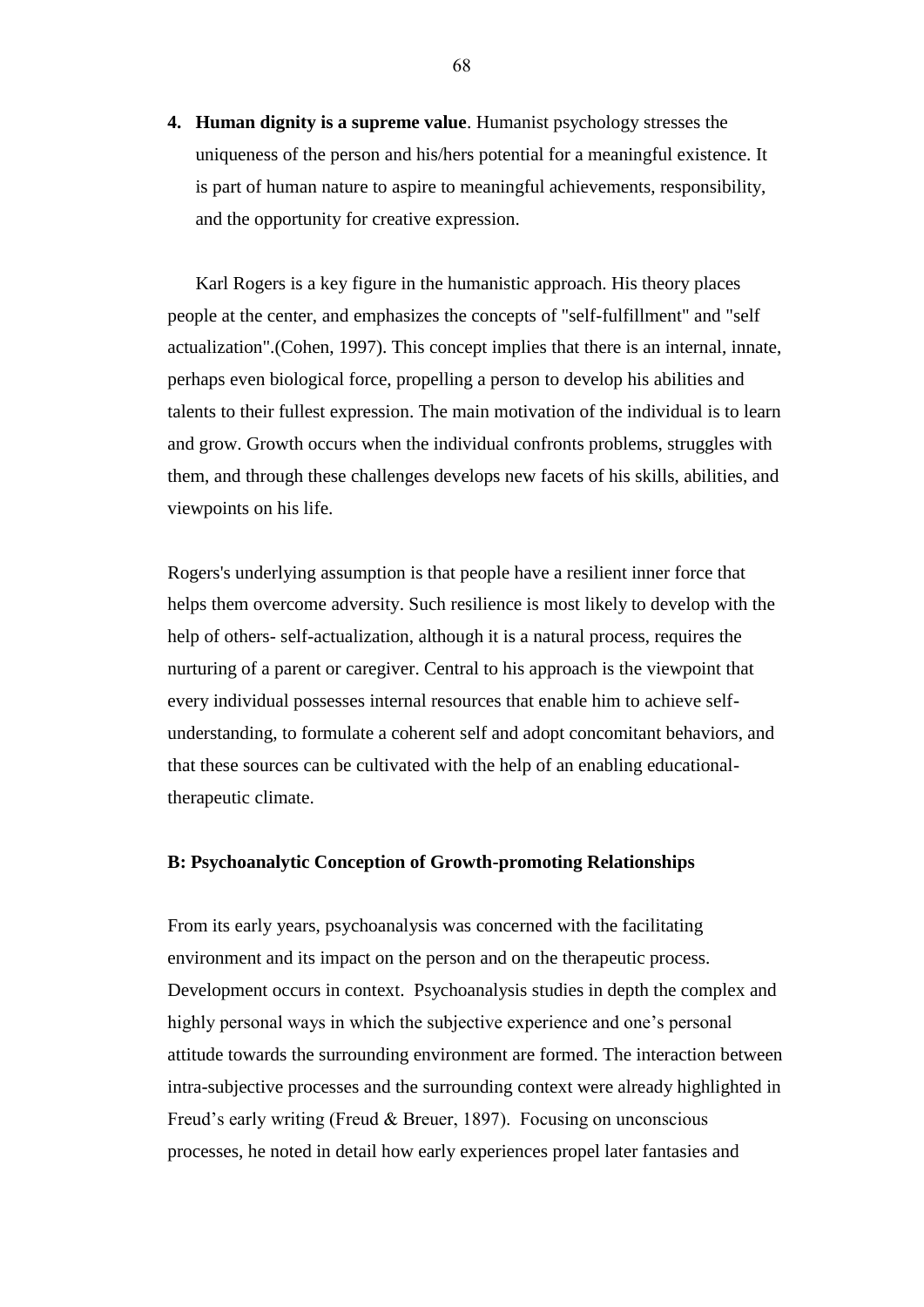emotional reactions, and how later trauma becomes entangled with earlier traumatic experiences and internal conflicts (Freud, 1905, 1918).

The movement of Object-Relations in psychoanalysis serves as a turning point for us, in examining growth as occurring within relationship. Using Freud's writing as their point of departure, Object Relations theorists foregrounded the question of psychological growth within the parent-child relationship (Greenberg & Mitchell, 1983). This transition can be viewed as a move from a "one person" approach centering on the subject as the focus of classical psychoanalytic study, to a "twoperson" post-classical approach that studies the subject's development in an interactive context.

Contemporary psychoanalysis incorporates a wide variety of theories that examine the development of the individual in the context of significant relationships. These theories include Kohut's self-psychology, and inter-subjective and the relational approaches. They investigate how inner structures, moral behavior, capacity for intimacy, sense of trust, ability to modulate affects and desires, to name few examples, develop in the context of relationships with significant nurturing figures.

Heinz Kohut (1971, 1977, and 1984) studied the development of the self. He examined the subjective experience of his patients, and developed a new language that helped define conscious and unconscious needs. The appearance of these needs is often directed towards the figure of the therapist or other significant figures. He redefined the use of the term "transference" to include unconscious yearnings. These yearnings or transferences do not necessarily represent a reappearance of earlier childhood experiences. Rather, they reflect present opportunity for self-development that requires the empathic participation in the therapeutic situation of the therapist. The opportunities for self-development are ever-present. Corrective emotional experiences allow for re-working of pained, traumatized, or avoided internal areas, and allow new developments in the context of a finely tuned facilitating relationship that is responsive to the person"s inner needs.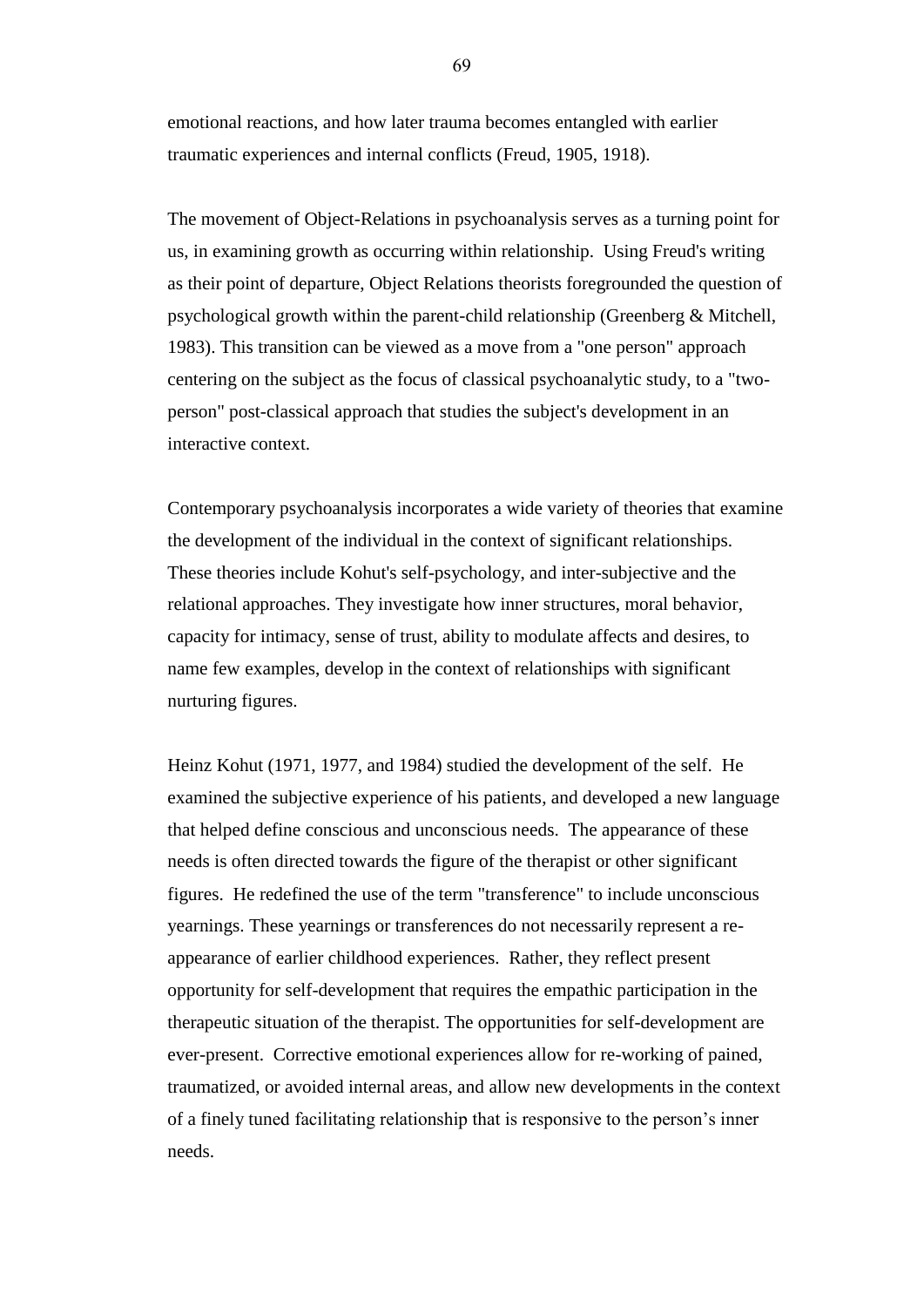Kohut stressed the role of empathy in interactions and in development. Being empathic means to allow oneself to feel the hidden needs and subjective experience of another person. Empathy entails a willingness to internally reverberate the experience of another person by envisioning another's experience. An empathic response is attuned to the inner needs of the other person, and implicitly addresses the other person"s subjective experience and yearnings. The template of empathic response is, under normal circumstances, set in early development with the mother's ability to recognize her infant's needs, many of which cannot be communicated verbally. The empathic parent does not give the child what he or she wants, but rather what the child needs. The child may want to have dinner on the floor where he plays. And the parent may experience, through her empathic response, that the child needs the parent to assert the house rules and parental authority. This empathic response, is a product of the mother imagining the child's inner needs, her attunement to her own responses, and her ability to discern the appropriate mode of intervention.

Often, children who have experienced a traumatic event feel that the response of the environment is not empathic in the sense that it is not responsive to their needs. The needs that are not met seek respite and attention through other means. There are many ways in which these needs are expressed including withdrawal and acting out. Kohut"s perspective is to view acting out as a testimony to environmental failure to attend to needs, or in his terms, reflecting "empathic failure". Those children who withdraw passively have given up on their ability to actively elicit assistance from their environment, sensing futility and hopelessness. Other children have enough internal strength and can lash out in order to elicit a fitting response from their environment in order to meet their needs. Accordingly, we see trauma victims who display violent, rebellious and destructive behavior as unconsciously turning to their environment for empathic assistance. That is, when the environment of the child in distress in the wake of traumatic experiences does not accommodate his or her special needs, a plea in the form of anti-social or antiinstitutional behavior often takes place. These behaviors usually assume two common forms: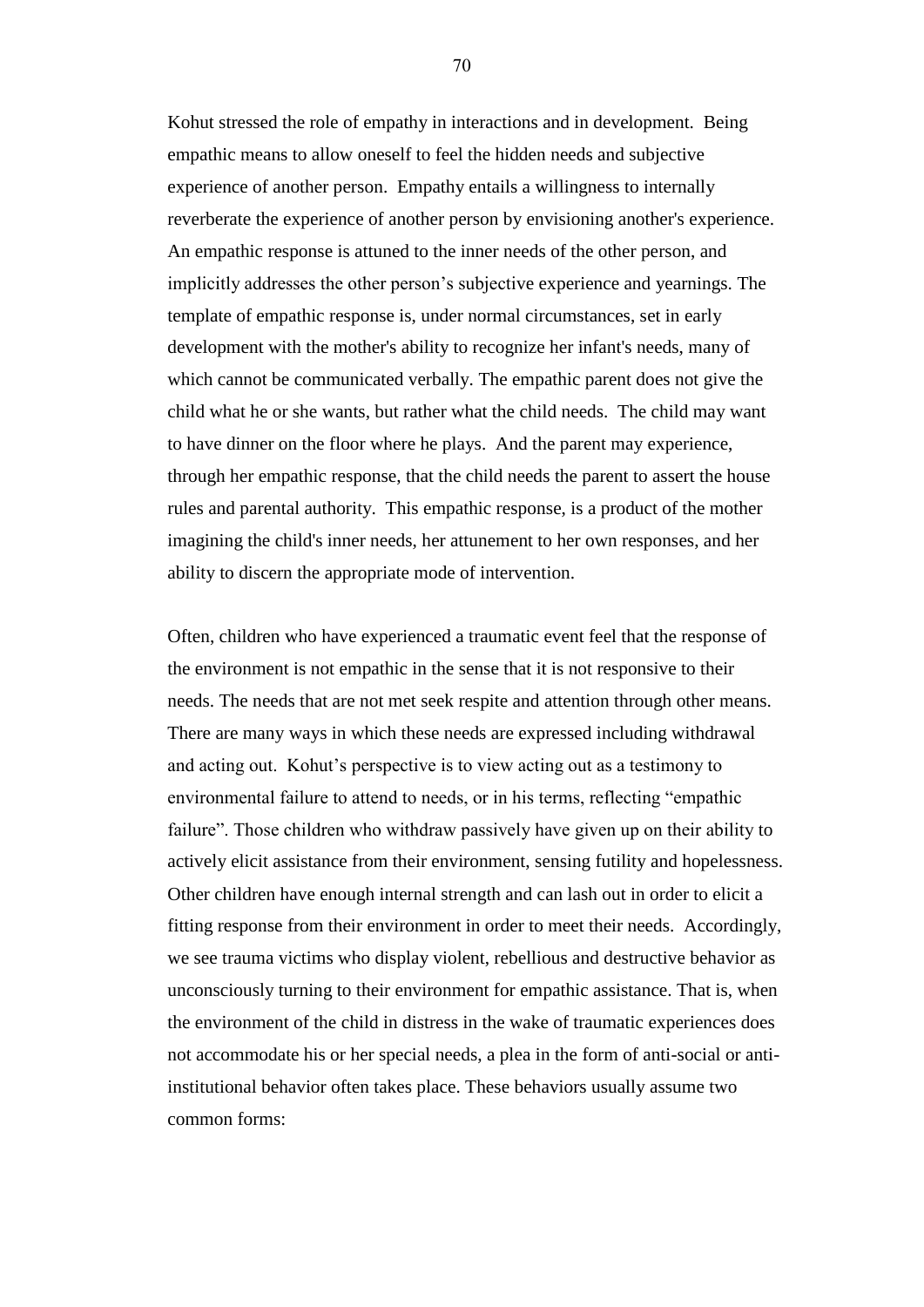- 1. Manifesting emotional needs by articulating distress through words, behavior, lower performance, expressive clothing, etc.
- 2. Disturbing behaviors that tests boundaries (e.g. truancy and theft): the child attacks the environment seeking unconsciously an adult figure that will enter his intensive angry and pained subjective world. In his actions, the unconscious hope is that the adult will see beyond the disciplinarian responses to the provocations.

Donald W. Winnicott is another central figure in psychoanalysis who discussed the development of the self in the context of parental figures. The title of one of his books reflects his perspective- Maturational Processes and the Facilitating Environment (1965). Winnicott thought that there is much to learn from the mother's spontaneous and natural rearing approaches to her children. One of the key quality that the "good enough mother" has is an inner space to consider the child"s needs and wishes. He labeled this inner space as "maternal preoccupation". The maternal preoccupation is part of the background of safety that the mother provides for her child. The mother cares for her child both through handling and holding: the former with concrete needs, and the latter involves emotional and affective support.

Winnicott's (1986) examined cases of children who were involved in theft or other forms of delinquency. He noted that the child appeals unconsciously for help from the environment. By his acting out, the child expresses hope and manifests that he has not yet despaired of the objects (i.e. significant people) entirely. Many symptoms, including those with anti-social characteristics, attempt to send a disguised message to the environment: 'respond to me and fulfill my needs.' In terms of the child, who is in a state of distress, violent or overtly dysfunctional behaviors are sometimes the only avenues that the child can muster for eliciting a response from the environment for his needs. One of Winnicott's well known articles captures this concept in its title "Delinquency as a Sign of Hope" (1986). When the gaps and deficits are greater, the post-traumatic child is liable to relinquish the hope that adults in the environment will respond and provide for his needs; in such a case, s/he will not demonstrate anti-social behavior. Rather, s/he will withdraw inwardly, resulting in responses of depression, withdrawal and isolation.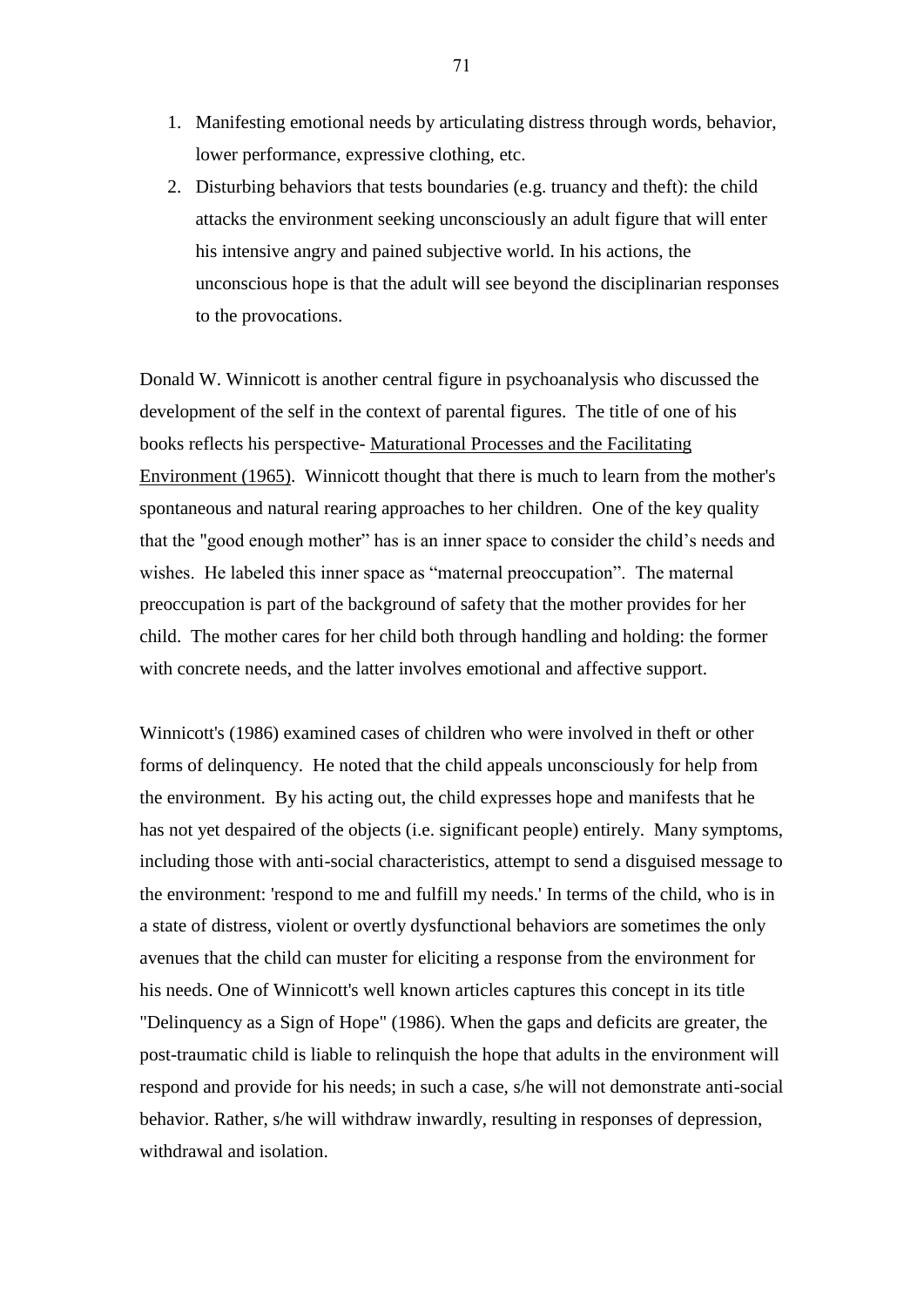In our interventions, we are greatly influence by the Inter-subjective and Relational schools in psychoanalysis. They demonstrated the interplay between the subjective processes of patient-therapist within the therapeutic dyad. This interplay is present in the parent-child dyad within which development occurs. The child"s inner states are greatly influenced by the parent"s inner states. We see similarly examine the intricate interplay between the pupil and the educator both in instances that promote growth and in instances that were unproductive. In regard to working with traumatized children, it is important to highlight the following points:

- 1. Change and recovery occur in a relational matrix. Forming a significant relationship with a traumatized child is essential for the recovery process. Due to the interplay of subjective processes, there is a great importance to the inner processes of the adult in the inner world of the child. Gerson (2004) referred to the layers of shared experience as creating also "a relational unconscious". He describes clinical cases in which the mutual unconscious processes, strengths and fears, influenced and potentially aided the therapeutic process. The susceptibility of the patient to the inner process of the therapist calls for great attention to the inner processes of the therapist in the clinical setting, and of the inner processes of the educator, in the school setting.
- 2. The impact of trauma negatively affects the sense of hope. The recovery process involves a restoration of hope. This process in therapy and in other contexts occurs in an interpersonal context. Mitchell (1993) demonstrates how the gradual regeneration of a sense of hope is depended on the sustained presence of a significant other who is able to maintain a hopeful perception of the person, participate in the efforts for meaning-making and recognize the depth of the emotional processes involved (Mitchell,1993).
- 3. The helper of the traumatized child cannot avoid having strong personal reactions to the child and the material that is being presented. These reactions are part of the intervention process, and may contribute or impede the therapeutic process. Avoidance and withdrawal are common reactions of therapists who intervene with trauma victims. Trauma evokes in the helpers, their own past trauma, and challenge with the difficult experiences of helplessness, distress, and dissociation. Davis and Frawley (1994) describe in detail the difficult counter-transferencial reactions that beleaguer therapists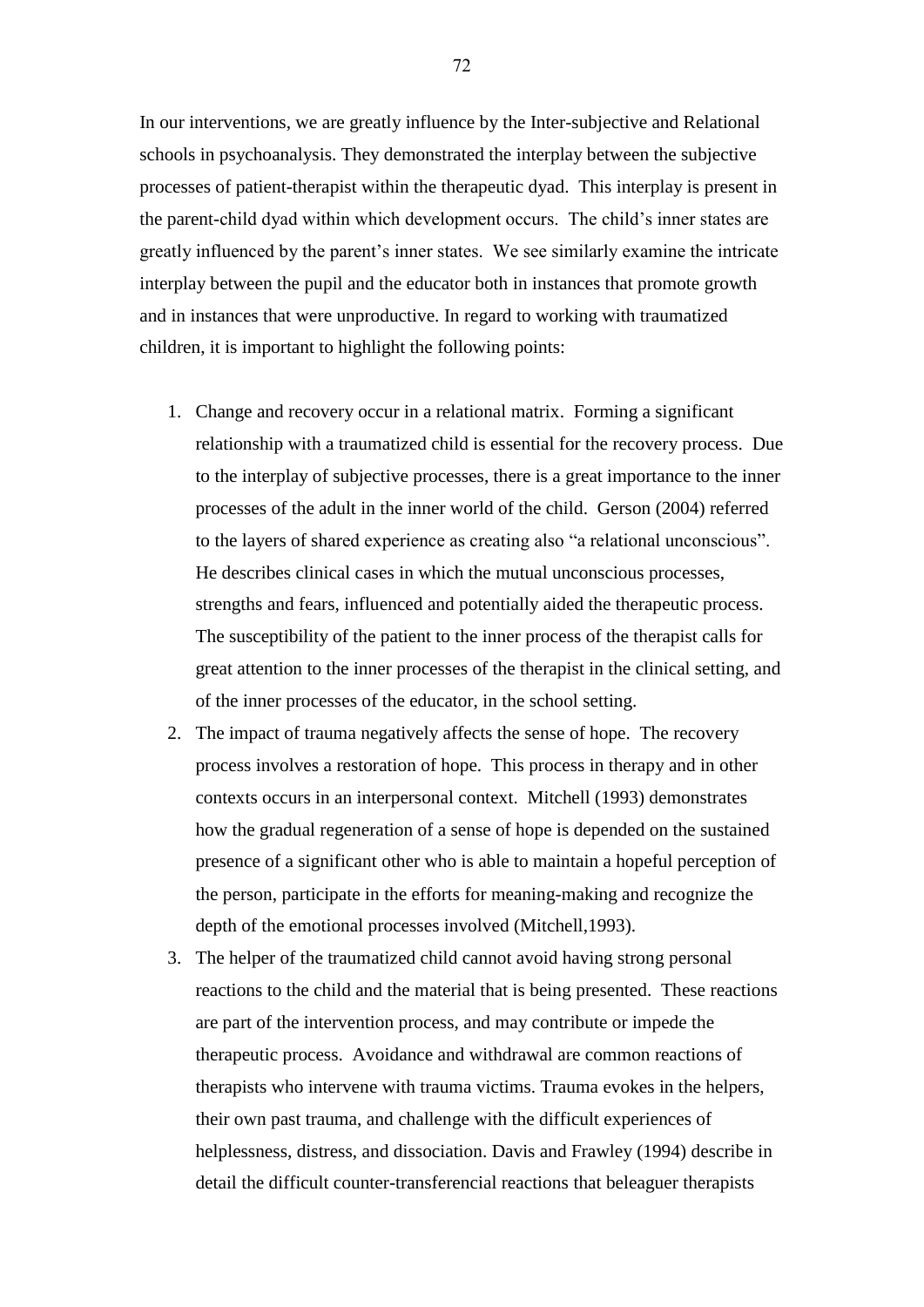who treat survivors of childhood sexual abuse. These reactions enact aspects of the traumatic events and bring forth critical therapeutic material. At the same time unless identified and processed, they can be detrimental to the treatment process. These counter-transference enactments include the therapist becoming in the interaction: the unseeing and uninvolved parent, the sadistic abuser, the idealized omnipotent rescuer, or the seducer (Ibid, p. 167- 185). In the educational context, teachers or counselors need the appropriate support and guidance in order to deal with the strong evocative processes that are generated by the interactions with traumatized children.

Psychoanalytic theories are invaluable to the understanding of educational settings. In the educational context, the teacher-pupil relationship bears resemblance to the parent-child relationship. The question of growth and development is also central in this connection all the more so when dealing with traumatized children. For some students, the relationship with the educator supplies an opportunity to rely, identify and connect with a significant figure outside the family. There are also children who need educators to fill, to a degree, an absent parental function. This parental function has many possible aspects, such as, aiding the child in defining his or her experiences, and providing a caring and trusting eye that supports and follows the child's recovery process. Traumatic situations generate distrust in parental figures that proved "unable" to protect the child. The challenge of the teacher or counselor is to regain the child's trust, bearing in mind that now the need for adult support is all the more urgent. The role of the adults in the school is to provide a containing environment that is stable and trust-worthy in order to enable growth. In other words, en route to independent and healthy functioning, a child can benefit from regained sense that he can rely and depend on adult figures. When the homeroom teacher or counselor takes it upon himself to be such a significant figure, the child in distress can benefit from a significant contribution to his development. Members of the school educational staff can serve as the 'significant other' for at-risk teens and in so doing, assist them in their developmental process. When the educator is able to have the inner space to consider the traumatized child inner experience, and is geared to insist on the child's needs during the recovery process, s/he is providing an essential psychological assistance. For the traumatized child, the holding function of the adult, the empathic responses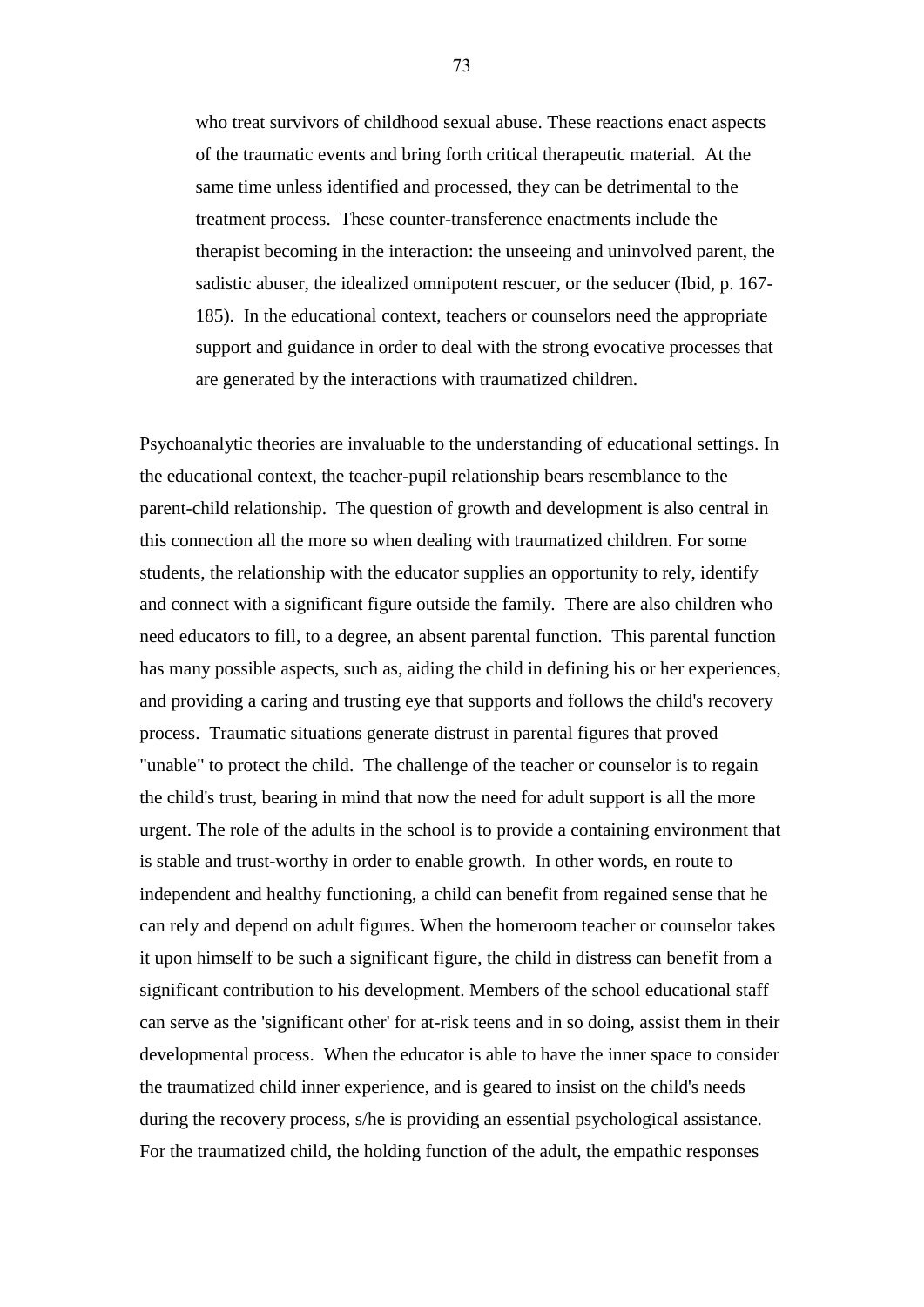and the inter-subjective engagement join together to provide a context that facilitates recuperating.

The very understanding that the obstacle to recovery and self-fulfillment among atrisk children is related to their relationships with adults and peers generates new options for educators in their desire to change the situation of students in distress. Accordingly, educators can hone on the task of creating student-teacher relationship that extends beyond the relationship with the parents and enables growth. The role of the teacher is much broader than that of a cultural agent who imparts knowledge or values. In our view, teachers are also responsible for the personal growth and development of their students, and must provide them with the conditions necessary for learning in a way that touches the entirety of their person. The teacher has many hours of direct contact with students and is therefore a central figure in their lives. The teacher's behavioral patterns have a great influence on students. Teachers are faced with the challenge to cultivate a supportive and attuned relationship with their students with the purpose of creating for them experiences that encourage and cultivate their personal development.

Some teachers and educators do not avail themselves to the task of being personally committed to their students' personal well being. We believe that with appropriate training and supervision they can be helped in viewing the child's need and intervening in suitable ways. Such training should also be attuned to the teachers' particular needs and difficulties in approaching distressed and traumatized children. This is of special importance when the teachers themselves are part of the traumatized community. Much as inter-subjective psychoanalytic theory emphasizes the importance of the therapist's own internal processes, so too within the educational setting one should strive for the reciprocal growth of the teacher and student. The first object of change and growth in the school is the staff and administration. Increasing staff members' awareness of their own feelings, their personal biases and avoidant patterns, and their past experiences in overcoming distress allows the staff to be more engaged in the recovery process of their students who were, or are, exposed to ongoing situations of risk and trauma.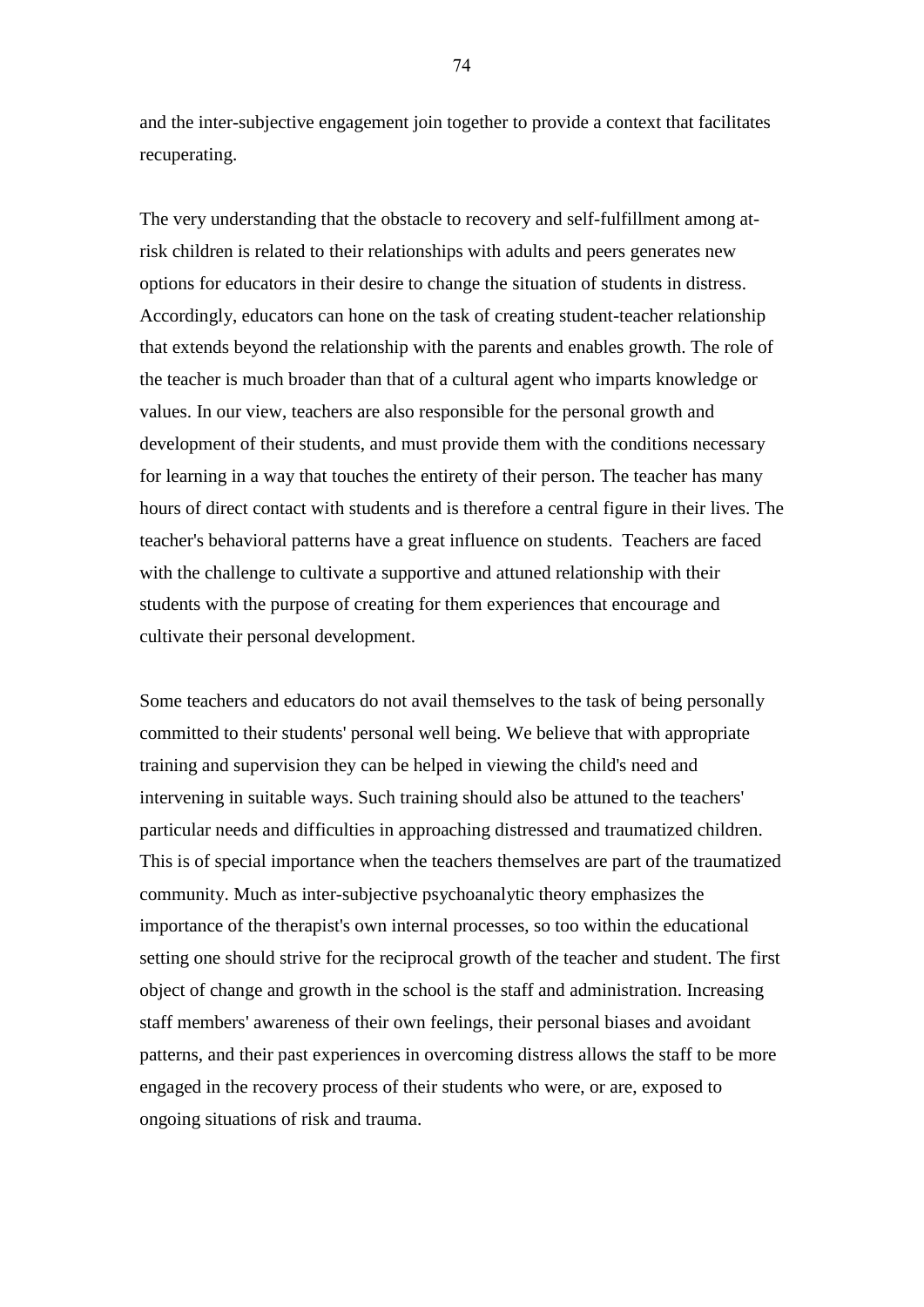# **Educational Systems that Cultivate Attuned Growth-Promoting Relations, and Social Critical Theory**

Social Critical theory claims that schools fail to give students a real opportunity for social and personal empowerment. Standard curriculum is based on a particular selective process that imparts to students knowledge that serves the interest of the hegemonic culture. Education is not free of the social, economic and institutional culture, and schools therefore replicate the discourse and values of the dominant group and perpetuate its ability to maintain power and exert its one-sided influence on the entire population (Giroux & McLaren, 1987).

Cultural Reproduction Theory (Bourdie & Passeron, 1977), which constitutes part of Social Critical Theory, speaks of the way in which individual experience affects the ideological structure through which interactions are created in the educational establishment. According to this theory, the dominant voices are faced with voices of opposition that at times are silent and at times expressed openly. The "Other's" perspective is often threatening to the dominant culture. This is particularly true about counter-voices of social minorities, of the underclass, and under-privileged. We have found that at risk students and post-traumatic students are somehow threatening to the school's dominant culture. For example, a child who is distressed after the loss of his brother is threatening the school by his depression. The school rallied to his side after the tragedy seeing this as an act that is patriotic and empathic. Yet the depression exposes that the war losses have a long-lasting impact and are irreversible, a fact that is threatening for the soon-to-be-soldiers Israeli high school students.

Paolo Freire, a Brazilian theorist who dealt with educational practice, coined the concept of 'a pedagogy for liberation' (Shor & Freire, 1986) defined as a pedagogy that aspires to create change. Freire claimed that education is only genuine when it has a social goal that can be achieved through dialogue between children and teachers, and through which the teacher develops the students' capacity for independent critical thinking.

The 'pedagogy of liberation' and cultivation of personally attuned growth promoting relations are meant to transform the student from an object into a subject. The teacher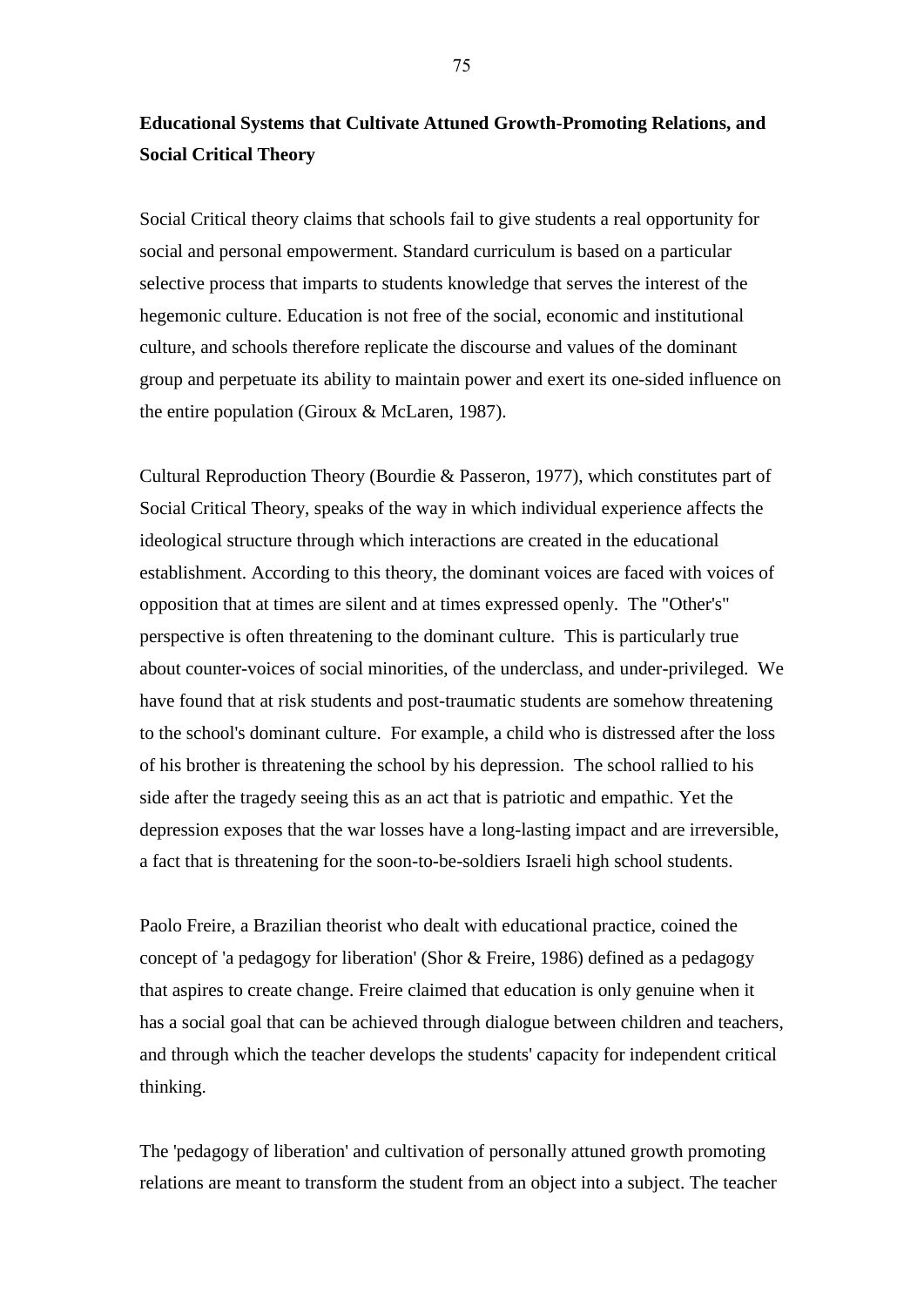who is focused on his students' needs takes responsibility for processes through which the students are transformed from passive objects into critical and active subjects, from objects of whom standard, age-based tasks are demanded, into subjects who need responses specially tailored to their needs. The humanization of reality begins with the humanization of students. To achieve this, the teachers themselves must undergo a process of becoming subjects before taking responsibility for the students.

Mor (2003) found three characteristics of school systems that cultivate resilience among children at-risk children. These characteristics are also relevant to trauma work in the school setting.

- 1. Teachers' self-understanding and personal readiness to meet distress: Effective school coping with students affected by trauma requires teachers prepared to learn through themselves and their personal experiences how to support students with the appropriate sensitivity.
- 2. Teachers' recognition of students' experience and needs: Effective school intervention with students affected by trauma requires the willingness of teachers and other adults at the school to be present and to support the experience of their students as significant and stable figures.
- 3. Teacher-student interventions that differentially are attuned to the student's needs: Effective school coping with students affected by trauma requires a willingness to invest in educational acts best suited to the student specific needs. These acts must take into account the student's unique life circumstances in order to facilitate his development and his personal fulfillment.

#### **The School as a Protective Agent for Trauma-Affected Students**

In Israel, schools respond immediately and intensely following traumatic events that affect their students. During the acute phase, the school-staff with additional mental health professionals are involved in various intervention settings. Students – in most cases – receive intensive support and treatment in individual and group settings. The staff typically reconvenes, if possible before meeting the students, to discuss the situation and work together to meet the immediate distress and create a safe and stable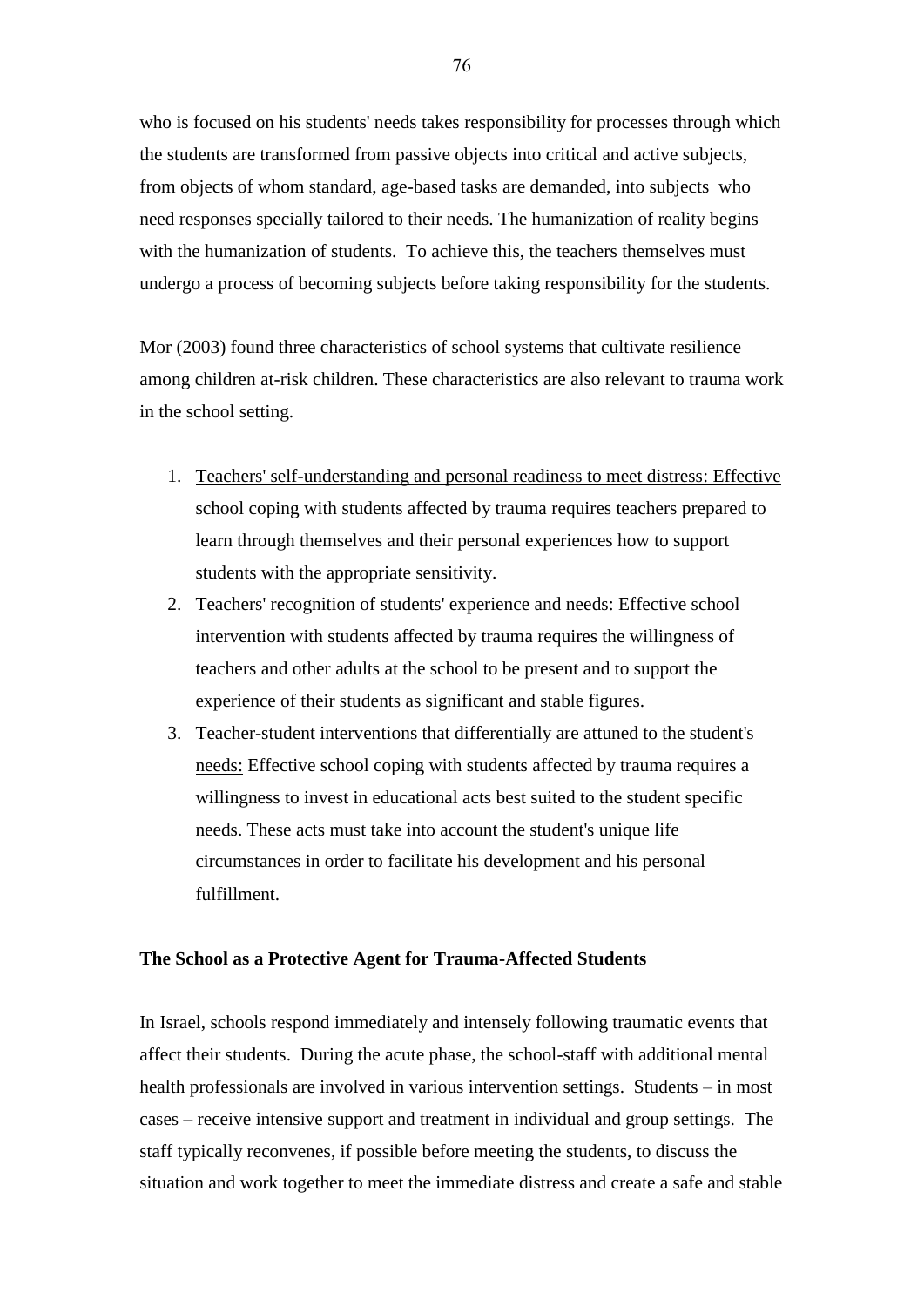environment for the students. Assistance is provided based on an order of priorities determined by, "concentric circles of the traumatic effect". This concept serves as an initial guideline in prioritizing interventions. Those at the epi-center of the traumatic event are casualties of the traumatic event, who were affected physically or emotionally by the event. All those who witness the event are in the next circle. Members of families and close friends of victims of the trauma are the next circle. The victims' peers and classmates are the next circle. The school staff, the schoolprincipal and the school as a community serve as another circle that needs intervention. The outer circle that needs attention is that of the professionals who intervene with the traumatized population. Members of the educational staff, supported by those at the forefront at the intervention, identify the parties suffering from direct or indirect exposure, speak with them and locate those who need continued treatment. Some are referred for treatment in the greater community, while others are assisted within the school. Our extensive experience indicates that Israeli schools have developed many professional skills in dealing with the acute phase. At the same time, we have found that schools are finding it difficult to deal with the long-term effects of traumatic events.

It is unfortunate that typically the intervention following traumatic events end prematurely once the presence of the acute phase recedes. The main factors that lead to the termination of the intervention are difficulties in meeting the complexity of the impact of the trauma, the wide range of student responses, and the strong desire of all to resume functioning and resume some kind of routine. The student who exhibits extreme post-traumatic responses is more likely to receive appropriate treatment. However, the student who 'signals' his difficulties to everyone is not necessarily the neediest one. Many students do not communicate distress openly to school faculty, and their distress is easily unnoticed. Students who mistrusts adults, tend to conceal their distress prior to, and following the trauma. They give the impression that 'everything is fine,' and ward off adult intervention. In the intervention process with untrusting youth, the adult first needs to work on proving himself useful and trustworthy in order to form a working alliance with the student.

The best pre-condition for appropriate interventions following the trauma is an indepth familiarity with the student prior to the trauma. This understanding leads to a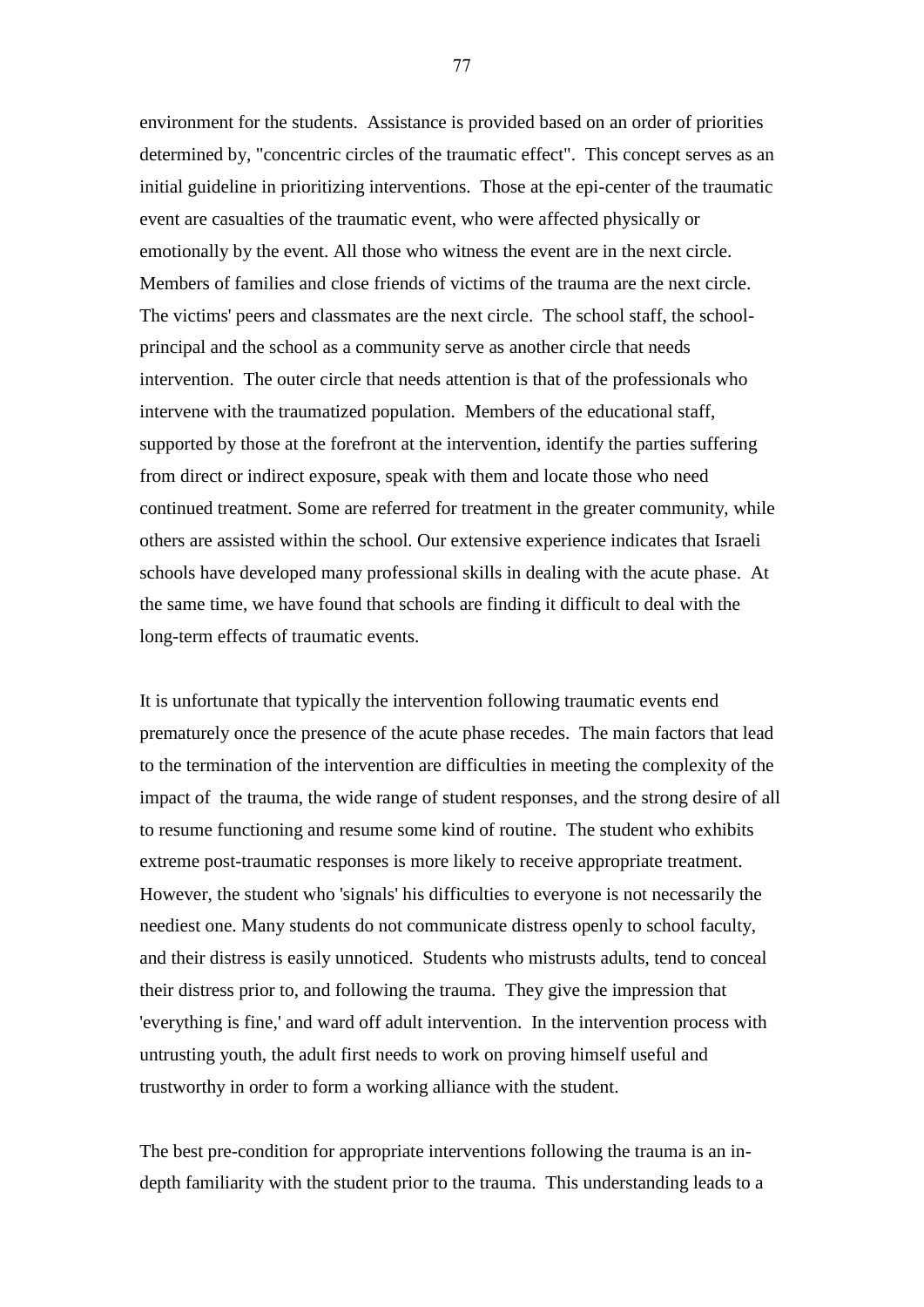number of questions: what is the role of the school in supporting students exposed to ongoing situations of stress and trauma? How can the immediate intervention be focused towards supporting long-term intervention? What intervention is required of teachers and clinicians in the school, and what kind of contact contributes to ongoing coping?

An ongoing relationship with the student prior to the traumatic event yields a clearer view of specific students affected by the trauma. Personal familiarity with the student involves the following questions: What are the life circumstances of the student, what difficulties did he encounter in school, what behavioral patterns characterized him prior to the trauma, and how can his current needs resulting from the traumatic event be understood in relation to his previous needs. **In our experience, the ability to work through the pain, isolation and fears that are elicited by trauma, is greatly aided by keeping in mind the student's full life story.** Traumatic events disrupt a person's life and create a fissure within the person's life history, and within his emotional life. This disruption contributes to the isolation and dissociation of intense overwhelming affects that continue to haunt the person following the event. The integration of the traumatic events in the person's life-story is a key element in the recovery process, which is gradual and greatly assisted by external figures who accompany it. This accompaniment is usually done by significant people in the child's environment and not necessarily by mental health professional. Part of the role of mental health professionals is to assist the significant people in the child's life to attend to this process. The special place of educators in a child's life' make them prime candidates to take this role. The educator's recognition of the child's struggles, wishes, and resilience serve in selecting the kind of care and support the child is given after the trauma. Children who felt misunderstood and had difficulties adjusting to the school, and were not attended to, have greater difficulty after the crisis, and are at greater risk to drop-out or become completely disengagement from the school world.

In our work with educational systems, we have also seen that they rally tremendous resources in the eye of the storm and paradoxically, this effort is often aimed at the school community and misses the particular needs of the students at risk. The scenario often unfolds in the following way: School staff and additional mental health professionals become intensively involved in meeting students in groups, home-room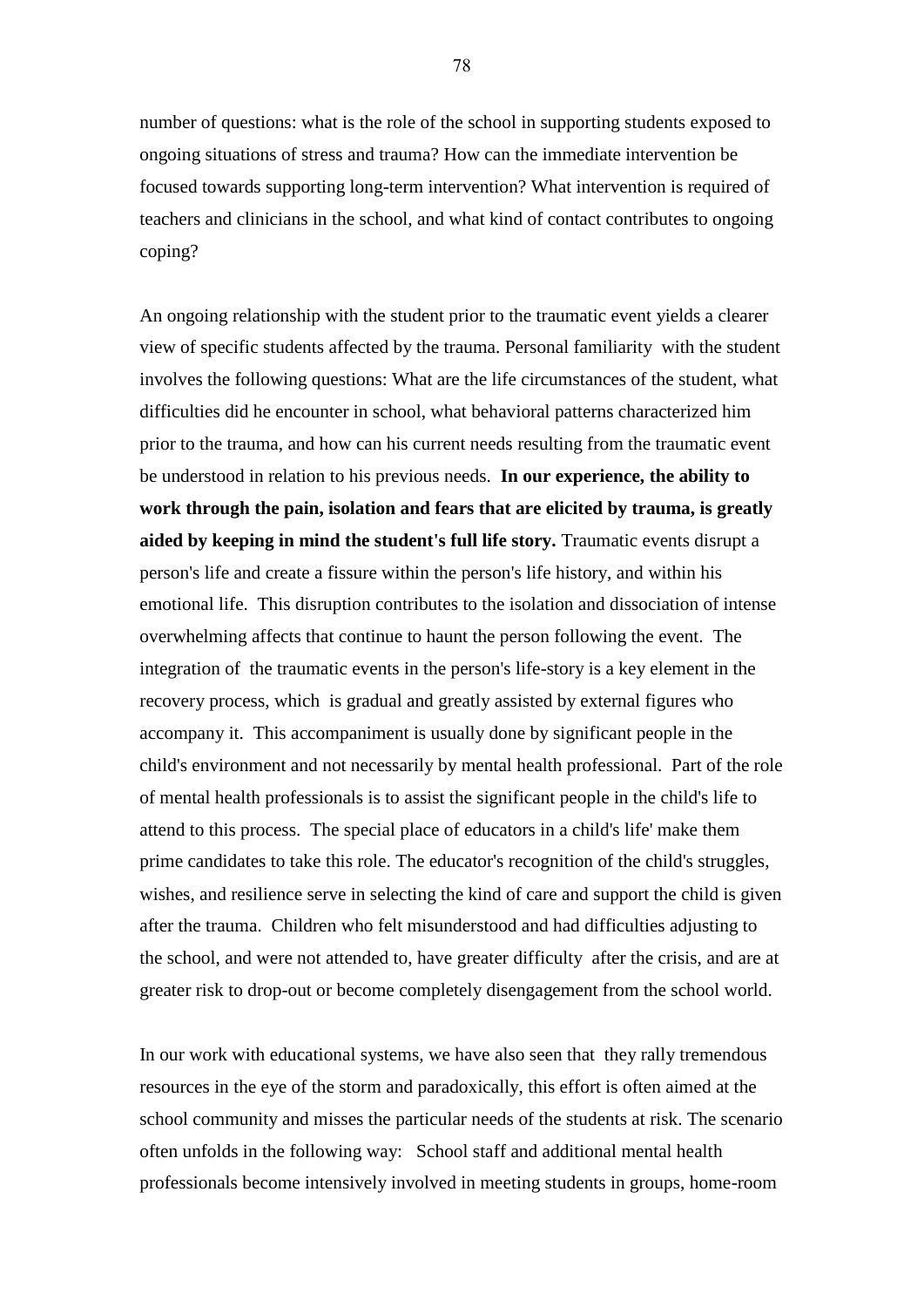classes, individual meetings, staff meetings, meetings with concerned parents, meetings with supervisors from the municipality and education system, and interactions with the representatives of the media. All this occurring during a time of havoc and personal reaction of the staff to the traumatic event and to the casualties. These pressures distract the school-staff from maintaining ongoing relationships with the students through which they can decide on suitable responses to the varying needs. In those schools where the school's mental-health professionals had little ability to be of assistance to the authority figures in the school, the educational staff had a limited ability to intervene with their students both during the acute phase and the long-term phase.

Effective school coping with trauma victims begins with a conscious use of the inner world of the educator-clinician towards coping with traumatic situations. The ability of the school counselor or school psychologist to recruit the school administration and staff to contain the pains of students and parents is tied to his ability to see the school as having a responsibility that complements the home environment. This educational stance usually permeates the school's routines, and is independent of crisis situations. In this spirit, it can be said that the quality of the school's pre-crisis ongoing interventions with youth at risk and their parents is what determines the ability of those affected to rely on educational figures in the school following calamity. The more that the school operates as an environment that promotes protective factors and processes during a routine period, the greater the ability of students and parents to lean on school staff, and the greater the ability of staff to identify the way in which traumatic events are effecting the students.

#### **CASE EXAMPLES**

In order to illustrate what has been discussed so far, we present below a number of cases from the educational field. Each of these cases illustrates, in a unique way, the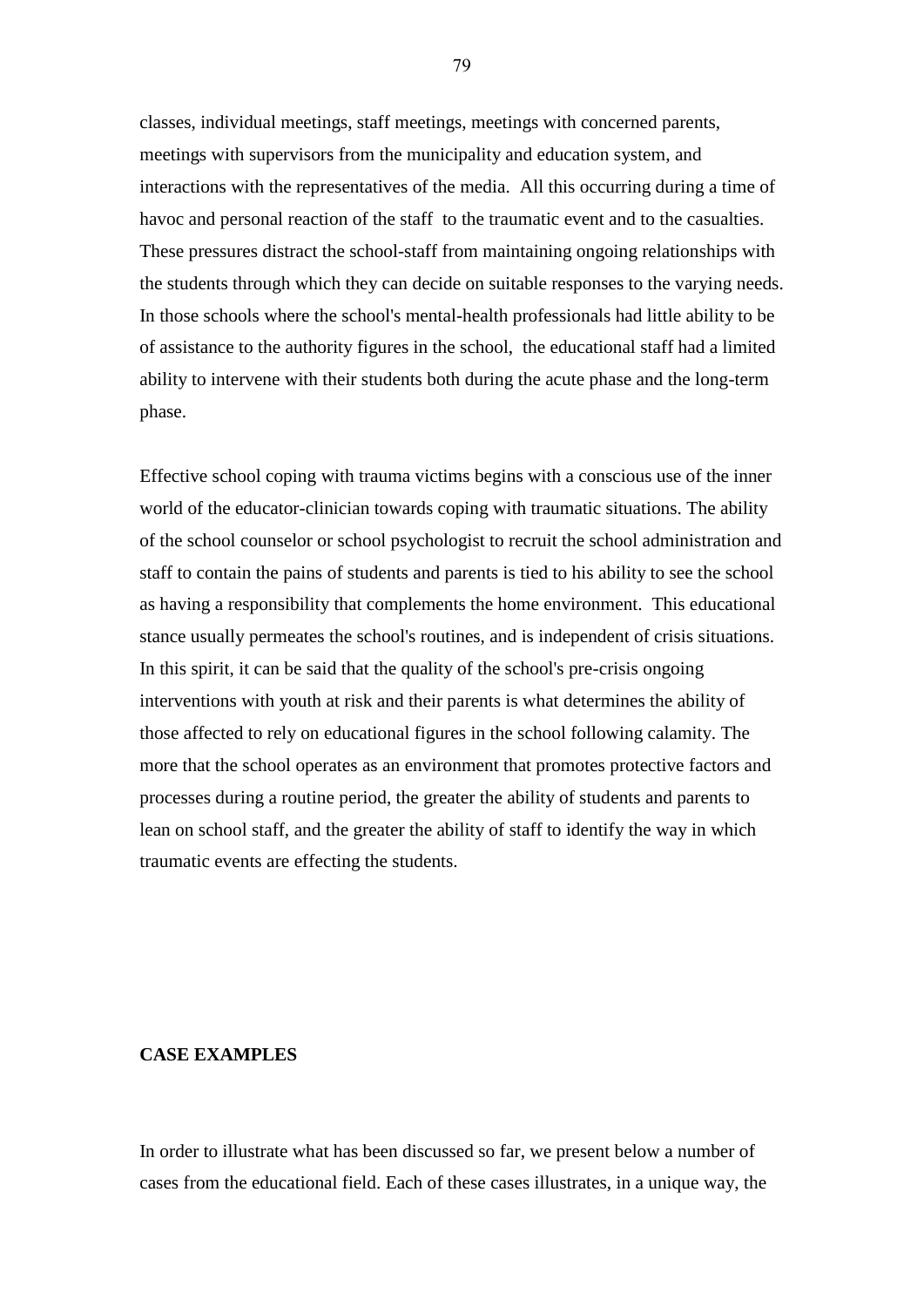importance of school-based interventions with students who went through traumatic experiences. The cases also demonstrate how the typology discussed in Chapter 2 is applied in the service of choosing an intervention focus in the school that best addresses the student"s central needs.

We chose to present the narratives that were presented to us by school counselors more or less in their original form. We added our analyses following each case.

## **A. Case examples of post-traumatic risk in the context of ongoing academic difficulties**

#### **1. "Tanya"**

An attractive  $11<sup>th</sup>$  grade girl of average height, with blond, smooth hair, Tanya immigrated to Israel from the former Soviet Union approximately four years before the attack. She lived with her grandmother, mother and two younger brothers in an apartment in northern Israel. Tanya's parents separated a number of years ago. Her father remained in Russia, and broke off communications with his children after they left to Israel. On the evening of the attack, Tanya went out with her boyfriend and two girlfriends. As they were about to enter a club, a bomb exploded. The boyfriend was killed in the attack, and one of Tanya's girlfriends was seriously injured; Tanya herself was moderately injured. Her picture, being evacuated by a soldier, covered in blood and crying bitterly, was published in all the newspapers.

Tanya's academic performance was poor since her arrival to Israel, and she continued to struggle with the Hebrew language. The overall economic situation of the family was dire: her mother, who worked as an office cleaner, could barely support the grandmother and her three children. Sometimes Tanya did not come to school since she did not have the money for bus fare. In conversations with the school counselor, Tanya said that she was torn between her desire to continue her studies, and the pressure to quit school and start working in order to help her mother.

Over the course of the year, Tanya struggled greatly with her studies. She didn't receive financial or academic help. In retrospect, it is possible that she suffered from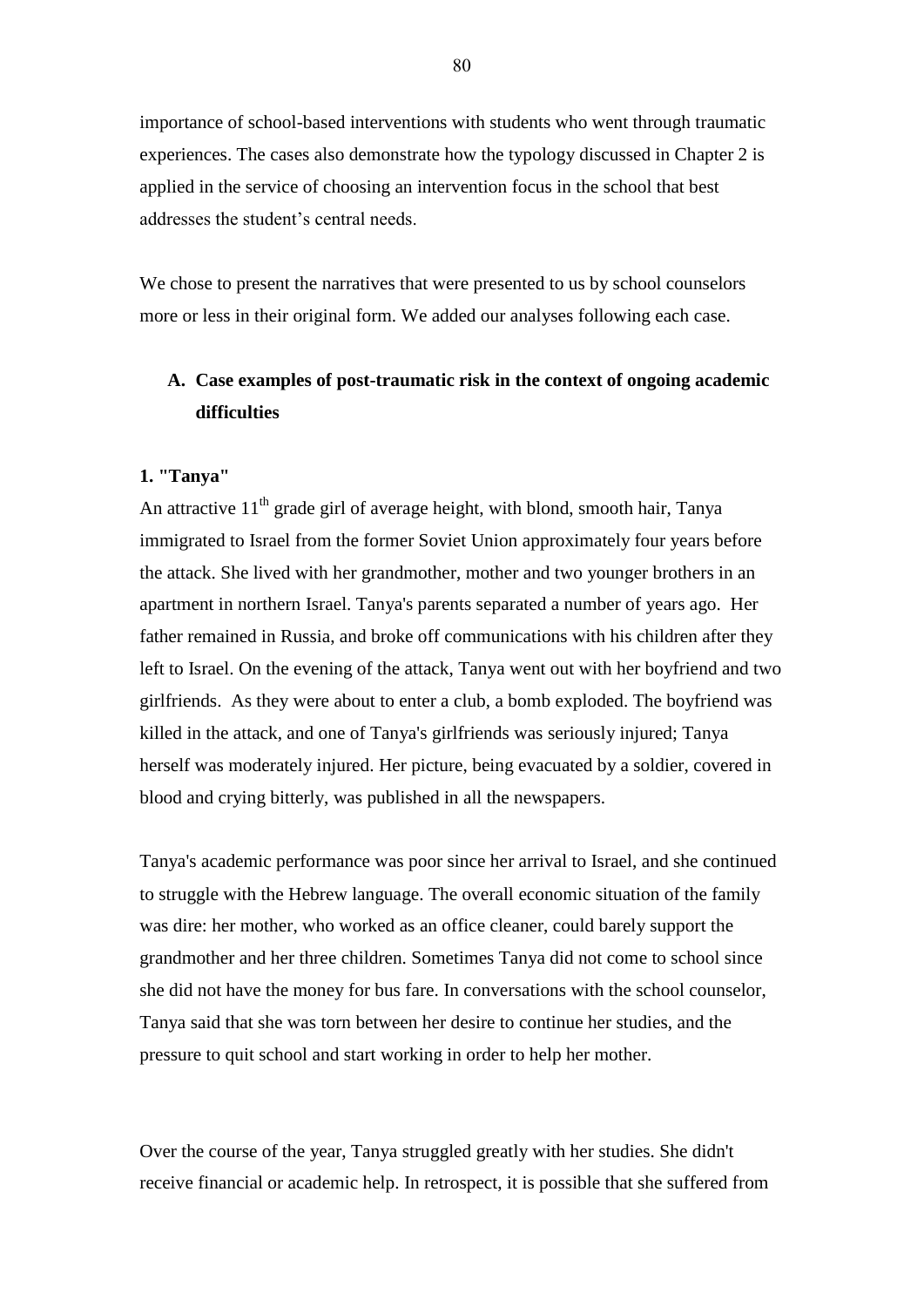an un-diagnosed learning disability. There were known incidents where Tanya consumed alcohol excessively after school hours. Tanya felt like an outsider at school. Although she had friends and said that she wants to study, she repeatedly said to the school counselor that her family's economic situation made it very difficult for her to feel that school is the right place for her, and that she doesn't belong.

A large percentage of the students at Tanya's school were new immigrants. Many of them struggled with economic and personal hardship, and the school counselor had a difficult time devoting individual attention to every student in need. Tanya "slipped through the cracks" and was left unattended. She exhibited no violent or destructive behavior and did not actively draw attention to herself, and therefore did not receive the attention and help that she so needed. The school staff reported that during that year they concentrated in dealing with a number of violent events and drug cases and were unable to deal with students who manifested "mild" problems.

**The attack** – As stated, Tanya's boyfriend and a close girlfriend were killed in the attack. She was also moderately wounded, including shrapnel wounds and cuts in her hand and stomach. She was hospitalized and three days later was sent home. Only after she arrived home was she told that her friends died in the attack. Tanya reacted strongly: she cried for a number of days, did not agree to go to school, did not eat, and was unable to sleep. Two weeks after the event, Tanya resumed her excessive drinking. She returned to school but did not enter the classrooms, went home early, and was disengaged academically and socially.

The school as a whole was traumatized by the event. The students, the staff, and the counselor who coordinated all interventions, were overwhelmed by the losses that the school community suffered. During the first days, the school came together in full force to help Tanya and the rest of the students. School psychologists who work for the municipality"s psychological services were called in to provide support for the students and staff. The staff felt paralyzed by the event to the point that some of the teachers said that they were unable to enter the classrooms and face their students.

Three days after the attack, the school staff convened to evaluate the interventions and to identify current needs. When Tanya"s name was brought up, the supervising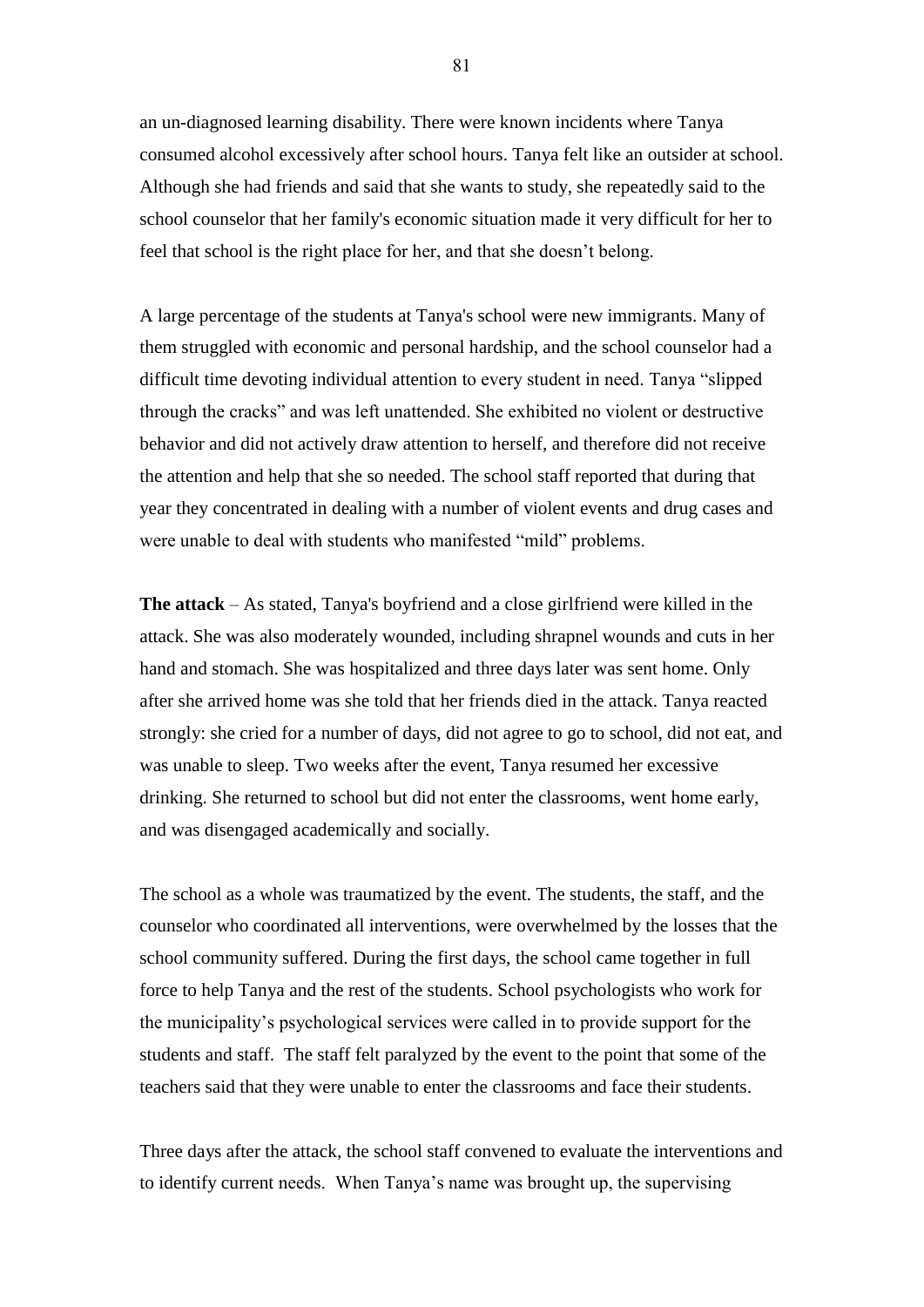psychologist recommended that she receives psychological treatment. The counselor and school principal began to busy themselves with the question of how to make this possible. One of the psychologists who participated in the intervention in the school following the incident, agreed to work with Tanya on a volunteer basis, but Tanya refused. She said that she wasn't interested and wanted to be left alone. Despite the attempts of all involved parties to convince her – the counselor, the principal, the homeroom teacher and the like – Tanya refused to go to therapy.

As time went on, the school resumed its normal functioning. Meanwhile, Tanya seldom arrived at school and when she did, she almost never entered the classroom or tutoring sessions, and did not take the final examinations at the year's end. The staff"s discussions of her situation was summarized in the following way: "Tanya was severely affected by the attack and the death of her friend. Since the attack Tanya has not been functioning. We offered her therapy, to help her function in school, but she refused, apparently due to her fear of being stigmatized as crazy. We tried to convince her and spoke with her mother. The counselor and homeroom teacher tried for months. We tried to convince her of the importance of the therapy, but nothing helped. We can do nothing more for Tanya. It's her decision – all the cards are in her hands, and she's the only one who can help herself." At the end of that year, Tanya decided to drop out of school. At present, she is working as a waitress in a Haifa restaurant.

#### **Case Analysis:**

In Tanya"s story, the interventions did not address her difficulties, and the school staff and mental health professional did not find a way to be relevant to her recovery process.

Ostensibly, this is a clear case of overall deterioration of functioning following a traumatic experience that was not adequately processed. Tanya is injured in the attack and close friends of hers are killed or seriously injured. There is a strong gap between Tanya"s growing distress and her dysfunctional behavior at school, and the school"s return to "its ordinary functioning. This gap became particularly unbearable to her,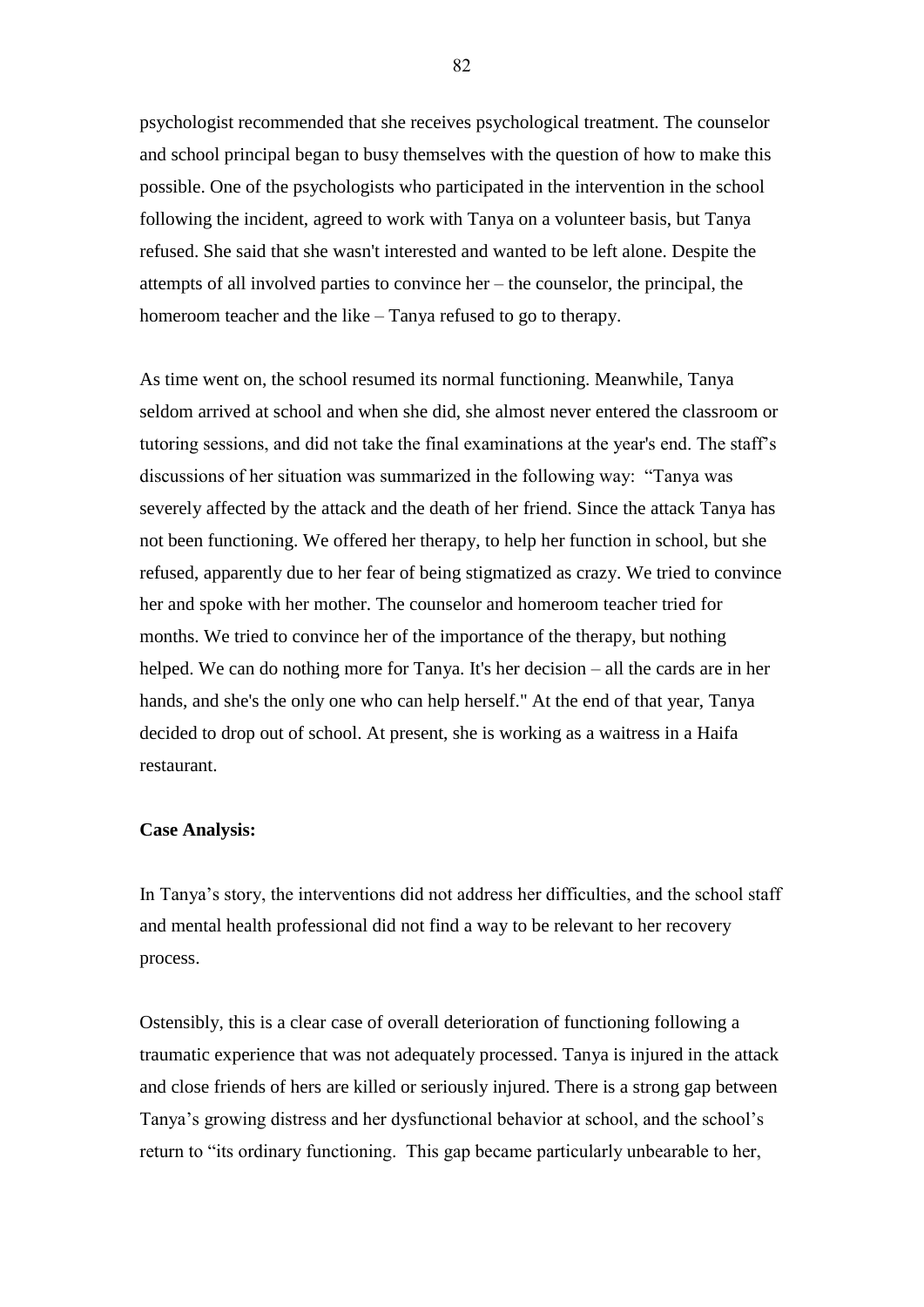according to our view, as the school"s return to its routine life and her anguish was unrecognized and not dealt with.

The offer of psychotherapy was probably well intentioned, but somehow irrelevant for her at the time. Why did Tanya reject the offer for free psychotherapy? We wish to suggest that in order to understand this, we need to look at her life situation in its entirety.

Tanya immigrated to Israel four years before the attack. This led to complete disconnection from her father. Losing her father"s presence was accompanied by a fall in social status and unavailable protective figures. Her mother devoted herself to work long hours, barely managing to support her, her two brothers and her grandfather. Already at this stage, long before the attack, Tanya felt the pressure to step in, and assist her mother. She was torn "between the desire to continue her studies and investing in her future" and the need "to start working so she could help her mother." Her unproductive stay at school could be labeled as a "neurotic compromise" since destructively she fulfilled both wishes, i.e. to go to school and to leave school, and at the same time did not fulfill either the wish to study or to work.

Tanya suffered in two additional areas: she experienced socio-cultural distress and alienation as reflected in her statement that she "felt like a stranger at school", and also struggled immensely with schoolwork, apparently as a result of an unattended learning disability. It is possible to look at her alcohol abuse as a product of the destitute she felt due to her social marginalization and her bleak view of her academic and professional future. Despite the many difficulties she manifested at school, Tanya did not receive help, and she "slipped through the cracks" in the system and "did not receive the attention and help that she so needed."

Even before the traumatic event, Tanya tended to avoid her difficulties. Alcohol served this avoidance. The alcohol consumption that began before the trauma and to which she returned following it served to escape the feelings of helplessness and futility. These feelings also relate to the lack of hope for support from the adults in her environment, when she suffers from the sparseness of her inner resources. Tanya was a teenager trying to function in a foreign country, in a house where the adults were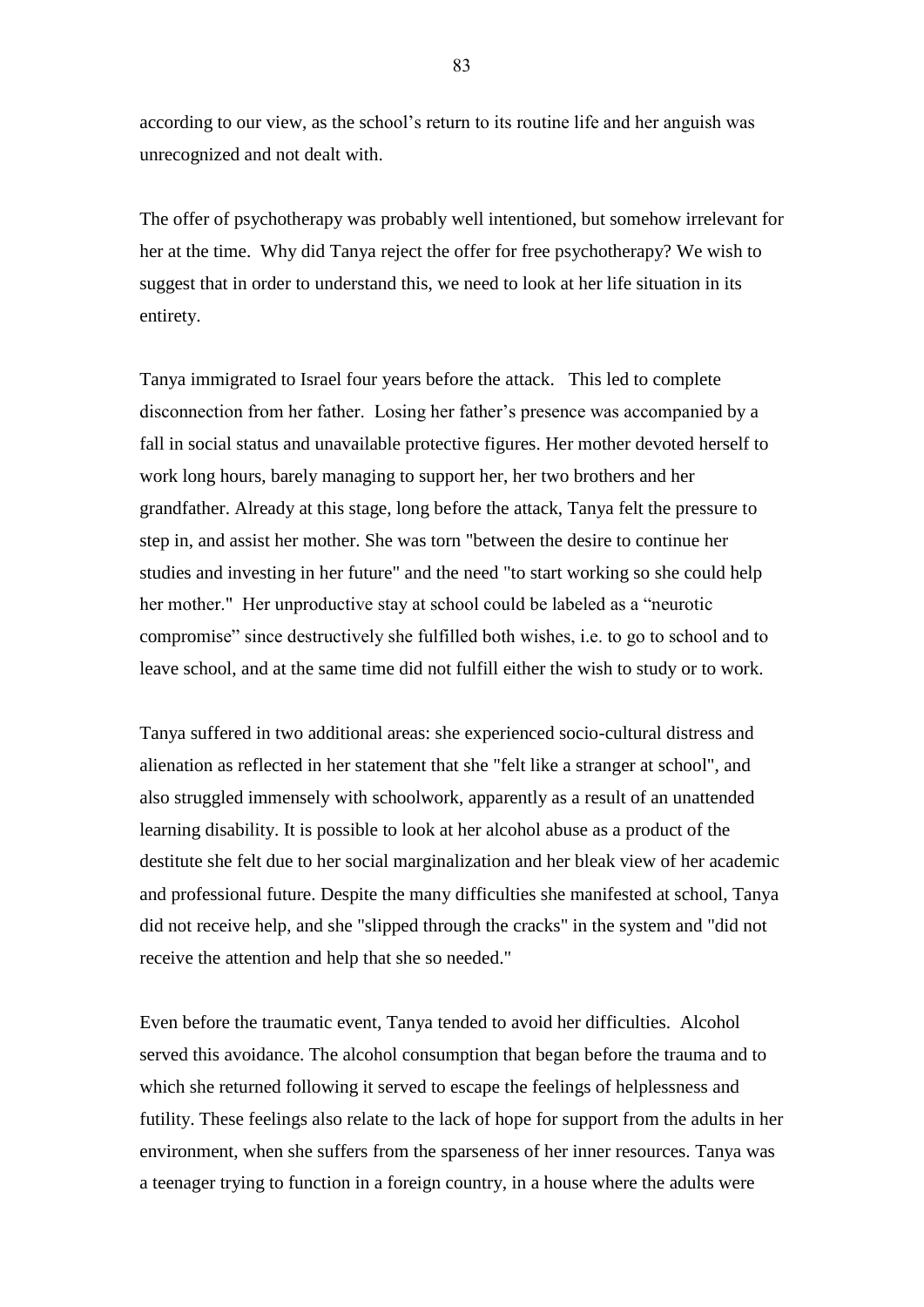deeply immersed in the struggle to survive economically, and in a school in which she had no sense of achievement and progress. Her unattended learning difficulties had a cumulative negative impact not only on her sense of academic incompetence, but also on her seeing the school staff as being unable to be of any assistance. Tanya found herself unable to rely on the school-staff in the same way that she could not allow herself to lean on her over-worked and over-extended mother. In our view, long before the attack, Tanya had a strong experience of loneliness and alienation. With the school staff unable to attend to her, and with her continuing social and academic dysfunction, Tanya was depleted, at high risk for dropping out of school and lacking in abilities to feel effective when facing challenges. The attack occurred at this point, further weakening her and undermining her ability to deal with the reality of her life.

She dropped out of school, in our view, primarily because the school fell short in aiding her recovery process from the traumatic event. We would like to stress the following harmful factors in the interaction between Tania and the school:

**Alienation** – Tanya apparently experienced the school staff as relating to her in a distant and impersonal manner. This is tragically represented in the insistence to refer her to therapy without ever directly trying to understand what was going on inside her. This referral gives the impression of carefully attending to her needs. However, if one considers how she was treated before the event, it seems that the referral is the byproduct of impersonal management of the case instead of a true effort to get close to her. Possibly, referring her to an unknown therapist was experienced by her as a another point on a continuum: First the school-staff failed to approach her prior to the event, then failed to understand her after the event, and now they are pretending to do something that appears right but in essence is also uncaring and irrelevant. In our view, she could not perceive a psychologist offered by the school-staff as a helpful proposition. Probably she felt that her problems are passed around with no-one taking responsibility to assist and accompany her through this period. Rather than dialogue and contact, there were only exhausting attempts at convincing Tanya to try something which she was not ready to use.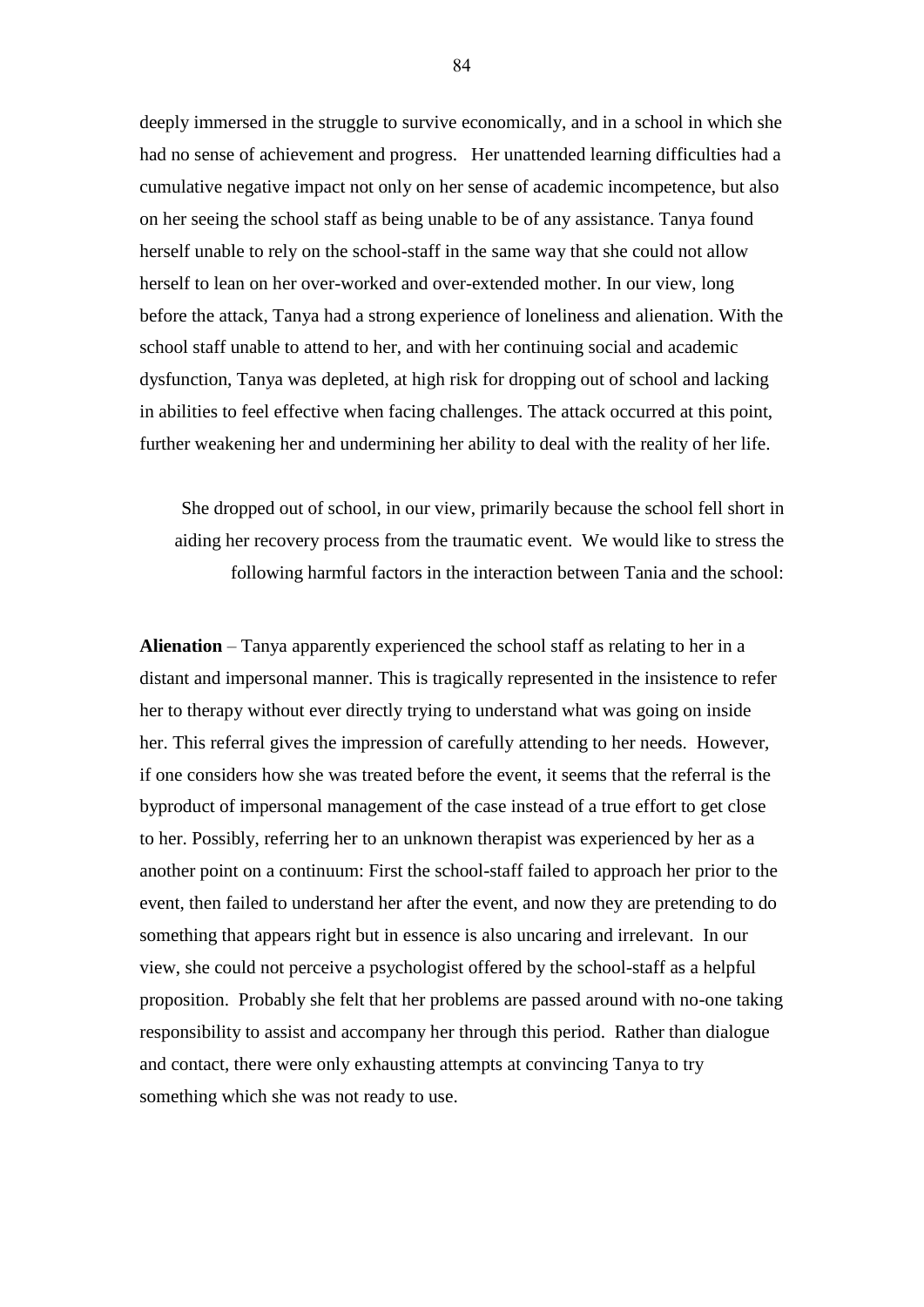In addition, it is also possible that Tanya unconsciously believed that she was unworthy of others' help and investment. Witnessing her friends" death and surviving herself by chance, puts Tanya at risk for carrying survivor's guilt. Survivor's guilt can interfere with every move with the following conscious and unconscious thoughts: Do I deserve to go on living when they die? Am I guilty for their death, they sacrificed their lives to save me, how can I enjoy anything? Isn"t any attempt on my part to progress and enjoy enjoy life an act of selfish betrayal? Often, the presence of survivor's guilt needs to be addressed in order to allow the recovery process to happen. With Tanya, it is possible that the seeds of her survivor's guilt began after she left her father behind to seek a new life in Israel, and were augmented by her being sent to school by her overworked mother. Her failure to learn Hebrew, and to fit in academically and socially, perhaps indicates that even prior to the attack she was burdened by complicated unconscious loyalties that interfered with her functioning.

**Lack of continuity** – It appears that the faculty"s decision to refer Tanya to psychological treatment came out of the general understanding that Tanya, like any other victim of traumatic events, can receive appropriate help from, and maybe only, from a mental health professional. In many respects, her refusal to accept help after the attack was in keeping with the apathy, and marginal functioning that characterized her prior to the attack. The adults in this situation related to Tanya as if the trauma she experienced transformed her, so that now she will be able to take initiative and open herself up to an unknown adult. The recommendation did not take into account her long-standing avoidant patterns, and did not consider her limited inner resources.

Whatever remained of Tanya's coping resources was exhausted by her solitary attempts to return to some social and academic functioning. Prior to the attack the school had noted Tanya's learning disabilities, but her academic failure and social withdrawal somehow went untreated. Tanya's desperate attempt following the terror attack to attend school arose from the wish – which she probably still held onto – to succeed academically and extricate herself from the misery of her family"s predicament. But she did not feel that there was someone she could hold onto, someone who might offer a solution to her fundamental problems of survival. School can offer the student hope for social mobility, and an avenue to invest in the present for future goals. Here, Tanya held on to the school context, but was not able on her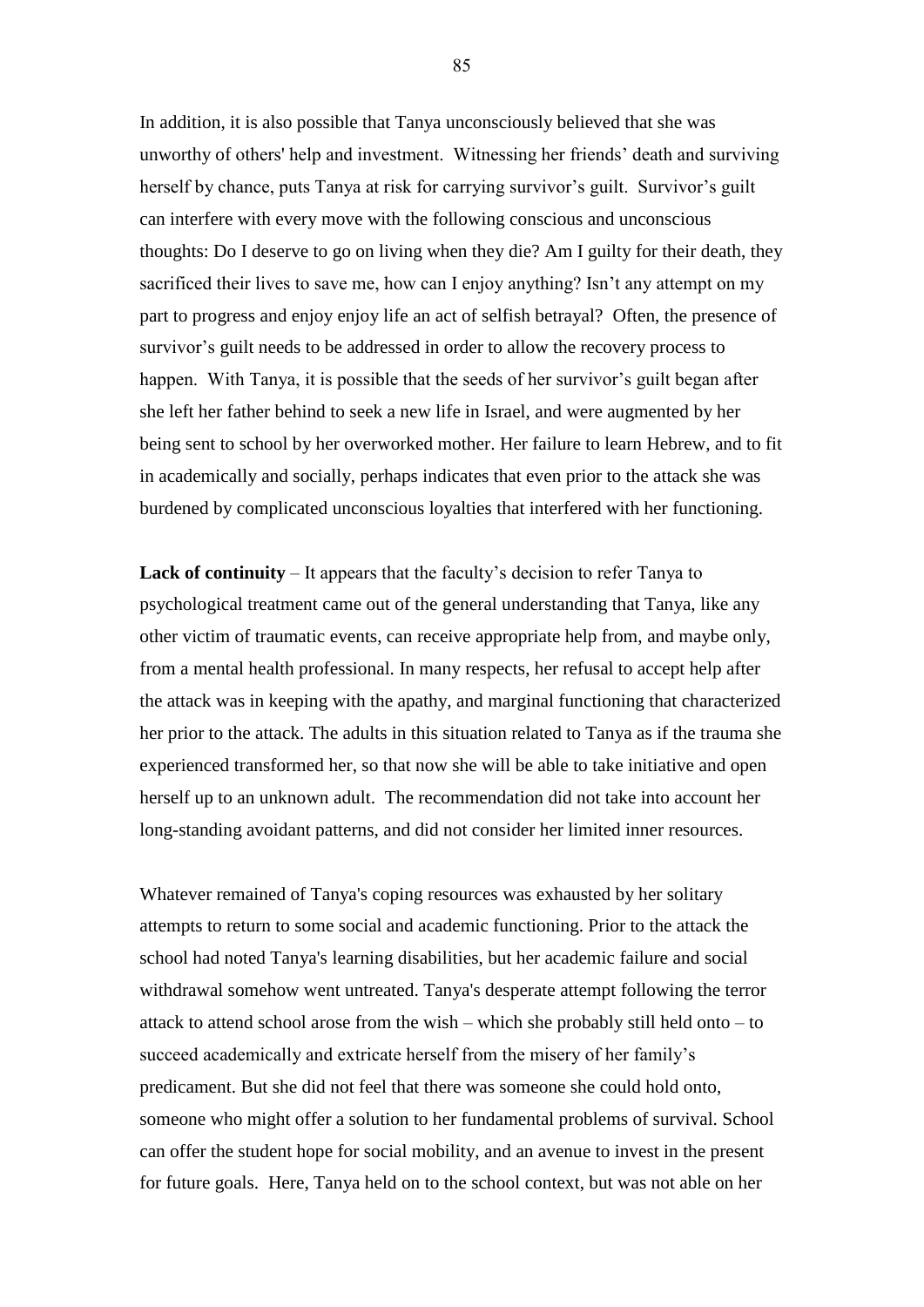own to achieve normative academic functioning. The school staff, in failing to provide ongoing assistance for her struggles in school, exacerbated the daunting realization that she has no hope of fitting in at school. The fact that her school performance was not discussed at all after the attack was for her an additional proof that no one expected her to succeed in her studies. Hopelessness, isolation and the sense that your presence does not matter, contribute to the process of dropping out. Accordingly, Tanya would disappear from school "for days a time, and when she did [come], she almost never entered the classroom or tutoring sessions, and did not take the final examinations…" As school became irrelevant, dropping out altogether became a sensible option.

**Lack of available adult** – None of the staff members took it upon themselves to be a significant figure for Tanya. This fact is particularly regretful, since it was known that her family was not available to help her due to their own troubles. She lacked the presence of an adult figure who could recognize, identify and attend to her surging needs in the post-traumatic period, an adult who could provide an integrating function during a period that aspects of inner and outer reality are disrupted. In other words, Tanya had no significant adult in her life to provide continuity in responding to her real life needs.

**Absence of dialogue** – Already before the attack, Tanya experienced absence of dialogue. Like many youth at risk, she manifested her difficulties through her irregular attendance and school failure. These difficulties led, for example, to the meeting with the school counselor. Still, this meeting narrowly focused on concrete problems (having no bus-fare, drinking with friends, etc.) with no serious attempt to find out what she experienced at school, what were her wishes and aspirations, and why she felt that school was not relevant for her.

In an alternate scenario, it is possible to imagine how meaningful dialogues with adults at school could have change the course of events in Tanya"s life. Had the dialogue with Tanya during the period prior to the attack had been significant and meaningful, the trusted relationships created between her and significant adults at the school could have been beneficial to her and to the school in helping her deal with the trauma. Members of the school staff (homeroom teacher, school counselor) would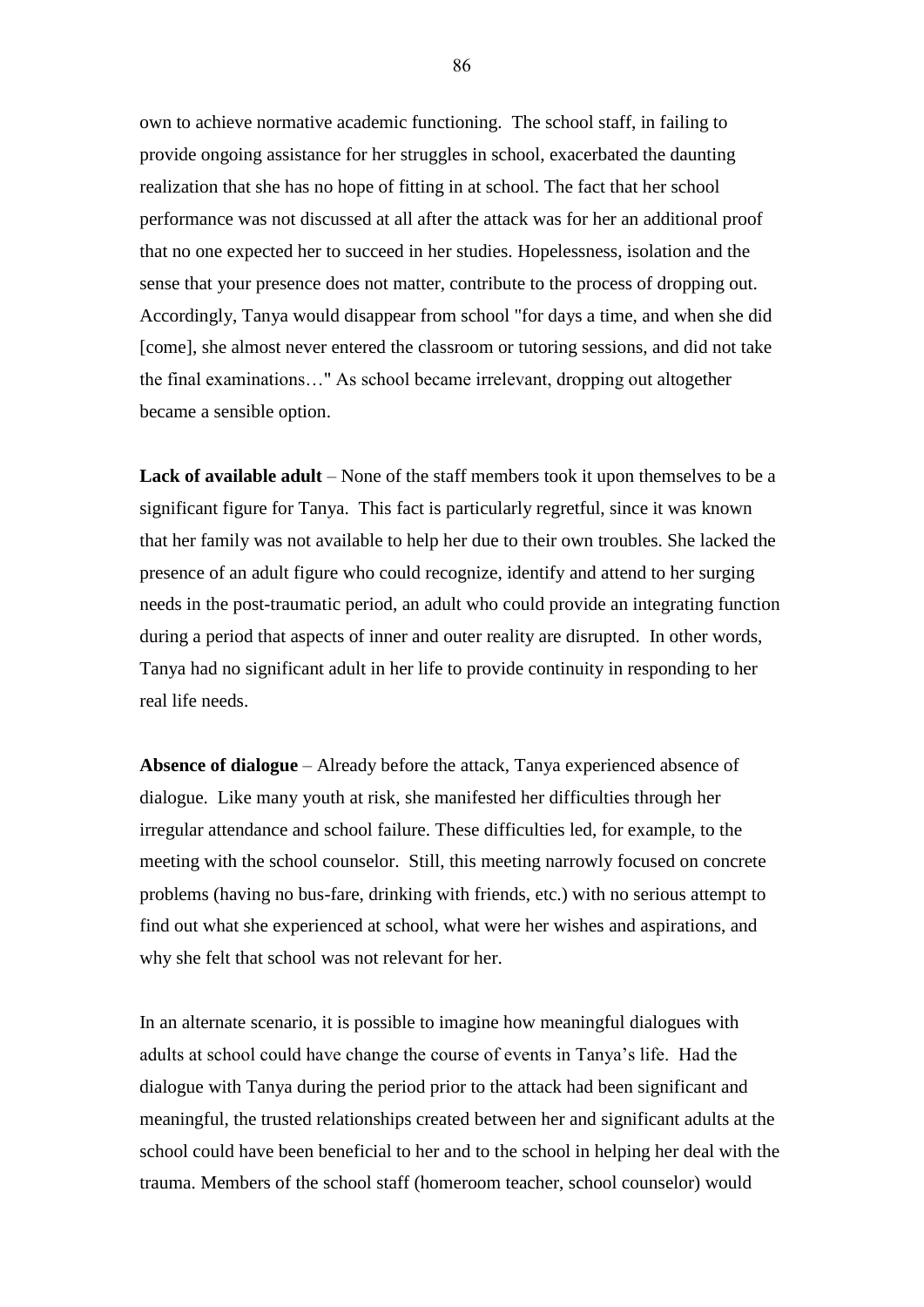have already been perceived as available for providing emotional help. This would have laid out a basis for a successful referral to psychotherapy.

Since traumatic events create a sense of discontinuity, due to the gap between life before and after the event, and due to unfamiliar emotions and "self states" that were experienced during the event and after, the healing process is involved in restoring the sense of inner control and continuous identity. The school environment could have been important in this process for Tanya. In doing this, the school can contribute to the recovery process after trauma more than a single therapist who works in a closed room. A properly constructed educational system can serve as a basis, a nurturing environment that addresses multiple needs. Such an environment can complement the role of parents when, following a traumatic event, their child can no longer lean on them.

In our experience, the school can be pivotal in the recovery process when it understands its unique role in the student"s life. Had the school better understood Tanya's situation, it would have concluded that Tanya needed academic help no less than emotional support. Through the academic help Tanya could have developed hope regarding her future, and a sense of competence that she was lacking. At the same time, insisting and struggling with her in the academic sphere would have communicated that she matters and that there are adults in the school who care about her and can assist her. Such an involvement can make a referral to a mental health professional to be experienced as a caring act.

It is indeed possible that an open dialogue may well have led to the conclusion that the right solution for Tanya at this point would be to quit school and start earning money. In such a scenario, it would be important to accompany her and help her, both in the practical task of finding work, as well as in the emotional task of separating from the world of school in a manner that would enable her to return to her studies at another stage in life. Being more in touch with herself, she would also be able to turn to therapy, since once the ability to rely on an adult is establish, it can be transferred to others. This contiguity of connectivity would be important for Tanya in the same way it is essential for many young adults, whose encounter with the working world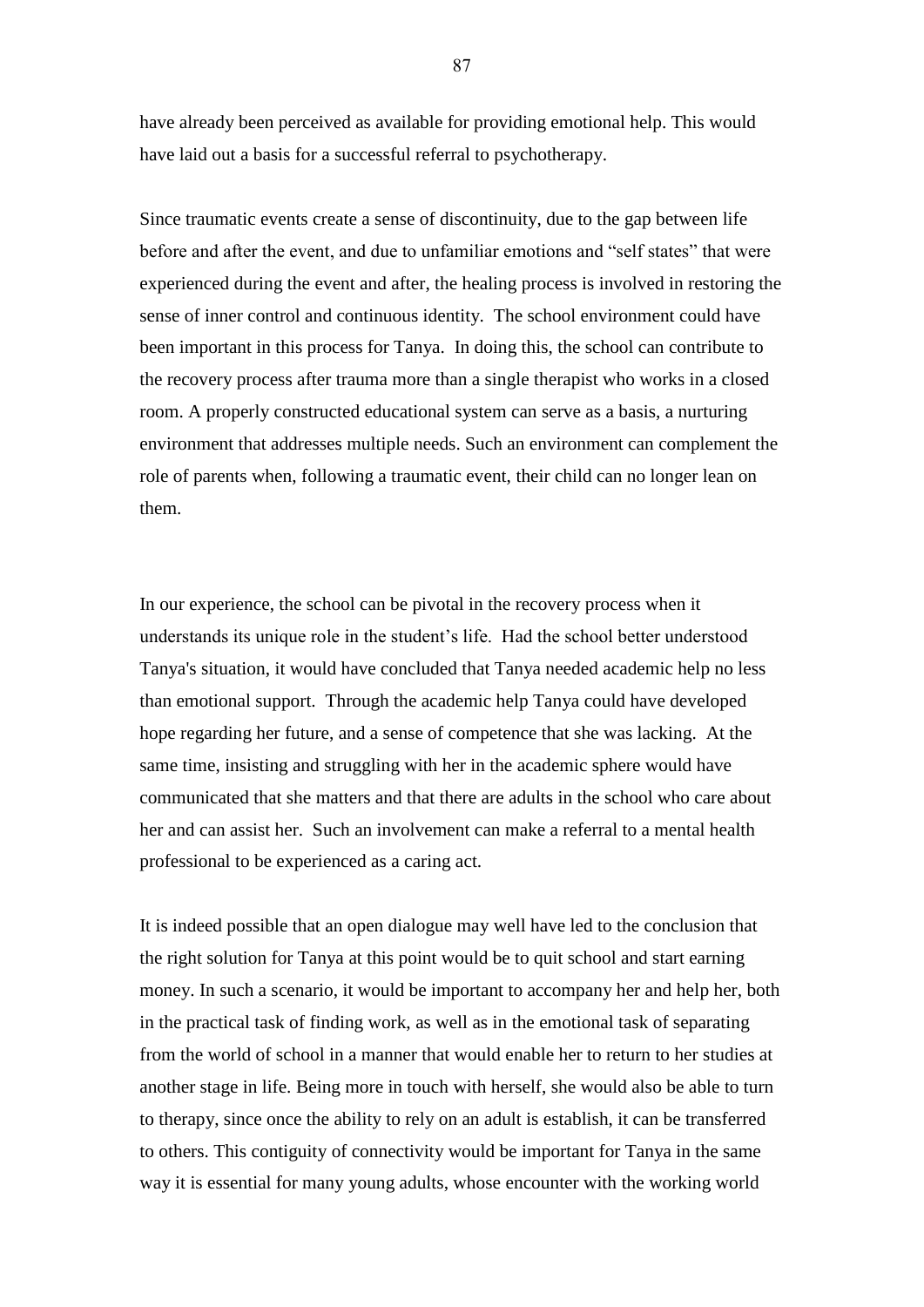gives them a renewed readiness to invest in studies in order to control their professional future.

### **2. "Adi**

Adi is a  $7<sup>th</sup>$  grade boy who attends an elementary school in the north of Israel. He is thin with a dark complexion, and very sociable. Beginning in the fifth grade, teachers began complaining that he was easily distractible, had difficulty concentrating, was not interested in the lessons, and often disturbed the class.

Adi's performance gradually began to deteriorate and he began arousing the ire of his teachers. His parents also related that at home he rarely did his homework. They noted that even while sitting at his desk in his room he had a difficult time concentrating. The school counselor told his parents that it seemed that Adi suffered from a concentration and attention deficit disorder. It is unclear why despite the many complaints of his teachers and despite the deterioration in his studies, a decision to refer him for evaluation, was postponed for a few more months with the hope that some change would occur. During these months, the teachers began complaining that Adi was having outbursts during class and recess periods. Interestingly, the matter was not addressed and Adi"s problems were not diagnosed and treated.

**The attack** – Adi's father, who regularly took the bus to work, was one of six passengers killed when a suicide bomber detonated himself on a public transit bus. Adi's aunt came to the school to tell him what had happened. She took him home, as the news of his father"s death became instantly known to all the students in the school.

In the immediate short term the school responded according to all the guidelines: the teachers met to discuss the incident and to consider the students" needs, and then returned to the classrooms to speak with the rest of the children, and conducted activities on the topic. The school organized envoys of students and staff members to visit Adi during the seven-day ritual period of mourning, and to help his family. Upon his return to school, it was decided to provide Adi with supplemental lessons in order to reduce the burden of his schoolwork. The attack occurred about a month before the summer break. During the entire summer, the classroom teacher and school counselor maintained close contact with Adi including home visits; overall, it appeared that Adi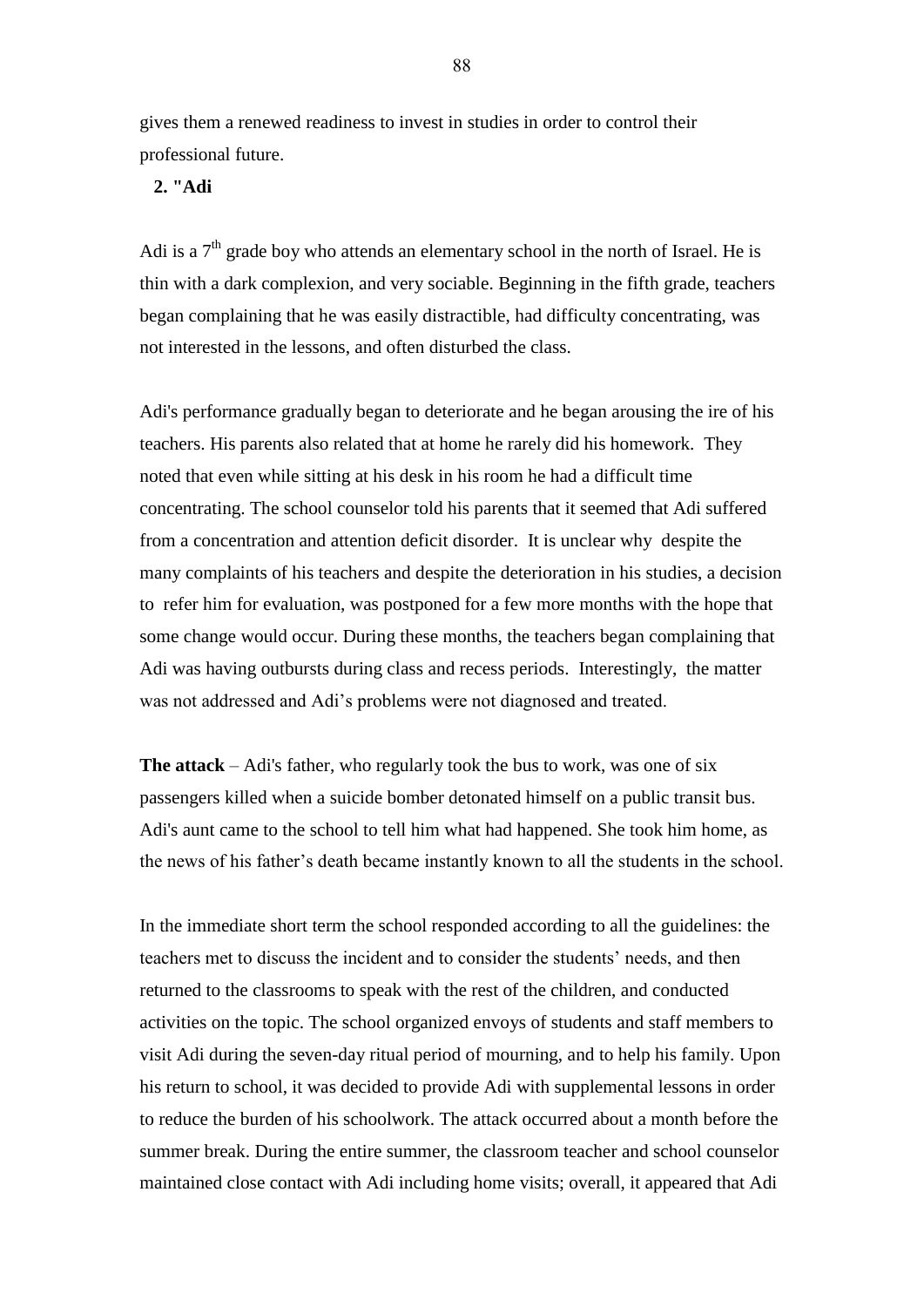was recovering from the tragedy at least as it appeared in his willingness to engage socially and his motivation to return to school.

After the return to school at the beginning of the year, Adi's mother began complaining that she was having great difficulty dealing with him: he was having frequent outbursts, could not sit still, was unwilling to accept her authority, did whatever he wanted at home, and the like. At the same time, teachers in the school began reporting that Adi was involved in violent activities. There was a feeling that he was violating every norm –not accepting the authority of the educational staff, no longer learning, and often threateningly raised his voice in response to the smallest frustration. The school found it difficult to deal with Adi's behavior, and interpreted it as arising exclusively from the disaster that had befallen him. The school counselor tried to speak with him a number of times about the event and his feelings, but Adi refused to cooperate.

Some three months after the beginning of the school year, Adi's mother asked to look into the possibility of transferring him to a boarding school, since she felt that she was no longer able to deal with him. The school staff, already exhausted with the endless battles with Adi, convened and arrived at the conclusion that transfer to a boarding school might be the best solution for Adi. Some two weeks later, Adi transferred to a boarding school.

In her retrospective analysis, the school counselor felt that the school had given up on Adi too easily. She felt that the school did not address Adi's ADHD, and consequently his post-traumatic difficulties were expressed through this untreated and uncontained difficulty. Guiltily she concluded that the school, as well as his mother,avoided dealing with Adi and "pushed" to transfer him elsewhere. According to her viewpoint his trauma was repeated- first he was deserted by his father, and then by his mother and teachers.

#### **Case Analysis**:

In this case, the school is described as being unable to cope effectively with Adi, who suffered from ADHD, both prior and subsequent to the attack in which his father was killed. Adi's case exhibits a lack of continuity in the support offered before and after the trauma, and passivity on the part of all the adults in Adi's life, both at school and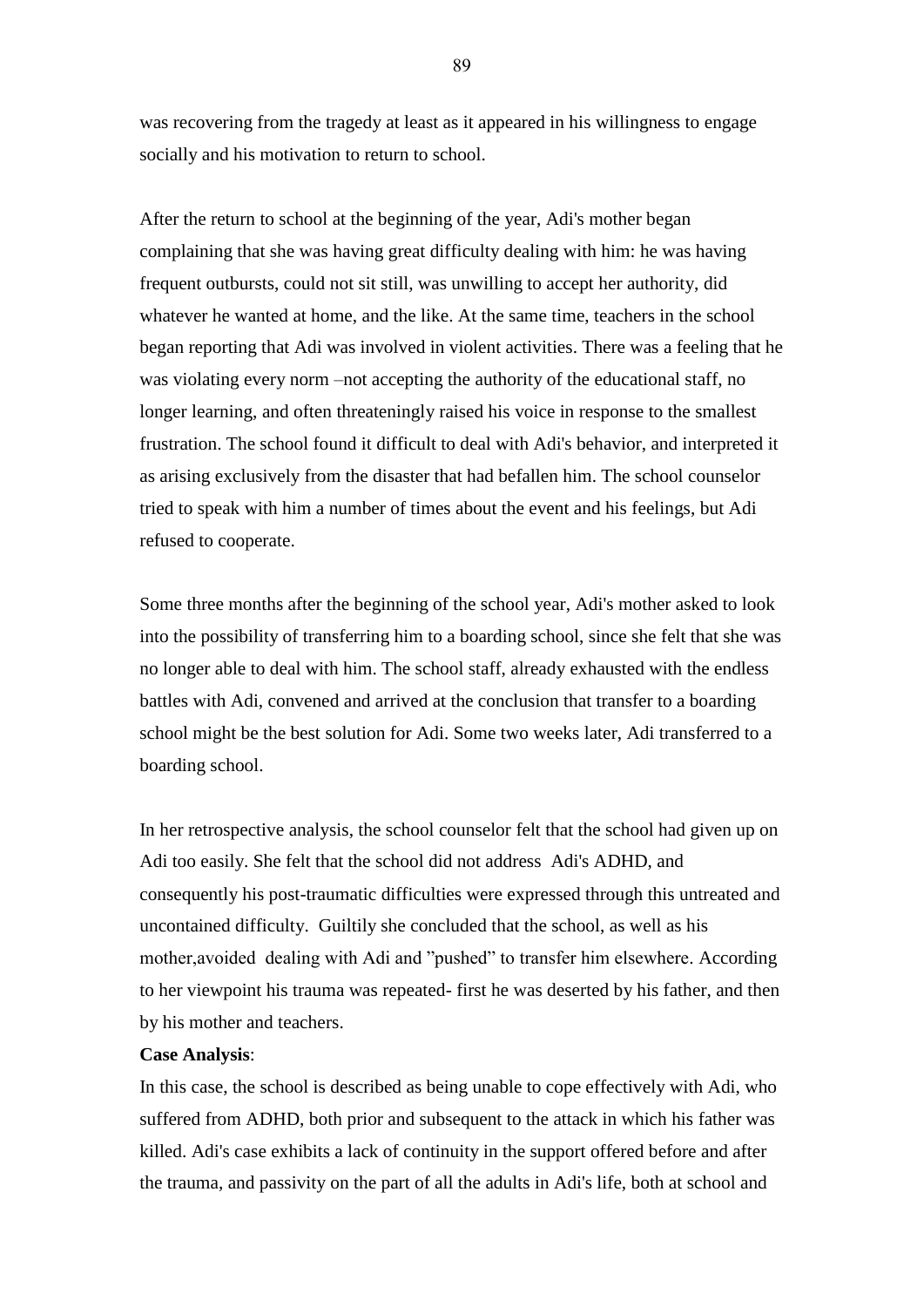at home, who were unable to help him cope with his problems. In the period prior to the attack, the school counselor knew to report to Adi's parents that their son "suffered from a concentration and attention deficit disorder," but "dropped the ball" by not ascertaining immediate intervention. The development of disruptive behavior at school can be seen as an unconscious "cry for help", i.e. he exacerbated his symptoms so the adults would notice his difficulties and intervene. After the tragic death of his father, Adi's behavior and outbursts worsened. His aggression may have on the one hand been a masked expression of his helplessness, vulnerability and pain. On the other hand, it may have been a test designed to miraculously discover the one adult who will fight for him despite his frightening façade. Given the school's very partial response to Adi's difficulties prior to his father's death, we find the school"s conclusions rather unsurprising: "the school found it difficult to deal with Adi's behavior," and "the counselor tried to speak with him a number of times about the event and his feelings and he refused to cooperate". These responses in this case suggest that the early avoidance is indicative of the school inability to intervene on the individual level with students at risk that are not fully cooperative.

Adi's case illustrates how avoidance of responsibility and genuine involvement in the life of students on the part of the school staff can lead to a significant escalation in behavioral problems, whether or not a tragic event occurs. The dependence of the educators on the longed-for 'diagnosis,' and the reluctance to act until it is received, ostensibly reflects an empirical, scientific approach, but in reality, reveals a lack of involvement, distance, and dispassionate attitude. Schools often use a family's lack of response to the demand to have a child evaluated or prescribe Ritalin as a smokescreen for their own passivity in dealing with learning problems and hyperactivity. Diagnosis, Ritalin, or any other medication will not succeed in helping a child who suffers from hyperactivity and an attention deficit as long as they are not accompanied by the correct educational attitude and the requisite academic assistance. In order for the results of the diagnosis to be implemented and for the student to change his behavior following the easing of symptoms, the student must have a deep interpersonal connection with at least one of the figures responsible for him in the school. This is all the more relevant for effective treatment in situations of loss and trauma, which must be based on a personal relationship, deep acquaintance, and establishing a dialogue that expresses sincere caring and concern.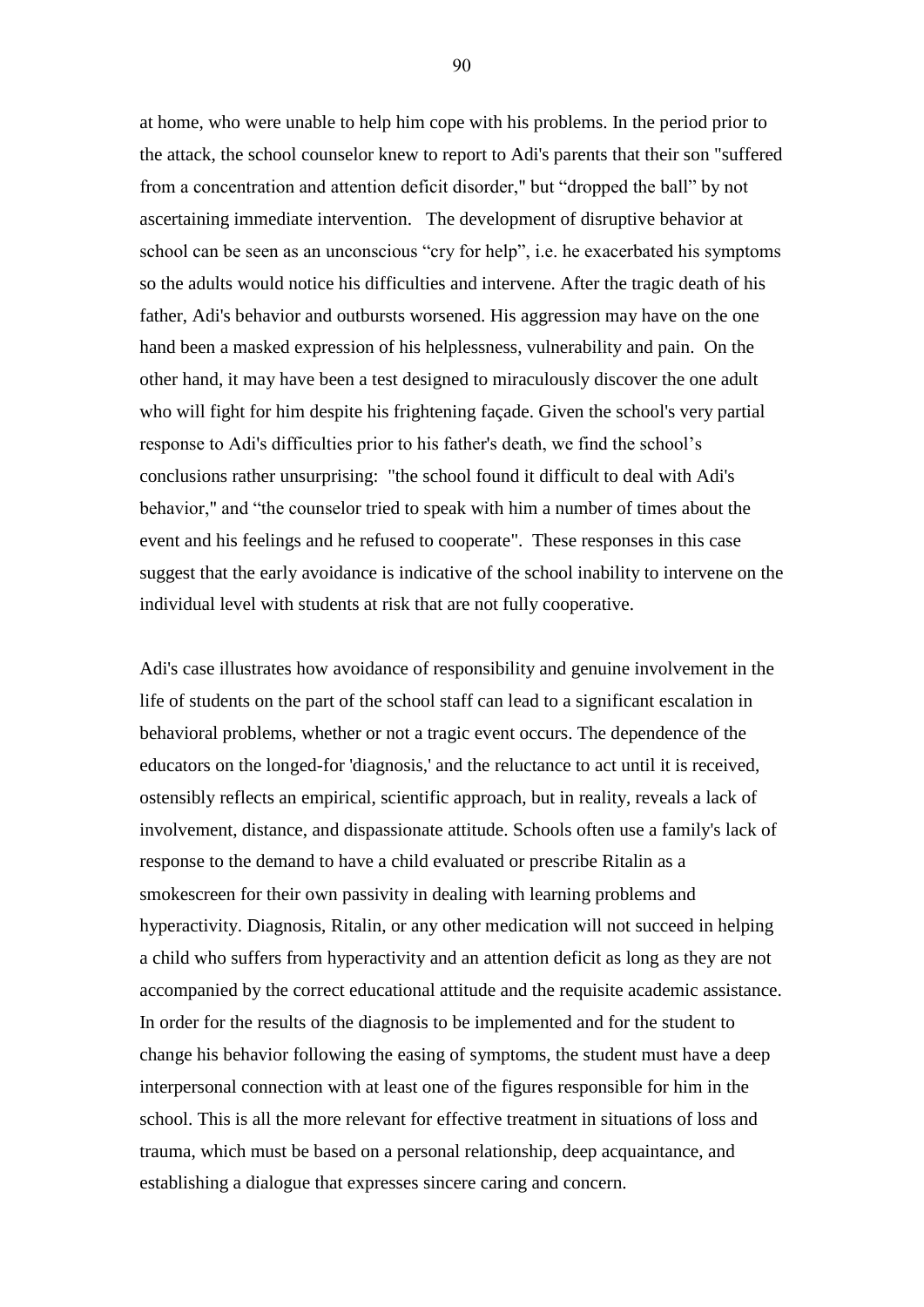The distanced attitude towards Adi as a 'problem case' for whom an appropriate medication had not yet been found, the lack of continuity in providing responses to his needs before and after the trauma, and the failed attempt to encourage him to open up and talk about his difficulties, point to the fact that prior to the traumatic event, for Adi school was a painful experience of failure where he felt unwanted and unable to control himself. The fact that he received no help from the school, at home, or in the community attests to a neglect that left Adi without any ability to function as a student and to develop, and paved his 'path of no return,' which grew even worse after the attack.

### **3. "Shiri"**

Shiri, a severely overweight 16-year-old girl, was known for her slovenly appearance. She usually wore old clothes, sometimes wrinkled and a bit soiled, and her entire outward appearance signaled neglect and misery. Socially, Shiri had always been a loner. She did not have friends, she always felt that no one wanted to be close to her, and her external neglect was an expression of this feeling. Shiri moved around slowly, in a clumsy and bashful manner, and she was always lagging behind everyone. A very sensitive girl, Shiri thought a lot about how others perceived her, was constantly fearful of the responses of others, and feared rejection and derision. She placed her faith neither in adults nor in peers, and was generally very lonely.

Shiri had four sisters and an older brother. Two of her sisters suffered from childhood illnesses – one from asthma and the second from childhood diabetes. Shiri's parents were forced to invest much of their time and energy in her two sisters, and there were long periods when Shiri's care, attention to her needs and desires, and overall parental investment in her, were pushed to the wayside. Shiri always functioned as a parentified child – very pleasing, trying not to stand out either for good or for bad. In school Shiri was a weak student and beginning in the fifth grade, she had to take a special end-of-year exam in order to be promoted to the next grade. The phrase 'not reaching her potential' appeared over and over on her final report cards.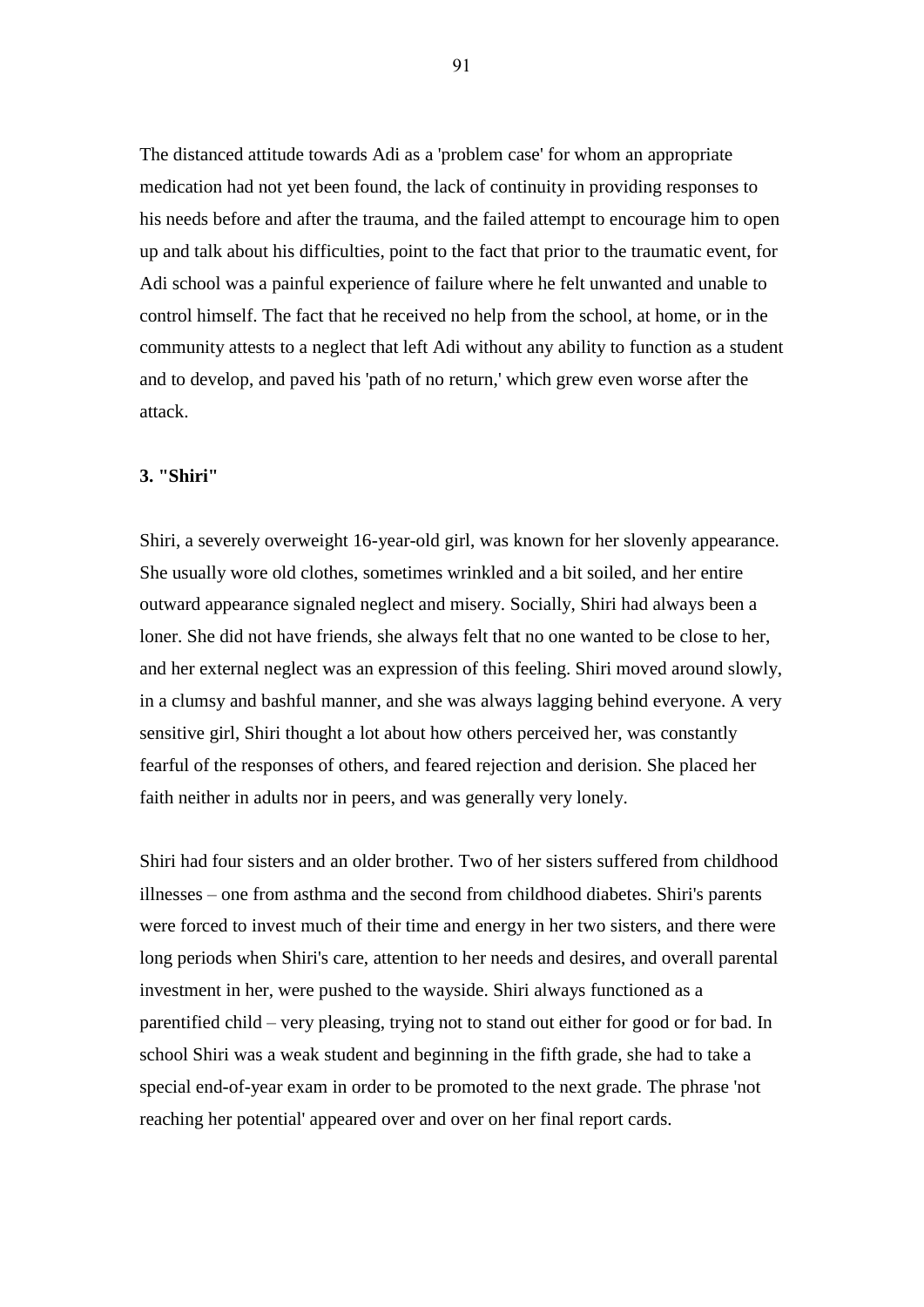When she was in  $9<sup>th</sup>$  grade, her academic problems deteriorated further. She had difficulty concentrating in class, her handwriting was unclear, and she struggled greatly with each new lesson. After consulting the school counselor, it was decided to have Shiri evaluated for learning disabilities. The results of the diagnosis pointed to a very severe disability with a significant organizational deficit leading to many difficulties in the learning processes. Following the diagnostic phase, a discussion was held together with the homeroom teacher, school counselor and principal, at the end of which it was decided to formulate a two-year treatment program for Shiri. To address the academic issues, she began receiving supplementary lessons in a learning center from a special education teacher, her teachers in school were instructed how to fit the academic tasks to her way and pace of learning, and an emphasis was placed on augmenting her abilities and strengths. Subsequent to the diagnosis, her classroom tests were adjusted to accommodate her learning disabilities, giving her an additional boost.

At the same time, it was decided to address the social-emotional aspect. Shiri began having weekly meetings with an art therapist in the school. The homeroom teacher began involving her in social activities and made sure that there would always be other girls around Shiri who would involve her in their activities. This intervention reached a peak at the end of the year when, for the first time in four years, Shiri attended the class" yearly overnight field trip. Towards the end of the year, it appeared that a significant change was occurring: Shiri's grades were improving, she was beginning to make friends and gain faith in others, she began feeling a much greater sense of belonging. It appeared that everything was on an upward swing.

**The attack** – Shiri's older brother was killed in a terror attack at a bus stop on his way home from the army for a weekend visit. A suicide bomber exploded himself at a stop full of soldiers; four soldiers were killed and approximately ten were wounded.

Shiri's brother had occupied a special place in the family. As the only son and the oldest child, many expectations and hopes were placed in him. His death devastated the family. The families of both parents were Holocaust survivors and the death of Shiri's brother brought the topic of the Holocaust, with its painful memories, to the fore. It seemed, from the parents' reaction during the first months following the loss,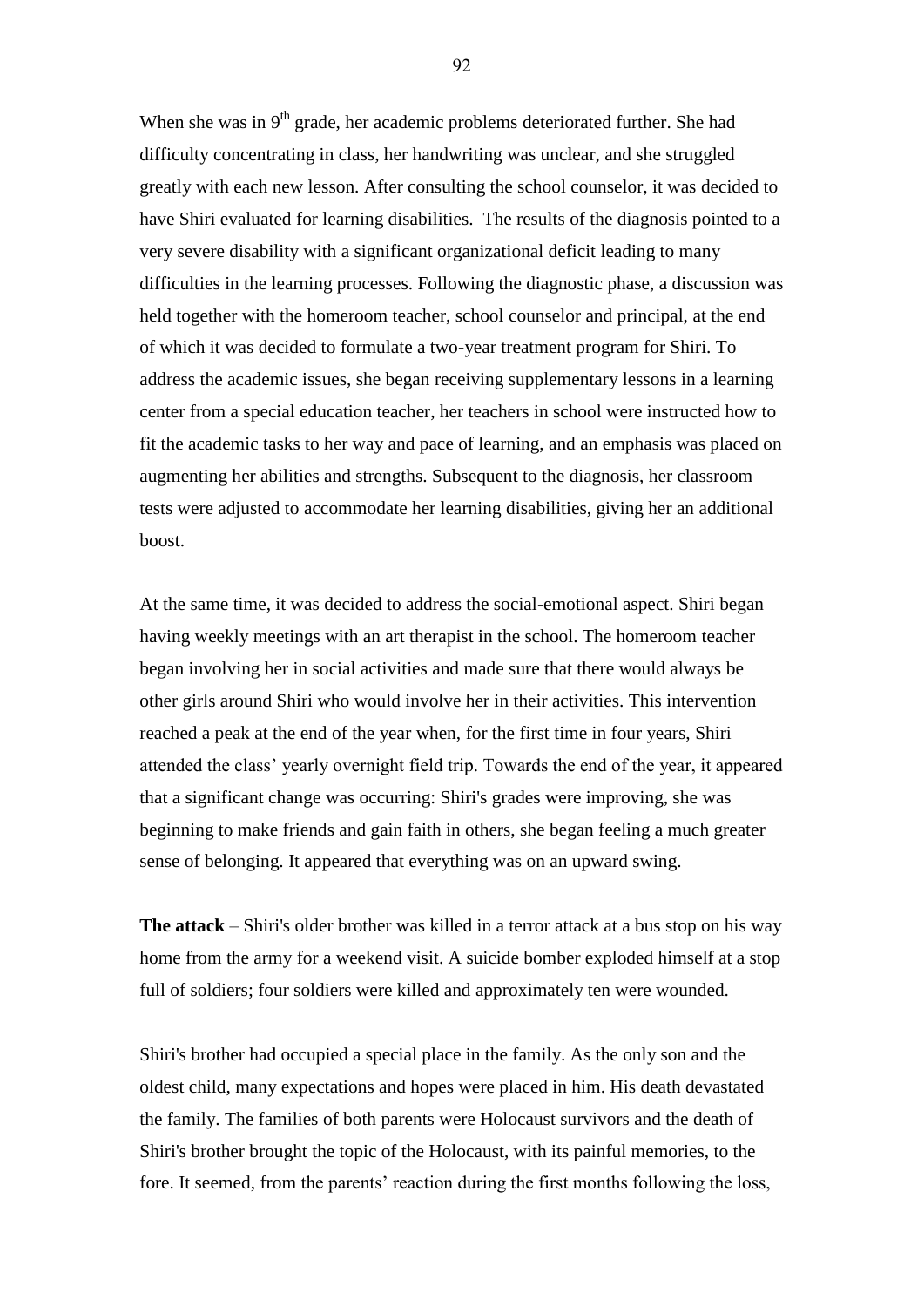that they are overwhelmed by hopelessness and despondency. It is important to note, that a social worker appointed by the Israeli Ministry of Defense accompanied the family and especially the parents throughout its long and difficult mourning process. We would like to focus on the interactions between Shiri and the school community.

Immediately after Shiri's brother was killed, the counselor, homeroom teacher and girls from her class came to the house. Shiri responded openly to the guests, spoke about her brother, and cried a lot; it appeared as if she was somehow dealing with the tragedy and the mourning process. At the end of the initial week-long mourning period, Shiri went back to school and said that she intends to resume her studies, because that was what her brother would have wanted. The educational staff and the students were full of admiration for Shiri, and tried to support her. After about a month of functioning relatively reasonably, problems began to appear: Shiri withdrew into herself, broke off ties with her friends, stopped going to the tutoring center, and began suffering from psychosomatic illnesses and pains not typical of her until that year. It seemed that she was avoiding every attempt to help her. After a number of months, the Ministry of Defense announced that it was willing to finance Shiri's private lessons. Shiri opposed this completely, adding that, "my brother wasn't killed to solve our financial problems. I was the one who didn't keep up with my studies, and so I have to pay the price."

Following the deterioration in her academic functioning, the school decided on a new intervention plan for Shiri. Both the counselors and the homeroom teacher began courting Shiri intensively. Every day that Shiri did not show up at school, the homeroom teacher and counselor called her to find out how she was doing, offered their help, and pressured her to come to school. In addition, it was decided to increase her tutorial lessons and to adhere completely to all the adjustments and recommendations prescribed in the learning disabilities diagnosis. On days when Shiri did not report to school, a special education teacher who worked in the enrichment center went to her house and reviewed the academic material with her. The school continually conveyed the expectation that they were not going to give up on her, they were waiting for her return - they even registered her for the matriculation exams at the end of that year. The counselor encouraged the girls in her class to continue visiting her and to convey encouraging messages to her.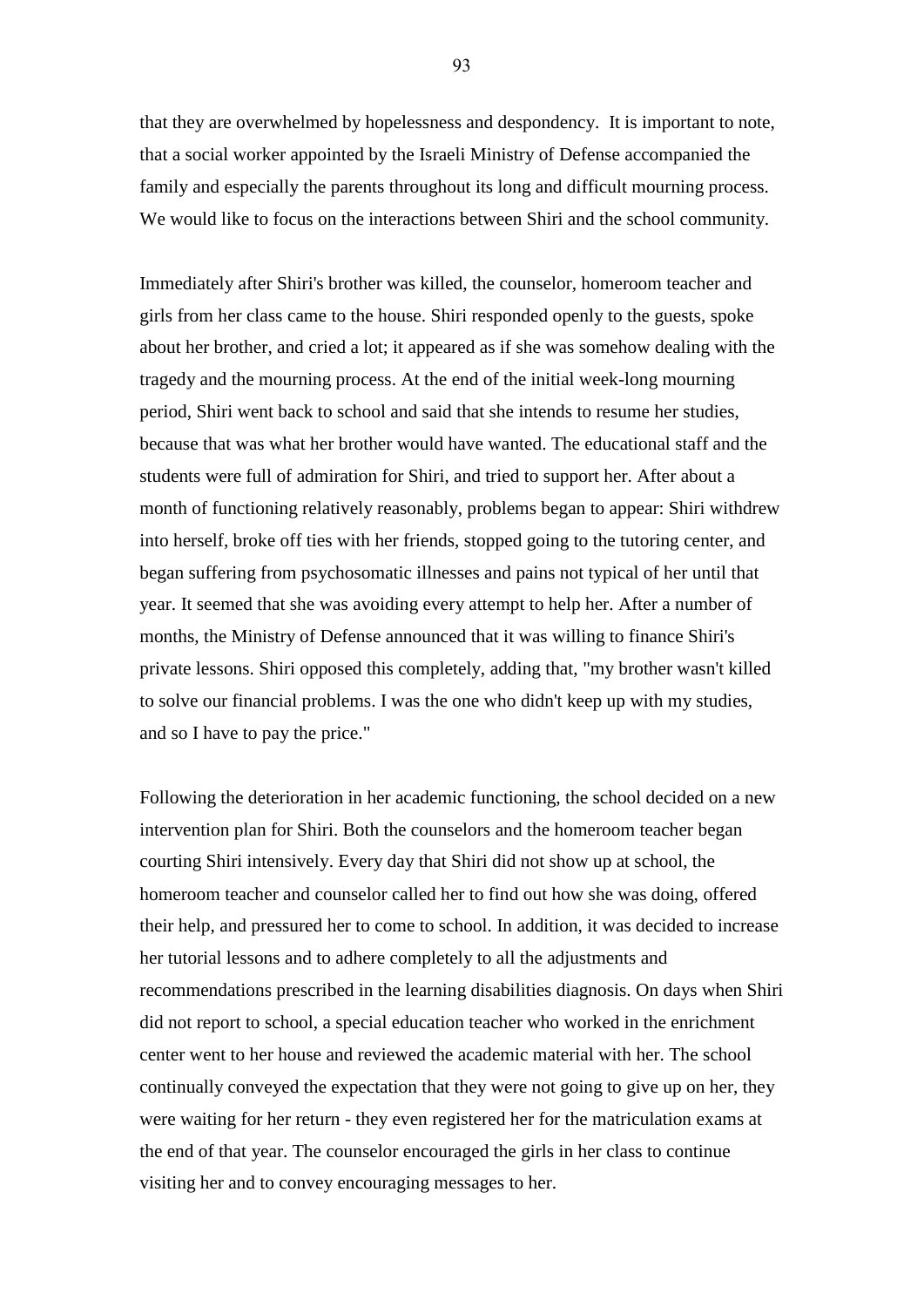Shiri gradually began to cooperate. She agreed to attend family therapy sessions, began coming to school more and more often, took tests and the final matriculation exams, and even performed well on them. Her ongoing connection with the homeroom teacher and the counselor continued, and the discussions focused less on the death of her brother and more on her coping with her studies and her learning disabilities. It appeared that Shiri preferred an academic focus in her relationships with adults associated with the school. At the same time, her classmates related that she was sharing her difficult feelings about her brother's death with them.

The school did not relent in its efforts to help Shiri even many months after the event. The tremendous investment around the issue of learning disabilities and the help offered to Shiri to overcome these difficulties raised Shiri's confidence in her ability and her self-image. Gradually, she began 'taking up more space' in the classroom, her external appearance was no longer as neglected as it had been, and her academic performance improved.

### **Case analysis:**

This case involves an adolescent girl who, even prior to her brother's death in a terror attack, suffered from parental neglect due to the illnesses of her two sisters. Her severe learning disability was diagnosed only in  $9<sup>th</sup>$  grade. Following the diagnosis, she received help from the school, which came to her aid from every possible direction. First of all, she received academic help that included three important aspects – boosting her basic skills and getting her caught up ("enrichment lessons in a learning center from a special education teacher"), adjusting to her needs in her daily studies ("her teachers in school were instructed how to fit the academic tasks to her way and pace of learning"), and adjusting exams to her still limited learning abilities ("many adjustments were made for her in tests, which assisted her greatly"). At the same time, Shiri received emotional help ("she began weekly therapy with an art therapist"), combined with assistance in participating in the social life of the class. And indeed, the help, because it was relevant and tailored to her needs, began to have an impact, and Shiri began to connect to the school, both academically (her grades improved), and socially (she began "to make friends and gain faith in others, she began feeling a much greater sense of belonging").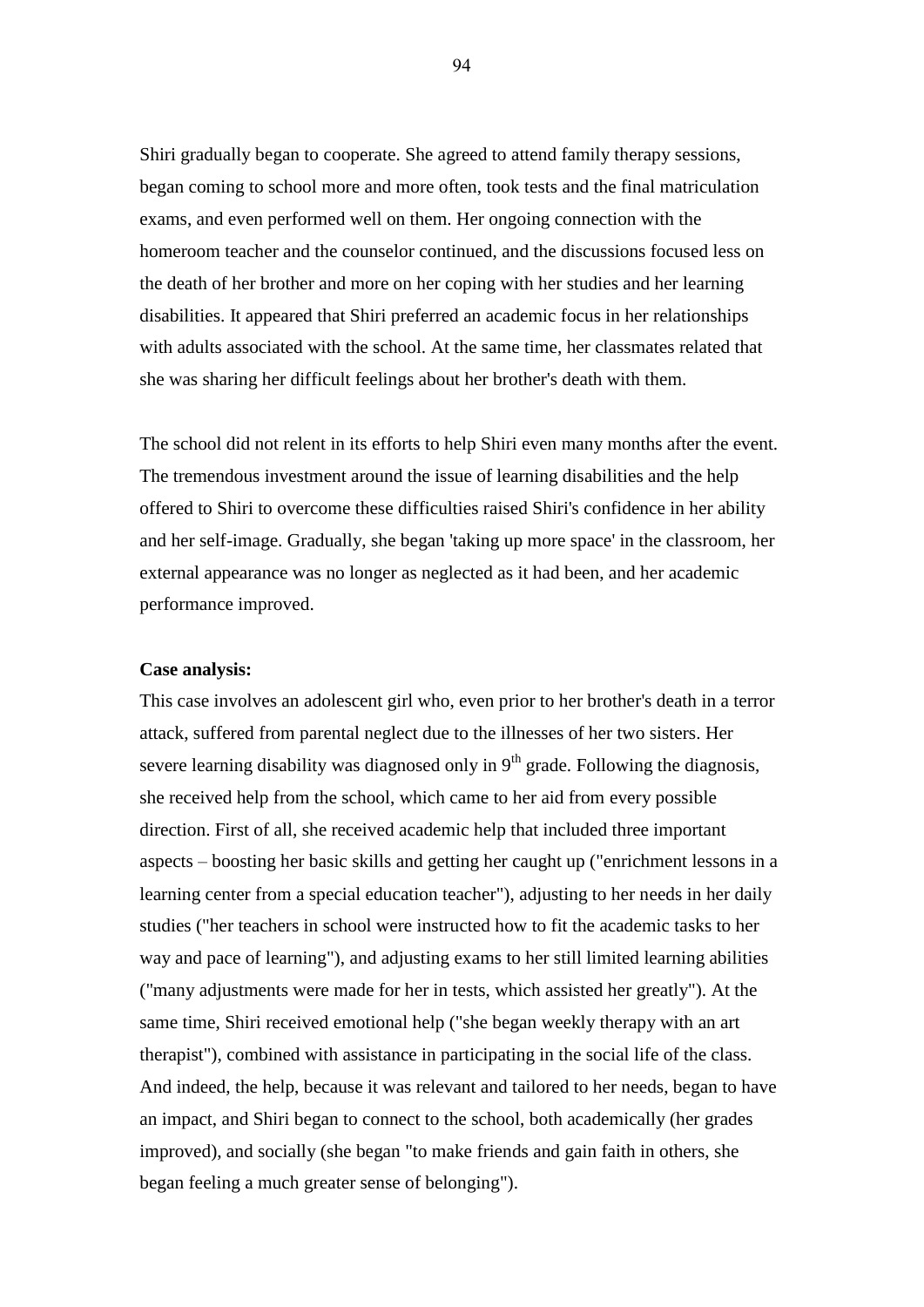It appears that Shiri"s parents were swallowed by their own grief, and Shiri was in need and receptive to the school"s attention. The basis of her positive regard for the school staff lies in the help she received in tackling her learning disabilities. Compared with her two ill siblings, she had difficulties, historically, to demand attention to her needs. Her difficulties were somewhat invisible to her immediate family, and she expressed her neediness at school. Given this state of affairs, the role of the school was to create an environment that addresses these needs. The school"s efforts in the area of the learning and social difficulties proved to be important in the role the school assumed after her brother"s death. It created a basis to accompany her in the early processes of mourning, and to intervene when she demonstrated signs of distress.

The attack that led to the death of Shiri's brother created a difficult crisis in Shiri's life, reflected in her retreat and withdrawal, and in her refusal to accept help ("it seemed that she was avoiding every attempt to help her"). However, the school did not give up on her, even when she stopped coming to school. Thanks to an ongoing effort by many individuals in the school, Shiri"s distress did not lead to an isolating process that could have ended with withdrawal from school. With the help of the deep connection she had with figures in the school, she succeeded in pulling out of the crisis, and clung to the academic help that was offered her. For Shiri, the solidarity she experienced by the ongoing involvement of her classmates in her struggle to somehow continue living while experiencing the loss of her brother, proved to be the most consistent support system she had during this period. It was with her "that she was sharing her difficult feelings about her brother's death".

The school's intensive and ongoing investment in Shiri bore fruit, both academically and socially. Academically, she took it as a fulfillment of her brother"s will to succeed, and she ended up, with the added assistance completing her matriculation exams by far exceeding her early high school achievements. From the emotionalsocial standpoint, "she began 'taking up more space' in the classroom, her external appearance was no longer as neglected as it had been". It is not the sudden attention she got as a result of her brother"s death that explains this change. In our view, the context of a school that considers the world of individual students, reverberated in the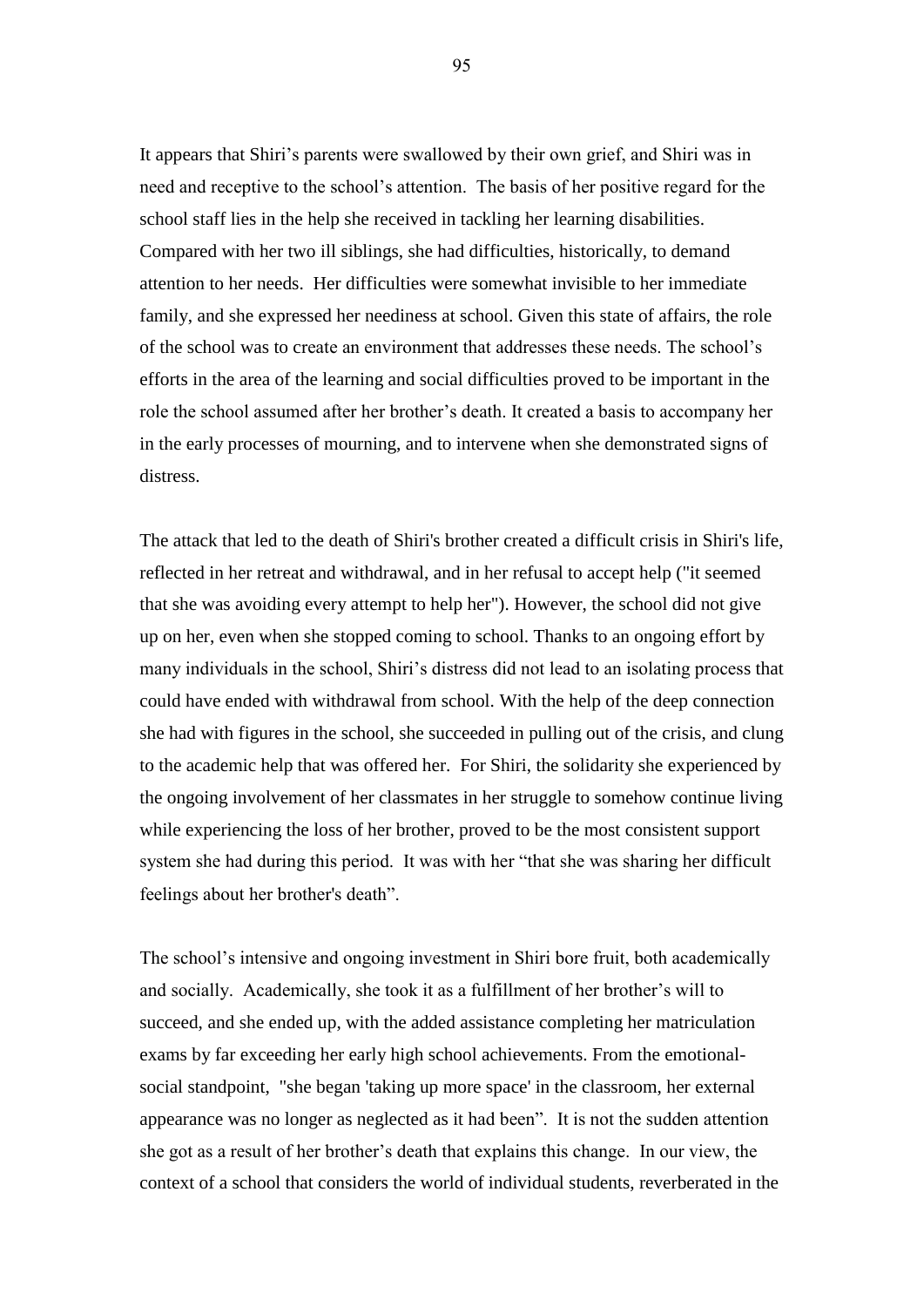human and personal attention given to Shiri. Loss and mourning change one's view of herself and her surroundings. In Shiri"s case, her adolescent developmental processes continued in the context of the loss she experienced, resulting in strengthening of her self competence and self efficacy.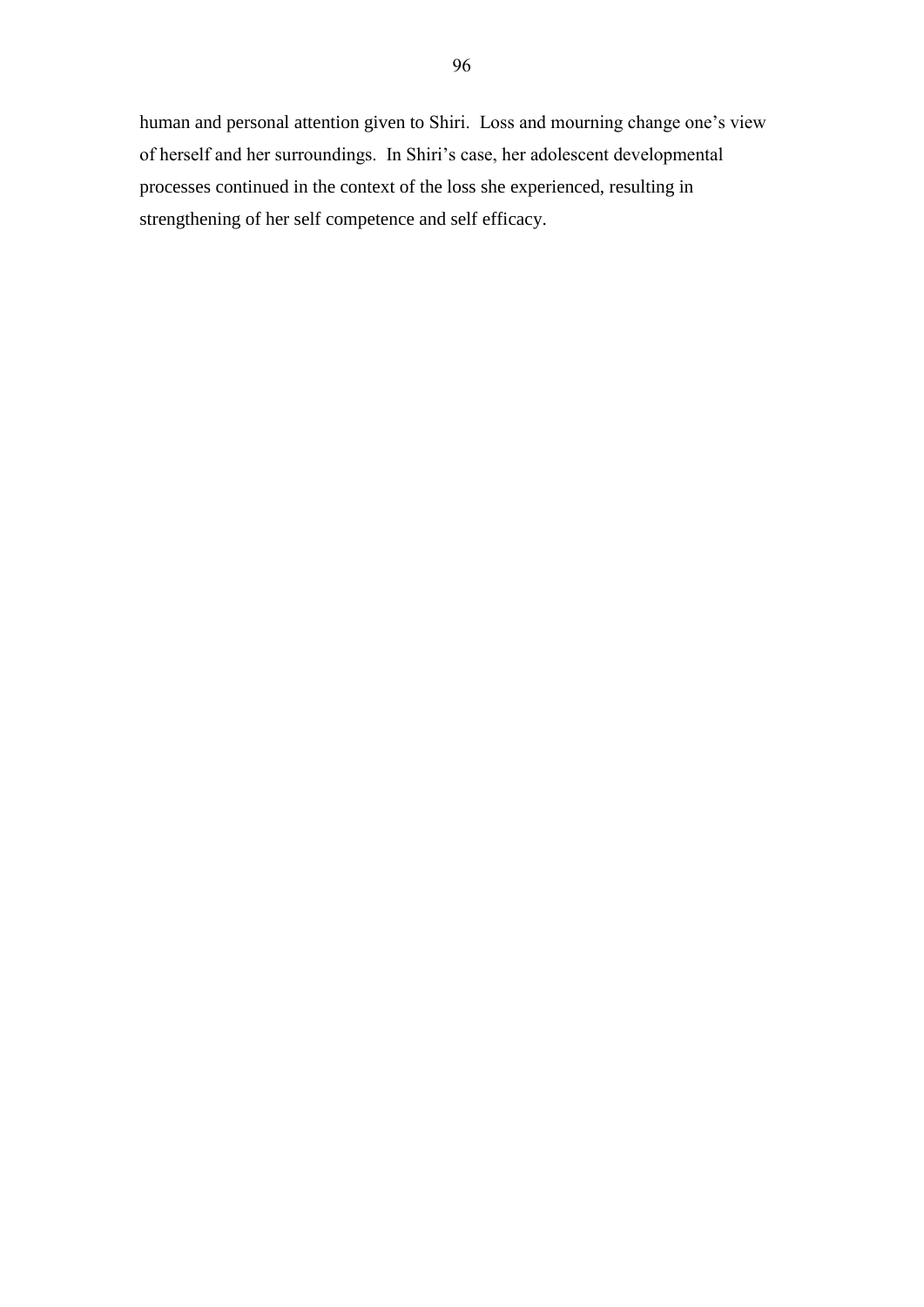# **Summary: School Coping with Trauma Among Students with Chronic Academic Difficulties**

Where and how can the school intervene effectively with survivors of traumatic experiences? The three cases outline traumatic events that differ from each other, yet they all share the presence of chronic academic difficulties. Perhaps the clearest difference is between Tanya, who was injured in a sudden violent attack which also cost the lives of her boyfriend and a close girlfriend, and Adi and Shiri who were informed of the death of their family members. We suggest that Tanya"s withdrawal from the school is not a result of her more severe post-traumatic reaction, but rather a consequence of the school"s inability to offer her relevant help. This help, that should have addressed her learning difficulties and difficulties associated to the immigration to Israel, was lacking in the pre-traumatic period and in the post- traumatic phase. As with Adi, the presence of ongoing academic difficulties that are not dealt with by the school staff create disbelief in the ability of the adults in school to offer any relevant help. This disbelief is not only in the educational system, but also with one's own ability to tackle problems. Ongoing academic failure tends to elicit a hopeless and negative view of one's future functioning in the society. This hopelessness is augmented by the post traumatic reactions causing various signs of giving-up on one"s studies. For Tanya and Adi, the needs that surfaced after the trauma and neither met at home, nor at school. For Shiri, the significant help she received at school around her learning and social difficulties prior to the attack, paved the way for appropriate interventions after the traumatic event.

Looking again at their learning difficulties, there are few more aspects that should be stressed. Tanya and Adi are characterized by their pronounced, seemingly insurmountable academic difficulties. Tanya, an immigrant from Russia, suffered from language and learning as well as acculturation difficulties, while Adi suffered from learning disabilities, attention deficit and hyperactivity. The lack of appropriate support, at both the family and school levels, generated a feeling of academic failure and despondency that led both of these students down a path of no return. The lack of proper support defeated them and pushed them away from their studies even before the attack. The attempt to extend a hand and refer them to a mental health worker after the traumatic event, was therefore experienced by both as an uninvolved solution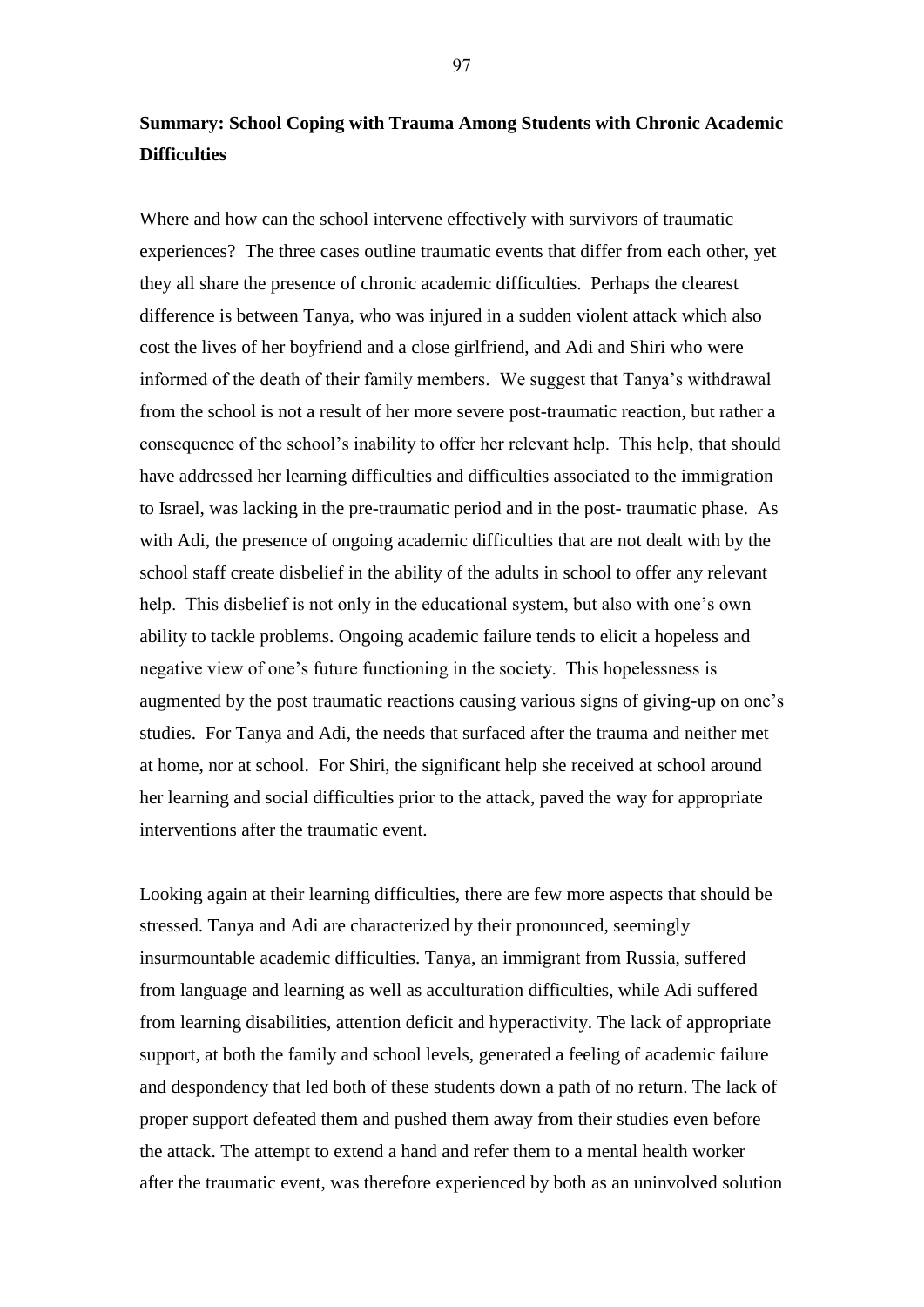where they are passed around, not meeting their need for a helpful figure in their immediate environment.

We learn from the cases of Tanya and Adi that **neglect of learning difficulties prior to the trauma, negatively affects the willingness of traumatized youth to accept therapeutic help. Furthermore, from other cases that we followed we have learned that post-traumatic attention to learning difficulties often leads to a willingness to accept professional help.** 

The difficulties in making sense of traumatic events and one"s own reactions to them, becomes even more complicated to many students with learning disabilities who have little understanding of their own difficulties. The common attempts to conceal the learning difficulties and the various personal and social vulnerabilities that are associated with them, and adult avoidance of these problematic issues, leave these children with a prolonged experience that adults are incapable of helping with "real problems". In order to identify and take ownership for their difficulties, young people need the support and guidance of adults working on their behalf despite the many obstacles that come up along the way. As emphasized in the literature on resiliency, the involved guidance of a significant adult strengthens students' chances for recovery from a traumatic experience (Garbarino, Kostelny & Dubrow, 1991).

In the case of Shiri, we see the power of continuous school interventions aimed to address the need of the at-risk student in crisis. Shiri received massive academic and emotional assistance before the attack, which led to substantial improvement in her academic and social functioning. In our view, had the members of the school staff refrained from of coming into contact with her pain regarding the loss of her brother, and had they academic difficulties, her situation would have deteriorated. The preexisting personal relationship and guiding presence of the school staff enabled them to continue giving Shiri the help she needed, while recognizing her other needs and her overall emotional situation. Thanks to the perseverance of the staff and continued belief in her, Shiri was able to emerge from the crisis.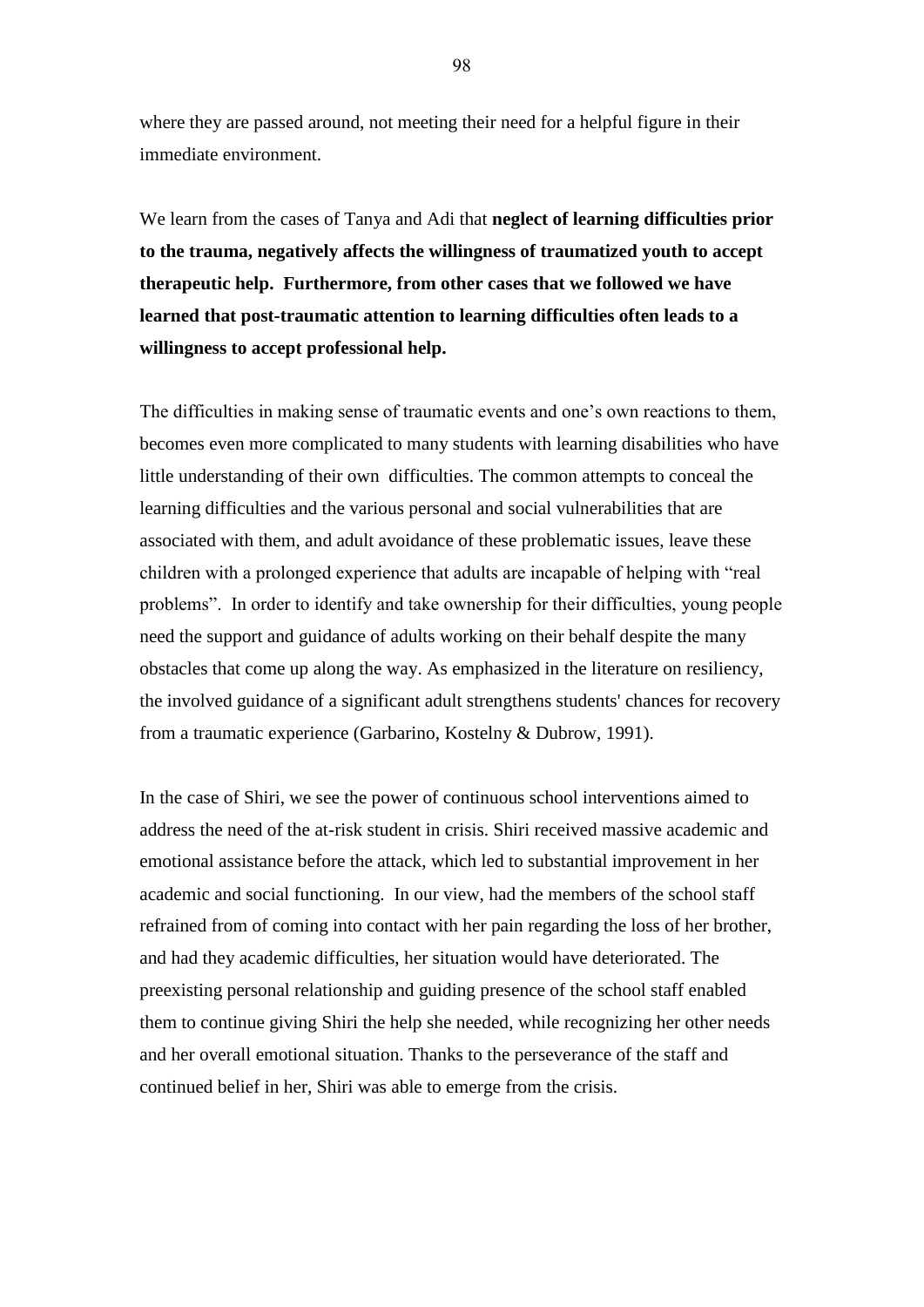# **B. Case examples of post-traumatic risk in the context of ongoing emotional difficulties.**

Following are the cases of Lilach, Yael and Dana. These adolescent girls exhibited their emotional difficulties in the school setting prior to the traumatic event which further challenged their psychological state. We highlight the significant role that the school system and the school staff can take in intervening in such circumstances. The case examples show failures as well as more effective interventions aimed to help post-traumatic students who are at growing risk due to untreated emotional and psychological needs. Whenever there is a loss in a family, the grief threatens to pull family members apart, as each person becomes immersed in one"s own personal pain. In this situation, parents and siblings have a diminished ability to recognize and attend to the subtly expressed needs of another family member. School staff can have a significant role in providing consistent care during this tumultuous period. We suggest that avoidance of this responsibility may leave the student without protection during a period of potentially acute and destructive post-traumatic reaction, as in Lilach"s case. With Yael and Dana, the school counselors and the school staff were involved in attempts to deal with the new emotional wounds that re-awakened the pains of old wounds. School based interventions are a necessary stage also when a referral to psychological treatment is warranted. An appropriate school intervention might have allowed Lilach to be in treatment prior to being in a state that required psychiatric hospitalization. With Yael and Dana, the counselor took the role of processing emotional as well as practical concerns that they were burdened by in the post-traumatic phase.

### **1. Lilach**

Lilach, a 16-year-old girl, has smooth long light-colored hair, brown eyes, and long, fine fingers like those of a pianist. Lilach is the only child of an affluent family. Her two parents are both successful professionals, who work long hours every day. The family lives in a very upscale area. During the week, a full-time caretaker cooks and attends to the housework. Lilach's parents placed a strong emphasis on achievement and competition. Every summer since her fifth grade, she has participated in a summer camp that is academically oriented. Lilach made it clear that she goes against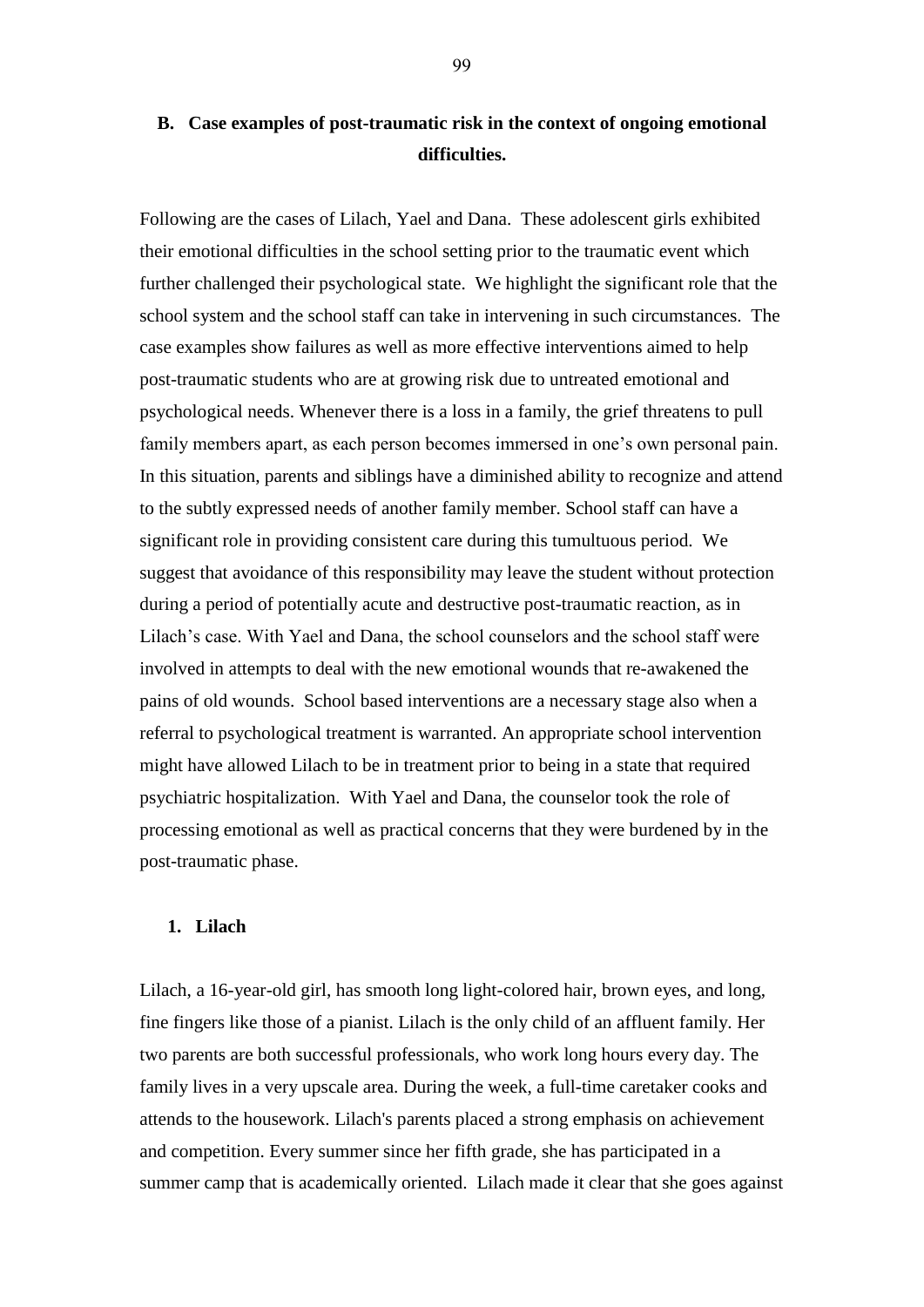her will. Whenever she received grades lower than 90, her parents, who always tried to push her towards excellence, would respond angrily and shout at her.

Lilach suffers from an eating disorder, which she hid from others and was left unnoticed for several years. She became bulimic at age 12, vomiting into the toilet after every meal. Until she was 15 nobody, including her good friends, knew of her ailment. She maintained an average weight, exhibited a positive mood, and succeeded in concealing her vomiting ceremonies without anyone in the house hearing or paying attention. During the year and a half prior to the attack, Lilach stopped vomiting and began to develop anorexia. She lost all interest in her many activities and quit two of her favorite activities: going to the girl-scouts and reading books. She cut off social ties, and her friends who resented her attitude, in turn, distanced themselves from her. Lilach devoted much of her time to athletics: she began jogging every evening in the park and participated in the intensive training of the school"s tract team. She began wearing baggy clothes and her weight loss was left unnoticed. During this period, Lilach remained the same excellent student that she had always been, and drew no special attention to herself in school.

The homeroom teacher was the first to finally notice Lilach's reduced weight and her isolation. She consulted the school counselor and they decided to call Lilach's parents in for a meeting. Lilach's mother did not understand what the counselor and homeroom teacher wanted from her. In her view, thin was beautiful, and as long as Lilach was continuing to excel and not making problems at school, she was well. She was critical of the fact that she was summoned to school because her daughter is thin. "Why, if I only looked like her; I think you're just jealous of my beautiful and intelligent and thin daughter" said the mother concluded, and left the meeting.

The mother's behavior created a negative feeling towards her among the school educational staff. The thought that the affluent and highly successful mother would treat them in such a patronizing manner generated a secret hostility towards her and ultimately, towards Lilach. The mother rejected the teacher"s concerns again, during the customary teacher-parent meetings prior to mid-year report cards. The school counselor invited Lilach for a talk. Once Lilach realized the purpose of the meeting, she refused to relate to the issue of weight, and insisted that as long as she was a good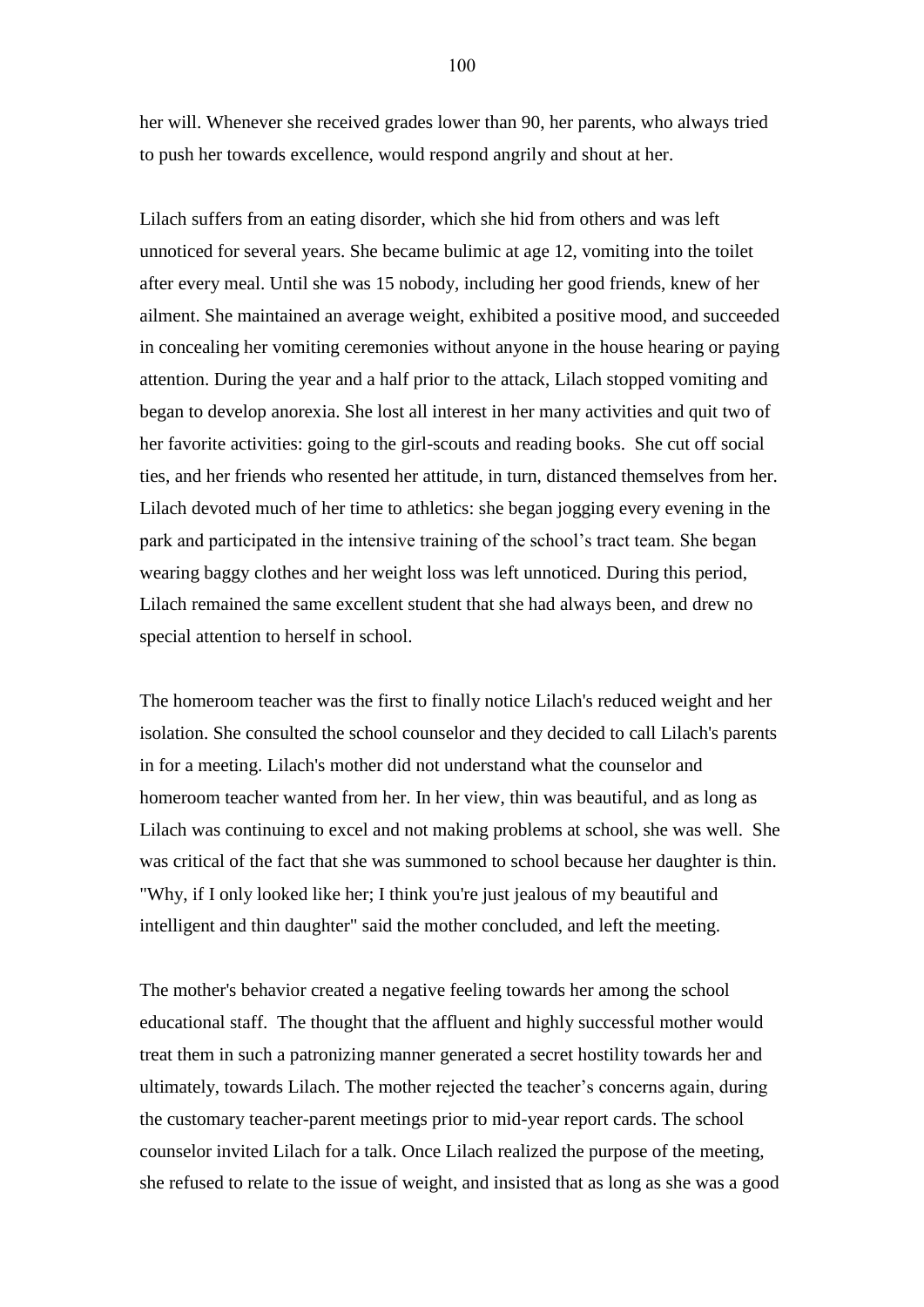student, she wanted to be left alone and not have anyone meddle in her private life. Despite the warning signs, the counselor, the homeroom teacher and a member of the school"s management decided that for now, the counselor would continue keeping tabs on Lilach from afar. The significance of the decision was in effect a cessation of further attempts to intervene.

**The attack** – One evening, when Lilach was out running in the park, she heard an explosion from the direction of the main street. A suicide bomber had blown himself up in the street; three people were killed and dozens were wounded. Lilach arrived at the scene approximately twenty minutes after the attack occurred. Somehow, the emergency crews on the scene did not prevent her from venturing near. She found herself in the explosion site in a state of shock set off by the horrific and grotesque sights she saw all around her. Body parts, blood, burned corpses, people crying out in pain and agony. For several minutes, Lilach continued wandering around, until one of the medics asked her to move away. She began walking home, but after a number of steps, she began trembling all over and fainted. She was taken to the hospital where she was diagnosed with shock. After a number of hours she was released. According to the medical staff, when Lilach's mother came to the hospital, she became panicked, and when she saw Lilach, she began yelling at her hysterically, criticizing her for having been at the explosion site and for always making a mess of things on account of her curiosity. Ultimately, the medical staff calmed the mother down, and Lilach returned home with her.

Representatives from the school including the counselor received a report that night about what had happened. The next day, Lilach asked to stay home from school, since she was woozy and tired, but her mother decided that there was no reason for her to miss a day of studies, and took her to school. The mother asked the counselor to keep the matter a secret and to not tell any of the students that Lilach had been at the site of the attack and had collapsed.

The school counselor and the homeroom teacher tried that day to speak with Lilach, but she refused to cooperate, and said that everything was all right and that she wasn't interested in talking about it. A psychologist who came to the school offered to speak with Lilach about what she had seen and experienced, but Lilach refused vehemently.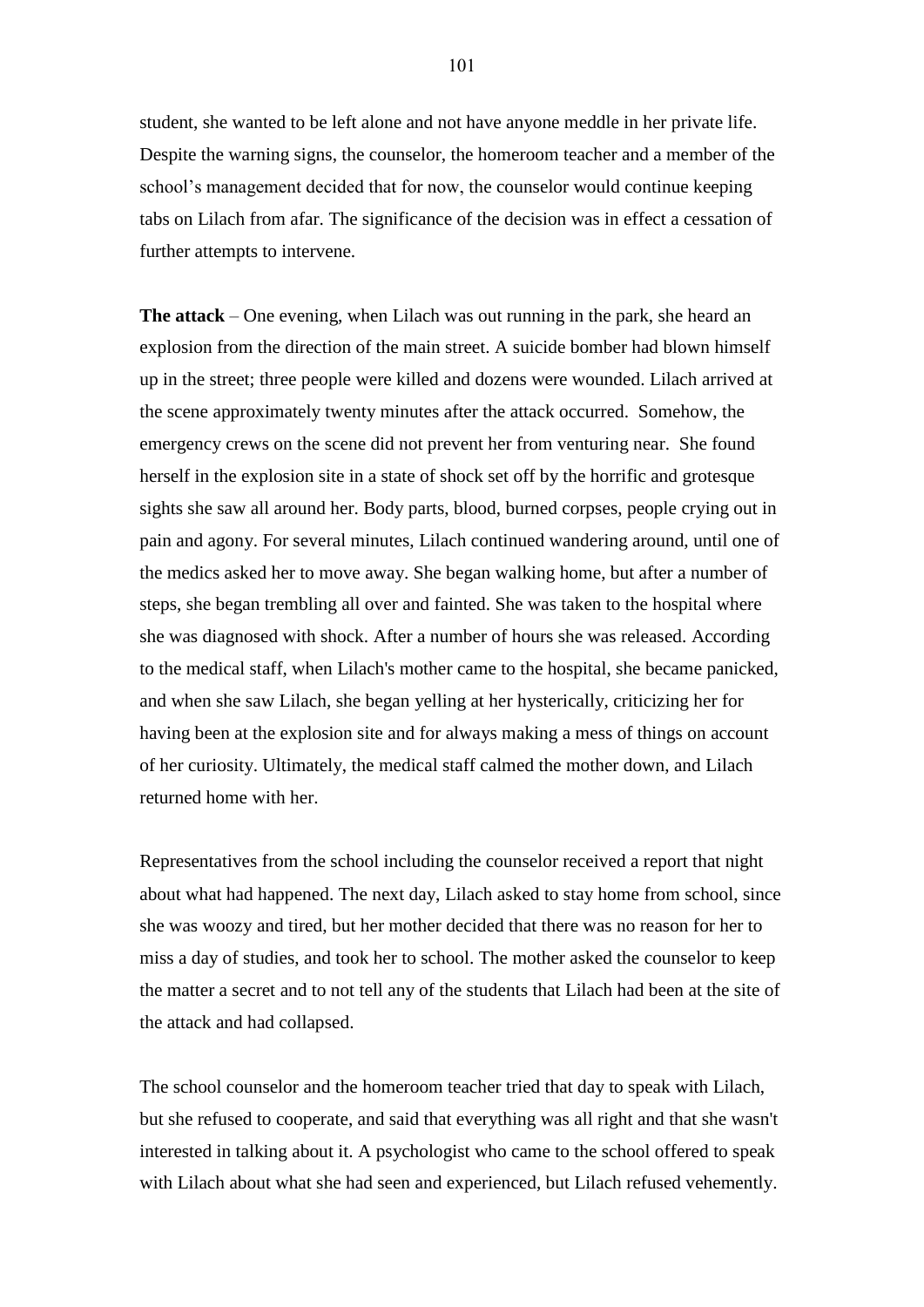The staff did not know what to do given Lilach's determination, and ultimately, it was again decided that the counselor would continue to keep tabs on Lilach from a distance, and that the homeroom teacher would increase her vigilance. As previously, the significance of this decision was again a cessation of treatment.

From that moment, the situation began to whirl out of control at a dizzying pace. In the coming weeks Lilach stopped eating almost entirely. There were days when she did not come to school and wandered the streets. When she did arrive at school, she stopped participating completely in the academic and social activities and made contact with no one. Three weeks after the attack she collapsed during one of the breaks and was taken in an ambulance to an emergency room, and then hospitalized in the eating disorders unit of a psychiatric hospital in life-threatening condition, since her low bodyweight had caused irregularities in her heartbeat. At the time of hospitalization, Lilach weight 35 kilograms. Today, a year after the attack, she is still hospitalized, dually diagnosed with an eating disorder and a major depressive disorder with suicidal attempts; her prognosis for recovery is low.

### **Case Analysis:**

Lilach entered the explosion area with no conscious intention to do so, and was flooded by the sights to the degree that she exhibited dissociative symptoms immediately, and post traumatic symptoms later on that were fused with her untreated depression and anorexia. In her case, the traumatic experience accelerated a preexisting pathological process. Her response to the horrors of the explosion site is better understood in the context of her psychological state prior to this event. Her wish to excel and appease authority figures, combined with her tendency to conceal or rather deny her subjective needs, resulted, in our view, both in her surrendering to her parents' expectations, and in the evolving symptomatic picture of starvation, withdrawal, and self-destruction. The fact that Lilach maintained a high level of academic functioning and achievement made it even more difficult for the school to find an entry point into her life. It appears that the school staff was intimidated by the fact that her parents were powerful and known members of the community. This intimidation led to a certain paralysis on the part of the school staff who made no significant attempt to extricate Lilach from the morass she was in. Consequently, Lilach remained alone in her distress, and found herself in a risk-strewn path of no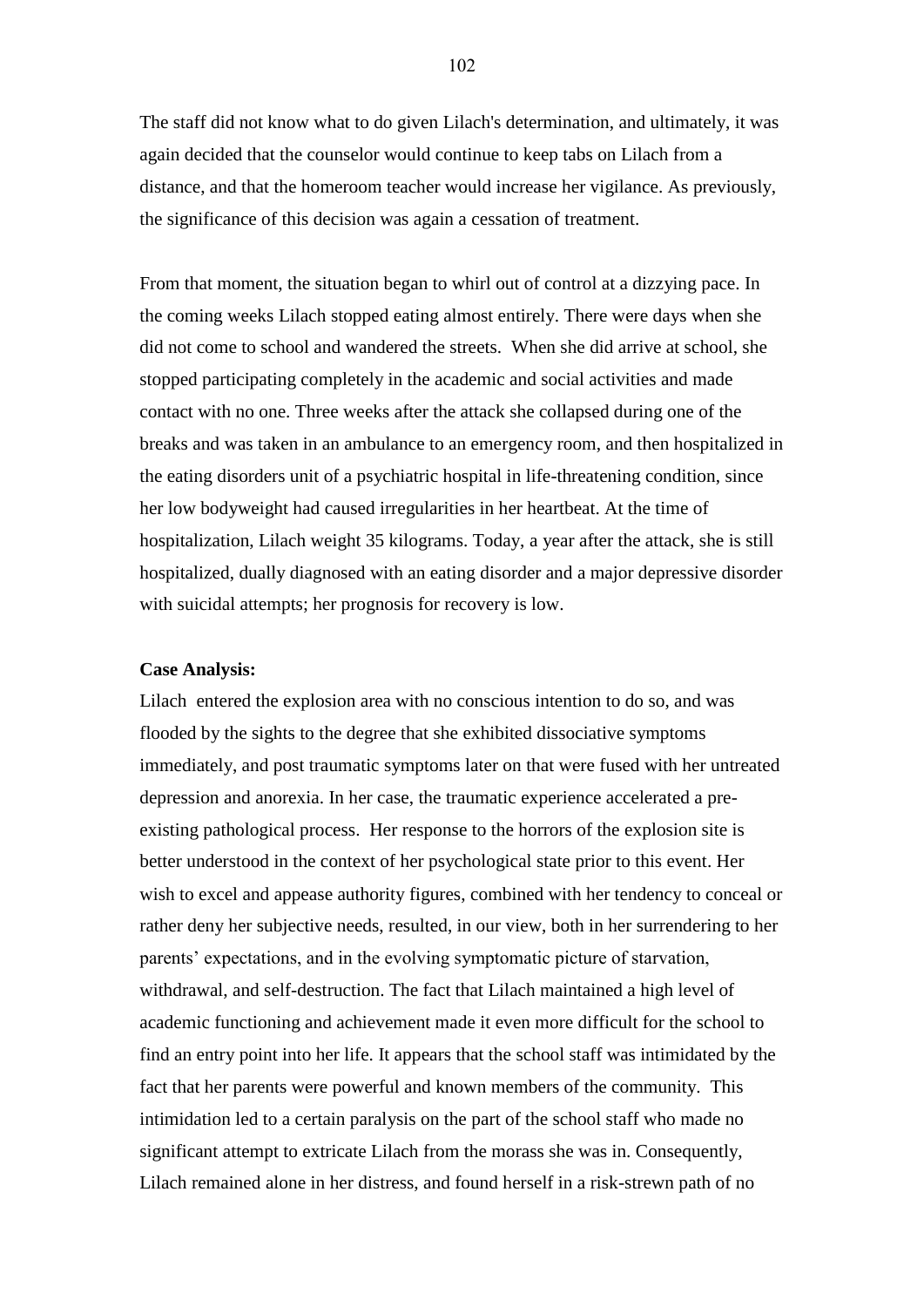return with no help in sight. It can be said, that Lilach's stumbling onto the attack scene was the 'last straw' that overwhelmed her fragile ego resources. Was there an unconscious wish, on her part, to approach the explosion sight and see hellish sights? We cannot decipher her hidden motives, but we can see that her pre-morbid vulnerability was clearly linked to her severe reaction in the post-traumatic phase. Lilach's case exemplifies how emotional crisis rooted in a problematic parent-child relationship characterized by rigidity and avoidance, led to a path of growing distress and risk-taking. It is unfortunate that she did not receive due attention from her parents and from the school staff despite the teacher's precise understanding that 'something was awry.' Lilach found herself alone, and due to her vulnerability and fragility, the exposure to the attack led to an emotional break down.

Lilach's mother, whose parenting was characterized by an avoidant style, found it difficult to confront her daughter's crisis. She enrolled the home-room teacher and the counselor in her own pattern of avoidance, through her articulated criticism regarding their unduly interference in her daughter"s affairs. In this case, the staff indeed backed out of trying to help Lilach. The father's absence from the story symbolically suggests that he also did not see or responded to her marked signs of distress.

In general, cooperation between parents and educators regarding students' mental health needs is not ascertained easily. The present example depicts the school"s difficulty in dealing with the parents' opposition. It seems that in response to the mother asking the counselor and homeroom teacher to keep their hands off her beautiful and successful daughter, they perceived her as oppositional and responsible for her daughter"s deteriorating state. They failed in examining the reasons for the mother"s opposition. Perhaps the mother needed their alliance and understanding, maybe she needed them to empathicly contain her fears and concerns regarding her daughter. Perhaps, she yearned in a conflicted way, to have assistance in order to meet her daughter"s difficulties before and after the traumatic event. Our intent is neither to minimize the parental failure in this case nor place the bulk of the responsibility on the school. But rather, to find the place where the school might have created an alliance with the mother so that she could have been more present for, and helpful to, her daughter. It is possible that even if a significant attempt had been made to create a containing alliance with the mother, she may very well have proved unable to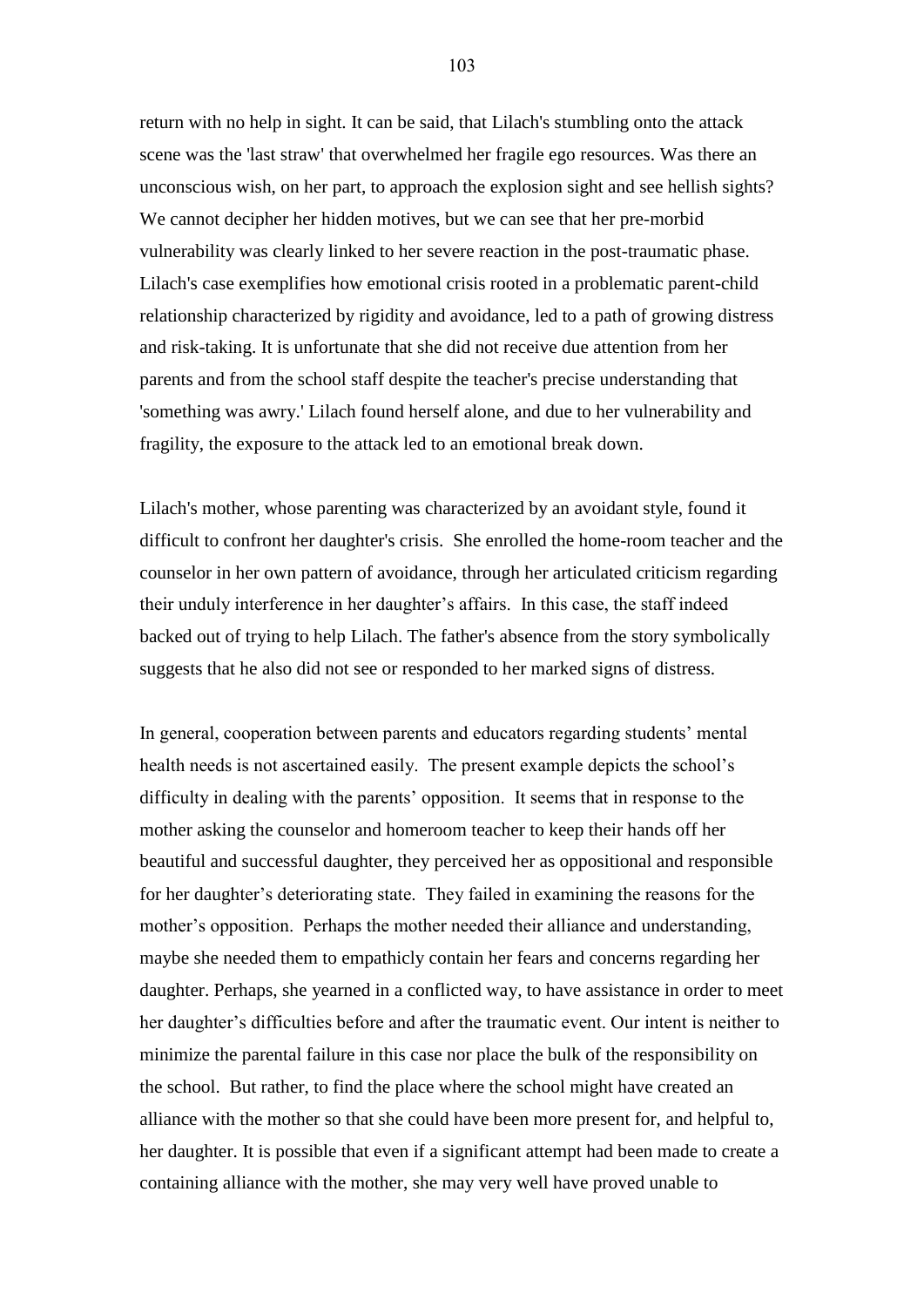confront her daughter's crisis. These experiences of impasse need careful attention, and insistence on part of those who intervene that there may be another approach that will pave the way for cooperative work with the parents.

In reality the school's eventual avoidance of intervention echoed the family's denial of Lilach"s growing symptomatology. All the adults in Lilach"s life were unable to significantly help her, to prove themselves as worthy of her trust. With this sense of isolation she was left with the default option of fastidiously maintaining the only 'protected' place she could create – the world of isolation, loneliness and withdrawal.

The case of Lilach places under the spotlight children who do not comply with therapy referrals even though their needs are acute. The the lack of a trusted adult in the past, makes it hard for them to imagine the unknown therapist as a worthwhile helper. In this situation, we are again confronted with the classic paradox where therapists are available, and there are students who need therapy, and the educational intervention at the institutional level can be a critical stage en route for therapy to take place.

We have learned that a good working alliance between the school staff, school psychologist and therapists in the community is helpful in meeting situations of impasse. Such a working alliance sometimes becomes the only effective tool in acute situations in which there is a need for a therapeutic intervention on many levels, but its potential to help is uncertain. One possible scenario is that in Lilach's very difficult case, a professional team including members of the faculty would receive professional guidance from a school psychologist or another therapist in the community in order, for example, to be able to stand up to the mother more firmly but without causing her to feel threatened on the other hand. It is ethically sanctioned by the Child Protective Law in Israel to take action on behalf of a child whose health is neglected by his parents. If we follow a hypothetical scenario in the pessimistic route of complete futility, then perhaps the interference of the State Welfare Agency could have forced an intervention at stages that preceded her breakdown.

Lilach needed the fixed and stable presence of a 'solid' adult in face of her destructive tendencies. She needed an interpersonal dialogic space with an adult who would dare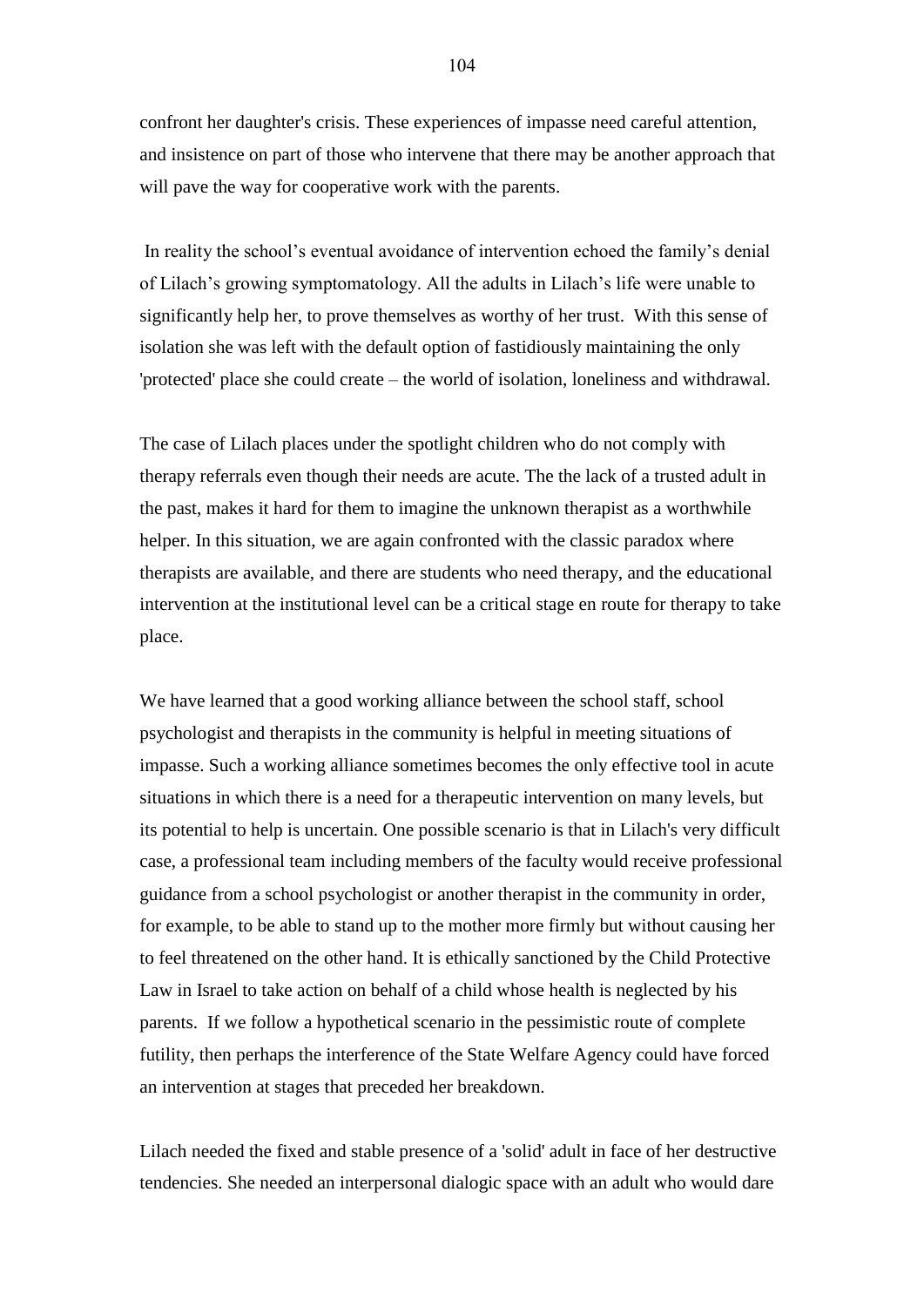to leap into her personal world and face her existential pain, without being threatened of what is inside of her. If the school counselor, would have dared to insist with the mother that she Lilach has to be treated, a conflict may have ensued, but it might have laid the basis for a shared working alliance between two caring figures in Lilach"s life. This working parent-teacher alliance could have created a presence on which Lilach could have relied. Even in a less successful scenario, in which the mother's refusal remained steadfast, it would have been possible to continue courting the two parents insistently and to accompany them towards full involvement in the form of consultation with agreed upon professionals whom they regarded as a legitimate source of authority. One way or another, the position of an insistent adult who did not give in to Lilach, and did not give *up* on her, would have made it possible to bring about an initial emotional change in her, a step towards growth.

### **2. Yael**

Yael is a 16.5 year old girl in the  $10^{th}$  grade. She is tall with long, straight black hair, fine features and large eyes. Yael is a good student, quiet, does not stand out much, and has very few good friends. The homeroom teacher referred her to the counselor at the beginning of the school year, reporting that Yael looked to her a bit lonely and sad. She saw her spending time alone during most of the break periods, and a number of times saw her coming out of the bathroom with red eyes.

The school counselor met with Yael. At first, Yael denied anything and said that she was fine, that nothing was bothering her, and that she didn't understand why they had to meet. In the third meeting, however, when Yael began talking about her family, her eyes suddenly began to well. She tried to pretend it was nothing, but the tears kept flowing. During that meeting, Yael told the counselor that for many years she had the haunting fear that no one loved her, that no one really cared about her. Her father worked for the government, and as part of his job, he often traveled abroad for long periods. Whether he was abroad or a home, she felt there was almost no connection between them. Even when he would ask her what was going on at school or about her friends, she felt that he wasn't really interested and was asking only out of a sense of duty. Yael's mother worked as a high executive in a large business. Yael described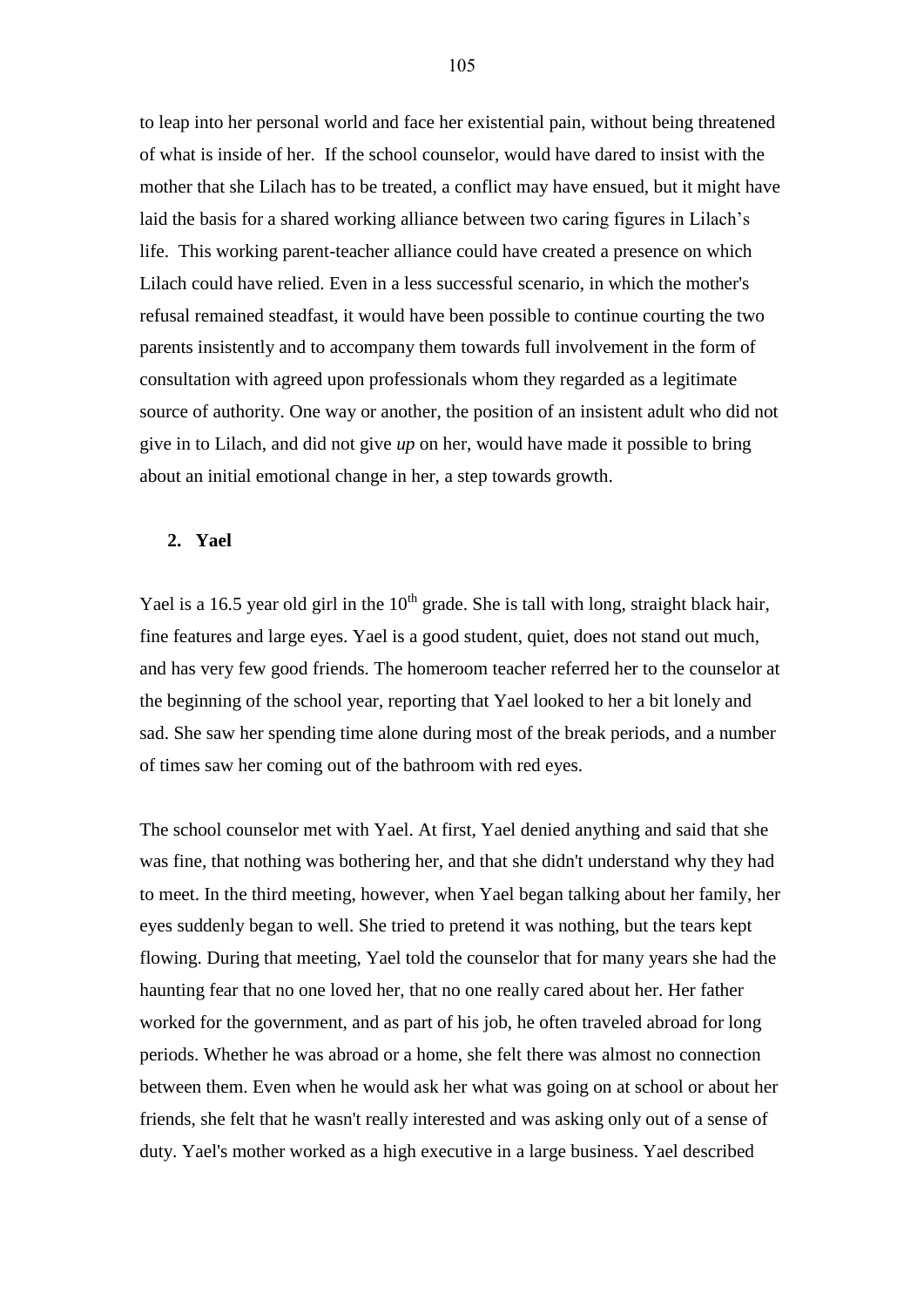that her mother spent many hours at work, and when she came home, she usually collapsed from fatigue or was busy taking care of Yael's two little brothers.

Yael's had difficulties bearing her own feelings. She related that she had always felt alone in the world, that she was worth nothing and that no one really cared about her. She felt that she was a burden to others and that there was no reason why anyone would want to be with her or be her friend. "In sum, I'm not interesting enough, I have no outstanding talents, I'm not smart or funny – I don't even look so good. So tell me, why would anyone want to be with me?" said Yael towards the end of one meeting, and again burst into tears.

The school counselor began holding regular weekly meetings with Yael. During the meetings, Yael shared that in the past she had once tried hurting herself by taking sleeping pills, but that she had woken up after a number of hours with horrific stomach pains. During their sessions, Yael allowed herself to bring into the counselor's office the full intensity of her sadness, depression and loneliness. The school counselor felt that they have developed a strong connection between them. In addition to these meetings, the counselor met every two to three weeks with Yael's mother (with Yael's consent) and worked with her on strengthening the motherdaughter relationship and on the mother's ability to be emotionally available for her daughter. After a number of months, the counselor began noting a certain improvement in Yael. The homeroom teacher also began reporting that she felt that Yael was changing: she was smiling more, taking part in class, and was no longer seen with red eyes.

**The attack** – One Thursday at the beginning of the Intifada, a suicide bomber exploded himself in an outdoor mall. The toll in human lives was particularly large – eight people were killed, including Liat, Yael's best (and only) friend at school. Two other girls from the same grade at her school were also injured.

The attack left the school in a state of shock. The entire staff came together in full force to help Liat's family, and set up a rotation to help the two families of the students who were injured. Classroom discussions were held, and psychologists from the educational psychological services were brought in to work with the parents and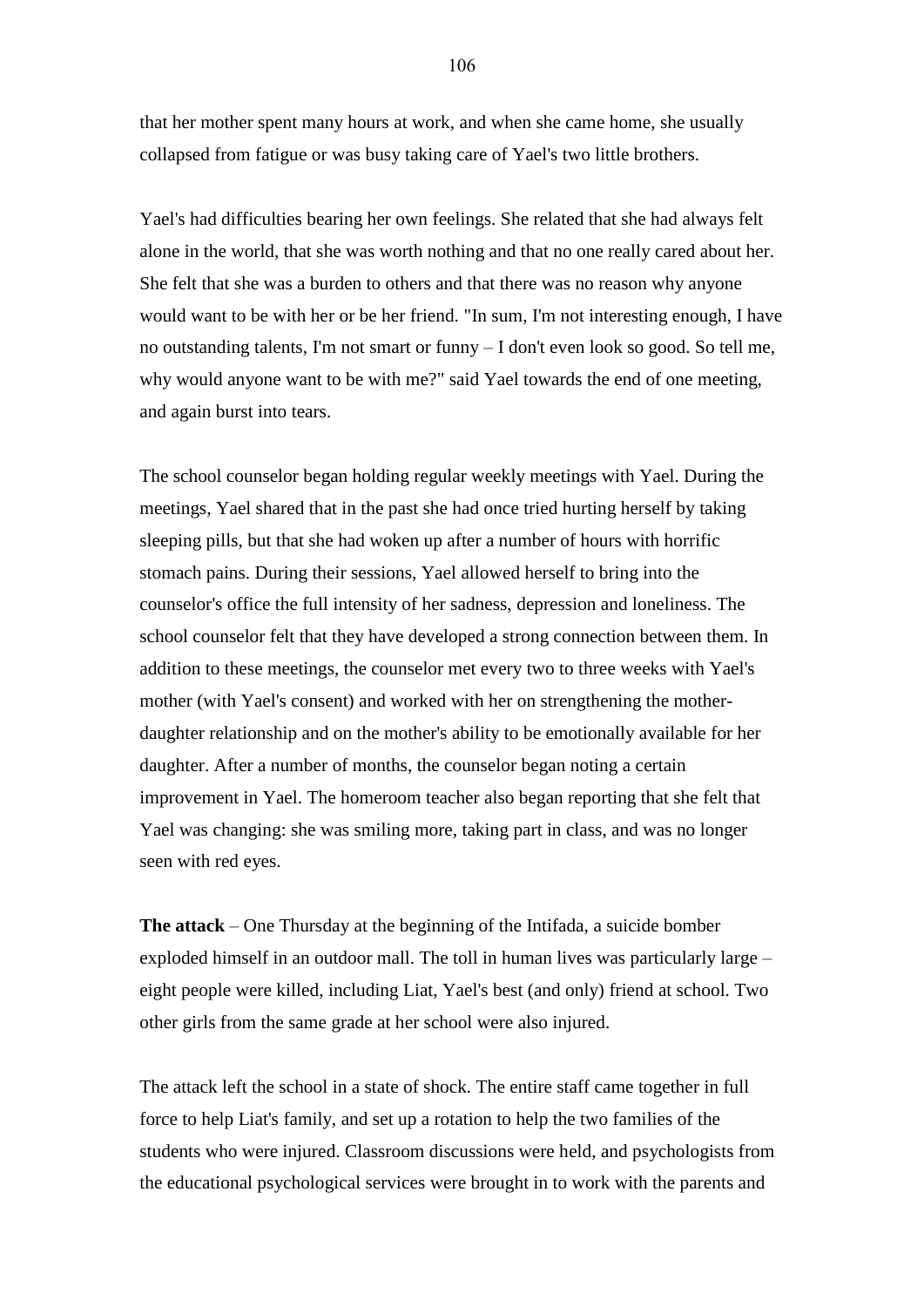the classroom teacher. One of the injured girls returned to school; the other improved considerably. Within few weeks it seemed as though the school was succeeding in coping with the event and getting back to routine. Yael was defined as being in the first-degree risk cluster [a category of high risk], both because of the personal loss of her friend Liat, and due to the depression and suicidal enactment in her history. She participated in the various group and individual activities (mainly in the format of cognitive and emotional reconstruction of reactions to the news of the loss of Liat). Some meetings were held especially for students classified as at-risk. The various activities focused on the attack, students' responses, and the imparting of tools for effective coping.

Due to the tremendous workload on the counselor (who was also the homeroom teacher of one of the students injured), Yael's sessions were neglected. At first, the counselor tried meeting with Yael and speaking with her sporadically, asking her to come whenever she had time available. But as time passed, the counselor found herself more and more overwhelmed with the work that resulted in dealing with those affected by the attack, until she almost forgot about Yael completely. She stopped meeting with her altogether. The counselor assumed that Yael, with the help of the many conversations they had together, had become stronger and was managing to cope with the difficult events on her own. The counselor also suggested that Yael call her if she feels badly, but Yael did not take advantage of the offer. One morning, about three months after the attack, the homeroom teacher approached the counselor and told her that she was again beginning to worry about Yael. She had seen Yael alone during breaks, and it again seemed that her eyes were red from crying. Yael appeared increasingly sad, and there was a noticeable drop in her grades.

In a discussion between the school principal, the grade coordinator, the homeroom teacher and the counselor, the possibility was raised that Yael's responses following the attack necessitated a referral for cognitive-behavioral trauma-focused treatment. The school counselor insisted that before a referral be carried through she sees it as critical that she first resumes meeting her for a number of weeks in order to assess the situation.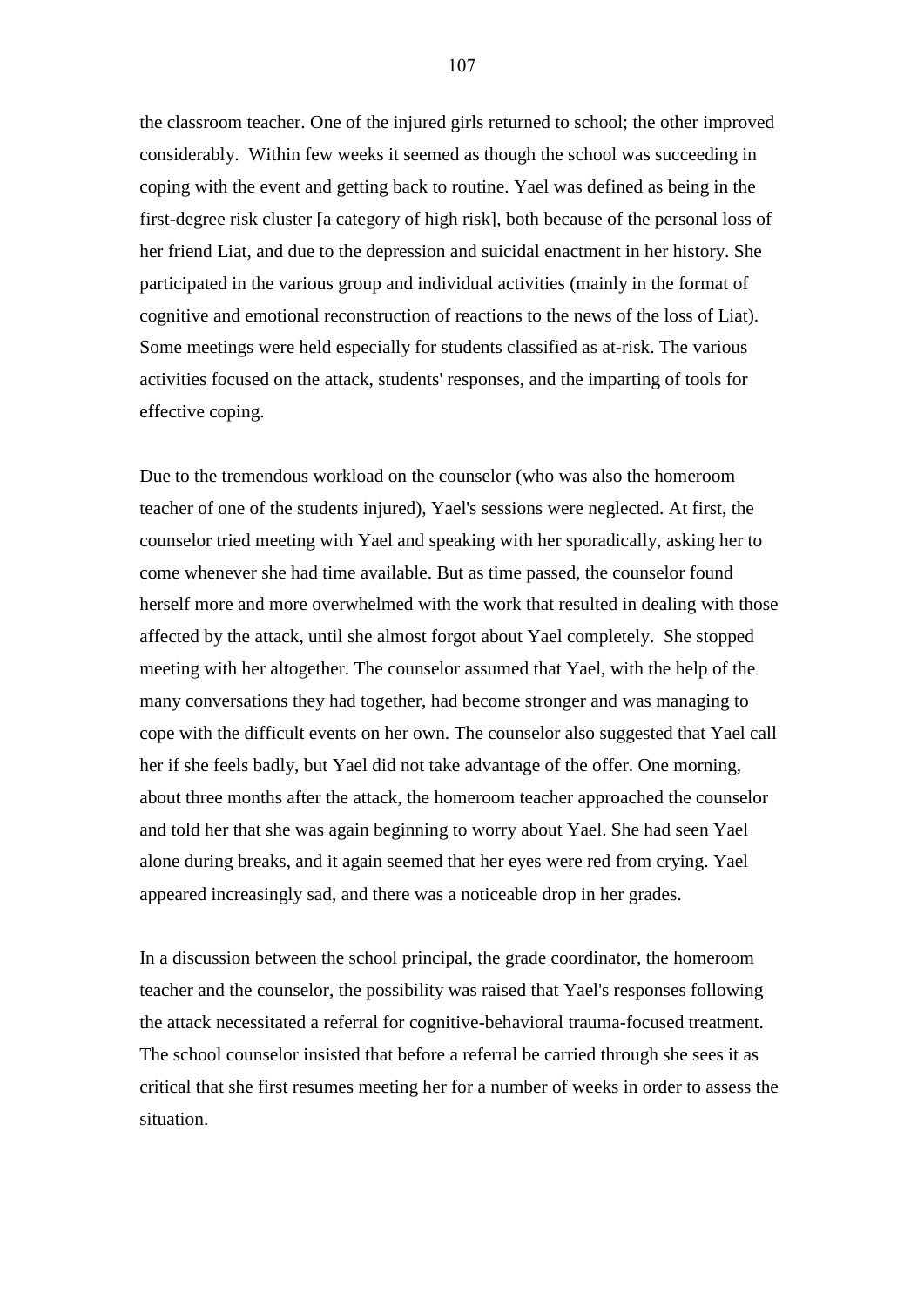The first meeting between Yael and the counselor began with a great deal of tension since both felt that the counselor neglected her during a difficult period. The counselor began by saying to Yael that she was sorry that she had not been able to free herself up to continue meeting with her following the attack. She was immersed in giving a tremendous amount of time to the families of those injured and somehow overlooked other matters and for this reason did not contact her during a period that she knows was very difficult. Yael was silent for large segments of the meeting, but towards the end, she suddenly burst into tears, and said to the counselor that in the past months she felt that no one loved her or cared about her: "You stopped meeting with me even though Liat was my best friend. No one in the school thought about what I felt. You only kept asking me when I did I hear about the attack, and how I felt, and whether I was sleeping well or whether my appetite was normal. Even my mother forgot about the attack after two days. I was all alone again…" The counselor was astonished at the intensity of Yael's painful feelings. She understood that the time during which they had not met had been destructive and painful for Yael, and had brought back Yael's difficult feelings of abandonment and lack of self-worth.

The meetings between the counselor and Yael, continued on a once a week basis until the end of the school year. It appears that the counselor was experienced by Yael as a trustworthy ally, whose failures do not erase her place as a positive figure in Yael"s life. This trust enabled Yael to voice her disappointments of the counselor. In these meetings, Yael processed what the loss of her good friend meant for her. An emphasis was placed on the attempt to preserve the continuity of Yael's feelings before and after the attack, as well as processing how she yearns for recognition while isolating herself. She experiences isolation as abandonment by others who see her as unworthy of attention. The identification of this pattern proved helpful and it appeared that Yael matured and was strengthened by the therapeutic process she had with the counselor.

### **Case analysis:**

The case of Yael outlines a meaningful and effective school intervention. Throughout the process, despite periods of oversight, the school"s educational and therapeutic staff showed their responsibility, commitment and ongoing attentiveness to Yael's needs. This case illustrates how effective post-traumatic intervention benefits greatly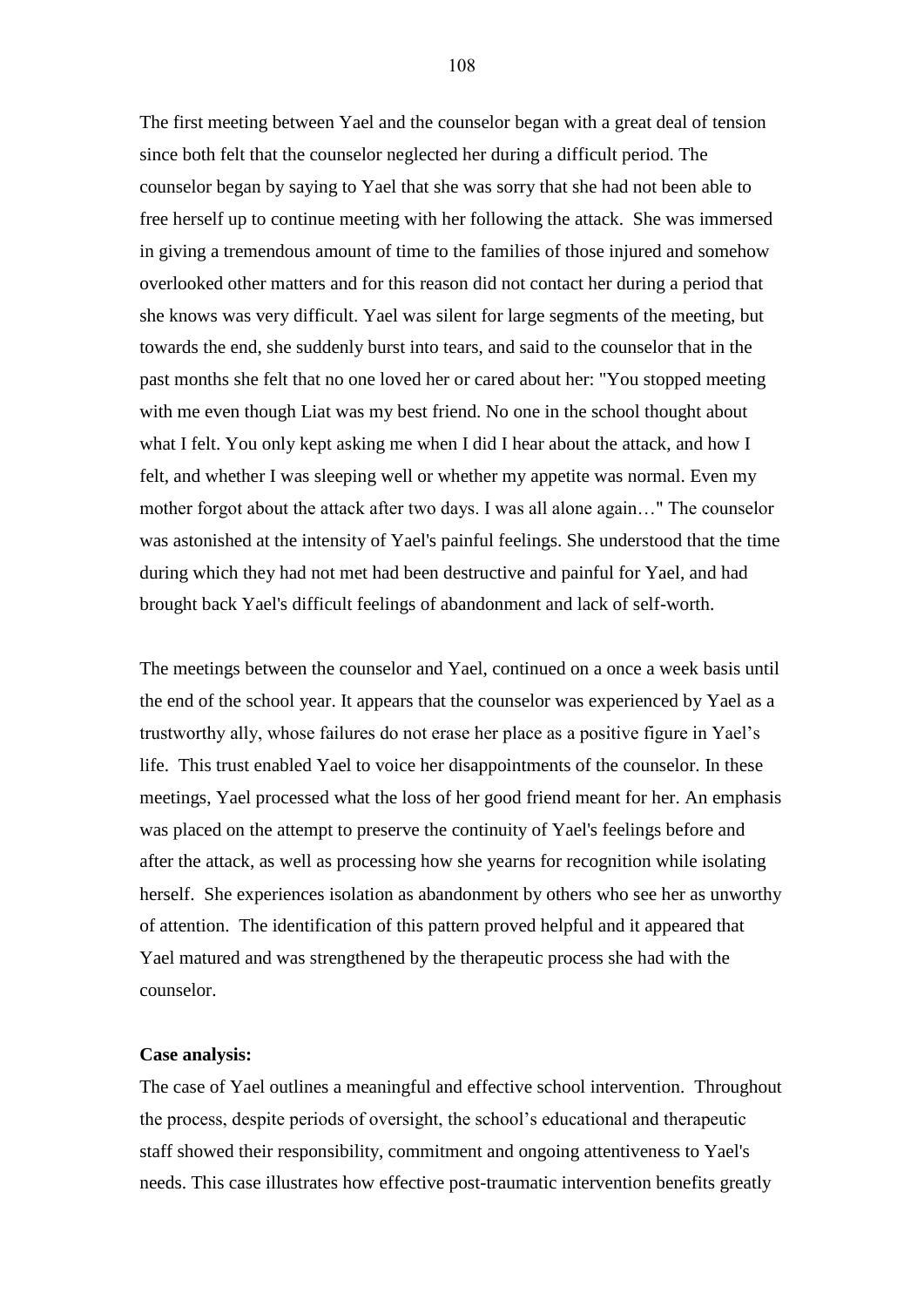from a productive working alliance that was formed prior to the trauma. Yael's school was extremely attentive to her feelings and her emotional world, both before and after the attack. It is this that made it possible for Yael to continue receiving help from adults in the school, even following a disappointing period when they were unavailable.

The homeroom teacher was central in the referral process and in following up, over time, on Yael"s personal predicament. The homeroom teacher referred her to the counselor out of a concern that arose from the fact that she discerned Yael's sadness, withdrawal and isolation. After the attack as well it was the homeroom teacher who noticed the emotional difficulties that Yael was expressing in her withdrawn and depressive manner. She re-enlisted the counselor to attend to Yael"s needs. In our view, the homeroom teacher's referral to the counselor succeeded on both occasions because Yael saw her as attentive, caring and personally concerned about her needs.

In the first sessions, the counselor was patient and listened carefully to Yael"s hesitations to open up her anguish and sense of worthlessness. Perhaps Yael experienced the therapeutic tact that the counselor manifested in the first two meetings as indicative of the counselor's ability to appreciate the intensity of her distress. In the third session, Yael, through a vale of tears, shared with her the feeling that she was unloved and uninteresting. It appears that the counselor's insistence that she meet with Yael despite Yael's demonstrated lack of desire, was for Yael a kind of proof that there was, somewhere, a person who took an interest in her, even when she did not make an effort to be interesting. This indirect recognition of Yael's value by the counselor, created the possibility for meaningful processing of Yael's difficult feelings. This process led to significant changes in Yael – a reduction in the signs of depression, an improvement in her self-esteem, and an ability to invest in her studies.

On the basis of the working-alliance created before the attack, Yael was able to renew the connection with the counselor, despite the counselor"s failures. The counselor, who had not taken the time to consider Yael's internal experience after losing her only good friend in the attack, understood, following the homeroom teacher's decision to approach her, that she had neglected Yael. And in resuming the meetings with her, she made it unequivocally clear that she acknowledges her mistake. In a subtle way,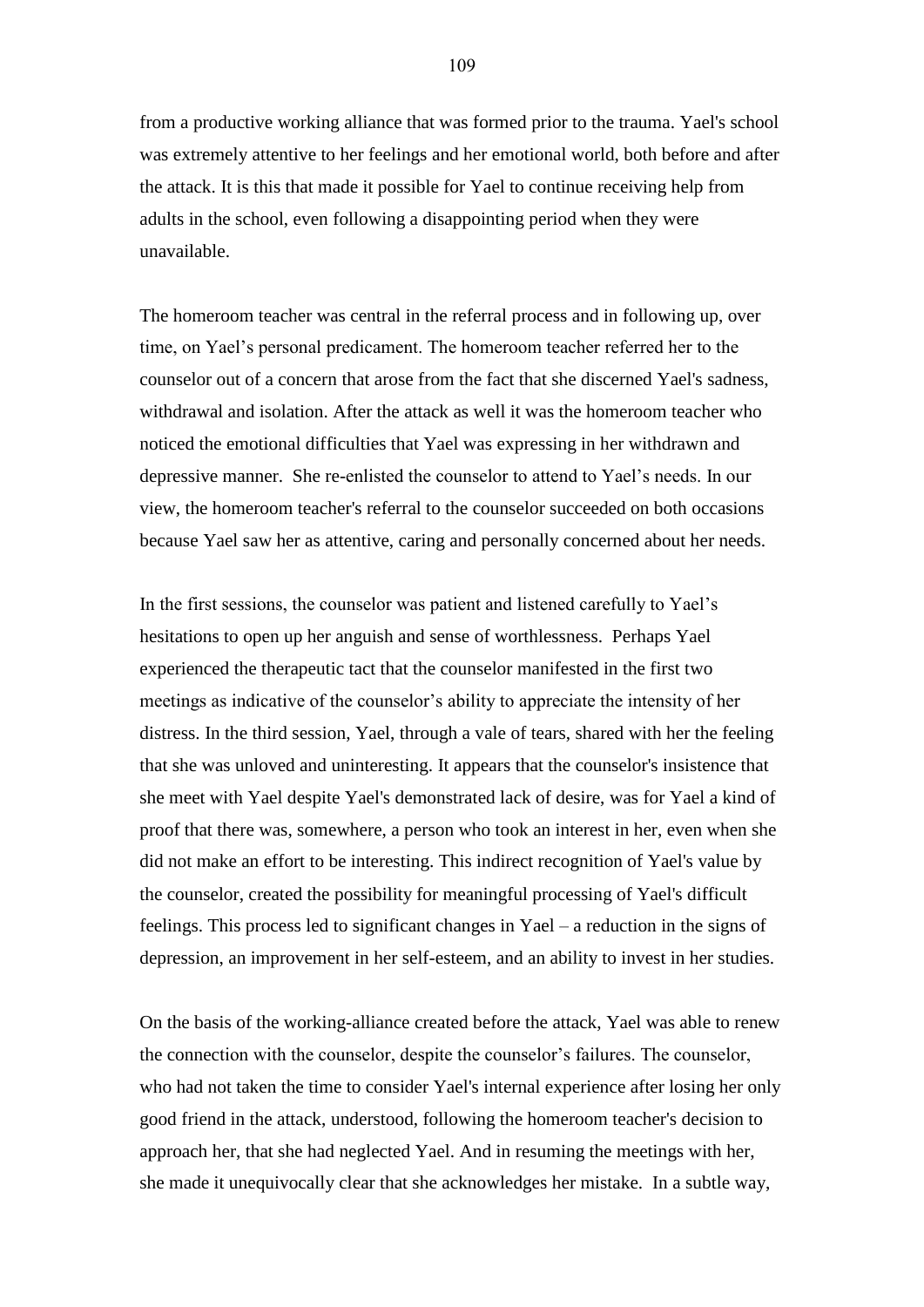the counselor affirmed that she was willing to stand by her side, and process with her the feelings that flooded her following the loss of her friend, feelings that were reminiscent of the terrible loneliness she knew in her past.

The supportive network offered by the homeroom teacher and counselor to Yael was of great importance, and is indicative of the open working alliance between the two staff members. Together they served as concerned parental figures, who examine her needs according to what they experience in the interactions with her. As parental figures, one was able to correct the oversight of the other and redirect her to attend to Yael"s needs. The counselor's professional treatment benefits from her appropriate personal involvement as reflected in her open and candid apology. The counselor and the homeroom teacher are staff members that broadened their professional responsibility to include the well being and the developmental needs of the students. This responsibility is reflected in the appropriate decision of the to keep Yael's treatment within the confines of the school, rather then referring her elsewhere for trauma treatment.

The counselors interventions helped Yael to regain her sense of value, her beig able to see her post traumatic difficulties as relating to her life ling struggle to feel worthy and loved, and her propensity to isolate herself when distressed. Her willingness to lean on the counselor, allowed her to find strength within herself to eventually face the academic and challenges she faced in school while processing the loss of her best friend and her own sensitivities that re-surfaced after this loss. A central reason that helped Yael persist in attending the meetings with the counselor was the counselor's unequivocal message that regardless of her past errors, she was available and able to stand up and deal with the difficulties in the relationship between them, and with Yael"s turbulent inner experience.

#### **3. Dana**

Dana is a twelve-year-old girl. She has straight blond hair, brown eyes, and a pleasant face. She is the youngest in her family. She has an older brother and sister who are married and live far away. Dana lives alone with her mother. Her father was killed when she was three in a clash with Palestinian gunmen when he was on army reserve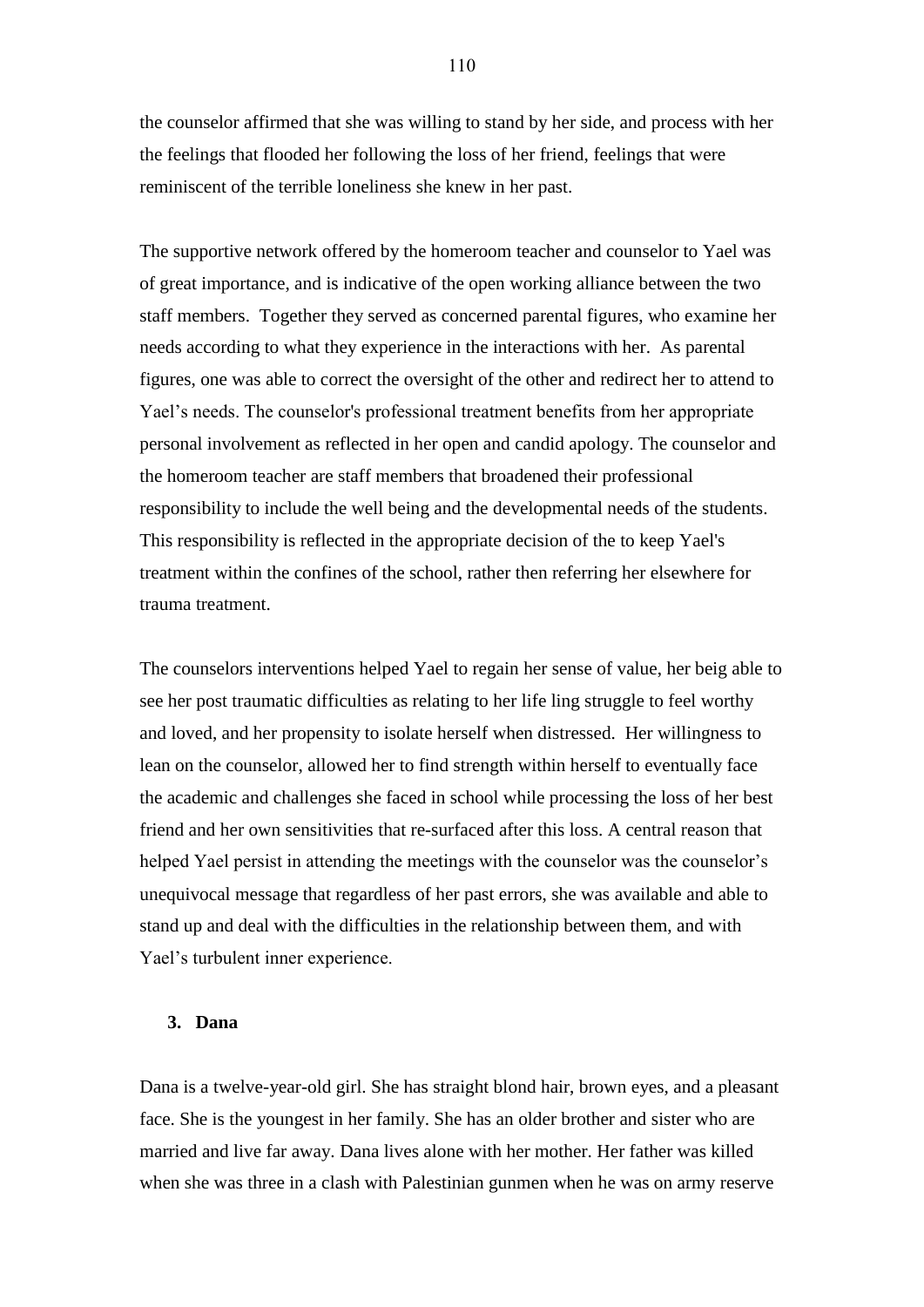duty. Dana has no real memory of him, but she remembers how during all the years since, and until today, her mother had a difficult time dealing with her husband"s loss. Following his death, she stopped working, was in a depressed state, and barely cared for Dana. She would just stay in bed all day, staring at the television, crying, and refusing to accept any kind of help. A neighbor took over the daily care of Dana. Only in the past two years, almost seven years after the father's death, did Dana's mother venture out of the house to find part-time work, and to take an interest in Dana and her other children.

Dana, on her part, is a sad child. Everyone who sees her feels a tugging at their heartstrings at the sight of this pretty girl with the big, sad eyes. Dana began meeting with the counselor when her homeroom teacher noticed that throughout the last few years Dana had missed many school days, often several days in a single week. Until that point, the matter was not addressed since Dana had high grades and with no behavioral problems, and the school had attributed her lateness and absences to her need to stay at home and help her mother.

In conversations with the counselor, Dana said that she felt that she lived in a "lifeless home". Since her older sister and brother had left the house, Dana felt that she alone had to bear the entire burden and weight of her mother's depression. She related that often she was late for school since her mother did not want to get out of bed, and she took it upon herself to make sure that her mother got out of bed, washed herself and had something to eat. On the days when she did not come to school, she usually wandered around the neighborhood or went to the beach alone. There was some comfort in walking the streets alone having no one to interrupt her thoughts, and there was pleasure in hearing and smelling the see when everybody else is at work or at school. But these private walks also felt lonely. Dana continued to tell the counselor that she often feels alone in the world, that no one cares about her, and that no one would notice if something happened to her. The fact that she was never approached about her absences confirmed her inner sense that she did not matter to anyone at school. The school counselor had the impression that Dana was very lonely and suffered from deep feelings of sadness and depression. Despite Dana's early hesitation, the counselor scheduled several meetings seeing her once every two weeks in the weeks that followed.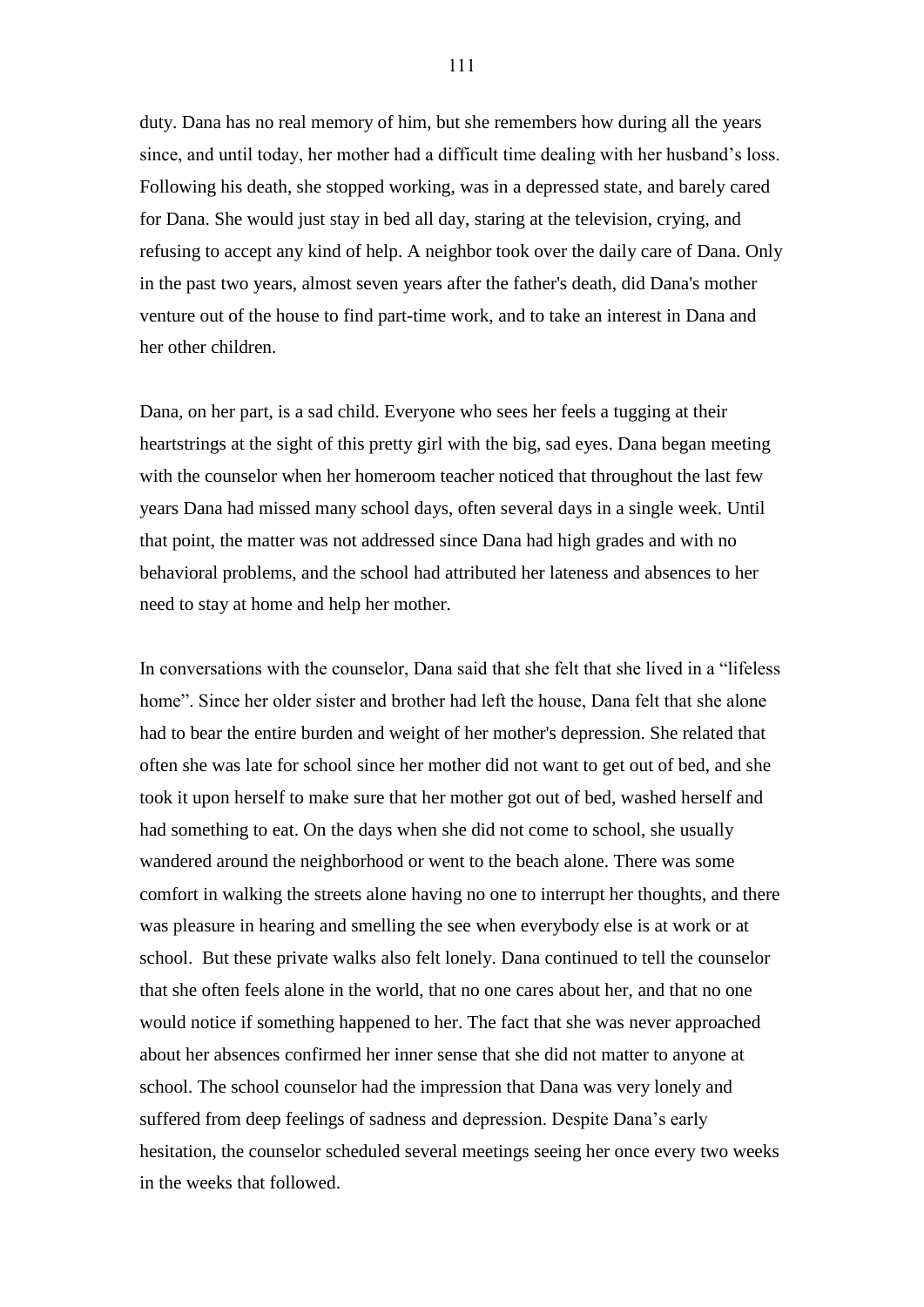**The attack** – Dana's older brother was injured when the military vehicle he was driving as part of his reserve duty drove over a roadside bomb. He died in the hospital three days later. The entire family was devastated by the death of the older brother, who left behind a wife and a little boy. Dana's mother took it the hardest. Upon receiving the bitter news she had a nervous breakdown and was hospitalized in a psychiatric hospital following a suicide attempt using sleeping pills. Dana herself was consumed by her concern for her suicidal mother, having no emotional space to mourn the loss of her brother that was, on the surface, pushed aside due to the mother's acute state. After the mother returned home from the hospital, Dana's sister stayed at the house for a number of weeks in order to support and the mother and to prevent another suicide attempt. Approximately one month after her brother's death, when the mother was out of danger, Dana returned to school.

Of course, during the initial period, the school helped on every front: her classmates arranged a visiting rotation, the teachers came to the house once a week and helped her make up missed material, the homeroom teacher was in daily contact with Dana, and the school counselor also continued to meet with her once a week. And yet, Dana had a hard time returning to school. Barely a day went by when she did not arrive late, and for about half of the school days, she did not come to school at all.

Slowly, the teachers began losing their patience. One teacher said that she saw Dana wandering around the commercial center wearing provocative clothing. Another teacher claimed that she saw Dana sitting in a café in Tel Aviv. The homeroom teacher began claiming that Dana was just acting, enjoying all the attention and taking advantage of the good will of the school and the faculty.

The school counselor, who continued meeting with Dana during this entire period, saw an entirely different picture. The meetings with Dana after her brother"s death continued from the same place they had left off prior to the tragedy. Her brother's death intensified Dana's old feelings that she was alone in the world, that she should surrender to the misery she experiences rather than struggle to keep on living. With these thoughts in mind, she found little motivation to attend school. The ongoing relationship between Dana and the counselor, and the exploration of the feelings that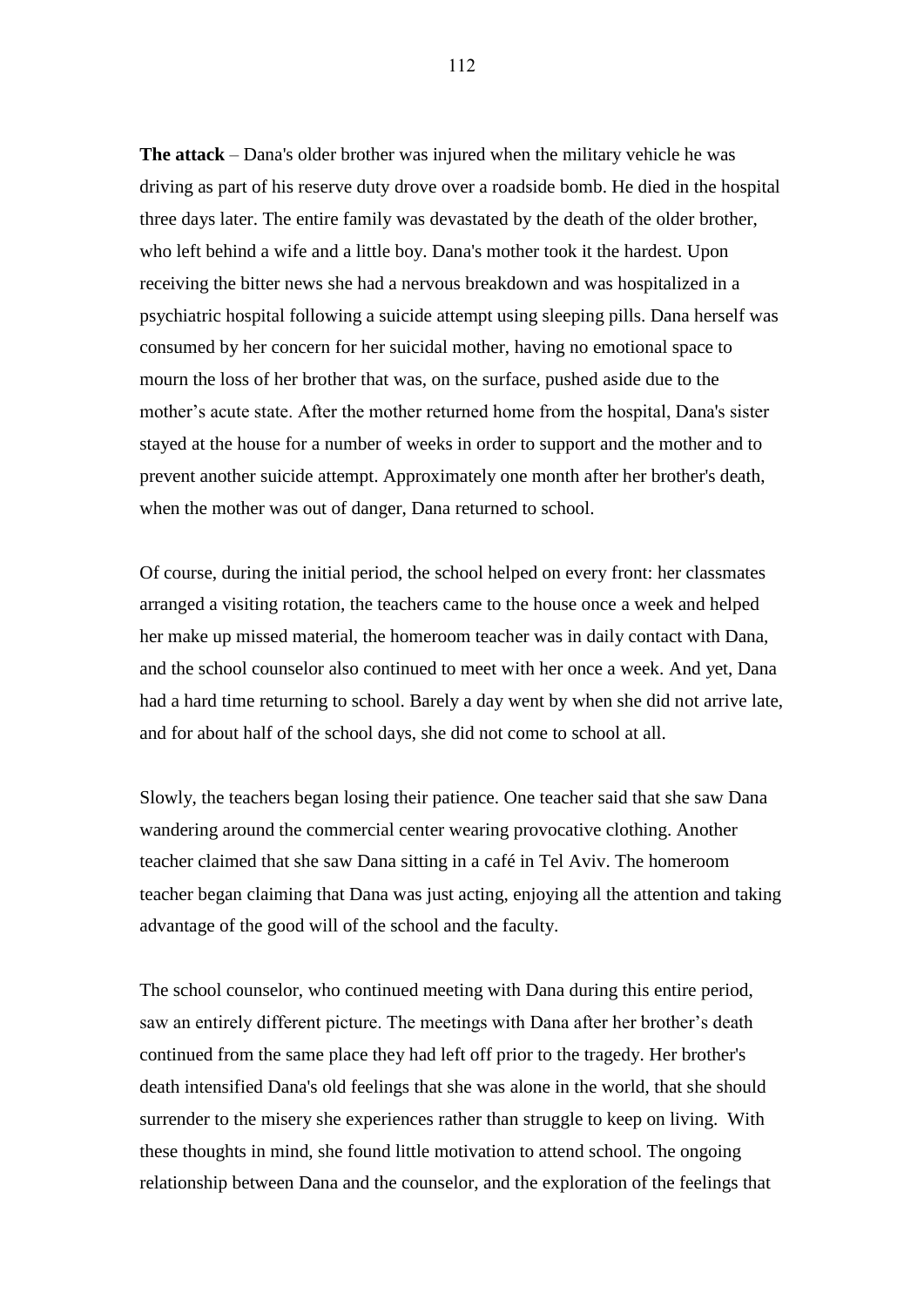came up around the tragedy and their relation to her past moments of despair, enabled Dana to feel contained and understood. The days when Dana met with the counselor were the only days that she wasn't absent.

The counselor shared this with the teachers and told them about Dana's difficult situation, her difficulty in dealing with her mother, and the feelings of guilt with which she was overcome. She continued meeting with Dana, and at the same time, worked with the teaching staff - mainly with the homeroom teacher - in order to foster understanding and empathy towards her.

Slowly, Dana began returning to school. Her attendance was not perfect, but her lateness and absences decreased. Dana did not take the end-of-year examinations and as a result, she was forced to continue her studies in another school of lesser repute. And yet she persisted, seeking another school with the encouragement of the counselor, who continued to work with her until she found an appropriate setting. Even today, although she continues to arrive late and has occasional absences, she expresses a desire to complete her studies and even has ambitions to pursue academic studies following graduation.

### **Case analysis:**

Dana is an adolescent who suffered from repeated loses. After her brother's death she was at risk for acute withdrawal and depression. Indeed she dropped out of this particular school at the end of the year. But we would like to suggest that this is an example of effective handling of a particularly complex life story of trauma and distress. Her move to another school was done in a manner that enabled her to progress in the new context as she did.

We would like to highlight some of the key factors in Dana's story. Dana's story involves a 12 years old girl who lost a brother after losing her father during military duty, and who has lived with a dysfunctional grief stricken mother. Prior to her brother's death, Dana managed to survive in school thanks to the fact that she was a "good student who got good grades." She was often absent, but members of the school staff attributed her lateness and absences to her need to "stay at home and help her mother." The counselor became a significant adult on whom Dana could lean on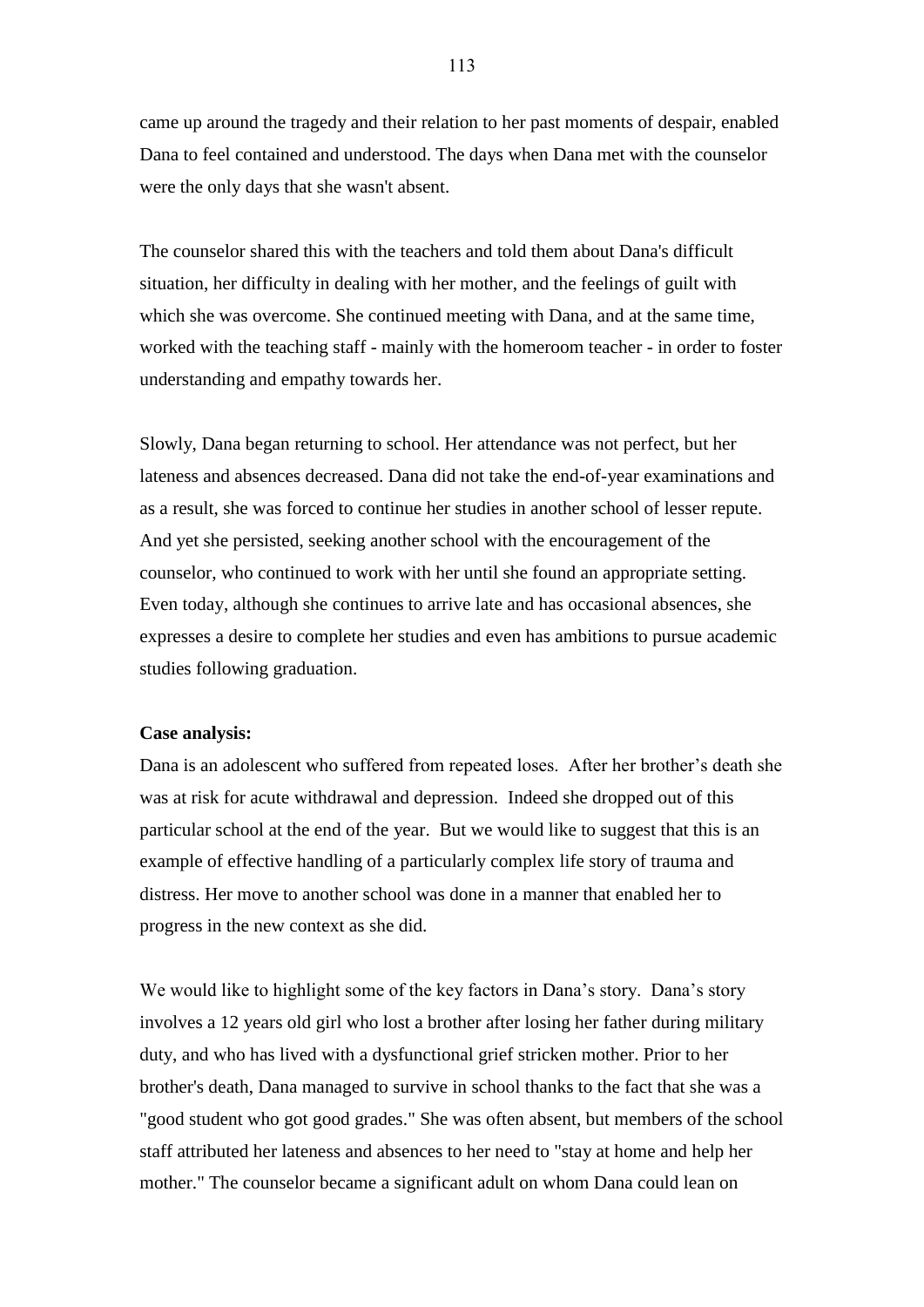emotionally, according to our view, due to her consistent presence, and her helpful guidance. And yet, following her brother's death, after the school's emergency response petered out, Dana "had a hard time returning to school." Gradually, the teachers "began losing their patience" and began thinking that Dana manipulatively "enjoying all the attention". The counselor maintained her professional position and thought of Dana"s inner experience. The counselor used her familiarity with Dana"s inner experience to re-frame the teachers' understanding of Dana's behavior. She enabled them to see Dana as struggling to survive, feeling uprooted and disconnected, hopeless and needy of basic parental attention and affection. She was able to draw the teachers" motivation in giving a hand to keep Dana afloat, alive. In this way, the achievement tests became secondary to the primary task of keeping her somehow connected in the social and academic realms.

We might conjecture that the ongoing and uninterrupted relationship between Dana and the school counselor is what enabled her to rebound from a situation of almost total withdrawal. We suggest that Dana saw herself as transferring to another school. Naturally, the transfer signified that the school felt it could not accommodate her needs. Interestingly, despite the lack of flexibility on part of the former school, the fact that the counselor and homeroom teacher accompanied her process of moving to the new school, allowed Dana to rally her inner forces to become more and more involved in the learning experience. This we view not as a sign of conformity to social expectations, but rather as indicative of a more hopeful stance towards her future, allowing her to invest in immediate academic tasks that will bear fruits only in the future.

The counselor dealt with Dana's difficulties prior to he brother"s death and afterwards, she was present during her mother"s hospitalization, and through the long period that followed where the task of living, of meeting the normative reality was difficult to bear. Being present in her immediate environment, and accompanying the changing challenges that Dana faced, made the counselor a key person in Dana"s life. This relationship was for her the single thread left in her hand. Her subjective sense of loneliness was augmented by the fact that her needs were pushed aside due to the need to attend to the mother's crisis. The single strand offered by the counselor, was central for Dana, and gained credibility as the counselor was involved in helping her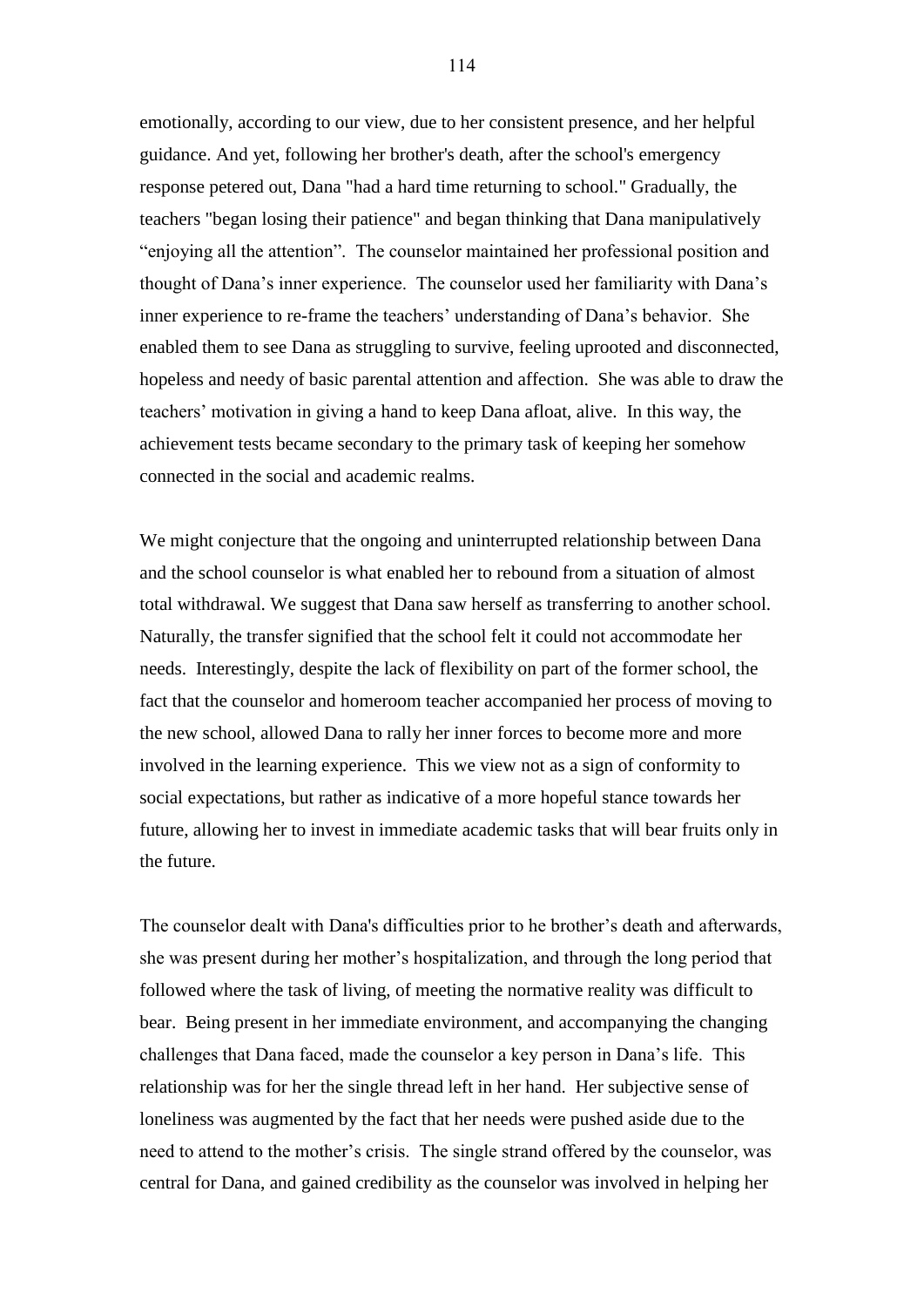also in practical difficulties. To highlight one example: As Dana was unable to live up to the demands of the school due to her difficult situation, the counselor continued to work with her and knew how to help her find an appropriate framework. In this manner the counselor succeeded in being for Dana the determinative and stable person who provided an emotional and cognitive leaning post in the chaotic reality she was living in.

Dana faced a dilemma that is faced by many children who suffered a loss of a loved one from the immediate family. The child is often faced with the acute distress of one of the family members. While it is possible to see the person who expresses the family's crisis as serving a function for the entire family (serving as the Identified Patient expressing systemic distress), we would like to stress that Dana was in a very difficult junction: Should she do everything she can to protect her mother from committing suicide so she prevents an unbearable additional loss? Should she attend to her own pain and allow herself to experience the mourning process over her brother and over her father? Could she take distance from her home environment in order to find a context that is more life-affirming?

Dana chose the path that we found to be the most common. Dana chose to devote herself to the covenant with her depressed mother. In doing so she was able to feel that she does her outmost to help her mother, she bypassed her survivor"s guilt by not concentrating on her own desires and needs, and was able to receive from her mother positive recognition for serving her in her depression. The counselor served as a significant adult who was able to give Dana a sense of parental 'holding'. This holding is represented by a stable adult figure is not threatened by the emotions that surface, and who sees an eventual positive developmental path ahead. The counselor forms a covenant within Dana's real life. The way that the counselor worked with Dana shows that she succeeds over time to persist without giving in to difficulties and setbacks. Persistently, she offered guidance and protection, meeting at each phase the limited yet significant contribution of outside help to a girl who is in the midst of dealing with major losses and intensive personal and familial crisis.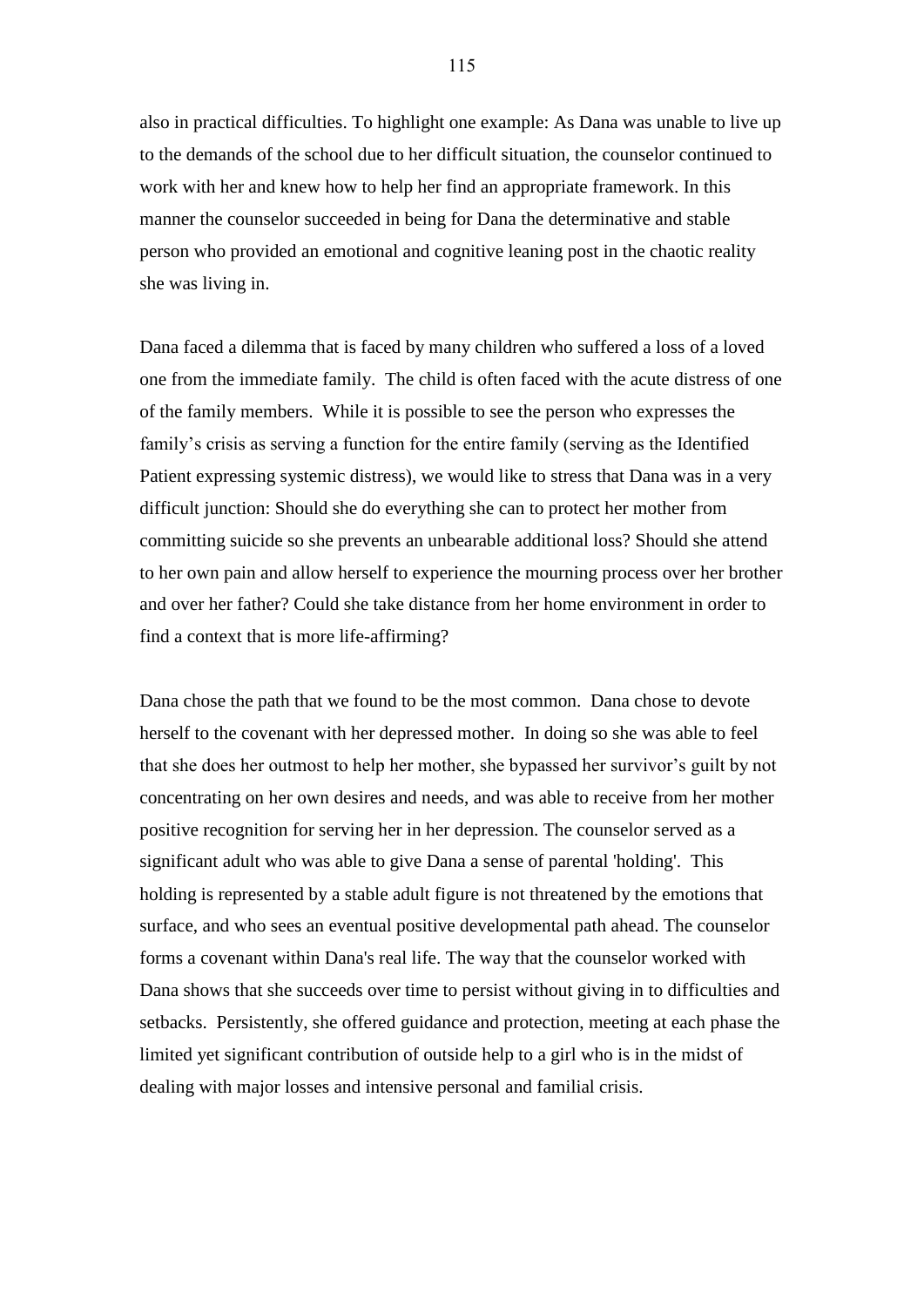## **Summary – School Handling of Trauma among Students Struggling for Emotional Survival**

In this section we discussed how a traumatic experience affects a youngster who was struggling prior to the event with emotional, familial or existential difficulties. Emotional difficulties heavily weigh on daily tasks. It is difficult to attend to academic, social and environmental demands that reality presents, that are present in the school context. In other words, the experience a difficult life situation casts a pall on students" entire existence. The traumatic event destabilizes the delicate balance that enabled these students to somehow function academically and socially. Meeting the school demands becomes extremely difficult. The risk of dropping out is present in all three examples. The risk of emotional collapse and withdrawal from functioning is also present in all examples. Indeed, the pre-morbid state of each of the students is different from the other. Yet, we highlight the significant role that schoolbased intervention can provide. Here again, a significant intervention prior to the trauma serves as the best basis for an intervention after the trauma.

These students need an adult who will offer them a balanced picture, recognize their suffering, and guide them through the post traumatic period. In the case of Lilach, we see how a life of detachment and loneliness lead to the loss of the will to live. Lilach lived in conditions of economic prosperity, with two functioning parents and was a high achiever. Her scholastic achievements and pseudo-normality somehow detracted the staff"s ability to detect early her developing eating disorder. The school personnel did not know how to work with her parents, who opposed the school"s interference into their private affairs. Facing the parents' insistence, the school withdrew from intervening time and again. Her traumatic presence at the site of the attack also did not succeed in shocking the adults in her vicinity, and she continued functioning in the world alone, without anyone making meaningful contact with her. There was neither an alliance with the parents regarding the deteriorating condition of Lilach, nor a unilateral act of responsibility on the part of the school aim to demand or force intervention in Lilach"s foreseen collapse.

In contrast, in the cases of Dana and Yael, we see how the listening ear of an adult, along with an extended hand– even if it is that of a busy counselor who meets with the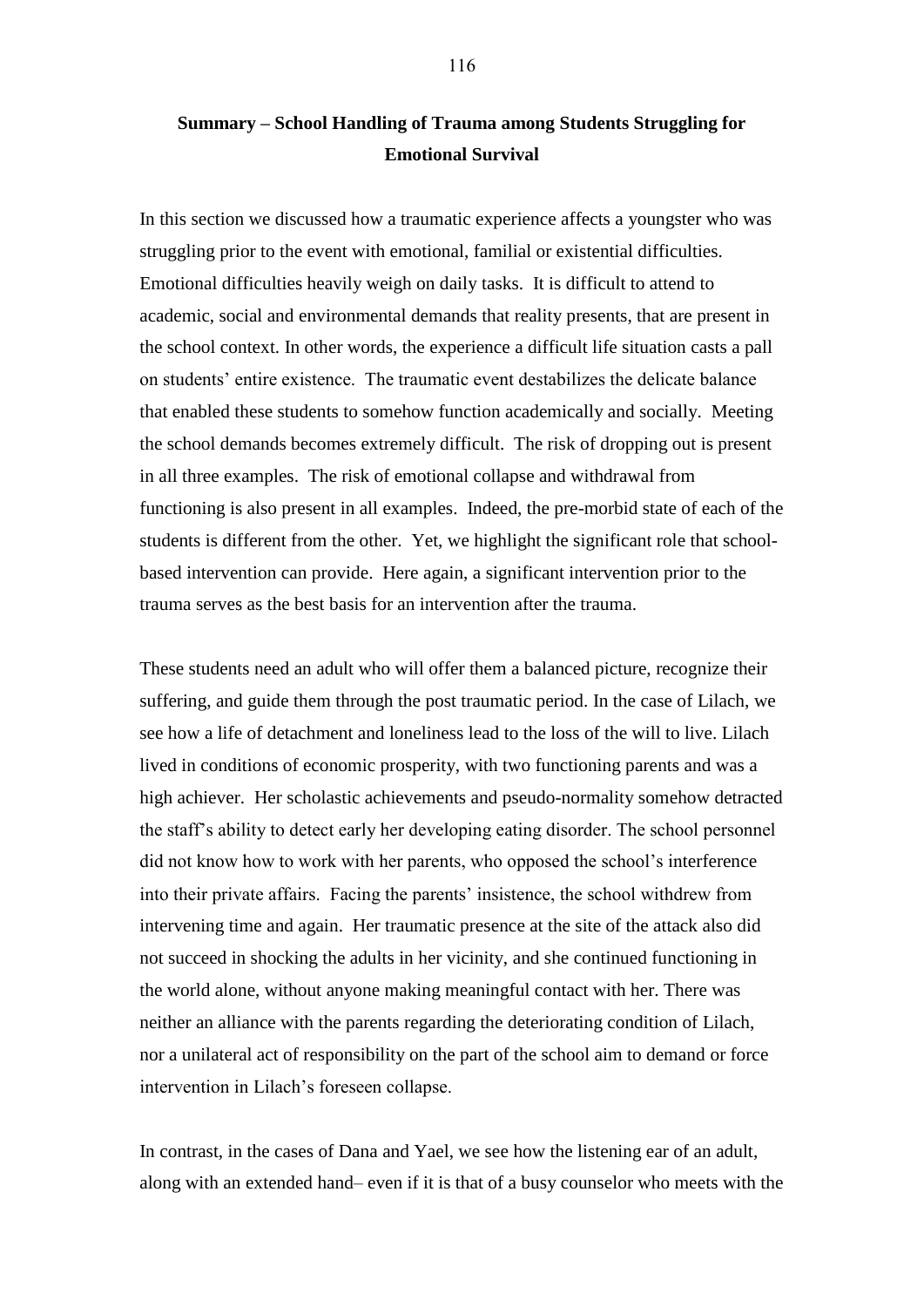student only once a week – can bring about a significant and palpable change in a student's life. The caring relationship with a counselor, or other educators serve, as a protective function in dealing with traumatic experiences. The power of this relationship, when it is authentic and significant, can withstand errors and setbacks. The ability to help students who are struggling for their survival depends mainly on the existence of an adult who can assume a parental attitude of true concern. This attitude involves consistent insistence to care for the developmental needs of children facing traumatic circumstances and who are often hesitant to accept outside help.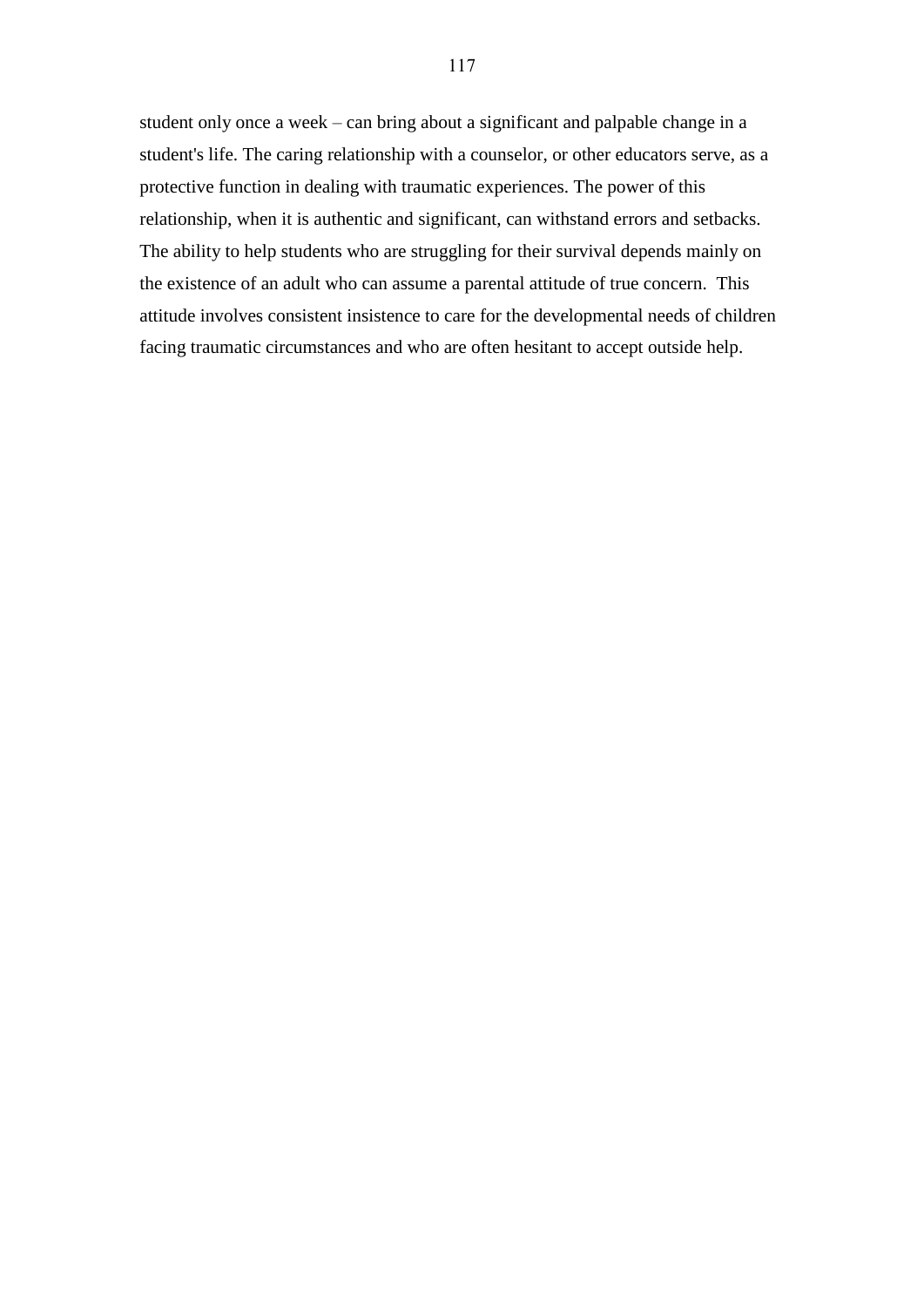**C. Case example with post-traumatic disregard of rules and authority figures, and anti-social behaviors.** 

Below we present the cases of Guy and Daniel, whose complete story requires multifaceted intervention both with a pre-attack risk factor – a tendency towards antisocial behavior based on deficits in internalizing figures who offer holding and containment, and an additional risk factor – the traumatic attack. The case of Guy describes an array of difficulties in the educational system and the family in dealing with students affected by trauma. The case of Daniel illustrates a meaningful and holistic intervention on the part of the school, consistent with the multiplicity of needs imperiling the development of trauma victims prone to the adoption of anti-social behaviors.

### **1. Guy**

Guy is an  $11<sup>th</sup>$  grader in one of the schools in central Israel. He is tall, muscular, very handsome, popular among the girls, and admired by his friends. He is very intelligent, and in some aspects his talents border on the exceptional. Guy has four siblings – two older sisters who no longer live at home and are married, a younger sister aged 13, and a seven-year-old brother. Guy's father left his mother when Guy was 3, and the mother subsequently remarried. His younger brother and sister are from the second marriage. The mother's second husband also moved out, approximately five years ago. None of the fathers is in touch with the mother or the children.

During the past two years, the school began receiving reports that Guy was involved in criminal acts. He was caught by a police patrol while breaking into an electronics store. A "police file" was opened (a term implying that he formally had a criminal record) for destruction of property after he and some friends burned some benches near his house. At school, he broke a number of windows, and in one of the brawls he was involved in, he beat someone to the point that the other student needed hospitalization. Last year, rumors began circulating that Guy had 'gone up a notch' with involvement in drug deals and large-scale theft.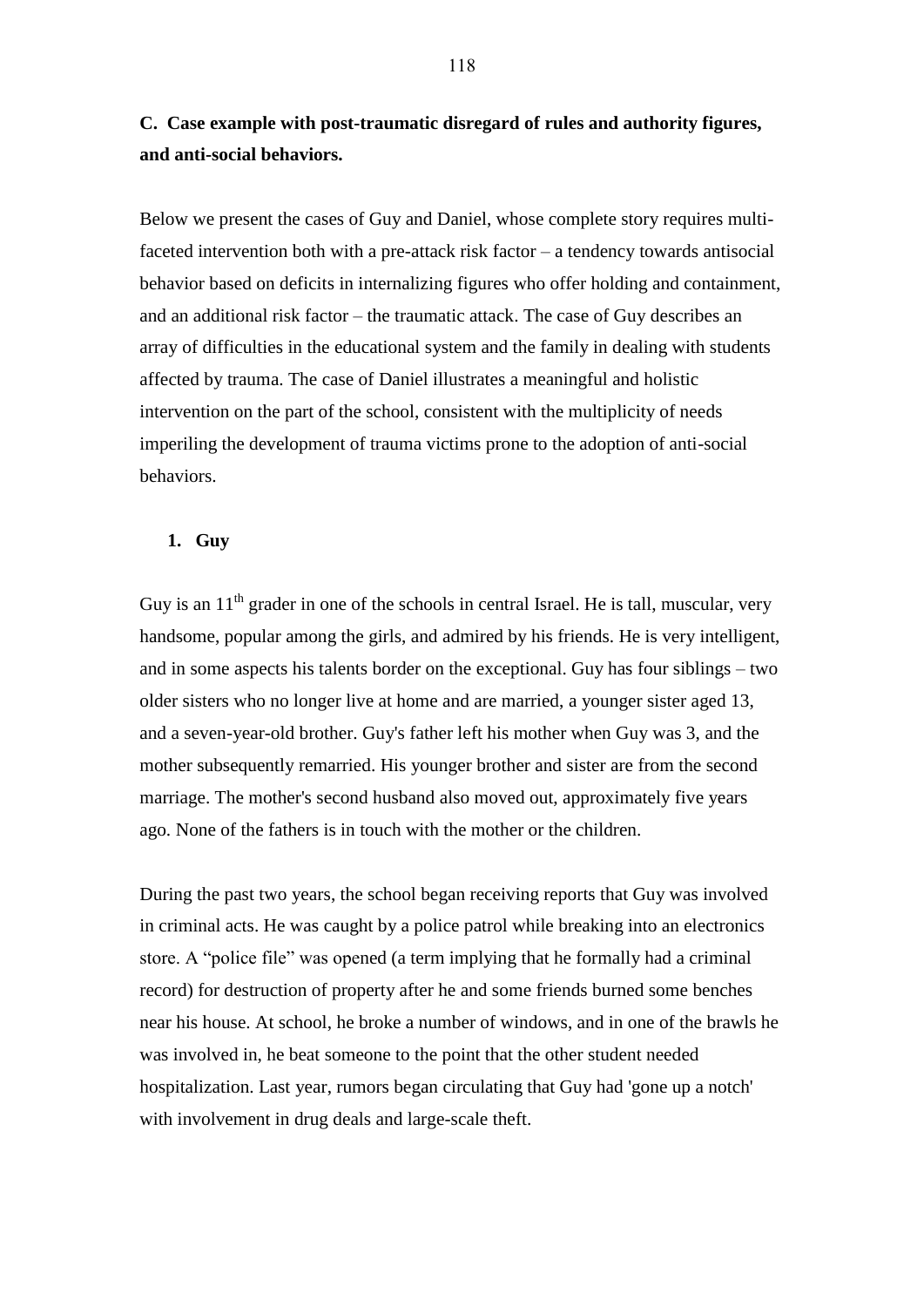Guy did not attend school on a regular basis. Every month he was absent on an average of ten days. Yet he took his important tests and somehow managed to pass them. When the school contacted Guy's mother, she said that she herself didn't know what to do. Guy's mother, it should be noted, worked very hard to support her family, and it seemed that she had no energy at all to deal with Guy. Guy himself treated his mother with utmost respect, and sometimes gave her significant sums of money. She avoided situations of confrontation with him, and he in return acted like a patriarch who protects his family members and deserves their respect.

From time to time, Guy's name would come up at faculty meetings. The teachers who recognized his wit and leadership avoided making contact with him. They tended to relate to him amiably but never did they dare to confront him. There was an undiscussed fear of retaliation on his part. One of the rumors circulating in the school was that Guy had slashed the tires of a car belonging to one of the teachers who called his mother to a meeting at school and demanded her involvement around regular school attendance. Guy was viewed in the school as a juvenile delinquent not to be messed with. There was a hope that he graduates without causing damage to his fellow students and to the school"s positive teachers-students relations.

During the year prior to the traumatic event, the school counselor tried several times to summon Guy to a meeting. Guy did not show up at most of the meetings. In the meetings that took place, he reassured the counselor that everything was fine. He said that he had a few things to 'work out,' and stated that he had every intention of attending school more regularly. Predictably, the talks were not followed by any change in behavior, and Guy's frequent absences continued, as did his involvement in criminal activities. The school counselor, who was overwhelmed with a heavy workload, decided to stop courting him. She thought that there is nothing that she can do. She anticipated two scenarios that might change his predicament for better of for worse: In the first the school sets a limit by erasing him from the student roster altogether thus "stopping this charade of him being a normative student". In the second scenario, the police catches him in a severe criminal act and he is sent to a juvenile correctional facility for a protracted period.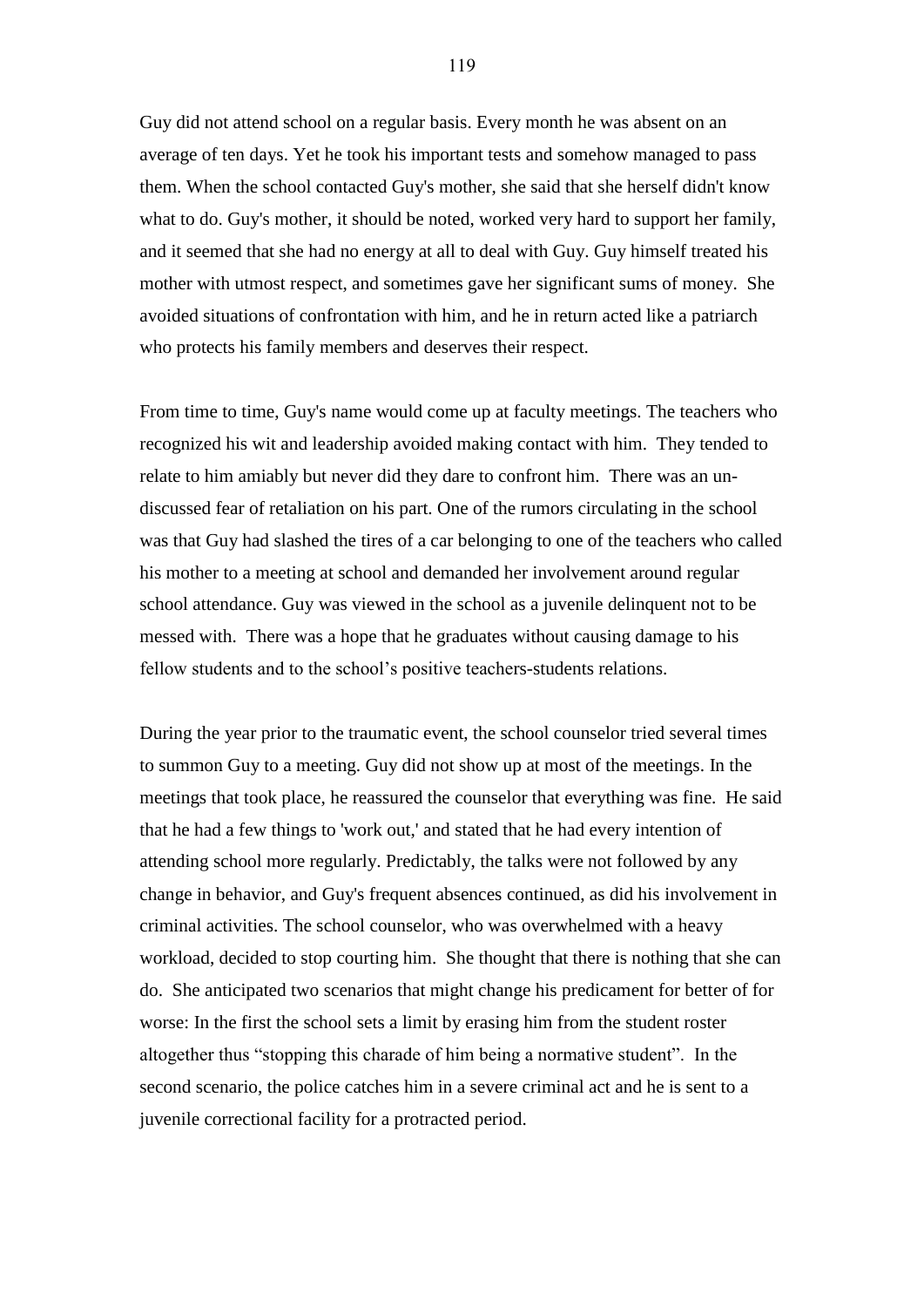**The attack** – One Tuesday afternoon, a suicide bomber exploded himself at the entrance of a mall, killing two people and wounding ten others. Guy was one of those wounded. He sustained a light injury to his hand due to injury by a shrapnel. He did not lose consciousness and saw the horrific sights of flying body parts that stuck to his clothing and his skin. He was taken to the hospital for treatment, but was released after a half hour, after refusing to remain for additional examinations. In addition to Guy, two other students from the school were wounded, both lightly.

The fact that several students from the school were present at the attack prompted the school to ask for help. The following day, a psychologist from the school system's psychological service arrived along with the chief-supervisor of the counselors in the municipality. Class discussions were held, the additional mental health professional also contributed in meeting some students individually, and in instructing the teachers as how to respond. Guy himself did not come to school that day. An envoy that went to visit him at home did not find him there. Guy called the school counselor and said that everything was fine and that he would come to school the following day. Meanwhile, the school was busy caring for the other students who were wounded and the many students who were frightened by this near by explosion that killed two people who had personal ties to other members of the school community.

The next day Guy arrived at school but for two hours only, one of which he spent with his friends. After holding a consultation, the faculty decided to accommodate him and allow him to skip class. This pattern persisted in the following two weeks, where he came briefly to school but remained completely disengaged from all academic activities. He told the homeroom teacher that he has ongoing nightmares and does not feel well.

The homeroom teacher called Guy's mother who reported that he was going out every night with his friends, but she thinks that he is having a hard time: one night she thought that she heard him crying in his room. She did not talk to him about this. She said that Guy avoided going in the direction of downtown, where the explosion had occurred. The homeroom teacher consulted the counselor and subsequently offered Guy trauma-focused treatment. Guy agreed to go to treatment, but he arrived some 30 minutes late to the first meeting, and subsequently stopped coming altogether. Some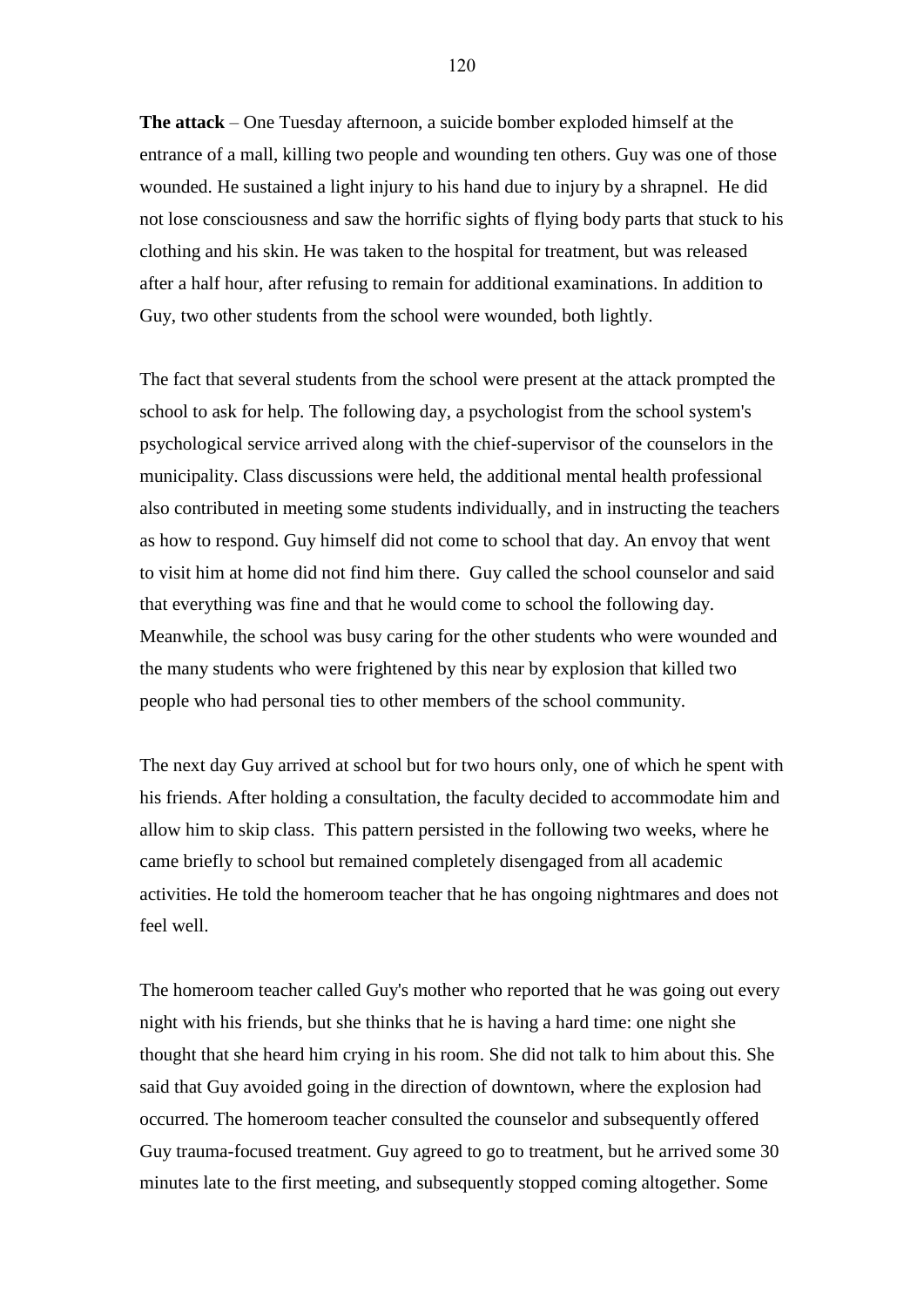members of the staff critically noted that Guy does whatever he wants whereas he needs boundaries and treatment. Within two months, Guy stopped attending school altogether. He was again arrested by the police for inebriation and raucous behavior, kept overnight in detention and then released. The school counselor was unable to contact him and when she did get through to him, he said that he is unable to speak to her and would hang up.

Guy's mother was completely helpless. This became more acute when she was diagnosed with cancer about a month after the attack.

Approximately three months after the attack, Guy was officially dropped from the school roster. According to the latest rumor, Guy joined a gang that stole cars and sold them for used parts in the Occupied Territories.

## **Case Analysis:**

Guy"s case outlines the gradual process of deterioration and disengagement from the normative world, ending in full involvement in criminal gangs. Our outline does not intend to suggest that there is a linear path from sporadic and relatively minor infractions of rules, to post-traumatic cessation of studies, to participation in on going criminal activities. Rather, the early infractions of rules were early signs of antisocial patterns that were left untreated prior to the traumatic event. As we will point out later on, anti-social behavior is only rarely carried out by persons with anti-social personality. More often, it is an expression of loneliness, distress, avoided affects, repeated disappointments, and the sense that the only challenge is to take care of one"s own survival. A period of legal infractions and violent behavior can end when the underlying factors are addressed. We would like to suggest, that the trauma that Guy experienced following his exposure to the attack left him scared and unable to face normative challenges. He manifested his difficulties at school and at home hoping, so we assume, unconsciously that the adults in his life would take action and for once help him tackle his difficulties. The failure of the school staff and his mother to respond to the many alarm signals that he created led him to resort to the anti-social solution.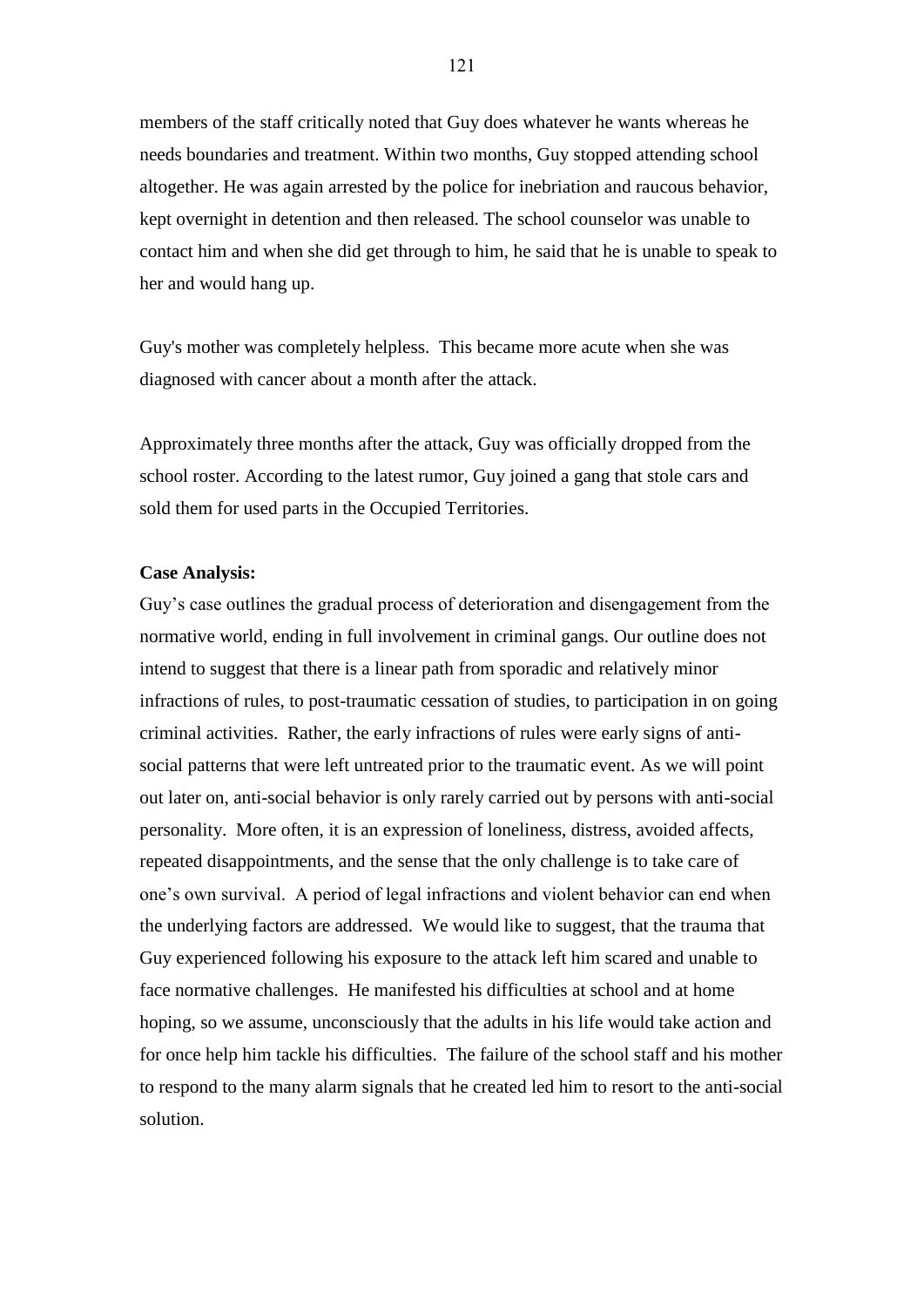Guy grew up in a dysfunctional setting that offered little psychological containment and support. The mother who was deserted by two husbands is described as overworked and psychologically worn out. Her later diagnosis with cancer exacerbated her inability to fight for her parental role with guy. What is the contribution of his father"s complete absence in his upbringing to his difficulty in upholding social ethics? Did guy feel unwanted, a victim of his mother"s inability to maintain a stable relationship, a bad seed of an unworthy selfish father? These questions are left open since not much is known about Guy"s inner world, and therefore much is left for conjecture. It seems that his mother was threatened by him and was unable to be a parental figure that protects his interests and attends to his developmental needs. His needs became even greater following the traumatic, and destructive experience he faced. The audible cry in his room and his willingness to come to treatment, can be seen as indicative of his yearning for care by an adult figure. This yearning was tenuous and he quickly withdrew to his pseudo-self sufficiency once he felt disappointed by the insufficient presence and care from those whose help he tried to elicit.

For as long as two years before the attack Guy was involved in 'criminal acts' and "every month he was absent on an average of ten days." Despite this, he succeeded in surviving in school, since he "took his important tests and somehow managed to pass them." According to the counselor's report, Guy was able to fit in socially. He was well liked, and returned to his peers following the traumatic event for social support. How do we understand the opposite response to him by the school"s adults? He was seen by the school"s staff as an unyielding juvenile delinquent. The school counselor resigned from helping him after he repeatedly avoided her, and in her fantasies the hardships of life will either "break him or make him". Relying on the insufficient information that we have, the loyalty of guys friends towards him and his acceptance by them is indicative of the possibility that towards them he has acted in a loyal, friendly and unthreatening manner. His disregard of authority figures and his breaking into a store or breaking the windows in the school, may imply that in this period the anti-social behaviors were expressed in a limited way, and he was still attached to the normative society accepting normative rules, at least in the social realm with his peers. We are stressing this point since a threatening and manipulative behavior towards peers who conform to social engagement out of fear is indicative of a deeper presence of psychopathic (lack of morals and empathy) anti-social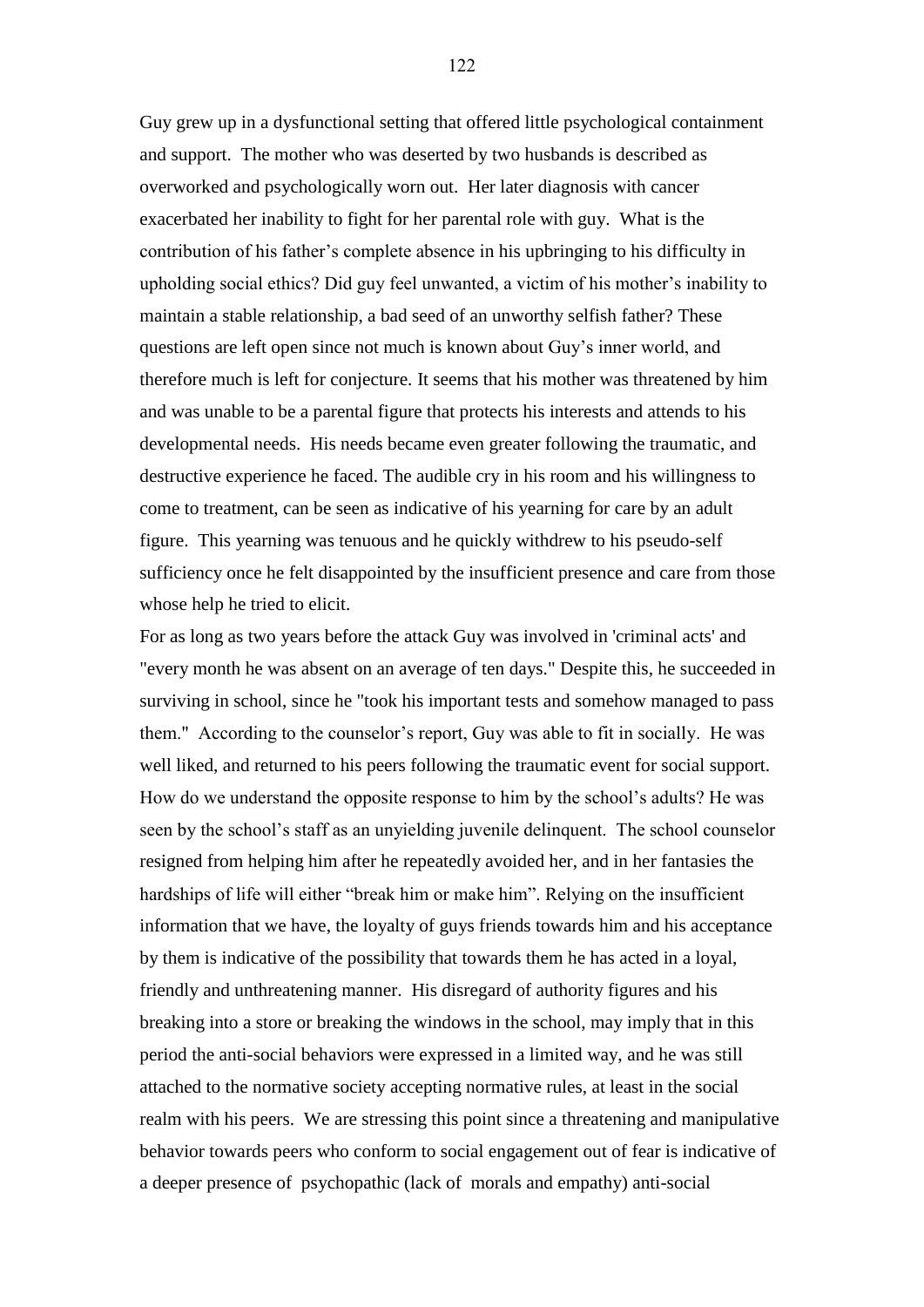tendencies. Accordingly, we see the anti-social risk prior to the traumatic event as clearly present but not extremely severe.

The school's concerted efforts to help Guy following the attack – the envoy sent to visit him, the counselor who tried to encourage him to come to school and the psychological help offered him- did not succeed. It seemed that the school went through "the right motions" to feel that it did something to prevent his coming downfall. Schools are usually unprepared and lack the expertise to deal with antisocial processes. Here the challenge was to create an effective intervention that takes into account his entire situation, including his difficulty to connect with adults and trust them. Guy needed someone to take responsibility for his situation, prepared to invest the necessary effort to become a significant figure in his life. He needed someone willing to confront his avoidant reliance on high adrenaline anti-social activities and willing to withstand his aggressive disregard of adult"s help. No such figure was available to him, either before the traumatic event or after it. When he checked out the psychologist upon coming late for the hour, he ambivalently checked out whether the psychologist can turn into the strong, wise and relevant figure he needed. Perhaps the psychologist was not able to quickly prove himself different from all the irrelevant adults in Guy"s life.

As his mother was struggling with a new diagnosis of cancer, Guy faced the possibility of losing the one parental figure who escorted him consistently throughout his life. This potential loss was particularly threatening in the context of the unprocessed abandonment by his biological father and then by his step-father. He who aimed at achieving control over his emotions and physical body by not surrendering to rules and institutions, experienced complete loss of control in the explosion, and then faced loss of control in his mother"s illness. He solved this distress by becoming engrossed with the criminal activities, facing the hardships and tensions of gang life and enjoying a new context that distances him from inner zones of vulnerability.

Guy is reminiscent of the youngsters described by Winnicott in "Delinquency as a Sign of Hope". Through behavior that was destructive to the environment and detrimental to his own future, Guy was looking for his mother's arms to provide him with his basic needs that had not been met. In his real life, Guy was disappointed over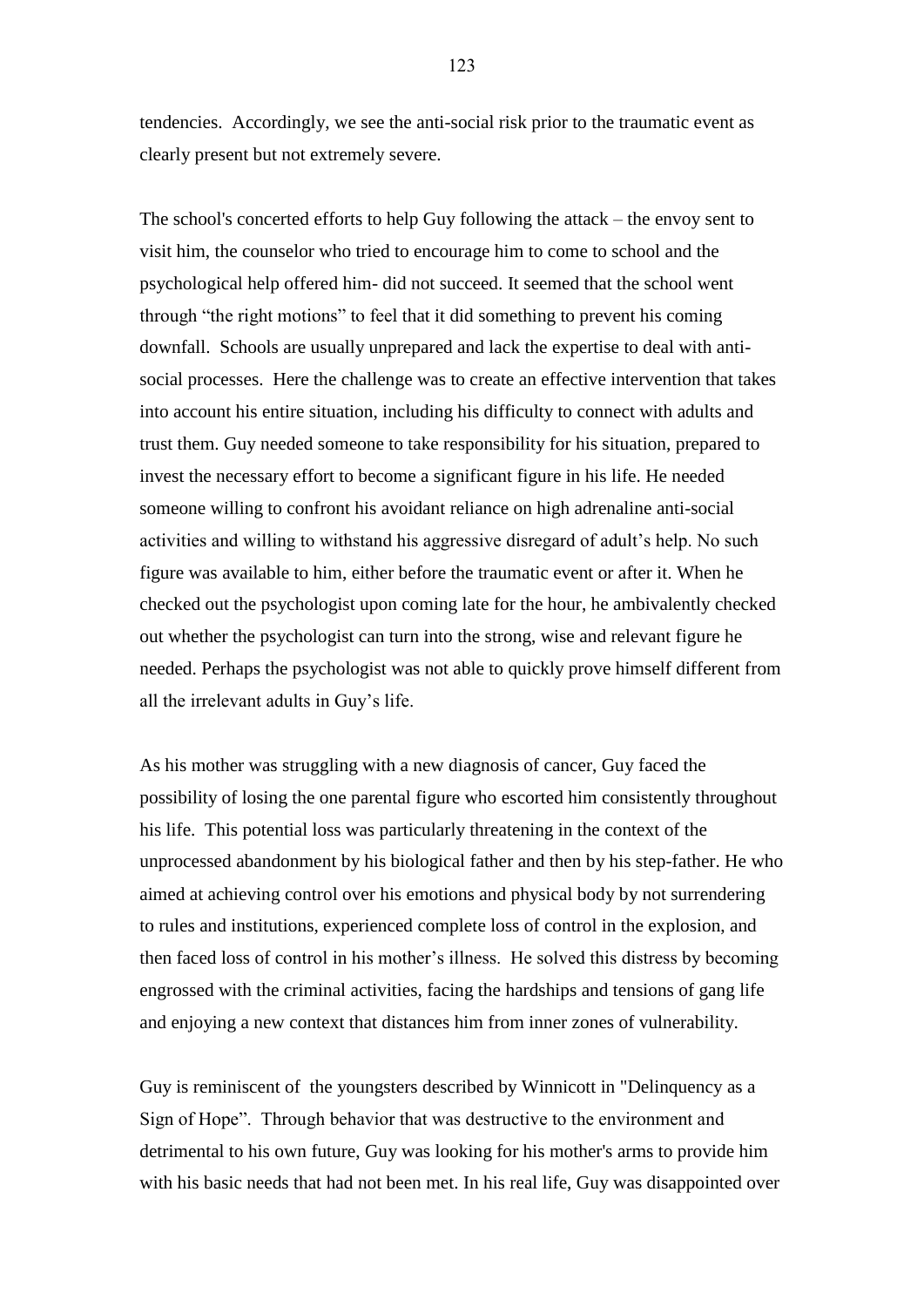and again from maternal and paternal figures. The ultimate disappointment occurred following the traumatic event and he was left hopeless yearning for help. With no one to help in sight, he joined the tribe of those who decided to survive by joining together and disregarding others, i.e. a crime gang.

#### **2. Daniel**

Daniel, is a solidly built young man who radiates power and strength very much due to his noticeable muscular look and his broad neck which give the impression that he is a tough bodybuilder. His short brown hair and mischievous eyes emanate intelligence mixed with a mischievous quality. These contradictory characteristics gave the adults in his environment the feeling that he was only pretending to resemble a criminal, and that he would 'outgrow it.' Daniel is the youngest of three children. His brother and sister followed their parents" example with strong motivation to excel academically. His brother and sister were team-leaders in the scouts, and were considered successful by all social standards (for example, serving in elite army units, etc.) Daniel's functioning, particularly between grades 9-12, was in complete contradiction to the family 'tradition.'

In the ninth grade, Daniel made a life change. He altered his hairstyle, began behaving like a 'tough guy,' and stopped associating with those who had been his friends since elementary school. He formed and led a social circle that included three new friends. This social circle was a kind of alternative to his former lifestyle, and in it he discovered a new world of social coping. Now he was part of a group of brave and loyal warriors. When they walked in the down town area, the other adolescent groups showed them respect by not daring to cross paths with them. Daniel and his friend Roni were the more daring of the bunch, with Roni taking risks and Daniel joining along and seeing to it that the conflicts and scuffles would not get out of hand. Daniel was one of the two 'brains' of the group, a status he earned due to the fact that he was more educated and in his past was an excellent student. He stopped doing schoolwork at home, but was able, somehow, to maintain reasonably good scores on the various exams. Only in the  $11<sup>th</sup>$  grade, a violent incident made the teachers examine Daniel"s functioning at school. This incident occurred about six months before Roni died when a suicide bomber attacked a bus leading students to school.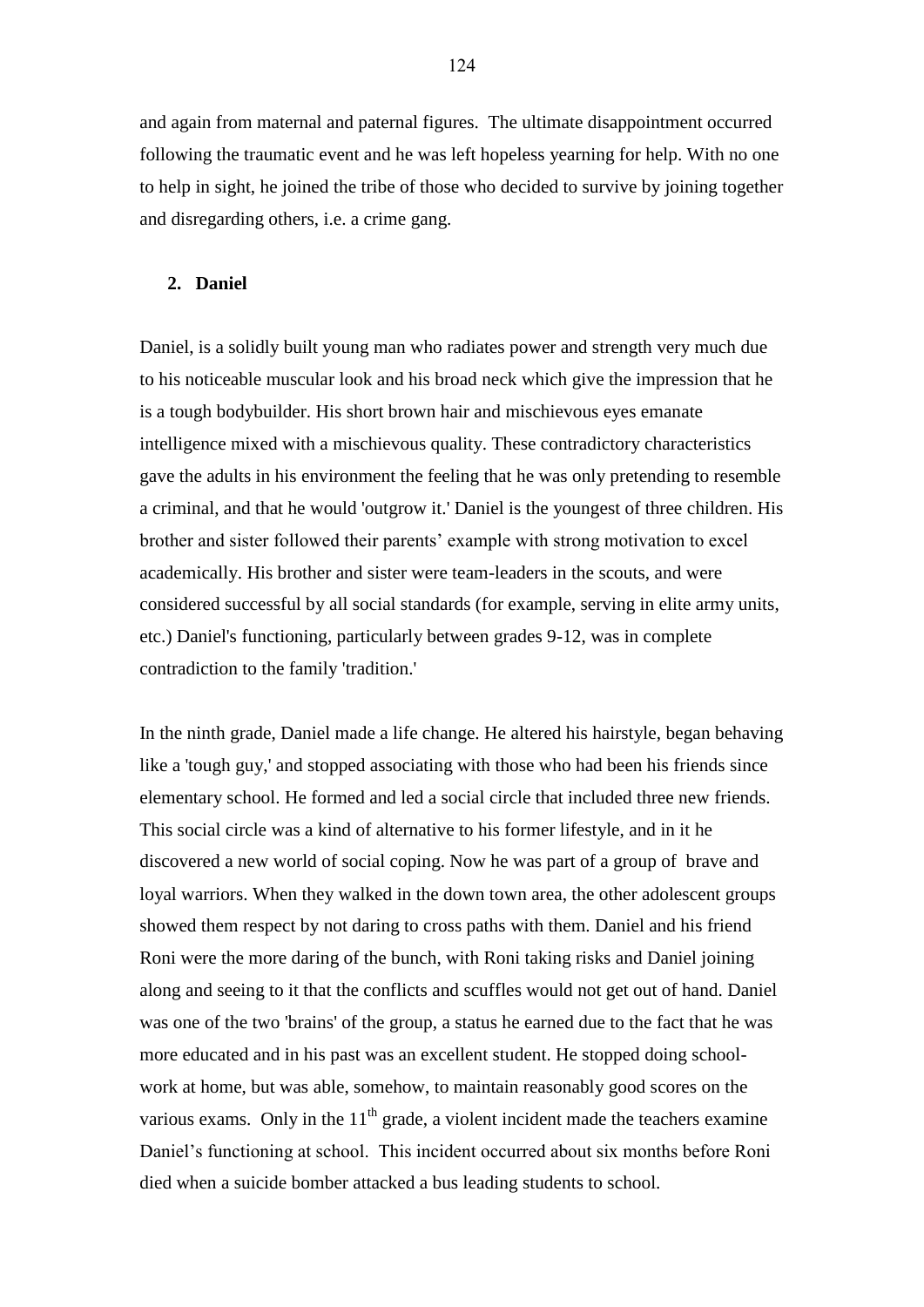When Daniel started the  $11<sup>th</sup>$  grade, a brawl broke out between the male students in Daniel's grade and those in the  $12<sup>th</sup>$  grade. One of the  $12<sup>th</sup>$  grade students was taken to the emergency room where he received several stitches in his forehead. Following this violent event there two process that were set-off: a police investigation and an internal investigation by the school-staff. A review of the circumstances leading up to the violence revealed that the  $12<sup>th</sup>$  graders and the teachers saw the  $11<sup>th</sup>$  graders as the instigators. They identified the  $11<sup>th</sup>$  graders as responsible for crude graffiti insulting the twelfth graders, spreading putrid trash in the  $12<sup>th</sup>$  grade classrooms, and setting up a threatening student militia in the corridor that led to the  $12<sup>th</sup>$ -grade classrooms. The teachers noted that Roni was prominent in his involvement in the 'student militia' and described how he provocatively stood in the school entrance explaining why the graffiti was so clever and bold. During a staff meeting about this crisis, the homeroom teacher pointed out Roni's is involved in almost every forbidden act, and she sees that they were all avoiding confronting him. The teachers recognized for the first time that Daniel was always by Roni's side when he was getting mixed up in violent and provocative acts. Gradually the staff collectively examined Daniel"s hidden role in various altercations. Some suggested that Roni admired Daniel and would do anything possible to impress him. It became clear that there was a unanimous and worrisome feeling regarding Daniel: Daniel was not engaged in any scholastic activity except for taking tests, which at present he was just barely passing, the attitude towards him in the class was one of unease, and teachers felt he was treating them with disrespect and overriding their authority by making disparaging comments and acting demonstratively tired during lessons. His manipulative and aggressive leadership, was carried out in a manner which assured that he was never 'caught' although he was involved in everything.

In a talk, initiated by the homeroom teacher, he said that during the present period, what was important to him was life outside the school – friends and soccer games – but that he knew he would do what he needed to succeed in his matriculation exams when the time came. The homeroom teacher, and later the school counselor, felt that he was saying whatever he could in order to be left alone. He did not agree to discuss his active or hidden involvement in vandalism or violence. The homeroom teacher even told him outright that she was worried by those destructive and maybe even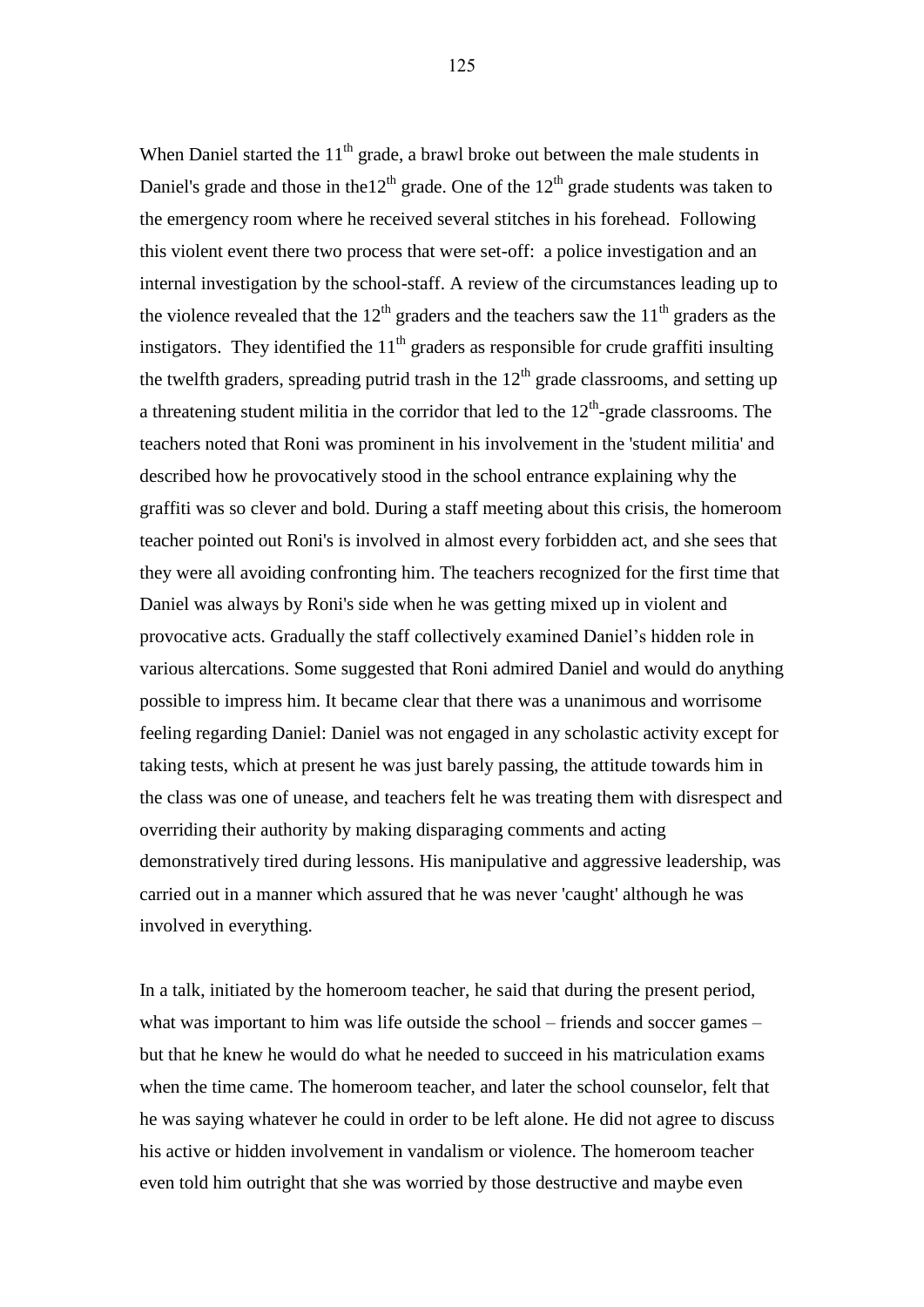criminal deeds that he was concealing from adults, and feared the path he had chosen. His parents told the homeroom teacher that they were no longer surprised by anything they heard about him, since he did what he pleased and their attempts to restrain him were ineffective.

**The attack** – The terror attack in which Roni was killed occurred at the beginning of the school year. A suicide bomber blew himself up on a bus route that passed by the school. Upon hearing of the attack, the entire school community entered a state of shock, and the teachers began gathering the students and counting them. Within an hour, the names of a number of students who had been injured, as well as the name of a parent who had been killed, were announced. Roni was identified as the only one whose whereabouts were unknown, and Daniel desperately petitioned to head out to the hospitals to try to identify him among the wounded. He had been with Roni until late the previous night, and they had planned to meet the next day at school.

Daniel wandered about the school in a state of disquiet and in tears. The principal called him in and told him that he and the staff were doing everything they could to find out where Roni was. He asked Daniel to help the teachers convene the  $12<sup>th</sup>$ graders in the gymnasium so that they wouldn't disturb the other grades as they attempted to cope with the situation. While the students were waiting for the principal to enter the gym, the principal received word that Roni had been killed in the attack. The principal consulted with the vice principal, the grade coordinator and the school counselor, and it was decided to announce the news immediately. The students were overcome with emotion and crying. Members of the school board psychological staff who had arrived remained with the students in the gym, speaking and feeling the pain together with them. The principal, understanding that his presence and leadership were essential in this situation, again brought the  $12<sup>th</sup>$  graders together and debriefed them on the facts he knew about all the students who had been injured, and about Roni's death. He spoke about the difficult experience of the students, teachers, and himself. He said that what had happened was still beyond comprehension, and added that the date of the funeral would be soon decided on. The principal was visibly upset and choked with tears.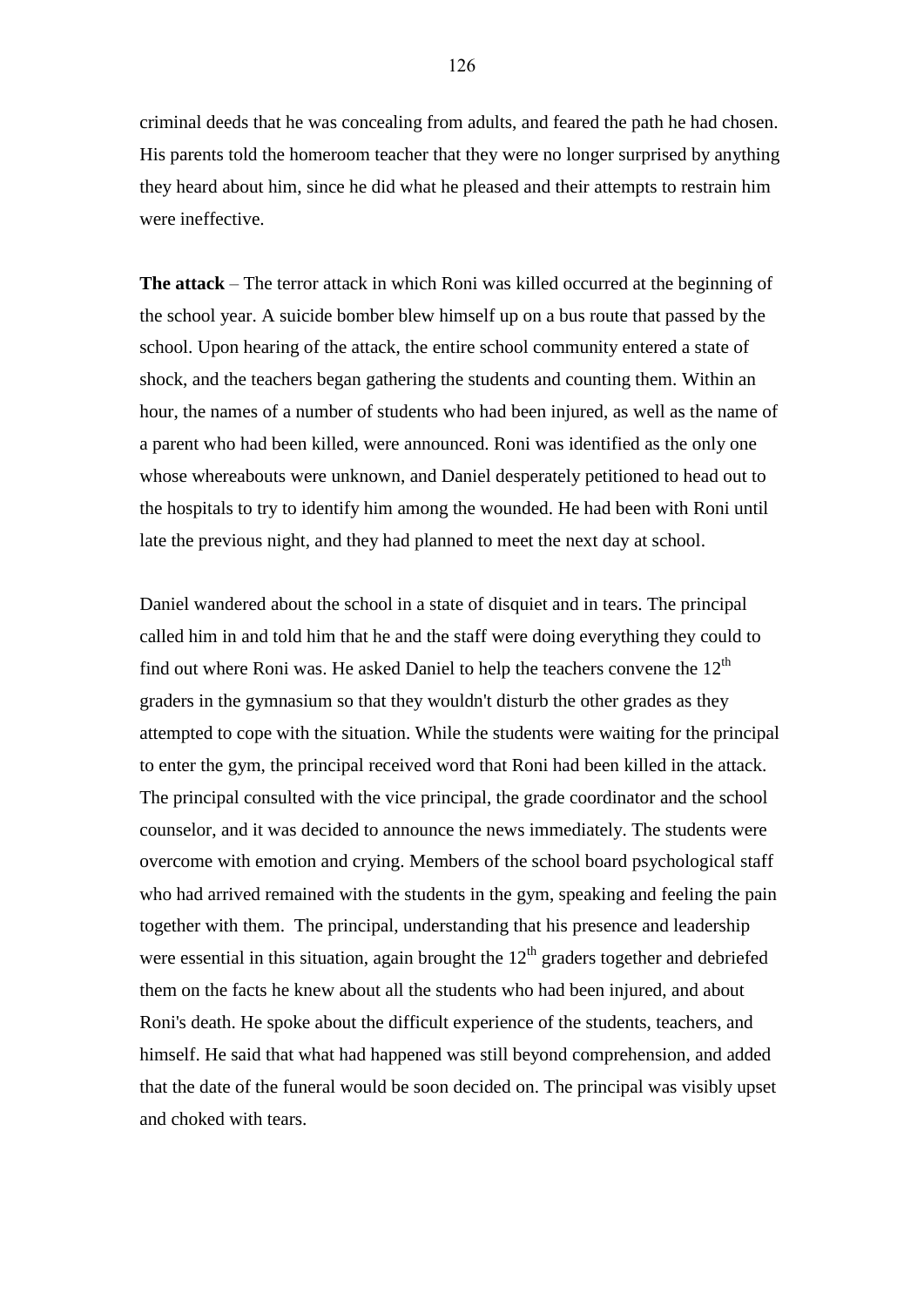Daniel stopped crying at the end of Roni's funeral. His face was extinguished and his eyes were lifeless. He spent almost all of the seven-day mourning period at Roni's house with his parents. Daniel told the homeroom teacher and counselor that he had nothing to say to them: 'Leave me alone with your psychology,' he said. The counselor decided to insist. She created a group comprising Roni's friends, who cooperated immediately, and asked Roni to join. She explained to him that he was part of the group and that she expected to meet him with the rest of the crowd. Daniel arrived at all of the meetings on time, and listened attentively. The counselor felt that despite his silence, the group was of utmost importance to him. She felt that he was a silent and active partner in the open conversation Roni's friends were having about their pain, the guilt they felt for surviving and leaving Roni behind, and their constant thoughts about preservation and memory. The counselor helped the participants define their innermost feelings. For example, she defined a process which Daniel felt he did not know how to digest: beforehand they had been a group of troublemakers who hurt and insulted one another, and tested their environment without assuming any responsibility for their actions. Now they felt regret and confusion. Had they wronged Roni by hurting him and leading him deeper and deeper into trouble? Who were they now? What was right for them? They had undergone an upheaval, and there was no returning to the carefree world of troublemaking that they had entered carefree.

The group meetings concluded after ten sessions. Towards the end, Daniel's friends told the counselor that they were worried about him. He continued to visit Roni's grave an average of four times a week, he would speak to Roni in various situations, and at soccer games he would reserve a seat for him, saving the place by resting an object on the seat in his memory. In one of the games he called out Roni's name, and his friends thought that he had gone crazy. Daniel listened to the counselor when she invited him for a talk, and said that he really was having a difficult time, but that he did not want to talk to her and needed to go through this period on his own.

The principal, with the counselor's encouragement, approached Daniel. Daniel sat across from the principal in silence, and the latter could feel in the meeting how much Daniel needed help. The principal described to him why he was worried. He saw that he was not emotionally available to participate in school and in his studies, saw the burned-out look in his face, and knew that he was suffering from his mourning over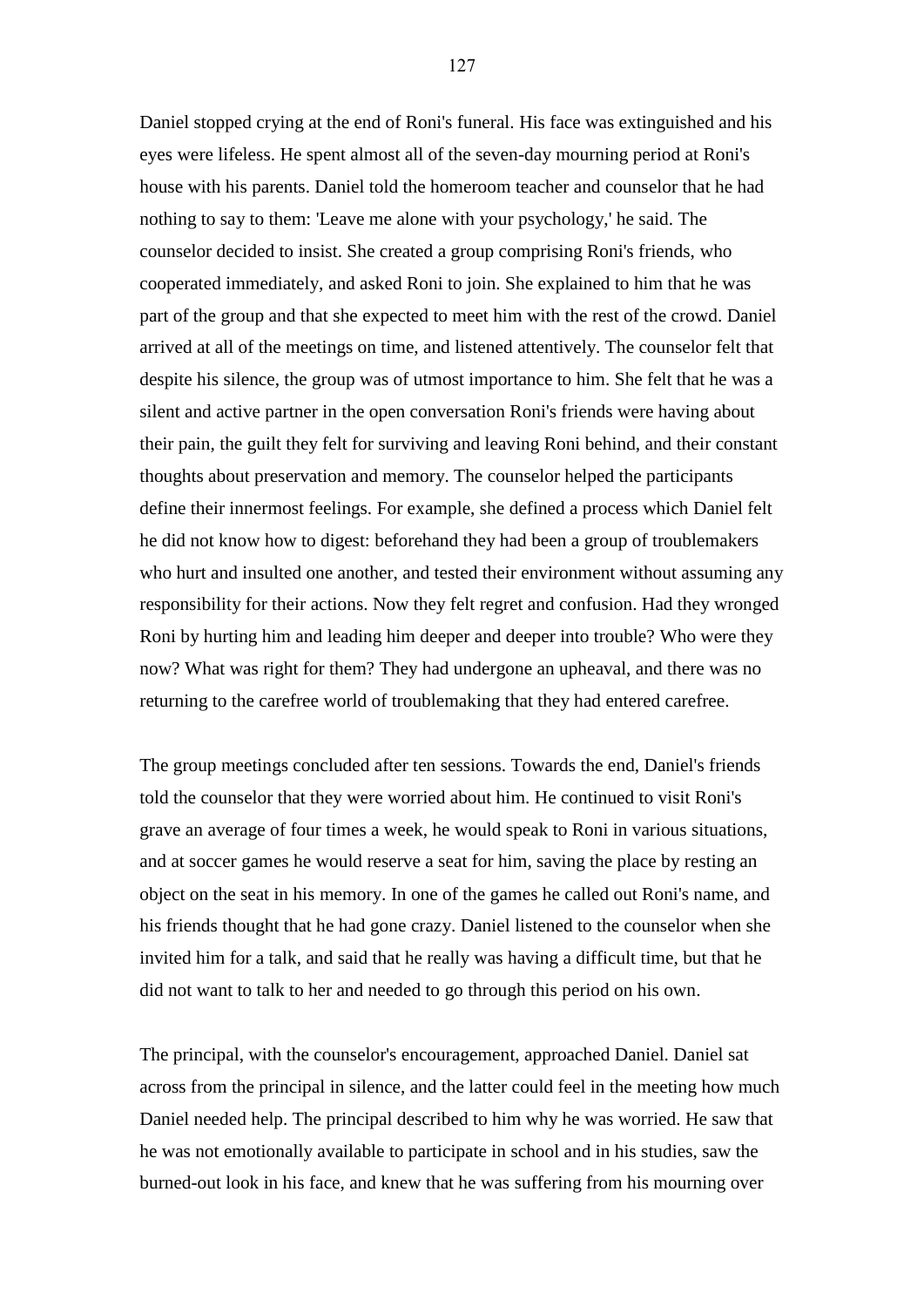Roni. The principal said that he himself was dealing with the loss of very close friends, and indeed, that the depth of the pain was proportional to the depth of the relationship. He shared how he had learned the hard way that there was nothing heroic about dealing alone, especially when part of your heroism is trying to conceal how hard it is for you. One needs also needs courage to know when to ask for help. He told Daniel that he wanted him to see a psychologist whom he knew and respected, and that he was willing to come along for a meeting.

This series of activities on the part of the principal and school counselor led to Daniel's meeting with a psychologist during the period of the matriculation exams, after which he was drafted. With the psychologist, Daniel was able to define the upheaval that Roni's death had brought about in his life. Prior to the catastrophe he had behaved like a criminal, and had not thought about what was really important and dear to him. He had hurt the school and all kinds of people, but ultimately, he hurt himself. Now he wanted to do well by others, to make something of himself. He felt compelled to hold Roni's image before his eyes, as an arrow pointing towards the straight path. This was why he spoke aloud to Roni and could see his image at every moment. With his eyes brimming with tears, he described how he was cut off from his friends, who were having difficulty understanding the deep meaning of Roni's death for him. He described his distance from his parents, who had never liked Roni, "and only respond hysterically when I take the car to the cemetery at night."

Daniel decided to focus and to succeed in his matriculation exams, and to struggle with his difficulty in concentrating on his studies. He also became ambitious in relation to his army service, which he viewed as an opportunity to do something meaningful.

#### **Case Analysis**:

This case describes Daniel's response to a traumatic event that has a deleterious effect on him at a time when his behavior is characterized by anti-social patterns. The experience of loss created an internal crisis that led to a self-reexamination and created a space for an intense, conscientious looking inwards that he had avoided previously. This case, of an adolescent boy with anti-social behavioral patterns, describes a situation more commonly encountered than a formed anti-social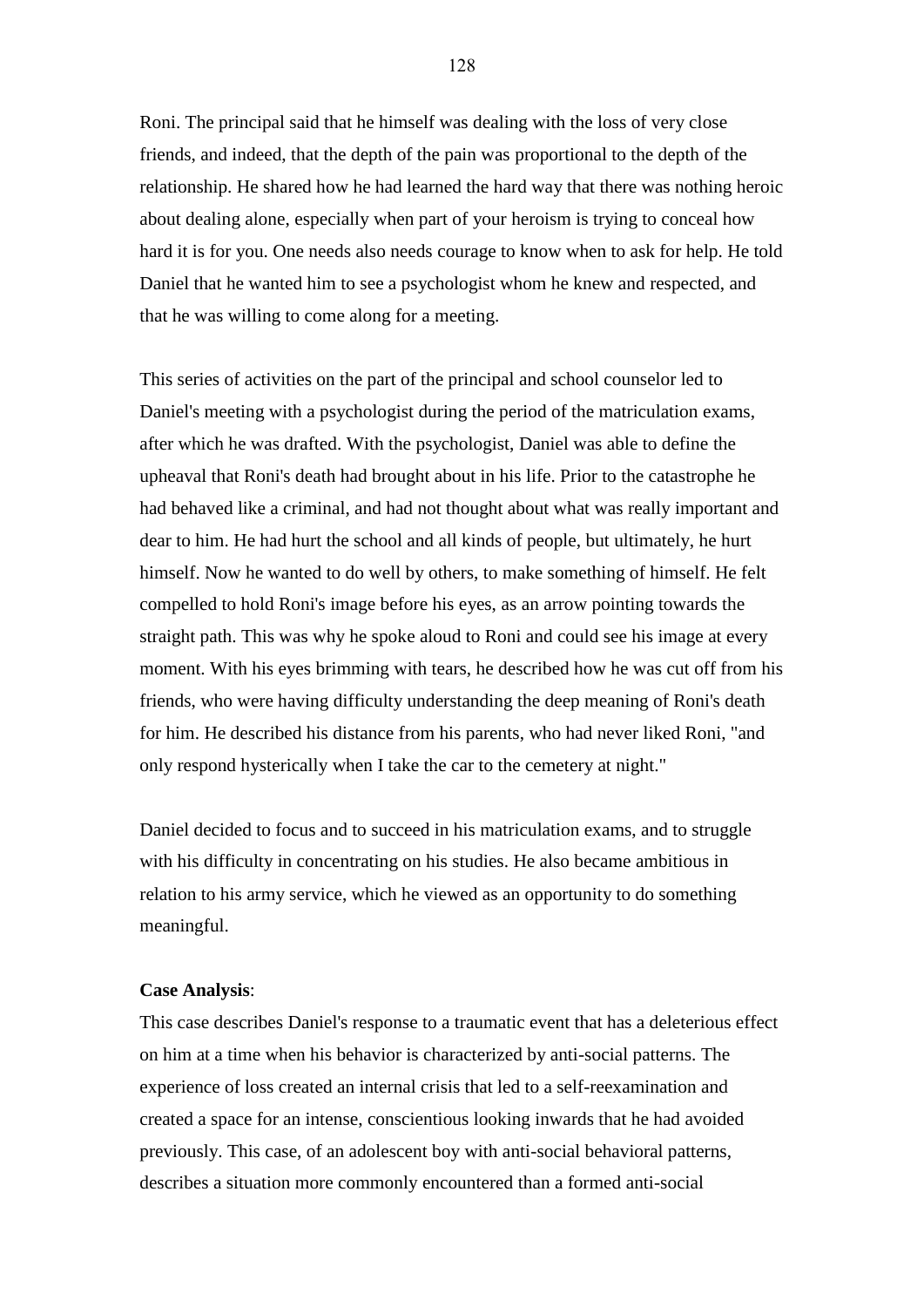personality. Daniel used an array of anti-social coping strategies that helped him both to avoid contact with internal hardship and the longing to receive help from his parents, and to run away from a feeling of lack of meaning and having lost the way by taking risks. The external expression of the anti-social patterns was property damage, violent acts, acting inconsiderately and apathetically towards others, and being manipulative towards the school such that for a long period no one related to his academic disengagement and his involvement in anti-social acts. His manipulative behavior was also directed at his good friends, particularly Roni, whom Daniel manipulated and encouraged to dare to violate persons and property.

Close acquaintance with Daniel reveals an ethical person who committed many unethical acts. Some of his acts were public (involvement in graffiti writing, for example) and of a rebellious quality towards the adults in his life. For a long time, his activities did not draw the attention they warranted, neither from his parents nor from the school. In our view, he felt alone in the world, without any adult to play a consistent role in his life or able to handle him. His parents avoided confrontation, and over time, the school also did not discern his partial withdrawal and his manipulations. In the absence of proper attention, his problematic behavior worsened on two counts. First, through an amplification of his risk-taking behavior, unconsciously aimed at winning parental attention, boundaries, and a recognition of his subjective needs. Second, the risk-taking and criminal behavior fully masked his painful and confused state, through 'types of action' that were full of suspense, and tests of courage and loyalty. Anti-social behaviors are an effective 'remedy,' at least in the short term, to areas of internal weakness and pain.

One might imagine that following the disaster Daniel's use of these channels would intensify. Instead, Daniel, as the case description conveys, responded to the disaster – the loss of his good friend – with a will to change his anti-social behavioral patterns. He wished to operate in keeping with the demands of his conscience, from which he had cut himself of f – to reconnect to the deep feelings and desires in himself.

The death of Roni shattered an emotional barrier that Daniel had been maintaining through his anti-social persona. The blow of the pain awakened in him thoughts and feelings that he had previously pushed away from consciousness. He felt guilty for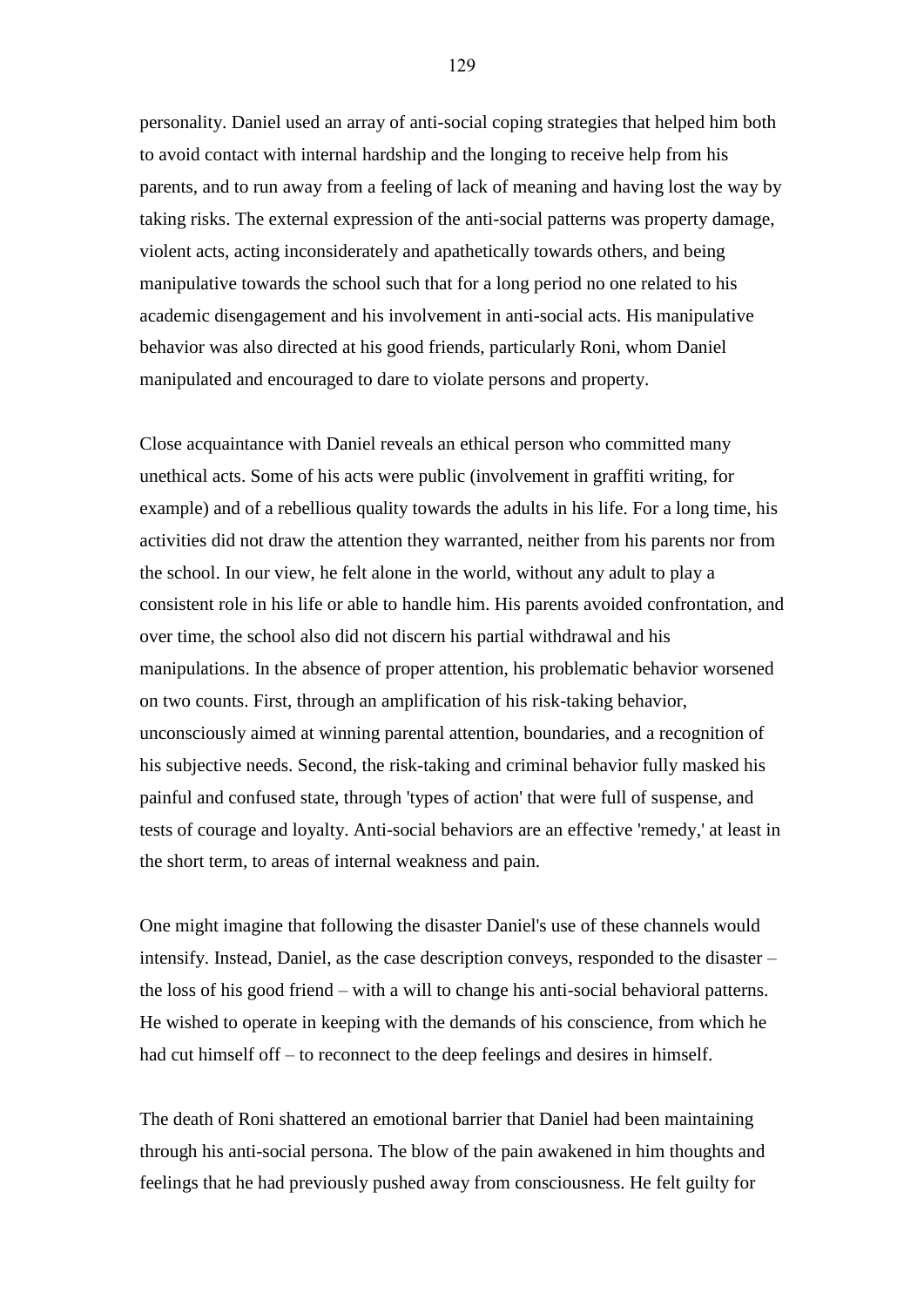encouraging Roni to engage in destructive acts, and for taking advantage of him so that he would have a partner who would take the guilt upon himself and sponge up the negative attention. He felt miserable and lacking any direction and value, when he said to himself, "Roni didn't do anything with his life, and I must not end up like that." Daniel's conscious recognition of his ethical world and his willingness to experience loss and pain, created a barrier between him and his anti-social coping pattern. He felt confused and exposed, and therefore closed himself inside his house and inside himself. One might understand his imaginary talks with Roni as arising from his desire to receive approval and support for a new path, a path that required turning his back on their shared activity that, in Daniel's view had cut short Roni's life, even before he was killed.

It is important to understand the significant, ongoing activity of the school counselor and principal. The principal rose to the occasion as a leader and authority in the eye of the storm. He recognized Daniel's personal distress, and therefore approached him even before convening the other students. The principal was involved in addressing Daniel's issues beginning with his negative involvement with the graffiti, and confronted him. Daniel's problematic past did not deter the principal from addressing him as a person hurting from the pain of the loss of his good friend. This is an example of crisis management involving recognition of the differential needs of students.

The counselor was determined to see Daniel through. She did not capitulate to his will to close himself off in the pain and confusion from which he was suffering. She insisted by responding, unrelentingly, to his need to be strengthened and guided by an adult. Since his parents did not succeed in serving as significant figures in the mourning process, the school became the main framework for working through the process. His difficulty in making emotional contact, which deterred him from participating in the group, abated when the counselor, in her sensitivity, accepted his quiet involvement in the group. She recognized that he was emotionally involved, and in the throes of an internal discourse. Daniel understood from the counselor's course of action that an adult can be a help. While he avoided open conversation with her, we see that his meeting with her was an important steppingstone towards the subsequent meeting with the principal.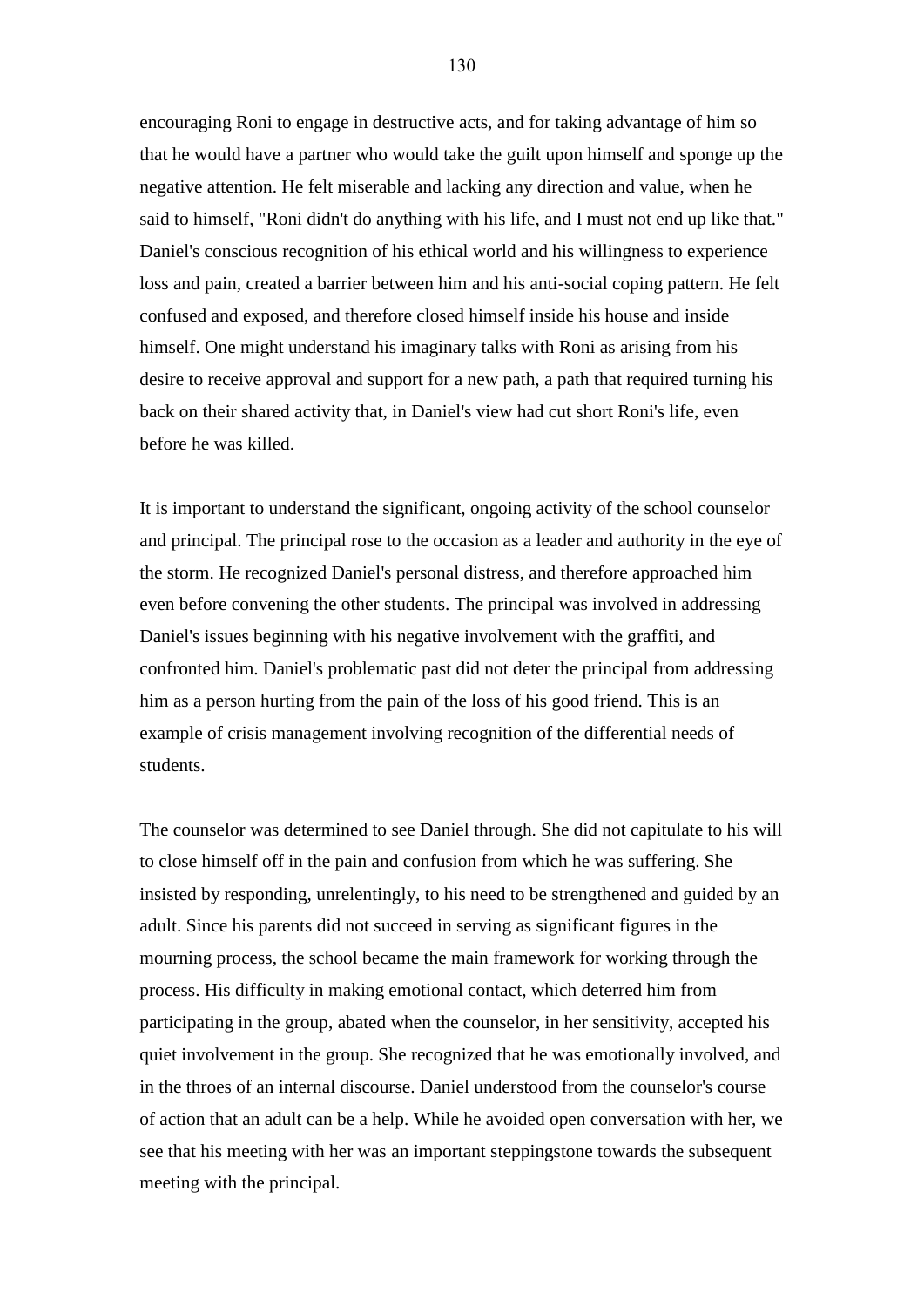The principal's approach involved a number of critical components that enabled Daniel to continue coping. The principal spoke caringly, as an authority figure who would not let Daniel sink in his concealed pain and helplessness. The way he spoke reflected his personal experience in dealing with mourning. The principal himself felt that for Daniel, going to speak openly with a psychologist would be a courageous and difficult act that contradicted his usually manner of personal coping, which did not allow any outward demonstration of weakness and emotional pain. The principal, whom Daniel regarded with an awe and esteem that even intensified after the attack in which Roni was killed, succeeded in legitimizing the request for help, setting forth a new and challenge values system that Daniel adopted in keeping with his needs, since "particularly for men dealing with independence and hiding their pain, turning for help is an act that testifies to the greatness of the internal process and courage to deal with it and learn from it." [this is a. awkward and b.not quoted in the case study] Daniel experienced the referral to a psychologist as an expression of concern and not as a desire to transfer his problems far away from the school campus. The principal's suggestion to accompany him was since re, and Daniel understood that the principal would keep tabs on him and continue to accompany him in the course of the therapy.

The referral to a psychologist was a continuation of the interventions that began with figures in the school who did not cease making themselves available to Daniel as adult guides and leaders prepared to meet with and contain his suffering and his loss, and who were presenting him with an alternative to the life he led prior to the attack.

## **Summary: School Coping with Trauma among Students with Anti-Social Behaviors**

For young people who have adopted anti-social behavioral patters and were also involved in a traumatic event, the help offered them must be adjusted to their characteristic behavior, which not only does not disappear after the event, but in most cases escalates and intensifies. Attempts by the faculty to offer help without taking into account the tendency of young men with special needs of this sort to avoid real contact with adults in the vicinity, is fruitless and has no chance of leading to real coping. An adolescent boy, who tries through anti-social behavior to call out for help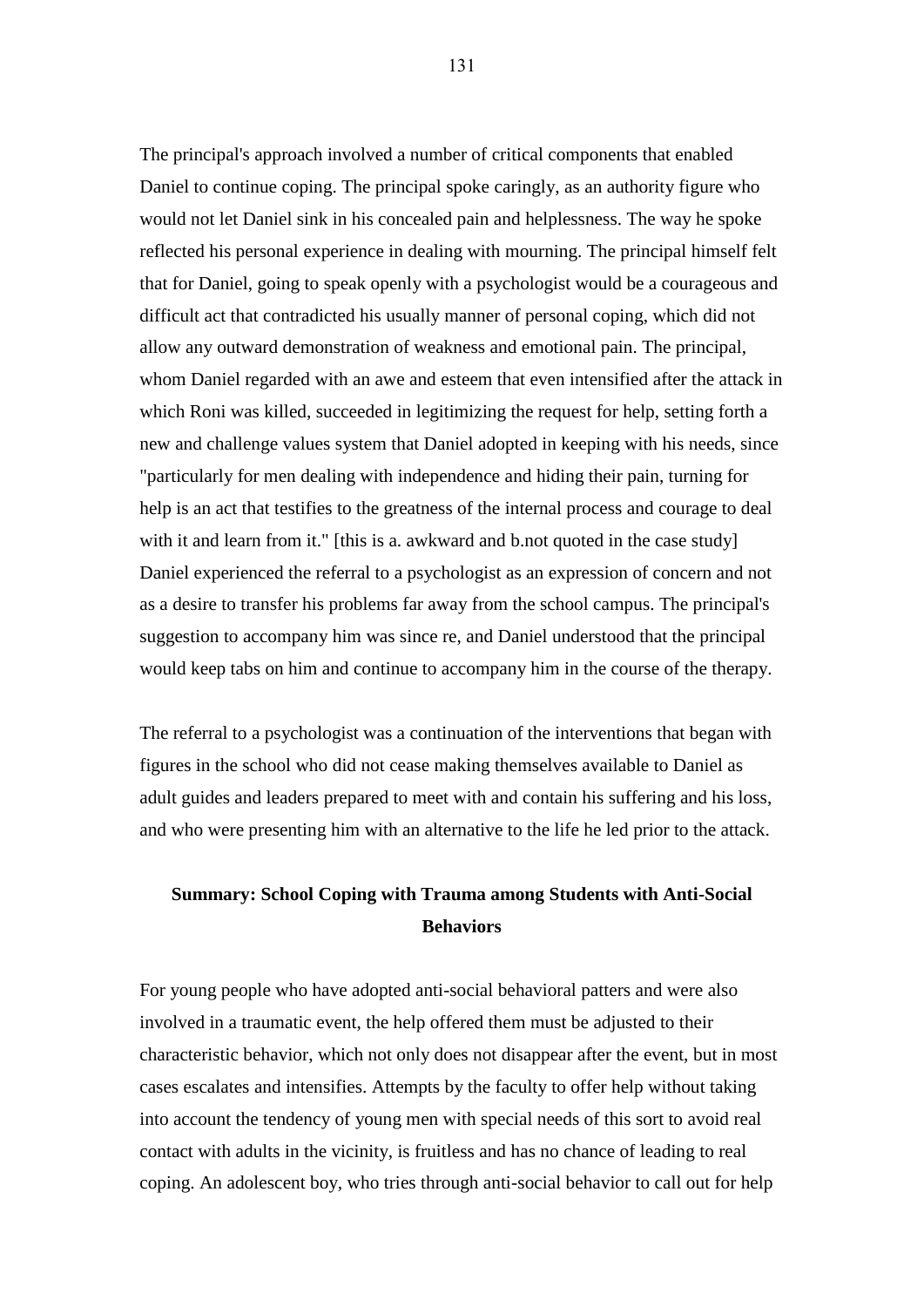to strong, loving people worthy of his trust, can only seek help from someone truly committed to saving him and prepared to sacrifice, on his account, time and peace of mind. Any other offer of help is perceived by such an adolescent as apathetic, unimportant, and having no bearing on his life. An adolescent boy, whose behavior is characterized by anti-social tendencies, is unable, by definition, to decide to change. His very 'choice' of anti-social behavior testifies to a lack of basic cognitive tools and emotional resources. In order for such a young person to be assisted by the world of adults, the adults must attempt to create for him the appropriate conditions. Adolescent boys who are dealing with difficult cases of loss and trauma are almost always forced to pay a high price. It is difficult to envision a situation where the functioning of an adolescent who experienced trauma will remain unaffected, even if s/he receives the most devoted and professional care. The expectation that therapy will entirely prevent the ramifications arising from coping with difficult situations is unrealistic. One can only anticipate that this same adolescent will not remain alone in his coping, but rather will be able to receive help in a human relationship with a significant adult who is prepared to serve as a listening ear to hear his pain and to guide him on his path. Deep, interpersonal acquaintance that was initiated and developed prior to the traumatic event is a factor that shields the adolescent from potential trauma-induced breakdown or disengagement. The presence of an adult in the life of the young person serves for him as an island of stability, a life preserver in the stormy sea of reality. When the family framework is unable to provide the support that the young person needs to survive, a relationship with a teacher or counselor, as busy as s/he may be, can also constitute factor that alters the course of his life.

## Trauma of the Individual in the School Context **Introduction**

1

Traumatic experiences are, unfortunately, the lot of many children. In this chapter, we will consider how schools deal with traumatic situations of a personal nature, not related to the security situation and to armed national conflict. The attention devoted by educational institutions in Israel to the treatment of trauma related to the Israeli-

Translated from Mor, F., Luria, I, Chen-Gal, S., and Siman-Tov, I (2007) The Burden of Trauma: Coping with Stress and Trauma within the School – Expanded Edition (in press)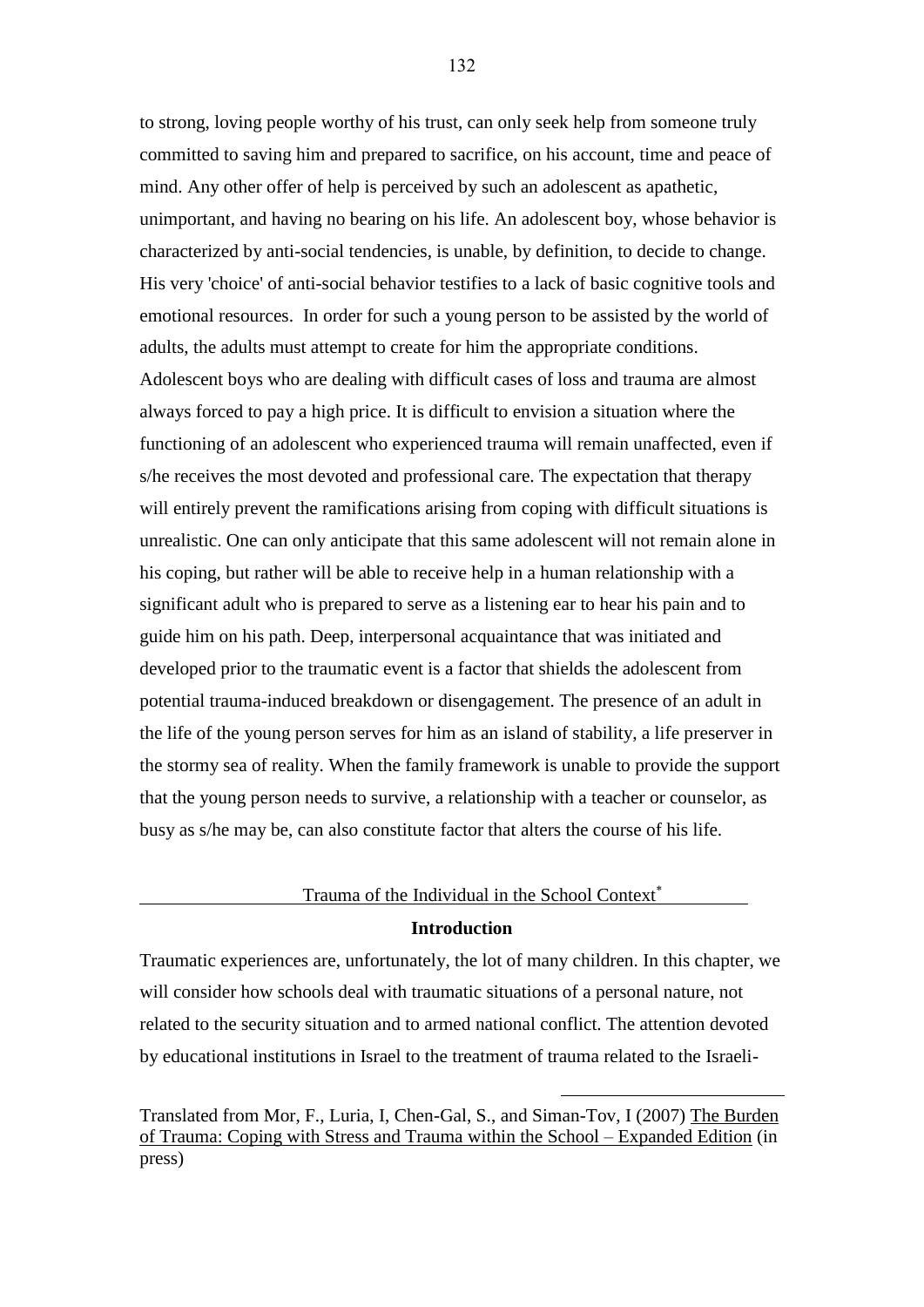Arab conflict is much more extensive than that afforded students dealing with trauma from another source. As we have explained in the previous chapters, a school's ability to provide ongoing support for traumatized students mainly rests on the following factors: The teachers' view of their role during the protracted recovery period; staff's ability to personally meet their students' trauma; and the non-emergency available resources for students and teachers in need at the school. In the present chapter, we would like to expand on the role of the school in dealing with trauma, and to underline several issues that are central both in the subjective experience of trauma and in constructing subsequent interventions.

Traumatic situations not arising from military conflict raise questions similar to those discussed until now in this book. While the examples in previous chapters focused on trauma resulting from terror and war, the examples in this chapter relate to trauma caused by other factors. Children of all ages deal with traumatic events that they bring to school with them. The school"s involvement in the child's life can reduce the negative effects of the traumatic experience on the child"s development. Due to limited space, we will not elaborate on the distinction between different traumatic situations (death in the family, physical injury, humiliation and abuse, emotional damage following an accident, disability, etc.), although there are specific ramifications of the particular traumatic situation on the individual and his environment. For example, the mourning process following the loss of a parent following a prolonged illness differs in certain ways to the sudden parental death due to an accident. The essential characteristics of a trauma that affect the response can be identified through the following questions: What changes and losses resulted of the trauma? Was it sudden, anticipated or ongoing? Was it unavoidable or preventable? To what extent did the incident arouse feelings of confusion, shame and guilt? Are the details of the event clear and known? What was the role of the significant adults in the child"s life in the traumatic situation, and in attending to the post-traumatic distress? In this chapter, we will discuss individual trauma in which the school has no direct relation to the incident (e.g. death in the family), as well as traumatic events in which the school itself is directly involved<sup>1</sup> (e.g. student killed from falling over a cliff on a field trip; student killed from falling out of window in school; students injured from a

<sup>&</sup>lt;sup>1</sup> Situations in which the school is involved directly in the traumatic occurrences can be likened to a family in crisis, during which the adults for a certain time lost their ability to nurture and protect. For the most part, such a situation requires the involvement of outsiders who can help the staff act in a manner that better suits the needs of the young people and adults alike.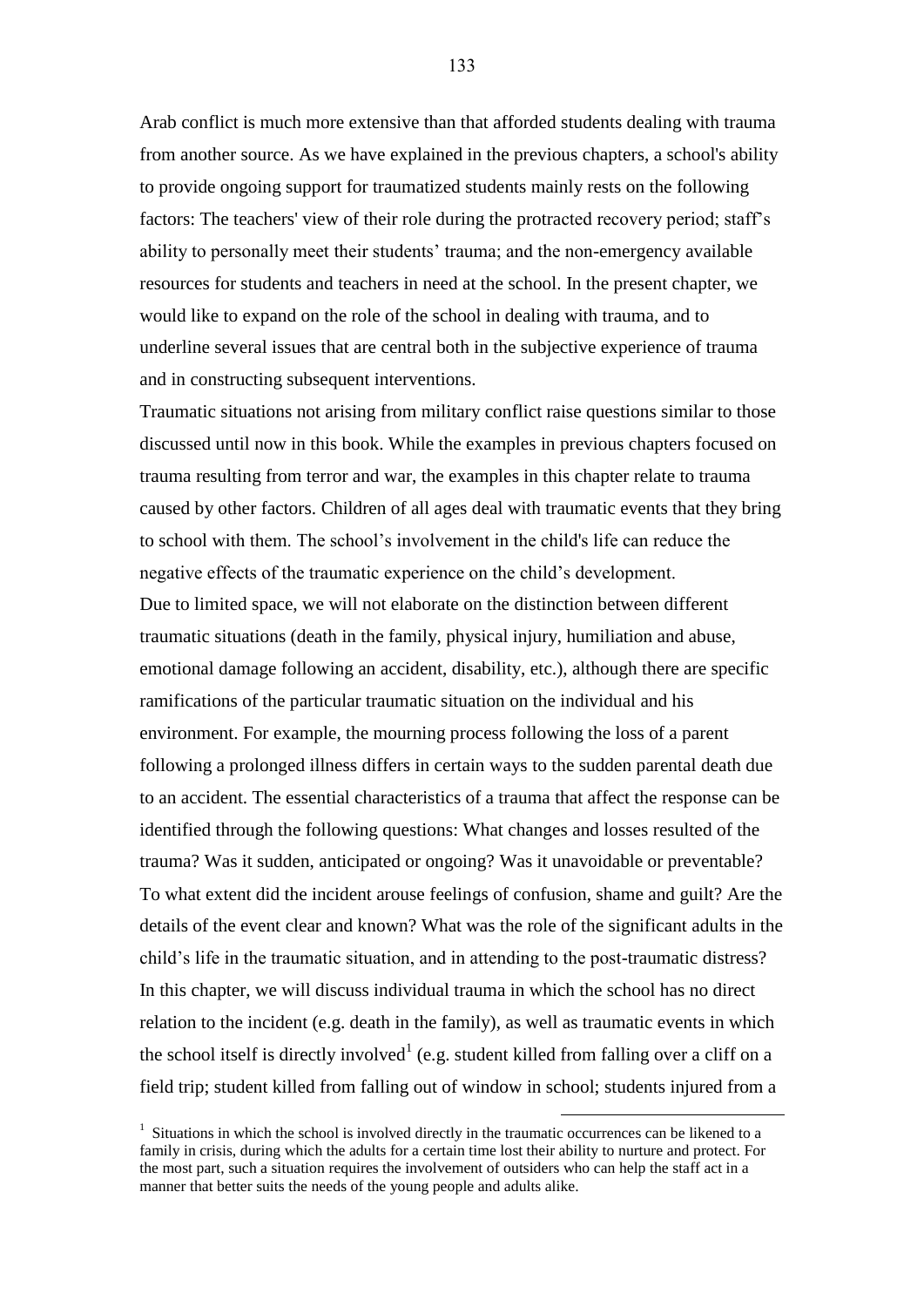collapsed roof; suicide of student following suspension from school; suicide of student following police investigation initiated by school; suicide of teacher dismissed from school; death of teacher from heart attack after students threw firecrackers at him, etc.)

Within the discussion of various traumatic situations, we will place an emphasis on **the need for the meaningful presence of adults in the life of students** in the aftermath of traumatic events, and on the role of the school in creating this presence. The need of the individual for meaningful adult presence in his life continues throughout the coping process. The ability of the counselor or teacher to become significant in the coping process is influenced by her level of acquaintance and intimacy with the student, and the extent to which she understands the student's full life story. The level of risk posed by a traumatic event is not merely a function of the type of event and its characteristics, but mainly an outgrowth of the way in which the person himself experienced the event and interprets it, and of the way in which the human environment adjusts itself to the manifest and hidden needs of the child. In the first part of this chapter, we will discuss the central post-traumatic experiential processes, and the way the school can have a protective and a helpful role in the recovery process.

In the second section, we will emphasize how continuous and sensitive presence visà-vis the student's needs constitutes an important factor in recovery. In the third section, we will present cases of students affected by trauma that exemplify the different ways in which the system can help students to cope.

# Part I: Mechanisms Activated in Traumatic Situations and Influence of Adult Presence on Coping **Loss of a Parent and Loss of the "Background of Safety"**

One of the most destabilizing and traumatic situations that children face is the death of a parent or a sibling. In most cases the loss is experienced as sudden, and is characterized by processes similar to those occurring in coping with the loss of loved ones in a terror attack. The parent, sibling or close relation who died was an important part of the fabric that created the child's basic feeling of safety, and this loss has a sweeping effect on the child's continued development (Gample, 1999; Sandler, 1987).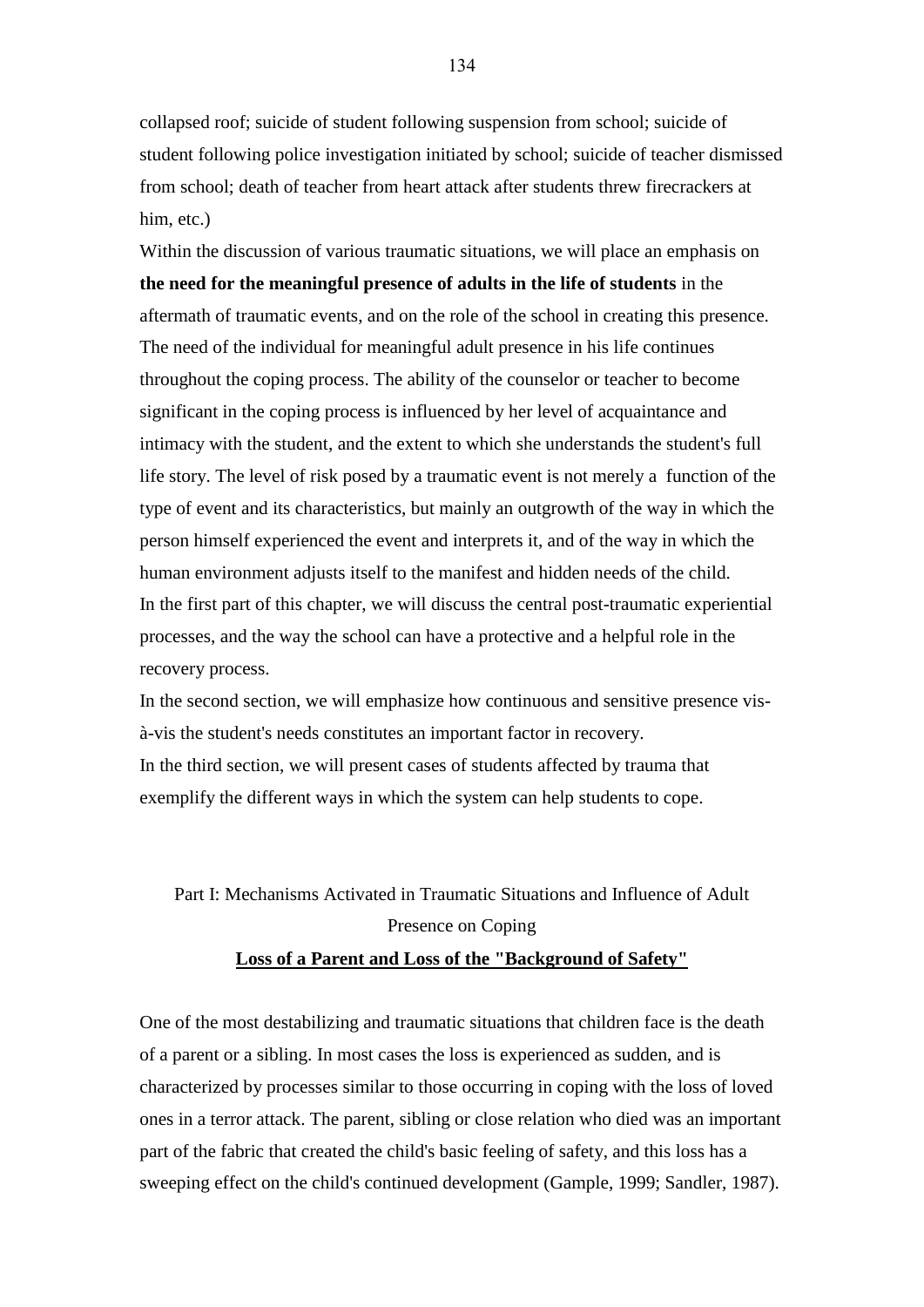Sandler points out that the child's ability to cope, to understand his environment and to develop, depend on preserving a 'background of safety.' Such a loss shatters this 'background' on which the child's life relies. Many findings point to the fact that the younger the child is at the time of loss, and the more dependent he is on his parents, the greater the negative effect of the loss of the loss of the protective 'background of safety'.

The child's dependence on the "background of safety" is manifested in his fear of losing it and being left exposed, vulnerable and in existential danger. The attempt to prepare for such a catastrophe exists in the child's fantasy and is present in many favorite children's stories that were turned into classical animated Disney films. Stories such as Cinderella, Bambi and Snow White describe the difficult task of survival after loss of one's mother in childhood. The protagonists of these stories express the fears and worries that arise in the child who faces parental death: Who will protect me? Can I depend on someone else? How can I maintain hope and keep going when I have to confront all these feelings of mourning, suffering, and insecurity?

A  $12<sup>th</sup>$ -grade girl whose mother died in a car crash expressed the fear of losing the 'background of safety.' During a session with her father and one of the authors, she said: "Dad, I love you, but you have to understand that Mom was everything for me. I miss her terribly. Without her there's no oxygen in the air. I feel that I'm suffocating. I can't enjoy things like I used to. I don't feel myself and the world as I did then. I feel that I've lost all direction. Nothing is the same." It was difficult for her father to appreciate the vacuum that the mother had left, and to not to be taken aback by his daughter's ongoing sense of loss. His hope that his dedication would suffice was proved wrong, and he realized that she feels vulnerable, pained and at loss. He sought help from the school staff. The homeroom teacher and the school counselor responded to their conversation with him by attending to his daughter in a consistent and personal way. By and by they presented themselves and the school context as a stable and safe environment for her. They witnessed her suffering and were present for her throughout the processes of mourning that she went through. The school counselor and the homeroom teacher had an important role in helping the father understand and make room for his daughter's distress. This joint effort gave this adolescent girl a context on which she could rely through the intensive post-traumatic and mourning processes.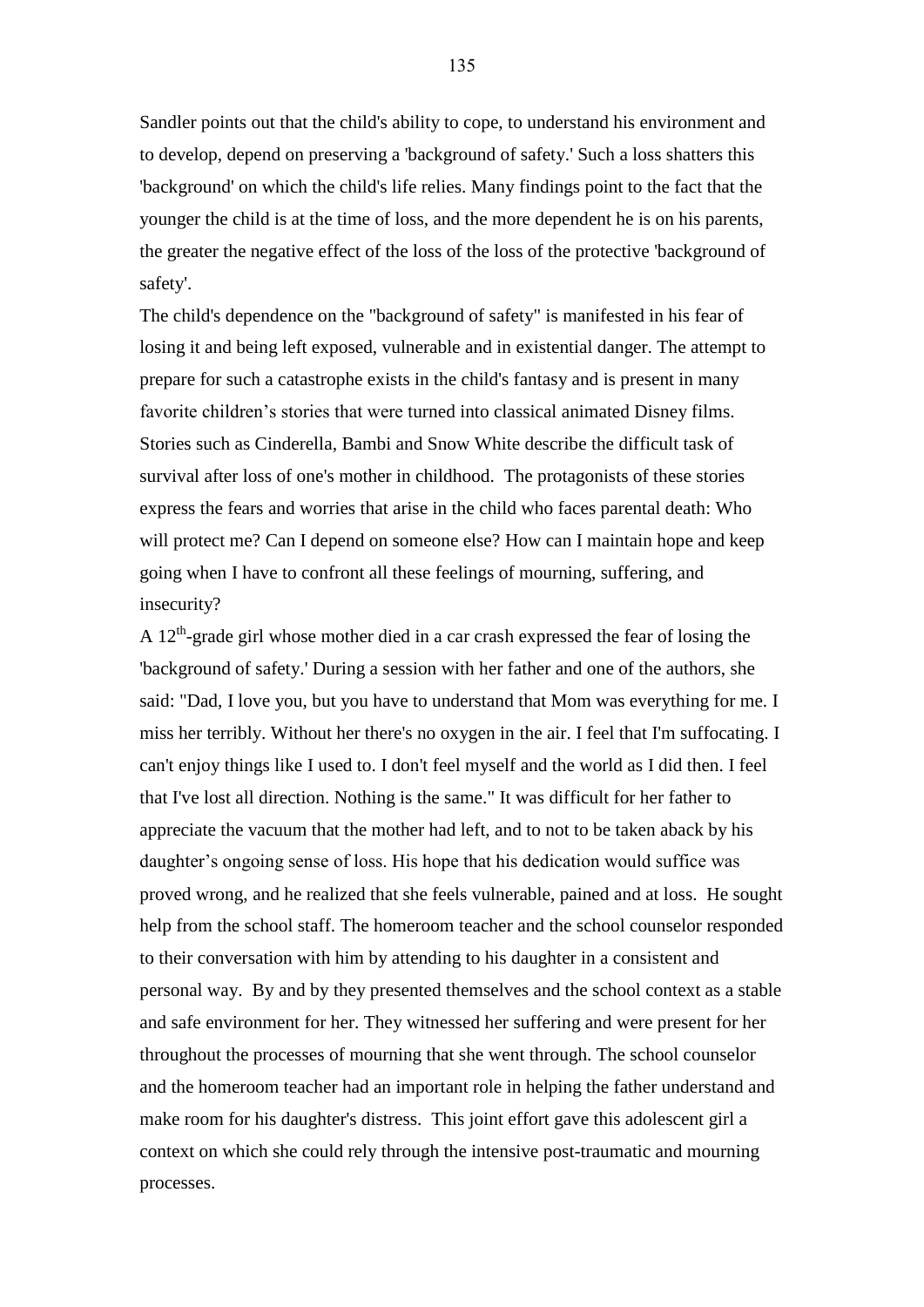Often, as we have shown in the previous chapters, family members are unable to support one another following traumatic events, since each is busy with his or her own personal suffering. In this context, the school has a role of supreme importance. In the above example, the homeroom teacher participated in the mother's funeral and initiated short meetings with the student, during which she kept watch on her adjustment. The school counselor also followed a consistent schedule of meetings with the girl, and confronted her when she failed to show up for these meetings. They also maintained an ongoing dialogue with the father who appreciated the school"s involvement. The school as a system can thus serve as an important support that enables a process of recuperation in instances where family members are unavailable to support the young person in a sufficient manner.

Loss of Control and of the Feeling of Self-Efficacy

A disaster – that is, an extraordinary and catastrophic external event – yields posttraumatic reactions in many of the survivors. In a catastrophic event, the trauma is caused by a destructive element that brings about a dramatic and sudden life change. In situations of disaster, the school serves as the "safe shore" in which the child who underwent the trauma can restore his feelings of self-efficacy, self-control, and control over his environment.

Disaster and trauma cause a person to feel a lack of control. A person feels the extent to which reality is unpredictable and understands that his very existence and that of his loved ones is uncertain, and that nothing can be taken for granted. Furthermore, many survivors are troubled by their own lack of control over their own behavior during the event. This is well illustrated by the following example:

In May 2001, the roof of a Jerusalem wedding hall caved in, resulting in the death of twenty-three guests and the injury of over eighty. This event has become part of the collective Israeli memory and is known as the "Versailles Disaster," so-called after the name of the hall. Most of those injured were relatives of the bride and employees of the bank where she worked. The Jerusalem municipal welfare services intervened extensively, $\lambda^2$  but despite this, some of the survivors continued to be plagued by the feeling of loss of control, to the extent that their functioning was impaired.

 $2$  Documentation of these interventions (in Hebrew) is available on-line:

http://www.molsa.gov.il/MisradHarevacha/HomePageMenu/CommunityInfo/EmergencyPreparation/H irum\_DugmaotMiShetach.htm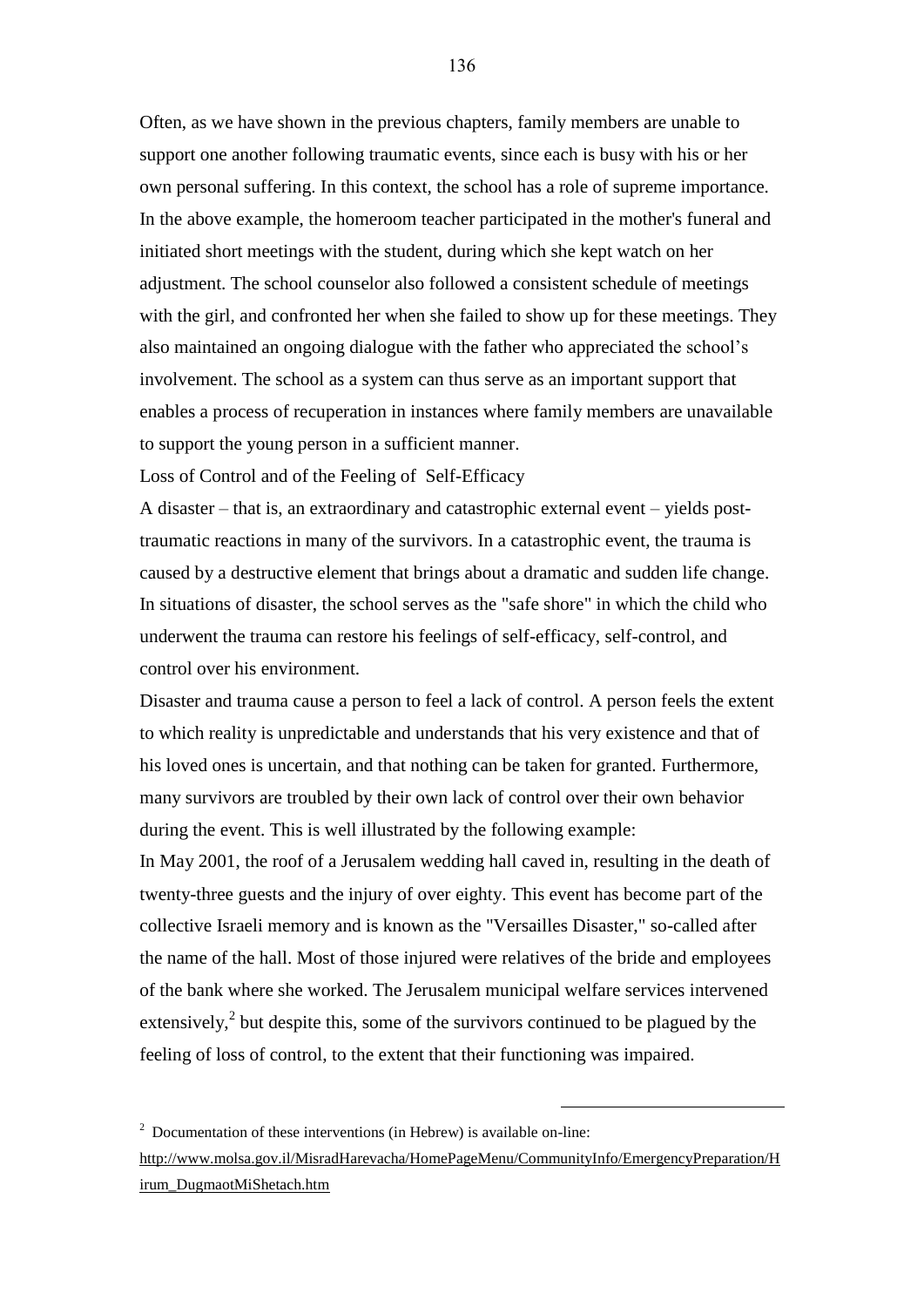A female high-school student, who lost a parent and number of family members in the disaster, stopped functioning in school. She did not turn to the school staff, and remained distant and uninvolved in the academic and social life of her high school. The principal arranged for her to meet with the school psychologist, and counted her therapy sessions as academic hours. The student described to the psychologist how she refrains from doing anything productive: she spends the day sleeping, going to parties, meeting with friends, drinking etc. She reported developing one desire – to dance. She goes to discotheques and dances all the time, sometimes also practicing at home. The psychologist suggested that during the dancing she felt in control of her body and her movements. During the subsequent meetings, she confirmed this by describing her growing sense of bodily control. The feelings of elevation that she experienced during the dancing reminded her of the times prior to the tragedy. Her activities at school seemed irrelevant to her, as if the long-term academic goals were irrelevant. The meetings with the psychologist became a commitment that she cherished and which she viewed as helping her to regain her sense of direction. Since the other members of her nuclear and extended family were immersed in their own post-traumatic experiences and somewhat unavailable to her, the school and the school psychologist become key figures in helping her identify future goals. Through the two years that remained for her in high-school, she learned to view school as a place that contained her, that cared about her well-being, that helped her to regain a sense of self efficacy and control over her life.

## **Trauma and Loneliness**

Loneliness almost always accompanies the post-traumatic experience. Loneliness is often caused and exacerbated by a "cycle of avoidance" which leaves the trauma victim in isolation. The feeling of loneliness has many aspects. It includes a subjective feeling of "being different from other children" and of "I don't want to burden everyone with my story." Sometimes, the loneliness relates to a secret that the child is trying to keep, a secret that relates to shame-inducing acts that he performed or saw, which he fears will arouse negative feelings in others.

The feeling of loneliness is related to a belief that "there is no one who can understand me or help me." This feeling can emerge due to a failure of the child's environment. For example, one common scenario is that family members and friends avoid speaking with the post-traumatic child about the upsetting experience and about the way it affects him. This avoidance is often rationalized with the claim that talking will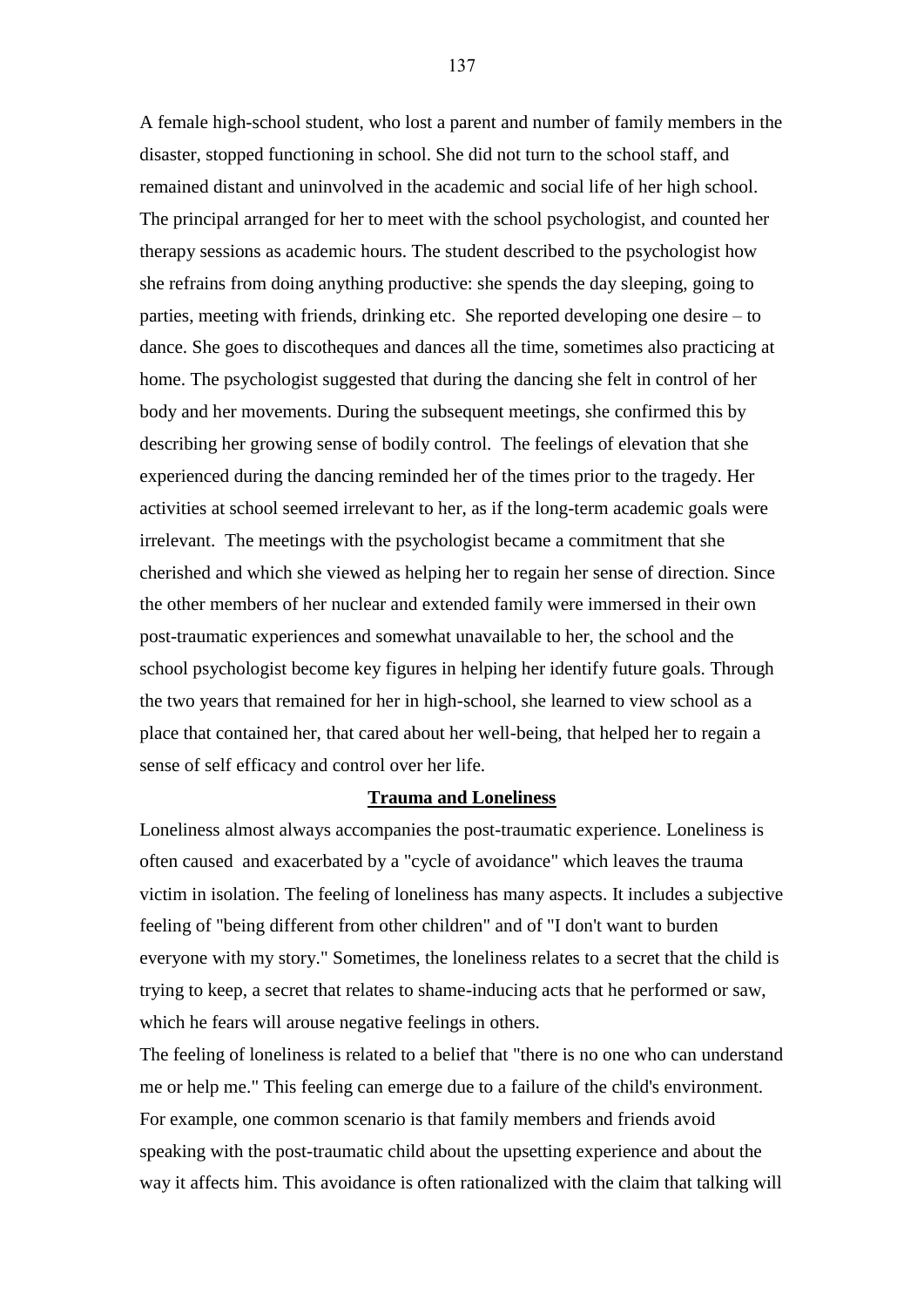sadden the child and will only cause him to recall the experience, ruminate on it and experience the difficult feelings that it arouses in him. The people in the child's environment want him to be able to get on with a normal life, and fear that any extraneous discussion of the negative experience will interrupt this process. They want him to be optimistic, to 'not get too much into it' and wallow in 'self-pity'. An additional factor that contributes to the child's loneliness is that those in his environment avoid getting close to his inner experiences, since they do not want to or are unable to deal with the feelings of fear, pain and helplessness that are evoked in them. Touching the child requires them to get in touch with themselves, to recognize that events of this type can happen to them too or to their loved ones. Here the avoidance is propelled by superstitious fear of becoming "infected" with bad luck, and the distancing serves as an attempt to protect one's private world from disaster. This largely unconscious fear aims to defend the illusionary wish that by keeping distance from the traumatic experiences of others, trauma will not visit us. This process accounts for the social marginalization of those who bear trauma by their social community.

Professionals who intervene with traumatized children carry the risk of avoiding the personal experience of the very children that they wish to help. This is, often, justified as stemming from a desire to maintain "professional distance" and reflects an inner attempt to set down a clear boundary between the child and themselves. Truly touching a child"s trauma disrupts the professional"s inner equilibrium, and brings into his/her heart the pain and suffering both of the traumatized child and of the intervening adult. Avoidance, in its sundry guises, shallows the counter-transferencial reactions as it alleviates the discomfort that is aroused by the intense agony and the troublesome emotions that accompany trauma and the treatment of trauma. Tragically, a child who experiences trauma contributes to the avoidance since in protecting himself, he avoids coming into intimate contact with others. In such cases, the child feels that others would be burdened by encountering his pain and hardship. He fears a situation in which those surrounding him will take pity on him, not understand him, estrange themselves from him, and treat him as someone who has been deflected from the life cycle. With a heightened sensitivity to the environment, the trauma survivor often feels having a "thin skin" that is easily ruptured by others. Immediate relief is achieved by isolating oneself form social interactions. This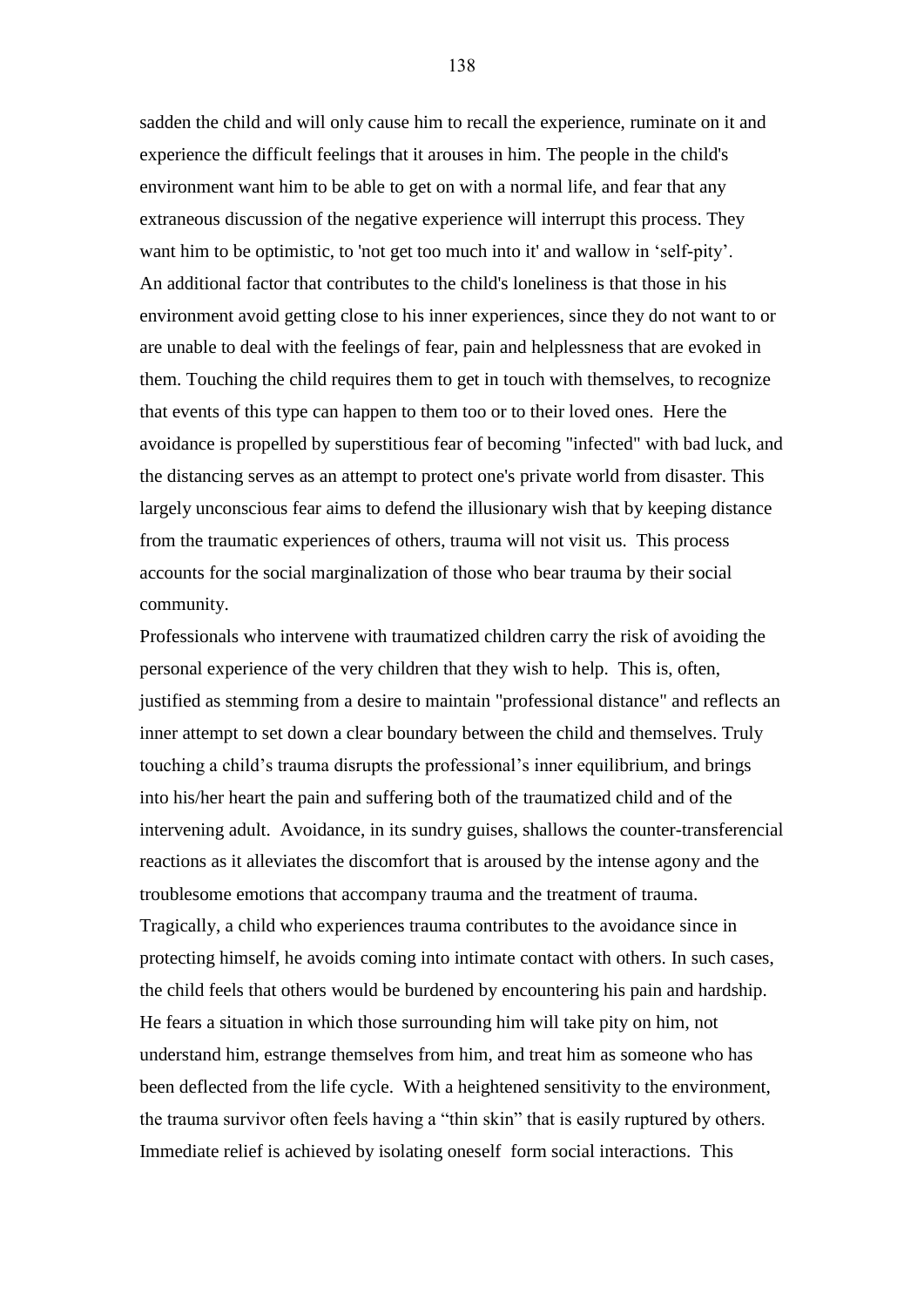immediate relief comes with a high price tag, which is, shutting oneself off outside help and assistance when it is most needed.

Schools have the capability of fighting the social isolation of the child and his feeling that no one can see his struggles. Typically, the child who is dealing with trauma tries to convince himself and others that he is actually doing just fine and that he is dealing well with his difficulties. We recognize the importance of this response, but we suggest trying to see beyond this functional facade. The child struggles to experience himself as capable of coping, and feels that he can rely on adults only if their contribution does not undermine the basic confidence that he is trying to create for himself.

The following story offers an example of social isolation: Shani was killed in a car accident a few days before the start of  $11<sup>th</sup>$  grade. Shirley, her sister, was in the  $8<sup>th</sup>$ grade at the same school. During the seven-day mourning period, the school staff offered the family any help they might need. The school counselor took Shirley out of class a number of times in order to talk with her, and gave her the opportunity to talk about her feelings. Shirley didn't like this very much. She felt uncomfortable about getting special treatment that threatened to mark her as an 'exceptional' student. A short time after the tragedy, Shirley once again became immersed in her studies, and when it was left to her to initiate sessions with the counselor, the relationship came to a complete halt.

The teachers in the school were very sensitive towards Shirley. They organized memorial ceremonies for Shani, they brought up memories from her past and dedicated a Torah scroll in her name. Shirley participated in the memorial ceremonies and outwardly, functioned in a satisfactory manner; but inside, she was suffering terribly. This suffering was expressed ourtwardly only a few years later, when her anorexic behavior signaled to her parents that something was amiss. Shirley wanted to feel like other girls, and did not agree to accept special attention that would make her stand out. She succeeded in pushing away every person who reached out to her, to the point that she became entirely isolated and closed off, until her strength gave way. An additional example: a young teacher described to us how difficult it was for a certain student to function as a student in high school while he was dealing with his father's alcoholism. He was involved in dealing with his father every time he became belligerent, especially when he began shouting and acting aggressively towards his mother and his siblings. He was convinced that he was the only child in the school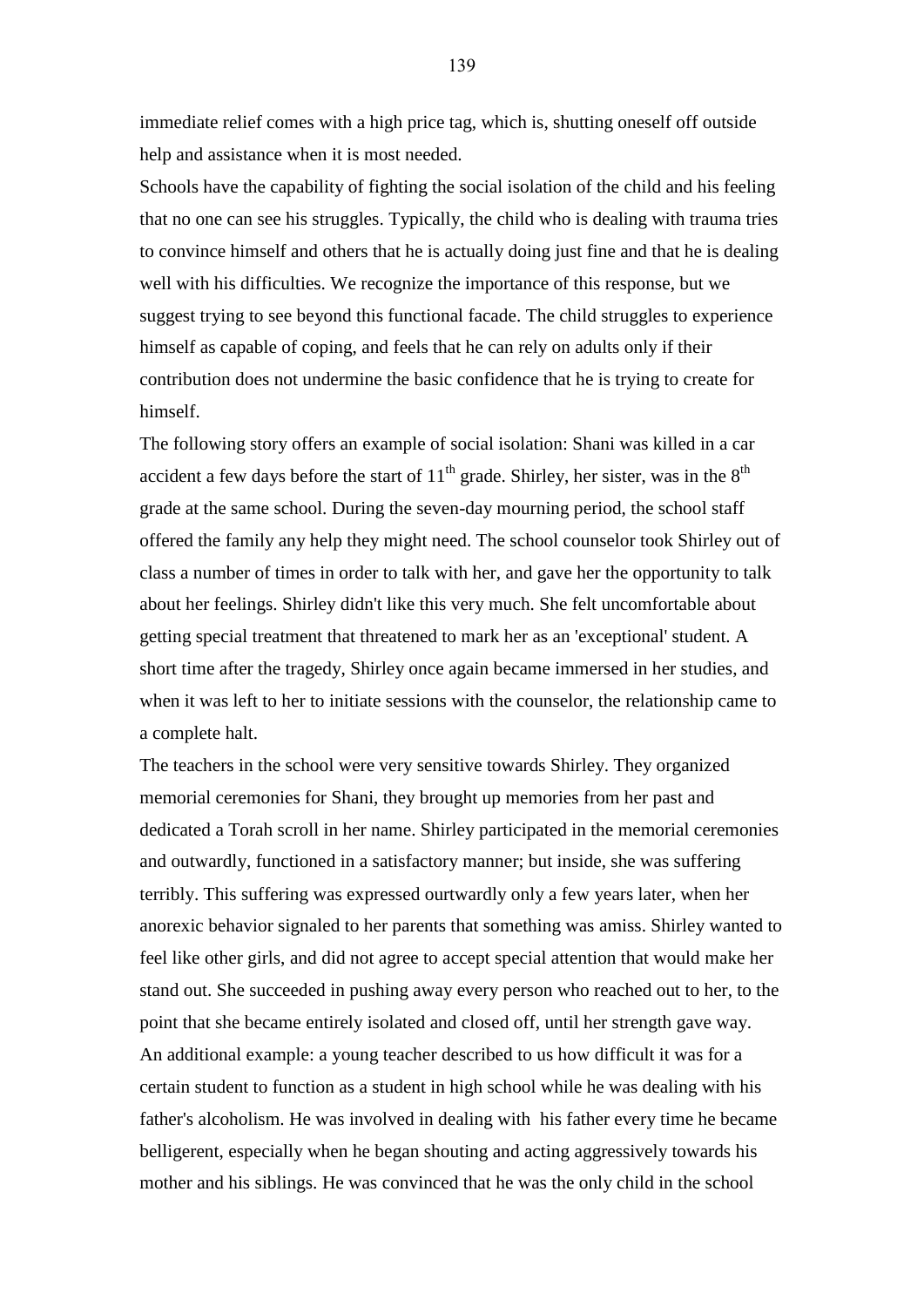with an alcoholic father. He was certain that no one in his class was capable of understanding the tremendous family crisis that he was experiencing, since "everyone else has an easy life." He succeeded in concealing his family situation from everyone, including his close friends. Looking back, he could not understand how none of his friends noticed that he never invited them to his house, and how no one ever cast a doubt on the façade of functioning that he maintained throughout the years.

The Ongoing Effect of Trauma on Personal Functioning Trauma effects personality, and becomes a formative factor in its development. The traumatic response is characterized by long-ranging psychological and physiological responses. The child's psychological response reflects an attempt to deal with the effect of the traumatic experience, but it also limits his emotional, cognitive and social functioning.

The long-term effect of trauma on emotional and cognitive processes was explicated already in Freud's first writings (Freud & Breuer, 1893). Freud stated that the victim's inability to respond to the traumatic event left its mark on both memory and feeling. Usually either the events or the affects are repressed, in order to prevent the reexperiencing of overwhelming emotions. However, the feelings associated with the traumatic experience act beneath the surface in powerful covert ways, largely due to the fact that they are split off and dissociated from the traumatic event. The traumatic memories create a hole in a person's psyche. The metaphor of the hole (Cohen, 1985) relates to raw, disorganized and proto-symbolic mental functioning, and characterizes the mental functioning that takes place in the parts of the psyche and the memory related to the traumatic event. Cohen describes the victim's use of the mechanism of avoidance to create a "protective wall" against the destructive forces of the internal hole, which is a threatening demolition zone that is "incompatible with existence" (Cohen, 1985, p. 181). The avoidance of memory makes it difficult for a person to experience emotion, to label it, and to take responsibility for it. The trauma is accompanied by many unbearable thoughts and feelings. Often, the child sees himself as responsible for the trauma and experiences guilt. There is a lack of clarity regarding the distinction between what really happened and what the child only imagines. Ferenczi (1949) summarizes this poignantly:

"When the child recuperates from such an attach he feels confused, innocent and guilty at the same time, and his confidence in others is shattered" (Authors' translation, p.228).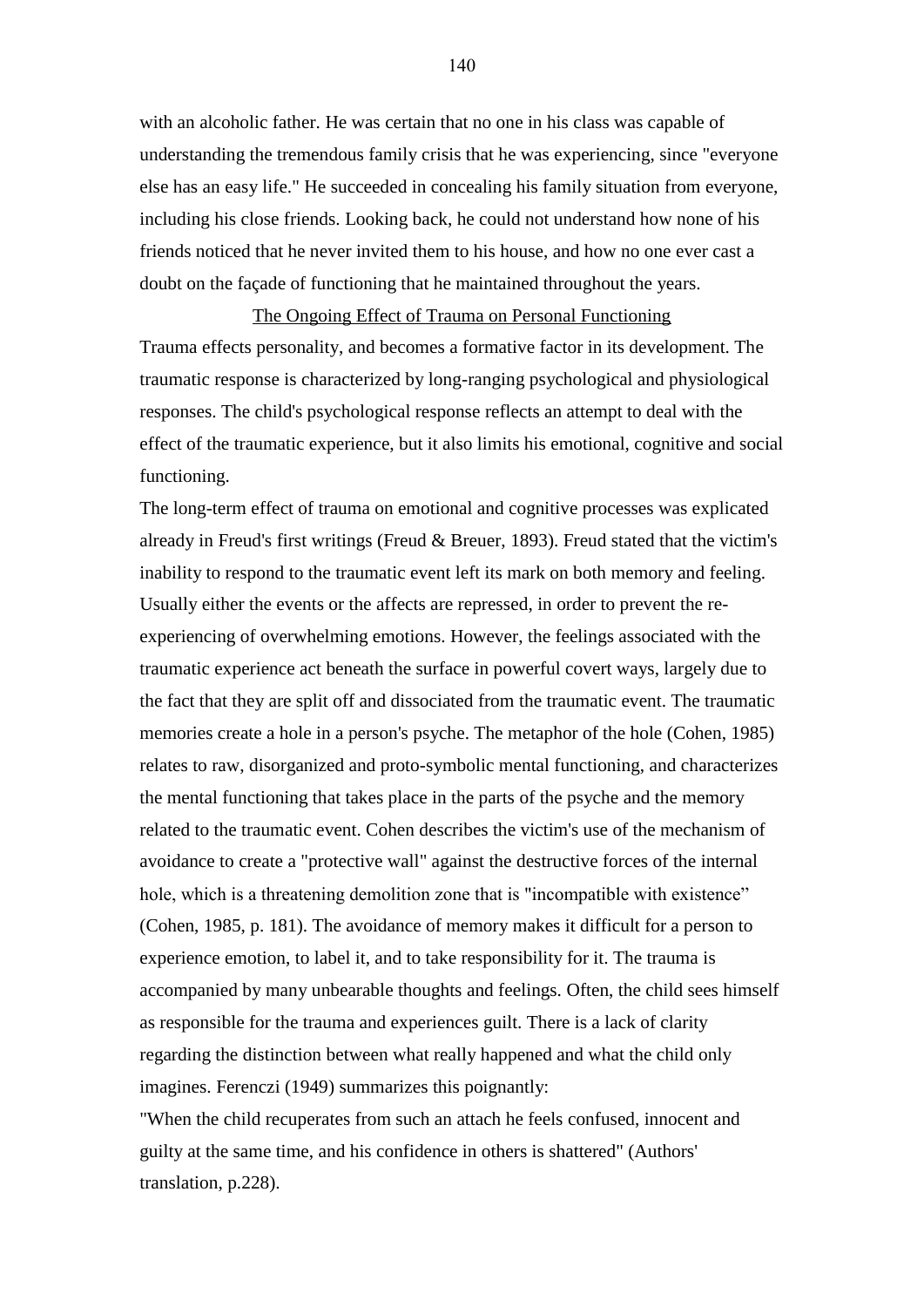We would like to illustrate these phenomena by discussing some processes that characterize traumatic divorces. The extensive and long-term research of O'Connor & Jenkins, (2000) points to the complexity of factors affecting how children adapt to divorce, and concludes that parental separation causes a plethora of emotional problems among children. When does divorce become traumatic? We assume that when children are witness to violent conflict, when their needs are not provided for due to the crisis precipitated by the divorce, and when parents use them as a party to the conflict – that is when they pay a heavy emotional price. Indeed, parental conflict and its ensuing lack of attunement to the children"s needs often leads to manifest distress. However, research suggests that "low conflict" divorce has the gravest long term traumatic effect. Amato & Booth (1997) maintain that it is actually those divorces where there is little confrontation that are most detrimental to the child's psyche. This conclusion arises from the fact that divorce without conflict undermines the child's ability to evaluate emotional situations, to feel that his intuitions are correct, and to trust the stability and reliability of those close to him. According to a number of studies, 70% of all divorces are characterized by low-intensity confrontations.

The following example depicts the long-term residues of a traumatic "low-conflict" divorce:

A 16-year-old boy stopped functioning in school after having excelled for many years in all areas of activity and in his social relationships. This behavior was very curious in the eyes of those who knew him, who couldn't understand his motivations for neglecting his studies and cutting off from his friends. The school principal informed the family that unless their son participates productively in the school"s activities, he will need to find another school next year. The school suggested that he sees a child psychologist in order to decipher what caused the changes in his behavior. In the meeting with the psychologist, the student said that he cannot understand his own lack of patience, his disrespect for his teachers and parents, and his complete avoidance of his studies. He noted that he has always been a star student and now he doesn"t "give a damn". He agreed with the psychologist that something unknown is bothering him from inside that he is "on strike without knowing why". He saw himself as someone who had an easy childhood, supported by his parents and appreciated by his peers. He noted that perhaps his  $11<sup>th</sup>$  year was a complicated one, even though it did not affect him in any clear way.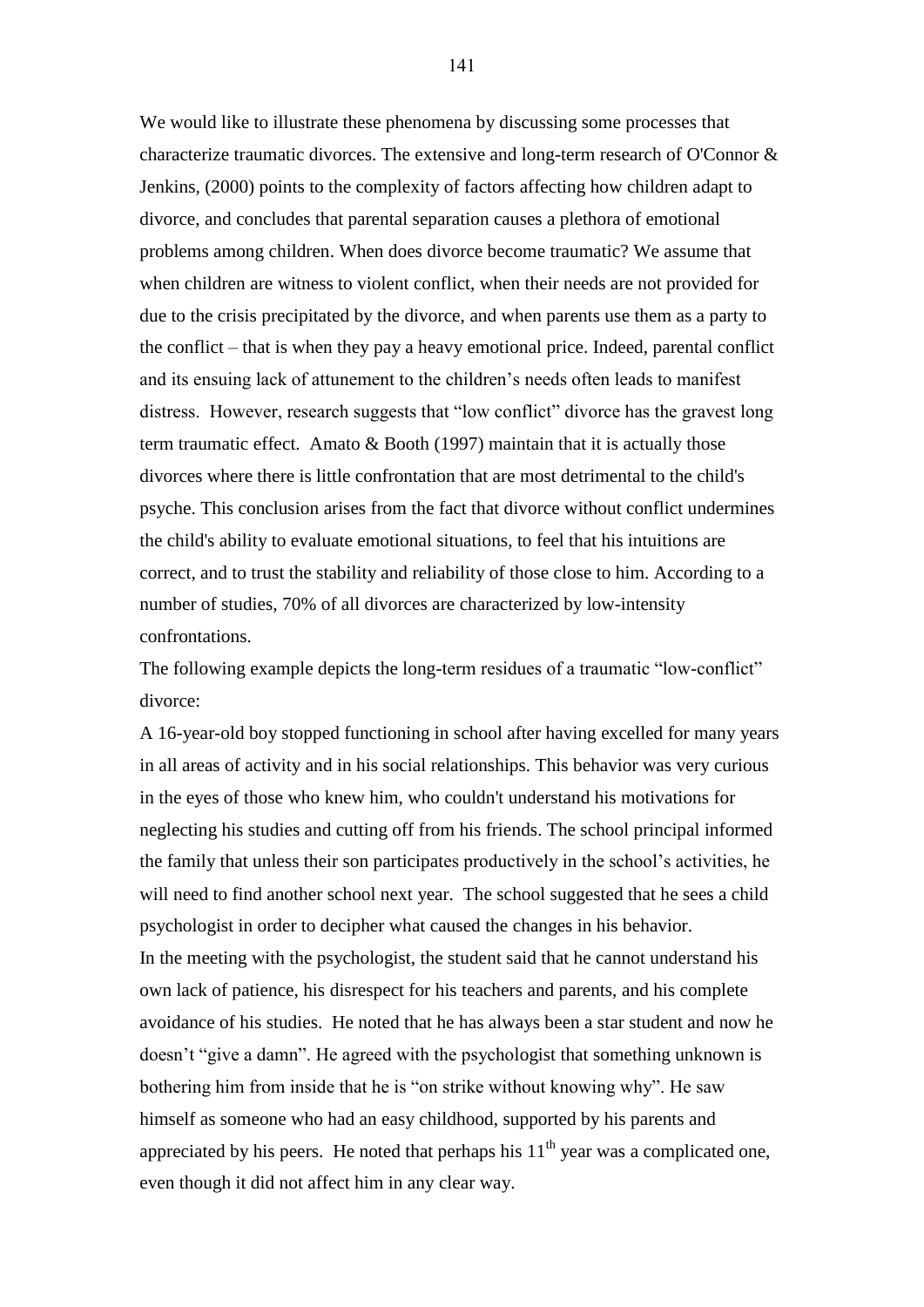At the time his parents were still married. From his vantage point as the youngest of five children, he viewed his family as having a good and harmonious life. That year, he became active in sports, and was admired by his friends, among other things because of his athletic ability, and this complemented the intellectual abilities with which he was endowed. He felt lucky and happy.

One day, while the family was sitting down for a meal, his parents announced that they had something important to say. The father asked permission to speak and related, to the children's utter surprise, that he and his wife had decided to separate. He would move out, but would see them as often as possible. The father also said that he and the mother loved them and would continue to love them even when they were living apart.

Only now, at age 16, as he was reconstructing the event to his psychologist, did he understand how much this event changed his life. Afterwards, he did everything in order to be considerate of his mother, who went through a depressed period following the divorce. He tried to induce his father to be proud of him, and tried to be pleasant and not demanding every time that his father took him to his house. He continued to excel in everything that he did, but felt that he was living for other people and not for himself. He was afraid to be spontaneous, fearing that it would lead to aggressive behavior and that he would become overbearing. Now that he has his first girlfriend, he was possessed with fear that she would leave him, since he thought that he is not good enough for her. These fears led him to harass her with endless phone calls. He had a difficult time relying on his perception of their relationship fearing that he might fool himself. He lacked confidence and felt the threat of oblivion every time relationship troubles arose with his girlfriend. His other social relationships were also characterized by dependence and fear of abandonment.

Until the current crisis, he had received recognition and attention through excellence and relinquishing his needs, but the pacifying strategy he had used during the traumatic event at age 11 became suffocating and began threatening the development of his self. In effect, the unanticipated event of his parents' decision to get divorced had a detrimental impact on his confidence in his ability to rely on his emotional and cognitive reactions to social situations. The belief in his parents and in people responsible for his security was undermined. His strengths and internal resources were insufficient for recognizing the painful reality of his parents' separation with which he was forced to cope without out any prior indication that he might have garnered from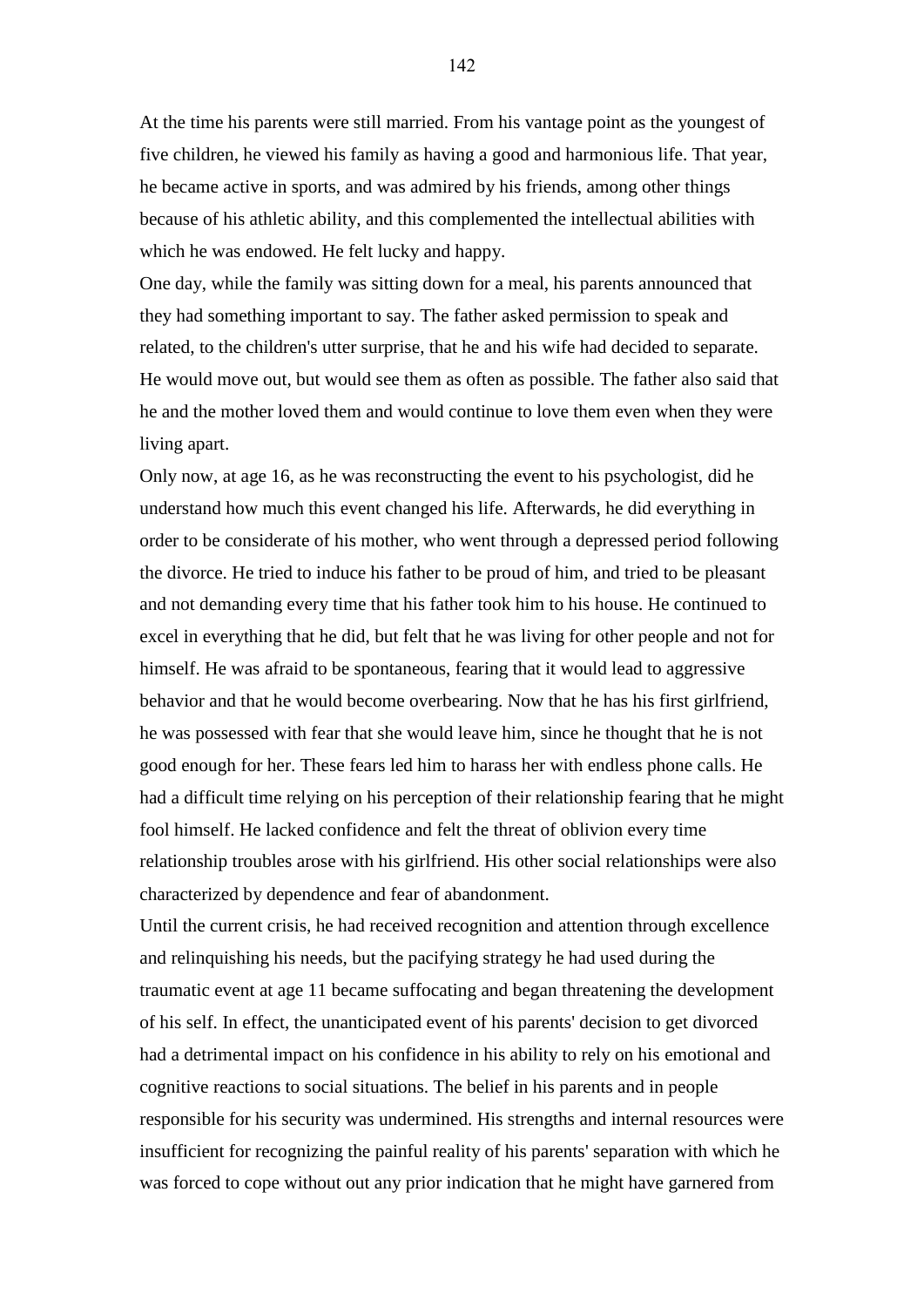changes in the family routine. As a result, he adopted the pattern that his parents expected from him, and responded to what they conveyed to him inexplicitly: that things were to continue as usual, and that there was no reason to worry. The right to cope with reality was taken from him twice: the first time he was deprived of the right to know the truth about the gap that existed between his parents and that led to the divorce, and the second time, he was deprived the right to be pained by the truth. His parents' wish to continue as if everything was alright concealed his needs from him and led to a silent conspiracy, that, over time, gave rise to feelings of a false self, internal dissolution, and a refusal to continue functioning in school and in social life. The first recognition that things were not 'business as usual' and the internal urge that arose in him to 'shake things up', were for him a developmental opportunity to process the pain and insecurity he harboured, and his disappointment and anger towards his parents. This progression contradicted his parents' attempt to turn him into an actor in an ideal reality even when that reality had shattered to pieces. The unspoken communication between the young man and his parents reflected their fantasy that they could protect their children from pain, and this fantasy accelerated the child's quick return to functioning and his escape into excellence, an ostensible confirmation that 'everything was O.K.' The parents' attitude, which arose from a desire to protect their child from difficult feelings, was interpreted by him as condescending, and as a message that they had no faith in his strength to deal with hardship, just as they lacked the strength to contain his and their own existential pain. Paradoxically, the overfunctioning that he mustered during the crisis, and his avoidance of connecting to his distress, led him to cut himself off his emotional processes and inner yearnings. The crisis served as an opportunity to assert his distress. It was no less than the crisis that constituted the first recognition of his needs, an appearance of his emerging sense of self, rather than of his parents, and his internal insistence on not giving up on himself. With the help of the school staff, the young man began reasserting control over his life and connecting to the parts of his personality that he had struggled to preserve following of his parents' unexpected divorce.

From our experience and that of others in work with children who have experienced trauma, we find that most children who overcome traumatic situations and succeed in growing and developing in the shadow of tragedy and life circumstances, do so with the help of an adult who is available to them in their everyday lives. This adult affirms their behavior, supports them, and makes their daily functioning easier. Their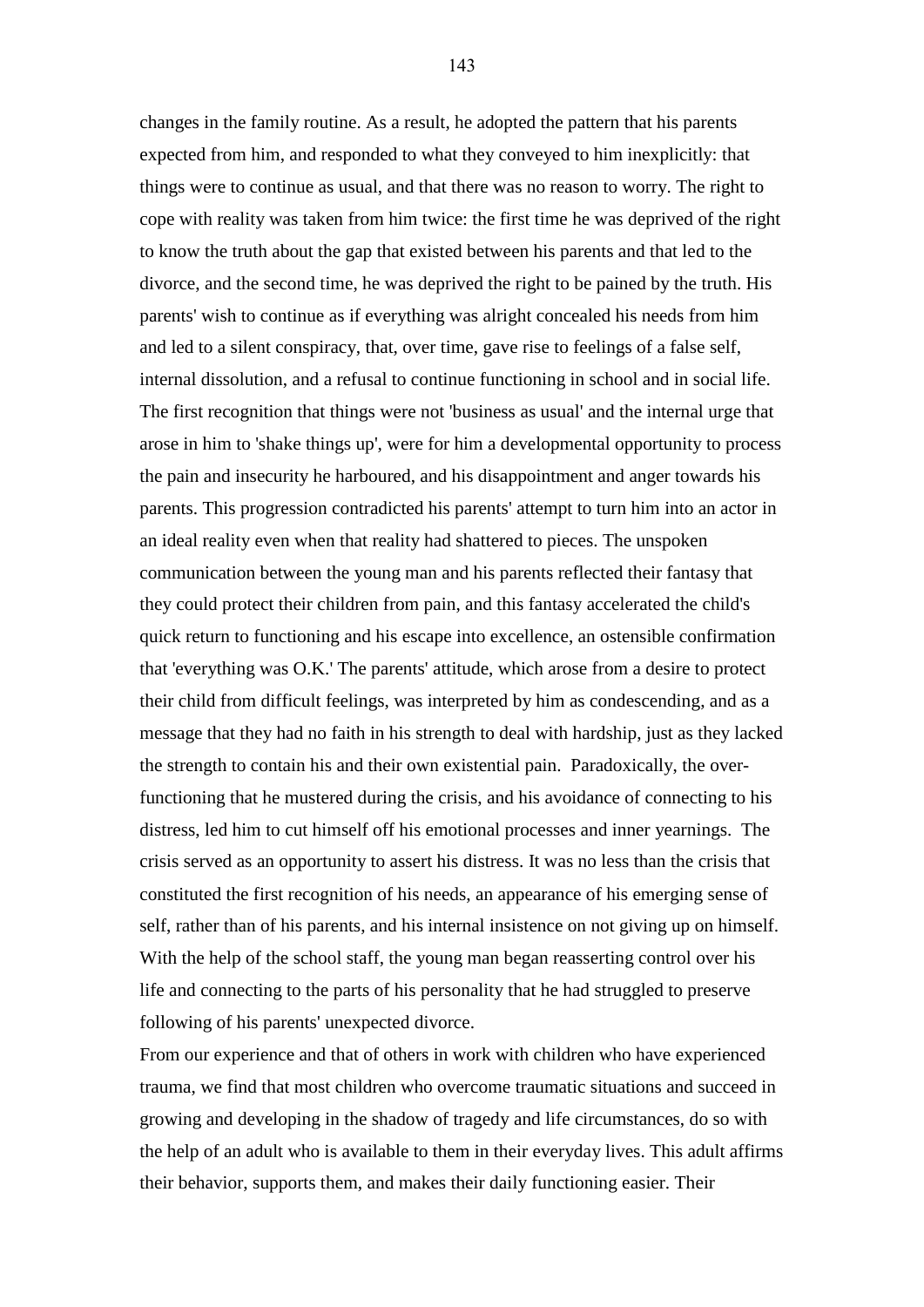presence creates, in a long and slow process, an internal change in the child coping with trauma. It might be said that the nurturing presence of an adult is what enables the child to grow, to develop his self-esteem and to deal with life's challenges; it can even bring the process to a close and lead to recovery. The definition of the word "presence" according to the American Heritage Dictionary is: "1. The state or fact of being present; 2. Immediate proximity in time or space." This definition relates to a live presence – "here and now," in real life. Only such a presence can alleviate the suffering of the trauma victim.

In order for the adult to be present in a manner that enables growth, he must himself be a subject who is connected to his experiences and needs, who feels the inner echo of the other's suffering reverberating in him. It is often easier for an adult to remain as an object in the service of the student, as it is very hard to risk expressions of presence and subjectivity. In the case of the young man whose parents announced their divorce and at the same time continued along, "business as usual," it was "easy" for them to continue functioning at an instrumental level, while erasing their subjective needs and anaesthetizing their subjective world. However, the parent's self-erasure brought about a parallel process in the young man, since one's "self" can only exist in a place where the other grants himself the permission "to be."

There are various sources from the world of psychoanalysis that reach this same conclusion. For example, according to inter-subjective theory (Mitchell, 1993; Benjamin, 1995), child development is a result of the interaction between two subjects – the child and his parents, whereby each recognizes the subject facing him. In order for the other (the parent) to be a significant other to the child's "self," he must be a subject in his own right. He must aspire to be a complete, developed, and coherent subject, with a vision and a conceptual framework, in order to serve as a support for the child's subjective self that is coming into being. A fearful parent who is in a neutral position relative to his inner and world and his emotions, will encounter difficulties being a nurturing support for the child.

How can an adult –in the education system, a teacher – deepen the presence both of his "self" and of the content that he brings to the interaction with his students? How can he continue to exist in light of the natural tendency – both his and his students' – to repress the feelings that threaten their existence?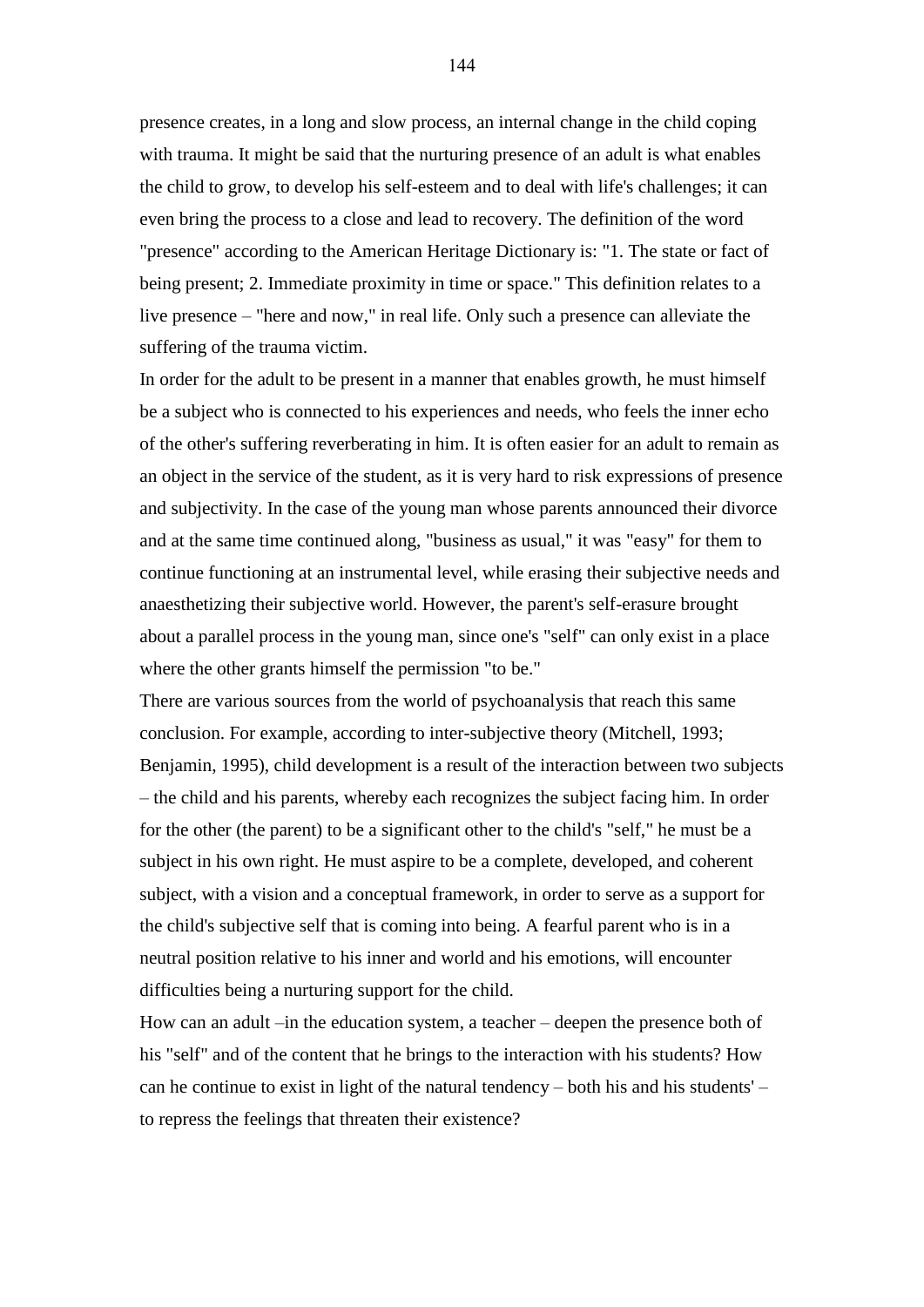At first, the intervening adults must overcome the emotional reactions and pitfalls that interfere with their ability to create a true presence that will serve the growth of child victims of trauma. In this context, we should note two common problematic positions:

**1. Encouraging the child to relinquish everyday functioning**: Treating the student as an individual exempted from the requirements of school functioning, on the assumption that these functions will return later. In effect, this response is based on a belief – declared or implied – that "he's in a mourning / recuperation period, and nothing needs to be demanded of him." This belief reflects an attempt to normalize the phenomenon of non-functioning, and it does not recognize the special nature of the young trauma victim's needs, expressed in his non-functioning. While bred from good intentions, this attitude conveys a message that makes the private experience invisible, and leaves the individual twice-lonely – once due to the loss of his lovedones' support, and a second time due to the loss of his teachers' support. This leads to a dangerous situation, since it prevents the adult from seeing in the child who or what he could be were he to overcome his trauma, and narrows the scope of interaction between teacher and student. The "concessions approach" is often misleading, since although it eases on the student by reducing the demands made on him, over time, as meetings between the teacher and student become more infrequent, it leads to a loss of tolerance, to the point that the student is even sometimes blamed for taking advantage of the situation. This attitude is often accompanied by a referral to therapists outside of the system, who are considered well-versed in treating this kind of objective reality.

**2. Avoiding meeting with a student who has endured a trauma and from getting close to him, due to a fear relating to the adult's inner world**: Sometimes, the adult himself is in an entangled emotional world from which he is cut off and with which he is not in dialogue. In such a situation, the adult's fear reduces his ability to stand by and accompany the student in his emotional state. This fear neutralizes his ability to be present in an interaction in the "here and now," interferes with his attempts at being completely attuned to the student, and strengthens the avoidant patterns of a student in such a situation.

Adults at the school who do not reduce their involvement to a mere objective understanding of the situation and have not made concessions in their demands of the student, who do not surrender to fears and anxieties, and who insist on being present in the student's life even when the student has pushed them away – ultimately learn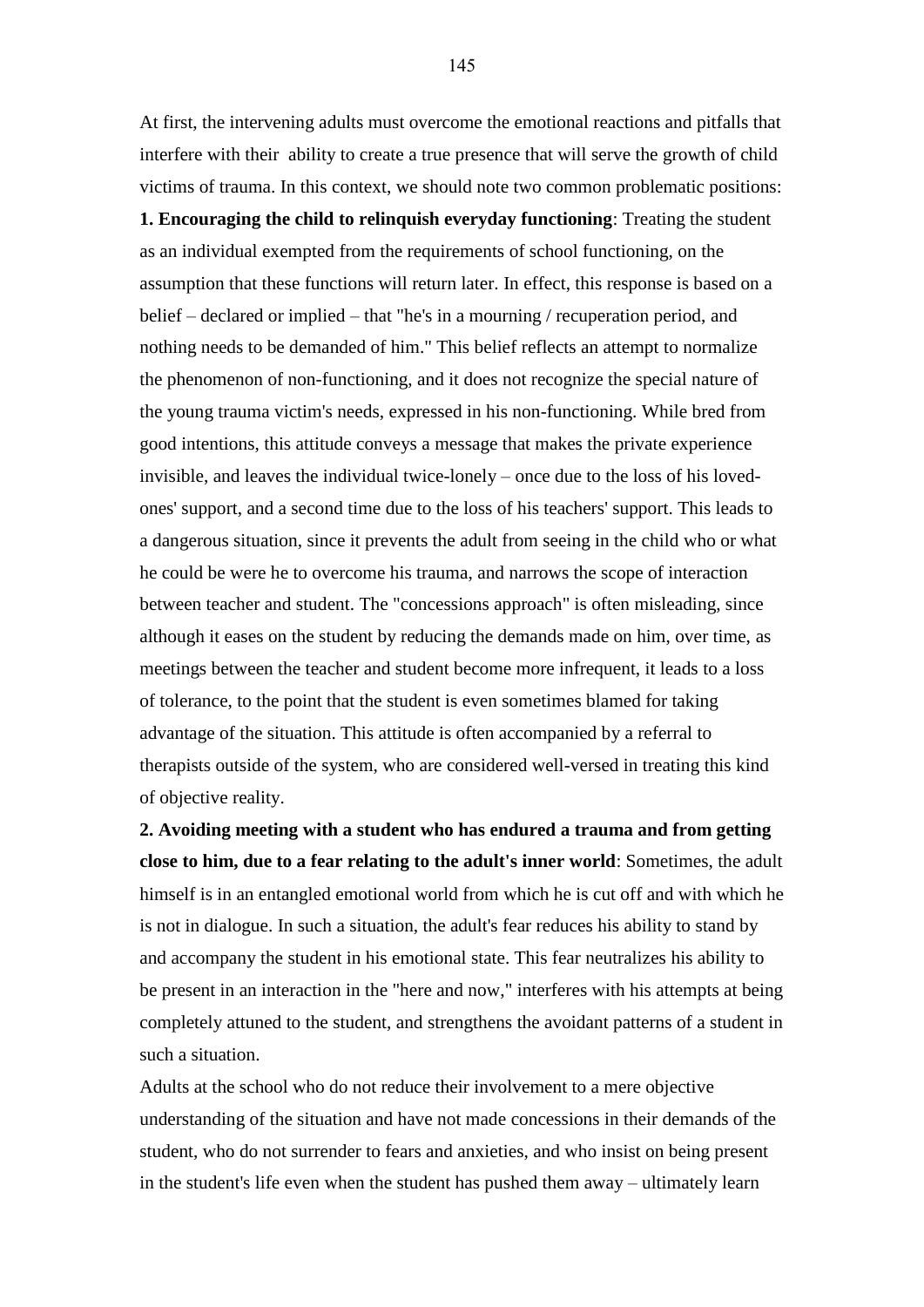that hope lies at the end of this difficult path. Students who see that their teachers relate to them as whole beings – they may lower expectations but do not allow them to stop functioning in reality – over time help heal their wounds and encourage the growth of coping strengths. For adults to approach students who have undergone trauma as subjects with their own life story, requires of the adults themselves to act as present subjects, who carry with them their complete life story. In such a situation, they encounter the student in an appropriate manner, and are able to help address his true needs.

We would like to suggest three main perspectives – three lenses – for viewing the qualities of the facilitative adult- child relationship during the recovery from trauma: attunement to the subjective needs of the student and the difficult effect of the trauma on his relationship to adults; processes of adult-child synchronization and their contribution to coping with tension and trauma; and the art of an adult involvement and presence that creates an appropriate commitment to the trauma process. These ways of looking at the relationship enable a more sensitive assessment of the processes that take place between the child or adolescent and the adult. The three are inherently interrelated, since they deal with the nature of the inter-personal relationship. They have been researched and discussed at length in the professional literature, and here we present those that are essential to psycho-educational work with students affected by trauma.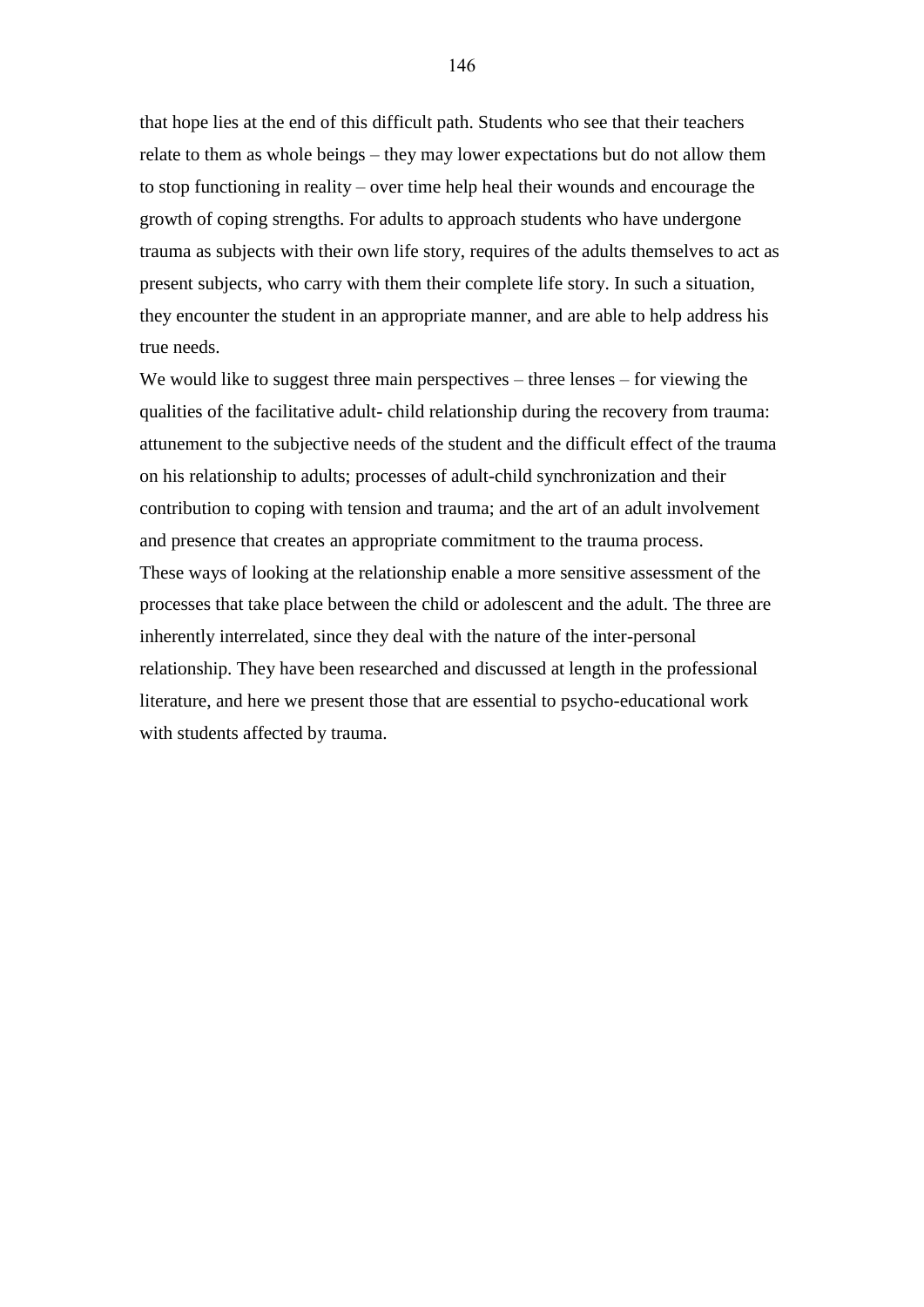1.Focus on the Subjective Needs of the Individual Trauma Victim Children who have experienced traumatic situations experience the effect of a cruel external reality. We repeatedly hear that children and adults who have survived trauma are forced to endure a difficult journey in order to build trusting relations with others. This path is unique for every individual. Some victims describe learning to depend on adults who behaved in a manner deserving of trust, since they consistently insisted on being there for them during the difficult periods. Generally speaking, the development of trust and a feeling of security is a key factor in the process of recovery following trauma.

The school and its staff can become figures who take part in exposing the trauma. A key term in the role of the adult is "attunement to the child's needs." The process of attunement is related to the adult's empathic understanding of the child's hidden needs used to create trust, security, emotional growth, and continual and increasing functioning. The school must understand the child's special needs, while maintaining a normative "supportive environment." It must be prepared to bend the rules, and to change in order to adapt to the child's needs, with an understanding that the child who has undergone trauma needs – more than anything – a stable, known and ordinary environment, even if his behavior and functioning are temporarily not appropriate to this environment. The child needs an environment that recognizes his need to recover from his wounds, and that understands that this process takes time. Most of the resources available to the child are directed towards his survival, and therefore, he is unable to continue functioning as he did prior to the trauma. In effect, this means that sometimes there will be a significant decline in grades, behavioral problems, difficulty in accepting authority, social troubles, etc. The sensitive, committed presence of an adult who is in synch with the child's needs, enables him to internalize into his life a mature person whose attunement to his subjective needs 'recharges' him with the desire to cope with the tragedy and to overcome it. The assisting adult gradually learns to demand from the young person to return to function in life, which is essential to his development, and at the same time to counter his tendency to give up and place himself at risk.

In order to illustrate attunement of an adult at the school to the subjective needs of a student trauma victim, we will present a case of failed support for a girl by adults at the school where she studied prior to the tragedy, and how, in transferring schools, she found a guiding hand and an antidote to her pain.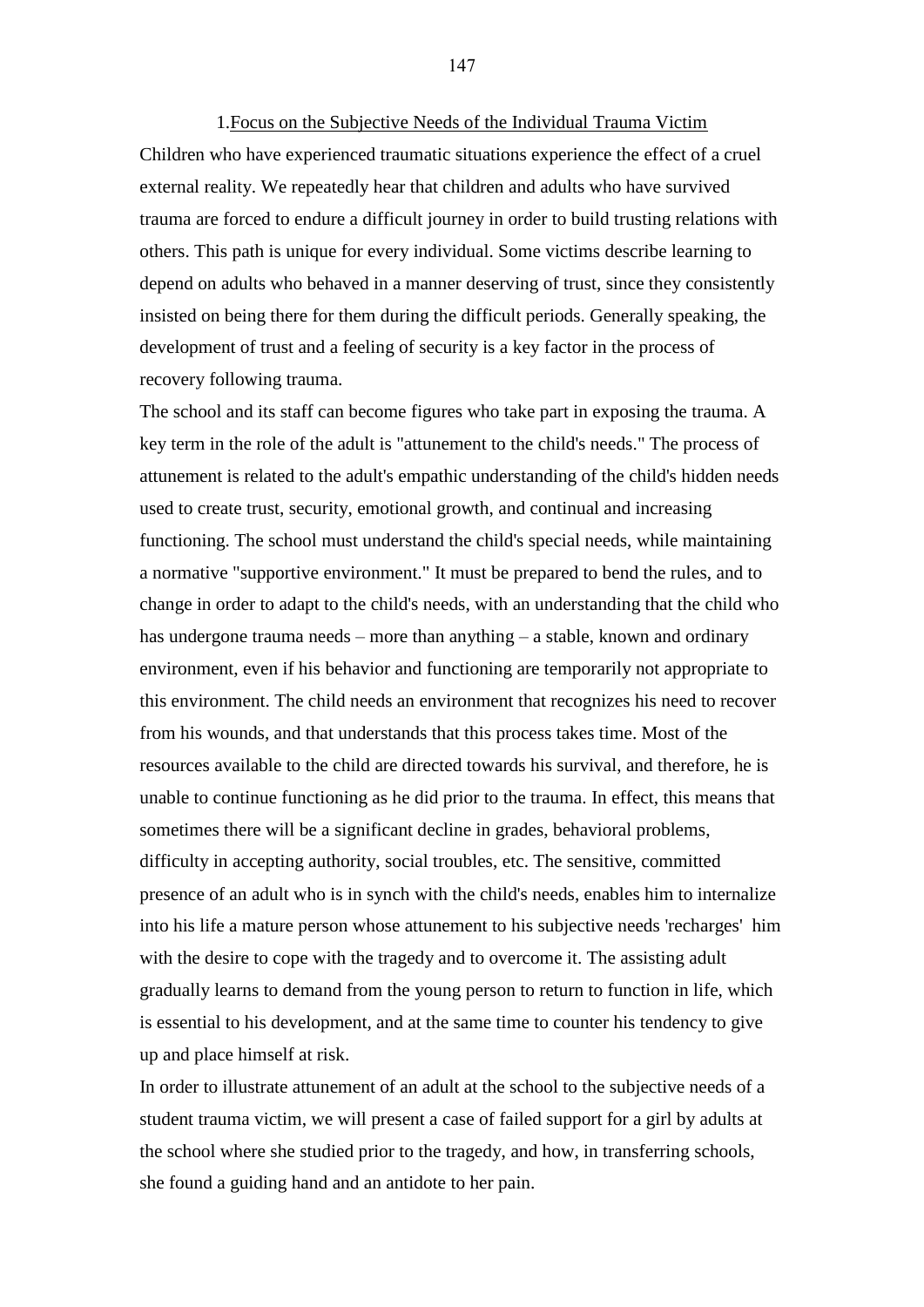Sarit, a fifth-grader, stopped functioning in most of her classes, and at least once a week refused to go to school, following a tragedy that befell her and her family: her sister was killed on a hiking trip. Sarit often complained that her teachers' distanced themselves from her, and she was finding it difficult to focus in class and on her schoolwork in general. In the social realm, she fared better. The school counselor and the psychologist invited her in often for talks, but she avoided contact with them. The only channel of communication with the school environment that remained in tact was her functioning in tests. However, with time, Sarit began lagging further and further behind in her studies, and her situation and her grades deteriorated steadily; as a result, she received many scolding for her disdainful attitude towards her studies. She was angry about her teachers' attitude towards her and her homeroom teacher's accusation that she was causing problems in class only to gain attention. The counselor's opinion was that the mother was inappropriately demanding of Sarit to be punctual in attending classes. The counselor thought that the school must relax its demands for functioning. Sarit's functioning deteriorated badly and on her report-card, her homeroom teacher wrote that Sarit was not functioning as a student, and should look for another, less rigorous elementary school.

In retrospect, the move to a new school proved to be a step that led to a turnabout in Sarit's condition. The personal attention and sensitivity to her distress among the staff at the new school helped her to get back in touch with her strengths. The homeroom teacher, who took advantage of every opportunity to get to know her better, found her way to Sarit's heart, and with time, became a central figure in her life. The homeroom teacher discovered Sarit's talents, cultivated them, and learned when to be demanding and when to let up, all the while supporting her with an unwavering caring attitude. The teacher strengthened her and helped her regain her confidence and self-image. With time, Sarit's situation improved tremendously.

2. Effect of the Trauma Process: Child-Adult Modeling and Synchrony Adults mediate the internal processes of children during traumatic events and affect them. Most of the research in this field examines the processes that take place between children and their parents, and documents the importance of the internal processes taking place within the parent vis-a-vis the child's coping following a traumatic event. We have chosen Ruth Feldman's concept of "child-parent synchrony" (Feldman, Weller, Lechman, Kuint & Eidelman,1999; Feldman, Greenbaum & Yirmia,1999) as a framework for understanding the influence of the parental role on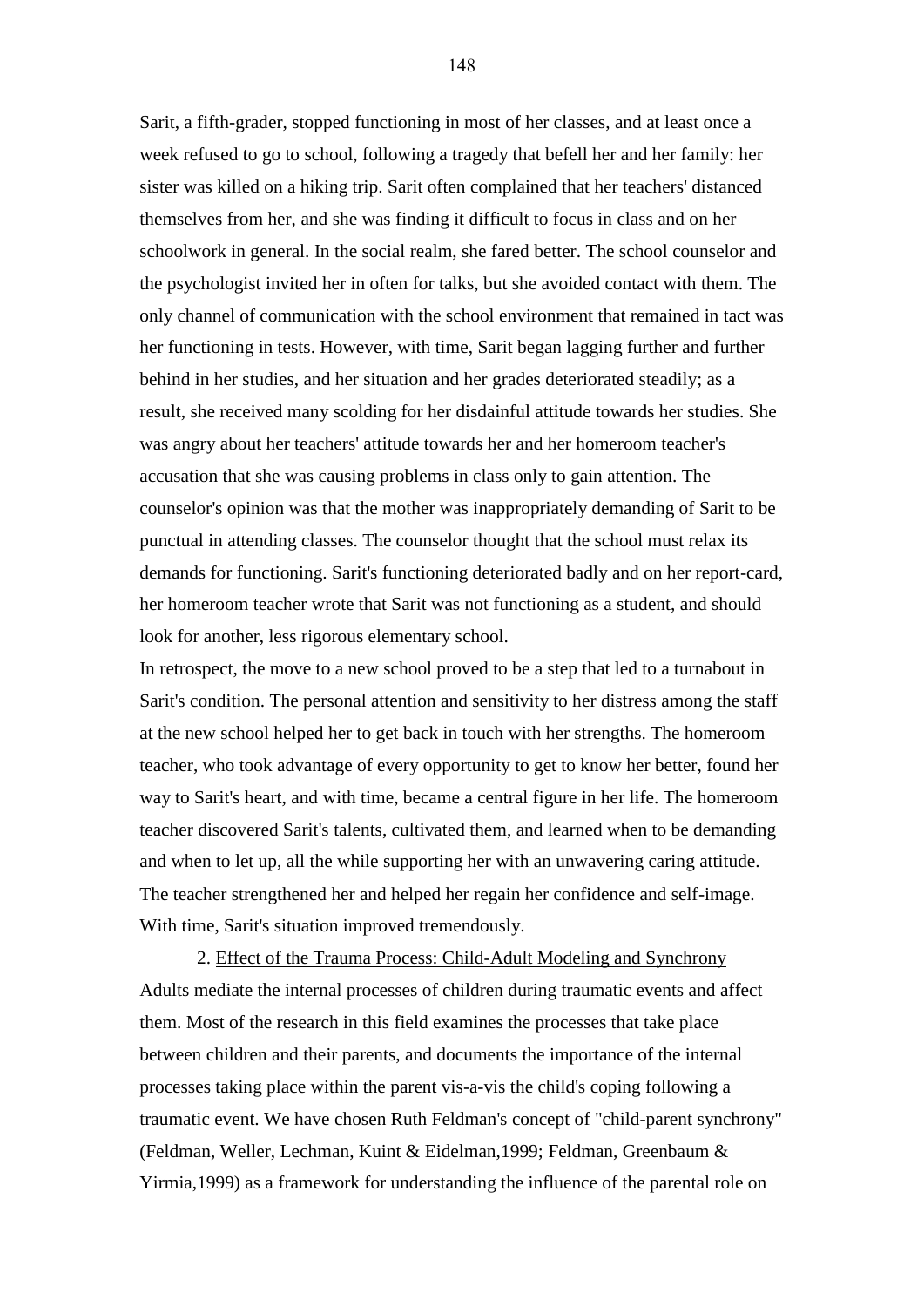the way in which the child processes the traumatic event. This perspective broadens the understanding of children's response to trauma, and also has implications for an understanding of children's responses to their parents' responses. It also has an important application in the coaching of parents and other adults who are in significant in the child's life.

Feldman and her colleagues (Feldman & Hallaq, 2006; Feldman, 2007). examined and analyzed the parent's and child's joint processing of traumatic events. The attitudinal mechanisms were studied, and the findings illuminate earlier and very consistent findings, according to which the parent's sense of self-efficacy is a significant determinant of the child's ability to deal with economic difficulties (), with stressful events (;), and with risk factors ().

There are two applied models that attempt to explain this phenomenon, both based on a cognitive-behavioral approach. The first model focuses on the effect of the parents' modeling on children's beliefs regarding their feeling of self-efficacy and regarding the way they perceive their self-efficacy in the face of the tragedies and crises that have befallen them (Edge, 2002; Gross, Sambrook & Ardelt, 2002; Fogg & Eccles, 1999; Sroufe, Carlson & Egeland, 1993; Wyman et al., 1999). The second model (Folkman & Lazarus, 1984) focuses on parental mediation of external events. According to this model, the parents' cognitive evaluation determines the child's cognitive evaluation of children to stressful events, and his resultant emotional experience. Both models have an applied implication on the way in which parents and school staff influence and determine a child's coping style following a traumatic event. Feldman and her colleagues point out that the adult's emotional attunement to the child is the most critical determinant in the child's vulnerability to post-traumatic distress. This attunement, labeled as parent-child synchrony, offers the emotional barrier, the protective function that marks safety and an affective modulation of the external events. This parent-child emotional reverberation dictates the affective and cognitive reaction to external events. The younger the child is, the more impact does this synchronous function has on the post-traumatic outcome.

The cases that follow, surrounding a class trauma in which students were forced to witness the death of one of their classmates, exemplify the power of teacher-student synchrony.

In the first case, a student fell to his death from a 10-meter cliff during a class trip. The shocked classmates waited an hour and a half for the rescue team, which arrived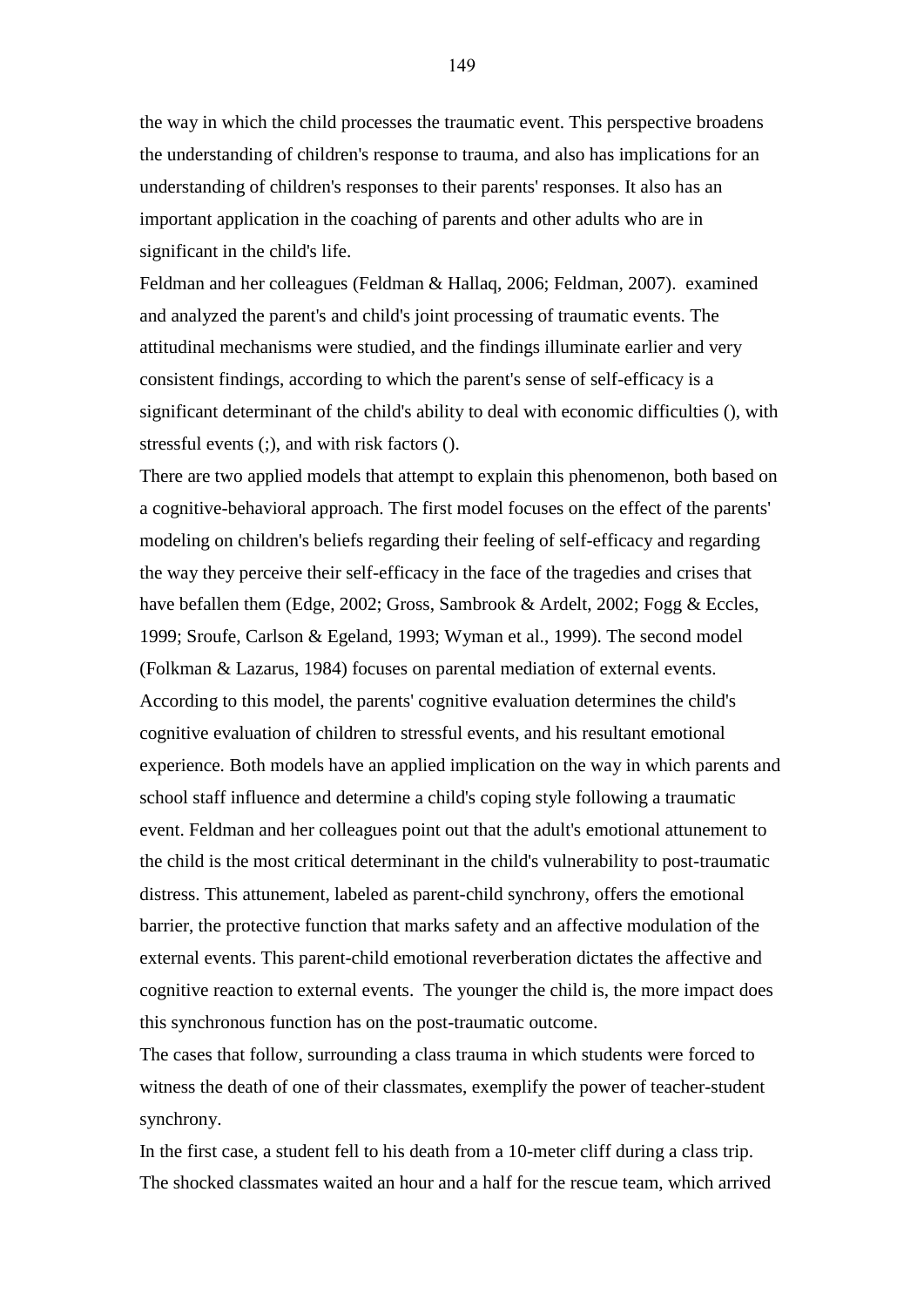by helicopter to retrieve the body. Afterwards, the children hiked for two hours to the nearest road, where they alighted onto a bus that took them back to the school. The teacher who was responsible for the hiking trip, who was also one of the school administrators, resigned from her post after their return. The teachers went into mourning, and some of them asked the principal to let them go on leave. In the days following the tragedy, the children gathered in the school corridors, some crying, some wandering around aimlessly, and all unable to return to their studies. Several weeks passed, until the teachers felt that they were able to return to their routine. The trauma continued to weigh on the staff and the students for a long time following their graduation from high school.

In another case, a student had heart failure during a gym class, and after a few minutes of convulsions died in the middle of the room. The teacher tried to revive her, as the students looked on, dumbstruck. She frantically sent one of the students to alert the principal, who ordered the secretary to summon an ambulance and then joined the teacher in the resuscitation efforts. The principal also asked one of the teachers to return the children to the classroom. Half an hour later, after the student's body was removed, the homeroom teacher and the gym teacher gathered the children together after speaking with the school counselor. They opened the meeting by describing their state of shock, and how they were having difficulty believing the sudden death of the student. They said that it was even difficult for them to say that they were in mourning, since everything had happened so suddenly, and was beyond comprehension. They asked the students to describe how they viewed what happened. During the week that followed, the school principal initiated a number of meetings with the class's teachers, a psychologist, and the school counselor. In these meetings, the professional staff tried to characterize the students' needs, to define the teachers' difficulties, and to relate to the loss as an event affecting the entire school community. The staff meetings and teachers' meetings with the students emphasized the ongoing processing of the trauma. The position of leadership assumed by the principal and the teachers was critical to their ability to help the students process the trauma in a way that helped them move on to their educational and developmental tasks. In a third case, Danny, aged 13, fell during a gym class and died. Danny was a quiet child, who did not stand out academically or socially. He was the son of older parents, and had a brother and sister who had already moved out of the house. From a young age, Danny loved to play basketball, and his friends knew him as an athlete. A few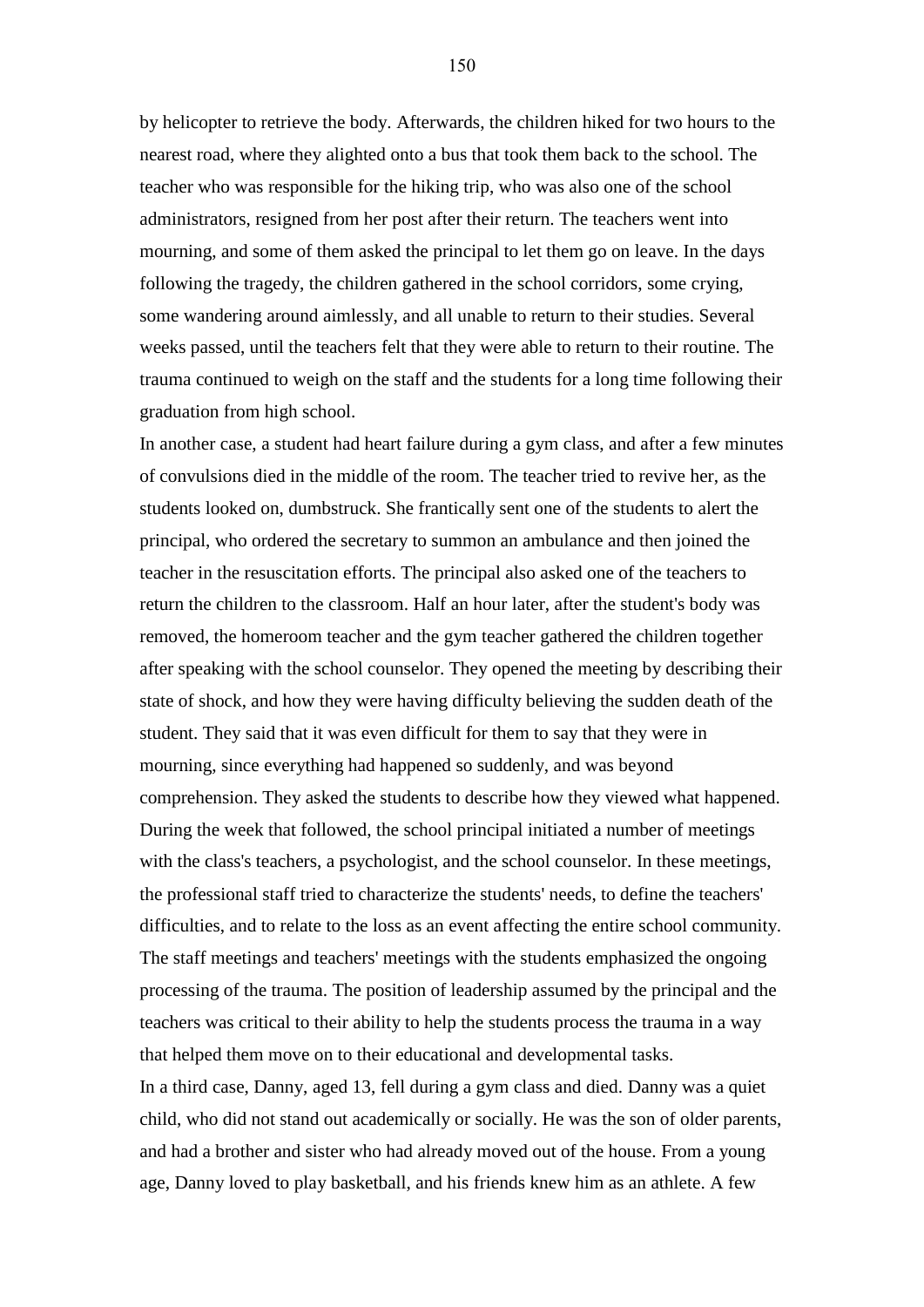weeks earlier, Danny had celebrated his bar-mitzvah, and as a gift, his parents had promised to send him to basketball camp in England. Danny was very excited, and told his friends with a sparkle in his eyes about the present awaiting him; he looked forward to the summer vacation with great anticipation.

The tragedy occurred a few days after the children returned from spring vacation. It was a Friday, and Danny's class had finished an ordinary gym lesson. Some of the students had already gone to the changing rooms, and Danny continued playing ball for a few minutes together with one of his friends. Suddenly, Danny turned pale, dropped the ball, managed to say that he didn't feel well, and collapsed on the spot. The students who were present were in shock; some of them burst into tears. The gym teacher came running, and when he saw that Danny's situation was deteriorating rapidly, he called an ambulance, and at the same time, called Danny's parents who immediately proceeded to the hospital. Meanwhile, Danny was rushed to the hospital, where it turned out that he was suffering from an aneurism. Despite the doctor's efforts to save him, and following a complex operation that went on for a number of hours, Danny did not survive; he died that day.

Although the event happened on a Friday just before vacation, the rumor of Danny's death spread quickly. That same day, discussions were held between the principal and the school counselor and psychologist, and it was decided that first of all, immediate help must be administered to the members of the physical education staff, who had taken the student's death very hard. As early as Saturday night, the school psychologist held a meeting with them. The meeting was very difficult, and many guilt feelings surfaced, as well as a difficulty to comprehend the tragedy and questions regarding their responsibility for what had happened. The school psychologist felt that she must processes the staff's difficult guilt feelings, so that they would be able to come to school and function vis-à-vis the students.

At the same time, the school counselor worked with the principal. At first, the principal decided that she wanted to carry on as usual, including not canceling a previously planned conference on educational matters. Following a talk with the counselor, however, it became apparent that the principal was stunned, unsure as to how to deal with the situation, and operating under the idea that if only she would go on with her routine, the problem was solve itself and there would be no need to deal with the tragedy. The counselor's years-long relationship with the principal enabled her to speak with her about the significance of the event for her. The principal related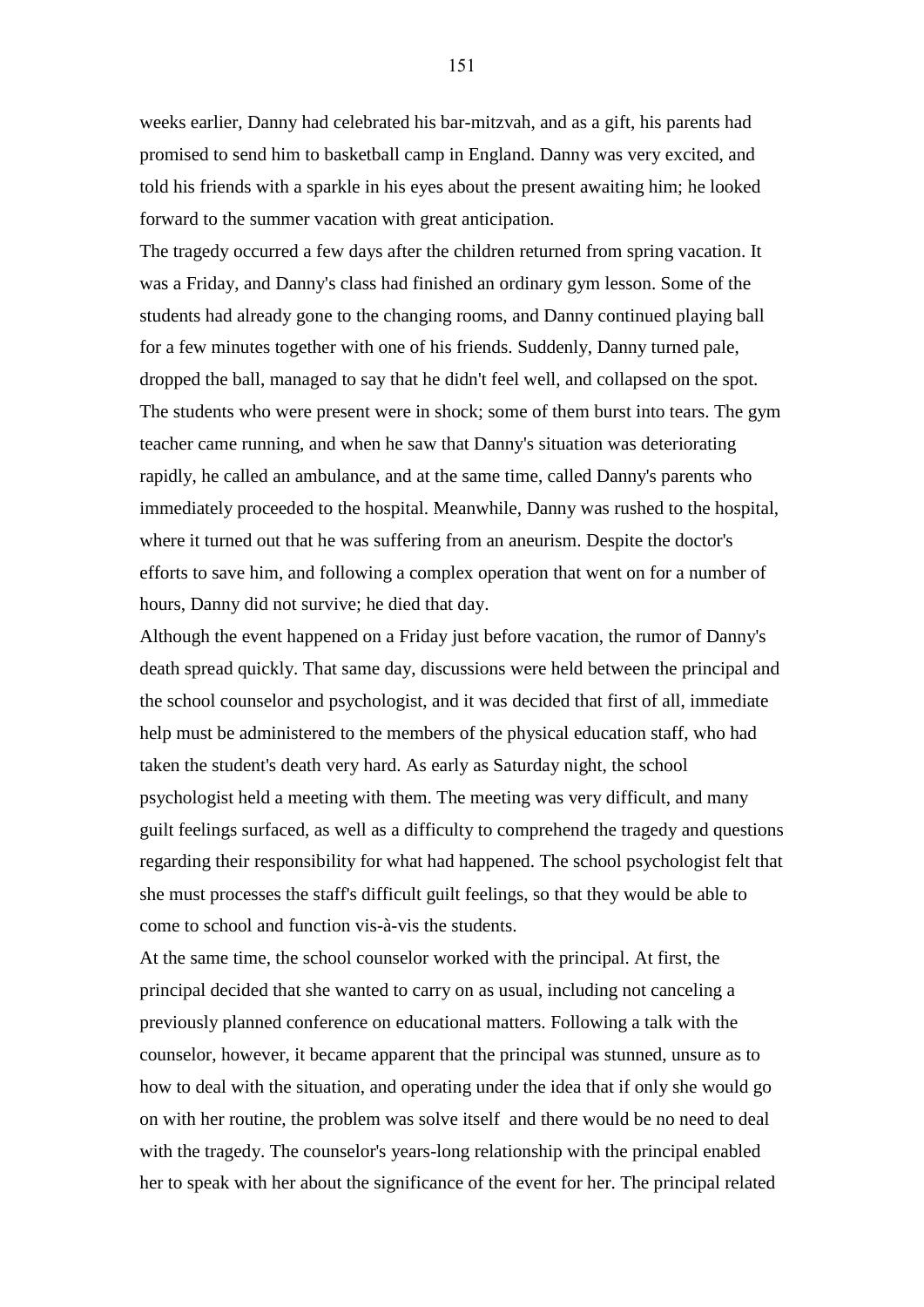that she felt paralyzed by the event, which reminded her of the loss of her brother thirty years earlier in the Yom Kippur War. Now all these difficult feelings and unprocessed grief were welling up in her. In addition, the principal felt terrified at the prospect that the same thing could happen to one of her children. Following the talks between the counselor and the principal over the weekend, the principal decided to cancel the conference that had been planned for Sunday, and instead, to hold a general teachers' meeting that would devote all day to work with the educational staff and the students regarding the incident. The counselor succeeded in containing the fears of the principal and her difficult feelings, and in so doing, enabled her to assumer her position as a leader and deal courageously with the difficult event together with the other members of the educational staff and the students.

On the following day, Sunday, the educational staff was convened. The school principal opened the meeting by relating what she new, and by sharing her difficult experience with the staff: her struggle, as a mother, to meet Danny's parents, and to think that such a think could happen with no prior warning. The principal's presence and openness enabled the rest of the staff to share their difficult feelings in face of the tragic event. The encounter enabled the school staff to take pause – to not proceed according to schedule, but to direct their gaze inward to what happened to them when faced with difficult situations. The staff meeting was an opportunity to contain the teachers, and enabled them later to enter the classrooms to discuss the tragedy with the students and, in turn, to contain them – their feelings and their thoughts. The students exhibited tremendous sorrow. The entire atmosphere was one of mourning and of shock. A number of students cried, and for some, it reminded them of a previous encounter with sudden or unexpected loss. There were some students for whom the tragedy aroused in them personal problems – anxiety, previous loss, divorce, etc. The psychological staff used an approach of "containment," giving place to the difficult feelings aroused, while processing fears and feelings that students had trouble experiencing and putting into words. Individual and group sessions were held, and homeroom teachers were prepared so that they would be able to work with some of the students during the ensuing period.

Throughout this process, the school counseling staff assumed a leadership role. The counseling staff worked closely with the principal and supported her, including in her own individual process. The staff also physically accompanied the principal in her visits to the family's home. These interventions enabled the principal to be more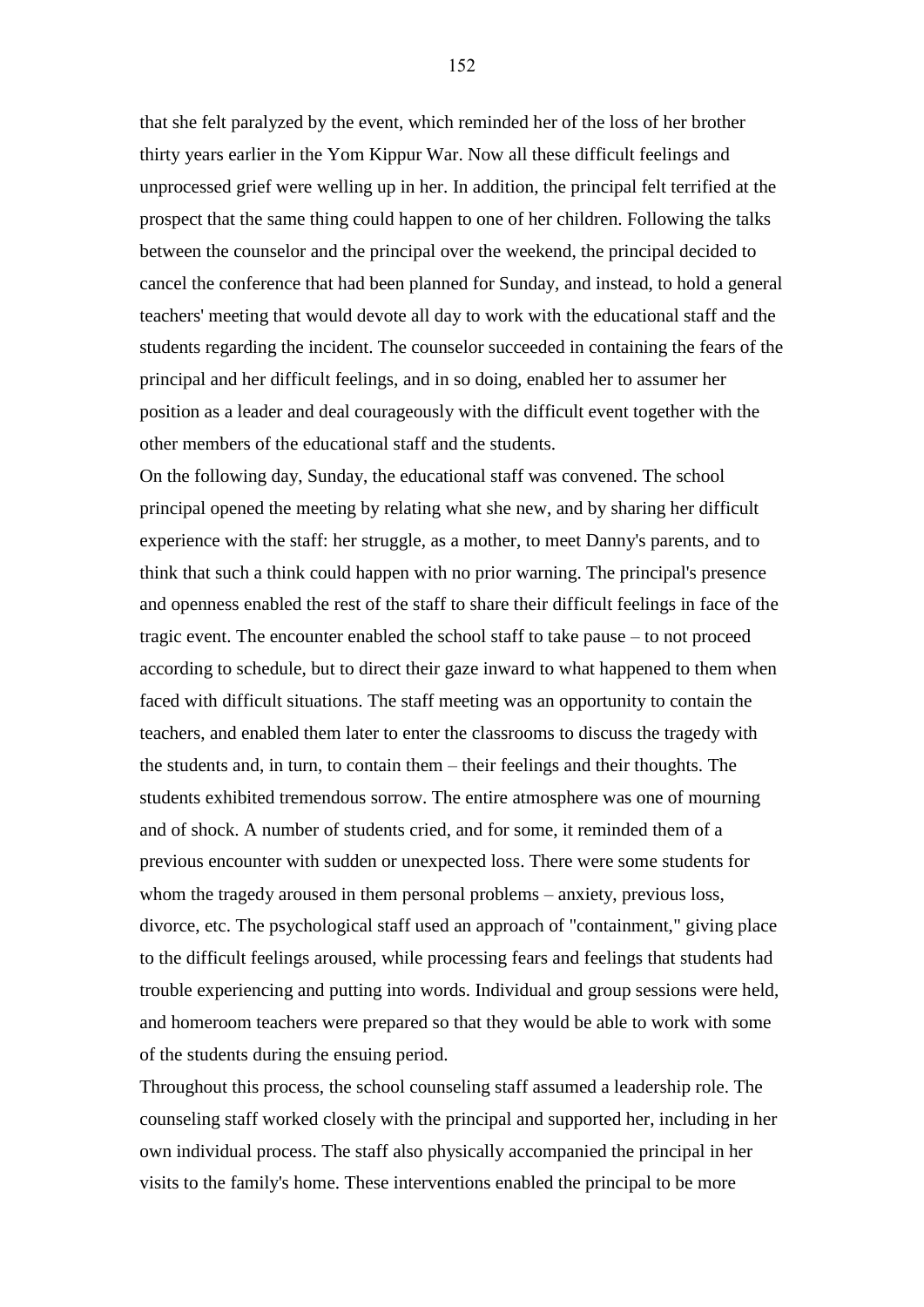"available" for leading the school forward. The pre-existing stable working relationship between the principal and the counselor, made it possible for the counselor to work closely with the principal during the crisis period and assume a significant presence when tragedy struck.

We would like to emphasize, by way of the above examples, what we view to be emotional synchrony between school and student. The confusion and panic that ensued following the student's fall on the hiking trip, and the exhausting guilt feelings that affected the staff's behavior afterwards – both negatively affected the students. Their response was an augmented echo of the staff's inability to adapt their responses to that of the students to the traumatic event. In contrast, after the collapse of the student in gym class, the staff response was synchronized to the needs of the students, and suited the way in which the students processed the traumatic event. It therefore helped them define their feelings of confusion and pain and to control them. Similarly, after the student collapsed after sports class from an aneurism and subsequently died, the school counselor worked to create an emotional and cognitive synchrony between the event and the needs that it raised, and the inner world of the principal, helping her connect with her personal encounter with the disaster. Thus did the counselor help the principal intervene in an appropriate manner, and avoid making too early a demand of the school staff and students to resume their routine. The principal was "available" to attend to the needs of the staff. In her actions, the principal conveyed a belief that the school's coping processes would enable teachers and students alike to experience the loss, and also to become "available" for a continuation of their shared work. The response was appropriate to the tragic context, but did not convey panic or despair.

3. The Art of Involvement in the Student's Traumatic Experience Involvement with trauma survivors is an art. This art poses numerous challenges, including the ability to respond appropriately to the unique needs of a specific person. Like any art, it requires a commitment to the process and emotional openness. As in the medical arts, much can be learned from the accumulating experience and from treatment protocols that serve to guide interventions. The expanding repertoire of the professional making the intervention helps him select the appropriate intervention to a specific case. The matching must be based both on the dynamic encounter with the students, and on insights that arise from an analysis of the interventions that were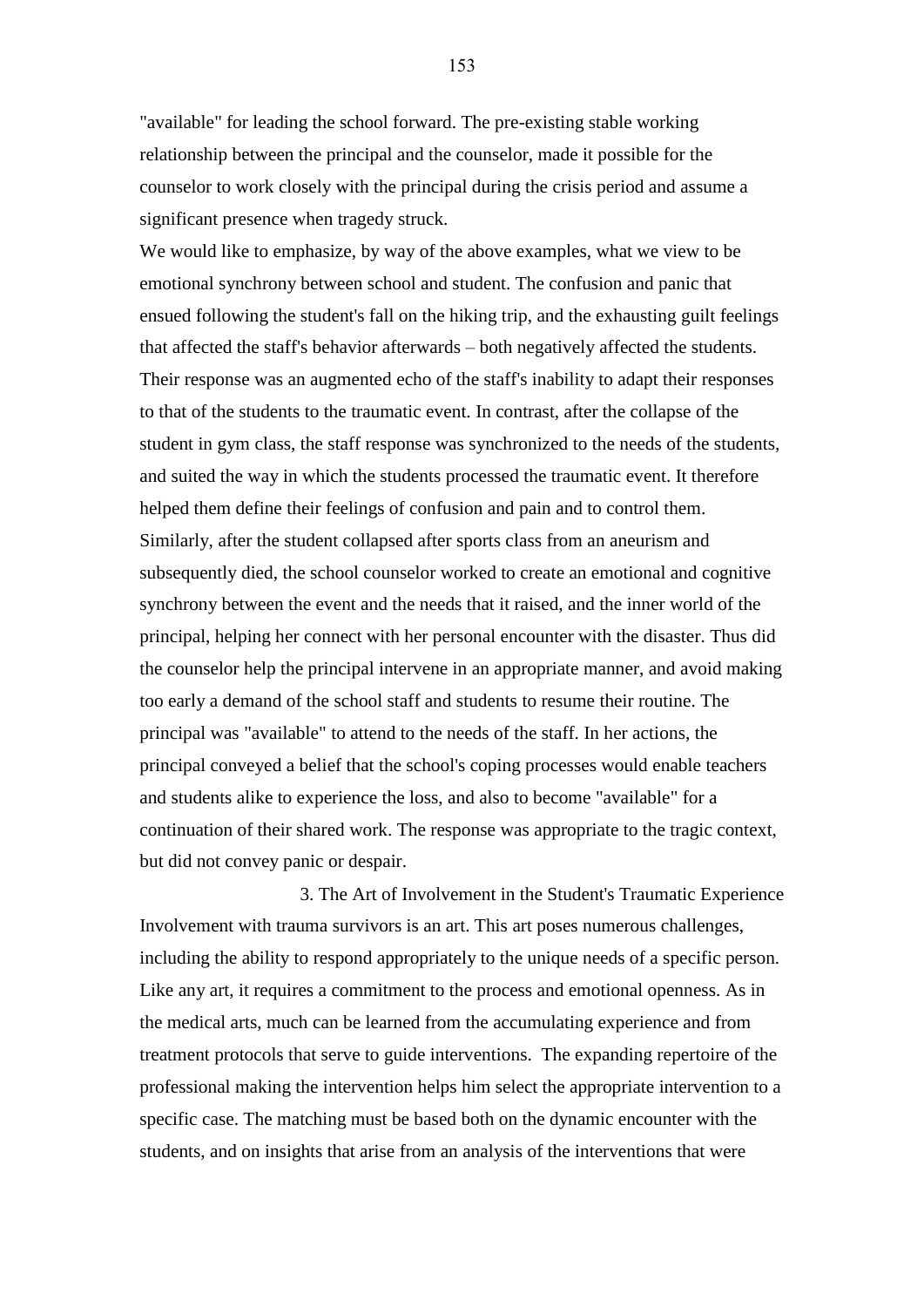effective in the recovery of trauma victims in the past. Two examples of such insights are:

- Children who underwent trauma have a special need for an adult who will help them and who will give them attention and care.
- The intervention of an adult must suit the subjective (and sometimes unstated) needs of the child. The adult must recognize that observable behaviors obscure internal needs, that the child's attempts at coping must be respected, and he must follow the child closely.

The art of intervention with trauma victims is complex, since it requires the adult to assume a conflictual position: one the one hand, respect for the coping efforts, and on the other, insistence on repressed needs. The principles of the dialectical approach can be summarized as follows:

- Stability and consistency coupled with flexibility.
- Expertise, but also personal involvement in the intervention processes.
- Intervention that is consistent and responsible, but not intrusive, and that is able to support the child's need to re-establish feelings of control and selfefficacy.
- Making room for the child's feeling of despair and helplessness, but also focusing on the sparks of hope and progress.

An example from the school context: A homeroom teacher began to worry about a 16 year-old student, who had begun to develop anorexic symptoms. The student was not easily approachable; she was a brilliant student who knew how to keep a distance through cynical comments, and who related to her teachers as an annoyance. The teacher consulted with the school counselor, who assured him that the student doubtless longed for someone to pay attention to her. The teacher asked to meet with the student, and told her that he wanted to speak with her about her continuing weight loss. During the meeting, be said that he had noticed that she had become very thin, and was wearing black clothes that hid her thin figure, and that he felt that something was awry in her life. He added that he knew from his personal experience that people feel very alone when they feel pain. The student's eyes filled with tears. She said that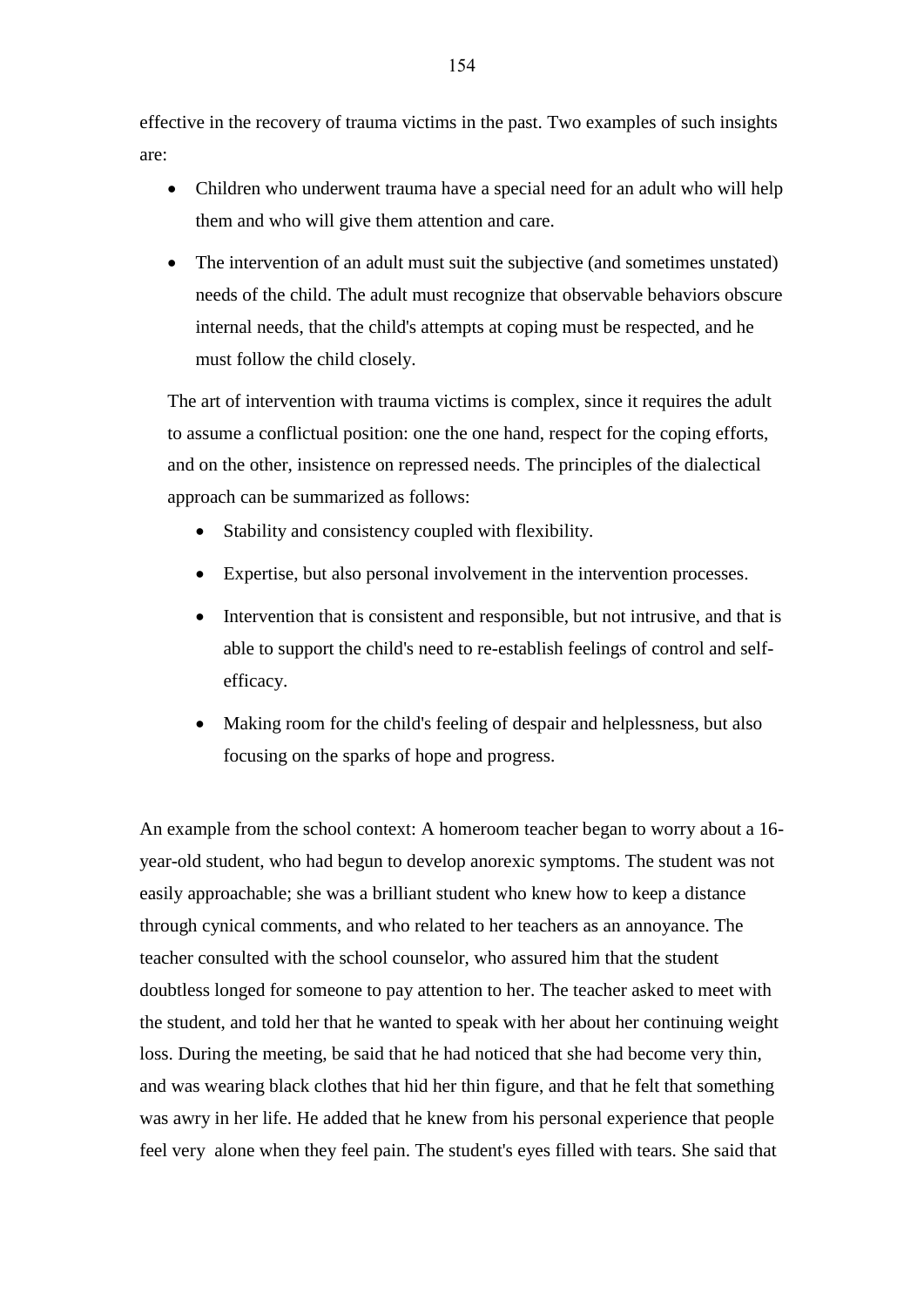she couldn't force herself to eat, and that she knew that the fact that she was still alive was a miracle.

The teacher asked her how the situation had so deteriorated, and how it could be that no one had intervened until now. The student said that her mother had died when she was five, and had left her father with four children. In her eyes, her father was the best person in the world, and she was unable disappoint him in any way. She did not know why she was so depressed. The teacher said warmly that this was a very serious situation, and that he wanted to think together with her about how they could keep her from dying. With her permission, he summoned the counselor to the room and together, they decided to speak with her father and help him refer her to an eating disorders clinic at a nearby hospital.

When the psychological treatment began, the student's academic performance declined and her depression became patent. After she fainted a number of times at the entrance to the school, some of the teachers felt that she should be placed in an inpatient psychiatric care. This attitude interfered with their ability to intervene, since they thought that only a qualified psychiatrist would know what to say to her and what to do with her. The student began attending a day-treatment psychiatric program, except on those days that she had meetings with the school counselor and classes with her homeroom teacher. She told them that she felt like a soldier in shell-shock who didn't know where he was. She saw herself as a five-year-old child, and was unable to deal with the tasks of a 16-year-old.

The homeroom teacher devoted himself to an attempt to bend the school rules for her. He decided, together with the counselor and the principal, to help her create clearer boundaries, which included: more regimented class attendance which she would determine in advance, completion of assignments and papers, and a prohibition against fainting in school. The counselor met with the psychologist who was meeting with the student outside of the school, and convinced him of the importance of the new rules. The girl protested and tried to test these boundaries, but towards the end of the school year, she had resumed academic functioning and was working with the psychologist and the school counselor to process the loss of her mother. The process also enabled her father, who to that point had ignored the child's needs due to the burden he was carrying of raising four children, to become more involved in caring for his daughter. The homeroom teacher proved as pivotal in her recovery process, and in rallying the school environment to respond to her changing needs.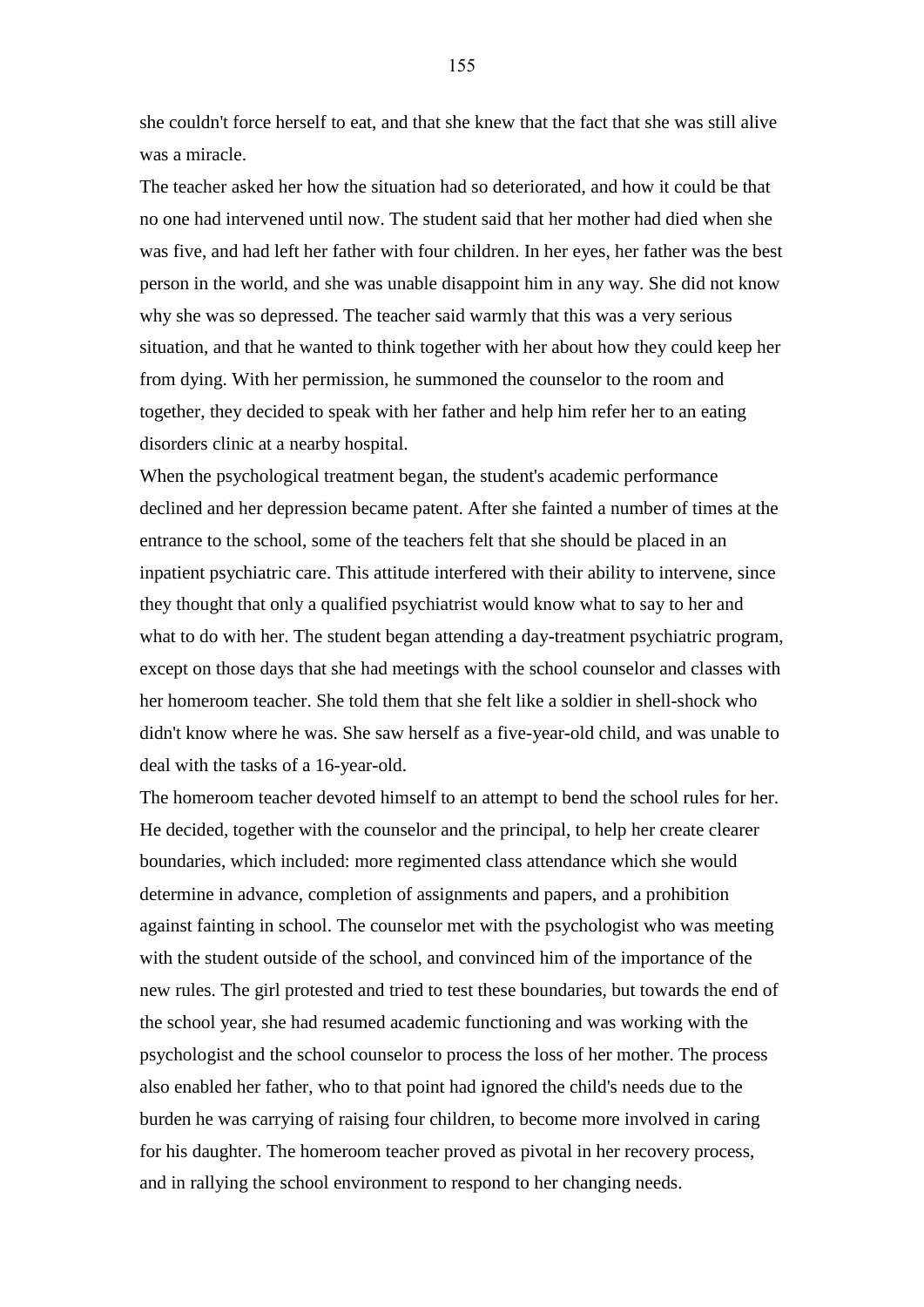Part 3: Case Descriptions – The School's Encounter with Trauma and its Victims **The main goal of the school educational staff is to be engaged in the recovery process of students affected by trauma. This type of presence is an outgrowth of teachers' resilience and capability to offer a real live support for their students.** An educational environment that constitutes a safe and supportive space for individuals who need it, creates an ongoing caring human relationship within the work routine for the manifest and hidden needs of its students. These needs are mostly expressed in the daily functioning of the students. Students who find it difficult to take part in the routine tasks of the school require the ongoing and sensitive presence of adults who can help them span the gap between their internal experience and the demands of reality. This presence gives rise to a deeper insight regarding the nature of the factors that impede on the student's day-to-day functioning, both before and after the trauma. The attempt to connect what appears to be a student's lack of functioning with insights that relate specifically to post-traumatic stress is doomed to fail. The student's ability to heal grows only in an environment that recognizes the range of factors that affect his functioning. The needs of a student who excelled academically, personally and socially before being traumatized by the loss of a close family member, are not identical to the needs of a student who before the trauma had antisocial tendencies and refused to be helped (see below, case of "Moti"). An understanding of the student's full story in routine times is reached through ongoing and stable work with an educational staff that strives to optimally tailor the educational program to the individual's needs. During a time of crisis, this understanding is also the basis for the staff's ability to apply itself to the apparent and hidden needs of the student trauma victim. It enables the development of modeling capabilities, the ability to create child adult-student synchrony, and the art of adult involvement in the student's life, which leads to recovery and healing. Tailoring to the individual student, based on a familiarity with his needs before the traumatic incident and after it, is made possible, among other things, using the typology described in depth in this book.

In addition to tailoring its response to the needs of the individual trauma victim, the school's mission is to simultaneously relate to the needs of the individual and the needs of the collective, and to be prepared in any situation with a response that will positively affect the resilience of all individuals in the system. Many questions arise in such situations: How can the ramifications of the specific traumatic event on the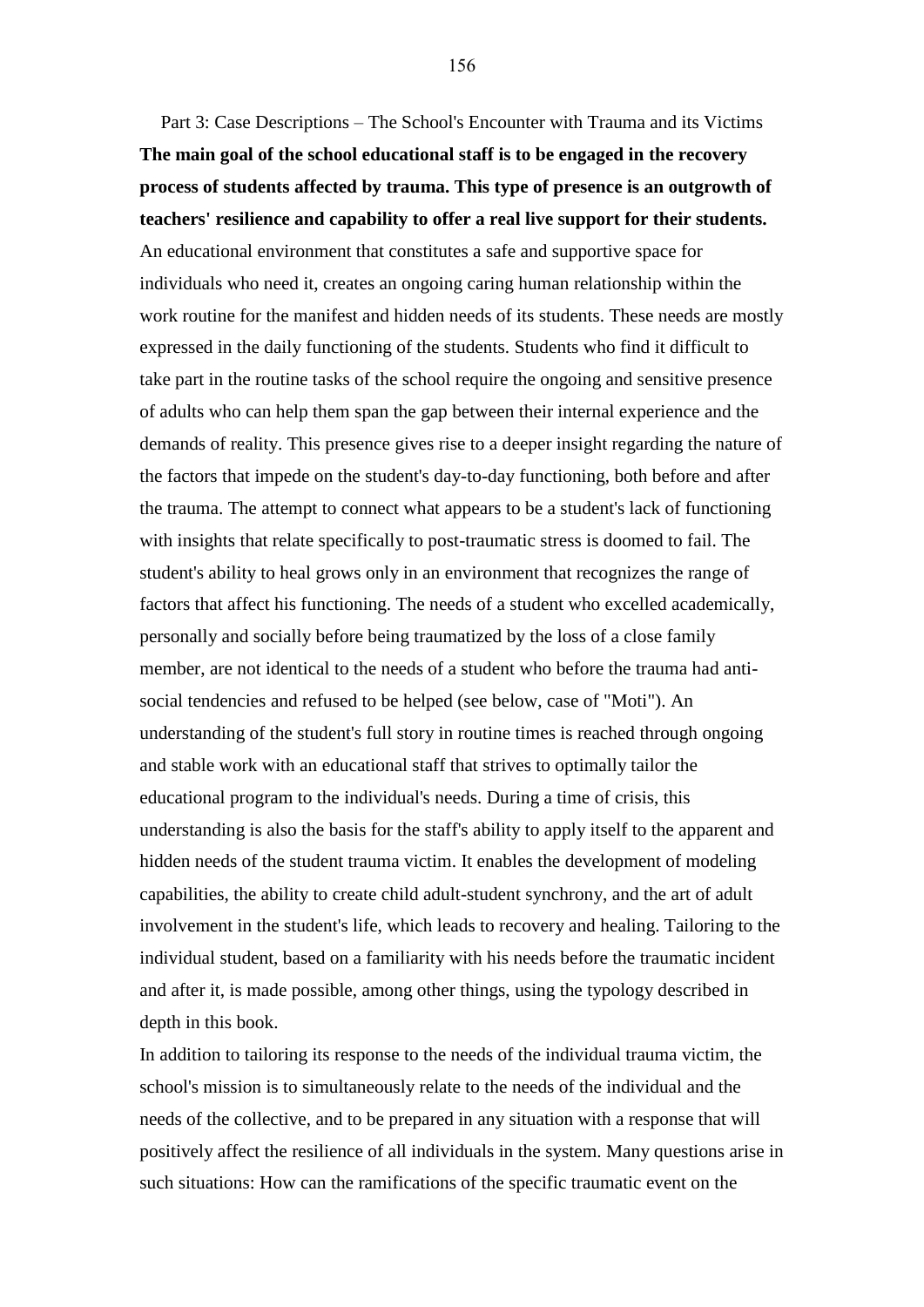individual, on the class, on the grade, and on the school, be ascertained?; what should be the response to the individual trauma victim, and how is it possible to respond to those affected by the event at the collective level?; how is it possible to support trauma victims over time when there are no prefabricated symbols or rituals?; how can the collective damage of the event be measured, and how is it possible to navigate between the needs of the individual and the needs of the system?; and how is it possible to deal with situation in which additional vectors intervene that impede upon the school's ability to cope, such as catastrophes that occur at the school. We have chosen to conclude this chapter with a number of case descriptions from the field that introduce the reader both to failures of the school staff less adept at dealing with young victims of trauma, and to cases where the educational staff operates – both in normal times and following a trauma – as a protective agent that supports its students' development.

## **Case narrative: Noa**

Noa was in the second grade at "Givolim" elementary school. She had straight black hair pulled back in a braid and big brown eyes. Noa was born prematurely, and had always appeared small for her age. Even now, in the second grade, she was the shortest girl in her class and looked as if she did not even belong in the school, but rather in the adjacent kindergarten. Noa's father was an accountant and her mother worked as a nurse. She had an older brother who was a college student, and a twoyear-old sister.

Noa was a very quiet, serious child. It was unusual to see her laugh. She was a very responsible child, and was chosen by her teacher to take on several responsibilities in the classroom. She had two friends in her class, and was neither very popular nor an outcast. She enjoyed school and liked her class. She loved drawing. Noa's drawings decorated her room, and she frequently would stay inside during recess to draw for pleasure, particularly drawings of small animals. When someone would compliment her and praise her drawing, Noa would blush and abashedly lower her gaze.

"Givolim" is considered to be a very good school. The school principal places an emphasis on academic achievement, and the school has received regional and national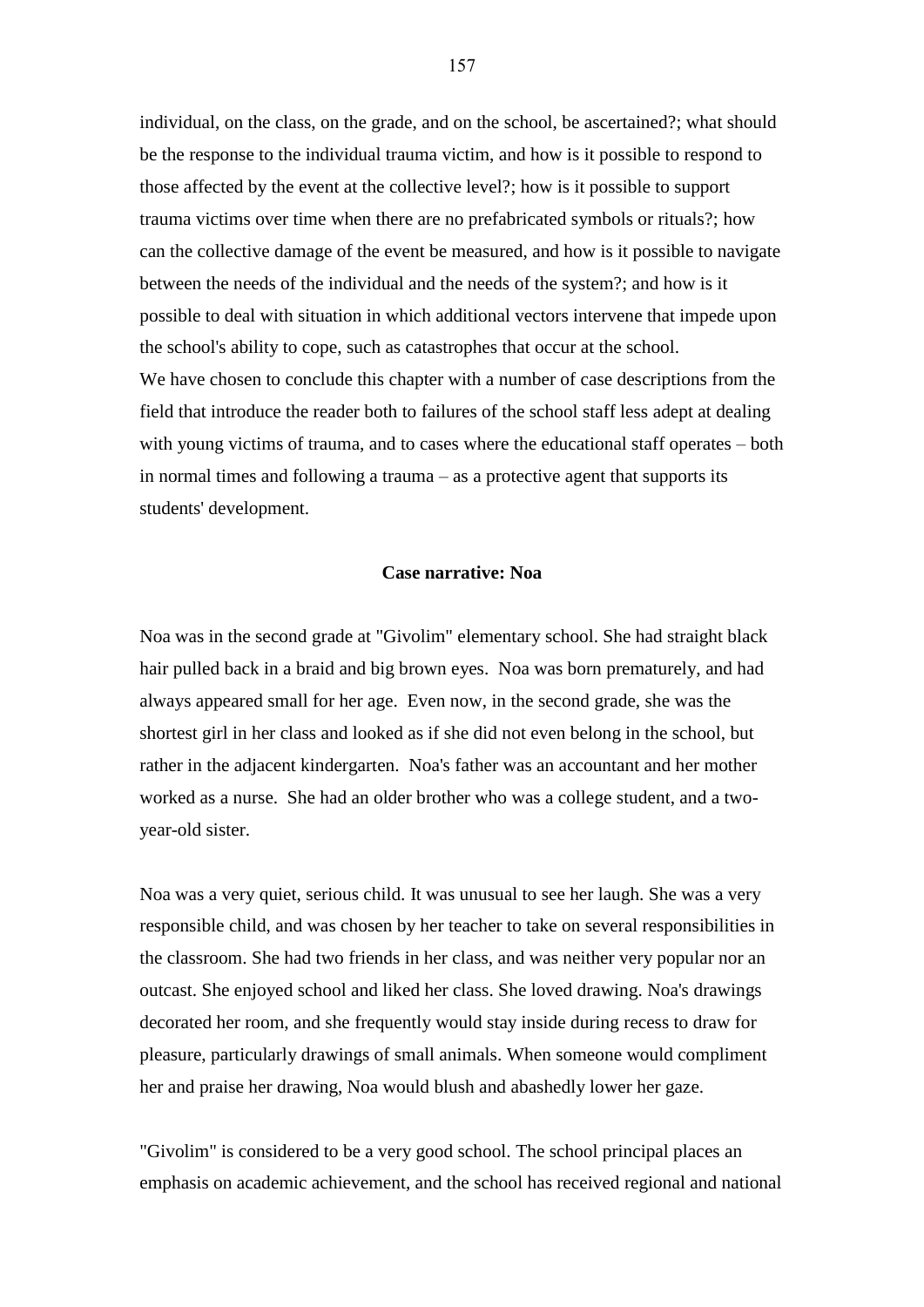awards for excellence for two consecutive years for its students' academic achievements. The principal, thought to be very demanding, believes that school's main role is to impart knowledge. Every year, some two months prior to the national achievement exams, she places the school staff in "emergency" gear, requiring them to invest days and nights and make every effort so that the school will again win the national award. The principal has adopted the practice of rewarding teaching staff according to their classes' achievements: a teacher whose class succeeds on the national test earns great respect and financial benefits, while a teacher whose class does not do especially well risks the principal's angry outbursts and is threatened with reduced hours and even dismissal. The wall opposite the principal's office is completely covered with certificates of excellence and recognition, and when a guest visits the school, the principal takes him or her on a "tour" of the many certificates on the wall.

Noa waited impatiently for the weekend break. Uri, her college-age brother, had promised to take her for a day of fun at the amusement park, including any ride she wished. By Thursday, when her teacher asked about children's plans for the weekend, Noa – her eyes sparkling with excitement – proudly announced that her older brother would pick her up after school the following day, and take her for a fun afternoon at the amusement park.

Noa and her brother Uri had a very special relationship. Although he had left home to share a rented apartment with a friend, he and Noa spoke on the phone almost daily. He would bring her small gifts whenever he came home, and she would proudly tell her friends about him. During the last month, Uri, engrossed in his studies and midterms, was unable to visit. Noa missed him. The thought of spending a whole day with him – at the amusement park, no less – thrilled her.

On Thursday evening, Uri called Noa and asked whether she would mind meeting him at home, because he wasn't sure he'd have time to pick her up from school. Noa responded that it would be fine, but Uri sensed the disappointment in her voice, and called her later to say he would be able to pick her up from school after all.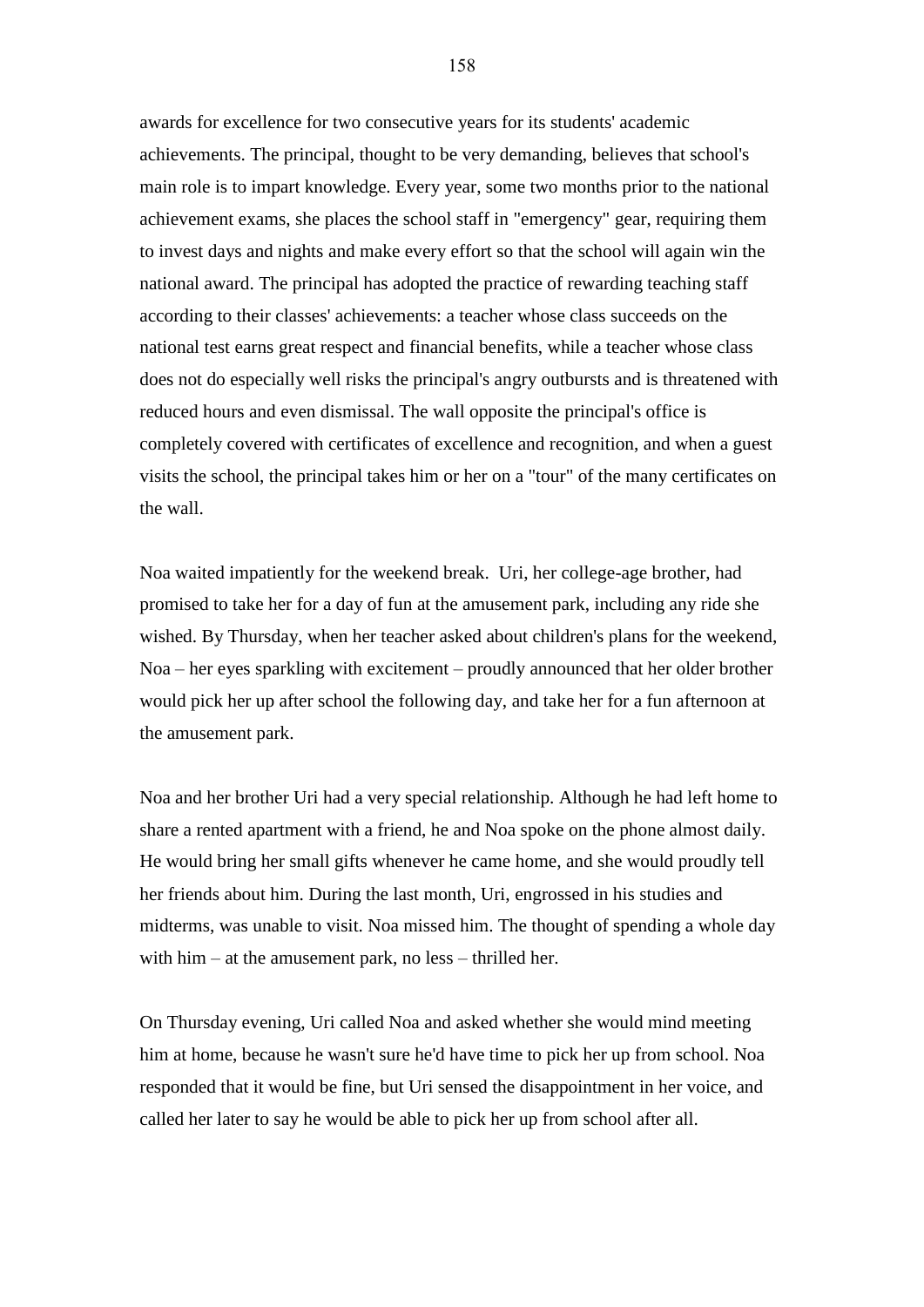All that morning at school, Noa had difficulty concentrating on her schoolwork. She declined to play with her friends during recess, and waited by the school's main gate to check whether Uri had come early by chance. When the school day ended at noon, Noa quickly took her bag and ran to the main gate in anticipation, but Uri did not arrive. Half an hour went by without sign of Uri; the school was rapidly emptying of its students and teachers, until Noa remained alone with the elderly guard. At 12:45, Noa saw her parent's car from a distance, approaching the gate. She laughed happily and quickly ran towards the car. When her mother came out of the car, shaking and red-eyed from crying, Noa realized that something terrible had happened. An hour and a half earlier, on his way to the school to pick up Noa, a truck had hit Uri's car. It had been a horrifying accident. The truck driver had not seen the stop sign and crashed into Uri's car with great force. Uri was killed instantaneously.

The funeral and the *shiva* (seven-day mourning period) were very difficult. Noa refused to attend the funeral, and cried a lot during the initial days. The atmosphere at home, during the *shiva,* was very difficult and painful. Noa's parents were crushed by the death of their eldest son, and did not function for about two weeks. After three days of continuous crying, Noa calmed down somewhat. On the fourth day of the *shiva*, she requested to return to school. Of course, Noa's teacher and friends had come to console her almost daily until then. For the first few weeks after Noa's return to school, her teachers were very protective of her, not pressuring her about schoolwork, and trying to give her special treatment.

Noa, who had been a quiet girl before the tragic event, became even quieter, speaking hardly a word on any given day. Slowly, she withdrew into herself. Her friends, who in the initial weeks after the tragedy still approached and stayed with her during recesses, went back to play and act as usual. Noa refused to go out to the schoolyard with them during recess, preferring to stay in class and draw or to sit under the large cypress tree on the school grounds. Ultimately, within a few months Noa became loner, completely disconnected from her old friends.

During the first weeks after the tragedy, Noa's homeroom teacher would often sit with her during recess, invite her to the teacher's room, and ask how she was doing. At first, she focused on going over Noa's schoolwork, but soon saw that Noa had no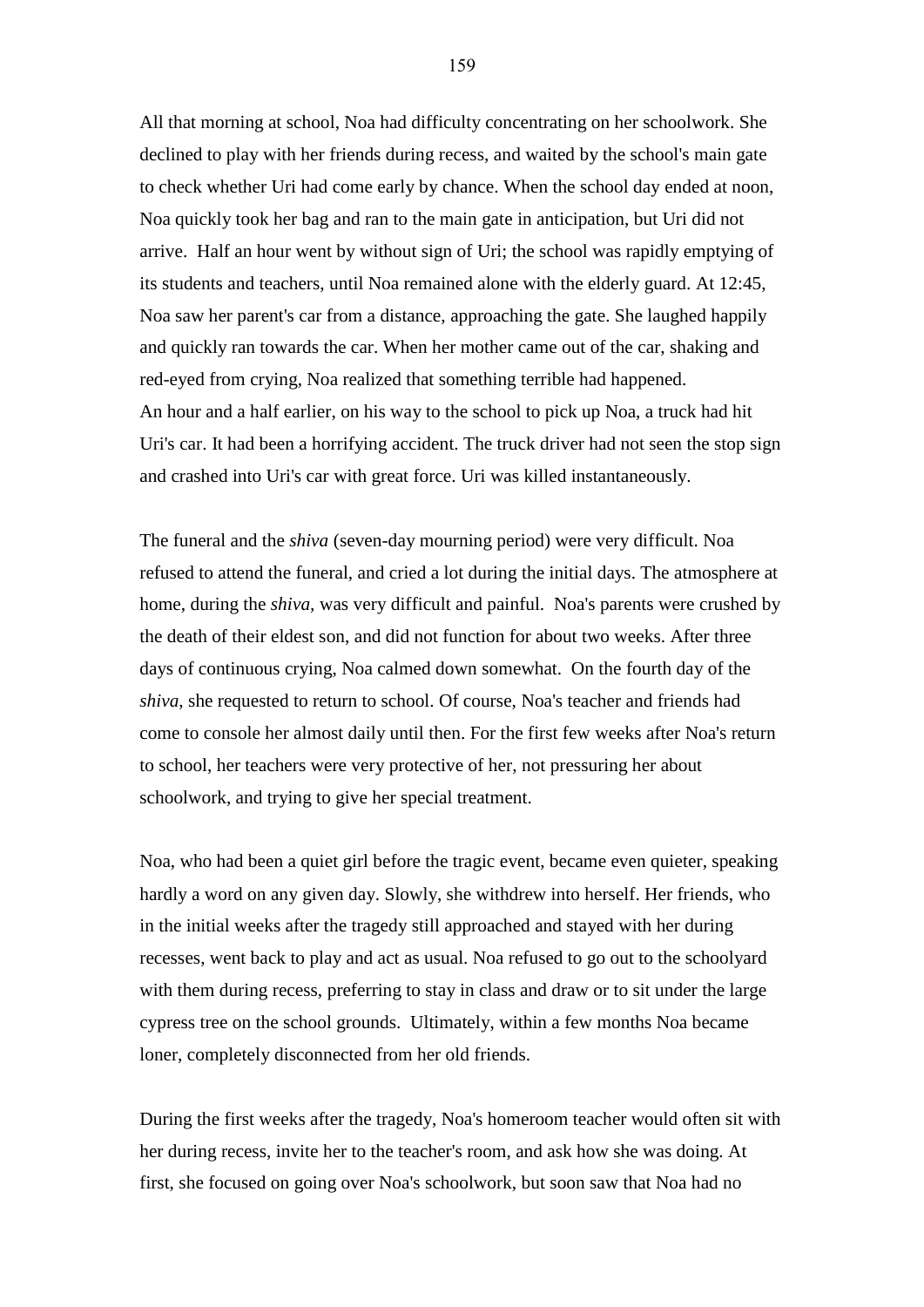trouble academically. She easily completed the material she had missed, and even excelled. Later, during their meetings, Noa's teacher would ask her personal questions, such as how she felt, whether something was bothering her, how the teacher could help, etc. During these meetings Noa hardly spoke; when asked, she would answer that everything was fine. Some weeks later, her teacher discontinued these meetings. The national exams were coming up, and Noa's teacher, who taught several classes, was under tremendous pressure from the principal to invest great efforts into preparing students for them. She consulted with the school guidance counselor, who supported her decision to stop the meetings with Noa. The teacher felt she had done her best. Noa's apparent normative functioning, her high academic achievements, and her quiet nature all made the teacher's decision easier. During a teachers' meeting, she said that she felt that Noa had overcome the terrible tragedy and was back in the school routine.

After the tragedy, the school counselor began to invite Noa to her office on a regular basis, once a week. Noa was taciturn during these meetings as well. To the counselor's questions, she briefly responded that she was fine, and only rarely would she agree to the counselor's suggestion to draw during their meeting. The counselor felt that Noa was choosing to deal with the event on her own, and that the only thing that she could do for her was to promise to be at her side should Noa seek help. In addition, the school was coping with another difficult event: the death of one of its teachers by a sudden heart attack, which caused great anxiety among the teaching staff. The counselor felt that she was about to collapse under the burden of her work. After about two months of regular meetings with Noa, the counselor decided to discontinue them. She told Noa that her door would always be open and that Noa was welcome at any time. Noa responded to the termination of the meetings with indifference, and did not take advantage of the counselor's offer to approach her on her own initiative. Every few weeks, the counselor tried to catch Noa for a hallway chat and to ask how she was doing, but eventually even these encounters stopped.

Several months later, it appeared that no one in the school context remembered Noa"s loss. The effort surrounding the national examination and daily worries pushed the tragedy aside. It seemed that Noa, whose academic achievements continued to be high, had returned to her routine. The only change in her behavior was an intensification of her quiet demeanor on the one hand, and unexpected outbursts of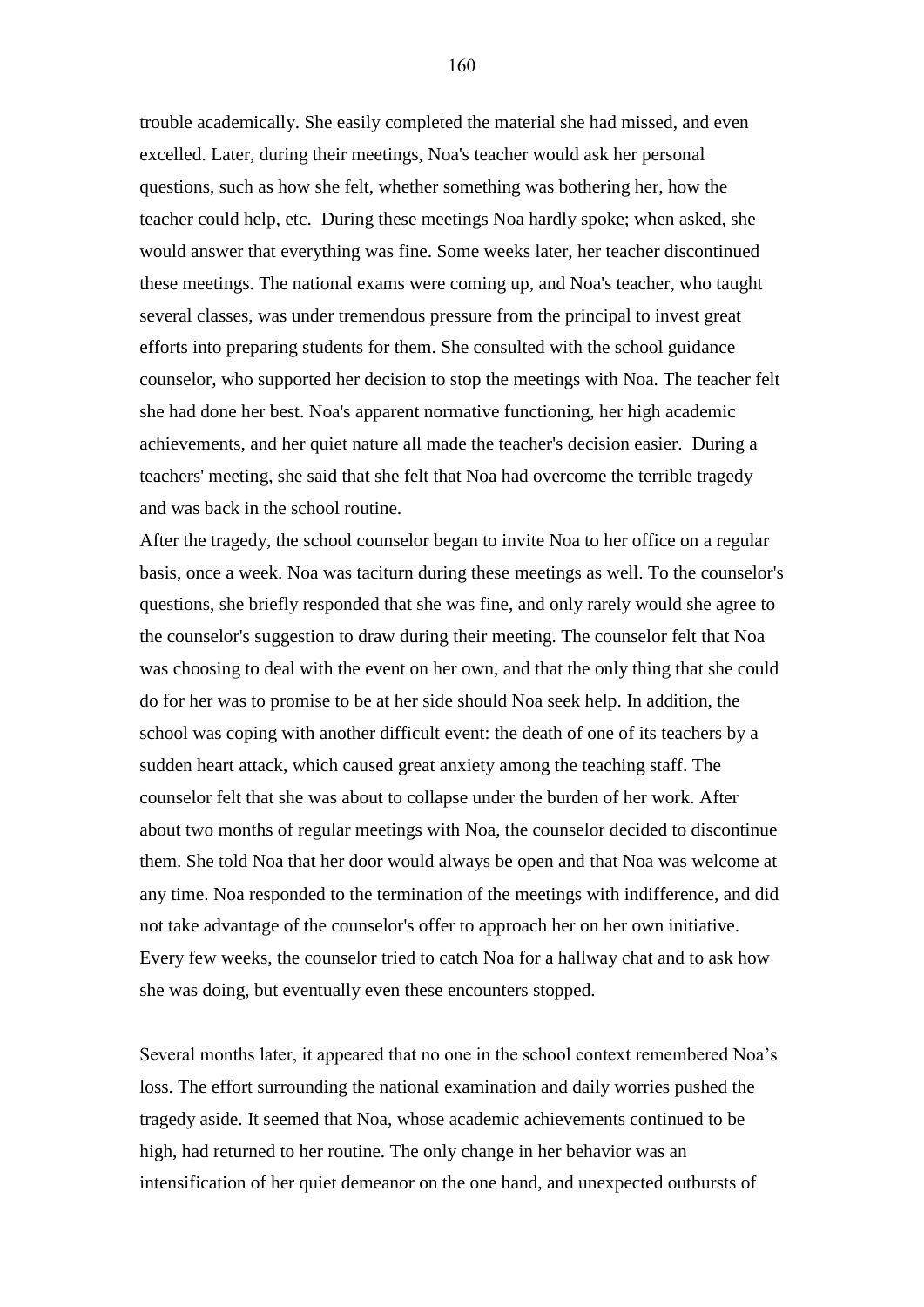rage, on the other, which occurred rarely and without any apparent reason. At those rare moments when she was overtaken by rage, Noa would shout, throw objects that were in immediate reach, such as a pencil or a ruler, and bang her hands on the wall or on the nearby table. At the same time, since these outbursts were rare and since she would return to a calm state with the same suddenness that her fury had come upon her, and mainly because the outbursts had no apparent lasting effects, they did not receive any special attention.

For Noa, the only adult in the school who remembered her brother's death was the elderly security guard at the entrance to the school. Noa would sit by his side now and then and look in the direction of the road in silence. The guard, a new immigrant from the former Soviet Union who did not know much Hebrew, would pause from his work when Noa showed up. For example, even if he immersed in reading the newspaper, he would fold up his paper, place it to the side, offer Noa a candy, and then sit beside her in silence.

Things continued in this way until the end of the school year. During the summer vacation, eight months after the tragedy, Noa's parents noticed that something in her behavior was out-of-line. The long silences, the withdrawal into herself and the outbursts of anger, had them concerned. One night, Noa's parents heard strange voices sounding like shouting or crying coming from her room. They hurried to the room and found Noa in her bed, hugging her teddy bear, staring at a certain spot in the room, and moaning like a wounded animal. It was very difficult to wake her up, and when she did finally wake up, she burst into tears and refused to speak with anyone. Noa's parents were terrified, and that week they took her to see a child psychologist. The psychologist diagnosed her as being severely depressed, burdened by strong guilt feelings and suicidal ideation. The psychotherapy was accompanied with psychiatric medication.

# Case analysis

This case points out how difficult it was for the adults to offer consistent support for Noa after her tragedy. It seems that only the security guard noticed the continuing distress of the young girl who had undergone a terrible tragedy.

On that difficult day of the tragedy, both of Noa's parents came to pick her up from school, even though they had heard the terrible news just half an hour earlier. In so doing they demonstrated an ability to pull together for Noa and to stand by her side, and showed her that they anticipated her tremendous pain. However, this presence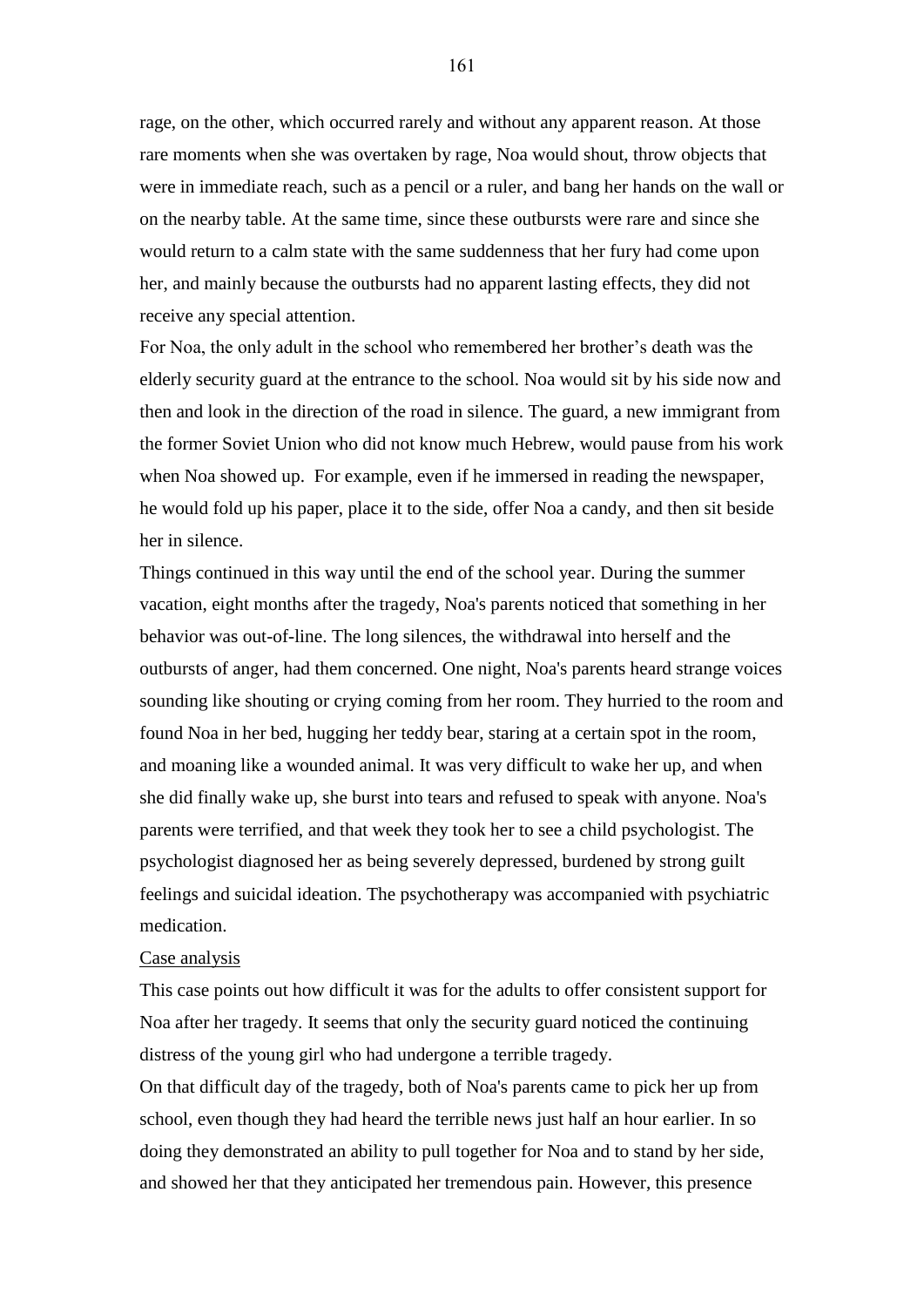that Noa's parents mustered in the most difficult moments did not continue through the mourning process. Only eight months later Noa created unconsciously a situation that mobilized her parents, when she signaled with her body that she was no longer able to hold up on her own. In all likelihood, her parents were afraid of coming touching the difficult feelings that the loss aroused in them, and fell into interactions with Noa that were characterized by avoidance and repression in order to not have to feel the tremendous pain inside them and in her. This situation made it difficult for Noa to express her own pain, and left her alone, without the beneficial presence of her parents, so that ultimately, a vacuum formed inside her. It seems that the eight years old Noa understood her parents' avoidance of the pain. Her apparent optimal functioning at school lasted until she could no longer bear the tremendous pain inside her.

The adults in the school did their best to accompany Noa in her distress. Teachers and students visited her during the seven-day mourning observance immediately following the funeral and tried to support her and ease her pain. After returning to school, for two months Noa met regularly on an individual basis with her homeroom teacher and with the counselor. Both gave Noa attention and tried encouraging her to open up, and even after the meetings stopped they left their doors open to her. In terms of the school, it seems that Noa was properly looked after. The homeroom teacher, on her part, believed that Noa had dealt with the event and that she was alright, since she was functioning academically and there did not seem to be any apparent problems. A deeper look would have revealed behavior that indicated risk, such as: increasing passivity and silence, outbursts of rage that had not existed in the past, cutting off from her friends, etc. One might even have suspected that Noa's intense involvement in her studies and her investment in academics was a type of flight from the painful feelings inside her – a flight into functioning normatively. It is difficult to expect educators who are not mental health professionals, to be able to identify the subtle cues to difficulty and distress. In addition, it should be recalled that the pressures to achieve in school and the emphasis on academics have further reduced the availability of the educational staff to be attuned to these aspects. Noa's parents, submerged in their mourning and suffering, found it difficult to take a stand beside their daughter at her time of distress. Members of the school staff, called upon to focus on the central task of supporting the students to excel on the national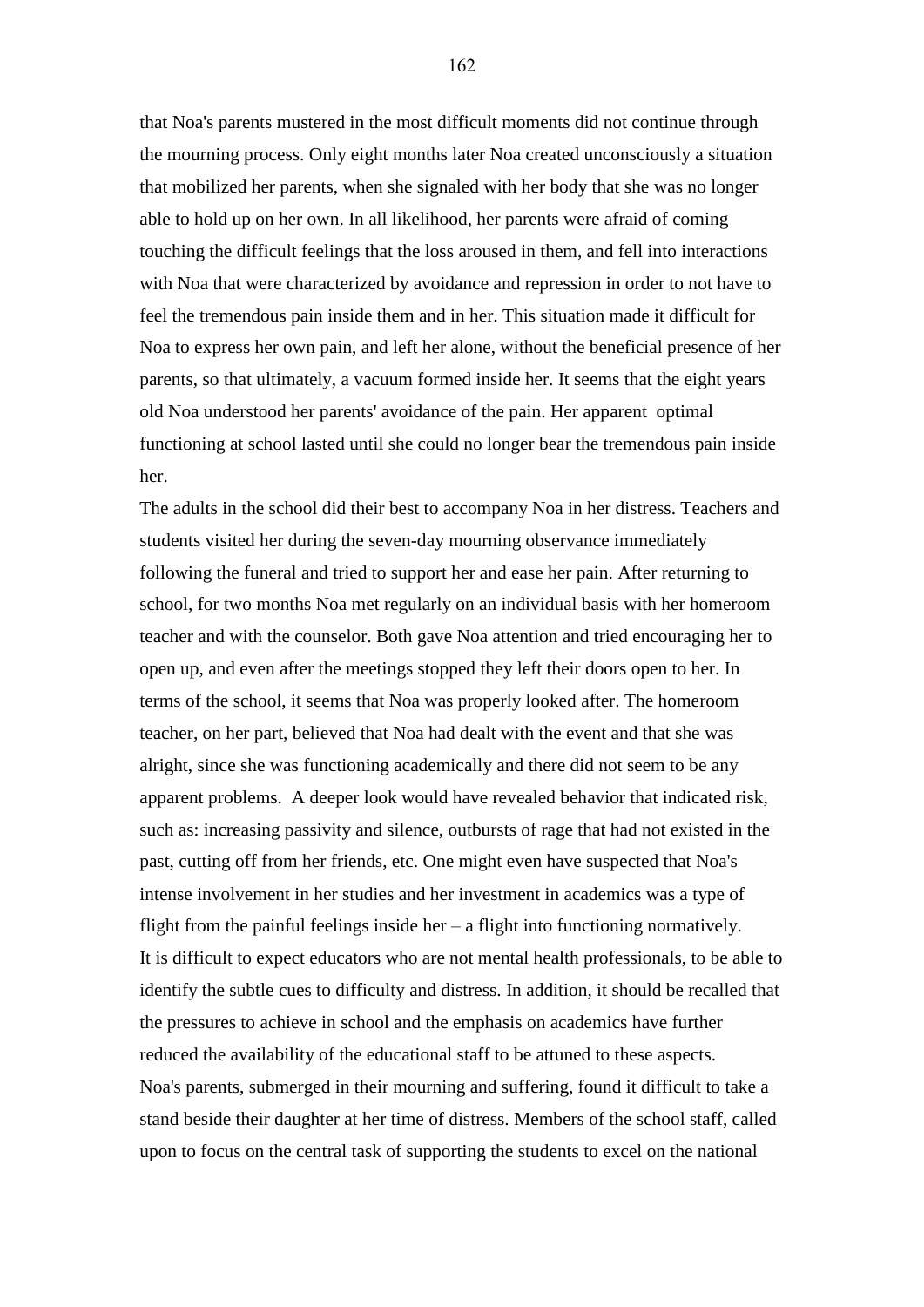exams, found it difficult to attend to Noa's needs and to pay attention to the subtle clues to her distress.

Who is the person who validates and acknowledges Noa's inner experience? Who lets Noa know that she is valued, that there is a place for her pain? Who lets her know that he sees her, that she matters? In our case, the elderly guard is the only one who remembers and sees Noa's ongoing pain. He does so in a silent acknowledgement of experiences that are difficult to find words for. His way very much echoes her growing reluctance to to use words.

From a therapeutic stance, Noa's outbursts of anger can be seen as a call for help. It seems that she learned that only by shouting could she get the attention that she so needed. The fact that the adults at home and at school were unable to touch Noa's pain did not extinguish her desire for parental attention.

Noa's school resembles many schools in which the level of professionalism and the quality of the teachers are measured in terms of scholastic achievements. This state of affairs often undermines the motivation to conduct a real and ongoing human encounter between adults and students in the school context. Perhaps the school principal herself felt pressured by messages from Ministry of Education superintendents, who evaluate her performance based on the academic achievements of her students, and accordingly directed her staff.

Noa"s case, depicts a gradual deterioration that goes untreated, until symptoms require psychiatric and psychological interventions. We would like to suggest that perhaps a consistent care on the part of the school staff might have offered a different posttraumatic course. With parents mourning the sudden death of their son, the sister, Noa, yearned for a caring adult to accompany her through the difficult mourning process. In this particular school, none of the adult assumed the role that she much needed. It is possible that in a school that supports staff"s involvement in the personal tribulations of their students, it is more likely that a teacher may enter the challenge of assisting a students who is in the midst of a traumatic mourning process.

## The Case of Arik

Arik's mother had died suddenly from an illness that was not preceded by any early indication of medical deterioration. Within weeks of the tragedy, Arik"s father moved the family from their suburban town to the nearby city. The new school that accepted Arik to the  $9<sup>th</sup>$  grade knew about his situation. Not long after he transferred,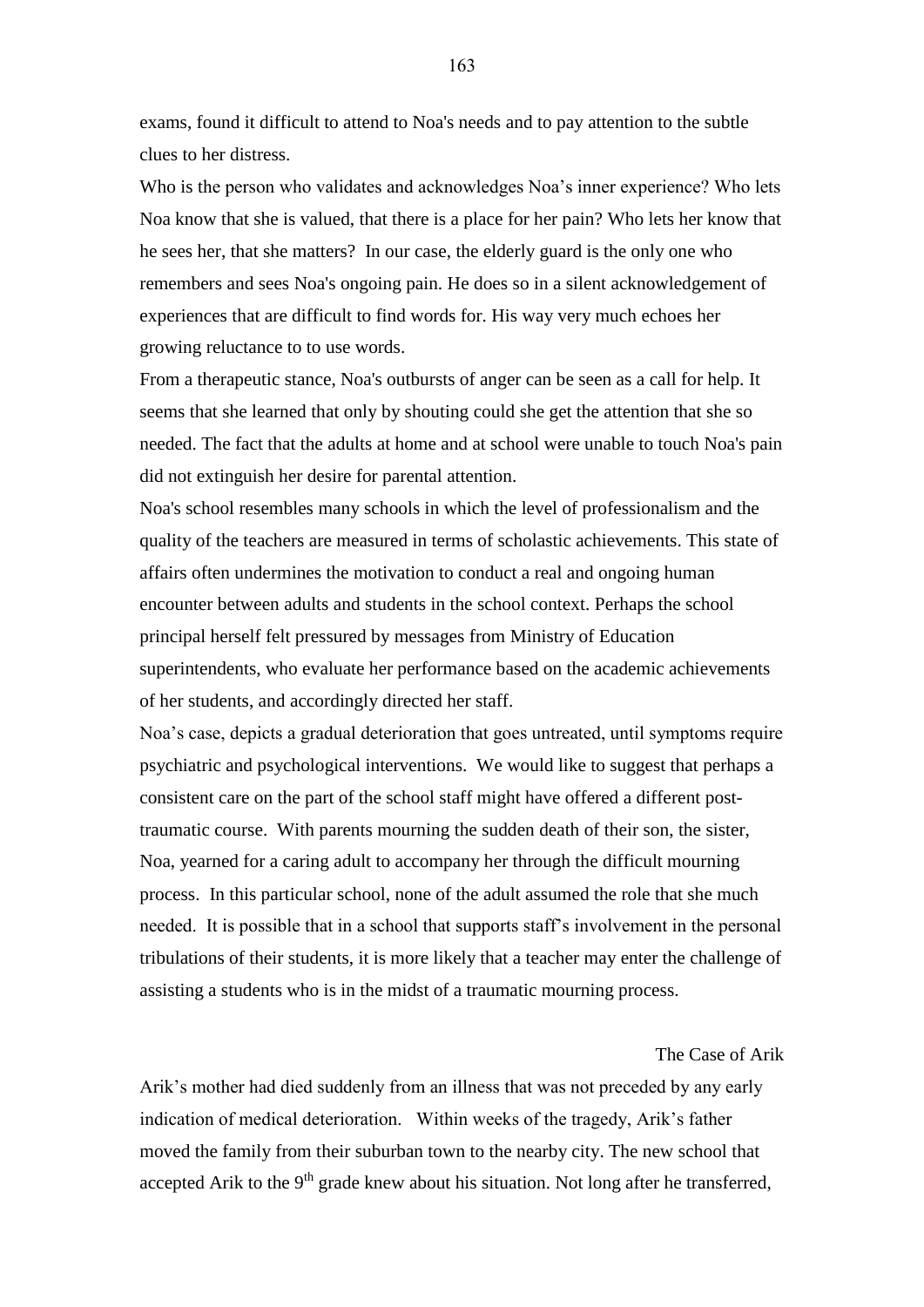the staff felt that Arik avoided them. He resisted the initiative of any teacher who tried to get to know him, left no opening to touch on his personal tragedy, and was quick to respond with words that revealed no information about himself when he would talk about his new home, or his even his love of soccer.

Arik, a handsome teenager with a lean, athletic body and a blank flat expression, refused contact with adults. He often chatted with his peers and preferred to spend time with them. The school staff was confused by his relationship with his peers, which on the surface seemed promising. Their attempts to get close to him during his initial adjustment at the school were unfruitful. Arik attended school regularly, and even showed up for most activities, but with no academic output. At first, the teachers reacted with understanding, in light of the tragedy that had occurred in his family; but with time, they began to view him as "taking advantage of the situation," "pulling one over on everybody," and "shirking obligations while always demanding privileges." The staff's concerted effort to get close to him alternated between confrontations and avoidance. Arik gave the teachers the message that he wanted to be left alone, and walled himself off to everyone who tried to get close to him. It should be noted that immediately after the tragedy, Arik was referred to a public mental health clinic, but there as well he effectively shunned every attempt to reach out to him.

The staff held many discussions focused on finding a way to get through to Arik. The attempts to reach some kind of coping alliance only escalated his tendency to balk at every demand for functioning. Most of the teachers understood him, and thought that Arik was suffering from existential angst. He stopped functioning, as if he had taken on an oath to cease existing manifesting his loyalty and identification with his dead mother. Over time, it turned out that even when he spoke with his friends, he did so in a mechanical fashion, which protected him from becoming close to anyone. Arik did not apply himself in any realm, including the social, artistic and routine. The interest taken in him, which did not stop even for a moment, led the staff to discover many things about him, but it was always from a third party, in a manner that did not open a window to contact with him. Despite the many attempts to help him after the tragedy, he continued to close himself off.

His father, who was aware of Arik's situation, avoided the school's attempts to meet with him together with his son stating that he is swamped by his responsibilities as a single father. Two further facts emerged: that the family was living with the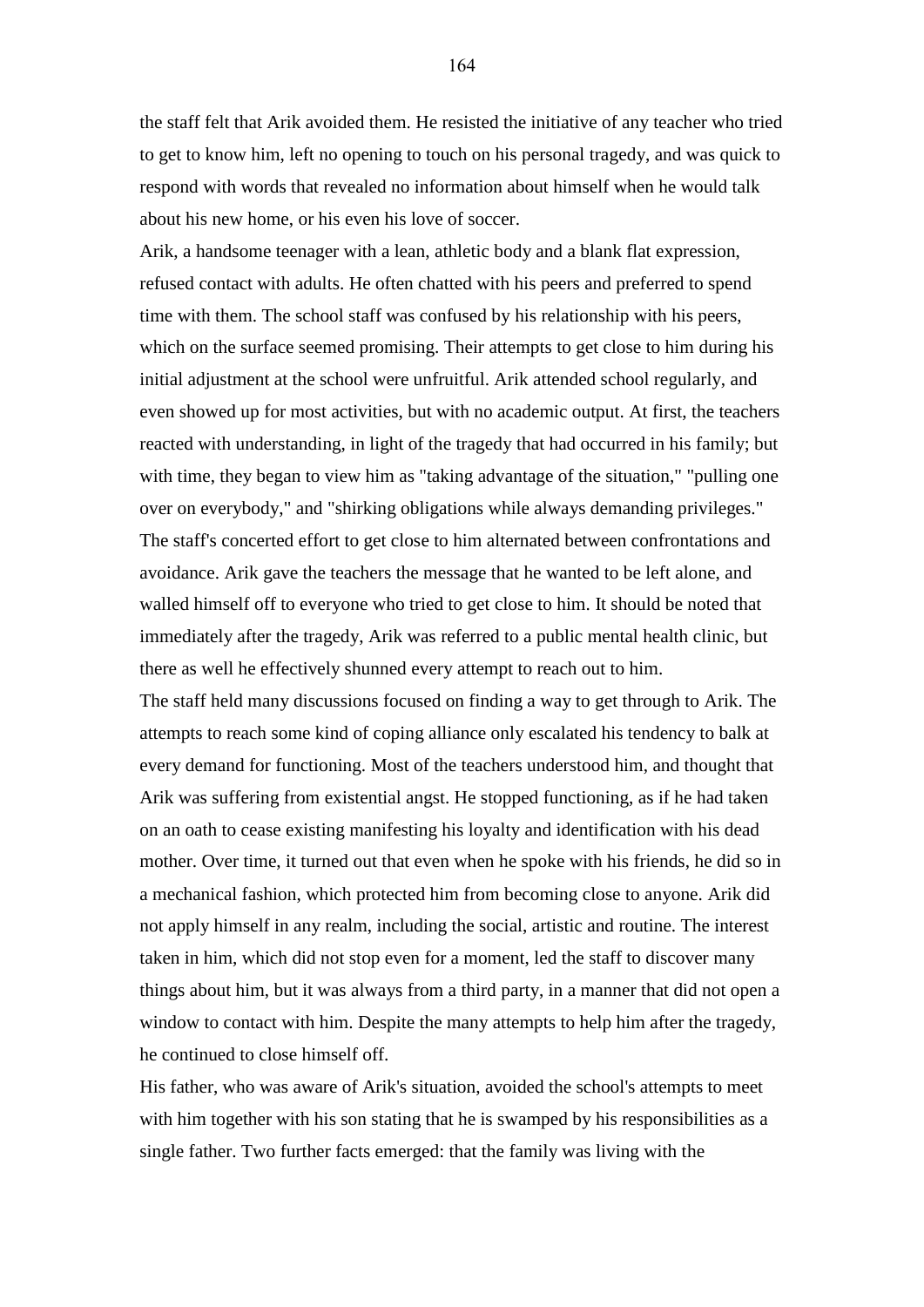grandmother, and that Arik was a talented soccer player who had stopped playing after his mother died.

In one of their conversations in the school corridors, the school counselor informed Arik of her intention to invite his father in for a consultation, in light of his refusal to study and accept help. For the first time, Arik looked right back at her and said: "When do you want us to come?" She felt a surge of cautious optimism, though she did not yet understand what had led to Arik's cooperative response. It was clear to her that in their momentary interaction lay some important personal information that needed to be used wisely as the starting point for their upcoming session. It occurred to her that Arik, unwittingly, was asking for help for his tragedy-struck family, perhaps seeking help for his father.

The following account of the meeting is told from the point-of-view of the counselor: "In the meeting with Arik and his father, the journey towards a closer relationship with the family began – a journey full of hardship, failures, and new hopes. The father, a talkative type, found Arik's silence difficult. He reprimanded him for not responding, but at every opportunity was quick to answer in his stead. Arik spoke very little, making do with a complaint or two. He sat, turned inwards, his head bowed, and from time to time raised his head a bit and mumbled something incomprehensible, accompanied by a giggle that apparently hid his discomfort and the emotional overwhelm that the meeting created in him. Arik's father was troubled by the possibility that his son might drop out of school, and suggested sending him to therapy. Arik again responded with a laugh, but this time with the addition of the amazingly clear message: "You are the one who needs to go!!!"

Slowly, a vivid picture of the family began to be formed in the room, one replete with thought and feeling. There was now a forum for touching on what needed to be worked on, how to proceed, how to meet… something was in the air, and his father became more communicative. He was ready to make every effort to save his son. At first, Arik's father spoke, responded in his son's name, but after Arik spit out his words, the father began to understand how he was depriving his son and himself the legitimacy of mourning, and how he spoke of his wife as if she were alive and not dead.

When we were about to end the meeting, at a point where we had something to hold on to, Arik again tossed out the same bright-as-day sentence into the open air: "You are the one who needs help, not me!" It seems that the meeting with the father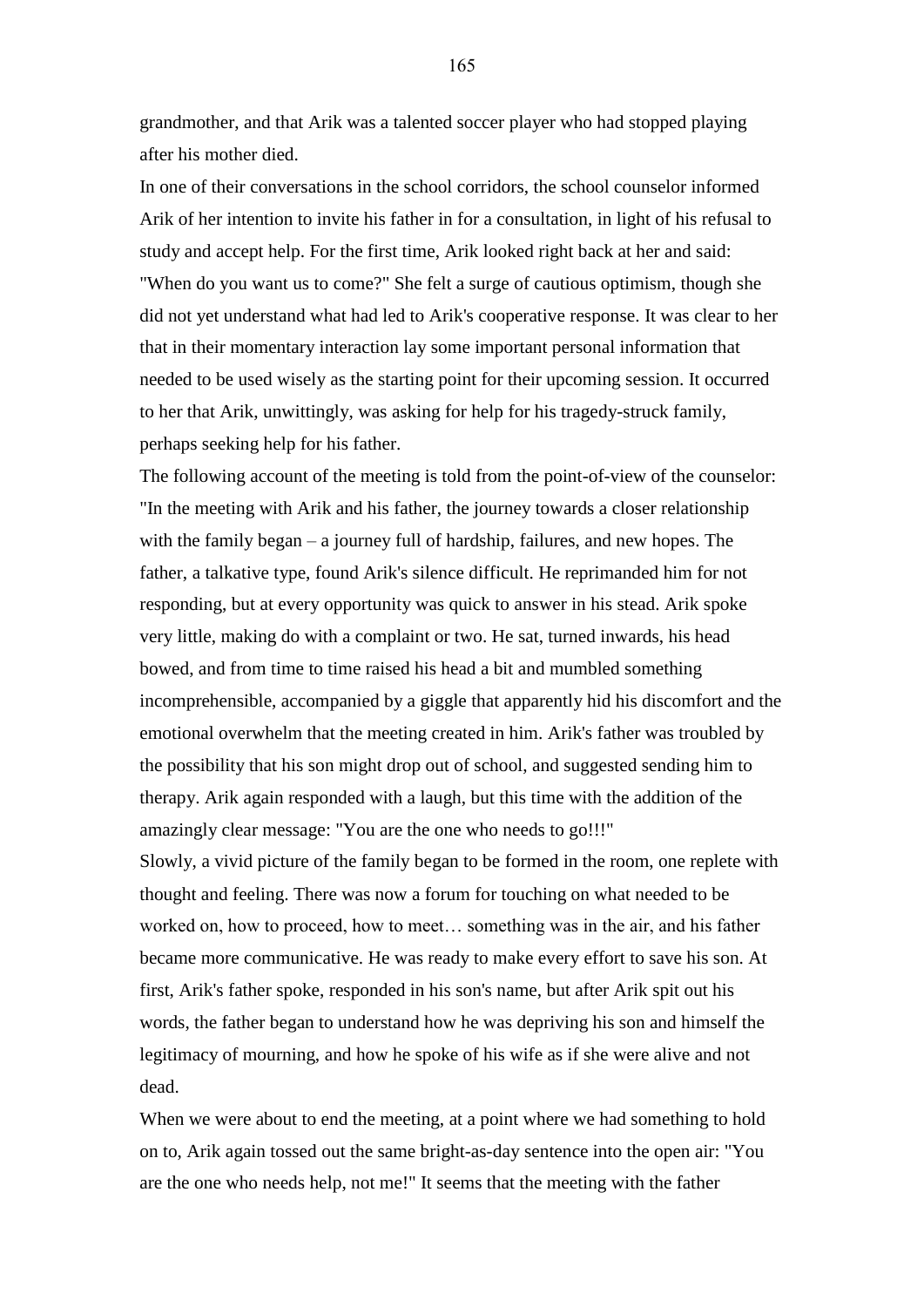speaking about himself surprised Arik, and propelled him to be insistent concerning his father. There was great surprise. I collected myself and responded immediately to his invitation: 'I feel as you do. Dad is going through a difficult time, and he needs help with your mother's death…' Arik's eyes welled with tears. His father was quiet, hesitated, and then said that he would come if it was necessary for saving his son. We set another appointment. I thanked Arik and his father.

They both came to additional meetings. Some were attended by the entire family. I succeeded in bringing the father to accept individual therapy. Due to my expanding insight, I was able to advise the teachers as to how to continue to respond to Arik's refusal to function, and how to sensitively and insistently demand that he carry out his tasks while taking into consideration his individual pace."

The fruits of this meeting were apparent in many facets of Arik's life: he became more pleasant, he sought out contact, and he resumed playing soccer. The sessions with him and his father led him to break free of the burden of the silence surrounding his mother's death and from the over-defensive stance of his father, which had interfered with his functioning and his ability to take on age-appropriate developmental tasks. When the desire to start playing in the soccer league was reawakened in Arik, the father warned him that any dreams of future greatness were mere illusions. This presented us with the opportunity to discuss the father's desire to protect his son from another disappointment in life, a worry that ultimately kept him from dealing in any way. It also became clear that the father was intensively engaged with his children, taking them from place to place, watching television with them and playing with them. It seemed as though the father was trying to fill the vacuum that the mother had left, and not leaving room for them to touch on the void left by her loss. The children conformed to an unspoken request until each, in his own way, began to evidence signs of distress as Arik did.

The counselor relates: "In one of the meetings, I could feel Arik's pain when his father mentioned his mother (his father usually spoke about her without pain, as if she were still alive) and I could also sense the father's fear of Arik's pain. Arik took a big step with the support of the school staff when he shared with his homeroom teacher his memory of his mother's last moments: "She said to us: get close, don't be afraid… and from that moment on, we never saw her again." At a certain point, it was clear that the father needed more therapy. I connected him with a therapist only after the walls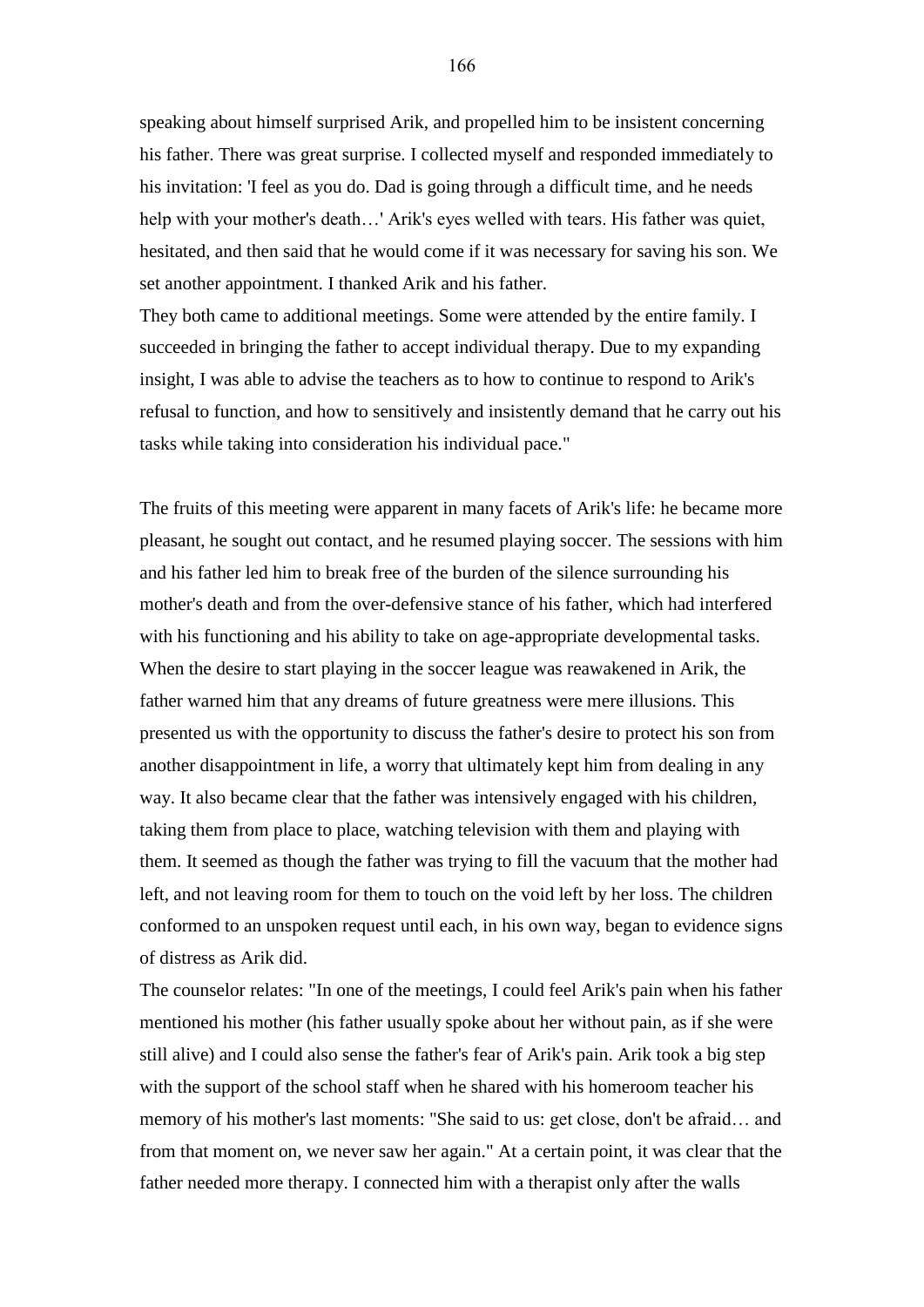between us had come down, and after we had spoken about his wife and about the pain trapped inside him. The grandmother, who was also present in the session, took advantage of the opportunity to urge her son back to life and to accept the loss: "He's holding back everything in his heart. Help him… Arik's also like that…" The school staff made sure to take advantage of every opportunity to expand the contact and dialogue with him regarding his academic and social tasks, which led to an expansion of the intimacy between him and the staff, and helped him develop a freer relationship with them. Arik felt the empathy, and with time he let go of the burden of his father's difficulties. By leading his father to a source of help, he freed himself to attend to his own developmental needs, which included mourning his mother.

The expressions of empathy towards Arik, along with the expectations that he succeed, the direct talk about his mother and the loss, and mainly, the making of room for his desires as an adolescent who takes responsibility for his life and even guides the school staff in helping his family – all these led to development and growth. Arik became more connected to his pain and more aware of his failures and the academic gaps that had accumulated, and he began investing more in his studies, as well as returning to and excelling at soccer. Soccer also became a way to spend time with his father, who supported his successes and was proud of his achievements, even though he continued to fear that life would disappoint his son.

### Case analysis

Arik began school under circumstances that induced the educational staff to be highly sensitive to his suffering. Initially, it was clear that in light of his mother's sudden death, Arik was in an existential crisis that made him passive and brought on depression. Arik did not function in his studies and dismissed every attempt of the staff to enter his world. The staff members did not give up on him, and continued in their efforts to seek a meaningful dialogue with him. Slowly, they succeeded in getting closer to him and to understanding the family dynamics that had led to Arik's avoidance and withdrawal. It turned out that his difficulty coping with his mother"s loss was closely related to his father's difficult of coping with the loss of his wife. The father's lack of presence in Arik's life, which took expression in his inability to achieve synchrony with his needs and to model emotional coping for him, exacerbated Arik"s difficulties in dealing with the trauma of his mother"s death and the subsequent move from his old neighborhood. The father's inability to be himself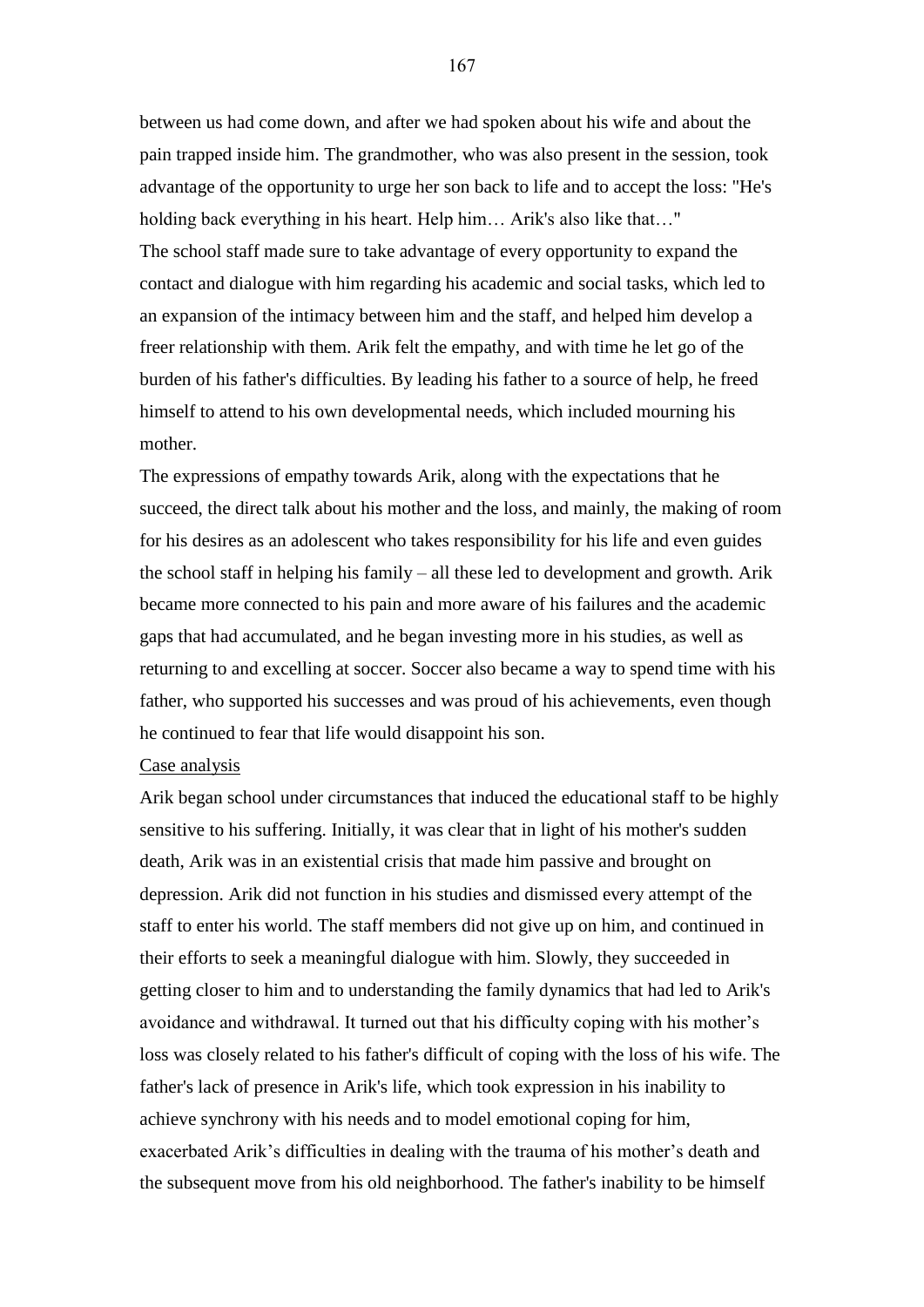and be connected to his thoughts, and his unwillingness to enable such behavior on the part of his children, caused Arik to feel uncontained and lonely in his family, and he recreated this picture in school.

The staff's insistence on another kind of presence, one that was not afraid of touching the pain of loss and confronting it, a presence that requires some kind of normative functioning within the limitations of the situation, and an attentiveness to nuances expressed by the student both manifestly and indirectly – transformed his experience and led to the breakthrough in his behavior.

Slowly but surely, the staff undertook to expand its scope of understanding to include the full picture of the entire family's coping. In such a way, it became possible to help bring healing to both Arik and his father.

### Case Description – Moti

Moti was a very tall young man with a dark complexion, curly hair, giant, telling eyes, and somewhat unkempt. He tended to speak in a very loud voice, such that the moment he enters the school, everyone knew that he was there. His voice carried far, he tended to yell and scream, and his speech was cheap and peppered with expletives. He was "everyone's pal" and a "tough guy."

He arrived at high school following complete failure in elementary school (there was no middle school at the time). His high school entrance exams revealed that his achievements were very poor. His learning evaluation was very low, although he made an impression of being very bright with a quick grasp. It was clear that he had not learned anything in grade school, and he did not pass the minimum requirements. He was slated to learn in a special needs class, which elicited much opposition from his parents and a struggle that was accompanied by much antagonism towards the school.

Moti was often absent. He would jump over the high fence, run away and wander around in the vicinity of the school. It was very difficult to track him down. He would run away and disappear at whim. That year, several youths were caught smoking drugs near the school. There was a feeling that something very bad was happening. Despite his many absences, he treated most of the teachers with respect, did not attack them, was not impertinent and not dismissive. When confronted with his actions, he would nod and apologize, but it was impossible to hold a conversation with him about it. Every confrontation ended with an apology and with promises for improvement. He did not claim that he was being persecuted or singled out, nor did he demand to be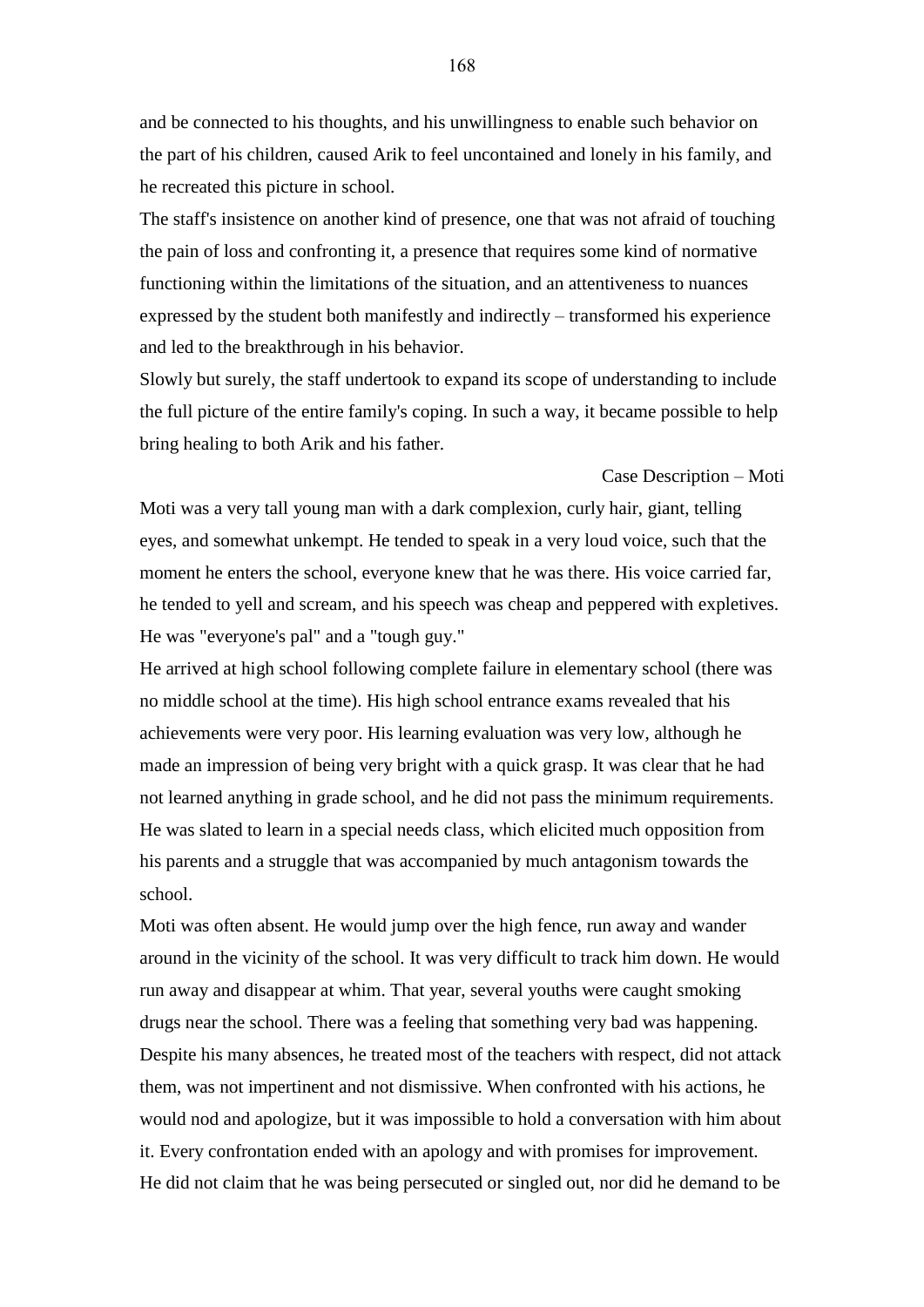listened to. He would end everything in an elegant manner, say that he was sorry, and promise that it wouldn't happen again. The interactions were very brief, avoidant and even had a certain charm, but in effect it was impossible to speak with him. The attempts of very skilled people to get him to talk led nowhere. Even things that happened in front of the teachers' eyes, incidents in which they "caught him in the act," ended with Moti immediately looking them straight in the eyes and asking forgiveness, so that they would just leave him alone. He was not violent and did not arouse anger and rage in others; rather, he neutralized every possibility of "reaching" him and having a meaningful dialogue. The experience of having a conversation with him was that there was nothing to hold onto, and that he did not give of himself, slipping right through your fingers. He did not volunteer any information about himself, and there was a feeling that it was impossible to know him, to affect him, or to speak with him about anything of significance in his life. When the teachers began looking into his background – who his parents were and how he had behaved in elementary school, it was discovered that he was in conflict with his father and had had no contact with him for a long time. Moti's father, who was traditional in his religious observance, was very angry at him after catching him stealing (about a year before he started high school), and since then refused contact with him completely. Moti's mother was a resigned, passive, helpless and weak. Moti was dismissive towards her, cursed her, and it was clear that he was very embarrassed of and hostile towards her. On her part, she was not really involved in his life. Moti was born to older parents, and his older siblings were hardworking owners of small businessmen. It seems that everyone thought that Moti's behavior was CHOTA'AT to the values of

the traditional home where he was raised. It was clear that he suffered from serious neglect. His siblings were occupied by their financial troubles and the families they were raising, and Moti grew up on his own, most of the time left to his own devices. With the exception of the original opposition to his placement in a special needs class, no one fought for him or tried to protect him. Even when his mother came to the school, the feeling was that there was nowhere to draw hope from, and that it was impossible to burden her or to ask of her anything that she was unable to do. Despite his experience, Moti's father insisted on punishing him and remained closed off to him. Even in the meetings with Moti's mother, school staff were unable to convince her to do anything for her son. She remained a hard-working woman dealing with the daily economic struggles in a complex reality.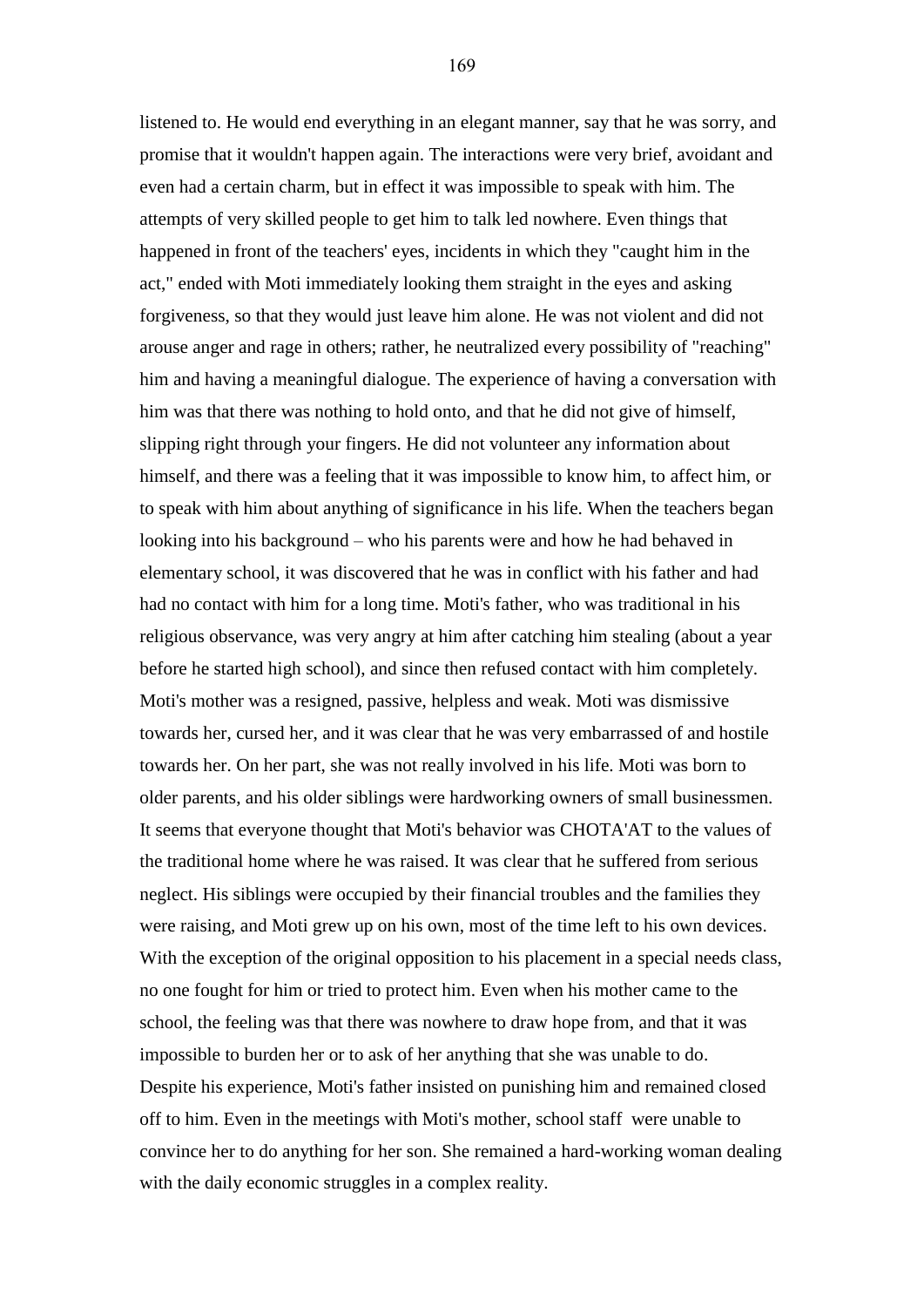These discoveries about Moti lead the school staff to look upon him more sympathetically. Rather than relating to him as avoidant and off-putting, they began viewing him as a neglected, lonely and abandoned child, who was caught in a cycle of misery, for whom adults were unavailable and whose circumstances cause him to close down and avoid leaning on anyone. They understood that he was in despair, that he had no goals, and that he was coming from experiences of failure in grade school and lack of support from his parents and siblings. They understood that he had no hope, decided that he couldn't get anything out of school, and as a result began roaming the streets. There he met friends, and filled up emotionally, gained status and felt a feeling of vitality.

In the series of meetings that the teachers held with Moti's parents, the school put forth a clear message: we want to help Moti at all costs. If something happens at home, we want you to tell us. The school did everything to try and help him. In the first half of year, there was a feeling of helplessness at the school. There was a desire to help Moti, but a feeling that the opportunity was passing by and a basic understanding that he was being abandoned. As his failures piled up, he became more of a disturbance in class, until, at a certain point, school became unimportant to him and he began making fewer disturbances coupled with more frequent absences. The pulling away was mutual – he was giving up school, and the school, on him. Outside of school he was caught stealing, cutting through a fence, taking brand markers off cars and selling them, smoking, and roaming around. He often spent nights with youth of questionable character, and there was a suspicion that he was getting involved in either using or dealing drugs.

As it became increasingly clear what was happening with Moti, his homeroom teacher tried to speak with him and say things to him like: "It's never too late. You're getting into trouble for no reason. You don't rely on yourself – you don't even know what you can and can't do. Give us a chance. You've jumped the fence and crossed the line so many times. Give us a chance – you have nothing to lose. You're beginning to sink. Maybe there are other things that you can depend on…" The teacher made use of information obtained indirectly about Moti in order to try to get through to him, and it seemed that he was starting to listen more and more.

After one of the interactions, the teacher related excitedly how Moti had reacted differently than usual. He didn't meet the teacher's eyes, but rather lowered his head as some tears trickled down his face, and then he turned without saying anything. The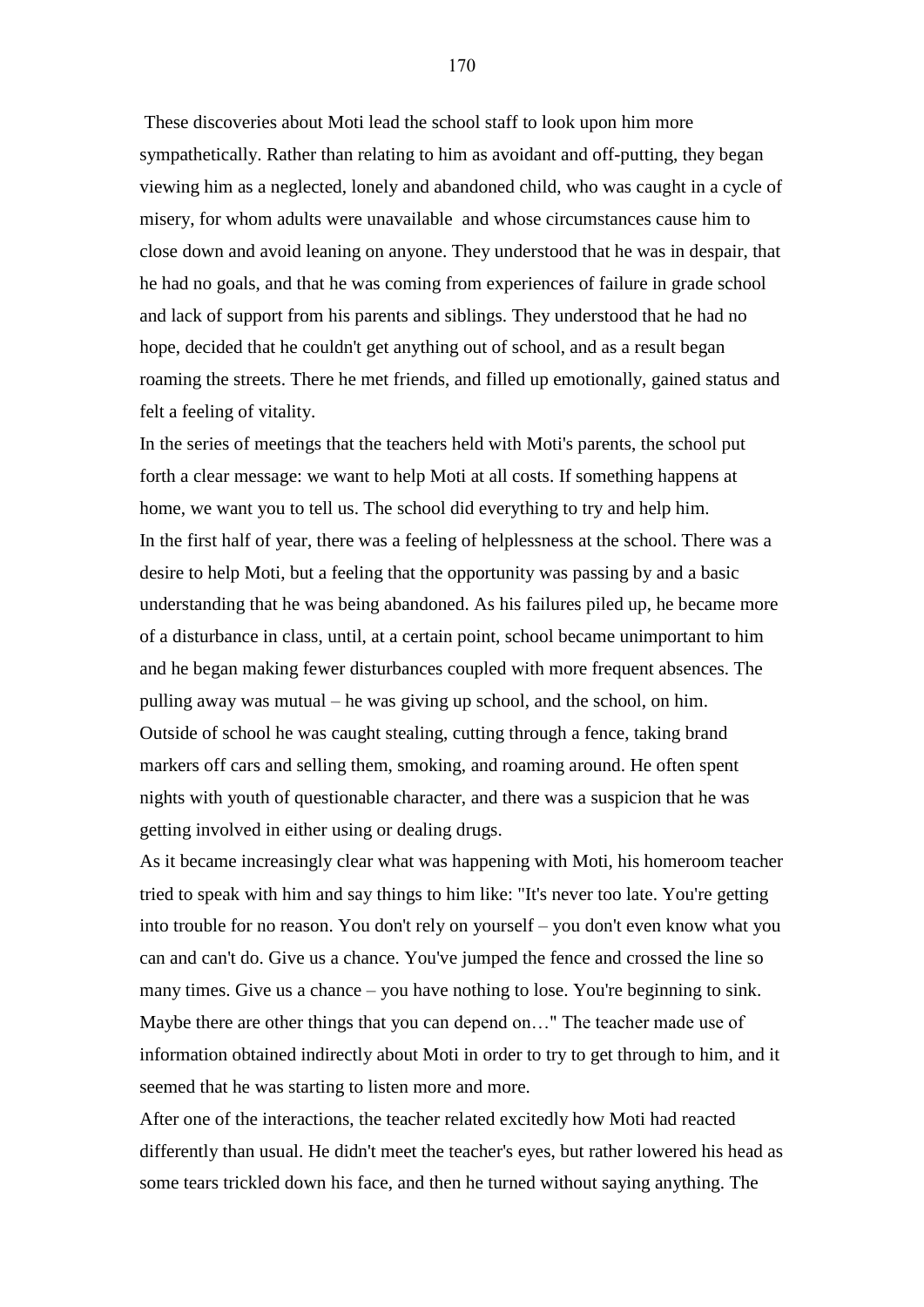teacher did not relent, hoping to show him that the teachers saw him and were not oblivious to his actions, and for him understand that he was at a crossroads and that it was not too late to turn his back on a future of crime. The feeling was that he was not thinking carefully about what he did, but rather trying to survive, to be and to feel, and was sure that he had no chance any other way.

During one of their conversations, Moti said to his homeroom teacher: "Nonsense. I don't remember when the last time was that I held a pen. I barely remember what school is." The teacher answered: "You know what? I'm dying to see you hold a pen. I promise that I won't make fun of you. I'll respect you. I don't have any idea who you are. What do care if I get to know you? Give me a chance. No obligations – in the worst case, we'll both come out of it as gentlemen." He spoke with him in a way that left the choice in Moti's hands – from a place of shared reasoning. He refrained from forcing him, based on an understanding that when Moti was "taken head on," he simply disappeared.

And indeed, one day Moti arrived earlier, and his homeroom teacher sat down with him and had him solve a math problem. He read it to him and asked him to indicate the correct multiple-choice answer. He intentionally chose something meaningful that dealt with earnings and losses, and asked him: "Where do you thing there's more gain and where do you think there's more loss?" It was clear that Moti did not think at all in terms of gain and loss, since his feeling was that there was just one path along which one could never lose. He felt comfortable with his friends – he hung around with them and reaped some gains, but "gains and losses" as a conceptual framework was not a way he thought about things. The teacher said to him: "You see – it's like life. In your life, as in math, there are gains and losses. Think about it, and I want to ask you two write to me about two losses and two gains that you get from what you do." This was the beginning of a meaningful exchange between them, which at this stage was very cautious and not continuous.

During this period, Moti's father became terminally ill. Moti was very stirred up and walked around as if in a trance. It seemed that he was in distress, but he didn't let anyone get close to him. In many senses, he was regressing – he did not continue with the attempt to look at his choices in life. The homeroom teacher said to him: "Look, I know that your father is in a very bad state. Can I help you?" Moti looked down, said "thanks," and that was it. The teacher decided to go to his house. When he got there, he understood that the family was struggling with severe economic strife, and an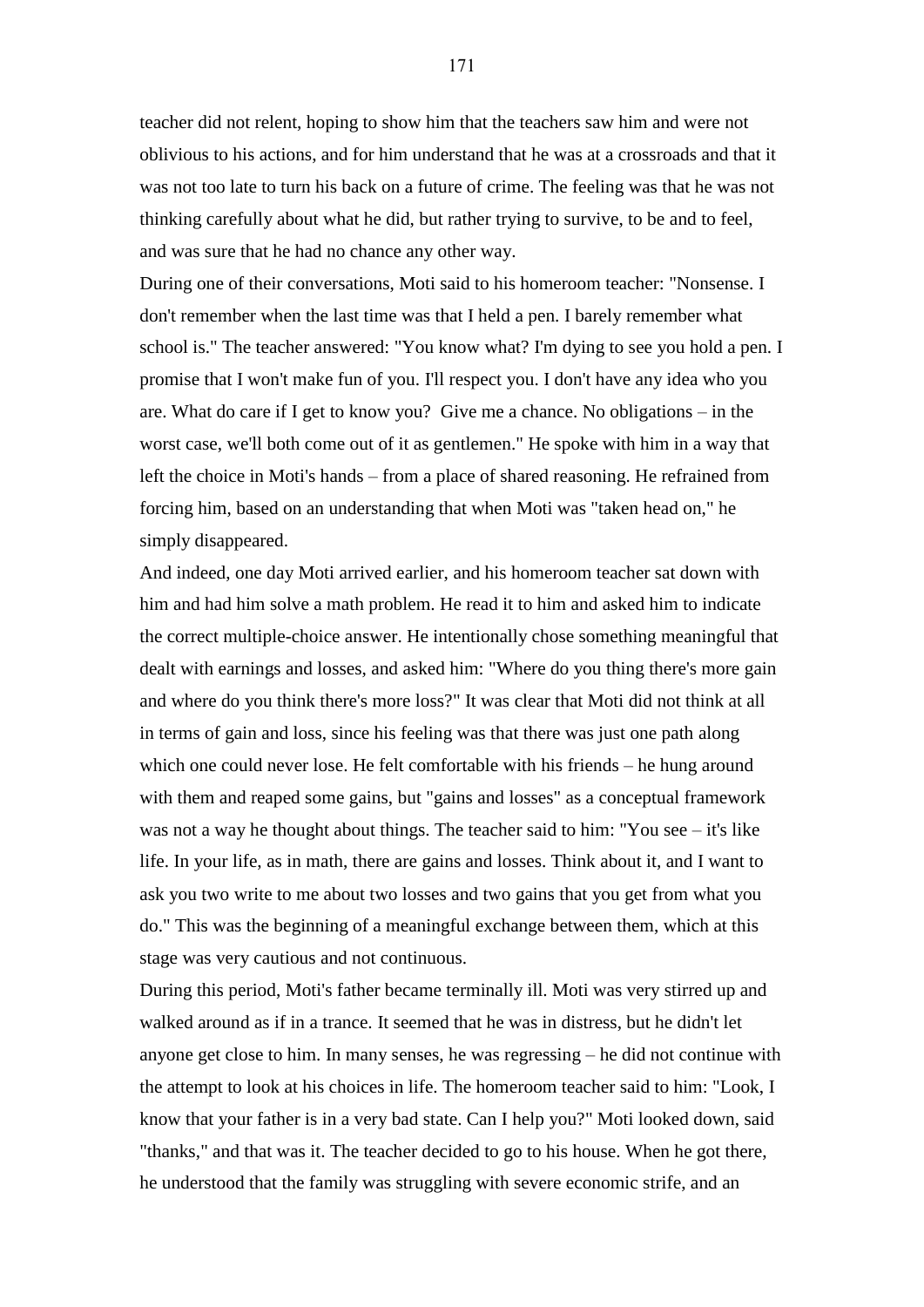overall misery and weariness was palpable. It was clear that Moti was cut-off from his family and unable to find his place.

When Moti's father was hospitalized, the teacher insisted on helping Moti, and encouraged Moti to spend time with him. He took him to the hospital but respected his boundaries, refraining from entering to see Moti's father.

Towards the end of the school year, Moti's father died. Moti continued roaming around with the same young people and his anti-social patterns continued. The school staff was extremely worried about him. The fear was that now that his father was gone, he would YIv'AT everything. His mother was weak and powerless, and the tough father was the only person who had set limits on Moti in his life, despite the fact that they barely communicated. The fear was that now with nothing to restrain him, he would be in even greater danger and would undo all the progress made until now.

The staff feared that if Moti confronted the loss alone, his reaction was likely to be severe. It was therefore decided to call in a professional to meet with him at the school.

The teacher and the principal summoned Moti and said to him: "You're going through a period that's not easy, and at the same time, we know that you care about the things that are happening to you. We care about you very much. It is very important to us how things turn out for you. We'd like you to meet with the school counselor three times, which will help us learn how to be sensitive to you. You have nothing to lose. You can choose to say nothing at the meetings. We'll think together of a time that will be convenient for you." The message was clear and focused. He was not required to answer – just to attend the meetings with the counselor.

In parallel to the meetings with the counselor, the teacher tried working with him on gains and losses. As a result, they got to know each other better, and it turned out that Moti was a person with abilities, that he now lagged seriously behind his classmates, and that he had no strength to invest in catching up. There were no signs of a learning disability; rather, it appeared that the gap was created due to non-functioning over many years that had gone unattended at school.

The teacher created a systematic tutoring program for Moti with a lot of encouragement. From their work together, it became apparent that Moti was lacking in general knowledge about the world and [??in his orientation] – the result of environmental neglect and the ongoing lack of nurturing. And yet, it turned out that he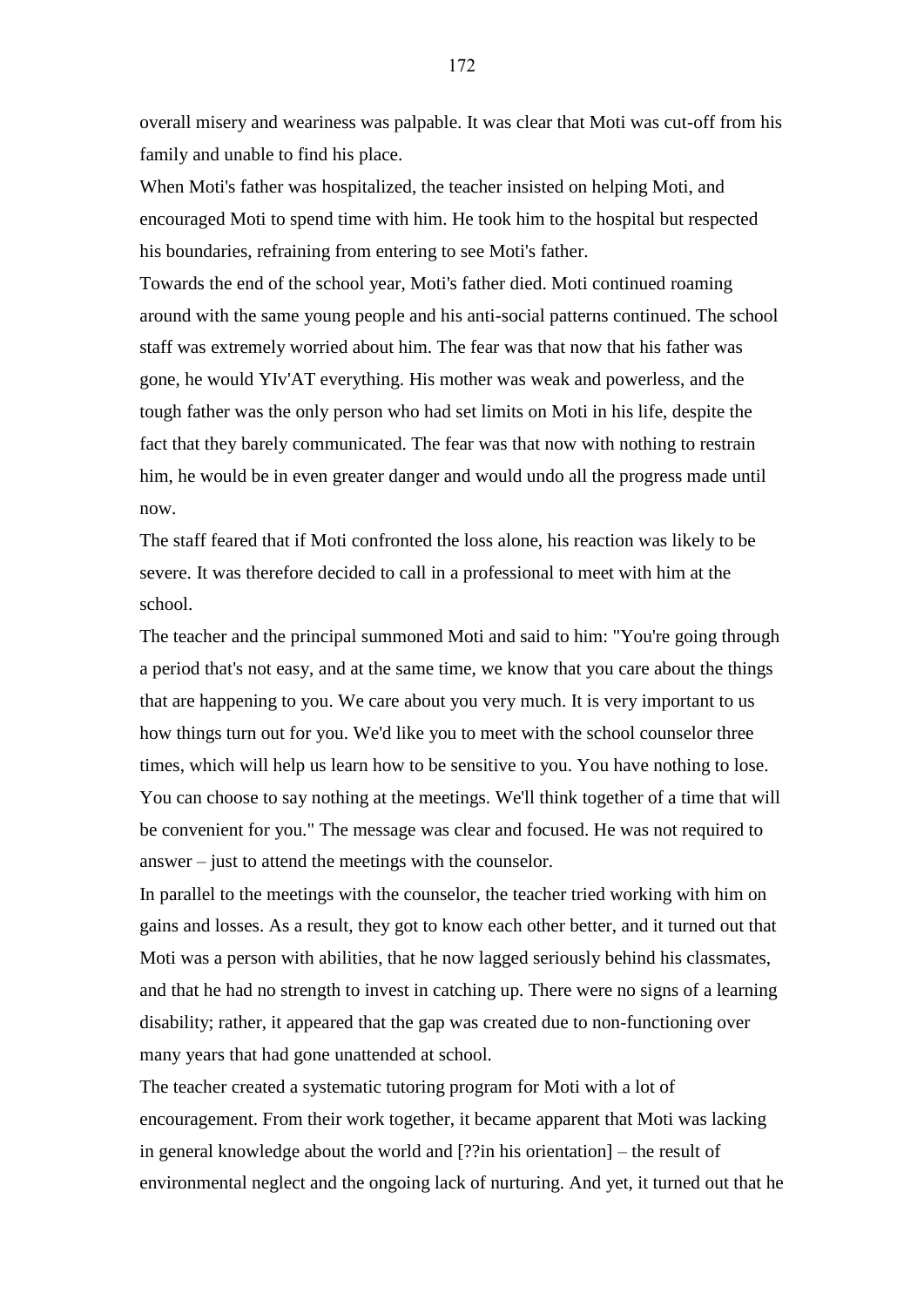was intelligent, a coherent thinker and possessed the ability to learn. Gradually, he began succeeding with the teacher and increasingly to enjoy learning. He began attending school more regularly, but there were still many setbacks along the way. In one of his talks with the counselor, Moti described a very significant dream he had about his father. From that time on, the sessions revolved around the things that he would have wanted to tell his father. He began "talking" with his father and said to him: "I'm sorry that I disappointed you. I really admired you. You're a persistent person, who never gave up or got tired, and made a living for the family at all costs." Moti said that at the hospital, before his death, his father listened to him, touched him, and said that he forgave him. He felt that if his father had had more strength to speak, something very good would have happened between them. He said that he didn't want to be a criminal – that's what his father asked and that's what he promised him. "I don't know what to do with my life, but I decided that I don't want to get into trouble any more. I've stopped stealing. I don't do what I used to do any more." Moti said this with great difficulty. Then he added: "I know that I want to be a different kid. Tell me, can my father know that? What do I need to do so that he'll know? I really feel that my father is speaking to me in my dreams." The counselor told Moti that he in fact had already begun speaking with his father about his desire to choose a different path, and that his father already knew that Moti wanted to change. She suggested that he write down the things that he wanted to say to his father. Later, Moti told her that he wrote everything and took the paper to his father's grave. At the same time, he began to apply himself more in his studies and to distance himself more from the problematic social circles.

Slowly, Moti began speaking about his mother with more empathy: "A mother is a Laundromat, restaurant, smells, food…" He learned to more appreciate her efforts, and gave her more place in his life."

And yet, at home Moti remained in a state of terrible loneliness, sorrow, suffering and misery. He felt that no one saw him or even looked his way. He wanted to run away, to leave the house and to go to Tel Aviv. It was very hard for him. He wanted to get away from the unbearable reality, but on the other hand, he was truly afraid that he would disappoint his father. He wavered between the desire to give up entirely and the possibility of mending his ways towards [in keeping with the wishes of?\*] his dead father.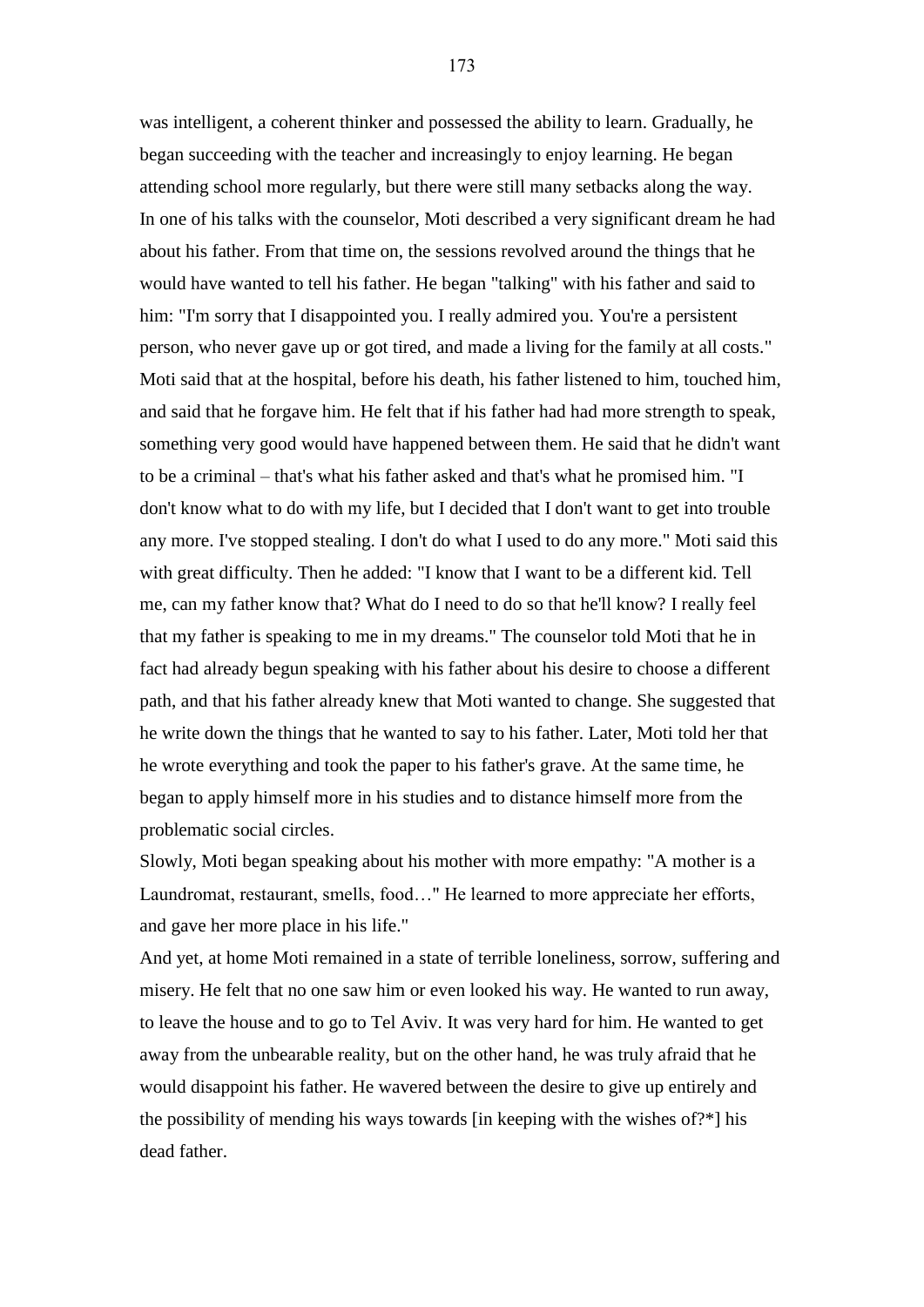In addition to the ongoing academic help he received, the school reached out to him on many other levels. School became an important and meaningful place for him. He would stay after school hours and help the custodian. There, he found his place. Towards the end of the year, a joint meeting was held with Moti, his mother and one of his older brothers. The mother professed her thanks to the school for saving her son, and told those present that she expressed this feeling of gratitude regularly in prayers and blessings of the heart. [?ok?]

During his high school studies, Moti encountered many difficulties, setbacks and moments of despair. It was clear that he did not want to join the crime world, and with his teachers' efforts, his police record was deleted. With some of the teachers, particularly those who had spared no effort to help him, a very strong relationship was established, and he, on his part, invested much energy in the subjects they taught. There were many deliberations regarding whether he should study in a technical school, how he could jump through fewer hoops but still get ahead, and in what he should and shouldn't invest. In addition, the teachers thought together with him about his future, with the main message being that everyone believed in his abilities, that he could choose any vocational training that suited him, and that this would help him recognize and feel his worth as a person.

#### Case Analysis

Moti's case is a good example of how trauma is related to the overall life circumstances of the person affected and to his entire life story.

Although Moti was an at-risk student, the death of his father served as a trigger for the family and school staff to devote themselves to turning this tragedy into a source of strength and growth for Moti. Because they had gotten to know something about him, the staff was aware of the special and conflicted relationship that Moti had with his father, and took advantage of the opportunity to process the loss through an ongoing dialogue with the expectation that his father had for him while he was still alive. In the sessions with him, it became clear that the main thought weighing on Moti was to what extent his deceased father could know about the course his life was taking. When he understood from the counselor that he could continue the dialogue with his father about the expectations that he had not yet fulfilled, he was calmed and encouraged.

Since the staff related to the loss of the father within the full context of his life with the full range of circumstances in view, rather than in an isolated context of coping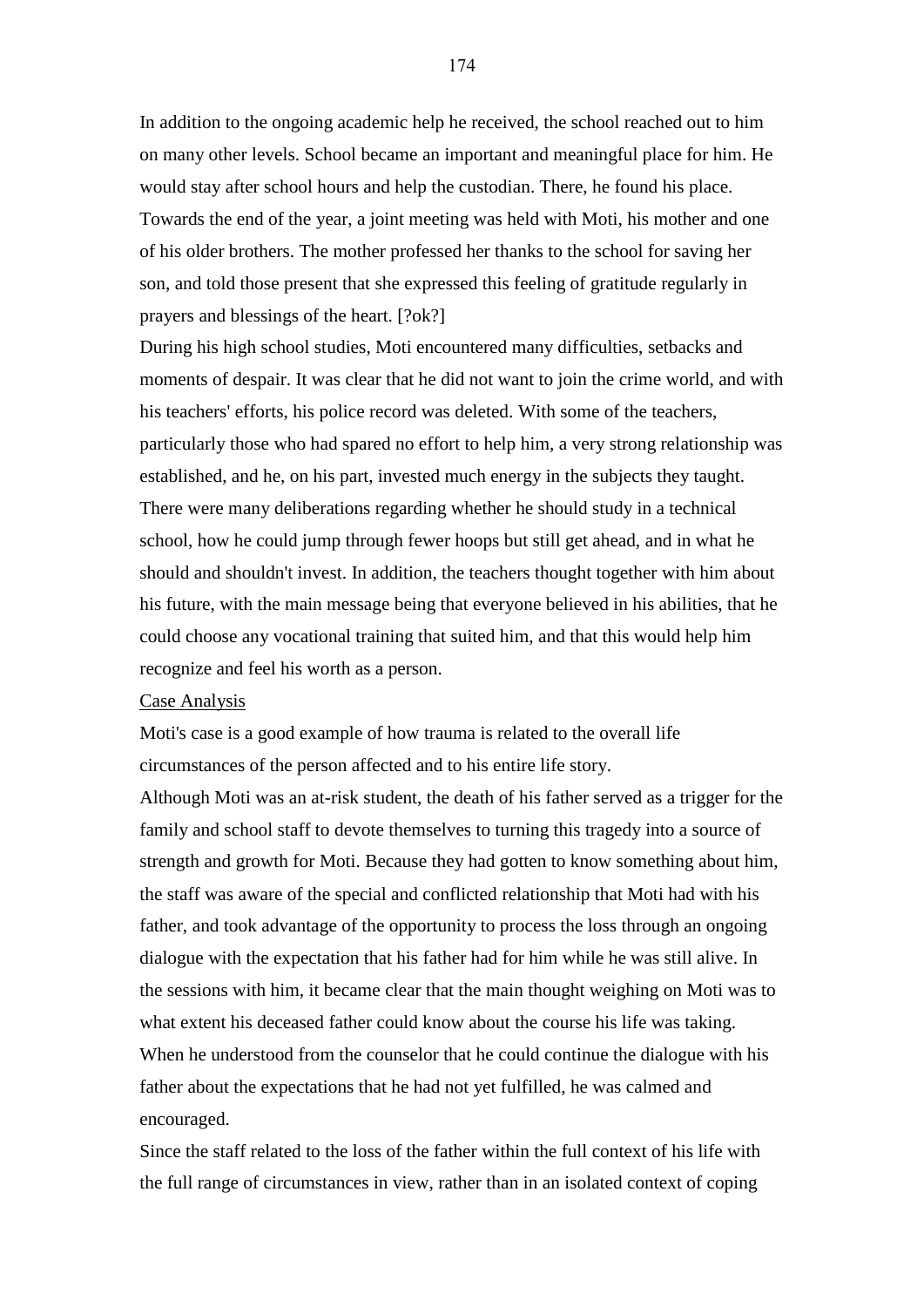with loss and trauma, Moti was able to feel understood and contained, and to come to view the educational staff as a source of support for his troubles. It is highly likely that if the staff had focused only on the pain of the loss of his father, the strong feelings of guilt already brewing in Moti would have grown and caused him to completely close himself off and disconnect emotionally. A proper entry into Moti's internal experience led him to understand that he had the possibility of turning his life around and fulfilling his father's prophecy for him. The delicate approach into Moti's internal experience led him to understand that he could mend his ways and fulfill his father's wishes for him. It was as if he could now grasp onto a safety rope and pull himself back to life.

An additional aspect of this case relates to the school staff's response to Moti's risktaking behavior. The staff know about Moti's tendency to take flight into crime's embrace (risk processes based on a lack of internalized of ethical boundaries), and understood that only this flight gave him a feeling of worth. His hardworking family ignored him, and in school, he accumulated failures and frustrations. As a result, Moti connected with the street out of a desire to feel better about himself. Despite his difficulty talking about it, members of the educational staff, understanding the situation, chose not to sweep their knowledge under the rug, but rather to speak to him about it directly.

The open dialogue and the fact that the staff did not give up, each time taking a renewed interest in his activities both within school and outside it, kept Moti on the "right side"

of the tracks. The staff's presence in his life, and the intensive academic support that helped him catch up in his schooling, contributed to Moti's ultimate understanding that there was an alternative to delinquency and to find within himself the strength to change.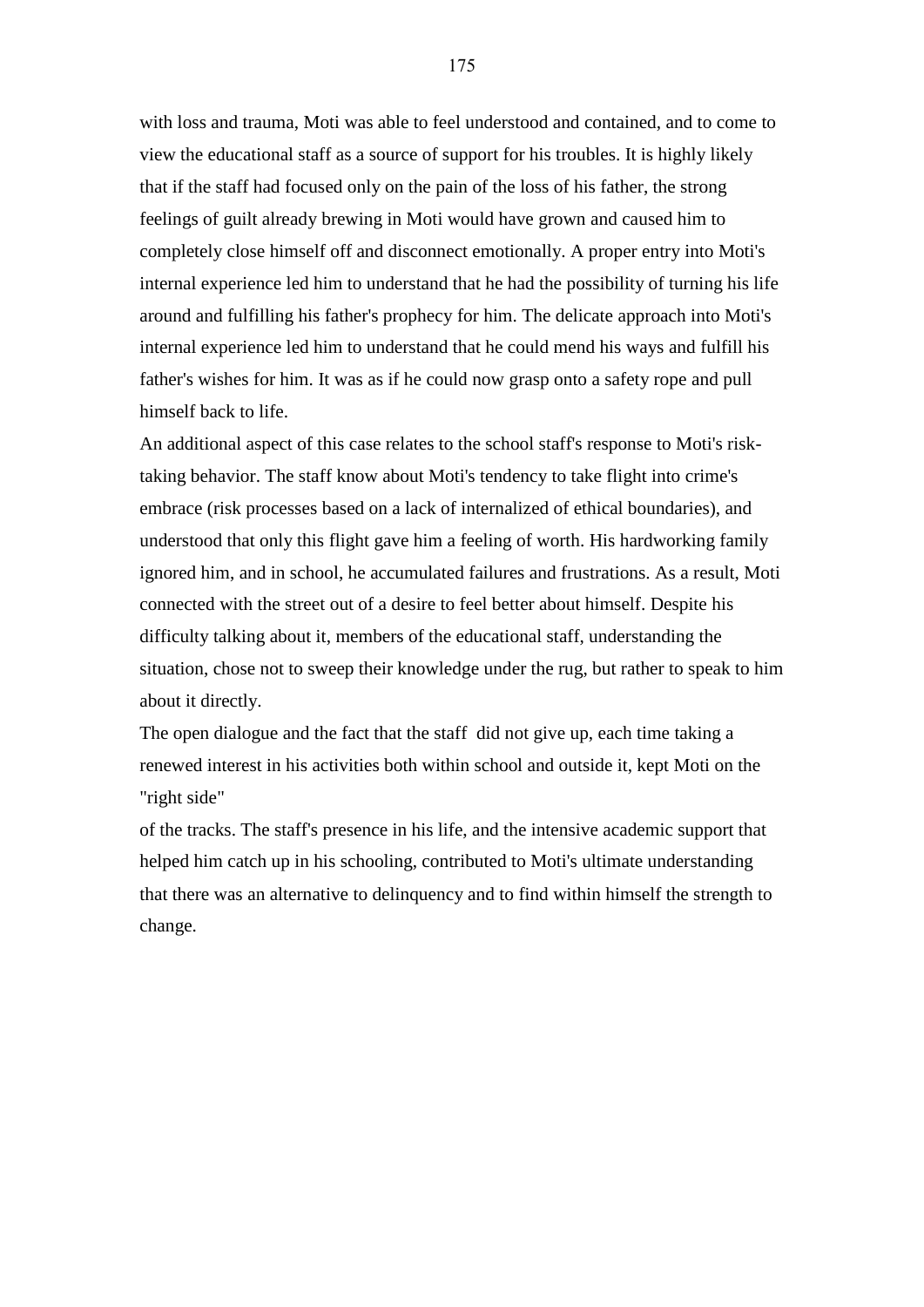### Bibliography

- Amato, P. & Boothe, A. (1997). *A Generation at Risk*. Harvard U. Press.
- Baker, H. S. and Baker N. B. (1987). Heinz Kohut's Self Psychology: An Overview. *American Journal of Psychiatry*, 144(1), pp. 1-8.
- Benjamin Jessica (1995). Recognition and destruction: An outline of intersubjectivity. In: *Subjects, Love Objects: Essays on Recognition and Sexual Difference.* New-Haven: Yale University Press.
- Casement, P.J. (1982). Some pressures on the analyst for physical contact during the re-living of an early trauma. *Int. R. Psycho-Ana.*, 9:279-286.
- Cohen, J. (1985). Trauma and repression. *Psychoanalytic Inquiry*, 5:164-189.
- Feldman, R. (2007). Parent-infant synchrony and the construction of shared timing; physiological precursors, developmental outcomes and risk conditions. *Journal of Child Psychology and Psychiatry,* 48(3/4):329-354.
- Feldman, R., Weller, A., Lechman, J.F., Kuint, J. & Eidelman, A.I. (1999). The nature of the mother's tie to her infant: Maternal bonding under conditions of proximity, separation, and potential loss. *Journal of Child Psychology and Psychiatry*, 40(6):929-939.
- Feldman, R., Greenbaum, C.W. & Yirmia, N. (1999). Mother-infant affect synchrony as an antecedent of the emergence of self-control. *Developmental Psychology*, 35 (1):223-231.
- Festinger, L. (1957). *A Theory of Cognitive Dissonance*. Stanford, CA: Stanford University Press.
- Ferenczi, S. (1938). *Confusion of tongues between the adult and the child*.
- Freud, S. and Breuer, J. (1893). *On the psychical mechanism of hysterical phenomena: Preliminary communication*. Standard Edition.
- Gample, Y (1999). Between the background of safety and the background of the uncanny in the context of social violence. In *Psychoanalysis on the move: the work of Joseph Sandler*, Eds. Peter Fonagy, Arnold M. Cooper and Robert S. Wallerstein. Rutledge, N.Y.
- Gallahar, M. (1996). *The Abolition of Marriage: How we destroy lasting love*. Regnery Pub.